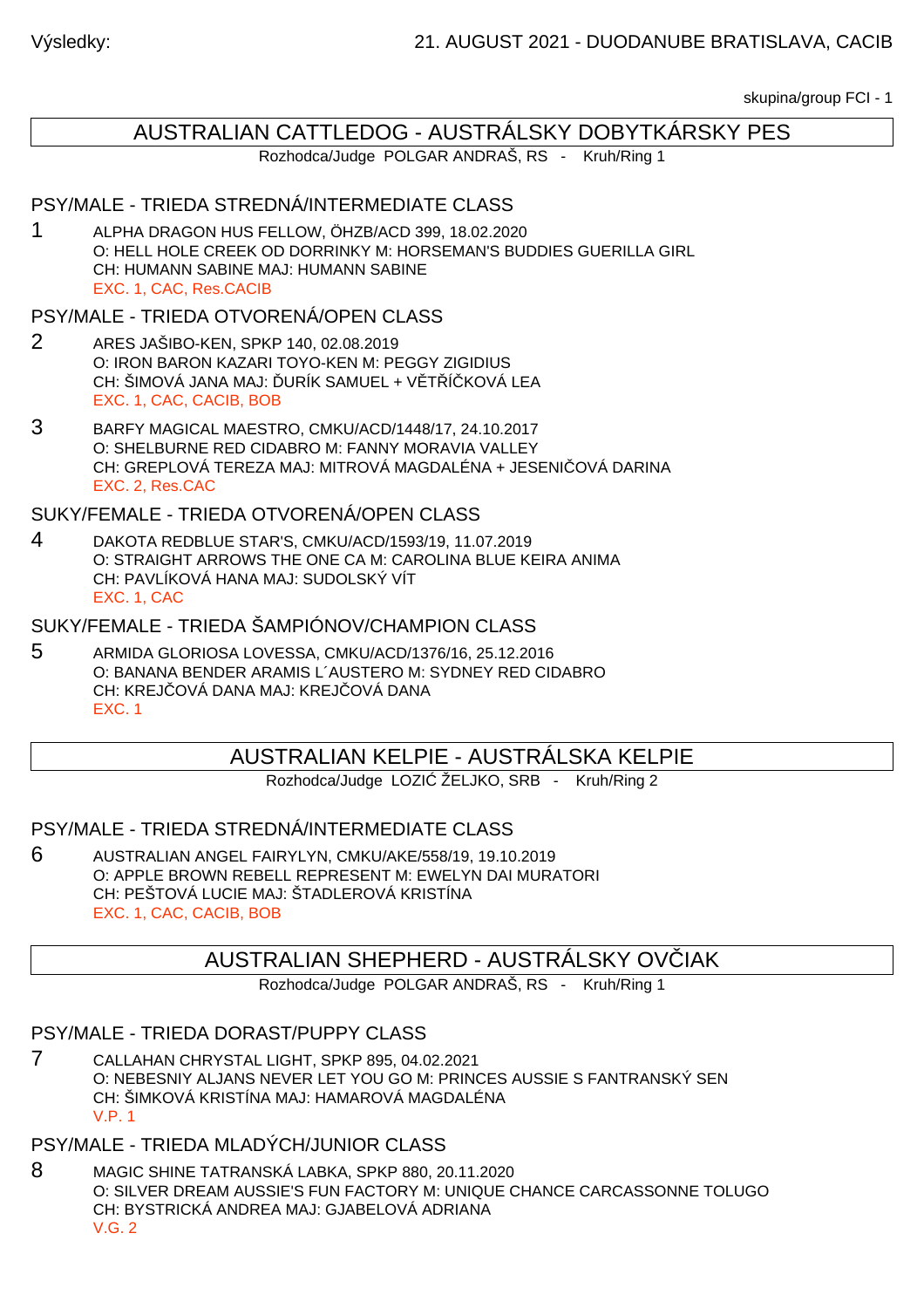9 THATCHER LABAKAN SLOVAKIA, SPKP 845, 14.11.2020 O: NORTHBAY'S X-SELL DROP TUCK N ROLL M: L'GRACE OF BLUE GRASS RANCH CH: ZELENAYOVÁ EVA MAJ: PEVNÝ MICHAL EXC. 1, CAJC, Junior BOB

### PSY/MALE - TRIEDA STREDNÁ/INTERMEDIATE CLASS

- 10 BADDY PRINCE GREY BLOSSOM ORANGE, SPKP 708, 26.11.2019 O: PREEMINENT LINE LEGACY´S TOP OF THE CLASS M: IMPRESIVEIRIS LABAKAN SLOVAKIA CH: RAVAS RÓBERT MAJ: GREGOR ÍK JÁN V.G. 2
- 11 MICK JAGGER ŠASTNÝ KOUTEK, CMKU/AUO/5846/19, 29.09.2019 O: MYSTIC HIGHLANDS GOT A STAR M: KA KA SRDCOVÉ ESO CH: EZBOVÁ HÁJKOVÁ OLGA MAJ: PELCOVÁ JITKA EXC. 1, CAC, CACIB, BOB
- 12 PRICE CODY LOVE FROM TATRAS, SPKP 740, 13.05.2020 O: JURÁŠEK SRDCOVÉ ESO M: KASSI ELVIKAM CH: KORENKOVÁ MONIKA MAJ: JANKOVI OVÁ KATARÍNA V.G. 3

#### PSY/MALE - TRIEDA OTVORENÁ/OPEN CLASS

- 13 DRAGON DON HUGO JOLIESSE ET CHARME, SPKP 547, 07.10.2018 O: TRIPLEMOON CASANOVA GIACOMO M: PEGGY LEE PUELLA FERA CH: KU ERÁKOVÁ SO A MAJ: MARKOVÁ EVA EXC. 1, CAC
- 14 PRINCE OF´ MY UNIVERSE DU CHEMIN DE MANDRIN, LOF 1 B.AUS 108319/0, 23.07.2019 O: SKYRON AFTER THE STORM M: MORGANE DE TOI DU CHEMIN DE MANDRIN CH: HANETTELLE FLORENCE MAJ: KRATOCHVÍLOVÁ EVA ABS.

# PSY/MALE - TRIEDA ŠAMPIÓNOV/CHAMPION CLASS

- 15 CATCH THE WIND SAPHIJA, CMKU/AUO/4983/18, 12.10.2018 O: CEDAR HILL JUST LAKE MAGIC M: SAUSURREA WITHING MAGIC WHISPER CH: PHILIPPOVÁ JANA MAJ: PHILIPPOVÁ JANA + PIŽL VLADISLAV EXC. 1, CAC, Res.CACIB
- 16 DAEMON PEARL OF THE MOON, SPKP 496, 06.01.2018 O: DIEGO Š ASTNÝ KOUTEK M: BE SO CUTE CAT PEARL OF THE MOON CH: HÁJKOVÁ ŠÁRKA MAJ: HERMANOVÁ MICHAELA EXC. 2, Res.CAC

## PSY/MALE - TRIEDA VETERÁNOV/VETERAN CLASS

17 JENDA SRDCOVÉ ESO, SPKP 144, 23.07.2013 O: STONEHAVEN BAYSHORE SECRET STRIKE M: HEARTHSIDE HAPPY MESSAGE CH: HODOVÁ ZUZANA MAJ: ŠIMKOVÉ KRISTÍNA A TEREZA EXC. 1

#### SUKY/FEMALE - TRIEDA DORAST/PUPPY CLASS

18 CARLEY IRIS CHRISTAL LIGHT, SPKP 899, 04.02.2021 O: NEBESNIY ALJAS NEVER LET YOU GO M: PRINCES AUSSIES FATRANSKÝ SEN CH: ŠIMKOVÁ KRISTÍNA MAJ: ENGEL JANKA V.P. 1

### SUKY/FEMALE - TRIEDA MLADÝCH/JUNIOR CLASS

- 19 BE MY ALL PINK PINK, SPKP 757, 07.04.2020 O: NEPOSEDA SVIŽÍ VÍTR M: AES TRIPLEX OPEN OCEAN CH: KLINOVSKÁ DARINA MAJ: STOVI KOVÁ JANA V.G. 2
- 20 BLACK ROSE WALTARIUS, CMKU/AUO/6648/20, 23.07.2020 O: APPLE WHITE POPPY MEADOWVILLE M: ALKA BARBASTELLA CH: MELICHAR ALEŠ MAJ: HAMAROVÁ MAGDALÉNA EXC. 1, CAJC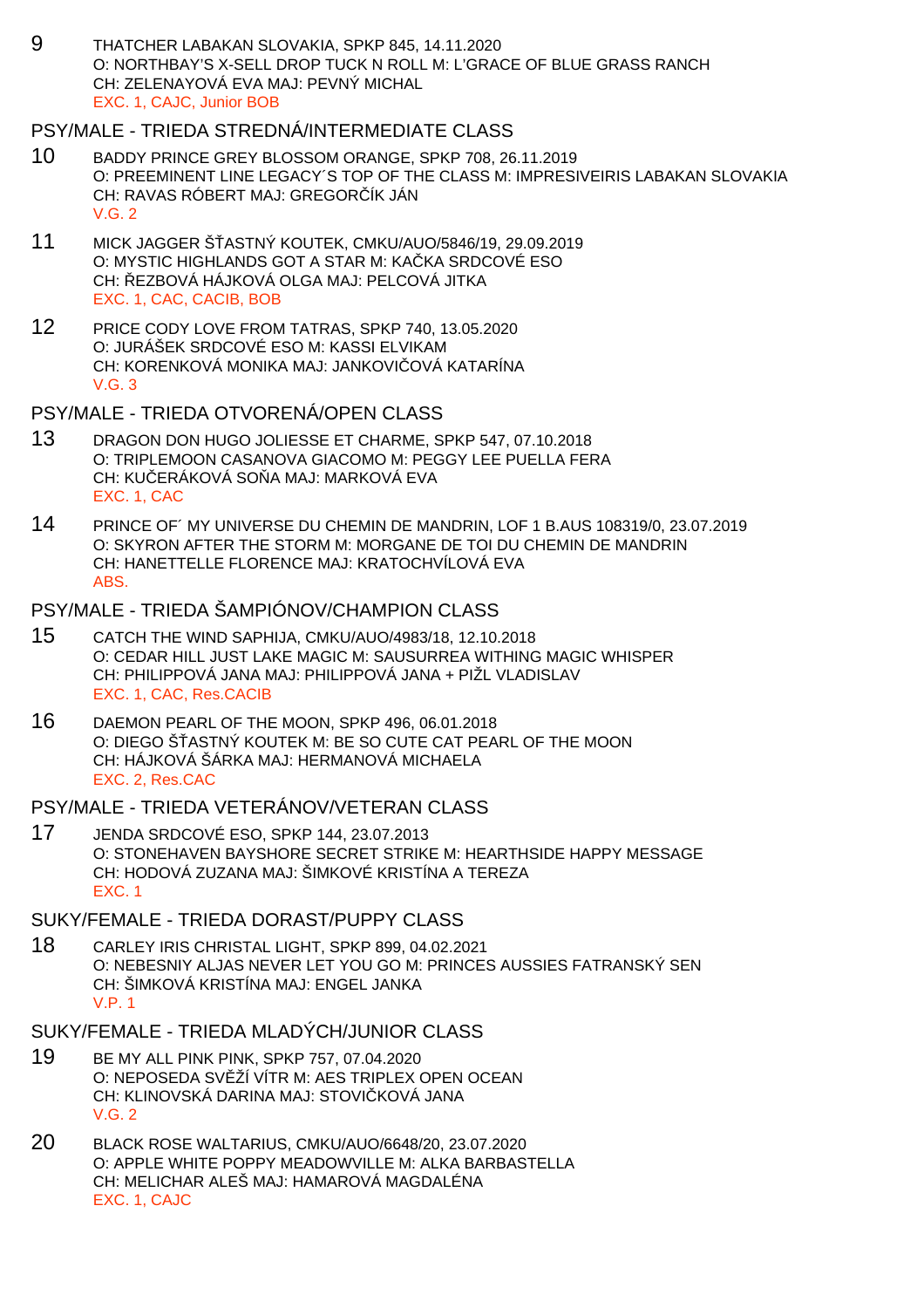- 21 PATRICIA ŠTASTNÝ KOUTEK, CMKU/AUO/6853/20, 10.10.2020 O: DIZZY MARBLE AMORE MIO M: WASSA SRDCOVÉ ESSO CH: ŘEZBOVÁ HÁJKOVÁ OLGA MAJ: PHILIPPOVÁ JANA DISQ.
- 22 TEQUILLA MALÝ BYSTEREC, SPKP 765, 09.05.2020 O: MAGNÁT SRDCOVÉ ESO M: ECSTATIC BLISS LABAKAN SLOVAKIA CH: MEDVECKÝ UBOŠ MAJ: PEVNÝ MICHAL ABS.

# SUKY/FEMALE - TRIEDA STREDNÁ/INTERMEDIATE CLASS

- 23 BUBBLE IN THE AIR BLOSSOM ORANGE, SPKP 713, 26.11.2019 O: PREEMINENT LINE LEGACY´S TOP OF THE CLASS M: IMPRESIVEIRIS IRIS LABAKAN SLOVAKIA CH: RAVAS RÓBERT MAJ: RAVAS RÓBERT EXC. 1, CAC, Res.CACIB
- 24 FUNNY GIRL HEAVENLY LOVE, SPKP 903, 23.12.2019 O: NOW OR NEWER CARCASSONNE TOLUGO M: MON CHERI GREAT LADY CH: SEDLÁKOVÁ KV TOSLAVA MAJ: NÉMETHOVÁ GABRIELA G.
- 25 RAISHA LABAKAN SLOVAKIA, SPKP 706, 29.10.2019 O: CAROLINA CALAIS TAH DAAAH M: THORNAPPLE COWGIRL SHINE CH: ZELENAYOVÁ EVA MAJ: KIRCHNER RÓBERT + KIRCHNEROVÁ SO A EXC. 2, Res.CAC

# SUKY/FEMALE - TRIEDA OTVORENÁ/OPEN CLASS

- 26 ABOUT FAERIE AT MYSTIC FIRE, SPKP 616, 11.02.2019 O: MCMATT'S SHADES OF BAYOULAND M: BRIARRIDGE'S QUEEN BEE AT MYSTIC FIRE CH: ŠABLIJ DARINA VICTORIA MAJ: PARK SEHEE V.G. 3
- 27 BONIE BELLA SOFIA'S CHOICE, SPKP 613, 18.03.2019 O: TRIPLEMOON HOT APPLE CIDER M: GORGEOUS CARCASSONNE TOLUGO CH: NÁSADOVÁ SOFIA MAJ: ŠABÍKOVÁ ELENA EXC. 2, Res.CAC
- 28 DAMASK ROSE JOLIESSE ET CHARME, SPKP 549, 07.10.2018 O: TRIPLEMOON CASANOVA GIACOMO M: PEGGY LEE PUELLA FERA CH: KU ERÁKOVÁ SO A MAJ: KU ERÁKOVÁ SO A EXC. 1, CAC, CACIB, BOS

# SUKY/FEMALE - TRIEDA VETERÁNOV/VETERAN CI ASS

29 EJVA SRDCOVÉ ESO, SPKP 42, 28.09.2011 O: A EMINNEM NEW ACRO M: CARAMEL KISSES COOKIE OF CRYSTAL LAKE CH: HODOVÁ ZUZANA MAJ: GAŠPAROVÁ ALEXANDRA + RUŽA JURAJ EXC. 1

# BEARDED COLLIE

Rozhodca/Judge POLGAR ANDRAŠ, RS - Kruh/Ring 1

# PSY/MALE - TRIEDA MLADÝCH/JUNIOR CLASS

30 FARMARENS HIGHLAND FLING, PKR.I-97171, 06.10.2020 O: OLD SMUGGLER'S SUBZERO HERO M: HONEYTASTE FASHION STAR CH: SANDBERG CHARLOTT & OLSSON URLICA MAJ: KOZŁOWSKA AGNIESZKA + KOZŁOWSKA ROKSANA EXC. 1, CAJC, Junior BOB

# PSY/MALE - TRIEDA ŠAMPIÓNOV/CHAMPION CLASS

31 ALISTAIR´S DRESSES TO THE NINES, CMKU/BEC/3198/-19/18, 28.02.2018 O: ALISTAIR´S KING OF THE CASTLE M: ALISTAIR´S XELLENT XAMPLE CH: ANDERSSON LONNER NINA MAJ: ZDA IL JAN + MACHÁ KOVÁ PAVLA EXC. 1, CAC, CACIB, BOB

# SUKY/FEMALE - TRIEDA STREDNÁ/INTERMEDIATE CLASS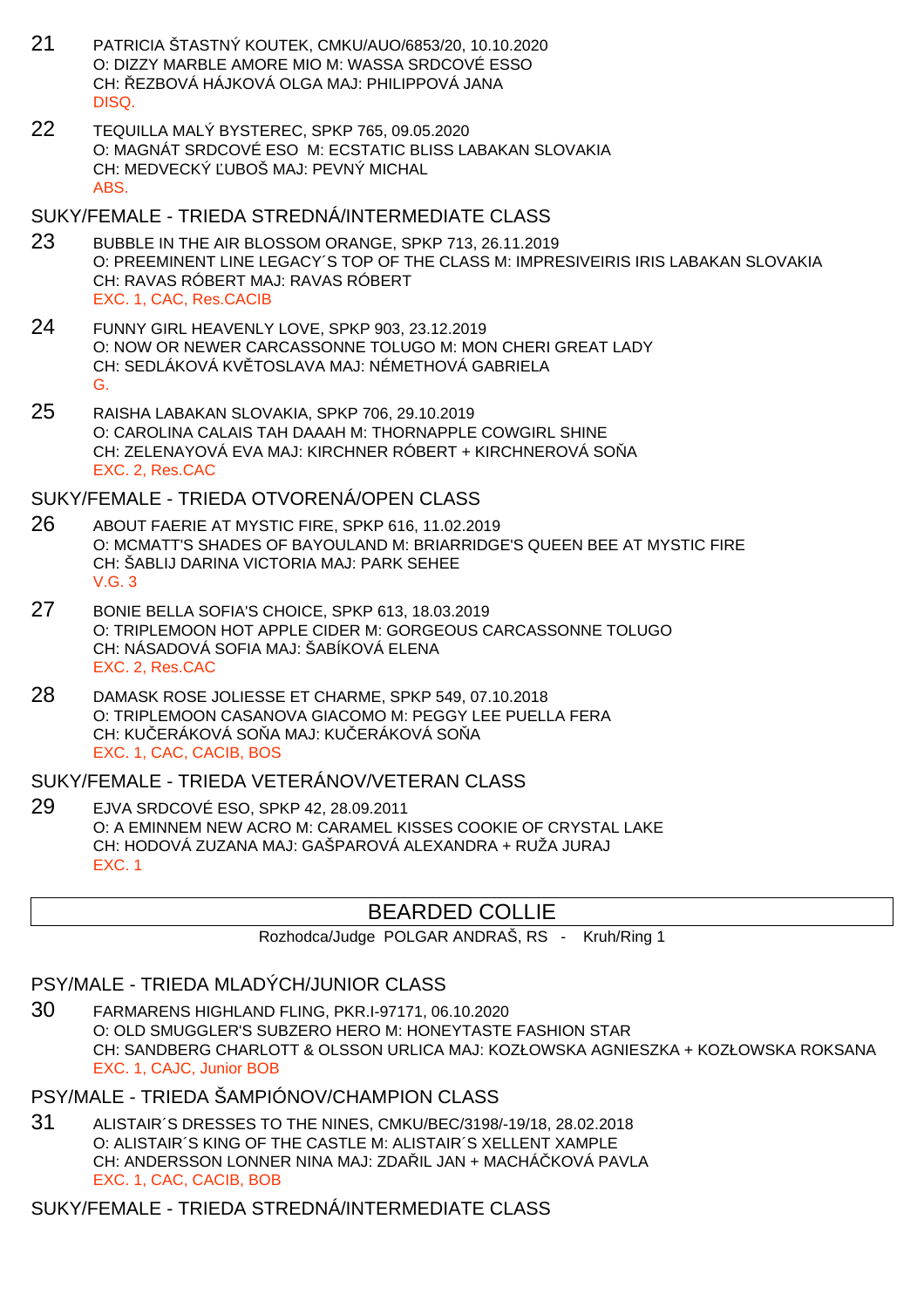32 NOBILITY HAPPY ANGEL, CMKU/BD/3233/-20/20, 18.02.2020 O: GLENSPEY BLUE DISCO M: NOBILITY ALPHABETTY CH: UFER BIRGID UND MANFRED MAJ: NÁPLAVOVÁ LUCIE EXC. 1, CAC

SUKY/FEMALE - TRIEDA OTVORENÁ/OPEN CLASS

- 33 ADELPHI SPEYSIDE TULLIBEARDIE, SPKP 367, 24.08.2018 O: TV VANILKA M: DACOTA LIGORETTO CH: BROŽ JAN MAJ: HORVÁTHOVÁ MARTA EXC. 3
- 34 FLANAGAN KASITERIT, SPKP 388, 08.08.2019 O: EDWARD KASITERIT M: JUST KASITERIT DE CHESTER CH: PILNÁ MONIKA MAJ: MURÁNSKA UBICA EXC. 2, Res.CAC
- 35 PARIS PIGALLE DE CHESTER, SPKP 390, 31.05.2019 O: POTTERDALE DARK DIAMOND M: NORTHERN DITE STAR DE CHESTER CH: BERNARDI & CLERC & COPY & MAZIER JEAN-PAUL MAJ: PILNÁ MONIKA EXC. 1, CAC

SUKY/FEMALE - TRIEDA ŠAMPIÓNOV/CHAMPION CLASS

- 36 CHARLOTTE SOMETIMES DEL CUORE IMPAVIDO, PKR.I-91876, 04.11.2018 O: VA PENSIERO DEL CUORE IMPAVIDO M: AOQUA AZZURRA AOQUA CHIARA DEL CUORE IMPAVIDO CH: RIPOLI FILIPPO MAJ: KOZŁOWSKA AGNIESZKA EXC. 2, Res.CAC, Res.CACIB
- 37 FIRSTPRIZEBEARS QJENNIFERLOPEZ, LV-BAK-3/18, 04.10.2017 O: BEARDMARKED'S SIGHT FOR SORE EYES M: FIRSTPRIZEBEARS MERYL STREEP CH: ROELAND PAUL MAJ: GINTERE MARITA EXC. 1, CAC, CACIB, BOS

# BEAUCERON

Rozhodca/Judge POLGAR ANDRAŠ, RS - Kruh/Ring 1

PSY/MALE - TRIEDA MLADÝCH/JUNIOR CLASS

38 LUCKY Z BABANOVHO V ŠKA, 1970/12113, 04.04.2020 O: SOKRATES MELODIA SZCZUROLAPA M: DITA Z BABANOVHO V ŠKA CH: MOZOLOVÁ VIERA MAJ: APEK IVAN EXC. 1, CAJC, Junior BOB

PSY/MALE - TRIEDA STREDNÁ/INTERMEDIATE CLASS

- 39 ETIENN DE NAVARR HEART BOYARD, CMKU/BC/5886/19, 20.09.2019 O: Q'NAVARRE L'AMI DE LA CAPAGNE M: BENELLIS TOPAZ HEART BOYARD CH: ŠPA KOVÁ KRISTÝNA MAJ: URÍ KOVÁ LUCIE EXC. 1, CAC
- 40 MERRIC Z BABANOVHO V ŠKA, SPKP 1973, 05.04.2020 O: MOCCA DU DRAGON NOIR M: FAY Z BABANOVHO V ŠKA CH: MOZOLOVÁ VIERA MAJ: MOZOLOVÁ VIERA EXC. 2, Res.CAC

PSY/MALE - TRIEDA ŠAMPIÓNOV/CHAMPION CLASS

- 41 BIAS CANIS MAYRAU, SPKP 1904, 23.01.2016 O: A´YAGO DU MURIER DE SORDEILLE M: HEROINE DES GARDIENS AUX COEURS TENDRES CH: VOKATÁ KATE INA MAJ: Š ASTNÁ DANKA EXC. 1, CAC, CACIB, BOB
- 42 GUCCI L´ AMI NOIR, CMKU/BC/5135/14, 01.12.2014 O: HECTOR BLEU DU SERMENT DES BRUMES M: BARBAREÉ L´ AMI NOIR CH: ERNÁ DAGMAR MAJ: UHLÍKOVÁ ALENA EXC. 2, Res.CAC, Res.CACIB

SUKY/FEMALE - TRIEDA MLADŠÍ DORAST/MINOR PUPPY CLASS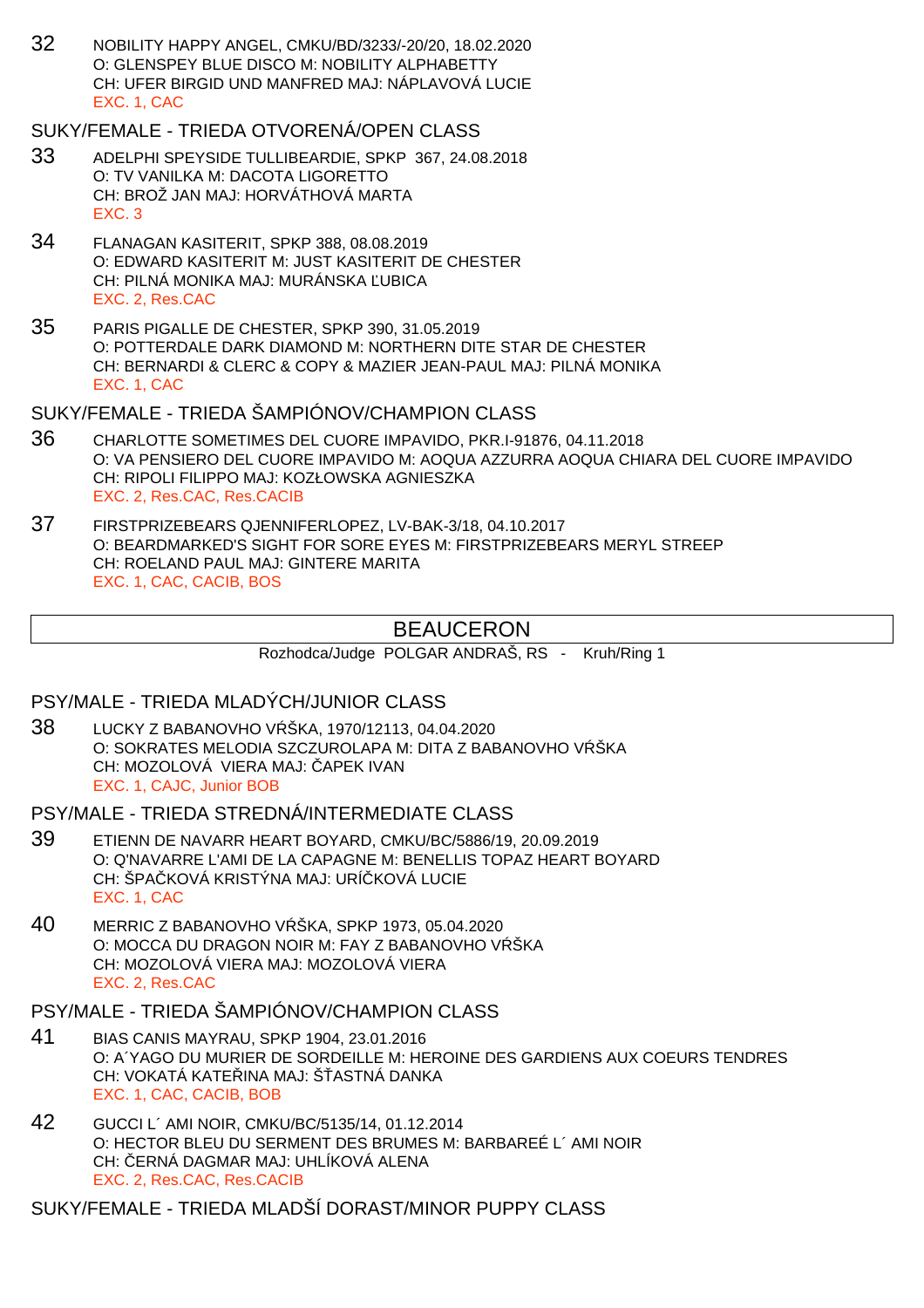43 AMBROISEA ROLANN SLOVAKIA, SPKP 1982, 21.03.2021 O: AME MAGNANIME GARDIEN ICARIOS M: ENIXA CANIS MAYRAU CH: ROLKOVÁ ANNA MAJ: HURAJTOVÁ ALEXANDRA V.P. 1

# SUKY/FEMALE - TRIEDA STREDNÁ/INTERMEDIATE CLASS

44 FEMME FATALE CARSKÝ KLENOT, CMKU/BC/5920/20, 30.01.2020 O: N´LEWIS L´AMI DE LA CAMPAGNE M: CADENCE CARSKÝ KLENOT CH: ZIMOVÁ DENISA MAJ: ZIMOVÁ DENISA EXC. 1, CAC, Res.CACIB

SUKY/FEMALE - TRIEDA ŠAMPIÓNOV/CHAMPION CLASS

45 JEWEL Z BABANOVHO V ŠKA, SPKP 1951, 02.07.2018  $O:$  DAGASSE Z DORKY M: BRIANA Z BABANOVHO V  $\hat{S}$ KA CH: MOZOLOVÁ VIERA MAJ: MALOVCOVÁ DANIELA EXC. 1, CAC, CACIB, BOS

# BERGER BLANC SUISSE - BIELY ŠVAJ IARSKY OV IAK

Rozhodca/Judge POLGAR ANDRAŠ, RS - Kruh/Ring 1

# PSY/MALE - TRIEDA STREDNÁ/INTERMEDIATE CLASS

- 46 LARGO LUMINOUS STAR ROYAL DIGNITY, CMKU/ACO/5257/-20/19, 08.09.2019 O: BORN TO WIN WARRIOR TITAN M: ERIKA-ESCADA ROYAL DIGNITY CH: SYMONENKO MARYNA MAJ: BERKOVÁ HANA EXC. 2, Res.CAC
- 47 PLATO OF TREBONS BERGER BLANC, DK03920/2020, 25.01.2020 O: ALL I WANT OF TREBONS BERGER BLANC M: AUGUSTEAS ABBA CH: ULLA WARDEN NICHOLAS WARDEN MAJ: MATEJKA JURAJ + MIKLÁNKOVÁ MÁRIA EXC. 1, CAC

# PSY/MALE - TRIEDA OTVORENÁ/OPEN CLASS

48 NORAH ARTAY OD SEMBERIJE, BHR 348965 BŠO, 26.03.2019 O: ANDY WHITE BONE M: NIAGARA AKBO PARCHOVANY CH: OKOLI ÁNYI PAVEL MAJ: OKOLI ÁNYI PAVEL EXC. 1, CAC, Res.CACIB

# PSY/MALE - TRIEDA ŠAMPIÓNOV/CHAMPION CLASS

- 49 AMADEO MAX-MEL BIELI NEBESKÍ VLCI, SPKP 805, 13.03.2018 O: MAX AKBO-PARCHOVANY M: MELANIE-JANE DE LA DIVINE BLANCHE CH: KÁRASOVÁ JANA MAJ: KÁRASOVÁ JANA EXC. 1, CAC, CACIB, BOB
- SUKY/FEMALE TRIEDA OTVORENÁ/OPEN CLASS
- 50 AMEY SALLI SAMBATRAE, CMKU/ACO/4717/19, 06.04.2019 O: IXO AKBO-PARCHOVANY M: KYLIE STAR Z RAN E MONTARA CH: SLOVÁ KOVÁ PETRA MAJ: VRTÍK MARIAN ABS.
- 51 CHARLIE-MAY OD KUNOVSKÉHO LESA, CMKU/ACO/4781/19, 26.05.2019 O: CÉSAR PETT´S WOLF M: HAIDI OD KUNOVSKÉHO LESA CH: KOLA IKOVÁ ZDENKA MAJ: HODÁSOVÁ DANIELA EXC. 3
- 52 DANA VOM KIRAGRUND, ÖHZB/BBS 1808, 11.04.2019 O: SHAMROCK SHEPHERDS' CHINOOK M: AMY VOM KIRAGRUND CH: LEHNER TINA MAJ: PÜHRINGER KATHARINA EXC. 1, CAC, CACIB, BOS
- 53 FIELISS ZOUMA HAPPY KURT, CMKU/ACO/4956/-20/19, 08.07.2019 O: JASPER FIELISS IZ OKEANA UDACHI M: FIELISS NIKA PERFECTION ITSELF CH: TAMBOVTCEVA OLGA MAJ: BERKOVÁ HANA EXC. 2, Res.CAC, Res.CACIB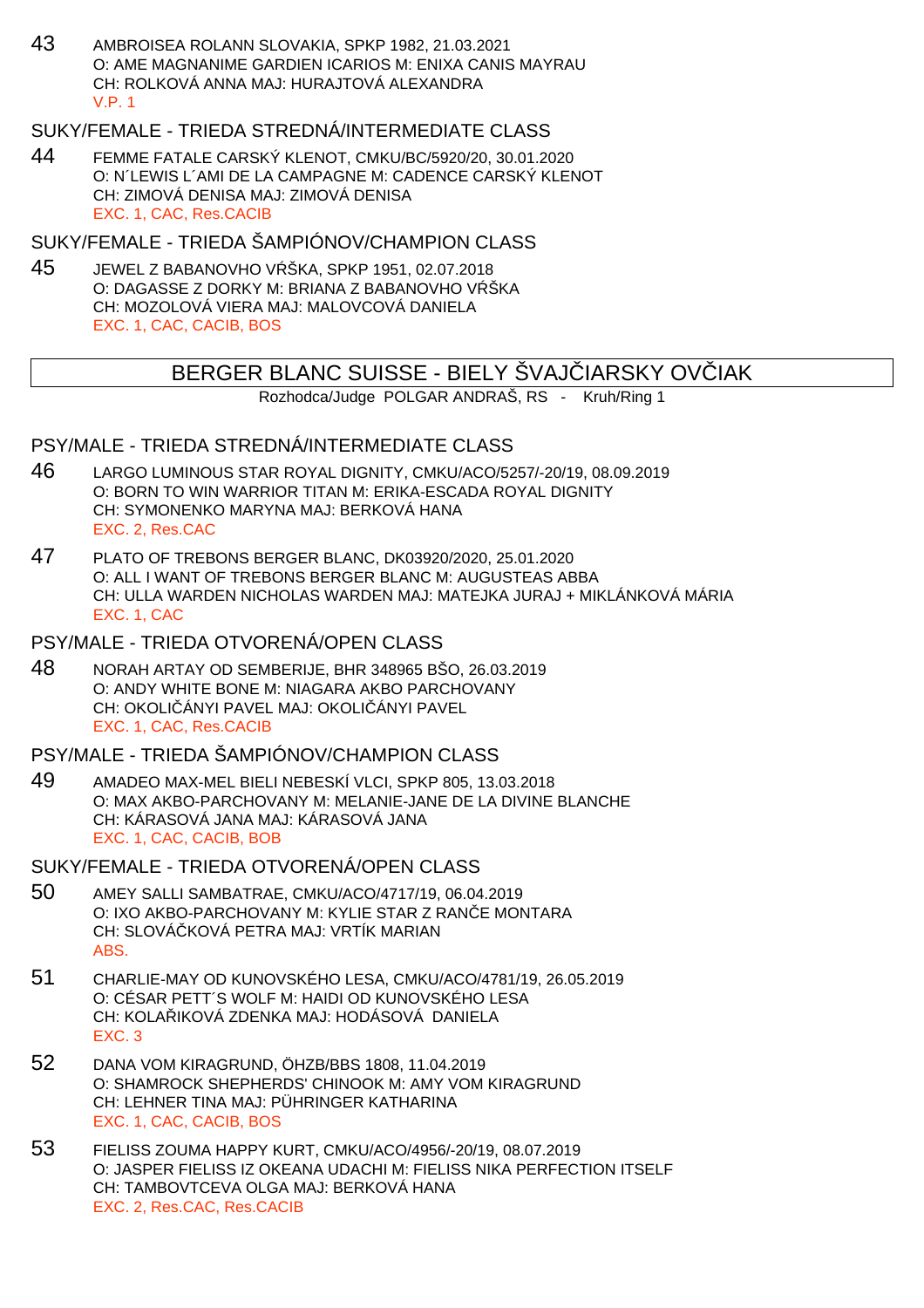# BERGER DE BRIE FAUVE-GRIS - BRIARD PLAVÝ ŠEDÝ

Rozhodca/Judge POLGAR ANDRAŠ, RS - Kruh/Ring 1

### PSY/MALE - TRIEDA OTVORENÁ/OPEN CLASS

- 54 FIGARO VESELÝ DVOR, SPKP 951, 30.11.2018 O: COGNAC VESELÝ DVOR M: NIGHT ON FIRE MORAVIA CAMPANELLA CH: KOPÓCKOVÁ ZUZANA MAJ: KOPÓCKOVÁ ZUZANA EXC. 2, Res.CAC, Res.CACIB
- 55 LOVE AND BE LOVED MORAVIA CAMPANELLA, CMKU/BRI/7058/19, 23.03.2019 O: ADONIS NOEL V. SCHONEN SCHWABACHTAL M: TRIANNS SOMETHING SPECIAL 4 MC CH: FIRLOVÁ PAVLA MAJ: FIRLOVÁ PAVLA EXC. 1, CAC, CACIB, BOB

### SUKY/FEMALE - TRIEDA MLADÝCH/JUNIOR CLASS

- 56 ALMIRA LEYLA TEQUILA PUPPY, SPKP 984, 19.10.2020 O: FINALLY THE BEST VELMOND M: I'M THE ONLY ONE MORAVIA CAMPANELLA CH: HUDE EKOVÁ KATARINA MAJ: WAHID MOHAMAD FAROQ + RADOSOVÁ ALEXANDRA EXC. 2
- 57 A STAR IS BORN FOR MC LA DOUCE ET LA BRUTE, CKC HQ4013503, 13.08.2020 O: I´M YOUR DREAM MORAVIA CAMPANELLA M: DEVIL WEARS PRADA MORAVIA CAMPANELLA CH: BRANCO PATRICIA MAJ: FIRLOVÁ PAVLA EXC. 1, CAJC, Junior BOB

### SUKY/FEMALE - TRIEDA OTVORENÁ/OPEN CLASS

58 FALBALA VESELÝ DVOR, SPKP 952, 30.11.2018 O: COGNAC VESELÝ DVOR M: NIGHT ON FIRE MORAVIA CAMPANELLA CH: KOPÓCKOVÁ ZUZANA MAJ: KOPÓCKOVÁ BARBORA EXC. 1, CAC, CACIB, BOS

# BERGER DE BRIE NOIR ARDOISE - BRIARD LERNY

Rozhodca/Judge POLGAR ANDRAŠ, RS - Kruh/Ring 1

### PSY/MALE - TRIEDA PRACOVNÁ/WORKING CLASS

59 ERICK AU-AURIGA BRIE, CMKU/BRI/6957/18, 14.05.2018 O: CZAPPA VAN WUFF &COKG M: BIBA CHANTAL AVEC LA FORCE-DE-L´OURS CH: VAGEROVÁ VLASTA MAJ: VAGEROVÁ VLASTA EXC. 1, CAC

#### SUKY/FEMALE - TRIEDA DORAST/PUPPY CLASS

60 ANNSARAH NADINA-SIS, CMKU/BRI/7332/20, 28.11.2020 O: MARON DU MANOIR NOBLE M: VAMP SEGAN NADINA-SIS CH: STŘALKOVÁ NADEŽDA MAJ: PILNÁ MONIKA + PILNÝ PETER V.P. 1

# BORDER COLLIE

Rozhodca/Judge POLGAR ANDRAŠ, RS - Kruh/Ring 1

# PSY/MALE - TRIEDA MLADŠÍ DORAST/MINOR PUPPY CLASS

- 61 DOLCE VITA L'AMICO DEVOTO, SPKP 1453, 12.04.2021 O: LUCKY FOR YOU GOLD YOURSELF M: APERTA AL MONDO L'AMICO DEVOTO CH: VAJSOVÁ MIROSLAVA MAJ: BARIAK PETER V.P. 2
- 62 FOLLOW MY SHADOW BORDER BLACK, SPKP 1419, 30.03.2021 O: YONDER OAKS MADE IN HEAVEN M: YOUTUBE AT REAL PEARL CH: VOLFOVÁ ADRIÁNA MAJ: VOLFOVÁ ADRIÁNA V.P. 1

PSY/MALE - TRIEDA MLADÝCH/JUNIOR CLASS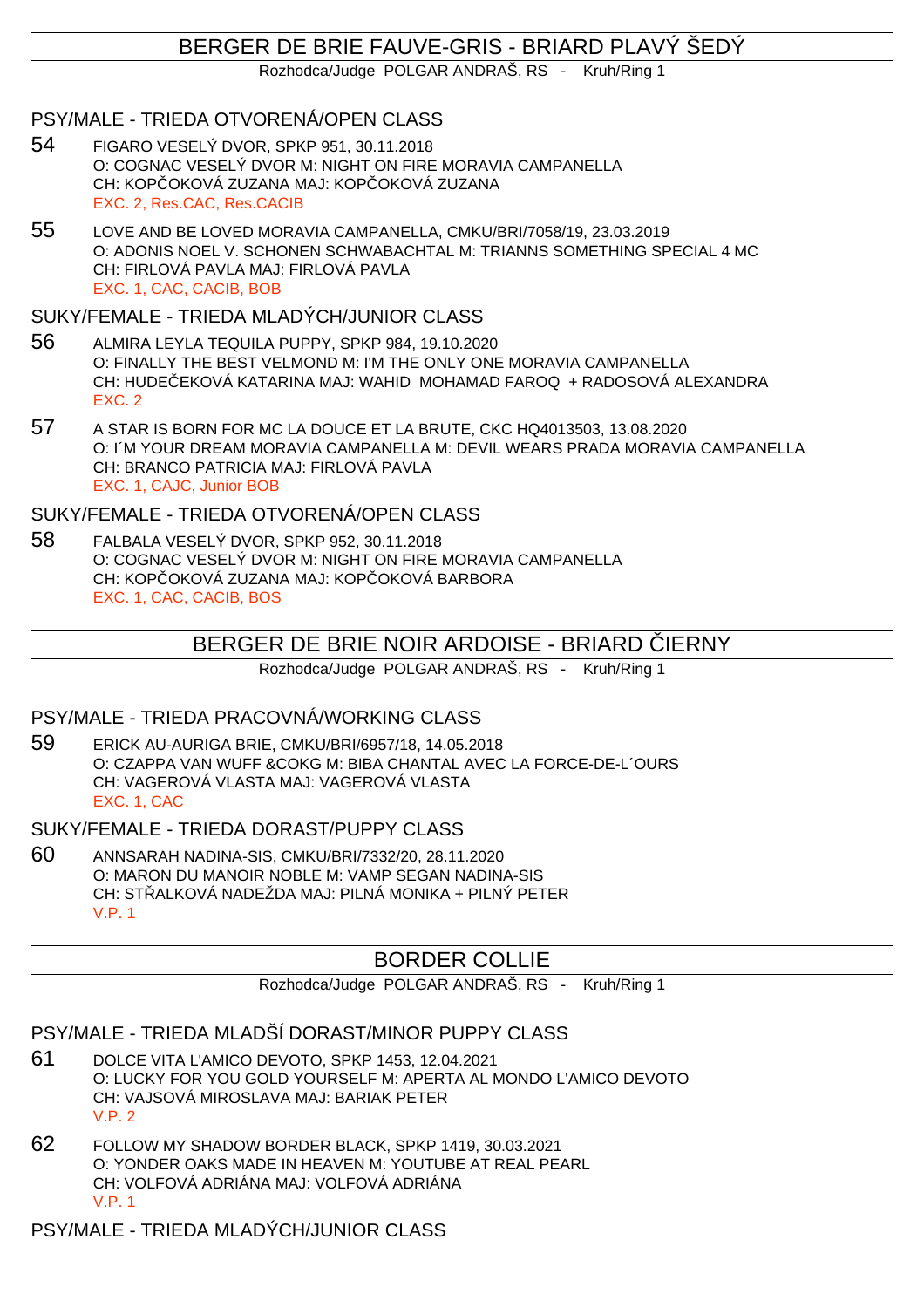- 63 JOY OF MY LIFE TATRANSKÁ LABKA, SPKP 1326, 18.06.2020 O: AMORE PER LEI L'AMICO DEVOTO M: BOMBASTIC ORLANDICA FATRANSKÝ SEN CH: BYSTRICKÁ ANDREA MAJ: BYSTRICKÁ ANDREA EXC. 1, CAJC
- 64 LOYAL TEDDY BEAR BOHEMIA ALKÉ, CMKU/BOC/14280/20, 26.07.2020 O: HEAVENLY REBEL JEFFIJA M: XARRA CONSTANCE BOHEMIA ALKÉ CH: GRYGAROVÁ ALEXANDRA MAJ: NOHEJLOVÁ ŠÁRKA EXC. 2
- 65 VIKINGVISION DONAVAN, ÖHZB/BORC 5633, 02.11.2020 O: NEW DREAM'S BORDER WELL DONE M: GLAENDALE DOUBLE DELIGHT CH: FÜRST KATJA MAJ: FÜLLENHALS ADRIANA EXC. 3

#### PSY/MALE - TRIEDA OTVORENÁ/OPEN CLASS

- 66 BE MY HEAVENLY REBEL CARCASSONNE TOLUGO, SPKP 1159, 28.12.2018 O: HEART-BREAKER Z ERNOBÍLYCH M: BASILEIA WERA LEGEMOND CH: GOGOLOVÁ LUCIE MAJ: SKRUŽNÝ JAROSLAV EXC. 2, Res.CAC
- 67 DANNY GRANIA ALEGRE, CMKU/BOC/12034/18, 22.10.2018 O: KINGLY DANCER JEFFIJA M: AFINITY GRANIA ALEGRE CH: MACHACZEK ZDISLAV MAJ: KONE NÝ LUCAS EXC. 3
- 68 KORELLA BEYOND TH SHADOWS, ÖHZB/BORC 4676, 30.05.2017 O: KORELLA CASTA SHADOW M: JASTCAN DREAM GIRL CH: MATHEW ROSS MAJ: FÜRST KATJA EXC. 1, CAC, CACIB, BOB
- 69 ORION ROTTO, SPKP 1144, 25.03.2019 O: ASCOT RYAN SCHAY COUNTY M: ENDLESS SPAGHETTI FITMIN CH: ROTHMEIER RENÉ MAJ: KROMHOLC JURAJ V.G.
- 70 PACEY FATRANSKÝ SEN, SPKP 1244, 24.12.2019 O: ALL ABOUT US AT REAL PEARL M: AUENLAND BORDERS JOY OF LIFE CH: KOTULÁŠ MIROSLAV MAJ: GAMALEY ANASTASIA V.G. 4

### PSY/MALE - TRIEDA PRACOVNÁ/WORKING CLASS

71 WONDER OF THE HEAVEN ALL I NEED, CMKU/BOC/11331/-18/17, 22.10.2017 O: BORDERTON THE SANDMAN M: FLOWER OF OLD HILL MELANI CH: MOLNÁR TICIANA MAJ: ŠINDELÁ OVÁ MICHAELA EXC. 1, CAC

PSY/MALE - TRIEDA ŠAMPIÓNOV/CHAMPION CLASS

- 72 AMBER GLOW ZAFA FLAME, CMKU/BOC/9183/16, 29.03.2016 O: BAZENTILLS DOT´N DASHES M: ZAFIRAH AMBER FOXY FOX CH: KOUCKÁ KAROLÍNA MAJ: NERADOVÁ MARKÉTA EXC. 1, CAC, Res.CACIB
- 73 LUCKY FOR YOU MR. BLACK, CMKU/BOC/12999/-19/19, 13.01.2019 O: RIVEREDGE THE GENERAL OF STONESRIVER M: LOCHEIL I´M LUCKY FOR YOU CH: BÉNYI KRISTÓF MAJ: GRYGAROVÁ ALEXANDRA EXC. 2, Res.CAC
- 74 XARRO DOUGLAS BOHEMIA ALKÉ, CMKU/BOC/10161/17, 12.03.2017 O: WENDEVICK KEEPSAKE M: MY JACKIE BOHEMIA ALKÉ CH: GRYGAROVÁ ALEXANDRA MAJ: NOHEJLOVÁ ŠÁRKA EXC. 3

## SUKY/FEMALE - TRIEDA MLADŠÍ DORAST/MINOR PUPPY CLASS

75 DONNA VITA L´AMICO DEVOTO, SPKP 1456, 12.04.2021 O: LUCKY FOR YOU GOLD YOURSELF M: APERTA AL MONDO L´AMICO DEVOTO CH: VAJSOVÁ MIROSLAVA MAJ: VAJSOVÁ MIROSLAVA V.P. 1

# SUKY/FEMALE - TRIEDA MLADÝCH/JUNIOR CLASS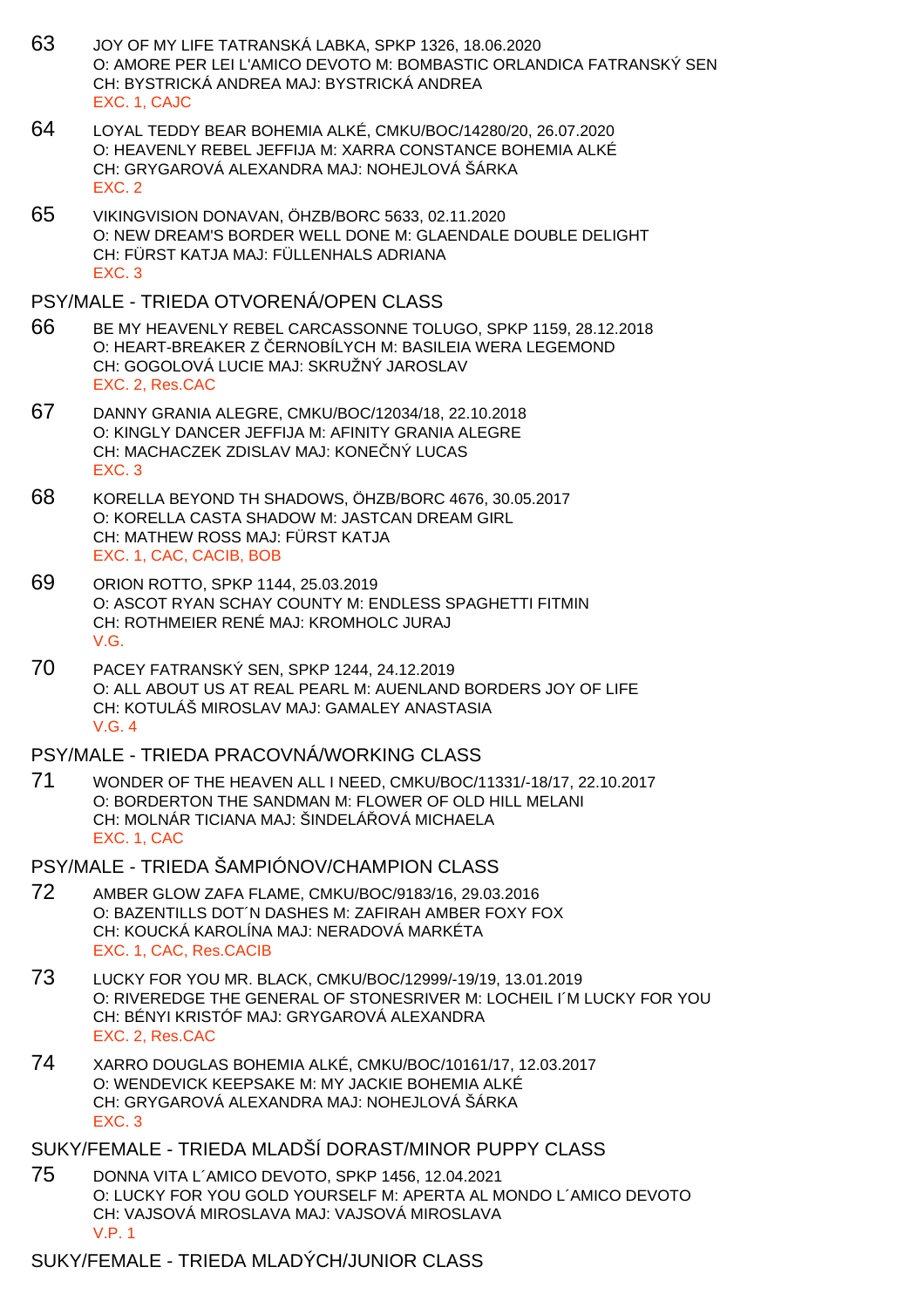- 76 DESTINY OF MY LADY BORDER BLACK, SPKP 1309, 21.04.2020 O: MOONDUST RED HOT VALKYRIE M: JOURNEY IN WILD JEFFIJA CH: VOLFOVÁ ADRIÁNA MAJ: VOLFOVÁ ADRIÁNA  $V$  G  $3$
- 77 DOROTHY MY STAR ZAFA FLAME, CMKU/BOC/13592/20, 24.02.2020 O: GLAMDRING´S GLOW OF BORDERTREOWE M: BOND MY HEART ZAFA FLAMA CH: KOUCKÁ KAROLINA MAJ: VOJT ŠKOVÁ KATE INA EXC. 1, CAJC, Junior BOB
- 78 RING VOICE OF MOONLIGHT-SHEPHERD, MET.BORDER COL.3521/20, 15.06.2020 O: HERONWOOD MY CRICKET BOY M: KYNAGON GISELE STYLE CH: VEL KLÁRA MAJ: BYSTRICKÁ ANDREA V.G. 4
- 79 VIKINGVISION DIAMOND HIT, OHZB/BORC 5635, 02.11.2020 O: NEW DREAM'S BORDER WELL DONE M: GLAENDALE DOUBLE DELIGHT CH: FÜRST KATJA MAJ: SCHMUTTERER ANJA EXC. 2

### SUKY/FEMALE - TRIEDA STREDNÁ/INTERMEDIATE CLASS

- 80 CASSIOPEIA MAGIC BOND, CMKU/BOC/13347/19, 08.12.2019 O: ING FOXY FOX M: XI-XAO RUNNER Z ERNOBÍLÝCH CH: KOLVEKOVÁ IRENA MAJ: FUJANOVÁ DENISA V.G. 2
- 81 GRACE OF ANGEL´S HOME XPLOSION OF LOVE, CMKU/BOC/15290/-21/20, 13.03.2020 O: TEHYA TWICE TOLD TALE M: GRACE OF ANGEL´S HOME QUOTE OF BLISS CH: JOHR MANDY MAJ: ŠINDELÁ OVÁ MICHAELA V.G. 1

### SUKY/FEMALE - TRIEDA OTVORENÁ/OPEN CLASS

- 82 BELLATRIX L´AMICO DEVOTO, SPKP 1194, 16.07.2019 O: HIGH DIVING OF MICHELES GARDEN M: ATLANTA ABBIEGREEN FODERRA CH: VAJSOVÁ MIROSLAVA MAJ: VAJSOVÁ MIROSLAVA V.G.
- 83 CASSIE MY LOVE ZAFA FLAME, CMKU/BOC/12621/19, 07.05.2019 O: KALEIDOSCOPE BE MY MASTERPIECE M: ZAFIRAH AMBER FOXY FOX CH: KOUCKÁ KAROLINA MAJ: KOUCKÁ KAROLINA EXC. 2, Res.CAC
- 84 CLOE CHARLOTTE BORDER BLACK, SPKP 1023, 14.01.2018 O: JOHN LENNON TENNANT M: JOURNEY IN WILD JEFFIJA CH: VOLFOVÁ ADRIÁNA MAJ: VOLFOVÁ ADRIÁNA EXC. 1, CAC, Res.CACIB
- 85 GLAENDALE DOUBLE DELIGHT, ÖHZB/BORC 4909, 22.07.2018 O: SIMARO BRUCE DARNELL M: BORDERLINE COUNTRY WINNINGSTYLE CH: NEUSCHITZER MONIKA UND NINA MAJ: FÜRST KATJA V.G. 4
- 86 VIKINGVISION ALJANAH, ÖHZB/BORC 5209, 09.07.2019 O: KORELLA BEYOND TH SHADOWS M: BORDERLINE COUNTRY TIARA CH: FÜRST KATJA MAJ: KOCAB NATASCHA + KOCAB NATASCHA EXC. 3

### SUKY/FEMALE - TRIEDA PRACOVNÁ/WORKING CLASS

87 TABBY TENNANT, CMKU/BOC/12626/19, 06.05.2019 O: HEART-BREAKER Z RNOBÍLÝCH M: OUR SWEET DREAM TENNANT CH: VAJCOVÁ ŠÁRKA MAJ: BALOGOVÁ STANISLAVA EXC. 1, CAC

### SUKY/FEMALE - TRIEDA ŠAMPIÓNOV/CHAMPION CLASS

88 TOUCH OF THE LIGHT OF DASHING DAWN, PKR.I-93054, 01.07.2019 O: HIGH DIVING OF MICHEL?S GARDEN M: HEAVEN'S ON FIRE OF DASHING DAWN CH: DEZS TIMEA MAJ: TOMASZEWSKA AGNIESZKA EXC. 1, CAC, CACIB, BOS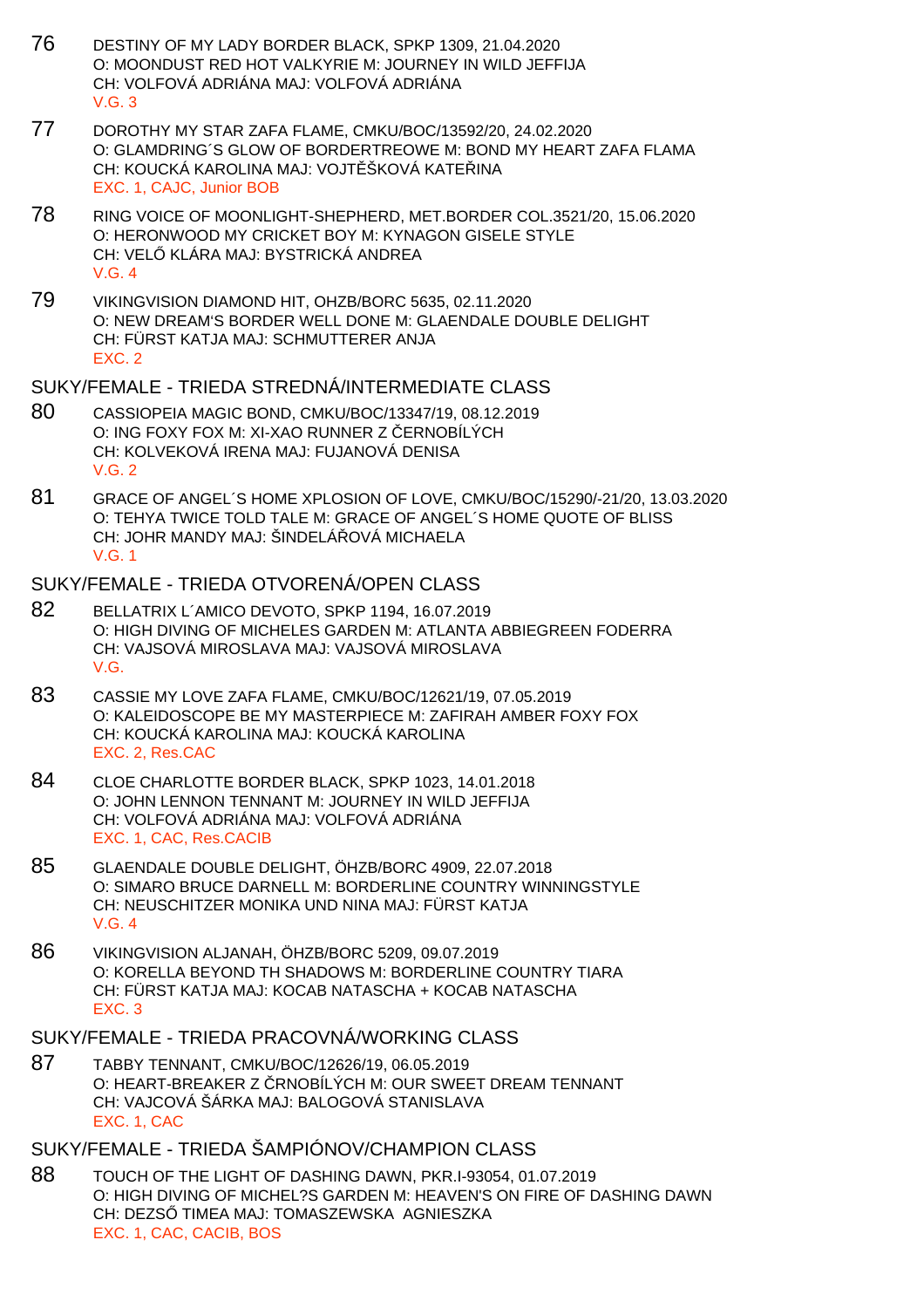# BOUVIER DES FLANDRES - FLÁMSKY BOUVIER

Rozhodca/Judge LOZI ŽELJKO, SRB - Kruh/Ring 2

## SUKY/FEMALE - TRIEDA ŠAMPIÓNOV/CHAMPION CLASS

89 ARGENTINA-WIZZLE RYZMBURK, CMKU/FBO/1107/17, 12.02.2017 O: NICOLAS BLACK MYSTIC LEGEND M: WIZZLE-QUINCY V.D. VANENBLIKHOEVE CH: BERKOVCOVÁ KATEŘINA MAJ: BERKOVCOVÁ KATEŘINA EXC. 1, CAC, CACIB, BOB

# CANE DA PASTORE BERGAMASCO - BERGAMSKÝ PASTIERSKY PES

Rozhodca/Judge LOZI ŽELJKO, SRB - Kruh/Ring 2

PSY/MALE - TRIEDA ŠAMPIÓNOV/CHAMPION CLASS

90 PERILLO DEI LUPERCALI, OHZB/CPB 25, 03.04.2019 O: ERMIPPO DEI LUPERCALI M: LOTIDE DEI LUPERCALI CH: MARIANI CARNELLI MARIA EMY MAJ: RESCH EVELYN EXC. 1, CAC, CACIB, BOB

PSY/MALE - TRIEDA ESTNÁ/HONOUR CLASS

91 CONTE, OHZB/CPB 24, 28.03.2017 O: ARTU M: ALMA CH: NAVA FABRIZIO MAJ: RESCH WERNER EXC. 1

# ESKOSLOVENSKÝ VL JAK

Rozhodca/Judge POLGAR ANDRAŠ, RS - Kruh/Ring 1

### PSY/MALE - TRIEDA DORAST/PUPPY CLASS

92 BLUE EYES LUPUS AUREA, SPKP 4248, 26.11.2020 O: GOGO VIKVEL WOLF M: CHLOE LUPUS ARDOR CH: ROSENBERGER KLAUDIA MAJ: LAJPRIKOVÁ MILOSLAVA V.P. 1

### PSY/MALE - TRIEDA OTVORENÁ/OPEN CLASS

- 93 ARGO VLK Z PODSTRÁN, CMKU/CSV/5664/19, 06.01.2019 O: KRAKEN KUKLÍK M: AISHA Z VL Í ÍŠE CH: ODVÁRKOVÁ ZLATA MAJ: KOLENY MARIA V.G. 2
- 94 ASPEN LUPUS AUREA, SPKP 4029, 24.05.2019 O: TARANIS SPOD UMBIERA M: AURA Z ÚDOLIA VLKOV CH: ROSENBERGEROVÁ KLAUDIA MAJ: TRAJTE OVÁ MARTINA V.G. 1

### PSY/MALE - TRIEDA PRACOVNÁ/WORKING CLASS

- 95 AVALANCHE VL IA STOPA, SPKP 3988, 06.01.2019 O: BRIT Z DUBNI ANKY M: AITHLIN KALIMERO BOHEMICA CH: ŠTÁTNIK LUKÁŠ MAJ: NECPALOVÁ KATARÍNA ABS.
- 96 ELOVE CORDA ELIZABETH LUPORUM, SPKP 3664, 03.11.2016 O: MAX SPOD UMBIERA M: ARYSA CORDA ELIZABETH LUPORUM CH: I MANCOVÁ ELIŠKA MAJ: KADLEC MIROSLAV + I MANCOVÁ ELIŠKA EXC. 1, CAC, Res.CACIB

PSY/MALE - TRIEDA ŠAMPIÓNOV/CHAMPION CLASS

97 MUFASA ŠEDÝ POKLAD, CMKU/CSV/5922/19, 01.12.2019 O: FINN Z KATUSICKÉHO DVORA M: ENIGMA ŠEDÝ POKLAD CH: KUNC RADEK MAJ: BURIÁNOVÁ DOMINIKA EXC. 1, CAC, CACIB, BOB

#### SUKY/FEMALE - TRIEDA DORAST/PUPPY CLASS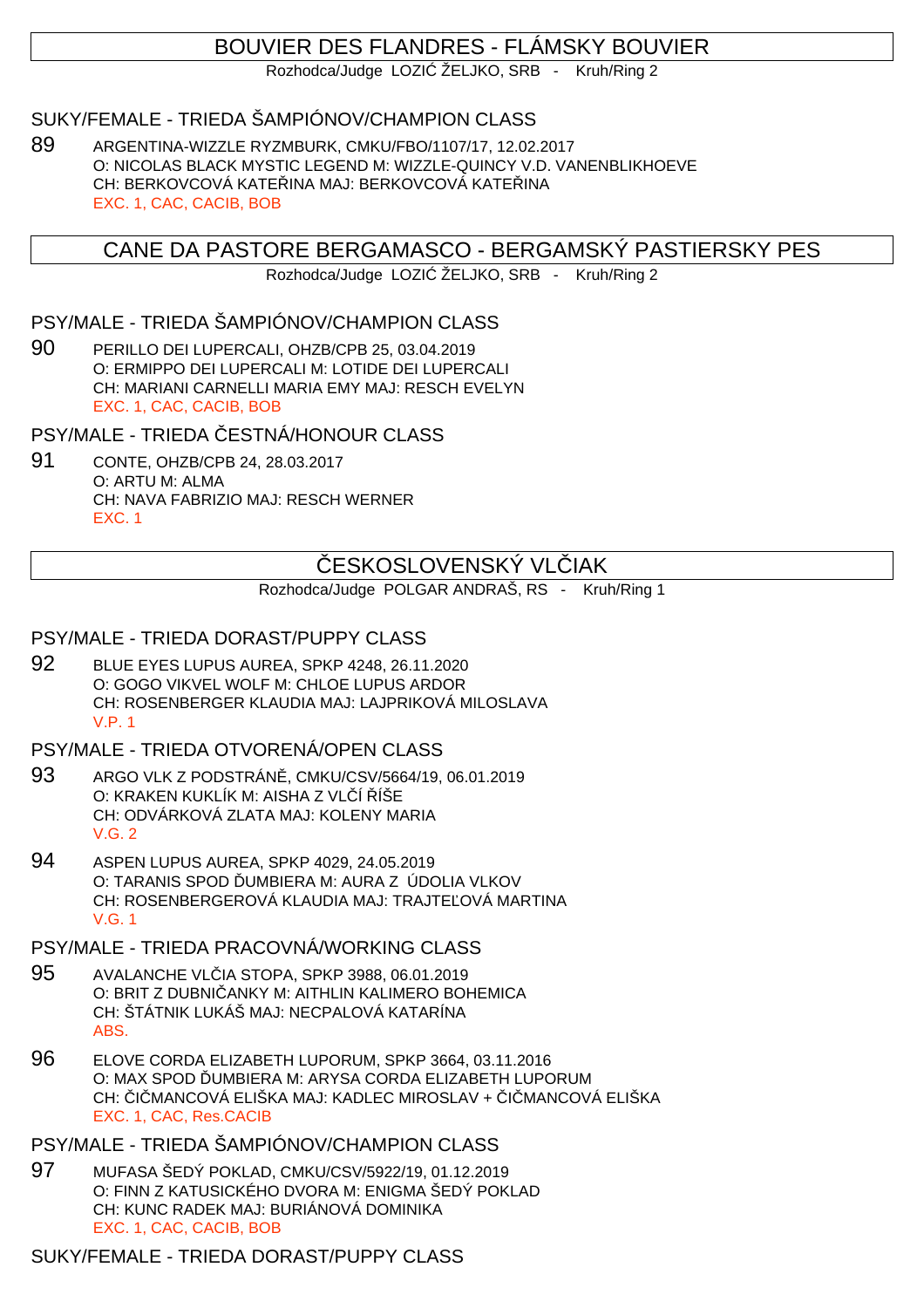98 ODESSA CORDA ELIZABETH LUPORUM, SPKP 4336, 18.01.2021 O: GOGO VIKVEL WOLF M: BRENDA Z BA OVEJ SVORKY CH: I MANCOVÁ ELIŠKA MAJ: KADLEC MIROSLAV V.P. 1

# SUKY/FEMALE - TRIEDA MLADÝCH/JUNIOR CLASS

- 99 GRACE MIRACLE MIA, SPKP 4243, 12.10.2020 O: MAX SPOD UMBIERA M: BELLA EZER MIRACLE MIA CH: PAVLÍKOVÁ MIRIAM MAJ: HARGAŠOVÁ VANDA EXC. 2
- 100 NATAN´S HEAVEN CORINKA ITALIAN BEAUTY, SPKP 4246, 30.08.2020 O: ONER ONE LUPIMAX M: ARIMMINUM DEHA CH: COMMONE GENNARO MAJ: TÁBORSKÁ TEREZA EXC. 1, CAJC, Junior BOB

SUKY/FEMALE - TRIEDA STREDNÁ/INTERMEDIATE CLASS

101 AMIA OD CARCOOLKY, CMKU/CSV/5804/19, 30.09.2019 O: DESPERÁT BOHEMIAN LUARO M: EL CARCOOLKA Z MOLU ES CH: KRÁLOVÁ JANA MAJ: BREZNICKÝ PETER EXC. 1, CAC, Res.CACIB

# SUKY/FEMALE - TRIEDA OTVORENÁ/OPEN CLASS

102 ARIA Z NOVEJ VSI, SPKP 3940, 07.12.2018 O: BYRON Z KALANKY M: DIXI ZO SLOVENSKEJ ROZPRÁVKY CH: SALITRIK JÁN MAJ: HRAŠKA ERIK + HRAŠKOVÁ KATARÍNA EXC. 1, CAC

# SUKY/FEMALE - TRIEDA PRACOVNÁ/WORKING CLASS

103 AYRA LUPUS AUREA, SPKP 4036, 24.05.2019 O: TARANIS SPOD UMBIERA M: AURA Z ÚDOLIA VLKOV CH: ROSENBERGEROVÁ KLAUDIA MAJ: ROSENBERGEROVÁ KLAUDIA EXC. 1

# SUKY/FEMALE - TRIEDA ŠAMPIÓNOV/CHAMPION CLASS

104 LEGENDA MOAI ŠEDÝ POKLAD, CMKU/CSV/5718/19, 09.03.2019 O: CHEWBE M: CINDY GREY ŠEDÝ POKLAD CH: KUNC RADEK MAJ: KUNC RADEK EXC. 1, CAC, CACIB, BOS

# CHIEN DE BERGER BELGE - GROENENDAEL - BELGICKÝ OVÍJAK -GROENENDAEL

Rozhodca/Judge POLGAR ANDRAŠ, RS - Kruh/Ring 1

# PSY/MALE - TRIEDA ŠAMPIÓNOV/CHAMPION CLASS

105 GIPSI BLACK MORION, SPKP 103, 30.05.2018 O: OLIVER DEABEI M: MUCIUS FIONA CH: PRCHALOVÁ DAGMAR MAJ: GLAUBICOVÁ VIKTÓRIA EXC. 1, CAC, CACIB, BOB

# CHIEN DE BERGER BELGE - MALINOIS - BELGICKÝ OVČIAK - MALINOIS

Rozhodca/Judge POLGAR ANDRAŠ, RS - Kruh/Ring 1

# PSY/MALE - TRIEDA MLADÝCH/JUNIOR CLASS

106 ANTHONY DALLA FAMIGLIA CORLEONE, SPKP 6302, 18.11.2020 O: CIE ALCOSETHA´S JACKSON M: GCH AIRIN DEKIM LEXUS CH: RIGÓ IMRE MAJ: RIGÓ IMRE EXC. 1, CAJC

PSY/MALE - TRIEDA OTVORENÁ/OPEN CLASS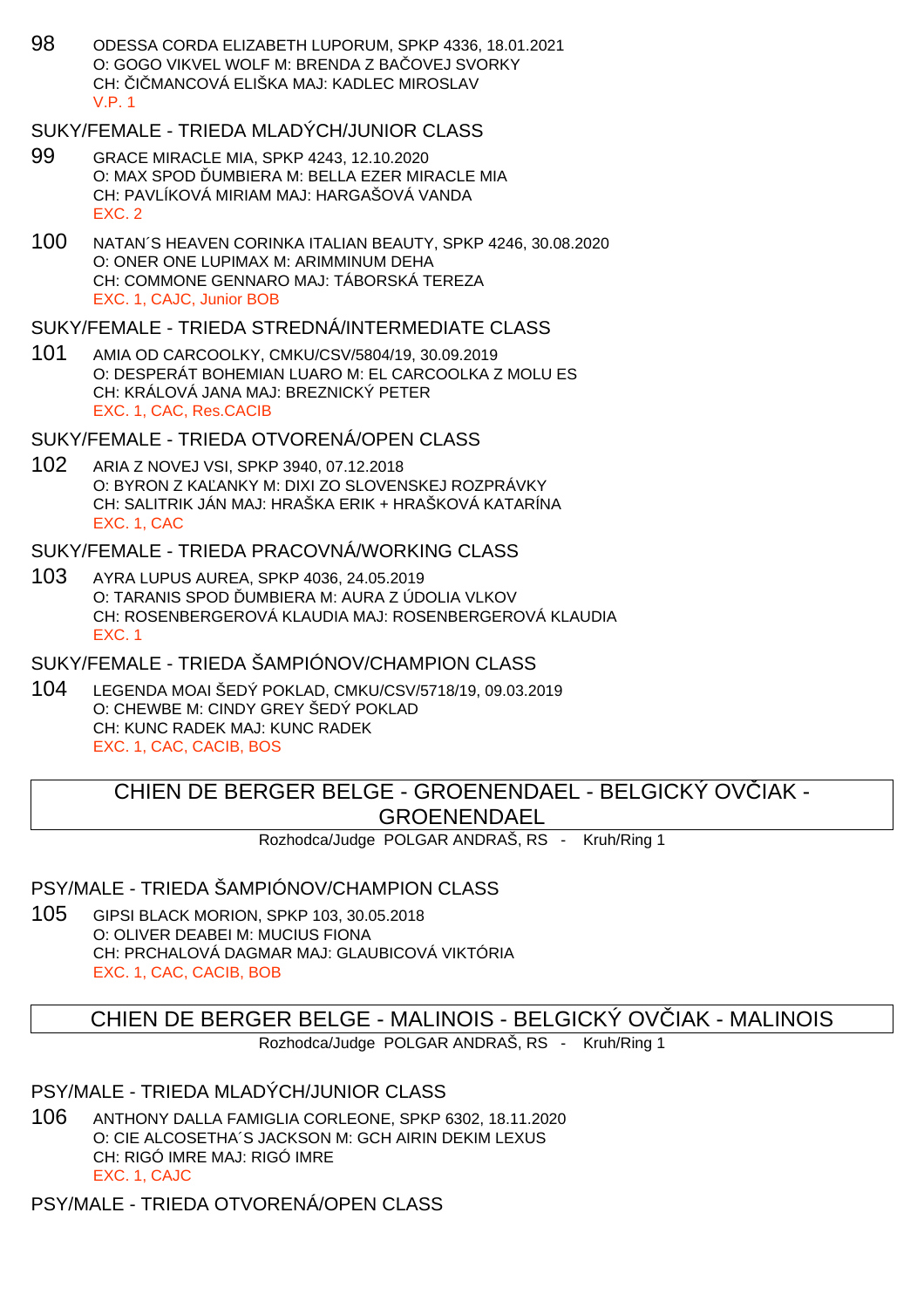107 COLM LUMON MIRADAM, SPKP 5644, 26.12.2018 O: ADONIS NA-LA DVOR M: ESTA TIRANAVIA CH: DOHNÁLEK MIROSLAV MAJ: KOSINOVÁ LUCIA EXC. 1, CAC, CACIB, BOS

### PSY/MALE - TRIEDA PRACOVNÁ/WORKING CLASS

108 EROS DE ALPHAVILLE BOHEMIA, CMKU/BOM/11029/19, 11.02.2019 O: CIRO MALEVIL BOHEMIA M: MONA LISA Z OSTROVA BABER CH: POSPÍCHALOVÁ JITKA MAJ: SÍBOVÁ MICHAELA EXC. 1, CAC, Res.CACIB

#### SUKY/FEMALE - TRIEDA MLADÝCH/JUNIOR CLASS

- 109 ALBA DALLA FAMIGLIA CORLEONE, SPKP 6307, 18.11.2020 O: ALCOSETHA´S JACKSON M: AIRIN DEKIM LEXUS CH: RIGÓ IMRE MAJ: MIŠURA MARTIN V.G. 2
- 110 ALESSIA DALLA FAMIGLIA CORLEONE, SPKP 6306, 18.11.2020 O: CIE ALCOSETHA´S JACKSON M: GCH AIRIN DEKIM LEXUS CH: RIGÓ IMRE MAJ: RIGÓ IMRE EXC. 1, CAJC, Junior BOB

SUKY/FEMALE - TRIEDA STREDNÁ/INTERMEDIATE CLASS

111 ANNOYING FOXIE AZERIA BASOA, SPKP 6198, 15.05.2020 O: AKIM MALEVIL BOHEMIA M: VIKY LUBINOV SLOVAKIA CH: GALKOVÁ ALŽBETA MAJ: GALKOVÁ ALŽBETA EXC. 1, CAC, CACIB, BOB

# CHIEN DE BERGER BELGE - TERVUEREN - BELGICKÝ OV IAK - TERVUEREN

Rozhodca/Judge POLGAR ANDRAŠ, RS - Kruh/Ring 1

### SUKY/FEMALE - TRIEDA STREDNÁ/INTERMEDIATE CLASS

112 STAR NOIR BRIA, COR A 407-20/015, 18.11.2019 O: C-ZEUS M: BLACK OBSIDIAN ELISE CH: SINCA EDWARD GERALD MAJ: GUŤAN ONDREJ EXC. 1, CAC, CACIB, BOB

# CHODSKÝ PES

Rozhodca/Judge POLGAR ANDRAŠ, RS - Kruh/Ring 1

### PSY/MALE - TRIEDA STREDNÁ/INTERMEDIATE CLASS

113 ELDORADO SPIRIT LUKATO GOLD, CMKU/CP/7214/19, 27.08.2019 O: ARGO OD KOLBABY M: ZINNIA DOTTY Z GIPOVA CH: FIDLEROVÁ OLGA MAJ: KUBÍN MILOŠ ABS.

### PSY/MALE - TRIEDA OTVORENÁ/OPEN CLASS

114 ARDAREL ČESKÝ RUBÍN, NREG/CP/6817/18, 26.11.2018 O: APAIRE KROSANDRA M: FRENCY OD BRÁNY RÁJE CH: CHALOUPKOVÁ JANA MAJ: ERNEKOVÁ ALŽBETA EXC. 1, CAC

SUKY/FEMALE - TRIEDA OTVORENÁ/OPEN CLASS

115 DAISY MAGNOLIA PASSCO, SPKP 288, 10.04.2019 O: CAEZARE CHUCKY OD MALÉHO KOSÍŘE M: GLORIA REGENIA BOHEMIA CH: DOMANÍKOVÁ KATARÍNA MAJ: DOMANÍKOVÁ KATARÍNA EXC. 1, CAC, BOB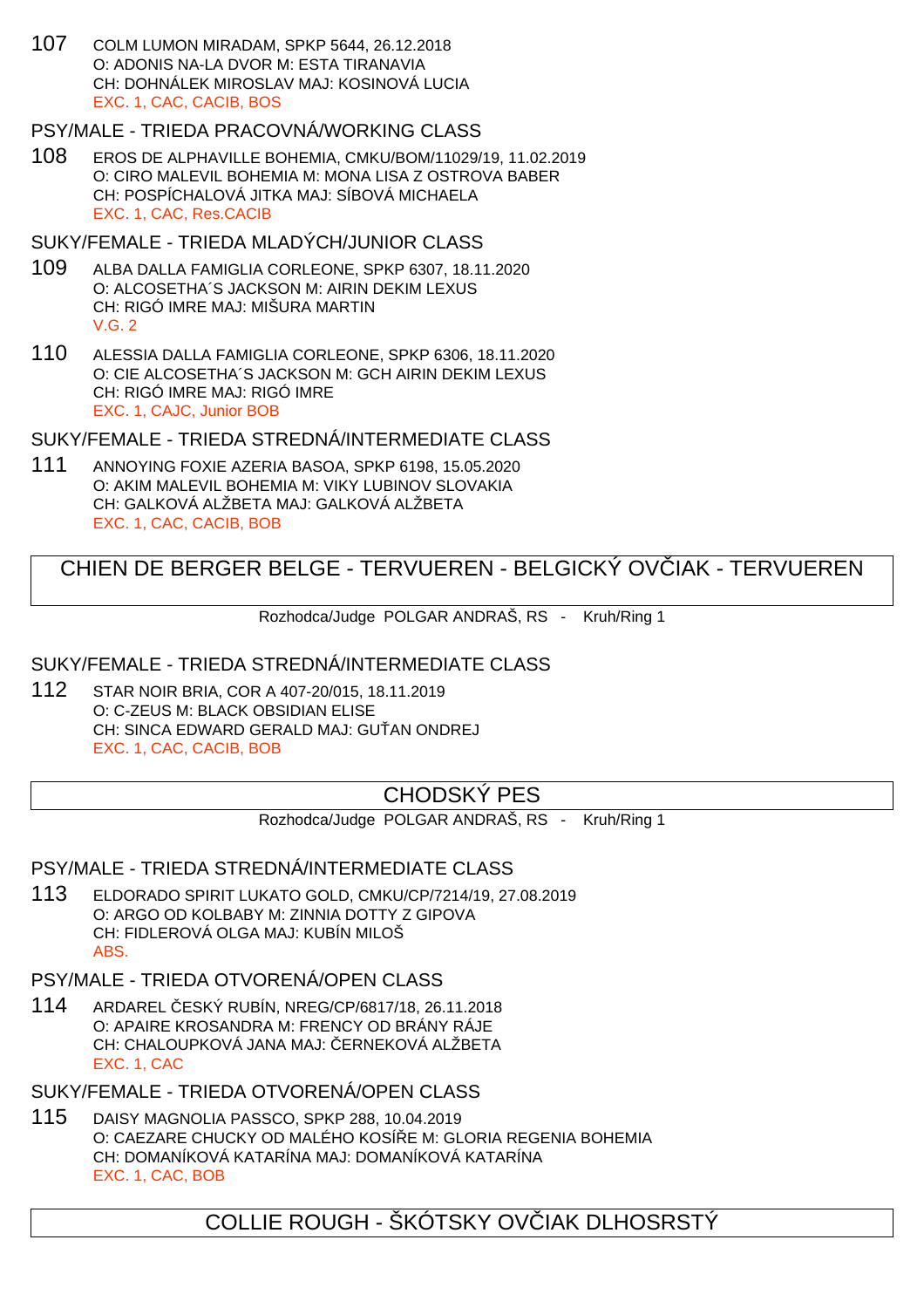# PSY/MALE - TRIEDA MLADÝCH/JUNIOR CLASS

116 NYITRAMENTI EVEREST, MET.COLL.1063/20, 25.03.2020 O: NYITRAMENTI CLARINS OF RADWAY M: NYITRAMENTI AIRY-FAIRY CH: BALÁZSOVITS JÁNOS MAJ: FRZONOVÁ LUCIA WITHOUT GRADE

# PSY/MALE - TRIEDA ŠAMPIÓNOV/CHAMPION CLASS

117 ANDROMA YOUNG RIDER IN THE NIGHT, SPKP 880, 12.11.2015 O: HOT N´SP´ICY OF THE HOLY MOUNTAIN M: ANDROMA PICADILLY BLUE ROSE CH: VELEPEC ANDREJA IN MARTINA MAJ: JAROŠOVÁ MILADA EXC. 1, CAC, CACIB, BOB

# SUKY/FEMALE - TRIEDA MLADŠÍ DORAST/MINOR PUPPY CLASS

118 IN TOUCH OF L´OCCITA CELESTIAL GLAMOUR, CMKU/CD/25446/21, 25.04.2021 O: CIB NICOLAYSEN´S XXL XANTOS M: FOLLOW ME SWEETIE CELESTIAL GLAMOUR CH: VÁCHOVÁ MARCELA MAJ: VÁCHOVÁ MARCELA V.P. 1

# SUKY/FEMALE - TRIEDA DORAST/PUPPY CLASS

119 PRINCE OF SUNLIGHT SIMPLY ELEGANT, MET.COLL.1194/21, 05.01.2021 O: ARIENWEN GENTLE DARK KNIGHT M: PRINCE OF SUNLIGHT VERSACE STYLE CH: SZALCZINGER JÓZSEF MAJ: LABSKÁ NIKOLETA V.P. 1

# SUKY/FEMALE - TRIEDA MLADÝCH/JUNIOR CLASS

120 ILLUSION OF PERFECTION OF EMIBER, CMKU/CD/25349/-21/20, 12.04.2020 O: BELDONES NAPOLEON M: ZEXWOOD LOVE OF MY LIFE CH: STOPPINI ROBERTO MAJ: VÁCHOVÁ MARCELA EXC. 1, CAJC, Junior BOB

# SUKY/FEMALE - TRIEDA STREDNÁ/INTERMEDIATE CLASS

121 ELDVIDZH EMILY IS BRIGHT, SPKP 1269, 11.02.2020 O: NOUVEAU APOLLON DU DOMAINE DES EMERAUDES M: ELDVIDZH ROMA FAIRY TALE CH: RODENKOVA LILIA VLADIMIROVNA MAJ: JAROŠOVÁ MILADA V.G. 1

# SUKY/FEMALE - TRIEDA OTVORENÁ/OPEN CLASS

- 122 BEVERLY BLUE ZÁMOCKÁ LIPA, SPKP 1180, 08.07.2019 O: MONSOLANA POKER STARS M: DANCING QUEEN FATRANSKÝ SEN CH: HUDECOVÁ ELEONÓRA MAJ: HUDECOVÁ ELEONÓRA EXC. 1, CAC, CACIB, BOS
- 123 DIZZY HAPPY FATRANSKÝ SEN, SPKP 955, 08.11.2016 O: HUCKLEBERRY FATRANSKÝ SEN M: MONSOLANA MY BLUE VALENTINE CH: KOTULÁŠ MIROSLAV MAJ: PLANDEROVÁ ZUZANA EXC. 2, Res.CAC

# SUKY/FEMALE - TRIEDA ŠAMPIÓNOV/CHAMPION CLASS

- 124 AFTERHERO JEWEL FROM THE MIDNIGHT SKY, SPKP 1234, 08.11.2019 O: MARVALAN THE RAINMAKER M: AFTERHERO ADORABLE VALENTINE CH: TÓTH KATALIN ILDIKÓ MAJ: UMRIAN MARIÁN + GAŠKO JÁN EXC. 2, Res.CAC
- 125 DANCING QUEEN FATRANSKÝ SEN, SPKP 953, 08.11.2016 O: CH HUCKLEBERRY FATRANSKÝ SEN M: MONSOLANA MY BLUE VALENTINE CH: KOTULÁŠ MIROSLAV MAJ: HUDECOVÁ ELEONÓRA EXC. 1, CAC, Res.CACIB

# COLLIE SMOOTH - ŠKÓTSKY OV<sub>L</sub>IAK KRÁTKOSRSTÝ

Rozhodca/Judge LOZI ŽELJKO, SRB - Kruh/Ring 2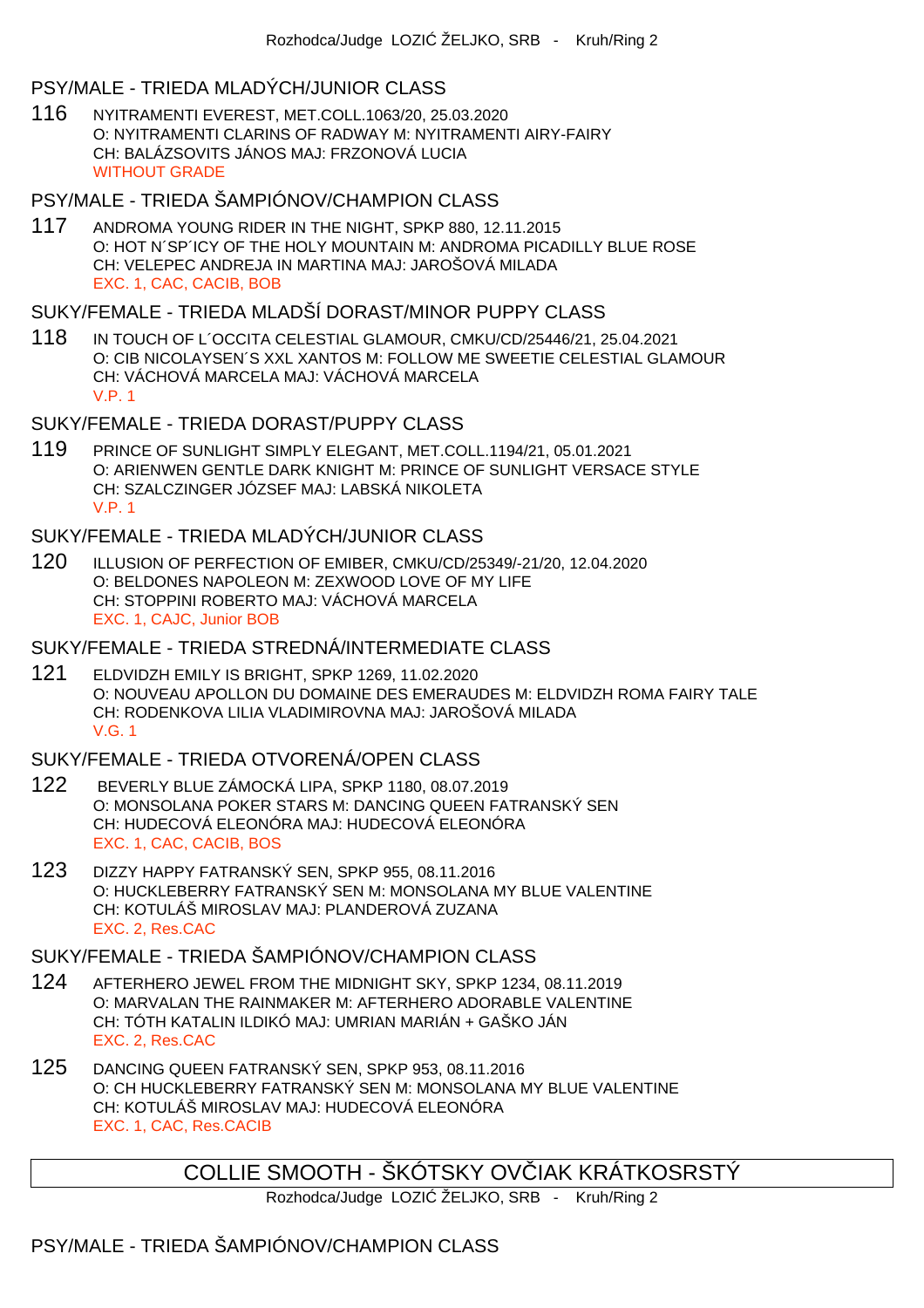126 DUSTY BLUEANGEL WITH LONG SMILE, CMKU/CK/1374/18, 10.03.2018 O: MENELLUINE INDIGO M: BIANKA JESSEE LONG SMILE CH: AN UROVÁ KLÁRA MAJ: ŠVEHLÍKOVÁ JOLANA EXC. 1, CAC, CACIB, BOB

# SUKY/FEMALE - TRIEDA MLADÝCH/JUNIOR CLASS

127 MIGHTY´S SPRING MEADOW ULA UNITY, CMKU/CK/1754/-21/20, 25.09.2020 O: C.I.B. KANGASVUOKON LUMO M: CH MIGHTY´S SPRING MEADOW REA RIANNE CH: SEMIANOVÁ JANA MAJ: VÁCHOVÁ MARCELA EXC. 1, CAJC, Junior BOB, BOS

# DEUTSCHER SCHÄFERHUND KURZHAARIG - NEMECKÝ OV<sub>L</sub>IAK KRÁTKOSRSTÝ

Rozhodca/Judge ŠTAUDINGER JURAJ, SK - Kruh/Ring 17

#### PSY/MALE - TRIEDA DORAST/PUPPY CLASS

128 DYLON DLHÁ ROVE, SUCHNO 82765/21, 12.01.2021 O: NAXOS DLHÁ ROVE M: ZARADA DLHÁ ROVE CH: MAJSNIAR ALBÍN MAJ: ANDRAŠKO MÁTÉOVÁ ENIK V.P. 1

### PSY/MALE - TRIEDA MLADÝCH/JUNIOR CLASS

129 BACARDI BLUE JAVAEL BOHEMIA, SUCHNO 81828/20, 04.04.2020 O: KARO Z ÚDOLÍ ÚPY M: ARNA ABRAKADABRA JAVAEL BOHEMIA CH: KOVÁRNOVÁ TEREZA MAJ: KNIEŽOVÁ JAROSLAVA V.G. 1

### PSY/MALE - TRIEDA OTVORENÁ/OPEN CLASS

- 130 ACUZIO SEMPER MIRABILIS, SUCHNO 79037/19, 25.04.2019 O: FEŠÁK BARNERO M: WENDULA NERESNICKÁ DOLINA CH: GALLISOVÁ LINDA MAJ: GALLISOVÁ LINDA V.G. 2
- 131 SANDRO SIVÝ TIMOTEJ, SUCHNO 77873/18, 30.08.2018 O: ORI Z GET-PET M: PAULÍNKA SIVÝ TIMOTEJ CH: MAZÚCHOVÁ MIROSLAVA MAJ: KAŠICKÝ FRANTIŠEK V.G. 1

## PSY/MALE - TRIEDA PRACOVNÁ/WORKING CLASS

132 MAROCO DLHÁ ROVE, SUCHNO 75942/17, 01.11.2017 O: LARRY VOM BIERSTADTER HOF M: RENKA DLHÁ ROVE CH: MAJSNIAR ALBÍN MAJ: PONGRÁCZ ŠTEFAN EXC. 1, CAC, CACIB, BOB

#### PSY/MALE - TRIEDA ŠAMPIÓNOV/CHAMPION CLASS

133 HAEKTOR Z LINTICHU, SUCHNO 75763/17, 19.09.2017 O: KALIFF Z LINTICHU M: DIONA LAU-MENTOS CH: KOČAJDA IVAN MAJ: RUSNÁK PETER EXC. 1, CAC, Res.CACIB

#### SUKY/FEMALE - TRIEDA MLADÝCH/JUNIOR CLASS

- 134 ATHEA LAYADO, SUCHNO 83138/21, 08.10.2020 O: YZERAH MANEPO IDEÁL M: DORA ULMIJA CH: TATÍČKOVÁ HANA MAJ: GALLISOVÁ LINDA  $V$  G  $2$
- 135 H'KIRA TAXAR NITARM, CMKU/DS/121418/20, 13.03.2020 O: TAXI VIKAR M: ARMY KOMINÍ EK CH: ŠÍROVÁ ZUZANA MAJ: ŠIMOVÁ EVA V.G. 3
- 136 JOGOBELLA DE DAGNIK, SUCHNO 81369/20, 01.05.2020 O: COLT Z ERISEDU M: XOLLY ZA LLL. MOSTAMI CH: DOMONKOŠ JOZEF MAJ: ADAM DANIEL + SBS SCHIELD NULL V.G. 1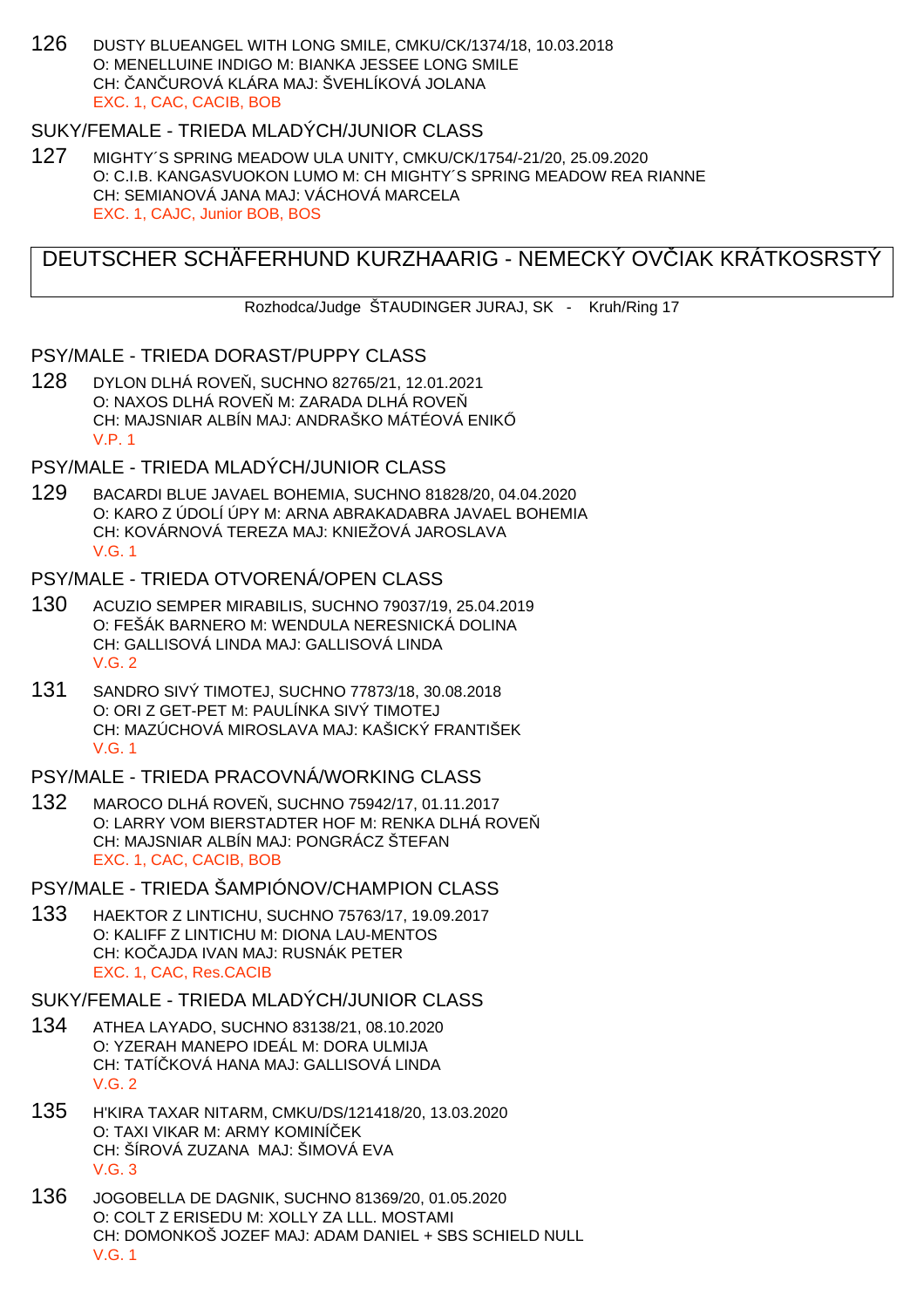### SUKY/FEMALE - TRIEDA STREDNÁ/INTERMEDIATE CLASS

- 137 BONA ANMIRETO MORAVIA, CMKU/DS/120066/19, 28.12.2019 O: LUCIPHER GALÁN NALAG M: FIA MAPET CH: ŠIMURDA ANTONÍN MAJ: MERAVÁ ZUZANA + TAPP DEBRA V.G. 3
- 138 ODDY ADRIANKA, SUCHNO 81108/20, 27.03.2020 O: KAI VOM BIERSTADTER HOF M: VIVIEN ADRIANKA CH: PIOVA IOVÁ PODHORSKÁ ANDREA MAJ: BREZOVSKÝ ROBERT V.G. 2
- 139 OLLIE ADRIANKA, SUCHNO 81110/20, 27.03.2020 O: KAI VOM BIERSTADTER HOF M: VIVIEN ADRIANKA CH: PIOVAR IOVÁ PODHORSKÁ ANDREA MAJ: VAN OVÍ UBICA A DANIEL EXC. 1

#### SUKY/FEMALE - TRIEDA OTVORENÁ/OPEN CLASS

- 140 APOCALYPSA MAGIRA, SUCHNO 79982/19, 12.09.2019 O: D.J. BLENDY M: CINDY Z POHORIA TRIBE CH: GÁL MÁRIO MAJ: MERAVÁ ZUZANA V.G. 1
- 141 ARISA Z PAJATITI, SUCHNO 78853/19, 05.03.2019 O: CAR DE SCELE M: CANDY Z PEDASONE CH: HRNKO PATRIK MAJ: GÁŽIOVÁ MICHAELA V.G. 3
- 142 BRENDA Z FATRANSKEJ DIVOČINY, SUCHNO 80691, 06.01.2020 O: HASKO GAROMA SILENSIA M: AZRA Z FATRANSKEJ DIVOČINY CH: DROBÚL MARTIN MAJ: BUTYKOVÁ MIRIAM V.G. 2
- 143 YAGA PET-KERAM, SUCHNO 78882/19, 18.03.2019 O: CLAUDE V. LAHNBLICK M: QANA PET-KERAM CH: KUŠTÁR JÁN MAJ: KUŠTÁR JÁN V.G. 4

SUKY/FEMALE - TRIEDA ŠAMPIÓNOV/CHAMPION CLASS

144 HADŽIS LAU-MENTOS, SUCHNO 74530/17, 15.01.2017 O: KLAUS VON TRONJE M: BEA LAU-MENTOS CH: ONDO-EŠTOK MÁRIO MAJ: BA O MIROSLAV EXC. 1, CAC, CACIB, BOS

# DEUTSCHER SCHÄFERHUND LANGHAARIG - NEMECKÝ OVČIAK DLHOSRSTÝ

Rozhodca/Judge ŠTAUDINGER JURAJ, SK - Kruh/Ring 17

### PSY/MALE - TRIEDA VETERÁNOV/VETERAN CLASS

- 145 CONAN ROSSBURG, SUCHNO 66248/12, 25.09.2012 O: MENTOS VOM OSTERBERGER-LAND M: SELI Z AGÍRU BOHEMIA CH: LETKO DALIBOR MVDR. MAJ: DUDOVÁ ZUZANA EXC. 1, BOB
- SUKY/FEMALE TRIEDA DORAST/PUPPY CLASS
- 146 IRIS SPIRIT WOLF, SUCHNO 82791/21, 01.01.2021 O: JIMMI BEST OF THE GODS M: MARILYN Z AGÍRU BOHEMIA CH: DUDOVÁ ZUZANA MAJ: LOVÍŠKOVÁ LENKA + LOVÍŠEK JÁN V.P. 1

SUKY/FEMALE - TRIEDA MLADÝCH/JUNIOR CLASS

147 SYDNEY Z LINTICHU, SUCHNO 82596/20, 15.11.2020 O: GREYSON Z LINTICHU M: NANCY Z LINTICHU CH: KOČAJDA IVAN MAJ: KURINCOVÁ PETRONELA EXC. 1, CAJC, Junior BOB, BOS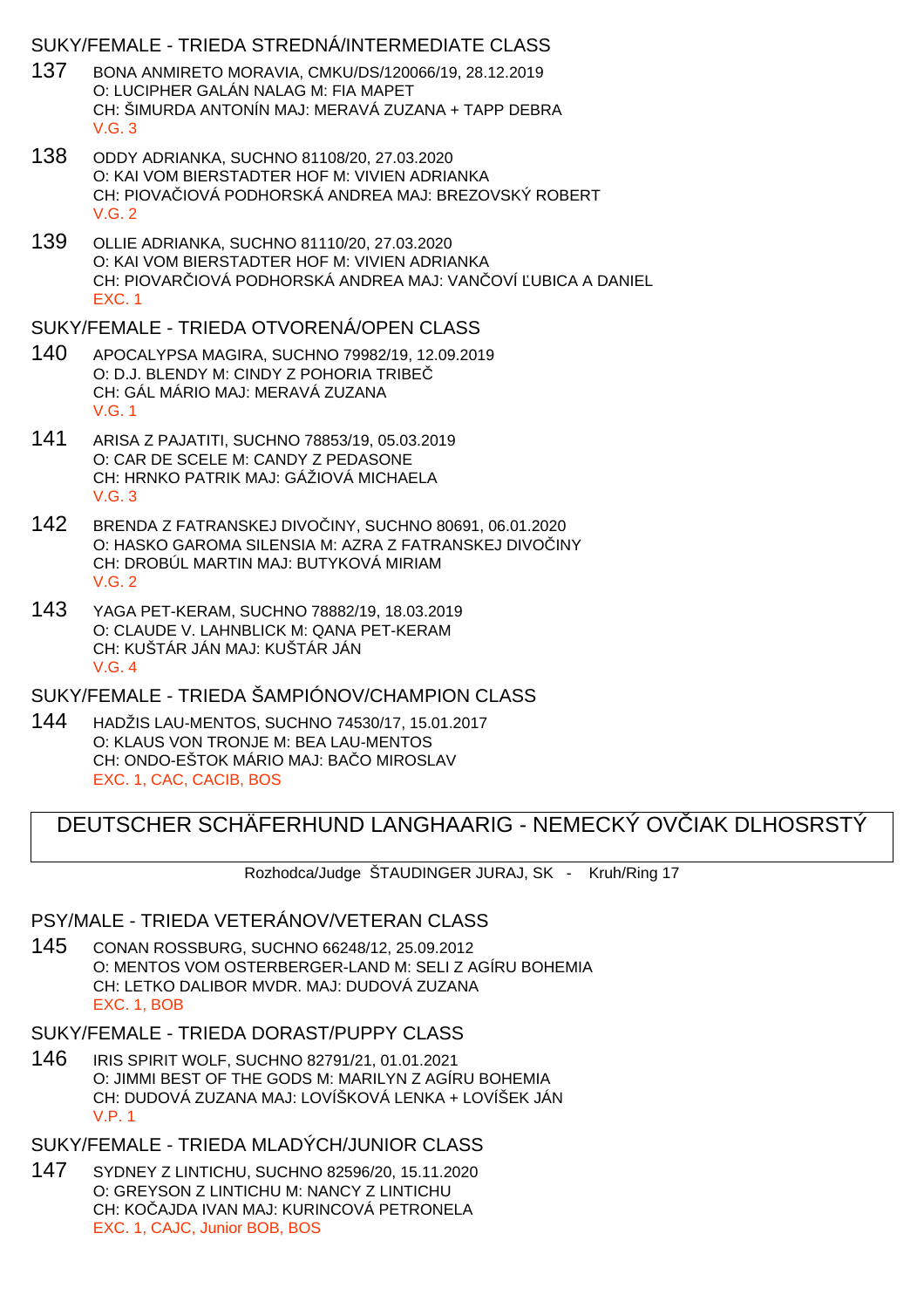# HOLLANDSE HERDERSHOND KORTHARIGE - HOLANDSKÝ OVČIAK KRÁTKOSRSTÝ

Rozhodca/Judge LOZI ŽELJKO, SRB - Kruh/Ring 2

### SUKY/FEMALE - TRIEDA STREDNÁ/INTERMEDIATE CLASS

148 LITTLEWOOD JOAN WAPINI VON FOLGE, CMKU/HHK/680/20, 18.03.2020 O: HAVREVINGENS ICE M: ISTOMINOV ILJINI NA WAPINI VON FOLGE CH: ROKOSOVÁ EVA MAJ: ROKOSOVÁ EVA EXC. 1, CAC, Res.CACIB

# SUKY/FEMALE - TRIEDA OTVORENÁ/OPEN CLASS

149 ANNE MAUD FROM THE STONE CROSS, SPKP 50, 19.11.2018 O: LARS-LEGOLAS MET FRASNAY´S FLAIR M: AGNES HOPEN OF JENNY´S SMILE CH: VINDUŠKOVÁ MARKÉTA MAJ: DUDO OVÁ ANNA EXC. 1, CAC, CACIB, BOB

# MINIATURE AMERICAN SHEPHERD - MINIATÚRNY AMERICKÝ OVČIAK

Rozhodca/Judge LOZI ŽELJKO, SRB - Kruh/Ring 2

## PSY/MALE - TRIEDA MLADÝCH/JUNIOR CLASS

150 FAVOURITE BOY MINIS FATRANSKÝ SEN, SPKP 30, 21.11.2020 O: IVIE FARMS BLUEBONNET TRAILS M: MINIMARK AFTER EIGHT CH: BRYNDZA DARIUS MAJ: BRYNDZA DÁRIUS + BEDNÁR FILIP WITHOUT GRADE

### PSY/MALE - TRIEDA STREDNÁ/INTERMEDIATE CLASS

151 BLUE ELKS HIGH VELOCITY, AKC DN81944202, 21.03.2020 O: CH MOONBABY'S FROST ON TOP M: AWAY TO ME A TRACE OF LACE CH: SENEK ALLYSON MAJ: TAKÁCS KATA EXC. 1, CAC, BOS

# SUKY/FEMALE - TRIEDA MLADÝCH/JUNIOR CLASS

152 FACE TO FACE MINI´S FATRANSKÝ SEN, SPKP 31, 21.11.2020 O: IVIE FARMS BLUEBONNET TRAILS M: MINIMARK AFTHER EIGHT CH: BRYNDZA DÁRIUS MAJ: UREJOVÁ MONIKA + MELICHOVÁ ILDIKÓ EXC. 1, CAJC, Junior BOB

### SUKY/FEMALE - TRIEDA OTVORENÁ/OPEN CLASS

153 IVIE FARMS SHE'S DA BOSS, SPKP 22, 11.01.2018 O: AWAY TO ME HE'S GOT CHROME M: IVIE FARMS PRINCESS ARIEL CH: IVIE REBECCA MAJ: BYSTRICKÁ ANDREA EXC. 1, CAC

### SUKY/FEMALE - TRIEDA ŠAMPIÓNOV/CHAMPION CLASS

154 MOONBABY'S WOFL WHISTLE, MET.MAS 11/H/18, 02.02.2017 O: CH MOONBABY'S THESE COLOURS DON'T RUN M: POCKETS AWAY TO ME BRILLIANT CERISE CH: ZOBELL MELISSA MAJ: KORÓZS BÁLINT EXC. 1, CAC, BOB

# OLD ENGLISH SHEEPDOG - BOBTAIL

Rozhodca/Judge POLGAR ANDRAŠ, RS - Kruh/Ring 1

### SUKY/FEMALE - TRIEDA DORAST/PUPPY CLASS

155 SISSI MODRÝ KAON, CMKU/BOB/2955/21, 04.01.2021 O: HAPPY PANDA´S FAVORY CANISSA XXII M: PENNYLANE ARETHA FRANKLIN CH: MÁROVÁ PETRA MAJ: U OVÁ KAPUSTOVÁ SILVIA V.P. 1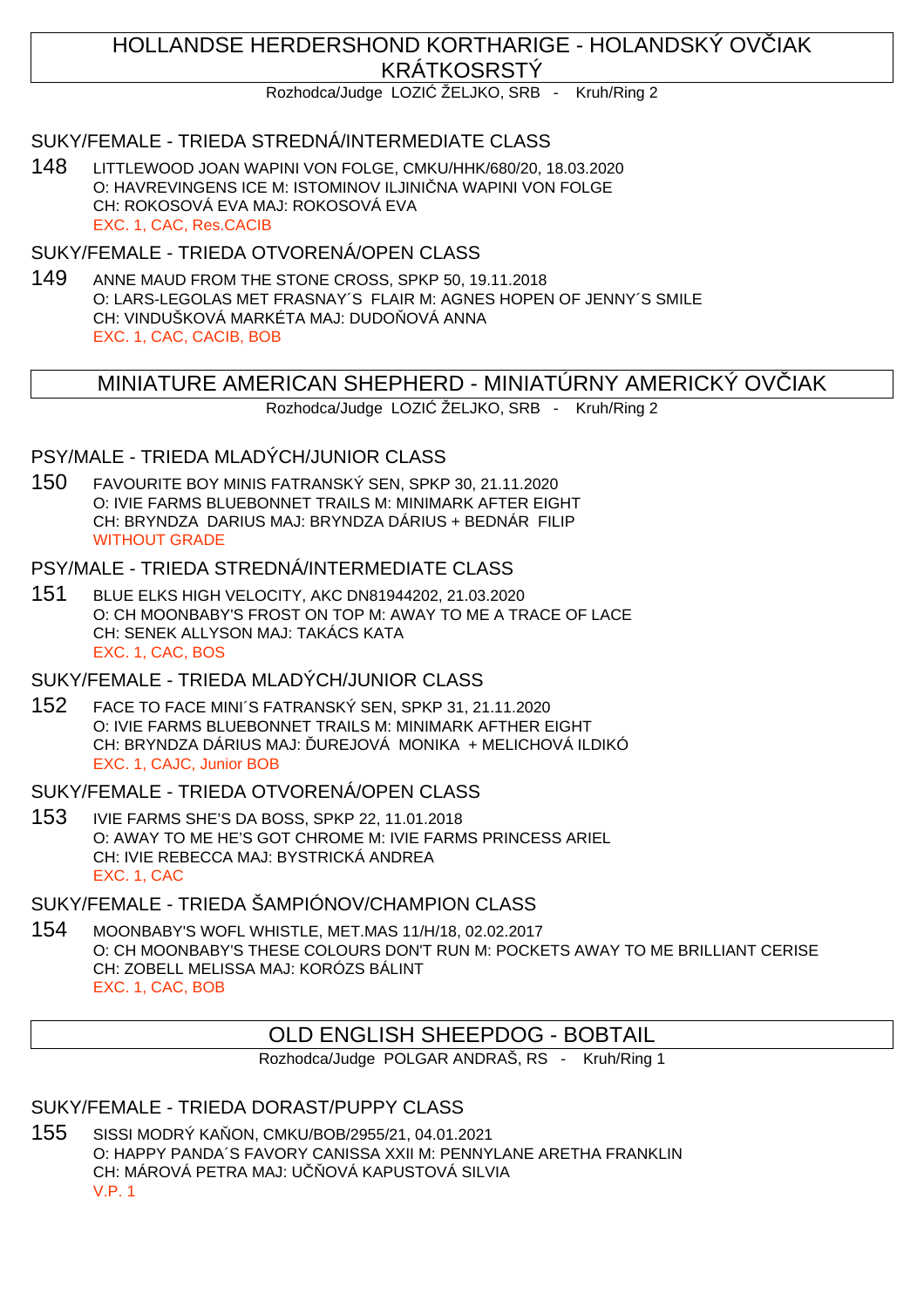# POLSKI OWCZAREK NIZINNY - POĽSKÝ NÍŽINNÝ OVLIAK

Rozhodca/Judge LOZI ŽELJKO, SRB - Kruh/Ring 2

## SUKY/FEMALE - TRIEDA ŠAMPIÓNOV/CHAMPION CLASS

156 PONWOOD'S WHITNEY, CMKU/PON/513/-19/19, 01.01.2019 O: PONWOOD'S USTINOV M: LARA VIA RIVENDALL CH: STAMP WOLFGANG & BRUNS BARBARA MAJ: KÖRNEROVÁ PAVLA EXC. 1, CAC, CACIB, BOB

# POLSKI OWCZAREK PODHALANSKI - PODHALANSKÝ OVČIAK

Rozhodca/Judge LOZI ŽELJKO, SRB - Kruh/Ring 2

# SUKY/FEMALE - TRIEDA ŠAMPIÓNOV/CHAMPION CLASS

157 ALE HECA NA GÓRALSKO NUTE, PKR.I-88640, 13.04.2017 O: BARON TOMKOWE PRZYTULISKO M: FLASECKA NA GÓRALSKO NUTE CH: SZYDLO ALEKSANDRA MAJ: SZYDLO ALEKSANDRA EXC. 1, CAC, CACIB, BOB

# PULI OTHER COLOURS - PULI OSTATNÉ FARBY

Rozhodca/Judge LOZI ŽELJKO, SRB - Kruh/Ring 2

### SUKY/FEMALE - TRIEDA OTVORENÁ/OPEN CLASS

158 LUDAS MATYI SZERELEM, SPKP 455, 11.03.2019 O: LUDAS MATYI NYILAS M: LUDAS MATYI LUJZI CH: ANTAL FERENC MAJ: LUKÁ OVÁ ZITA EXC. 1, CAC, CACIB, BOB

PUMI

Rozhodca/Judge LOZI ŽELJKO, SRB - Kruh/Ring 2

### PSY/MALE - TRIEDA OTVORENÁ/OPEN CLASS

159 CSÚNYATELEPI BATYU, MET.PM.1116/19, 21.06.2019 O: PETIT FOU-FOU ARGÓ M: CSÚNYATELEPI ÜDVÖS CH: PUSKÁS CSILLA MAJ: KÖVECSES ÁRPÁDNÉ EXC. 1, CAC, CACIB, BOB

# SAARLOOSWOLFHOND - SARLOSKÝ VL JAK

Rozhodca/Judge LOZI ŽELJKO, SRB - Kruh/Ring 2

# PSY/MALE - TRIEDA MLADÝCH/JUNIOR CLASS

160 ARYAM SAI VLČÍ POUTO, CMKU/SAV/386/20, 18.04.2020 O: HAROLD LOUIS DE IN FINE MUNDI M: BRIA MOON ROSENWOLF CH: P IBYLOVÁ ROMANA MAJ: BARTÁKOVÁ ŠÁRKA EXC. 1, CAJC, Junior BOB, BOS

# SUKY/FEMALE - TRIEDA ŠAMPIÓNOV/CHAMPION CLASS

161 BAYLA BYALA PETT´S WOLF, CMKU/SAV/144/15, 13.10.2015 O: HALIFAX DE LA COMPAGNIE DU LOUP GRIS M: BLUE EYES PRINCESS Z MOLU ES CH: BARTO KOVÁ PETRA MAJ: SMÉKAL LADISLAV EXC. 1, CAC, CACIB, BOB

# SCHIPPERKE - ŠIPERKA

Rozhodca/Judge LOZI ŽELJKO, SRB - Kruh/Ring 2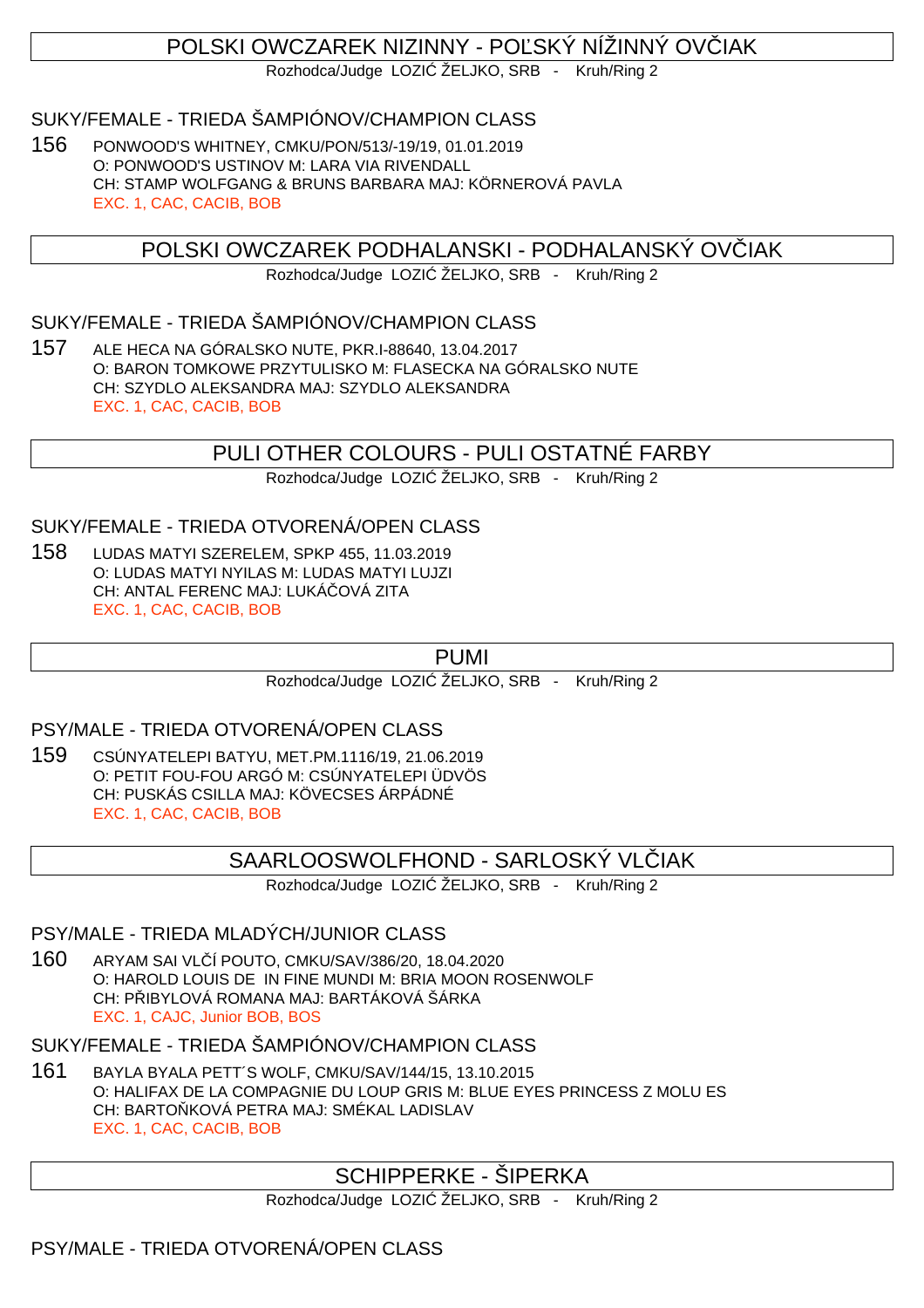162 AKIM DE DUCOR AS BLACK AS INK, CMKU/SIP/715/19, 29.06.2019 O: GRAI VEST CHEROKKI VIN DIESEL M: XS OD PRACHOVSKÝCH SKAL CH: OBŽEROVÁ JANA MAJ: VÍTKOVÁ MARIE EXC. 1, CAC, Res.CACIB

## PSY/MALE - TRIEDA ŠAMPIÓNOV/CHAMPION CLASS

- 163 SATURATE THE HEART BY AHMED BOZIEV, CMKU/SIP/786/-20/19, 02.07.2019 O: FIRST WILL ALWAYS BE THE FIRST BY AHMED BOZIEV M: GRAI VEST SEA YA AT THE TOP BY AHMED
- BOZIEV CH: BOZIEV AHMED MAJ: HOLOD ÁK BLÁHOVÁ BARBORA EXC. 1, CAC, CACIB, BOB

# SHETLAND SHEEPDOG - ŠETLANDSKÝ OV IAK (ŠELTIA)

Rozhodca/Judge LOZI ŽELJKO, SRB - Kruh/Ring 2

### PSY/MALE - TRIEDA MLADÝCH/JUNIOR CLASS

164 MYSTERY BLACK PEARL SNEŽNÝ TYGR, CMKU/SHE/12468/20, 01.11.2020 O: EVERYTHING NICE ZE SHETLAND M: FEYANAD SNEŽNÝ TYGR CH: DRESLEROVÁ ŠÁRKA MAJ: BRYNDZA DÁRIUS EXC. 1, CAJC

### PSY/MALE - TRIEDA STREDNÁ/INTERMEDIATE CLASS

165 RIIKITIKIITAKI Z HEŘMANOVA DVORA, CMKU/SHE/12219/20, 09.05.2020 O: CH COACH CARTER MARALUMI M: CIB WHISPERIG OF SPRING Z HE MANOVA DVORA CH: HEŘMANOVÁ MICHAELA MAJ: HEŘMANOVÁ MICHAELA EXC. 1, CAC, CACIB, BOS

### PSY/MALE - TRIEDA OTVORENÁ/OPEN CLASS

166 INDIGO MARADRIAM, SPKP 651, 24.02.2020 O: ARARAT MARADRIAM M: CRAZY CINDERELLA RUT-TMAR CH: MÁLIKOVÁ ADRIANA MAJ: MOZDÍKOVÁ ZUZANA EXC. 1, CAC, Res.CACIB

### SUKY/FEMALE - TRIEDA MLADÝCH/JUNIOR CLASS

- 167 MARASKA MARBLED SNĚŽNÝ TYGR, CMKU/SHE/12469/20, 01.11.2020 O: CH EVERYTHING NICE ZE SHETLAND M: CH FAYANAD SN ŽNÝ TYGR CH: DRESLEROVÁ ŠÁRKA MAJ: DRESLEROVÁ ŠÁRKA EXC. 2
- 168 UNLOCKED LOVE Z HEŘMANOVA DVORA, CMKU/SHE/12445/20, 19.10.2020 O: CH COACH CARTER MARALUMI M: CIB COLOUR OF LOVE Z HE MANOVA DVORA CH: HEŘMANOVÁ MICHAELA MAJ: HEŘMANOVÁ MICHAELA EXC. 1, CAJC, Junior BOB

#### SUKY/FEMALE - TRIEDA STREDNÁ/INTERMEDIATE CLASS

169 V-TRIXIE BI BLACK FATRANSKÝ SEN, SPKP 665, 05.05.2020 O: CH MARVEL POD BOROV HORU M: GYPSY EYES ZE SHETLAND CH: BRYNDZA DARIUS MAJ: DRESLEROVÁ ŠÁRKA + BRYNDZA DARIUS V.G. 1

### SUKY/FEMALE - TRIEDA OTVORENÁ/OPEN CLASS

170 ANGEL AGNES DAISY OF HIGHLAND, CMKU/SHE/11914/19, 18.10.2019 O: JERI Z DAČE M: KALLIOPÉ Z ÁBLOVY STUDÁNKY CH: SORNER ILONA MAJ: SORNER ILONA EXC. 1, CAC, Res.CACIB

# SUKY/FEMALE - TRIEDA ŠAMPIÓNOV/CHAMPION CLASS

171 ELEGANCKA W'RÓŽKA ASKETILA, PKR.I-91159, 11.03.2019 O: ART FELICITY TINY LOVE M: CIB REALLY WITH YOU ASKETILA CH: WI NIEWSKA JADWIGA & SZAREK DOROTA MAJ: HAJDU ELIZA EXC. 1, CAC, CACIB, BOB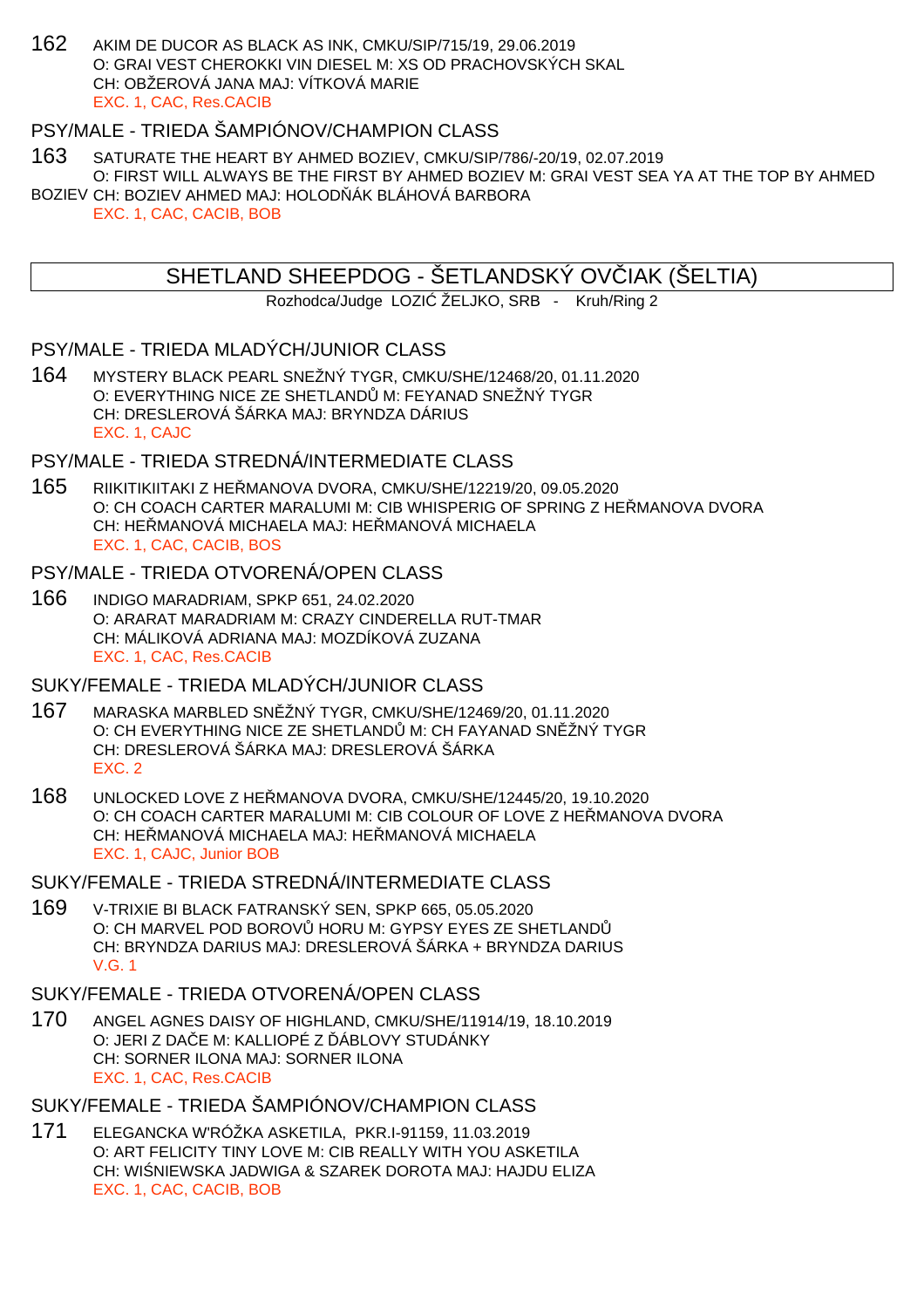# SLOVENSKÝ UVA

Rozhodca/Judge LOZI ŽELJKO, SRB - Kruh/Ring 2

### PSY/MALE - TRIEDA OTVORENÁ/OPEN CLASS

172 CHYRO NA STAROM MLYNISKU, SPKP 10702, 18.08.2019 O: CAR Š ASTNÁ BUDOUCNOST M: KYRA MAPA CH: HUDÁKOVÁ HELENA MAJ: ZMIJOVÁ RENÁTA EXC. 1, CAC, CACIB, BOB

#### SUKY/FEMALE - TRIEDA MLADÝCH/JUNIOR CLASS

173 MONA OSTRÁ HORA, SPKP 10792, 04.05.2020 O: RENO SPOD BABEJ HORY M: GRACE ZE SMR KOVA DVORA CH: ŠTEFÁNEK ALOJZ MAJ: KOCOURKOVÁ JARMILA EXC. 1, CAJC, Junior BOB

### SUKY/FEMALE - TRIEDA OTVORENÁ/OPEN CLASS

- 174 CHORRA NA STAROM MLYNISKU, SPKP 10705, 18.08.2019 O: CAR Š ASTNÁ BUDOUCNOST M: KYRA MAPA CH: HUDÁKOVÁ HELENA MAJ: VANERKA PETER EXC. 2, Res.CAC
- 175 JELINA CARIN DOM, SPKP 10636, 14.09.2018 O: CAIRRY Z OV ÍCH PASTVÍN M: DAIDA CARIN DOM CH: BUZÁKOVÁ ANNA MAJ: MATÚŠOVÁ DENISA EXC. 1, CAC, Res.CACIB

### SUKY/FEMALE - TRIEDA ŠAMPIÓNOV/CHAMPION CLASS

176 AYA-BELLA GAZDOVSTVO BIELA PODKOVA, CMKU/SC/2866/-18/17, 19.06.2017 O: ARON BÍLÉ ŠTÍSTKO M: DIXI JAROSLAVOV DVOR CH: ŠEPKOVÁ ZUZANA MAJ: PODSEDNÍKOVÁ EVA EXC. 1, CAC, CACIB, BOS

# WELSH CORGI CARDIGAN

Rozhodca/Judge LOZI ŽELJKO, SRB - Kruh/Ring 2

### PSY/MALE - TRIEDA OTVORENÁ/OPEN CLASS

177 NOMAAD KASHU CORLAN GI, SPKP 77, 02.01.2020 O: GAMAY CORLAN GI M: FIREWALL DUMMLES CH: ERNÁ LENKA MAJ: SEMJAN ŠTEFAN + ERVENÁKOVÁ DANA EXC. 1, CAC, CACIB, BOB

# WELSH CORGI PEMBROKE

Rozhodca/Judge LOZI ŽELJKO, SRB - Kruh/Ring 2

## PSY/MALE - TRIEDA MLADÝCH/JUNIOR CLASS

- 178 BORN TO BE YOUR KINDER MAXIKING, MET.W.CORGI327/20, 20.04.2020 O: GINGER ELF YAHONT M: BORN TO BE YOUR MOONLIGHT SHADOW CH: TREFAN-TÖRÖK ALEXANDRA MAJ: STEIGER JUDIT EXC. 2
- 179 DAG SPIRIT OF WALES, SPKP 373, 20.05.2020 O: BYTHAM GIZMO M: FOXY UNIQUA 17TH MERIDIAN CH: BANKOVICH ANDREJ MAJ: BANKOVICH ANDREJ + ŠK REK JOSEF V.G. 4
- 180 DAMON SPIRIT OF WALES, SPKP 377, 20.05.2020 O: BYTHAM GIZMO M: FOXY UNIQUA 17TH MERIDIAN CH: BANKOVICH ANDREJ MAJ: ONDRUŠKOVÁ ANDREA V.G.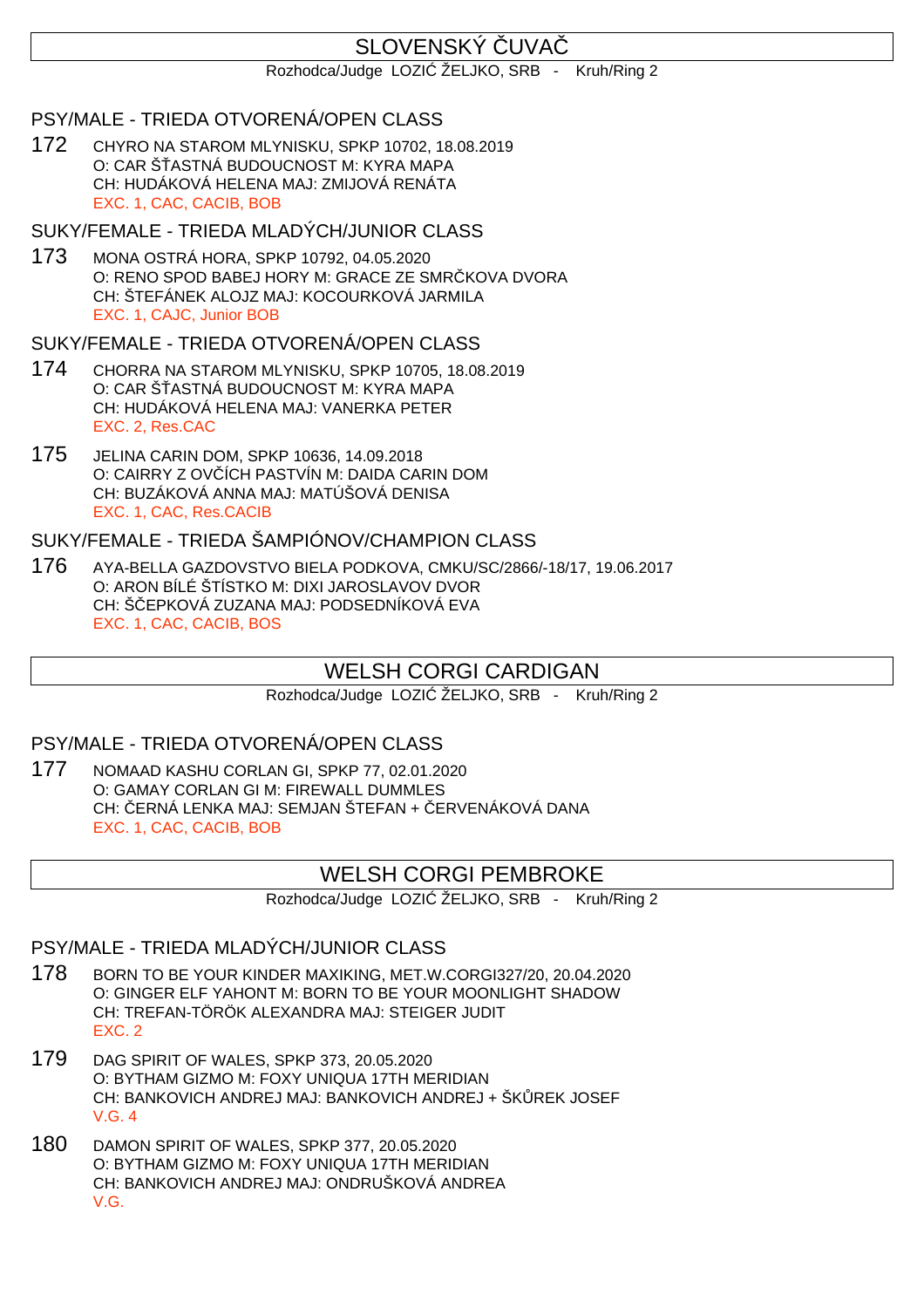- 181 LIONSACE COUNTRY CLUB CADDY, SPKP 382, 16.06.2020 O: BYTHAM GIZMO M: KENOSHA KISS OF KINBERGER'S CH: ROSÍVALOVÁ ELENA MAJ: ROSÍVALOVÁ ELENA EXC. 3
- 182 LIONSACE COUNTRY SONG, SPKP 385, 16.06.2020 O: BYTHAM GIZMO M: KENOSHA KISS OF KINBERGER´S CH: ROSÍVALOVÁ ELENA MAJ: ZÁHUMENSKÁ ALENA EXC. 1, CAJC, Junior BOB, BOS

#### PSY/MALE - TRIEDA STREDNÁ/INTERMEDIATE CLASS

183 CALVIN SPIRIT OF WALES, OHZB/WCP 279, 19.01.2020 O: BYTHAM GIZMO M: ARWEN UNDÓMIEL SPIRIT OF WALES CH: BANKOVICH ANDREJ MAJ: NEUMANN BIRGIT EXC. 1, CAC, Res.CACIB

### PSY/MALE - TRIEDA OTVORENÁ/OPEN CLASS

- 184 BARTY DREAM OF YOUTH, SPKP 248, 11.04.2017 O: ANNLINE'S HARD TO HANDLE M: ARYA DREAM OF YOUTH CH: GARAJ MICHAL MAJ: PE OVSKÝ ŠTEFAN EXC. 2, Res.CAC
- 185 LUKOS STYLE ORANGE FOX FOR LIONSACE, SPKP 338, 03.07.2019 O: ANDVOL PACO RABBANE M: ANDVOL ARVEN CH: KOSASHVILI LJUDMILA MAJ: ROSÍVALOVÁ ELENA EXC. 1, CAC, CACIB
- 186 NORD FANTASY BRILLIANT IN DARK, RKF 5643667, 30.05.2019 O: BRILLIANCE RED IZ YUTABUR ENS M: ZOLOTO SAMARY ELITA BEST FOR NORD FANTASY CH: TIMOCHKINA NATALIA MAJ: DELIEVA INNA EXC. 3

#### SUKY/FEMALE - TRIEDA DORAST/PUPPY CLASS

187 CHEEBE DAISY URBAN CORGIS, SPKP 428, 26.11.2020 O: GREENWOOD IZ LEGENDY ROKHA M: BETT DREAM OF YOUTH CH: URBANOVÁ ZUZANA MAJ: ON OLOVÁ MÁRIA V.P. 1

## SUKY/FEMALE - TRIEDA MLADÝCH/JUNIOR CLASS

- 188 BARKSVILLE EFFIE GOES TO HOLLYWOOD, OHZB/WCP 295, 26.09.2020 O: MISTYCOR KINGDOM VALLEY M: MISTYCOR KATHLEEN BATTLE CH: STOICOVICIU & NICULESCU & IONECU DANA MAJ: NEUMANN BIRGIT V.G.
- 189 CORNATELLO ANGEL DUST, SPKP 404 , 30.07.2020 O: BYTHAM GIZMO M: ONORINE FROM SAXE DES SALINES DE GOUPIL CH: DANILOVA NATALIA MAJ: DANILOVÁ NATÁLIA EXC. 3
- 190 DAENERYS SPIRIT OF WALES, SPKP 378, 20.05.2020 O: BYTHAM GIZMO M: FOXY UNIQUA 17TH MERIDIAN CH: BANKOVICH ANDREJ MAJ: BANKOVICH ANDREJ EXC. 1, CAJC
- 191 LUKOS STYLE DAIQUIRU, SPKP 446, 07.06.2020 O: AMSBURG´S OWN THINKING OUT LOUD M: ANDVOL ARVEN CH: KOSASHVILI L.V. MAJ: DANILOVÁ NATÁLIA V.G.
- 192 RAVNELE RING MY BELL, JR 70247 WKP, 05.04.2020 O: HONEYHOUSE CURRANT OF MAY M: SIBERIAN SHEPHERD ABSOLUTE POWER FOR RAVNELE CH: MILANOVI MILAN MAJ: IVÁN JESSICA EXC. 4
- 193 TOP LEDI RIKKI, OHZB/WCP 294, 07.09.2020 O: NIGHT KEEPISH FLYING HIGH M: TOP LEDI NENSI CH: SHERSHEN S. MAJ: NEUMANN BIRGIT EXC. 2

SUKY/FEMALE - TRIEDA STREDNÁ/INTERMEDIATE CLASS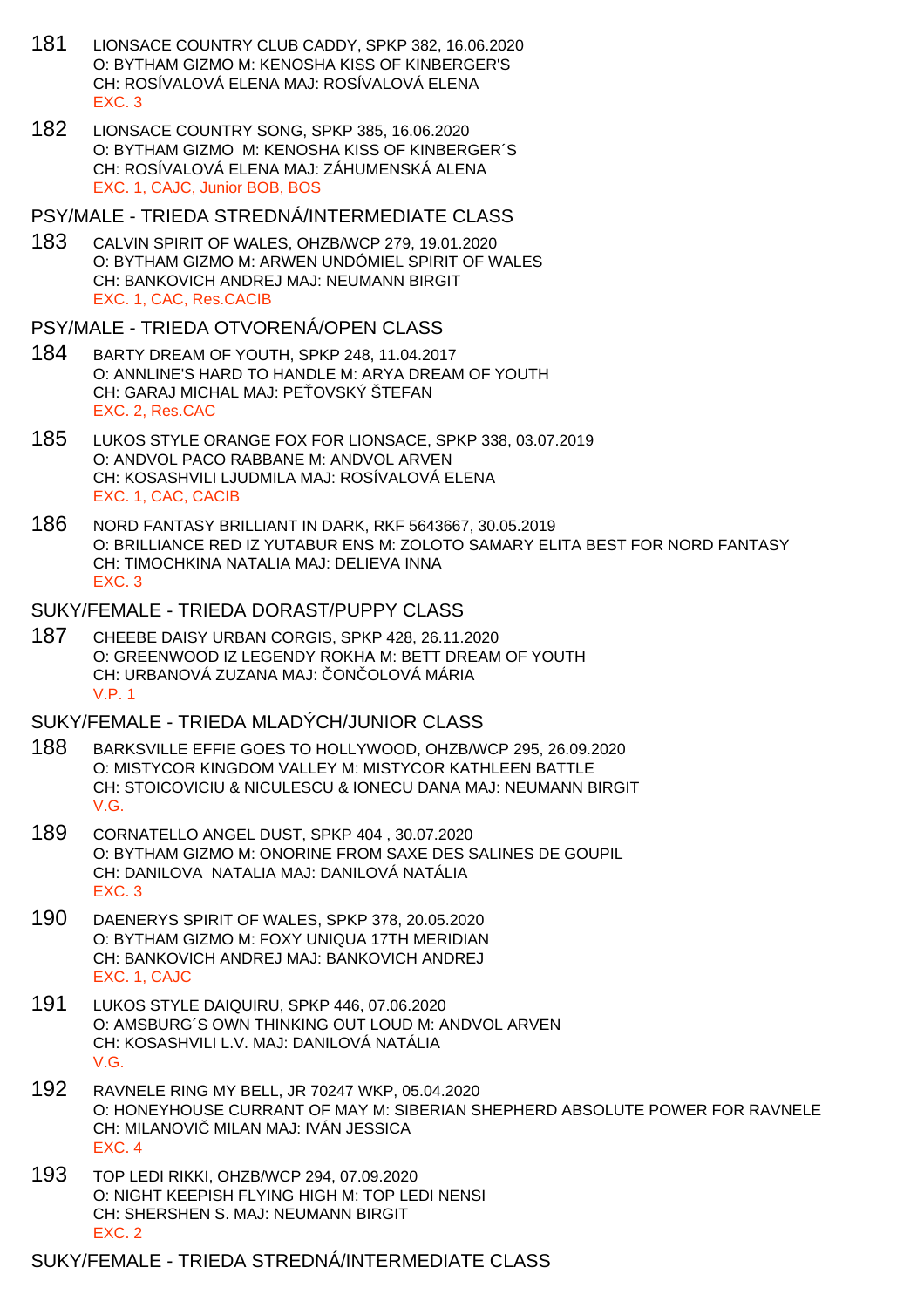194 AUBREE VON FLUFFENSTEIN, SPKP 372, 05.03.2020 O: ARCHIE DREAM OF YOUTH M: ARIA PREBERRY CH: VERNARECOVÁ MICHAELA MAJ: URBANOVÁ ZUZANA EXC. 1, CAC

# SUKY/FEMALE - TRIEDA OTVORENÁ/OPEN CLASS

- 195 NEFERTITI DELL´ANGELINA TEX, ROI 19/82912, 10.03.2019 O: AURORUS LUNARIS EX VALHALOS SARGAS M: PENELOPE PEMS PASSION CH: MASI ELEONORA MAJ: KRIV ÍKOVÁ MÁRIA EXC. 1, CAC, CACIB, BOB
- 196 PRAYDA, SPKP 335, 09.12.2018 O: LUCIANO PAVAROTTI DES COUNTAMINES M: SHELPRIZ VENEZIA BEAUTY CH: ISHMIKHAMETOVA E.I. MAJ: KEREŠKÉNIYOVÁ RADKA EXC. 2, Res.CAC, Res.CACIB

# SUKY/FEMALE - TRIEDA ŠAMPIÓNOV/CHAMPION CLASS

- 197 CILMIERI SILVER MANGO, SPKP 329, 25.03.2019 O: BALLETCOR KNIGHTS CRUSADE M: BALLETCOR SILVER DAWN CH: JAMES C. T. & S. E. MAJ: GARAJ MICHAL EXC. 1, CAC
- 198 SPIRIT OF WALES ARWEN UNDÓMIEL, SPKP 278, 18.01.2018 O: GREENWOODS SECRET AGENT II M: BESSI URBAN CORGIS CH: BANKOVICH ANDREJ MAJ: BANKOVICH ANDREJ + BANKOVICH ZUZANA EXC. 2, Res.CAC

skupina/group FCI - 2

# AFFENPINSCHER - OPI Í PIN

Rozhodca/Judge DENK CSABA, HU - Kruh/Ring 4

### PSY/MALE - TRIEDA STREDNÁ/INTERMEDIATE CLASS

199 SAJATIN ORKAN, IS30568/21, 09.12.2019 O: CH STAR GRIFF OSKAR PRIZE M: CH JASMINE ALLURE SENSUELLE CH: KUS IWONA MAJ: PETURSDOTTIR FRIDUR EXC. 1, CAC, CACIB, BOB

# APPENZELLER SENNENHUND - APENZELSKÝ SALAŠNÝ PES

Rozhodca/Judge LOZI ŽELJKO, SRB - Kruh/Ring 2

PSY/MALE - TRIEDA OTVORENÁ/OPEN CLASS

200 ATILLA ZO SNEŽNICKÉHO ÚDOLIA, SPKP 592, 31.01.2018 O: ARTUŠ SIJAMBO M: CHELSEA Z TUR IANSKEJ ZÁHRADY CH: BUGÁ IVAN MAJ: NAGY PETER EXC. 1, CAC, CACIB, BOB

# BERNER SENNENHUND - BERNSKÝ SALAŠNÝ PES

Rozhodca/Judge LOZI ŽELJKO, SRB - Kruh/Ring 2

### PSY/MALE - TRIEDA MLADÝCH/JUNIOR CLASS

201 BENATOLE UMKA THE BEAR, SPKP 4196, 04.10.2020 O: GAGARIN AV KAMPERHAUGBAMSEN M: TEKITA CH: OSIPOVA NATALIA MAJ: ŠTEFANCOVÁ JANA V.G. 1

# PSY/MALE - TRIEDA OTVORENÁ/OPEN CLASS

202 DU RÉVE SECRET D´OA RIESE, SPKP 4047, 28.05.2018 O: STARRY TOWN NABUCADONASOR M: ALPENSPIRIT SHARE THE SPIRIT CH: BRUYERE RUDY MAJ: ŠTEFANCOVÁ JANA EXC. 1, CAC, CACIB, BOB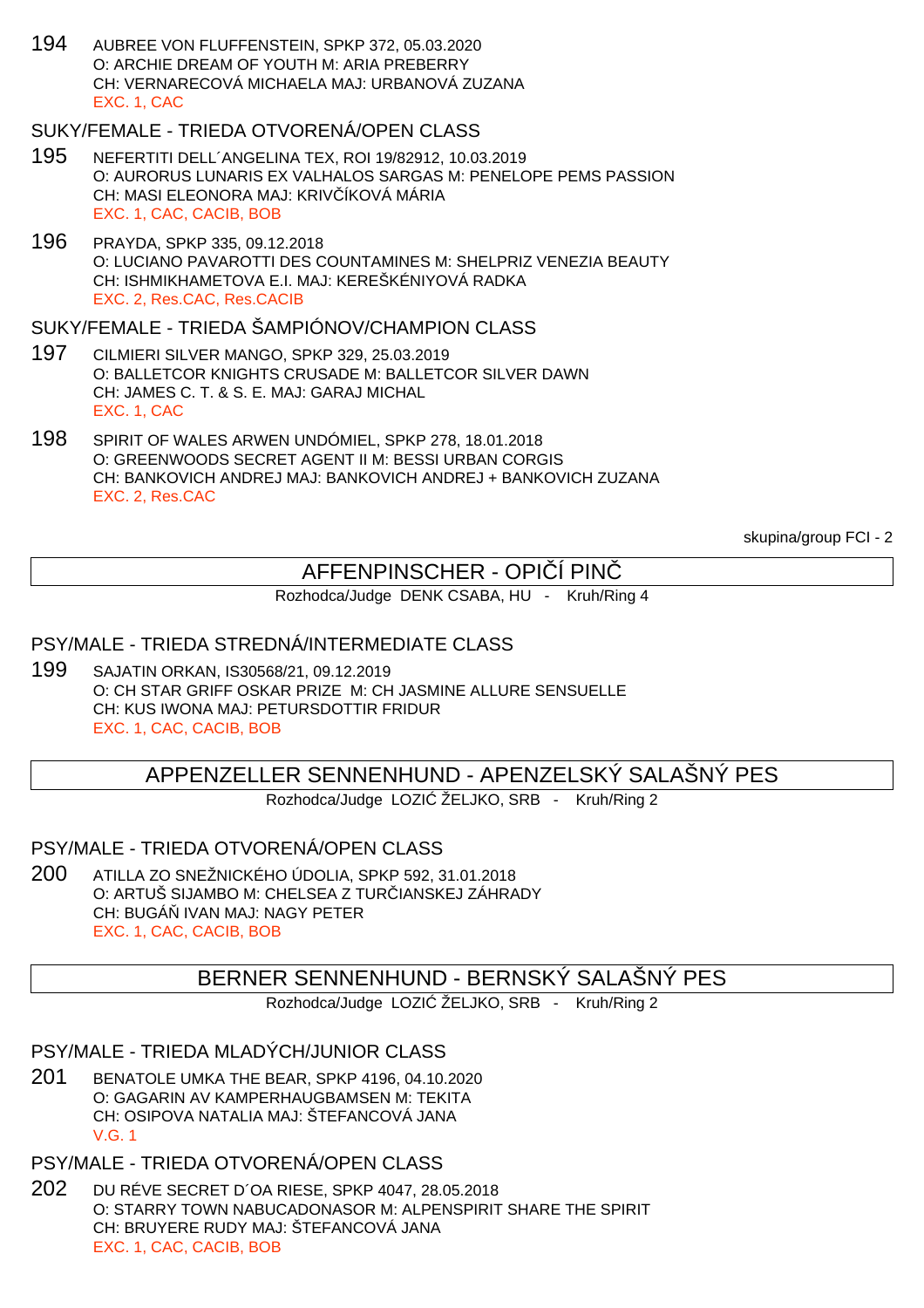203 MILLENIUM STAR HUGO BOSS, CMKU/BSP/14221/-20/19, 24.05.2019 O: MILLENIUM STAR TURRON M: MILLENIUM STAR RAPUNZEL CH: PALAGINA OLGA MAJ: PULTAROVÁ NELA EXC. 2, Res.CAC

### PSY/MALE - TRIEDA ŠAMPIÓNOV/CHAMPION CLASS

204 DOLLAR ZE STAROBĚLSKÉ SAMOTY, CMKU/BSP/12257/17, 04.01.2017 O: ERATO HARD RIVER M: MA BAKER AV HISELFOSS CH: B ENEK ROMAN MAJ: ŠEMBEROVÁ MIROSLAVA EXC. 1, CAC, Res.CACIB

### SUKY/FEMALE - TRIEDA MLADŠÍ DORAST/MINOR PUPPY CLASS

205 ASHLEY FROM LUTENA OF SILESIA, CMKU/BSP/14787/21, 07.04.2021 O: DOLLAR ZE STAROBLISKÉ SAMOTY M: PRINCESS Z MOKROVOUS CH: ŠEMBEROVÁ MIROSLAVA MAJ: ŠEMBEROVÁ MIROSLAVA V.P. 1

### SUKY/FEMALE - TRIEDA MLADÝCH/JUNIOR CLASS

- 206 BELLA´SI HONEY MORAVIA, CMKU/BSP/14175/20, 05.04.2020 O: GRCH VENYIM GYÖNGYE HUDSON M: CH ATTRACTIVE MIA MADYBERN CH: DYDEK ROMAN MAJ: DYDEK ROMAN EXC. 1, CAJC, Junior BOB
- 207 GIOIELLA VON DEN SILBERBÄREN, OHZB/BS 5936, 18.09.2020 O: GIOVANNI ARTURO V.T´. RIJKENSPARK M: DONNA VON DEN SILBERBÄREN CH: BERNHARD EMANUELE MAJ: BERNHARD EMANUELE + BERNHARD ELISABETH  $V$  G  $2$

#### SUKY/FEMALE - TRIEDA STREDNÁ/INTERMEDIATE CLASS

208 GEORGINA Z PERUCKÝCH LESŮ, CMKU/BSP/14135/20, 29.03.2020 O: KINGSMAN DE LLOBU ASTUR M: ARIA Z MELÍC CH: KŘEPŤÍKOVÁ ŠÁRKA MAJ: KŘEPŤÍKOVÁ ŠÁRKA EXC. 1, CAC

## SUKY/FEMALE - TRIEDA OTVORENÁ/OPEN CLASS

- 209 AMICUSBERN ALMA, SPKP 4017, 24.06.2018 O: FERRARI ROJAUS BERNAS M: INDY BERMONDO BOHEMIA CH: ŠUTKOVÁ JANA MAJ: ŠUTKOVÁ JANA EXC. 2, Res.CAC
- 210 EUPHROSYNE CAPTAIN KOSTOFRANK, SPKP 4180, 17.12.2018 O: ANASTAZIA´S MEDAL OF HONOR M: DALIDA KOSTOFRANK CH: BOCHOVÁ ALENA MAJ: KRIŽAN TIBOR WITHOUT GRADE
- 211 NUTELLA BERMONDO BOHEMIA, CMKU/BSP/13708/19, 25.05.2019 O: WERNER WIX RONALDO M: KIMBA BERMONDO BOHEMIA CH: OU ADOVÁ KATE INA MAJ: LAGOVÁ LUCIE EXC. 1, CAC, CACIB, BOS

### SUKY/FEMALE - TRIEDA ŠAMPIÓNOV/CHAMPION CLASS

- 212 INDY BERMONDO BOHEMIA, SPKP 3725, 22.04.2015 O: DOREMIS QUARTERBACK MCD M: EMMA BERMONDO BOHEMIA CH: OU ADOVÁ KATE INA MAJ: ŠUTKOVÁ JANA EXC. 1, CAC, Res.CACIB
- 213 KEYSI OD ZLATÉHO ROXE, CMKU/BSP/12659/17, 28.06.2017 O: RIDON HENNET ROBINSON M: HAIDY BELL OD ZLATÉHO ROXE CH: KULHAVÁ MARIE MAJ: PULTAROVÁ NELA EXC. 2, Res.CAC

# SUKY/FEMALE - TRIEDA VETERÁNOV/VETERAN CLASS

214 AURELIA MORAVICUS THESAURUS, CMKU/BSP/9530/12, 02.05.2012 O: C.I.B. CIRO HAF Z JUNDROVA M: INNOCENT IDEA IERNA HVIEZDA CH: ŠTIP ÁKOVÁ EVA MAJ: ŠTIP ÁKOVÁ EVA + ŠTIP ÁK JAROSLAV WITHOUT GRADE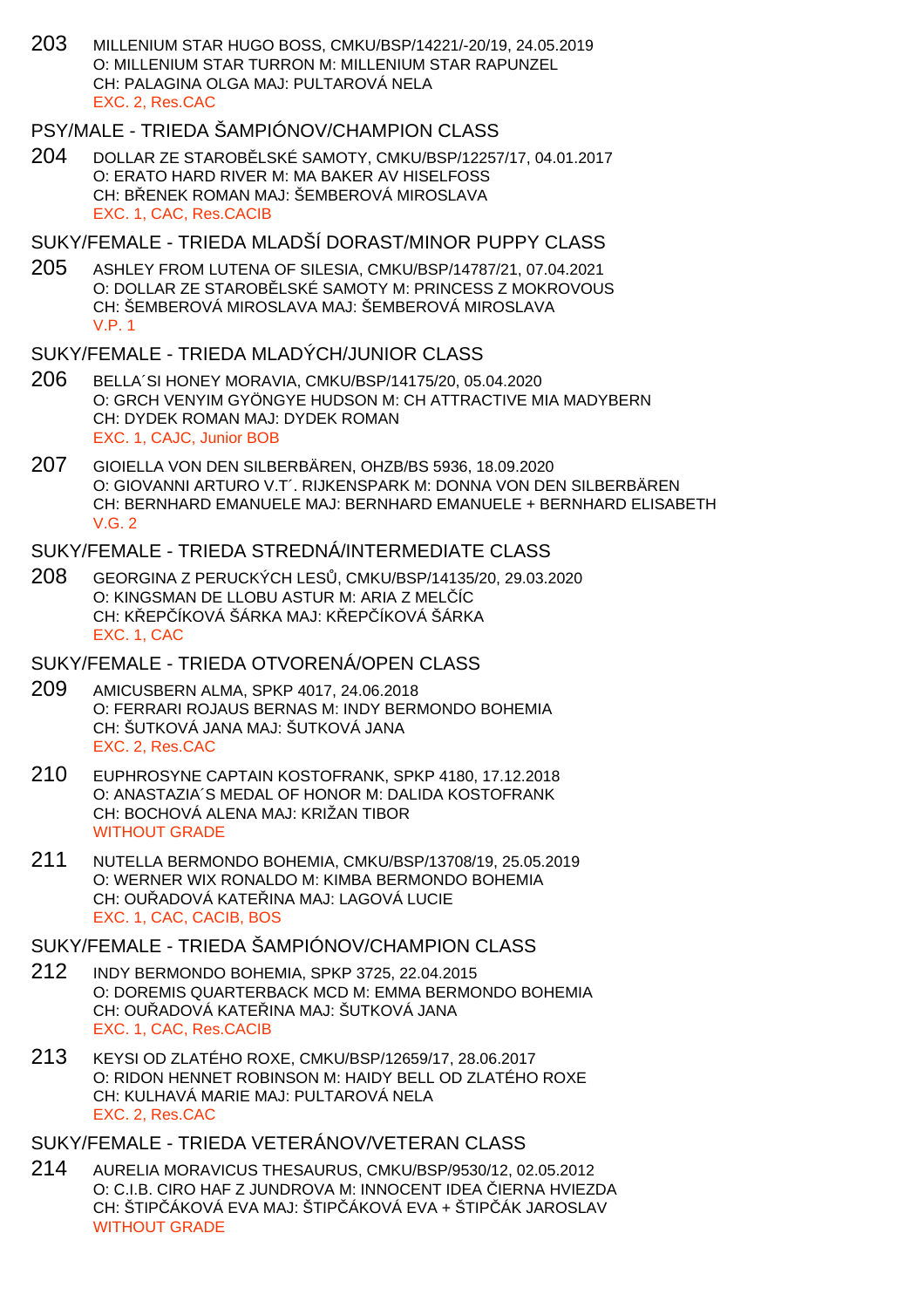# BULLDOG

#### Rozhodca/Judge BÍROŠ MILAN, SK - Kruh/Ring 5

### PSY/MALE - TRIEDA MLADÝCH/JUNIOR CLASS

215 EMIL SPOD VL IEHO KAME A, SPKP 4396, 24.09.2020 O: BLACK-TREASURE DOGS KENNEDY M: YASMIN SPOD VL IEHO KAME Å CH: MASRNA TOMÁŠ MAJ: MASRNA TOMÁŠ EXC. 1, CAJC, Junior BOB

#### PSY/MALE - TRIEDA STREDNÁ/INTERMEDIATE CLASS

216 LION BULLDOGS ICON, SPKP 4337, 18.02.2020 O: REMBOMBORY ANGEL M: REMBOMBORY JINGER CH: OLLÉ LÁSZLÓ MAJ: ADAM OVÁ MONIKA EXC. 1, CAC, CACIB, BOS

# PSY/MALE - TRIEDA ŠAMPIÓNOV/CHAMPION CLASS

217 COLIN WHITE SHAXAREE, CMKU/AB/7660/19, 27.02.2019 O: GREAT SNOWMAN GE A LENEYCO M: ROYAL REGINA SHAXAREE CH: DRKULOVÁ LUCIE MAJ: GAVALIEROVA DENISA EXC. 1, CAC, Res.CACIB

#### SUKY/FEMALE - TRIEDA MLADÝCH/JUNIOR CLASS

- 218 BUCZ-BULL NEDDA, SPKP 4338, 24.04.2020 O: LEMON VOM NONITO M: BUCZ-BULL DIAMOND CH: BUCZ PÁL MAJ: ADAM OVÁ MONIKA ABS.
- 219 EMINE SPOD VL IEHO KAME A, SPKP 4401, 24.09.2020 O: BLACK-TREASURE DOGS KENNEDY M: YASMIN SPOD VL IEHO KAME Å CH: MASRNA TOMÁŠ MAJ: BENKO TOMÁŠ V.G. 1

#### SUKY/FEMALE - TRIEDA STREDNÁ/INTERMEDIATE CLASS

220 XILLI SLNE NÝ LÚ, SPKP 4233, 16.09.2019 O: GOLDEN-BULL LUCAS M: BUBBLE ILLIMON CH: KYSE OVÁ LUCIA MAJ: PONISTOVA MIROSLAVA + DESAT MICHAL EXC. 1, CAC, Res.CACIB

#### SUKY/FEMALE - TRIEDA OTVORENÁ/OPEN CLASS

221 GALAXY ILLIMON, SPKP 4253, 06.10.2019 O: C-JUNIOR LARGE GARDEN BULLS M: O´HARA ILLIMON CH: MELICHOVÁ ILDIKÓ+MONIKA MAJ: UREJOVÁ MONIKA + MELICHOVÁ ILDIKÓ EXC. 1, CAC, CACIB, BOB

# BULLMASTIFF

Rozhodca/Judge BÍROŠ MILAN, SK - Kruh/Ring 5

#### PSY/MALE - TRIEDA DORAST/PUPPY CLASS

222 EINARR- VIKING OF HILLSIDE GUARDIAN, SPKP 813, 20.01.2021 O: MAGIC FORCE IMPORTANT IN LIFE M: BELLA NIGHT SENTRY CH: NIŽNÍK MATÚŠ MAJ: BODIS NICOLAS + LAKIOVA LAURA V.P. 1

### PSY/MALE - TRIEDA MLADÝCH/JUNIOR CLASS

- 223 BRADLEY OF HILLSIDE GUARDIAN, SPKP 790, 09.03.2020 O: MAGIC FORCE IMPORTANT IN LIFE M: ARISHA HEART OF WARRIOR CH: NIŽNÍK MATÚŠ MAJ: MONKA JÁN + NIŽNÍK MATÚŠ EXC. 2
- 224 CEZAR OF HILLSIDE GUARDIAN, SPKP:800, 14.06.2020 O: MAGIC FORCE IMPORTANT IN LIFE M: BELLA NIGHT SENTRY CH: NIŽNÍK MATÚŠ MAJ: OKŠA MAROŠ EXC. 3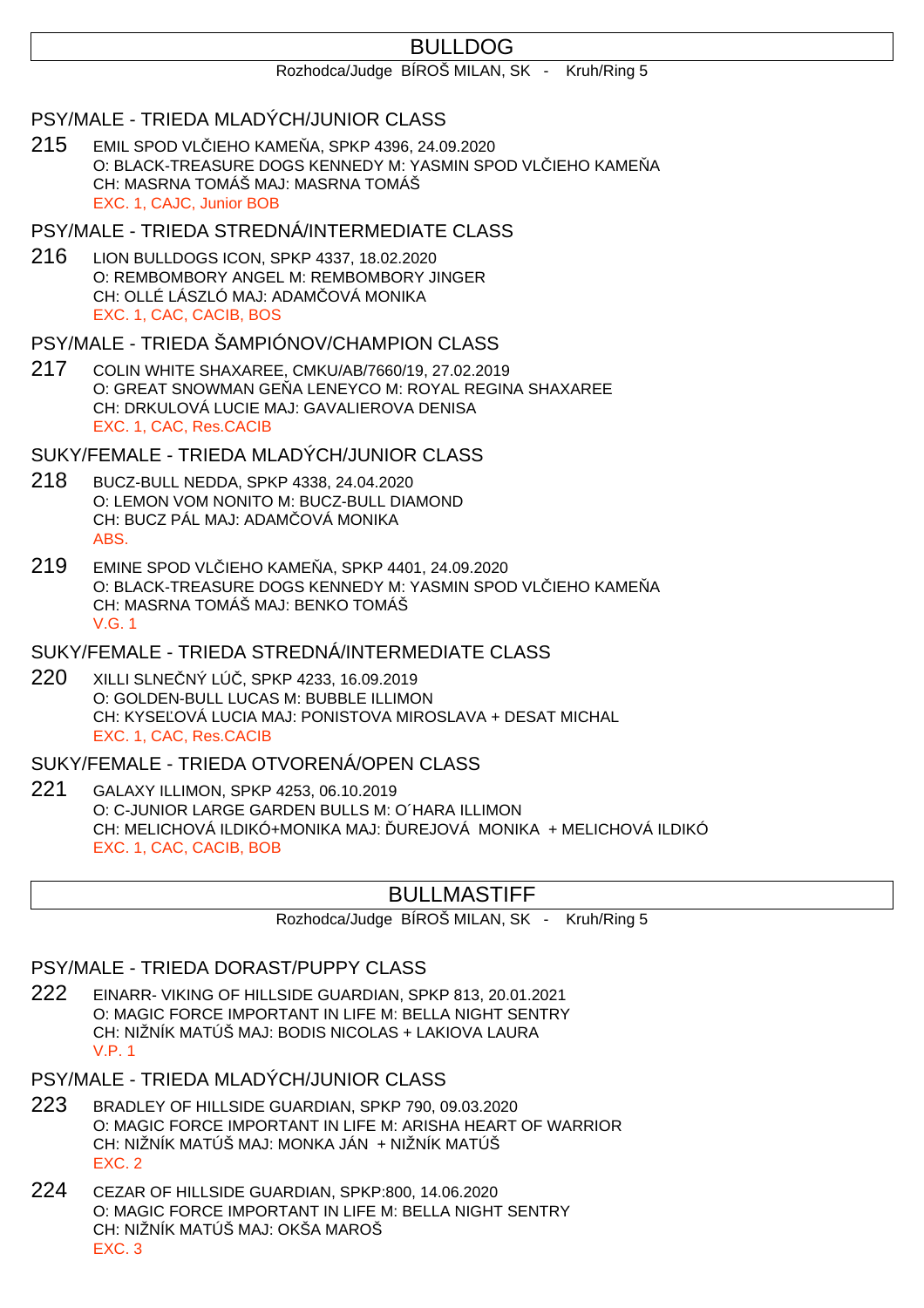225 SAFETY OF FLATLAND XANDER CAGE, MET.BULLM.1206/20, 06.03.2020 O: SAFETY OF FLATLAND MAN IN THE MIRROR M: SAFETY OF FLATLAND XPERIA CH: KÓZEL GYULA MAJ: KÓZEL GYULA EXC. 1, CAJC, Junior BOB

### PSY/MALE - TRIEDA STREDNÁ/INTERMEDIATE CLASS

226 BRUTUS THE BOSS OF HILLSIDE GUARDIAN, CMKU/BM/3036/-20/20, 09.03.2020 O: MAGIC FORCE IMPORTANT IN LIFE M: ARISHA HEART OF WARRIOR CH: NIŽNÍK MATÚŠ MAJ: JAN OVÁ ADÉLA EXC. 1, CAC

### PSY/MALE - TRIEDA OTVORENÁ/OPEN CLASS

- 227 ANGUS HILLSIDE GUARDIAN, SPKP 762, 29.01.2019 O: MAGIC FORTE NPORTANT IN LIVE M: BELLA NIGHT SENTRY CH: NIŽNÍK MATÚŠ MAJ: ECH MAREK EXC. 2, Res.CAC
- 228 BENN DARWIN Z DUBAN, CMKU/BM/2945/19, 04.02.2019 O: GUCCI Z WILD-JENISU M: ARIE ALGINO - BULL CH: WINKLER ROBERT MAJ: HOŠTÁK DUŠAN EXC. 1, CAC

### PSY/MALE - TRIEDA ŠAMPIÓNOV/CHAMPION CLASS

- 229 BE MY KEEPER FLOAT LIKE A BUTTERFLY STING LIKE A BEE, SPKP 766, 15.03.2019 O: VENI VIDI VICI IS DVARISKIU M: BIG GEMS DOLLY FOR I BRAVY RAGAZZI CH: BY MY KEPEER ALLEVAMENTO MAJ: TUNEGA ONDREJ EXC. 2, Res.CAC, Res.CACIB
- 230 SAFETY OF FLATLAND SILVERADO, MET.BULLM.1059/19, 11.05.2019 O: GORDON MASTER OF THE NIGHT M: SAFETY OF FLATLAND TRINITY CH: KÓZEL GYULA MAJ: KÓZEL GYULA EXC. 1, CAC, CACIB, BOB

#### SUKY/FEMALE - TRIEDA DORAST/PUPPY CLASS

231 SAFETY OF FLATLAND AVA LORD, MET.BULLM.1423/21, 11.02.2021 O: SAFETY OF FLATLAND MAN IN THE MIRROR M: SAFETY OF FLATLAND VAMPIRE KISS CH: KÓZEL GYULA MAJ: KÓZEL GYULA V.P. 1

### SUKY/FEMALE - TRIEDA MLADÝCH/JUNIOR CLASS

232 CARKA OF HILLSIDE GUARDIAN, SPKP 798, 14.06.2020 O: MAGIC FORCE IMPORTANT IN LIVE M: BELLA NIGHT SENTRY CH: NIŽNÍK MATÚŠ MAJ: KROKVI KOVÁ GABRIELA V.G. 1

SUKY/FEMALE - TRIEDA STREDNÁ/INTERMEDIATE CLASS

- 233 BONAVENTURA OF HILLSIDE GUARDIAN, SPKP 793, 09.03.2020 O: MAGIC FORCE IMPORTANT IN LIFE M: ARISHA HEART OF WARRIOR CH: NIŽNÍK MATÚŠ MAJ: CHOVANEC DANIEL EXC. 2
- 234 EVELYN BRUSATI'S LOVE, SPKP 783, 10.12.2019 O: ALITHE GREATEST M: GINI MADBULL FARM CH: ASTULÍKOVÁ ALENA MAJ: HOŠTÁK DUŠAN EXC. 1

# SUKY/FEMALE - TRIEDA OTVORENÁ/OPEN CLASS

235 BLACKBERRY MALLAHE, CMKU/BM/2926/18, 11.11.2018 O: GUCCI Z WILD-JENISU M: FARAH FREYA GUINESIS STAR CH: ŠIMKOVÁ HELENA MAJ: ŠIMKOVÁ HELENA EXC. 1, CAC, Res.CACIB

# SUKY/FEMALE - TRIEDA ŠAMPIÓNOV/CHAMPION CLASS

236 SAFETY OF FLATLAND SELENE FROM UNDERWORLD, MET.BULLM.1064/19, 11.05.2019 O: GORDON MASTER OF THE NIGHT M: SAFETY OF FLATLAND TRINITY CH: KÓZEL GYULA MAJ: KÓZEL GYULA EXC. 1, CAC, CACIB, BOS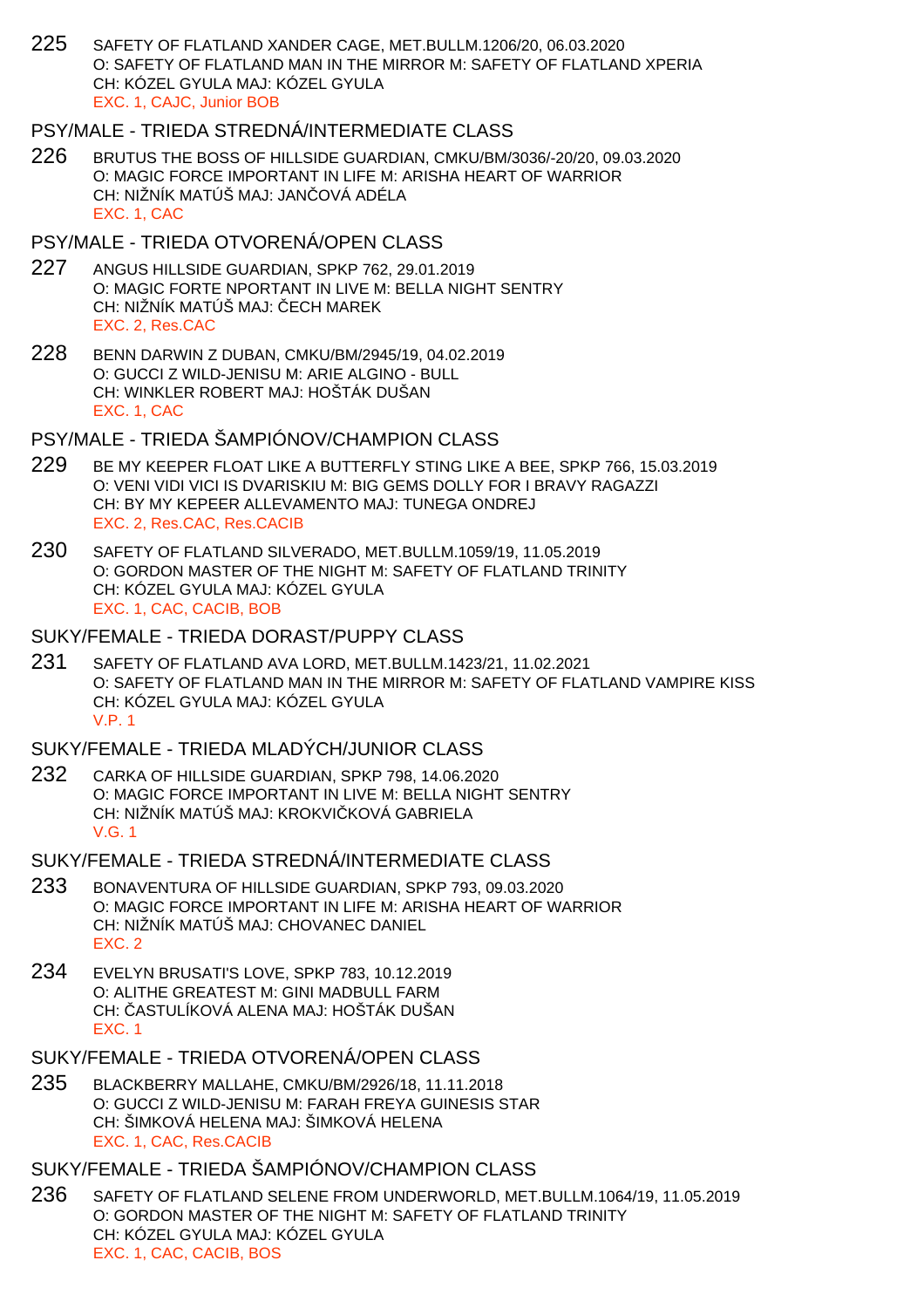# CANE CORSO

Rozhodca/Judge BÍROŠ MILAN, SK - Kruh/Ring 5

### PSY/MALE - TRIEDA MLADŠÍ DORAST/MINOR PUPPY CLASS

237 TOKYO DE GREY BLOOD J.M., SPKP 2542, 25.03.2021 O: G ALKAROS GDA M: SURIA DE GREY BLOOD J.M. CH: SASULA KAMILA MAJ: CELERIK TOMÁŠ V.P. 1

PSY/MALE - TRIEDA DORAST/PUPPY CLASS

238 EDGAR ATISON, CMKU/CC/4686/21, 09.02.2021 O: TIRANNO DELLA VALLE DEI LORD M: SOFIE ATISON CH: KOUBÍ EK JOSEF MAJ: TULACH VÁCLAV ABS.

PSY/MALE - TRIEDA MLADÝCH/JUNIOR CLASS

- 239 ADONIS DALL´OMBRA DEL CASTELLO, SPKP 2479, 04.11.2020 O: CEASARIO OF SOULD GUARD M: AMANDA DAMIANO BARBYMARK HP CH: MIŠKOLCI PATRIK MAJ: MIŠKOLCI PATRIK EXC. 2
- 240 IMPERIUM VINDOBONA EROS, OHZB/CCI 180, 08.08.2020 O: QUIKSILVER NKM DELL'ANTICO CERBERUS M: IMPERIUM VINDOBONA AMELIE CH: STECYNA MARCELA MAJ: PAYER MARTIN EXC. 4
- 241 MAESTO SOUL GUARD, SPKP 2265, 06.06.2020 O: DROGO KHAL CUSTODE DEL TRONO M: CARINA OF SOUL GUARD CH: BLESÁKOVÁ KATARÍNA MAJ: SÁDOVSKÝ RAJMUND + SÁDOVSKÝ RAJMUND EXC. 1, CAJC, Junior BOB
- 242 ORSINO SOUL GUARD, SPKP 2394, 28.09.2020 O: CEASARIO OF SOUL GUARD M: GUARD OF OLYMPUS HANA CH: BLESÁKOVÁ KATARÍNA MAJ: GARAJ MARIAN + GARAJOVÁ TATIANA EXC. 3

### PSY/MALE - TRIEDA STREDNÁ/INTERMEDIATE CLASS

- 243 APOLLO BELLA TESTA, CMKU/CC/4360/19, 22.10.2019 O: BLÚ PETTO LARGP M: CERES CONNY GEMMA NERA CH: TULACH VÁCLAV MAJ: TULACH VÁCLAV EXC. 1, CAC
- 244 SPARTACUS CORSO BIH, SPKP 2214, 29.11.2019 O: TORNADO CORSO BIH M: NICOLETTA DEI RE DI ROMA CH: MEŠI ZLATKO MAJ: KOZELOVÁ IDA ABS.
- PSY/MALE TRIEDA OTVORENÁ/OPEN CLASS
- 245 GASS GEMMA NERA, SPKP 1946, 28.08.2018 O: I'M THOR RAYLA DI CORS M: GERTSOGINYA IZ DINNASTII CHEMPIONOV CH: MRÁZOVÁ ALENA MAJ: KÁPOSZTÁS UBOŠ EXC. 2, Res.CAC
- 246 JETTEO SOUL GUARD, SPKP 2051, 20.04.2019 O: PRESIDENT IZ DINASTII CHEMPIONOV M: DELANNA SOUL GUARD CH: BLESÁKOVÁ KATARÍNA MAJ: ZIBRÍK BRANISLAV EXC. 1, CAC, CACIB, BOB

PSY/MALE - TRIEDA ŠAMPIÓNOV/CHAMPION CLASS

247 BARDAMU, ROI 19/48674, 02.01.2019 O: IVAN M: QUEPASION DELL´ANTICO CERBERUS CH: CRISTALDI STEFANO MAJ: PALÁRIK HENRICH EXC. 1, CAC, Res.CACIB

SUKY/FEMALE - TRIEDA MLADÝCH/JUNIOR CLASS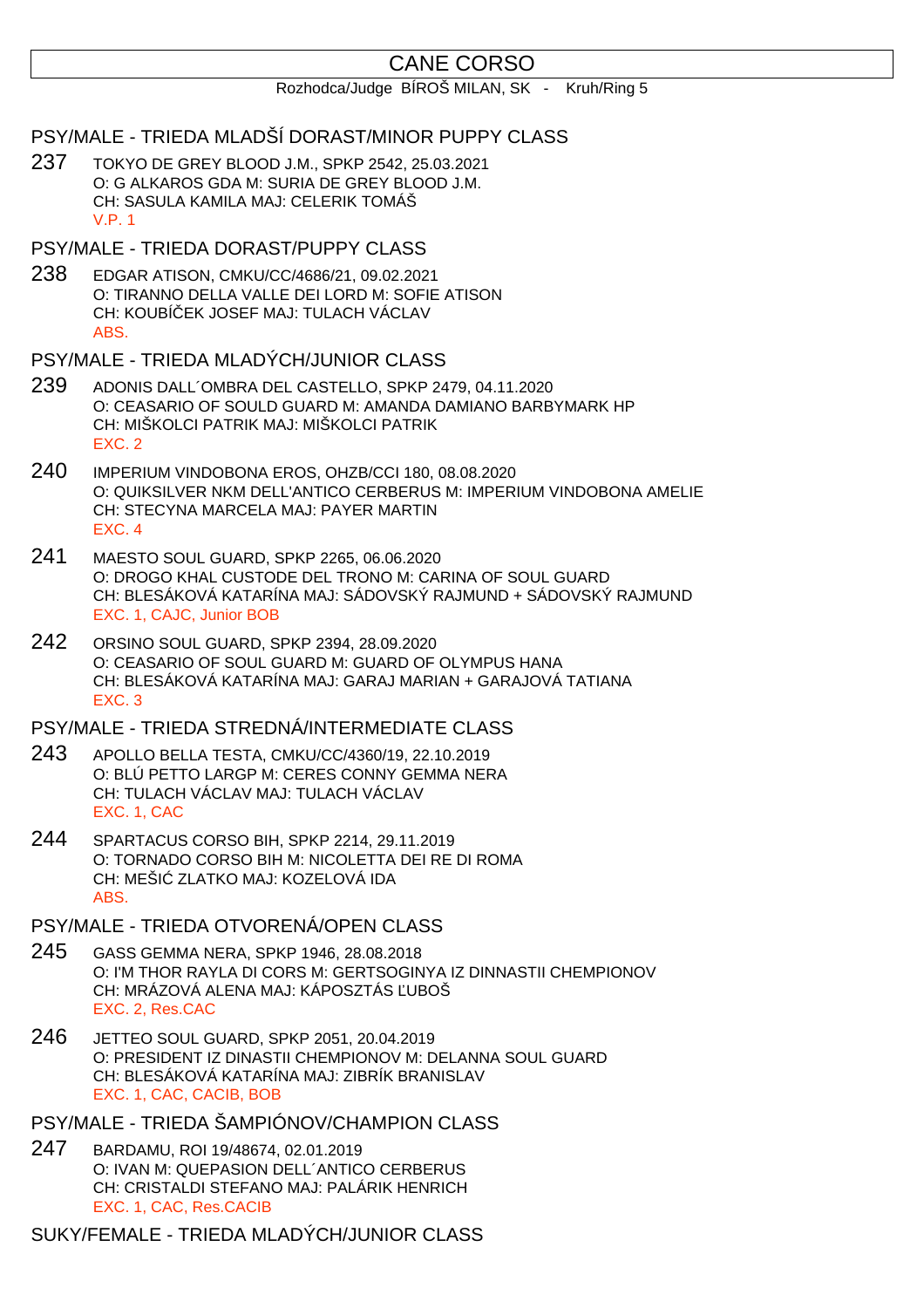- 248 EL'A ESCA ANNA VITA DA CAPO, SPKP 2467, 06.11.2020 O: DROGO KHAL CUSTODE DEL TRONO M: AMARETTA VITA DA CAPO CH: CELERIK TOMÁŠ MAJ: HORNÁ KOVÁ KATARÍNA EXC. 3
- 249 EL´A MAURA VITA DA CAPO, SPKP 2468, 06.11.2020 O: DROGO KHAL CUSTODE DEL TRONO M: AMARETTA VITA DA CAPO CH: CELERIK TOMÁŠ MAJ: CELERIK TOMÁŠ EXC.
- 250 EL´A STELLA MARIA VITA DA CAPO, SPKP 2471, 06.11.2020 O: DROGO KHAL CUSTODE DEL TRONO M: AMARETTA VITA DA CAPO CH: CELERIK TOMÁŠ MAJ: CELERIK TOMÁŠ EXC. 2
- 251 JULIE DELL'IMPERO MAYA , OHZB/CCI 191, 13.05.2020 O: HULK HOGAN DELL'IMPERO MAYA M: QUARONA DELL'IMPERO MAYA CH: DELL'IMPERO MAYA KENNEL MAJ: CECATKO MICHAELA V.G.
- 252 MAORA SOUL GUARD, SPKP 2266, 06.06.2020 O: DROGO KHAL CUSTODE DEL TRONO M: CARINA OF SOUL GUARD CH: BLESÁKOVÁ KATARÍNA MAJ: RYCHNAVSKÁ IVANA EXC. 1, CAJC
- 253 NERIA CUSTODE DEL TRONO, SPKP 2325, 02.07.2020 O: CARRO DELLA DEL LORD M: SOFIA CH: SOJAK DALIBOR MAJ: ZUBEK RUDOLF EXC. 4

#### SUKY/FEMALE - TRIEDA STREDNÁ/INTERMEDIATE CLASS

- 254 EFFIE ZAZU DOG MSZ, SPKP 2226, 19.02.2020 O: PAKO DELL ANTICO CERBERUS M: OCILIA ANDRAX GOLD CH: ZAHURANEC MARTIN MAJ: WAHID MOHAMAD FAROQ EXC. 1, CAC
- 255 LIMEIRA CUSTODE DEL TRONO, CMKU/CC/4542/-20/20, 30.03.2020 O: ESCOBAR CUSTODE DEL TRONO M: DAENERYS CUSTODE DEL TRONO CH: SOJÁK DALIBOR MAJ: TULACH VÁCLAV EXC. 2, Res.CAC
- 256 LOLA GEMMA NERA, SPKP 2212, 16.02.2020 O: CARRO DELLA VALLE DEI LORD M: BOGOTA CUSTODE DEL TRONO CH: MRÁZOVÁ ALENA MAJ: KÁPOSZTÁS LUBOŠ V.G. 3
- 257 VELLUTO SCURO CIBELLE, SPKP 2252, 01.01.2020 O: BRENDON SANGUE NOBILE M: MIRABEL DE NOBIL ROSE CH: BERNÁT TIBOR MAJ: KOZELOVÁ IDA V.G. 4
- SUKY/FEMALE TRIEDA OTVORENÁ/OPEN CLASS
- 258 HERA SOUL GUARD, SPKP 1977, 18.11.2018 O: ABATE PIA FIDELIS M: CATHERINE OF SOUL GUARD CH: BLESÁKOVÁ KATARÍNA MAJ: GARAJ MARIAN + GARAJOVÁ TATIANA EXC. 2, Res.CAC
- 259 NATASHA SILVER LAKE KOJIĆ, CMKU/CC/4560/-20/20, 08.03.2020 O: JAGHUAR CUSTODI NOS M: STACEY CH: KOJI BOJAN MAJ: TULACH VÁCLAV EXC. 1, CAC, Res.CACIB
- SUKY/FEMALE TRIEDA ŠAMPIÓNOV/CHAMPION CLASS
- 260 STELLA LUMINOSA AKELA, MET.CANE343/19, 09.06.2019 O: AQUILA DORATA ECLIPSE M: AQUILA DORATA PANTHEA CH: BÁLINT ZOLTÁN MAJ: TIBAY NORBERT + BÁLINT ZOLTÁN EXC. 1, CAC, CACIB, BOS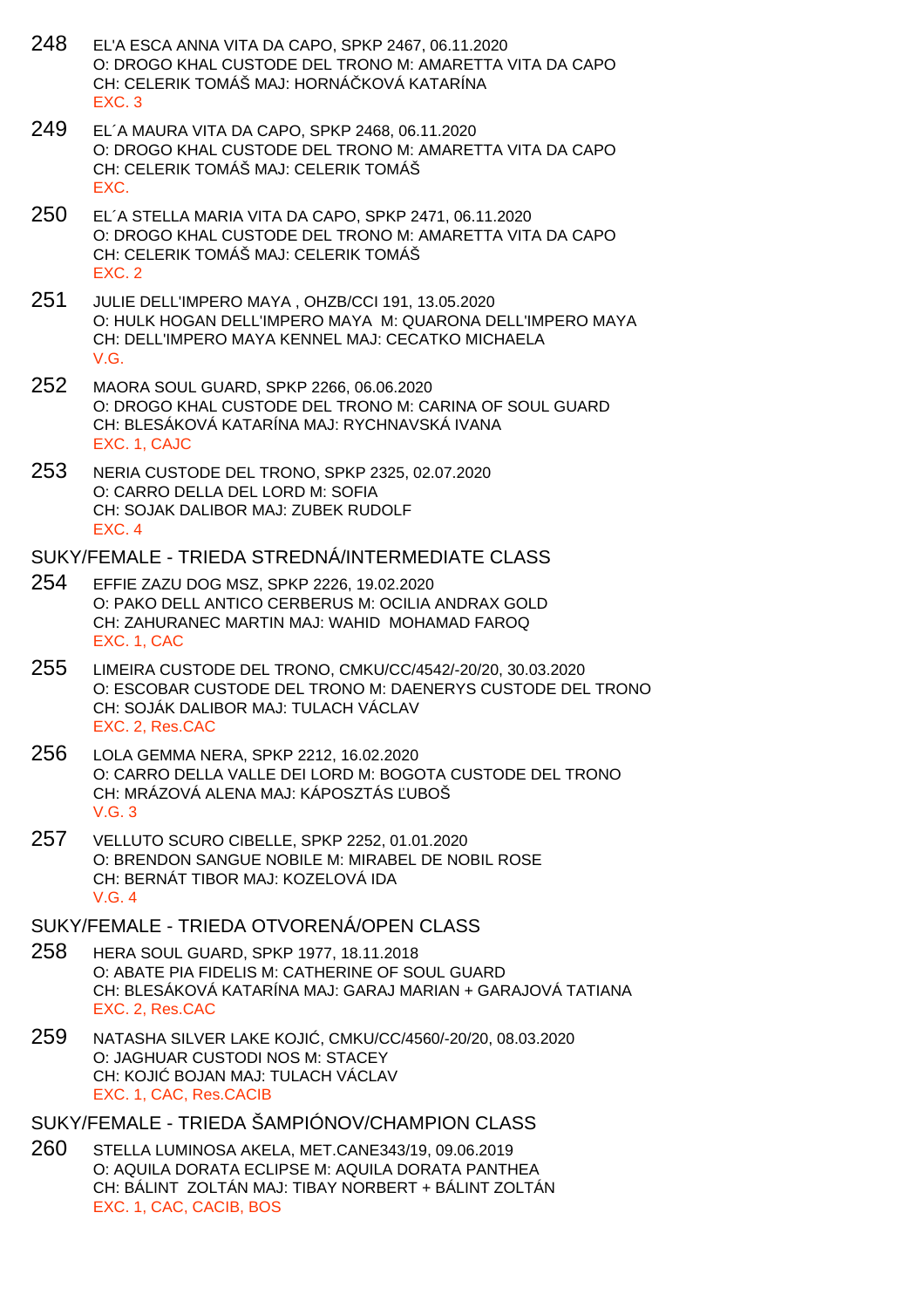# CHIEN DE MONTAGNE DES PYRÉNÉES - PYRENEJSKÝ HORSKÝ PES

Rozhodca/Judge DENK CSABA, HU - Kruh/Ring 4

# PSY/MALE - TRIEDA MLADŠÍ DORAST/MINOR PUPPY CLASS

261 SOUMOULOU DU MASSIF DE L´ESTEREL, SPKP 391, 15.03.2021 O: AMINES M: PASTOURE DU MASSIF DE L´ESTEREL CH: BROUTARD JULIE MAJ: VALENTOVI OVÁ ADRIANA V.P. 1

# PSY/MALE - TRIEDA ŠAMPIÓNOV/CHAMPION CLASS

262 FOOR COUDY FROM PYRLANDIA, SPKP 332, 06.05.2019 O: COUDY BABYLON BOHEMIA M: AMIE LINELLE FROM PYRLANDIA CH: KOMINKOVÁ JANA MAJ: GAJDOŠECHOVÁ ALICA EXC. 1, CAC, CACIB, BOB

### SUKY/FEMALE - TRIEDA MLADÝCH/JUNIOR CLASS

- 263 BEAUTIFUL BEATRICE FLUFFY GIANT, ÖHZB/PYB 162, 20.04.2020 O: BERT NAVARE PRIM M: ORCHIDEE DES GRANGES D'ASTAU CH: GROSSSCHARTNER CHRISTINA MAJ: GROSSSCHARTNER CHRISTINA EXC. 2
- 264 RYSE DU MASSIF DE L'ESTEREL, SPKP 385, 21.08.2020 O: AMINES M: PEYROUSE DU MAS DE BEAUVOISIN CH: BROUTARD JULIE MAJ: KOMINKOVÁ JANA EXC. 1, CAJC, Junior BOB, BOS

#### SUKY/FEMALE - TRIEDA STREDNÁ/INTERMEDIATE CLASS

265 GISLEENE DAIRA FROM PYRLANDIA, SPKP 363, 10.01.2020 O: JASON DE LA VALLÉE DE LA LIVENNE M: AMIE LINELLE FROM PYRLANDIA CH: KOMINKOVÁ JANA MAJ: KOMINKOVÁ JANA EXC. 1, CAC

#### SUKY/FEMALE - TRIEDA OTVORENÁ/OPEN CLASS

- 266 CINNAMON RED SUNSET, SPKP 350, 23.08.2019 O: COUDY BABYLON BOHEMIA M: ANGIE RED SUNSET CH: VALENTOVI OVÁ ADRIANA MAJ: VALENTOVI OVÁ ADRIANA EXC. 1, CAC, CACIB
- 267 ELEANOR BABYLON BOHEMIA, CMKU/PHP/1866/19, 19.05.2019 O: MALCOU DU VAL DE PYRENE M: BELINDA BABYLON BOHEMIA CH: PETR J DUŠAN MAJ: PETR J DUŠAN + PETR JOVÁ ROMANA EXC. 2, Res.CAC, Res.CACIB

# DANSK-SVENSK GARDSHUND

Rozhodca/Judge DENK CSABA, HU - Kruh/Ring 4

### SUKY/FEMALE - TRIEDA ŠAMPIÓNOV/CHAMPION CLASS

268 COLLY STAR Z RANČE MONTARA, CMKU/DSF/21/20, 26.01.2020 O: LOUIE LESTRADE DOBGUN´S M: KATHERINE THE GREAT DOBGUN´S CH: ŽÁKOVÁ DAGMAR MAJ: KADLECOVÁ ALENA EXC. 1, CAC, CACIB, BOB

# DEUTSCHE DOGGE BLAU - NEMECKÁ DOGA MODRÁ

Rozhodca/Judge DENK CSABA, HU - Kruh/Ring 4

PSY/MALE - TRIEDA OTVORENÁ/OPEN CLASS

269 BELROY CRYSTAL BLUE DIAMOND, SPKP 1712, 31.07.2019 O: ELROY HROMADOG BRUNENSIS M: ANIFE CLIODOG CH: TAKÁ OVÁ KATARÍNA MAJ: KAHLEROVÁ LENKA EXC. 1, CAC, Res.CACIB

# PSY/MALE - TRIEDA ŠAMPIÓNOV/CHAMPION CLASS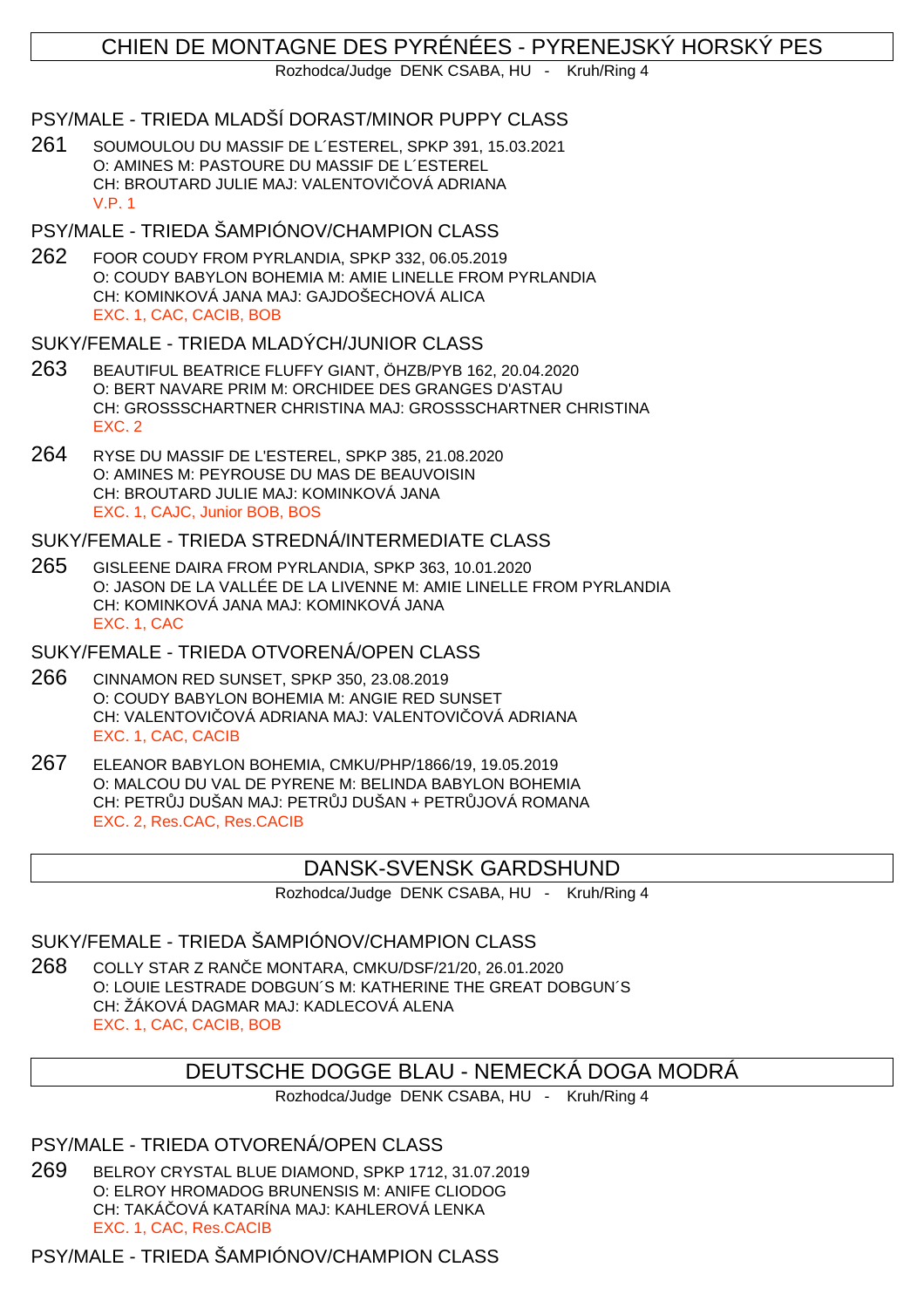- 270 ALCHEMILLIO VON BELCAMDOG, SPKP 1694, 01.05.2019 O: ELROY HROMADOG BRUNENSIS M: CIARA VON LUDWIGA BLAU CH: KUBJATKOVÁ NATÁLIA MAJ: KUBJATKOVÁ NATÁLIA EXC. 1, CAC, CACIB, BOS
- 271 CAMARO BADAN-SLOVAKIA, SPKP 1654, 17.04.2019 O: AIRBORNE SHADOW MIRABILIS GEMMA M: AURA COLLOREDO TILIA CH: BAEK DANIEL MAJ: BAEK DANIEL EXC. 2, Res.CAC

#### PSY/MALE - TRIEDA ESTNÁ/HONOUR CLASS

272 ADONIS SAPHIRA´S ROYAL HEART, SPKP 1588, 08.09.2018 O: ICH BIN V.HAUS TIEFENBACH M: BUTTERFLY SLOVAKIAN GREAT HEARTH CH: ÚJVÁRY DARINA MAJ: SLANÝ PETER EXC. 1

### SUKY/FEMALE - TRIEDA MLADÝCH/JUNIOR CLASS

273 CHASTELLAIN BRIXEN, SPKP 1826, 09.05.2020 O: ELROY HROMADOG BRUNENSIS M: FERGIE BRIXEN CH: RYBNÍ EK RADIM MAJ: KUBJATKOVÁ NATÁLIA EXC. 1, CAJC, Junior BOB

#### SUKY/FEMALE - TRIEDA STREDNÁ/INTERMEDIATE CLASS

274 CARAMIA CRYSTAL BLUE DIAMOND, SPKP 1773, 13.02.2020 O: DRAGO JON DORI GRINOL M: AZIRA CRYSTAL BLUE DIAMOND CH: TAKÁCSOVÁ KATARÍNA MAJ: TAKÁCSOVÁ KATARÍNA EXC. 1, CAC, CACIB, BOB

#### SUKY/FEMALE - TRIEDA OTVORENÁ/OPEN CLASS

275 CAIRO BADAN-SLOVAKIA, SPKP 1660, 17.04.2019 O: AIRBORNE SHADOW MIRABILIS GEMMA M: AURA COLLOREDO TILIA CH: BA EK DANIEL MAJ: BA EK DANIEL EXC. 1, CAC, Res.CACIB

# DEUTSCHE DOGGE GEFLECKT - NEMECKÁ DOGA ŠKVRNITÁ

Rozhodca/Judge DENK CSABA, HU - Kruh/Ring 4

### PSY/MALE - TRIEDA STREDNÁ/INTERMEDIATE CLASS

276 EL REY FROM HARLE ELIZABETH´S MEADOWS, SPKP 1775, 22.01.2020 O: ISILDUR FROM DEMMA DOG M: BIBIANNA FROM GRAY ELIZABETH´S MEADOWS CH: BARAN JÁN MAJ: BARAN JÁN V.G. 1

### PSY/MALE - TRIEDA OTVORENÁ/OPEN CLASS

- 277 BONSAI HEBARGO, SPKP 1715, 29.07.2019 O: COLIN VON GUT NEUBOURG M: ANDRAGORA HEBARGO CH: LÚČANOVÁ PETRA MAJ: DIVIŠOVÁ ZUZANA EXC. 1, CAC, Res.CACIB
- 278 EDRIC FROM HARLE ELIZABETH´S MEADOWS, SPKP 1774, 22.01.2020 O: ISILDUR FROM DEMMA DOG M: BIBIANNA FROM GRAY ELIZABETH´S MEADOWS CH: BARAN JÁN MAJ: BARAN JÁN EXC. 2, Res.CAC
- PSY/MALE TRIEDA ŠAMPIÓNOV/CHAMPION CLASS
- 279 BEST OF EUROPEAN GREAT STARS, SPKP 1723, 16.05.2019 O: RAY OF LIGHT EUROPEAN GREAT STARS M: REINE DE LˇAMOUR OF AUSTRIA GREAT STARS CH: BUXBAUM OLIVER MAJ: HALABURDOVÁ JAROSLAVA EXC. 1, CAC

### SUKY/FEMALE - TRIEDA MLADÝCH/JUNIOR CLASS

280 GODIVA FROM HARLE ELIZABETH´S MEADOWS, SPKP 1877, 03.10.2020 O: LUTECELLO D´ISKANDAR M: JASMINA SANCTUS ROCHUS CH: BARAN JÁN MAJ: BARAN JÁN EXC. 1, CAJC, Junior BOB, BOB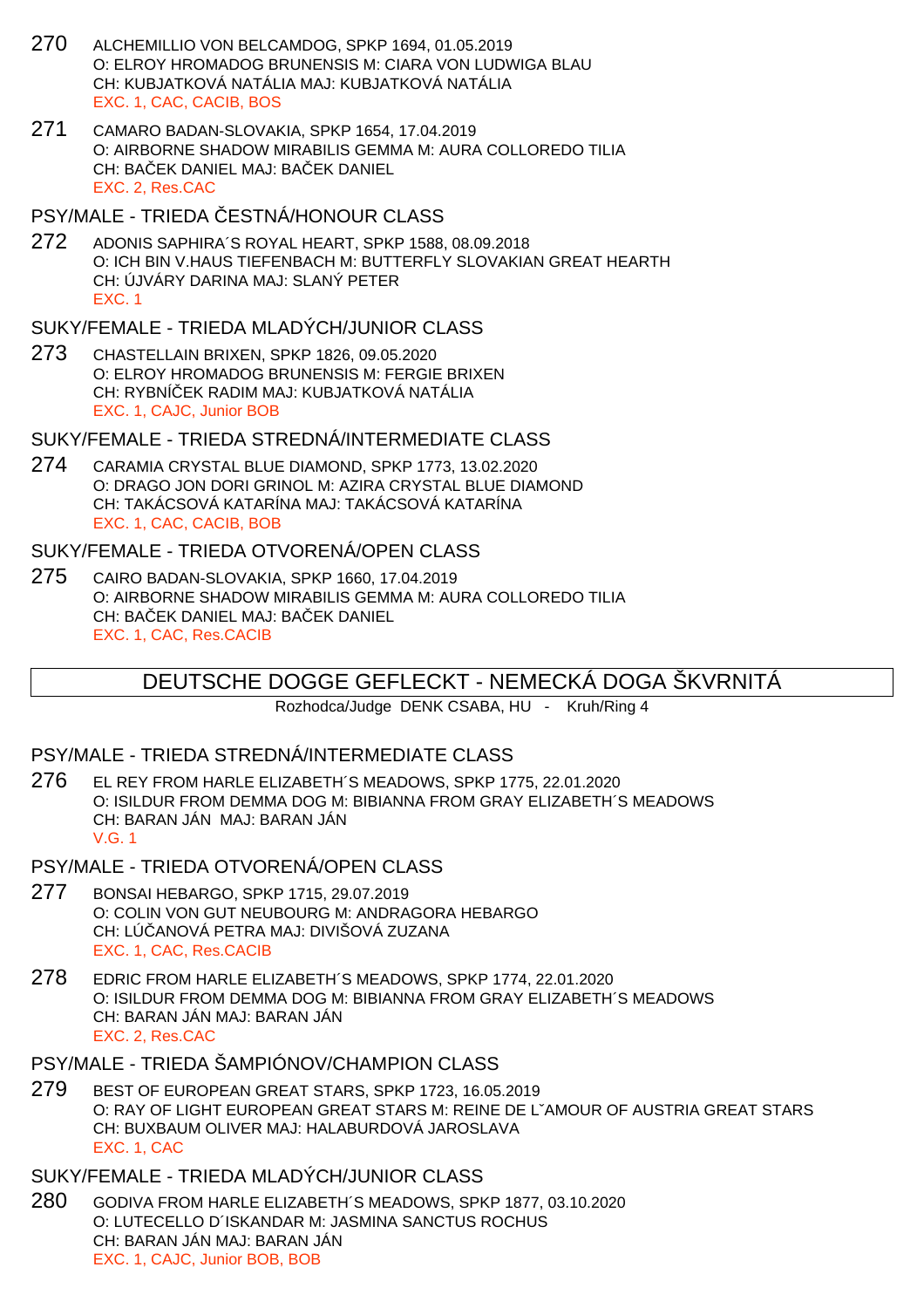### SUKY/FEMALE - TRIEDA STREDNÁ/INTERMEDIATE CLASS

281 ELEANOR FROM GRAY ELIZABETH´S MEADOWS, SPKP 1778, 22.01.2020 O: ISILDUR FROM DEMMA DOG M: BIBIANNA FROM GRAY ELIZABETH´S MEADOWS CH: BARAN JÁN MAJ: SOPKOVÁ GABRIELA + SOPKO VLADIMÍR EXC. 1, CAC

### SUKY/FEMALE - TRIEDA OTVORENÁ/OPEN CLASS

282 COCO CHANEL LA REGINA BIANCA, SPKP 1645, 11.02.2019 O: BONO VOX ORA DYNASTY M: BARUNKA LA REGINA BIANCA CH: MOLNÁROVÁ BARBORA MAJ: HALÁSOVÁ LENKA EXC. 1, CAC, Res.CACIB

# SUKY/FEMALE - TRIEDA ŠAMPIÓNOV/CHAMPION CLASS

283 CATHERINA FROM HARLE ELIZABETH´S MEADOWS, SPKP 1626, 16.12.2018 O: IMPERATO DI VENDRA NERA M: IVAN ICA SANCTUS ROCHUS CH: BARAN JÁN MAJ: BARAN JÁN EXC. 1, CAC, CACIB

# DEUTSCHE DOGGE GELB - NEMECKÁ DOGA ŽLTÁ

Rozhodca/Judge DENK CSABA, HU - Kruh/Ring 4

### PSY/MALE - TRIEDA MLADÝCH/JUNIOR CLASS

284 FARID FROM GOLD ELIZABETH´S MEADOWS, SPKP 1836, 28.08.2020 O: URANDO BIG LORD M: HANA-F DELLA BAIA AZZURRA CH: BARAN JÁN MAJ: SLANÝ PETER EXC. 1, CAJC, Junior BOB

### SUKY/FEMALE - TRIEDA OTVORENÁ/OPEN CLASS

285 CELESTINE HAPPY CHILLI DOGS, CMKU/ND/22644/18, 31.12.2018 O: AGAT NA SZLAKU KORMORANA M: BAZARAH HAPPY CHILLI DOGS CH: KOŠÚTOVÁ JANA MAJ: MANIKOVÁ JANA + MANIK MAREK EXC. 1, CAC, CACIB, BOS

# SUKY/FEMALE - TRIEDA ŠAMPIÓNOV/CHAMPION CLASS

286 MELODY-F DELLA BAIA AZZURRA, ROI 19/170123, 27.05.2019 O: ITXARO DU BOIS DU CHANT DES ROSSIGNOLS M: HEIDY-T DELLA BAIA AZZURRA CH: DONATI PATRIZIO MAJ: STRÍŽ PETER ABS.

# DEUTSCHE DOGGE GESTROMT - NEMECKÁ DOGA PÁSIKAVÁ

Rozhodca/Judge DENK CSABA, HU - Kruh/Ring 4

### PSY/MALE - TRIEDA ŠAMPIÓNOV/CHAMPION CLASS

287 LENOX LEWIS NUO GRAŽUČIU, MET.DOG1569/H/19, 21.04.2019 O: LUT SZCZESCIA Z KUZNI NAPOLEONSKIEJ M: HERERA NUO GRAŽUCČU CH: VOSYLIÜTÉ VIOLETA MAJ: NOVÁK JETTA EXC. 1, CAC, CACIB, BOB

### SUKY/FEMALE - TRIEDA MLADÝCH/JUNIOR CLASS

- 288 FELICITY FROM BRIN ELIZABETH´S MEADOWS, SPKP 1840, 28.08.2020 O: URANDO BIG LORD M: HANA-F DELLA BAIA AZZURRA CH: BARAN JÁN MAJ: ORAVCOVÁ KATARÍNA EXC. 1, CAJC
- 289 ZLATO'A RUSSIANA, RKF 5989461, 14.07.2020 O: ZLATO'A KOROLEVICH ELISEY M: ITALIKA DELLA BAIA AZZURRA CH: POPOVA ANNA MAJ: BENI IAKOVÁ VLADIMÍRA ABS.

# DEUTSCHE DOGGE SCHWARZ - NEMECKÁ DOGA LIERNA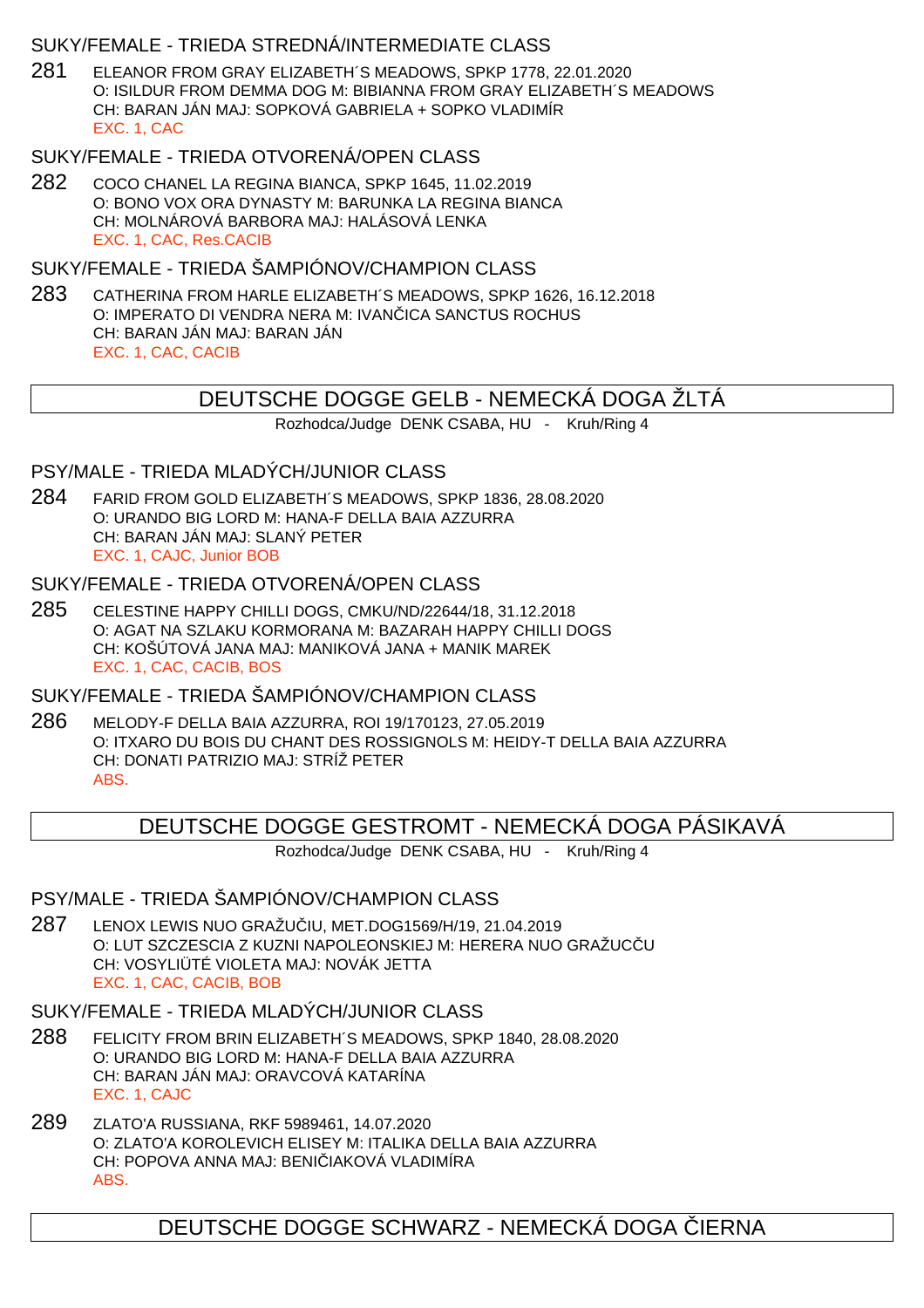#### PSY/MALE - TRIEDA OTVORENÁ/OPEN CLASS

290 BREST HEBARGO, SPKP 1717, 29.07.2019 O: COLIN VON GUT NEUBOURG M: ANDRAGORA HEBARGO CH: LÚČANOVÁ PETRA MAJ: LÚČANOVÁ PETRA EXC. 1, CAC, CACIB, BOS

PSY/MALE - TRIEDA ŠAMPIÓNOV/CHAMPION CLASS

291 CAIRO FROM BLACK ELIZABETH'S MEADOWS, SPKP 1622, 16.12.2018 O: IMPERATO DI VENDRA NERA M: IVAN ICA SANCTUS ROCHUS CH: BARAN JÁN MAJ: KOLLÁROVÁ VANDA EXC. 1, CAC

#### SUKY/FEMALE - TRIEDA MLADÝCH/JUNIOR CLASS

- 292 BLACK PEARL VON BELCAMDOG, SPKP 1814, 29.05.2020 O: AL CAPONE MARGAREJRO M: CIARA VON LUDWIGA BLAU CH: KUBJATKOVÁ NATÁLIA MAJ: TAKÁCSOVÁ KATARÍNA EXC. 1, CAJC
- 293 PANDORA-N DELL´ALTO FEUDO, SPKP 1878, 01.10.2020 O: STRAUSS-A DELL´ALTO FEUDO M: Y-MARUZZELLA-N DELL´ALTO FEUDO CH: CONTRADA FEUDO RIZZO GIUSEPPE MAJ: HALABURDOVÁ JAROSLAVA EXC. 2

SUKY/FEMALE - TRIEDA STREDNÁ/INTERMEDIATE CLASS

294 ALPHA BELLO PERRAZO, SPKP 1744, 11.10.2019 O: CAPITAN CORES ORA DYNASTY M: BELLA LA REGINA BIANCA CH: KYSELOVÁ JANA MAJ: KYSELOVÁ JANA EXC. 1, CAC

# DEUTSCHER BOXER GELB - BOXER ZLATÝ

Rozhodca/Judge LOZI ŽELJKO, SRB - Kruh/Ring 2

### PSY/MALE - TRIEDA MLADÝCH/JUNIOR CLASS

- 295 CHRIS DEUTSCH ALGAR, SPKP 6090, 29.03.2020 O: BARACHIEL FLOYD FENDER EDDA M: DAISY PRINZESSIN DEUTSCH ALGAR CH: MLYNKOVÁ LENKA MAJ: FEKETE PETER EXC. 2
- 296 LOTHAR OPTIMA GRATA, CMKU/BOX/18197/20, 27.10.2020 O: HORION DE YU BOX M: REBECA OPTIMA GRATA CH: NOVOTNÝ VÁCLAV MAJ: CHMELA JOSEF EXC. 1, CAJC, Junior BOB

PSY/MALE - TRIEDA STREDNÁ/INTERMEDIATE CLASS

- 297 ANGUS INFINITUM BOX, SPKP 6001, 05.10.2019 O: URICANE OPTIMA GRATA M: CHANEL PÁLAVA BOX CH: DOKUPILOVÁ IVANA MAJ: KVAS OVSKÝ KAMIL EXC. 2, Res.CAC
- 298 FRANCIS-JOSEPH I.VANBOX, SPKP 5997, 13.09.2019 O: BARACHIEL FLOYD FENDER EDDA M: BEATING HEART VANBOX CH: VANŽA SEREGEJ MAJ: VANŽA SERGEJ + VERREVA JOLANTA EXC. 1, CAC, CACIB, BOB

PSY/MALE - TRIEDA OTVORENÁ/OPEN CLASS

299 FEDOR JAMES BOX, SPKP 6069, 14.02.2020 O: VERDI GIUSEPPE BOXRELAY M: TAJGA JAMES BOX CH: KUSÝ PETER MAJ: KUSÝ PETER EXC. 1, CAC

PSY/MALE - TRIEDA PRACOVNÁ/WORKING CLASS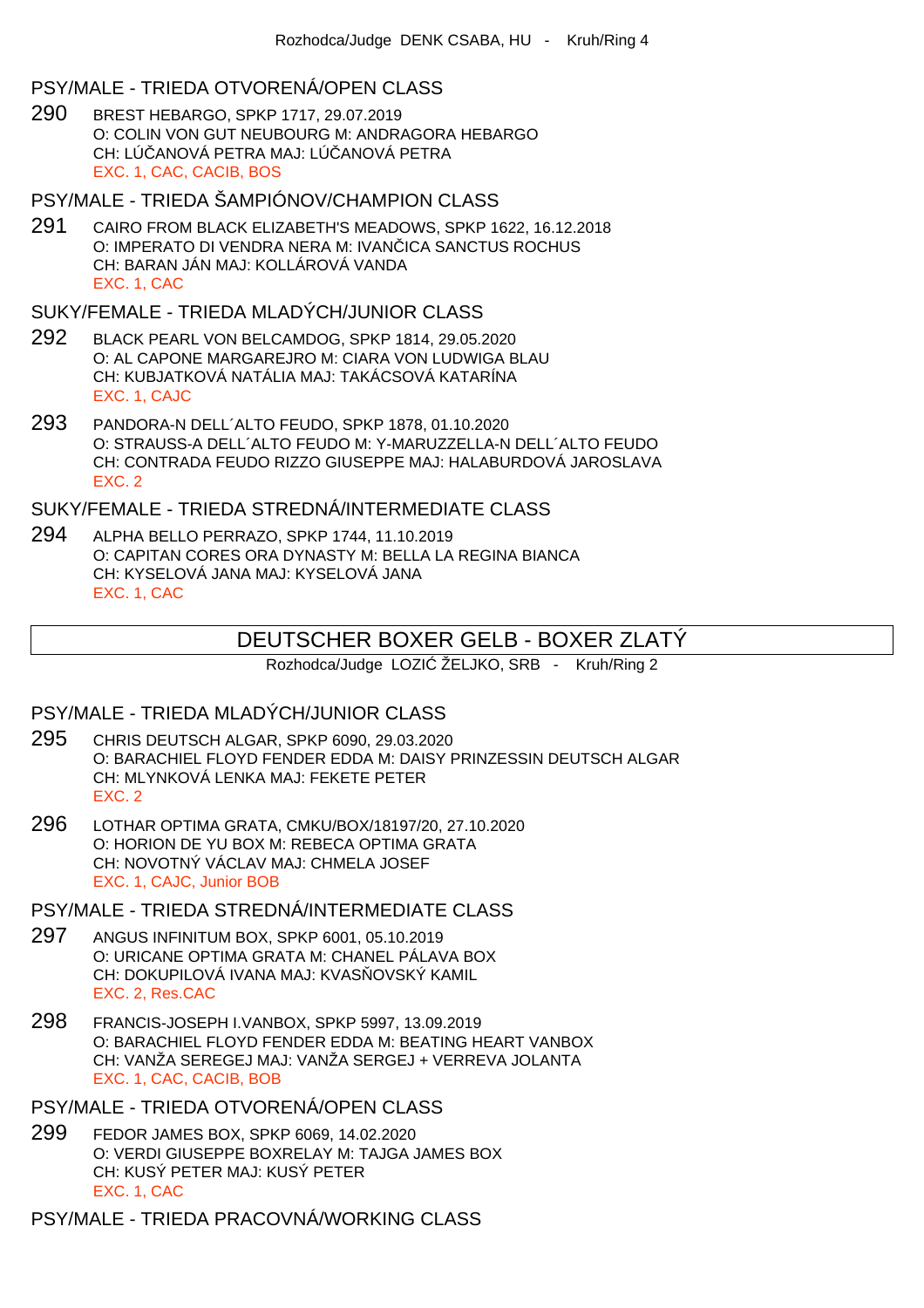- 300 ZACK Z KAŠTÝLKU, CMKU/BOX/16708/18, 06.01.2018 O: AIDAN DE VILLALCOR M: XARINA Z KAŠTÝLKU CH: BAUMANNOVÁ LUDMILA MAJ: CHMELA JOSEF EXC. 1, CAC
- PSY/MALE TRIEDA ŠAMPIÓNOV/CHAMPION CLASS
- 301 JACK PÁLAVA BOX, CMKU/BOX/16547/17, 24.10.2017 O: CIB BAKÍR PÁLAVA BOX M: CIB EVETTE OPTIMA GRATA CH: PROKEŠOVÁ ESTMÍRA MAJ: KOSTELECKÝ JI Í EXC. 1, CAC
- SUKY/FEMALE TRIEDA MLADÝCH/JUNIOR CLASS
- 302 DEBORAH BOHEMIA AMON, CMKU/BOX/18140, 20.10.2020 O: BECKS DEL CABEZO DE LA JARA M: CHRISTINE CONGO NIGRANS CH: RENDLOVÁ MARTINA MAJ: SLÁDEKOVÁ BARBORA EXC. 1
- SUKY/FEMALE TRIEDA STREDNÁ/INTERMEDIATE CLASS
- 303 BABBU SANOBER, SPKP 5963, 23.09.2019 O: ZOCO KARMAPA M: GRACE KELLY ARGA LÚČ CH: HRAČKOVÁ JANA MAJ: HRAČKOVÁ JANA EXC. 2, Res.CAC
- 304 ETHERNITY VANBOX, SPKP 5994, 30.08.2019 O: LEVIATHAN Z RINGU M: BARBIELA FLOYD FENDER EDDA CH: VANŽA SERGEJ MAJ: FEDOTOVA ILONA + LIPKOVA ANDREA EXC. 1, CAC
- 305 SEPHORA NIK BOX, MNE 1019/20 NB, 29.04.2020 O: ROMEO D´ALAN BOX M: HANNA DE DIOSA DE LA AURORA CH: KRIVOKAPIĆ DJOKO MAJ: POLIAKOVÁ MONIKA + POLIAK MARTIN EXC. 3

SUKY/FEMALE - TRIEDA OTVORENÁ/OPEN CLASS

306 MIA PÁLAVA BOX, CMKU/BOX/17876/20, 27.04.2020 O: ZACK Z KAŠTÝLKU M: GWENN PÁLAVA BOX CH: PROKEŠOVÁ ESTMÍRA MAJ: KOSTELECKÝ JI Í EXC. 1, CAC, CACIB, BOS

SUKY/FEMALE - TRIEDA ŠAMPIÓNOV/CHAMPION CLASS

307 KETTY PÁLAVA BOX, CMKU/BOX/16624/17, 09.11.2017 O: CH LEVIATHAN Z RINGU M: CIE, CIB ANDRA PÁLAVA BOX CH: PROKEŠOVÁ ESTMÍRA MAJ: KOSTELECKÝ JI Í EXC. 1, CAC, Res.CACIB

# DEUTSCHER BOXER GESTROMT - BOXER PÁSIKAVÝ

Rozhodca/Judge LOZI ŽELJKO, SRB - Kruh/Ring 2

### PSY/MALE - TRIEDA OTVORENÁ/OPEN CLASS

308 TITUS FLAVIUS SIGNUM LAUDIS, SPKP 5648, 15.06.2018 O: CASARO DE LA FORZANDANZA M: OPERA SIGNUM LAUDIS CH: HLADÍK DUŠAN MAJ: BELAŠI OVÁ ALEXANDRA EXC. 1, CAC, Res.CACIB

# DEUTSCHER PINSCHER - NEMECKÝ PINČ

Rozhodca/Judge DENK CSABA, HU - Kruh/Ring 4

### SUKY/FEMALE - TRIEDA MLADÝCH/JUNIOR CLASS

309 WALERIA VON BURG WILDENSTEIN, ÖHZB/DPI 1032, 12.07.2020 O: BLACK JACK VON BURG WILDENSTEIN M: NEELIE GRÄFIN VON BURG WILDENSTEIN CH: ATZLINGER KARL-HEINZ MAJ: SCHNABL CLAUDIA EXC. 1, CAJC, Junior BOB, BOB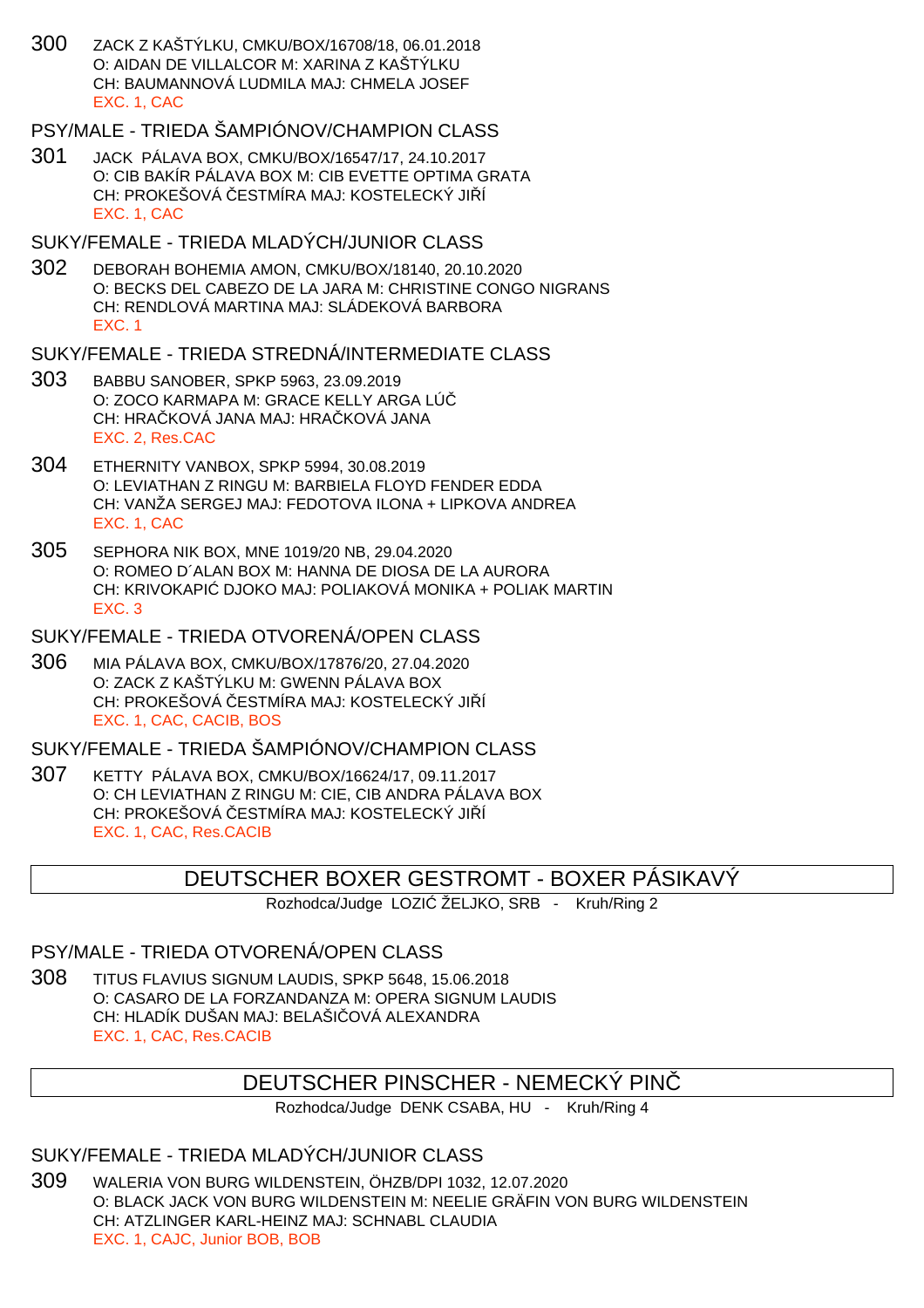# DOBERMANN BRAUN UND ROT - DOBERMAN HNEDÝ S PÁLENÍM

Rozhodca/Judge BÍROŠ MILAN, SK - Kruh/Ring 5

### PSY/MALE - TRIEDA OTVORENÁ/OPEN CLASS

310 XERO XERXES MORGANTINA, SPKP 3110, 31.01.2019 O: MAXIM BLACK IRON WARRIOR M: SUMMER SUNNY MORGANTINA CH: ERGHOVÁ MARTINA MAJ: RUS ÁKOVÁ VERONIKA + RUS ÁK PETER EXC. 1, CAC, CACIB, BOS

## DOBERMANN SCHWARZ UND ROT - DOBERMAN IERNY S PÁLENÍM

Rozhodca/Judge BÍROŠ MILAN, SK - Kruh/Ring 5

#### PSY/MALE - TRIEDA STREDNÁ/INTERMEDIATE CLASS

311 ALTEREGO DI RIVANERA, SPKP 3130, 17.09.2019 O: TAHI-RÉME ZEUS M: WIZARD OF WALLAKIA TAYRA CH: MALERBA MARCELLO MAJ: MALERBA M&M + LUKNAR JANA EXC. 1, CAC, Res.CACIB

#### PSY/MALE - TRIEDA OTVORENÁ/OPEN CLASS

312 BALTHASHARE VALLE DI ROSE, CMKU/DB/11470/20, 28.04.2019 O: YAN DEL NAISSUIS M: GHANA VELKÝ JAROK CH: AMGWERDOVÁ LAURA MAJ: ZEDNÍ EK TOMÁŠ EXC. 1, CAC

### PSY/MALE - TRIEDA ŠAMPIÓNOV/CHAMPION CLASS

313 DURA LEX POLONIA MOZER, PKR.II-134675, 06.07.2018 O: AYK VON ELBTHOR M: DURA LEX POLONIA JULIA CH: BUJOK WŁODZIMIERZ MAJ: MAJEWSKI BARTOSZ EXC. 1

### SUKY/FEMALE - TRIEDA MLADÝCH/JUNIOR CLASS

314 CINDERELLA VALLE DI ROSE, SPKP 3191, 10.05.2020 O: MYTHOS DEL RIO BIANCO M: GHANA VELKY JAROK CH: AMGWERDOVÁ LAURA MAJ: AMGWERDOVÁ LAURA EXC. 1, CAJC, Junior BOB

#### SUKY/FEMALE - TRIEDA STREDNÁ/INTERMEDIATE CLASS

- 315 ADRENALINA DI RIVANERA, SPKP 3133, 17.09.2019 O: TAHI-RÉME ZEUS M: WIZARD OF WALLAKIA TAYRA CH: MALERBA MARCELLO MAJ: DI RIVA NERA + MALERBA MAURIZIO EXC. 2, Res.CAC
- 316 NAVARA NERA VE KÝ JAROK, SPKP 3164, 22.02.2020 O: TAHI-RÉME ZEUS M: CHERRY VE KÝ JAROK CH: BELKOVÁ JANA MAJ: LLANAJ HANA EXC. 1, CAC

# SUKY/FEMALE - TRIEDA OTVORENÁ/OPEN CLASS

317 BELLARIS REVADOG, SPKP 3066, 18.02.2018 O: DURA LEX POLONIA HUSSARO AQUILAE ALA M: RENA REGINA MORGANTINA CH: RÉVAI ROMAN MAJ: KUBA ÁK MICHAL + GAŠŠOVÁ NIKOLA EXC. 1, CAC, CACIB, BOB

SUKY/FEMALE - TRIEDA ŠAMPIÓNOV/CHAMPION CLASS

318 AURORA VALLE DI ROSE, SPKP 3091, 15.05.2018 O: ETTORE DEL TIBUR M: GHANA VE KÝ JAROK CH: AMGWERDOVÁ LAURA MAJ: DOLINSKÝ RICHARD EXC. 1, CAC, Res.CACIB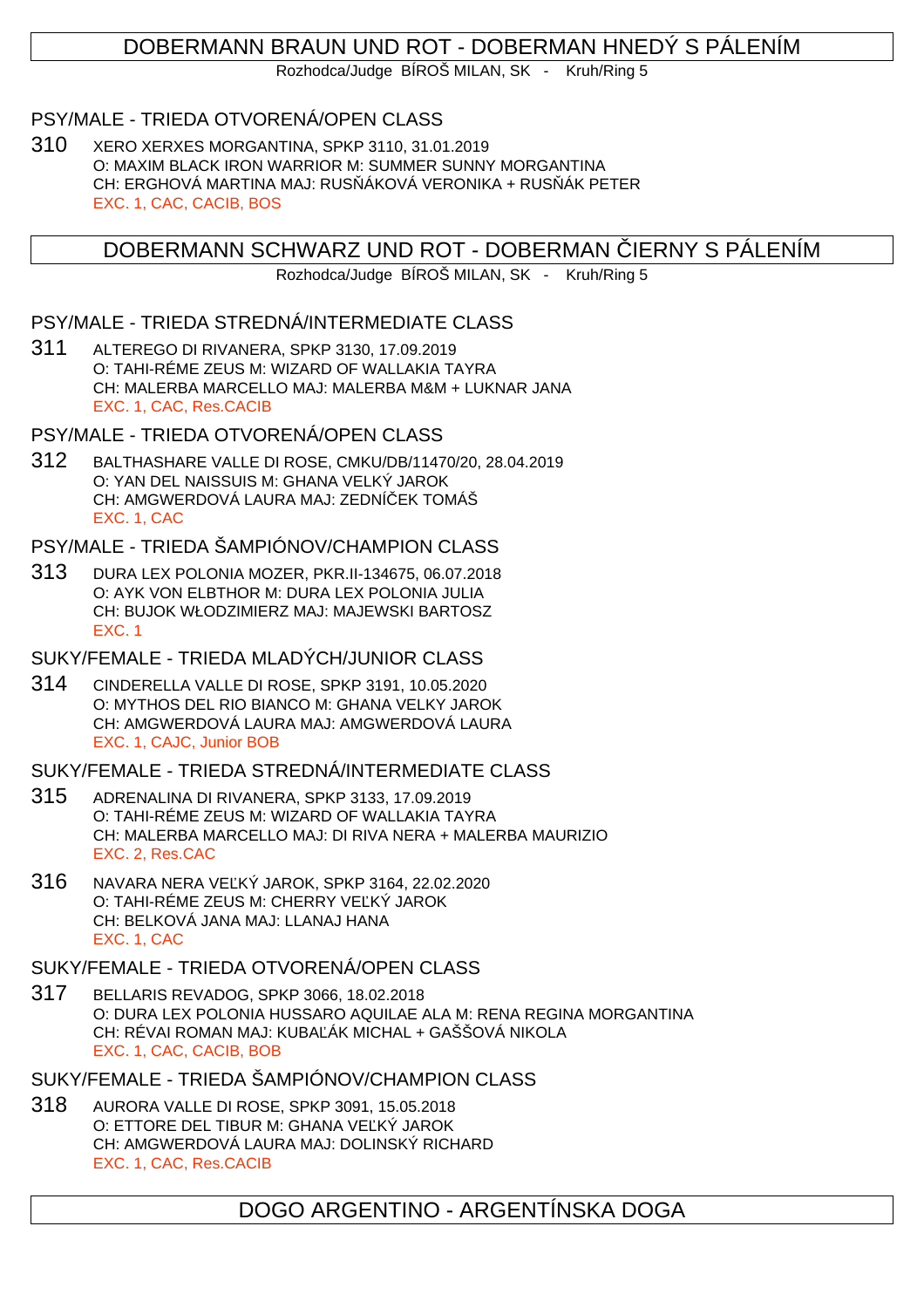#### PSY/MALE - TRIEDA MLADÝCH/JUNIOR CLASS

319 V ZNAMENÍ SLNKA BALDUR, SPKP 1687, 28.05.2020 O: D´JANGO ASESINO SILENCIOSO M: MACUMBA DE LA PACO CASSA CH: DEBNÁR LUKÁŠ MAJ: TERECHOVAS DEIVIDAS EXC. 1, CAJC, Junior BOB

PSY/MALE - TRIEDA STREDNÁ/INTERMEDIATE CLASS

320 GAUDÍ ASESINO SILENCIOSO, SPKP 1680, 21.01.2020 O: A?ANGA HNOS DEL NILO M: NEGRA CAK WARI CH: LUKÁ OVÁ PETRA MAJ: LUKÁ OVÁ PETRA EXC. 1, CAC, CACIB, BOB

SUKY/FEMALE - TRIEDA MLADÝCH/JUNIOR CLASS

321 BAMBI DE LOS TEJMILOS, CMKU/AD/1819/20, 08.04.2020 O: YOU ARE M: CONNIE DEL TURUL CH: BENÁ KOVÁ SIMONA MAJ: MACHNYK TOMÁŠ EXC. 1, CAJC

SUKY/FEMALE - TRIEDA OTVORENÁ/OPEN CLASS

- 322 BARRACUDA SAMAR LINE, CMKU/AD 1724/18, 30.04.2018 O: BRONKO LAS ALCANAS M: MONA LISA DI CASA NARDINI CH: SANDAL MARIAN MAJ: MRÁ $\,$ KOVÁ ELIŠKA EXC. 2, Res.CAC
- 323 DESPINA SAMAR LINE, CMKU/AD/1790/19, 15.06.2019 O: BRONKO LAS ALCANAS M: MONA LISA DI CASA NARDINI CH: SANDAL MARIAN MAJ: MRÁ KOVÁ ELIŠKA EXC. 1, CAC, CACIB, BOS

### DOGUE DE BORDEAUX - BORDEAUXSKÁ DOGA

Rozhodca/Judge LOZI ŽELJKO, SRB - Kruh/Ring 2

# SUKY/FEMALE - TRIEDA MLADÝCH/JUNIOR CLASS

324 BELLE DE BORDEAUX ARIELLA, SPKP 1884, 09.10.2020 O: TANAKAJD SZÉPE APOLLO CREED M: TSARSKAYA IDILLIA ZHENEVA CH: SÓKI JÁNOS MAJ: OŠTROM PETER EXC. 1, CAJC, Junior BOB, BOB

# DO-KHYI - TIBETSKÁ DOGA

Rozhodca/Judge DENK CSABA, HU - Kruh/Ring 4

### PSY/MALE - TRIEDA MLADÝCH/JUNIOR CLASS

325 CARU DJOMO GANGRI TONYA, SPKP 1202, 23.09.2020 O: CARU AKIM VLÁDCE NOCI M: AZU SONYA DJOMO GANGRI TONYA CH: MARTINKA JURAJ MAJ: LACKOVÁ VIERA EXC. 1, CAJC, Junior BOB

PSY/MALE - TRIEDA STREDNÁ/INTERMEDIATE CLASS

326 ARUN MANJU, SPKP 1196, 28.12.2019 O: O'SHANG ALTAN-CORGO M: RÁVANA ALTAN-CORGO CH: SEKERÁK MICHAL MAJ: SEKERÁK MICHAL EXC. 1, CAC, Res.CACIB

PSY/MALE - TRIEDA ŠAMPIÓNOV/CHAMPION CLASS

327 DJAMCCHO ALTAN-CORGO, CMKU/TD/3799/18, 13.12.2018 O: DRAKYI TITAN ALTAN-CORGO M: KURULTÁJ CSILLU CH: SCHNEIDER TOMÁŠ MAJ: BE VÁ OVÁ JAROSLAVA EXC. 1, CAC, CACIB, BOB

#### SUKY/FEMALE - TRIEDA DORAST/PUPPY CLASS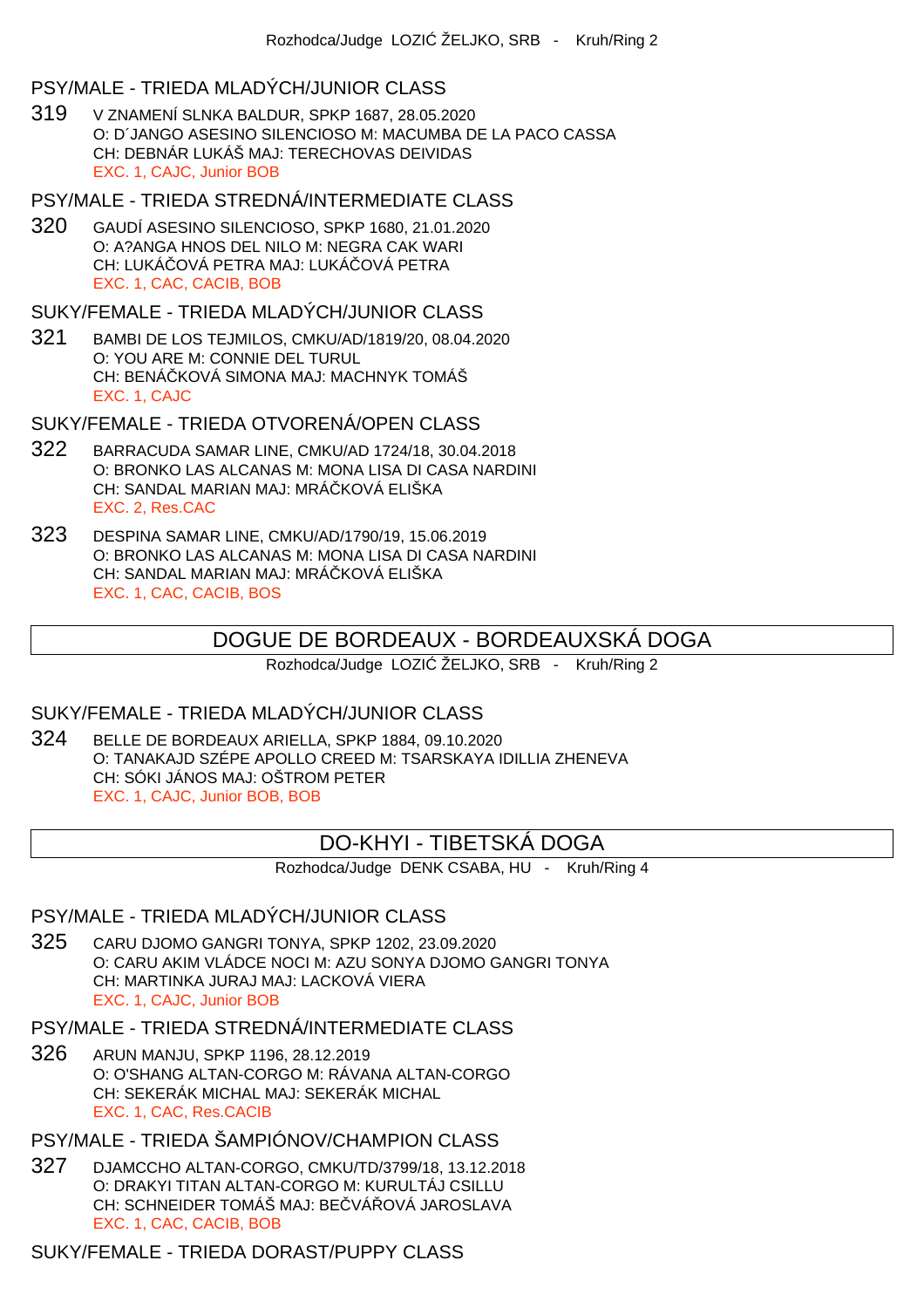328 SORAYA BISURMAN, PKR II-143761, 30.12.2020 O: CHENPOREWA WADO WENZIN M: MALAGA BISURMAN CH: MUSIAŁ JUSTYNA MAJ: KOVÁ OVÁ KRISTÝNA V.P. 1

### SUKY/FEMALE - TRIEDA STREDNÁ/INTERMEDIATE CLASS

- 329 AMRITA MANJU, SPKP 1197, 28.12.2019 O: O'SHANG ALTAN-CORGO M: RÁVANA ALTAN-CORGO CH: SEKERÁK MICHAL MAJ: SEKERÁK MICHAL EXC. 2, Res.CAC
- 330 ANNIE FROM RAINBOW RANCH, CMKU/TD/4193/20, 12.01.2020 O: KURULTÁJ BOTOND M: UMACHANDRA ALTAN-CORGO CH: ORLITOVÁ MICHAELA MAJ: BE VÁ OVÁ JAROSLAVA EXC. 1, CAC, Res.CACIB

#### SUKY/FEMALE - TRIEDA OTVORENÁ/OPEN CLASS

- 331 BU-WA DJOMO GANGRI TONYA, SPKP 1174 , 10.01.2019 O: GUNGA-NIMA´S HAKIM M: TONYA GANGAR CH: MARTINKA JURAJ MAJ: SÁ KA RADOSLAV EXC. 3
- 332 DŽÓDA ALTAN-CORGO, CMKU/TD/3804/18, 13.12.2018 O: DRAKYI TITAN ALTAN-CORGO M: KURULTÁJ CSILLU CH: SCHNEIDER TOMÁŠ MAJ: SEKERÁK MICHAL EXC. 1, CAC
- 333 WANGA JOMO DHARMAPALA, CMKU/TD/3976/19, 12.01.2019 O: A'POSO ARHAT MAMPA AROG M: PRINCESS JOMO DHARMAPALA CH: JIRGAL PETR MAJ: JIRGAL PETR EXC. 2, Res.CAC

# SUKY/FEMALE - TRIEDA ŠAMPIÓNOV/CHAMPION CLASS

334 SEBA SIDDHA PRINCESS DHARMAPALA, CMKU/TD/3431/17, 06.01.2017 O: DAGPO SANG SE SANG M: BÓDHI ITTA SIDDHA DHARMAPALA CH: JIRGAL PETR MAJ: JIRGAL PETR EXC. 1, CAC, CACIB, BOS

# ENTLEBUCHER SENNENHUND - ENTLEBUŠSKÝ SALAŠNÝ PES

Rozhodca/Judge BÍROŠ MILAN, SK - Kruh/Ring 5

# PSY/MALE - TRIEDA DORAST/PUPPY CLASS

335 FRANKIE SIKA OD ČERNÝCH LESU, CMKU/ESP/1293/20, 29.11.2020 O: BOHUN Z ZAMKOWGO GRODU M: AGNITA VON DEN GANSEWIESEN CH: NOVÁKOVÁ KATARÍNA MAJ: KÁKOŠ JURAJ + KÁKOŠOVÁ LENKA V.P. 1

# SUKY/FEMALE - TRIEDA OTVORENÁ/OPEN CLASS

336 COLLET OD ALMILI, SPKP 547, 24.07.2019 O: BENJAMIN RÁJ NA VYSO INE M: AGNES OD ALMILI CH: VESELÝ MIROSLAV MAJ: CENIGOVÁ MONIKA EXC. 1, CAC, CACIB, BOB

# FILA BRASILEIRO - BRAZÍLSKA FILA

Rozhodca/Judge BÍROŠ MILAN, SK - Kruh/Ring 5

# PSY/MALE - TRIEDA MLADŠÍ DORAST/MINOR PUPPY CLASS

337 D`HARENITO QUERENCIA VELHA VON DEN KUSCHELMONSTERN, MET.FILA.272/21, 26.03.2021 O: HAREN C. QUERENCIA VELHA M: BORGINJA VON DEN KUSCHELMONSTERN CH: GRUBER JASMIN MAJ: GRUBER JASMIN V.P. 1

PSY/MALE - TRIEDA OTVORENÁ/OPEN CLASS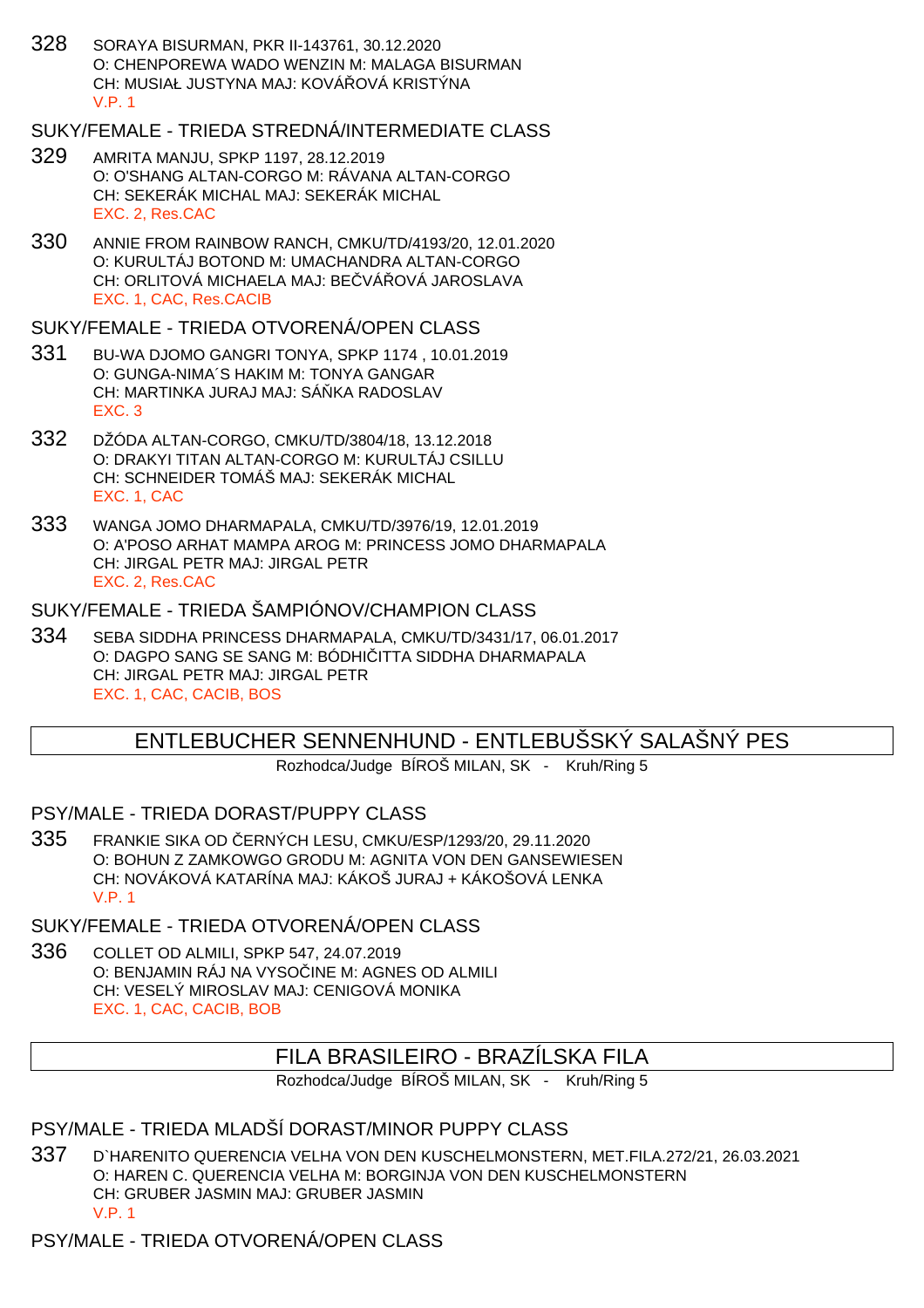338 MERCATOR DI COLLE MANZU, ÖHZB/FIBR 273, 15.08.2019 O: HATAN DO BR TABAYARA M: ELLY DI COLLE MANZU CH: MANZONI GIULIA MAJ: OELGARTE CLAUDIA EXC. 1, CAC, Res.CACIB

### PSY/MALE - TRIEDA ŠAMPIÓNOV/CHAMPION CLASS

339 RONALDO FI-BOX, SPKP 628, 10.10.2017 O: FIEL LPARA SEMPRE BRUNO M: NADIRA FI-BOX CH: ERNÁ DANA MAJ: WUSCHEROVÁ BEATA EXC. 1, CAC, CACIB, BOB

SUKY/FEMALE - TRIEDA ŠAMPIÓNOV/CHAMPION CLASS

340 POLLY PARA ALMA, MET.FILA.241/H/20, 16.06.2019 O: LEO MA HACIENDA LA SOLEDAD M: TIANA PRIORA PARA ALMA CH: BURI-BURIMSKAYA IRINA MAJ: KISS SÁNDOR EXC. 1, CAC, CACIB, BOS

# GROSSER SCHWEIZER SENNENHUND - VEĽKÝ ŠVAJ JARSKY SALAŠNÝ PES

Rozhodca/Judge DENK CSABA, HU - Kruh/Ring 4

### PSY/MALE - TRIEDA MLADÝCH/JUNIOR CLASS

- 341 CALVIN TAO ALEC DES DIX, SPKP 1126, 20.09.2020 O: SANTOS TAO LEPA ANKA M: IDUNN BELLEFLEUR V.D. DOVONDOLIN CH: DRNOVŠEK ALEŠ&JANJA MAJ: ŠTEFANCOVÁ JANA EXC. 1, CAJC
- 342 XXTRALARGE FROM BALLIHARA RANCH, SPKP 1105, 24.07.2020 O: ANTEY IZ KNYAZHEGRADA M: UNICA FROM BALLIHARA RANCH CH: ŠTEFANCOVÁ JANA MAJ: KOHÚT JAROSLAV EXC. 2
- PSY/MALE TRIEDA OTVORENÁ/OPEN CLASS
- 343 BRIX FROM BELLS VALLEY, SPKP 1022, 09.02.2019 O: ENZO IRVING M: ALMA Z ALMINEJ ZÁHRADY CH: JORDÁNOVÁ SIMONA MAJ: PLAVEC JÁN EXC. 2, Res.CAC
- 344 CARAIBI MAURIS DE SWISS, CMKU/VSP/3509/18, 28.06.2018 O: DISSIDENT BESSING FROM SWISS STAR M: ALBICOCCA MAURIS DE SWISS CH: BARBERA MONIKA MAJ: BARBERA MONIKA EXC. 1, CAC, CACIB, BOS

PSY/MALE - TRIEDA ŠAMPIÓNOV/CHAMPION CLASS

- 345 CARLOS Z PODLESÍ KOSÍ E, CMKU/VSP/2827/16, 13.07.2016 O: ARÉS FROM NINA'S FARM M: APPLE SWISSTYLE CH: DUBINSKÁ BARBORA MAJ: BE ÁKOVÁ JANA EXC. 1, CAC, Res.CACIB
- 346 URKÁN ANDY QUARTERWORLD, SPKP 756, 28.08.2014 O: DEVIL KARANTANSKI M: LAURA QUARTERWORLD CH: BUREŠOVÁ PAVLA MAJ: BALOG JÁN EXC. 2, Res.CAC

PSY/MALE - TRIEDA VETERÁNOV/VETERAN CLASS

347 DIAMOND BARROW GOLDEN BOHEMICA, CMKU/VSP/1926/13, 03.07.2013 O: DEVIL KARANTANSKI M: AISCHA ROUSE GOLDEN BOHEMICA CH: SMEJKAL DAVID MAJ: DOFKOVÁ PETRA EXC. 1

SUKY/FEMALE - TRIEDA MLADÝCH/JUNIOR CLASS

348 ENNY FROM NINA´S FARM, SPKP 1112, 25.04.2020 O: GOODSPEED FROM SWISS STAR M: CUTE HOLLY FROM NINA´S FARM CH: VYMAZAL JI Í MAJ: LIPTÁKOVÁ GABRIELA EXC. 2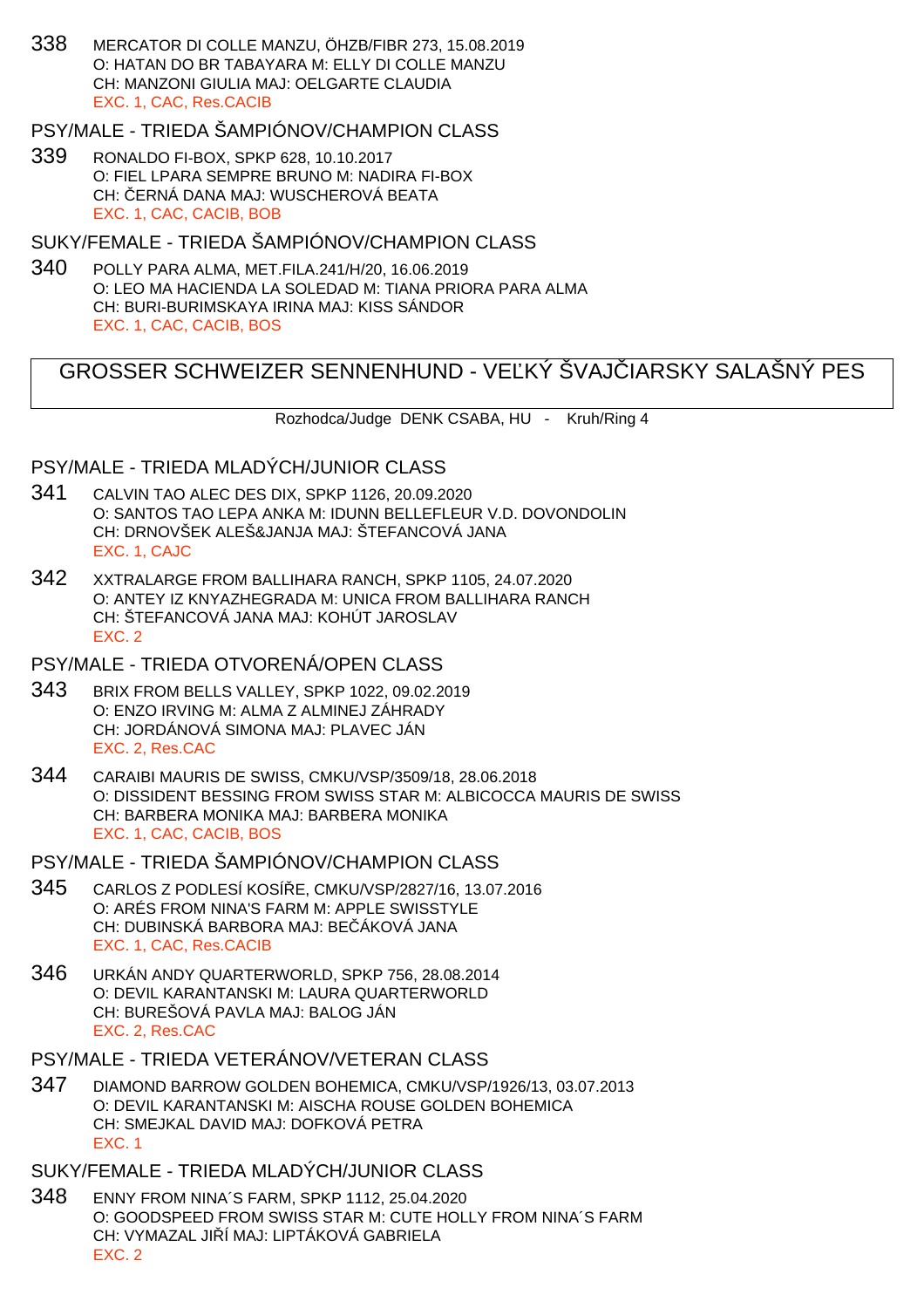349 MOLLY MY WILD BEAUTY CLARK S FUTURE, CMKU/VSP/4115/20, 13.03.2020 O: BALIHARA RANCH´S ARTIM OF TANGLECROSS M: DJAKARTA CLARK S FUTURE CH: B. HULOVÁ JANA MAJ: DOFKOVÁ PETRA EXC. 1, CAJC, Junior BOB, BOB

### SUKY/FEMALE - TRIEDA STREDNÁ/INTERMEDIATE CLASS

- 350 ESARAH FROM NINA´S FARM, CMKU/VSP/4166/20, 25.04.2020 O: GOODSPEED FROM SWISS STAR M: CUTE HOLLY FROM NINA´S FARM CH: VYMAZAL JI Í MAJ: SKLENÁ LUDK EXC. 1, CAC, Res.CACIB
- 351 FAMOUS QUEEN MAURIS DE SWISS, SPKP 1078, 27.12.2019 O: GILLIBERTO KARHUNKIERROS M: CARMEN FANNY CH: BARBERA MONIKA MAJ: LIPTAJ KAŠ ÁKOVÁ NA A + LIPTAJ MARTIN EXC. 2, Res.CAC

### SUKY/FEMALE - TRIEDA OTVORENÁ/OPEN CLASS

352 I'M ALLY OUR CHAMPIONS, CMKU/VSP/4005/19, 31.12.2019 O: NABUCCO VALATHECA M: ANASTACIA STAR QUARTERWORLD CH: MACKOVÁ LUCIE MAJ: GRYGAR PETR EXC. 1, CAC, CACIB

# HOVAWART

Rozhodca/Judge BÍROŠ MILAN, SK - Kruh/Ring 5

### PSY/MALE - TRIEDA MLADÝCH/JUNIOR CLASS

- 353 PADDY ALDEON, SPKP 1696, 28.04.2020 O: PLATTENSEE-WART CORTEZ M: CHARLOTTE ALDEON CH: KUSKA PAVEL MAJ: BARANOVSKÝ BRANISLAV EXC. 3
- 354 YENKIS KRÁĽOVSKÁ STRÁŽ, SPKP 1705, 17.06.2020 O: CH CANNY CARPATHIA HEART M: CIE JAMAICA KRÁ OVSKÁ STRÁŽ CH: BABÍKOVÁ MARTINA MAJ: SEDLÁ EK MARTIN EXC. 2
- 355 YUCON KRÁ OVSKÁ STRÁŽ, SPKP 1707, 17.06.2020 O: CANNY CARPATHIA HEART M: JAMAICA KRÁ OVSKÁ STRÁŽ CH: BABÍKOVÁ MARTINA MAJ: PÁLKA ROMAN EXC. 1, CAJC, BOS

## PSY/MALE - TRIEDA STREDNÁ/INTERMEDIATE CLASS

- 356 ARCHIE OD KUNDRATICKÉHO POTOKA, SPKP 1695, 01.12.2019 O: BEE GREEN CHARLIE AVE FORTUNAE M: DAFFY AMIJON STAR CH: JANÍČKOVÁ ALENA MAJ: KALIŠÍK VLADIMÍR + LAGIN JÁN EXC. 2, Res.CAC
- 357 LUCKY LUKE DEBBIE-ANN, SPKP 1674, 17.09.2019 O: COOPER DEBBIE-ANN M: DERRIN DEBBIE-ANN CH: BANERTOVÁ KRISTÝNA MAJ: SIDORJÁKOVÁ RENATA + SIDORJÁKOVÁ VERONIKA EXC. 1, CAC, Res.CACIB

### PSY/MALE - TRIEDA OTVORENÁ/OPEN CLASS

- 358 CEJLON ANJELSKÁ STRÁŽ, SPKP 1625, 14.04.2019 O: HAVEL VOM WILDWEIBCHENSTEIN M: JASMINE KRÁ OVSKÁ STRÁŽ CH: BACIGÁL JAROSLAV MAJ: MIKLOŠÍK LUBOŠ EXC. 2, Res.CAC
- 359 CYRIL ANJELSKÁ STRÁŽ, SPKP 1628, 14.04.2019 O: HAVEL VOM WILDWEIBCHENSTEIN M: JASMINE KRÁ OVSKÁ STRÁŽ CH: BACIGÁL JAROSLAV MAJ: ZHORELICKY ANGELA EXC. 3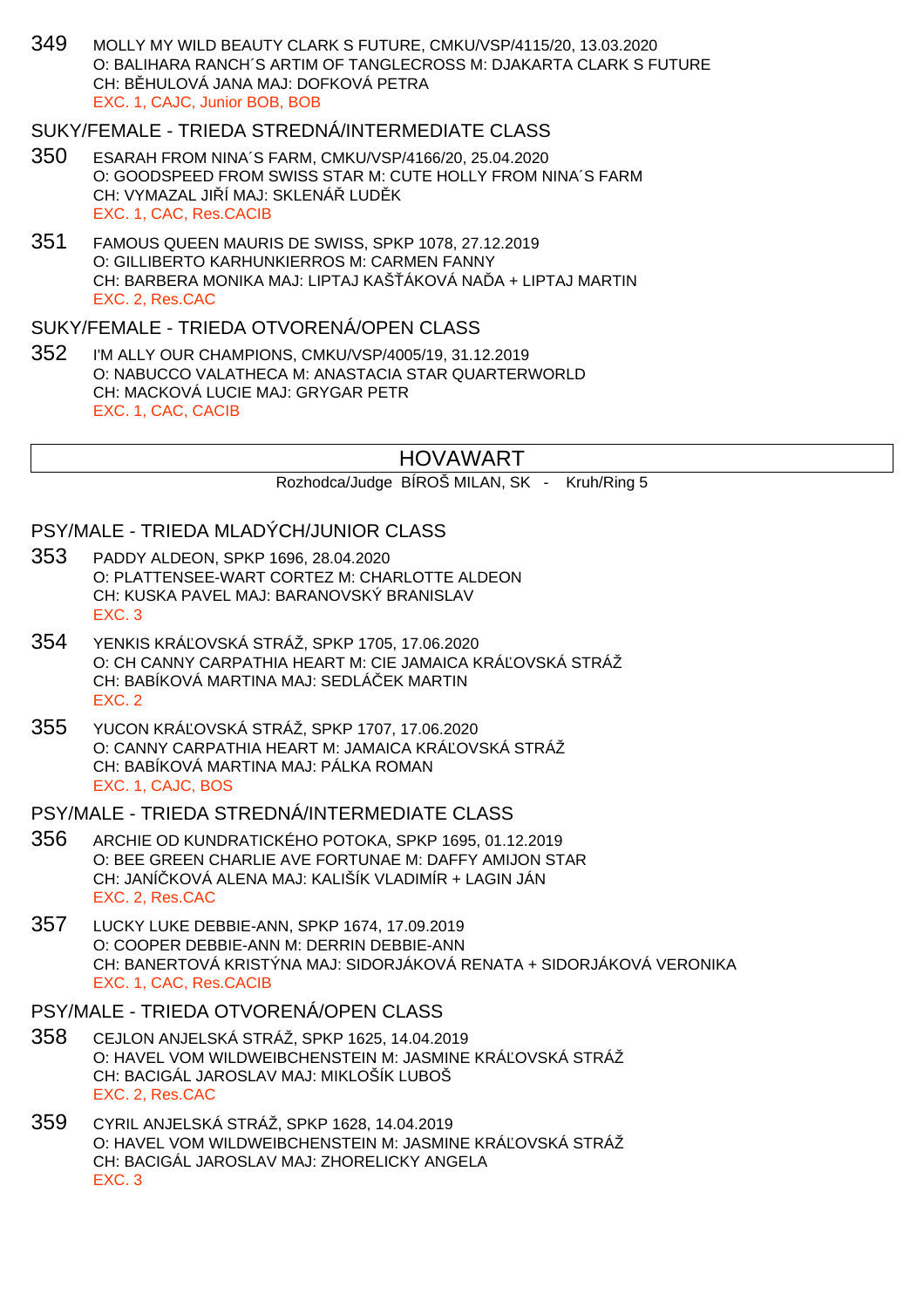360 MEFISTO ALDEON, SPKP 1503, 14.05.2017 O: ENDRIEW WESTBOHEMIA STAR M: CHARLOTTE ALDEON CH: KUSKA PAVEL MAJ: SOKOLOVÁ LENKA + SOKOL TOMAS EXC. 1, CAC

### PSY/MALE - TRIEDA ŠAMPIÓNOV/CHAMPION CLASS

361 CASPER ANJELSKÁ STRÁŽ, SPKP 1624, 14.04.2019 O: HAVEL VOM WILDWEIBCHENSTEIN M: JASMINE KRÁ OVSKÁ STRÁŽ CH: BACIGÁL JAROSLAV MAJ: BACIGÁL JAROSLAV + BACIGÁLOVÁ JANA EXC. 1, CAC, CACIB

### SUKY/FEMALE - TRIEDA MLADÝCH/JUNIOR CLASS

- 362 JOYA MISTA JASWIN, SPKP 1724, 23.10.2020 O: MEFISTO ALDEON M: HAJA HOVI-RAJ CH: ERVE OVÁ M.AS. MAJ: TURCSÁNYI UDOVÍT EXC. 3
- 363 PEGGY ALDEON, SPKP 1699, 28.04.2020 O: PLATTENSEE-WART CORTEZ M: CHARLOTTE ALDEON CH: KUKSA PAVEL MAJ: P OLA PETER EXC. 2
- 364 POLLY ALDEON, SPKP 1703, 28.04.2020 O: PLATTENSEE-WART CORTEZ M: CHARLOTTE ALDEON CH: KUSKA PAVEL MAJ: PRISTACH JOZEF EXC. 1, CAJC, Junior BOB

### SUKY/FEMALE - TRIEDA OTVORENÁ/OPEN CLASS

- 365 CORINA ANJELSKÁ STRÁŽ, SPKP 1631, 14.04.2019 O: HAVEL VOM WILDWEIBCHENSTEIN M: JASMINE KRÁ OVSKÁ STRÁŽ CH: BACIGÁL JAROSLAV MAJ: BACIGÁL JAROSLAV EXC. 2, Res.CAC, Res.CACIB
- 366 DANIELLE EBRITTE, SPKP 1610, 23.01.2019 O: ANTEK VOM EIBENBOGEN M: ABBIE EBRITTE CH: VARGOVÁ KATARÍNA MAJ: CHOMOVÁ TATIANA EXC. 1, CAC, CACIB, BOB
- 367 TILLY VOM HAUSE LUKA, SPKP 1603, 14.11.2018 O: ARKO VON DER SPREEAUE M: RUNA VOM HAUSE LUKA CH: DENDL ELISABETH MAJ: ONDRÁŠKOVÁ MARTINA EXC. 4
- 368 XAMINA KRÁ OVSKÁ STRÁŽ, SPKP 1645, 21.05.2019 O: CH LEROY ALDEON M: CH NIAGARA KRÁ OVSKÁ STRÁŽ CH: BABÍKOVÁ MARTINA MAJ: BABÍKOVÁ MARTINA EXC. 3

SUKY/FEMALE - TRIEDA ŠAMPIÓNOV/CHAMPION CLASS

369 VIRGINIA KRÁ OVSKÁ STRÁŽ, SPKP 1525, 27.06.2017 O: LEROY VON DER HOFREITE M: JAMAICA KRÁ OVSKÁ STRÁŽ CH: BABÍKOVÁ MARTINA MAJ: BABÍKOVÁ MARTINA EXC. 1, CAC

# KAVKAZSKAIA OVTCHARKA - KAUKAZSKÝ OVČIAK

Rozhodca/Judge SUPUKA PETER, SK - Kruh/Ring 6

# PSY/MALE - TRIEDA MLADÝCH/JUNIOR CLASS

371 ATILA LEINADIPAD-PDDPS, SPKP 1914, 03.08.2020 O: MIA CAOKO MIA CEFAN M: MARILYN MOUNT CHÁN CH: ŠKIRDA PATRIK MAJ: BACULÍKOVÁ KRISTÍNA + BACULÍK JÁN EXC. 1, CAJC, Junior BOB

PSY/MALE - TRIEDA ŠAMPIÓNOV/CHAMPION CLASS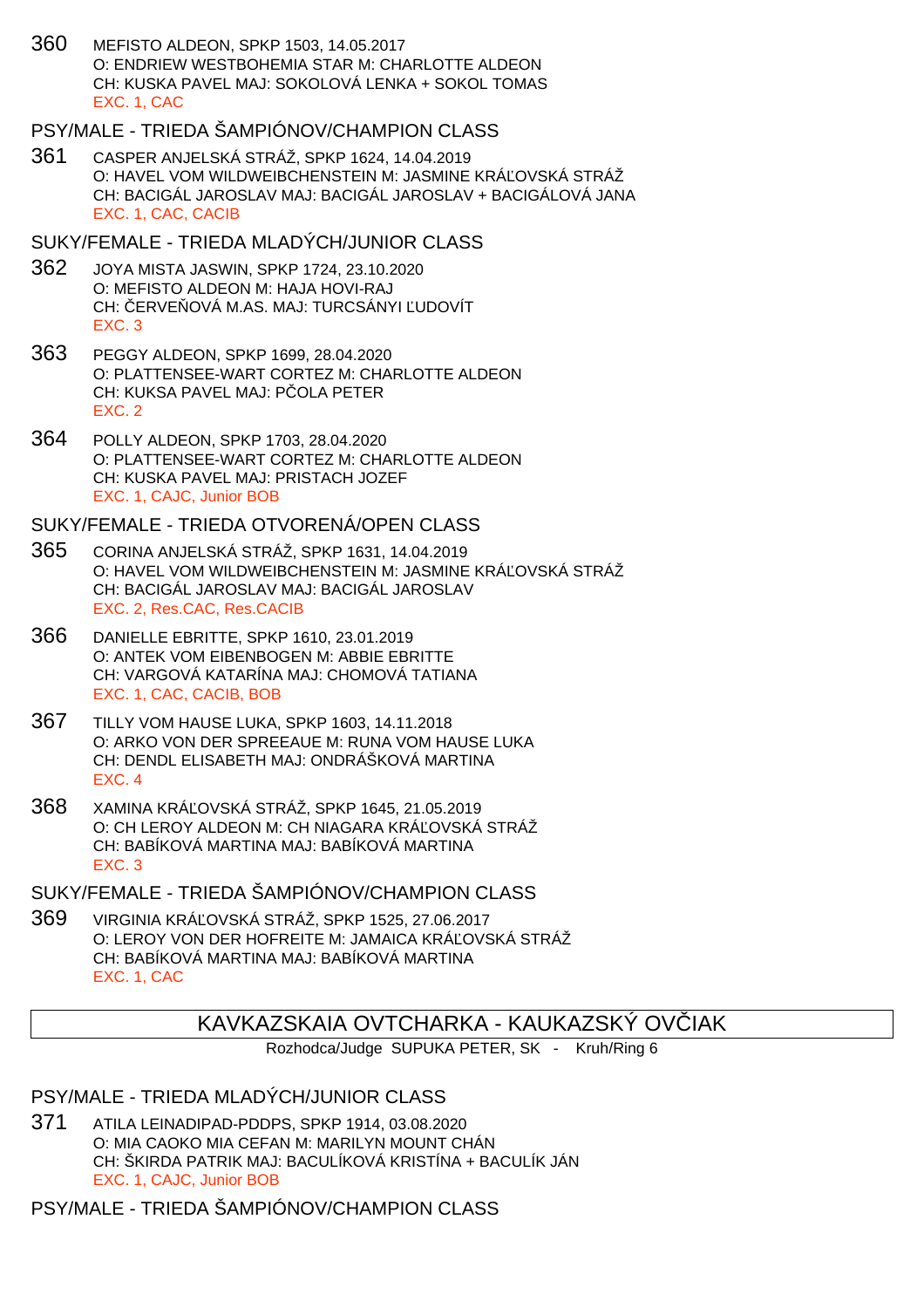370 K HEGY-SZÉPE FLYNN, MET.KAUK.JUH.789/18, 26.06.2018 O: BATTYÁNI DÖNCI NÉRÓ M: K HEGY-SZÉPE EMIRA CH: PERECZES ZSOLT MAJ: PERECZES ZSOLT + PERECZES ALEXANDRA EXC. 1, CAC, CACIB, BOS

#### SUKY/FEMALE - TRIEDA STREDNÁ/INTERMEDIATE CLASS

372 BOGINYA IZ ALEKSANDROVOI SLOBODY, RKF 5892331, 16.10.2019 O: TSERON IZ ALEKSANDROVOI SOBODY M: SAKURA IZ ALEKSANDROVOI SLOBODY CH: MARKOV VASIL MAJ: MAGULAKOVÁ JAROSLAVA + POLÁK ST. MILAN EXC. 1, CAC, CACIB, BOB

### SUKY/FEMALE - TRIEDA ŠAMPIÓNOV/CHAMPION CLASS

373 K HEGY-SZÉPE FIBY, MET.KAUK.JUH.791/18, 26.06.2018 O: BATTYÁNI DÖNCI NÉRÓ M: K HEGY-SZÉPE EMIRA CH: PERECZES ZSOLT MAJ: PERECZES ZSOLT + PERECZES ALEXANDRA EXC. 1, CAC, Res.CACIB

## LANDSEER

Rozhodca/Judge DENK CSABA, HU - Kruh/Ring 4

## PSY/MALE - TRIEDA ŠAMPIÓNOV/CHAMPION CLASS

374 ABDUL TOBI MIRACLE STAR, SPKP 410, 09.01.2018 O: ANUBIS VON DEN LUCKY GIANTS M: DAFRA Z LADEROVA CH: UHROVÁ IVETA MAJ: UHROVÁ IVETA EXC. 1, CAC, CACIB, BOB

## SUKY/FEMALE - TRIEDA MLADÝCH/JUNIOR CLASS

375 VALENTINA VOM LIBRIS HORT, SPKP 439, 03.05.2020 O: ARES TENEO MANU M: SWEETHEART SUNSHINE VOM LIBRIS HORT CH: WOLTERS KARIN MAJ: KOZÁKOVÁ VERONIKA EXC. 1, CAJC, Junior BOB

## SUKY/FEMALE - TRIEDA ŠAMPIÓNOV/CHAMPION CI ASS

376 CATHERINE CARPATHIAN VALLEY, SPKP 429, 22.02.2019 O: ELVIS VON DES BACHES RAUSCHEN M: CORY POD SVATOU HOROU CH: ERNAJOVÁ IVANA MAJ: ERNAJOVÁ IVANA EXC. 1, CAC, CACIB, BOS

## LEONBERGER

Rozhodca/Judge DENK CSABA, HU - Kruh/Ring 4

#### PSY/MALE - TRIEDA ŠAMPIÓNOV/CHAMPION CLASS

377 WALDEMAR VOM ROSSBACH, CLP/L/5993, 18.07.2018 O: SIR RUWEN VON DER BACHTALEN M: BELLA-BARBIE LÖWE VOM SPITTERGRUND CH: WOLF MARIANNE MAJ: LÁVI KOVÁ KATEJINA EXC. 1, CAC, CACIB, BOB

## SUKY/FEMALE - TRIEDA MLADÝCH/JUNIOR CLASS

378 BUSHY LEO TAYRA FROM ARWILAND, CMKU/L/6294/20, 31.07.2020 O: JASON VOM NONNENWALD M: ARWEN ORO BETA GRUIS CH: PEL ÁKOVÁ MARTINA MAJ: PEL ÁKOVÁ MARTINA EXC. 1, CAJC, Junior BOB, BOS

SUKY/FEMALE - TRIEDA STREDNÁ/INTERMEDIATE CLASS

379 GLORY GRACE MAXILEV, SPKP 1765, 09.04.2020 O: A´GARDEN ALMOND DOVELET M: DELFI LADY MAXILEV CH: OROLÍNOVÁ JANA MAJ: OROLÍNOVÁ JANA EXC. 1, CAC, Res.CACIB

SUKY/FEMALE - TRIEDA OTVORENÁ/OPEN CLASS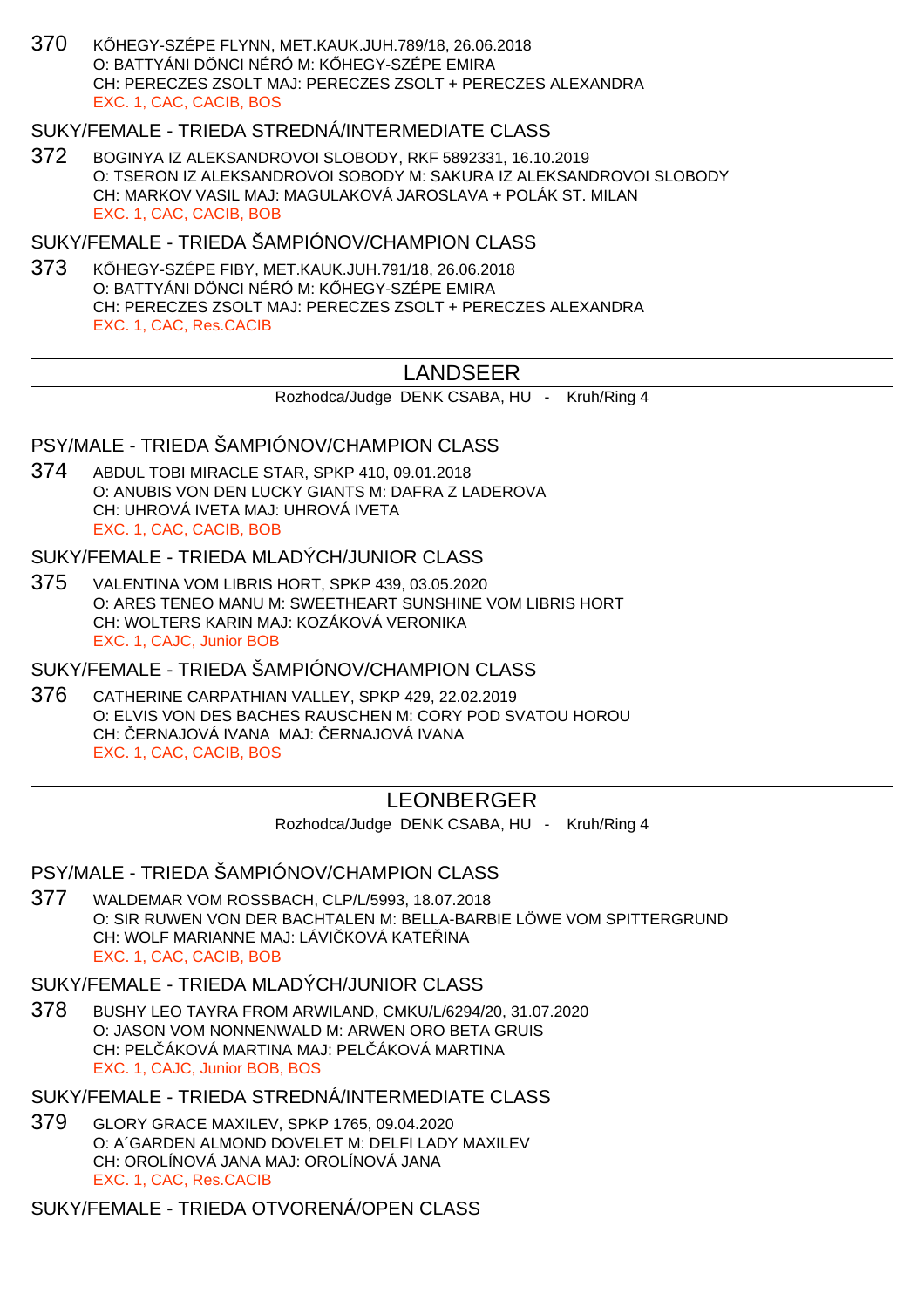380 AGREE WITH TORY FROM ARWILAND, CMKU/L/6112/19, 10.04.2019 O: KINGLORD MR DORIAN M: ARWEN ORO BETA GRUIS CH: PELČÁKOVÁ MARTINA MAJ: FIŠEROVÁ HANA ABS.

## SUKY/FEMALE - TRIEDA ŠAMPIÓNOV/CHAMPION CLASS

381 SKUTESJÖNS DUDLEYA DREAM OF ATUIN, CMKU/L/6095/-19/19, 14.01.2019 O: ATUIN NANDO BUDWEISER CAVALIER M: MEDVEBERGI MASZKOS KHALEESI CH: SKARNEHALL MARGARETA MAJ: BAREŠOVÁ VERONIKA + BARES PETR EXC. 1, CAC, CACIB

## MASTIFF

Rozhodca/Judge DENK CSABA, HU - Kruh/Ring 4

#### SUKY/FEMALE - TRIEDA DORAST/PUPPY CLASS

382 XENA POD SLOVÁCKÝM NEBEM, CMKU/EM/1596/21, 25.01.2021 O: EDWARD DOLCE VITA BOHEMIA M: DOLORES DOLCE VITA BOHEMIA CH: DAN K MARTIN MAJ: VALLOVÁ VIERA V.P. 1

## MASTÍN ESPA OL - ŠPANIELSKY MASTIN

Rozhodca/Judge DENK CSABA, HU - Kruh/Ring 4

#### SUKY/FEMALE - TRIEDA OTVORENÁ/OPEN CLASS

383 ULTRA UMBRA LU DAREVA, PKR.II-138373, 02.06.2019 O: GITANO DE LA CALELLA DE OTUR M: SANGRIA LU DAREVA CH: JASINSKA EWA JANIK DARIA MAJ: JASINSKA EWA + DARIA JANIK EXC. 1, CAC, CACIB, BOB

#### NEWFOUNDLAND - NOVOFUNDLANDSKÝ PES

Rozhodca/Judge DENK CSABA, HU - Kruh/Ring 4

### PSY/MALE - TRIEDA STREDNÁ/INTERMEDIATE CLASS

- 384 DAYBREAKER'S ILLUSIONIST, CMKU/NF/6836/-21/20, 16.05.2020 O: PACYFIK BIS DUET WICHROWE LAKI M: OUKAYA FOREVER NOBODY CAN STOP DAYBREAKER'S CH: ZIÓLKOWSKI MACIEJ MAJ: P NI KOVÁ LADISLAVA EXC. 1, CAC, CACIB, BOS
- PSY/MALE TRIEDA OTVORENÁ/OPEN CLASS
- 385 FORREST GUMP CRAZY CLIFF, CMKU/NF/6658/19, 20.08.2019 O: BLACK BOOMER ANGELS GABOO M: AQUATORIYA KELVIN ISEDGE OF GLORY CH: VLČKOVÁ ANITA MAJ: VLČKOVÁ ANITA EXC. 1, CAC, Res.CACIB
- 386 XAROS CYGA SKIE NIED WIADKI, SPKP 2179, 05.01.2019 O: DARKFLIGHT IRVING FOR RIESRAND M: JAGA CYGA SKIE NIED WIADKI CH: PLOCHACKA MAGDALENA MAJ: HRONCOVÁ ADRIANA EXC. 2, Res.CAC
- PSY/MALE TRIEDA ŠAMPIÓNOV/CHAMPION CLASS
- 387 ARMANI E.S.O. CZECH DOG, CMKU/NF/6467/17, 01.09.2017 O: SENT-DJONS PERFECT FOR VANTOLLA M: AVENSIS BEAR OF THE MONK CH: PANCNER OTAKAR MAJ: PŘNIČKA JIŘÍ + PŘNIČKOVÁ LADISLAVA EXC. 1, CAC
- SUKY/FEMALE TRIEDA DORAST/PUPPY CLASS
- 388 JULLY SAVAGE BLOW, CMKU/NF/6822/20, 06.12.2020 O: CHARLS JOHNSON BÄR VOM WASSERHÄUSEL M: GILLI SAVAGE BLOW CH: DUDEK MARTIN MAJ: DUDEK MARTIN V.P. 1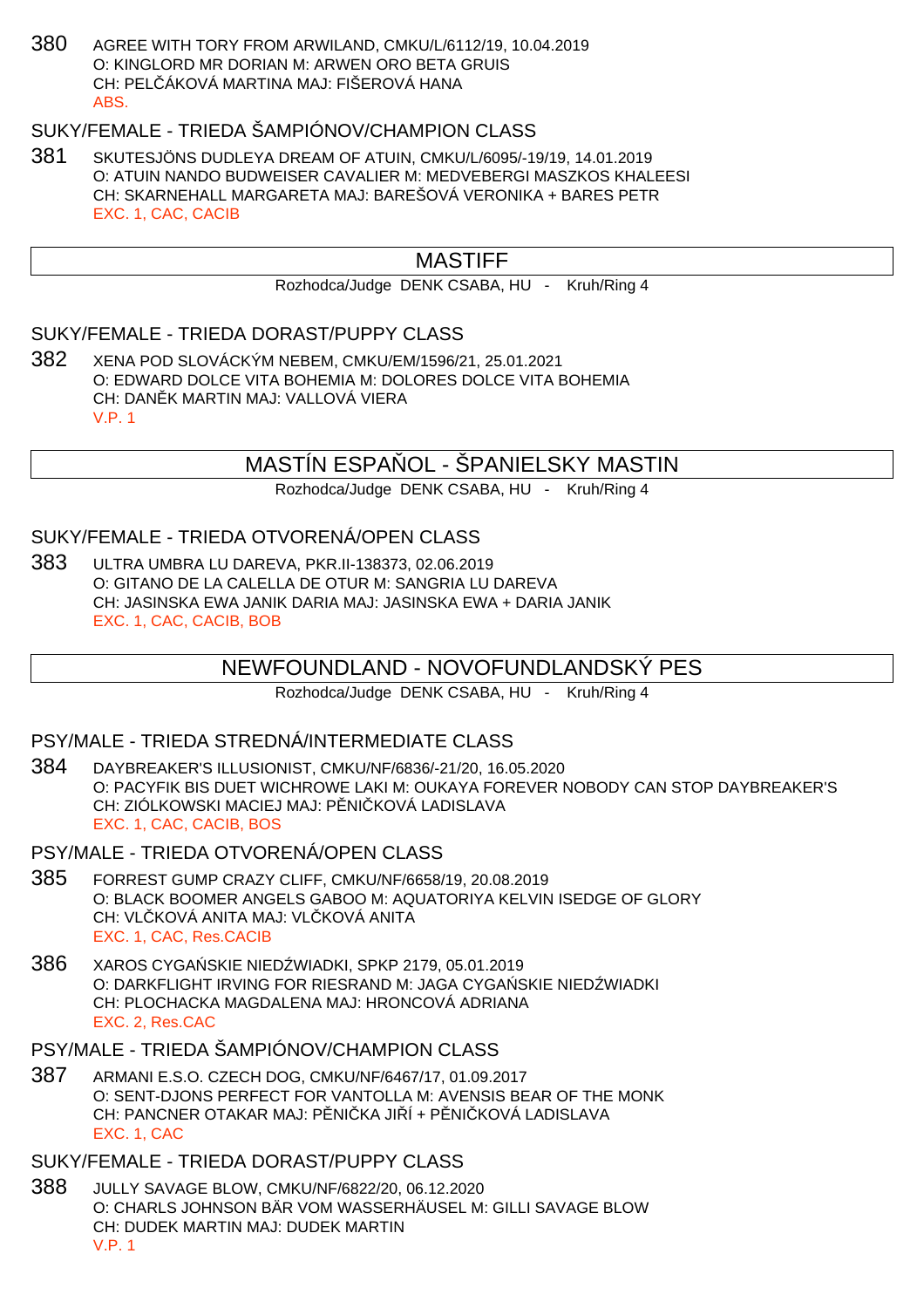## SUKY/FEMALE - TRIEDA MLADÝCH/JUNIOR CLASS

389 CHELLY SAVAGE BLOW, CMKU/NF/6741/20, 20.03.2020 O: DORIEN DE SHAWN Z POVODÍ SVRATKY M: TIFFANY OD TROJSKÉ SKÁLY CH: DUDEK MARTIN MAJ: DUDEK MARTIN EXC. 1, CAJC, Junior BOB

### SUKY/FEMALE - TRIEDA STREDNÁ/INTERMEDIATE CLASS

390 GOLDEN GIRL CRAZY CLIFF, CMKU/NF/6712/20, 30.01.2020 O: SENT-DJONS ZEUS M: ABIGALE CRAZY CLIFF CH: VL KOVÁ ANITA MAJ: VL KOVÁ ANITA EXC. 1, CAC

## SUKY/FEMALE - TRIEDA OTVORENÁ/OPEN CLASS

- 391 ELISE LOGRUS, CMKU/NF/6633/-19/18, 06.11.2018 O: COBRA COMMANDER M: CATCH BEAM FROM HELL AVANGLION CH: GRABOWSKA ANNA MAJ: KOLLERTOVÁ MICHAELA EXC. 1, CAC, Res.CACIB
- 392 ZANATER FAUNDLAND, JR 71691 NJU, 10.07.2019 O: MISSISSIPPI-MISSOURI ZADAR M: FATIMA FAUNDLAND CH: POGAR ANDRAŠ MAJ: HAJDOVI LENKA A OTAKAR EXC. 2, Res.CAC

### SUKY/FEMALE - TRIEDA ŠAMPIÓNOV/CHAMPION CLASS

393 AGAINST ALL ODDS JOURNEY OF A SEAMAN, CMKU/NF/6460/17, 06.07.2017 O: GOLDCOAST'S JEFFREY AT MISSISSIPPI-MISSOURI M: IMAGINE TO WIN ASKADO CH: JELÍNKOVÁ NIKOLA MAJ: HAJDOVI LENKA A OTAKAR EXC. 1, CAC, CACIB, BOB

# RIESENSCHNAUZER PFEFFERSALZ - BRADÁ VE KÝ KORENIE A SO

Rozhodca/Judge SUPUKA PETER, SK - Kruh/Ring 6

#### PSY/MALE - TRIEDA MLADÝCH/JUNIOR CLASS

394 PARSIFAL KELADOR, SPKP 2180, 04.04.2020 O: IKARUS VOM LUTHER SEE M: LORRAINE KELADOR CH: STRAKOVÁ ZUZANA MAJ: BEZECNÝ PETER EXC. 1, CAJC, Junior BOB, BOB

## SUKY/FEMALE - TRIEDA STREDNÁ/INTERMEDIATE CI ASS

395 PENELOPE KELADOR, SPKP 2184, 04.04.2020 O: IKARUS VOM LUTHER SEE M: LORRAINE KELADOR CH: STRAKOVÁ ZUZANA MAJ: SKOKANOVÁ KREMPASKÁ LUCIA EXC. 1, CAC, CACIB, BOS

### SUKY/FEMALE - TRIEDA OTVORENÁ/OPEN CLASS

396 PARIS KELADOR, SPKP 2183, 04.04.2020 O: IKARUS VOM LUTHER SEE M: LORRAINE KELADOR CH: STRAKOVÁ ZUZANA MAJ: VÁCLAV IMRICH EXC. 1, CAC, Res.CACIB

## RIESENSCHNAUZER SCHWARZ - BRADÁ VE KÝ JERNY

Rozhodca/Judge SUPUKA PETER, SK - Kruh/Ring 6

## PSY/MALE - TRIEDA MLADÝCH/JUNIOR CLASS

397 HOCUS POCUS RADINIE, CMKU/KV/8076/20, 31.08.2020 O: ZAVER VOM HATZBACHTAL M: PENÉLOPE RADINIE CH: GLÁZNEROVÍ ZD.&HELENA MAJ: ŠAŠKOVI OVA MARIANA EXC. 2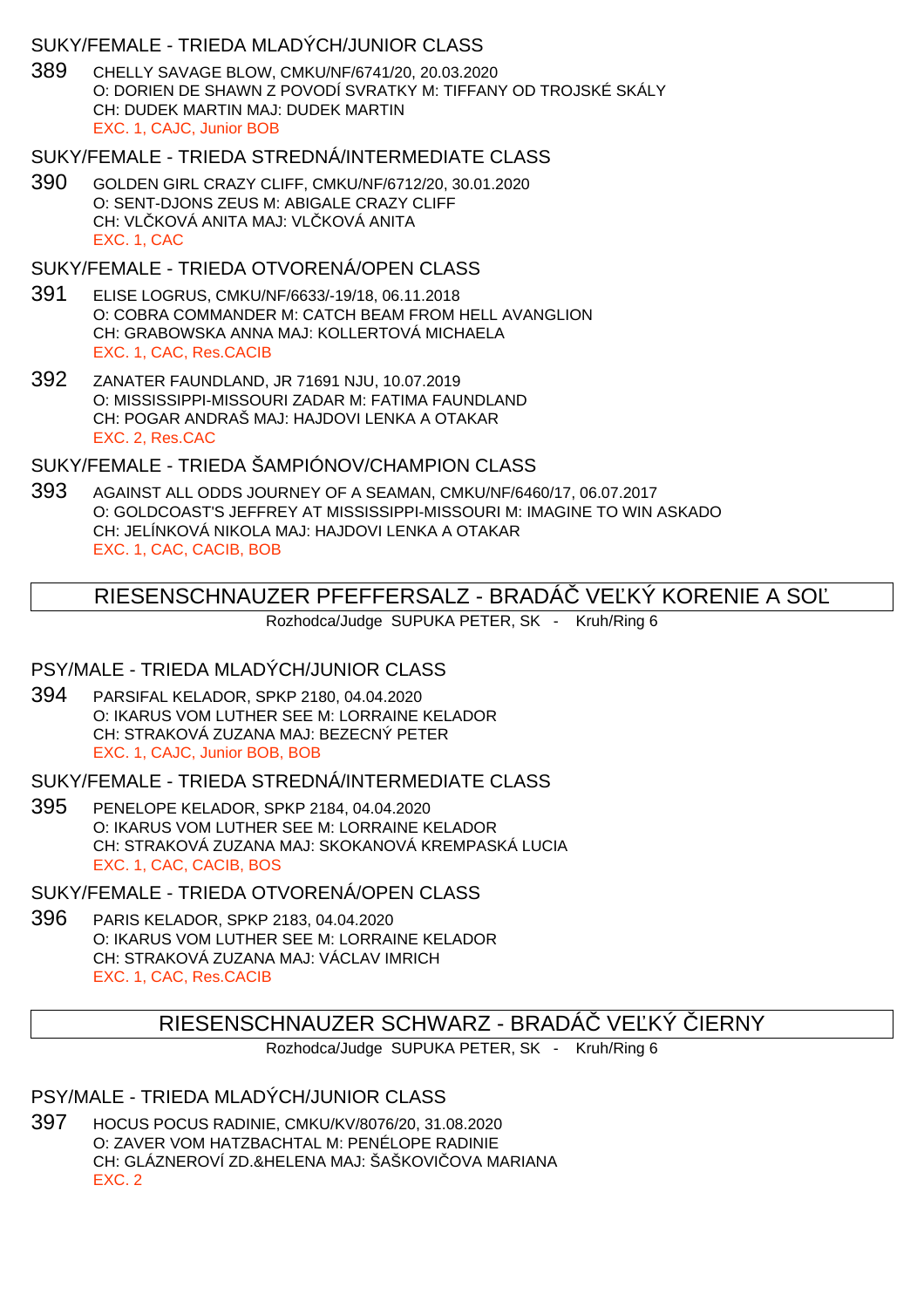- 398 JUSTIN OD DEVÍTI VRB, SPKP 2191, 22.07.2020 O: MEFISTO MIO GOLDEST DANUBIUS M: CHARLOTTE OD DEVÍTI VRB CH: BOHÁ ČOVÁ KATELINA MAJ: POVAŽAN KAROL EXC. 1, CAJC
- 399 STAR DRIM LARS, SPKP 2192, 04.05.2020 O: ANUBIS RAFANES M: STAR DRIM UDACHA CH: SHAMINA MARGARITA MAJ: ERNUŠKOVÁ EVA EXC. 3
- PSY/MALE TRIEDA STREDNÁ/INTERMEDIATE CLASS
- 400 CRASH TEST PAULLA GANG, CMKU/KV/7944/20, 10.01.2020 O: HANNIBAL BARKAS RADINIE M: AL FAWARIS PAULLA GANG CH: Z BKOVÁ PAVLA MAJ: BE OVÁ ALICA EXC. 1, CAC, CACIB, BOS
- PSY/MALE TRIEDA OTVORENÁ/OPEN CLASS
- 401 SIMPLY SNICKERS GOLDEST DANUBIUS, CMKU/KV/7816/19, 23.02.2019 O: LETO LARAN GOLDEST DANUBIUS M: SIMONETTE VON BLACKMOORE CH: ROHLENOVÁ PETRA MAJ: NYKODYMOVÁ PETRA EXC. 1, CAC, Res.CACIB

### SUKY/FEMALE - TRIEDA MLADÝCH/JUNIOR CLASS

- 402 DALAL RAPSODY IN BLACK, HR 10770 VŠ, 20.08.2020 O: ILIJA DE LOS CHULAPOS M: ORHID BLACK TYPE-N DEL NUOVO GERVASIO CH: JANDRI EK ŽELJKA MAJ: VÍ AZKA JAROSLAV + VÍ AZKOVÁ VIERA EXC. 2
- 403 GENTLY BORN TRANQUIL LIFE, RKF 6150788, 20.10.2020 O: GENTLY BORN EVERYDAY HIT M: GENTLY BORN JUST FOR YOU CH: VLASOVA ANNA MAJ: NYKODYMOVÁ PETRA EXC. 1, CAJC, Junior BOB

#### SUKY/FEMALE - TRIEDA OTVORENÁ/OPEN CLASS

404 DEJNA KALIMANTANA, SPKP 2160, 18.03.2019 O: FRODO DYAS POLAND M: BERTA KALIMANTANA CH: KOCTÚROVÁ JANKA MAJ: KOCTÚROVÁ JANKA EXC. 1, CAC, Res.CACIB

#### SUKY/FEMALE - TRIEDA ŠAMPIÓNOV/CHAMPION CLASS

- 405 ANAIS VON RIESENBART, MET.O.SCHN.415/H/19, 23.03.2018 O: GENTLEMAN GLENN VON ANN-CHATEAU M: NADEL ESSY RADINIE CH: DOSA E. BEATA MAJ: KOZMA DOROTTYA EDINA EXC. 1, CAC, CACIB, BOB
- 406 DÁRIUS-BRILL FRANCESCA, MET.Ó.SCHN.432/19, 28.04.2019 O: GENTLY BORN CHRISTIAN DIOR M: BACCARA VON DER TALMÜHLE CH: LÁNGH RAJMUND MAJ: TIBAY NORBERT + LANGH RAJMUND EXC. 2, Res.CAC

SUKY/FEMALE - TRIEDA VETERÁNOV/VETERAN CLASS

407 BERTA KALIMANTANA, SPKP 1888, 19.06.2012 O: DEVIL DENNY GOLDEST DANUBIUS M: ASMAR MISS KALIMANTANA CH: KOCTÚROVÁ JANKA MAJ: KOCTÚROVÁ JANKA EXC. 1

## RIESENSCHNAUZER SCHWARZ-SILBER - BRADÁ VE KÝ JERNOSTRIEBORNÝ

Rozhodca/Judge SUPUKA PETER, SK - Kruh/Ring 6

#### PSY/MALE - TRIEDA VETERÁNOV/VETERAN CLASS

408 HARRITON KELADOR, SPKP 1851, 16.05.2011 O: GLORIS GENIAL GOTT M: CONSTANZE KELADOR CH: STRAKOVÁ ZUZANA MAJ: ŽOF ÁK JÁN EXC. 1, BOB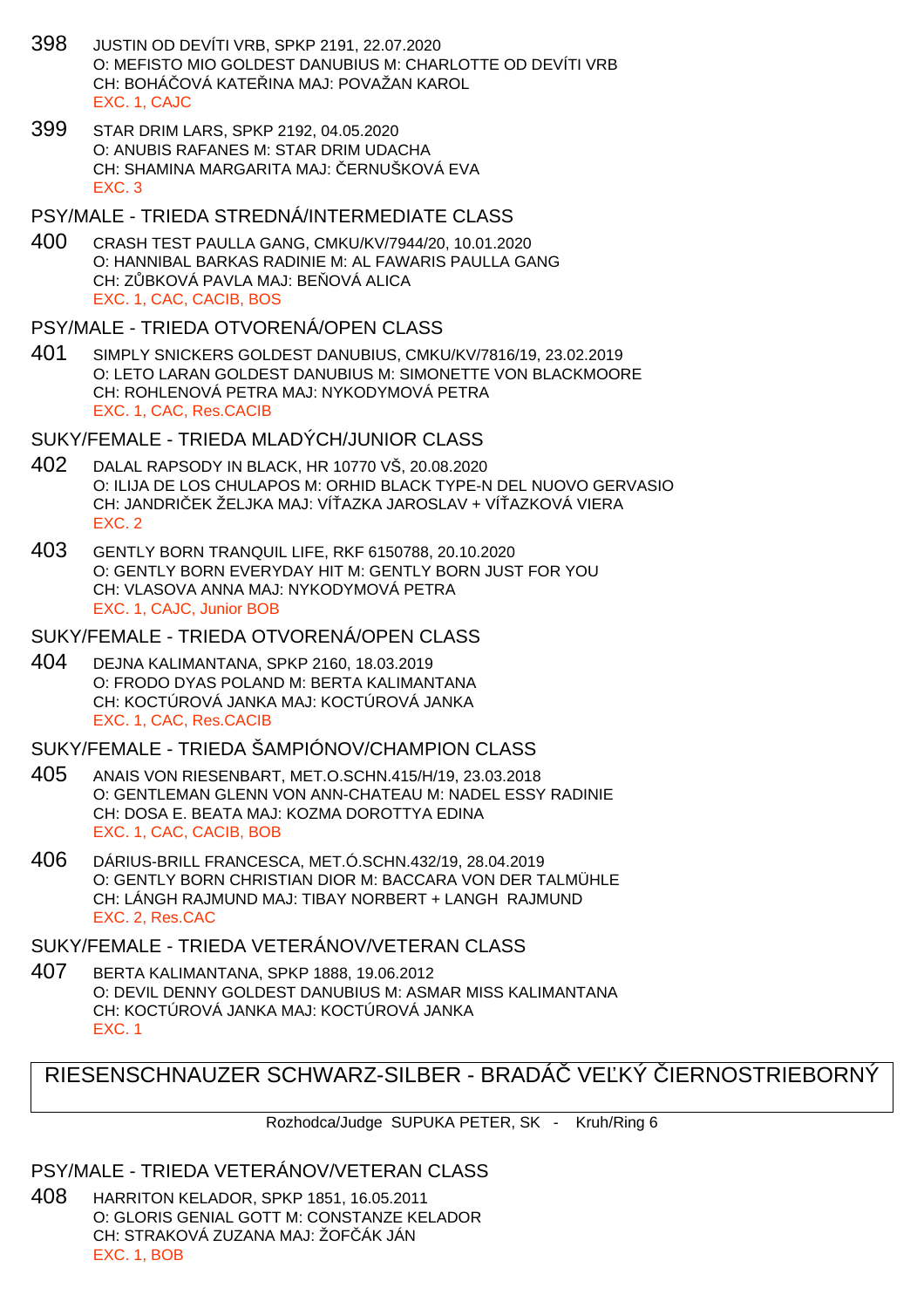# **ROTTWEILER**

#### Rozhodca/Judge DENK CSABA, HU - Kruh/Ring 4

#### PSY/MALE - TRIEDA MLADÝCH/JUNIOR CLASS

409 CERES OLI ROTTY, SPKP 3245, 05.04.2020 O: ANGAROS RINGER ROTT M: GINGER MARMAK-ROTTI CH: AKLOŠ PETER MAJ: ROD BRANISLAV V.G. 1

### PSY/MALE - TRIEDA PRACOVNÁ/WORKING CLASS

410 BREGO VOM GROSSEN TAL, SPKP 3160, 16.12.2018 O: DIZEL EARL ANTONIUS M: GABBY VOM GROSSEN TAL CH: GAGI ALEKSANDAR MAJ: JUHÁSZ ANDREJ EXC. 1, CAC

### SUKY/FEMALE - TRIEDA MLADÝCH/JUNIOR CLASS

411 TILLY VOM GROSSEN TAL, JR 704199 RW, 31.10.2020 O: RUDI VOM HAUSE NEUBRAND III. M: YUKI VOM GROSSEN TAL CH: GAGI ALEKSANDAR MAJ: TAKÁ IGOR EXC. 1, CAJC, Junior BOB

#### SUKY/FEMALE - TRIEDA STREDNÁ/INTERMEDIATE CLASS

412 MADLEN ORINT, SPKP 3209, 31.08.2019 O: CAM LIB-VACH M: JAGGA ORINT CH: VARGA MARIÁN MAJ: KOVÁCSOVÁ RENÁTA EXC. 1, CAC

#### SUKY/FEMALE - TRIEDA OTVORENÁ/OPEN CLASS

413 HONEY GIRA MAROL-MAY, SPKP 3197, 18.05.2019 O: BLITZ VOM TAMRIEL M: FRANCISS MARTINIK CH: MENDEL MARIÁN MAJ: ZLATNICKÝ PATRIK EXC. 1, CAC, CACIB, BOB

# RUSSKIY TCHIORNY TERRIER - RUSKÝ ČIERNY TERIÉR

Rozhodca/Judge DENK CSABA, HU - Kruh/Ring 4

#### PSY/MALE - TRIEDA MLADÝCH/JUNIOR CLASS

- 414 ASTRA FIDELIS WERNER, PKR.I I-141964, 31.07.2020 O: ELVIS PRESLEY ROYAL BLACK M: ASTRA FIDELIS DRAGANA CH: KWIATKOWSKA MALGORZATA MAJ: MALINOWSKA ANNA EXC. 2
- 415 VEGAS TER'AVALON, UKU.0501320, 30.10.2020 O: SHAMAN TER'AVALON M: BEDOVAYA DEVCHONKA TER'AVALON CH: LIUBNYTSKA OLENA MAJ: FOŁTA-NIEDZIELCZYK SABINA + ŁAGOWSKI ANDRZEJ EXC. 1, CAJC

## PSY/MALE - TRIEDA OTVORENÁ/OPEN CLASS

416 ADORABLE MAGNATERIA, PKR.II-139609, 15.06.2019 O: NEZHNY ZVER GARANT M: WERONA MAGNATERIA CH: MROZI SKA AGNIESZKA MAJ: MROZINSKA AGNIESZKA EXC. 1, CAC, CACIB, BOB

### SUKY/FEMALE - TRIEDA STREDNÁ/INTERMEDIATE CLASS

417 BLACK DIAMOND MAGNATERIA, PKR.II-139048, 01.10.2019 O: BLACK JACK WSPOMNIENIE O TIGRZE M: SOCHI MAGNATERIA CH: MROZI SKA AGNIESZKA MAJ: MROZINSKA AGNIESZKA EXC. 1, CAC, CACIB, BOS

#### SUKY/FEMALE - TRIEDA OTVORENÁ/OPEN CLASS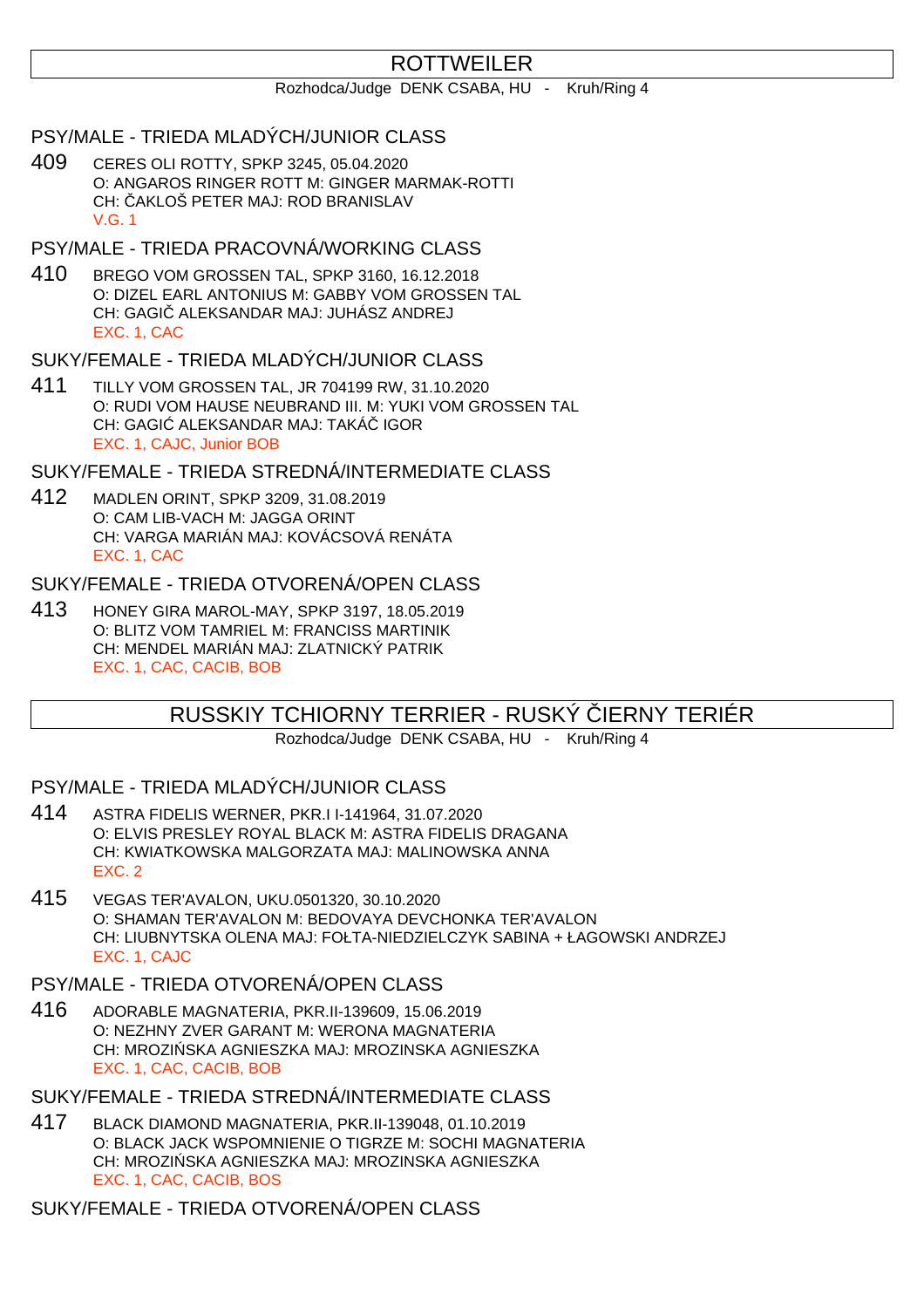418 ENYA NIGER VENUSTAS, PKR.II-138799, 11.03.2019 O: MONOMAH NOCH NA KUPALU M: DYNASTIA NIGER VENUSTAS CH: FOLTA-NIEDZIELCZYK SABINA MAJ: SZKARADOWSKI ZBIGNIEW EXC. 1, CAC, Res.CACIB

## SCHNAUZER PFEFFERSALZ - BRADA STREDNÝ KORENIE A SO

Rozhodca/Judge SUPUKA PETER, SK - Kruh/Ring 6

## PSY/MALE - TRIEDA MLADÝCH/JUNIOR CLASS

419 RUBIN GAGATEK, CMKU/KS/9957/21, 25.09.2020 O: KSANTIA AMBASSADOR M: ALTEZZA MASSIMA REALITY CH: STELMACH ALINA MAJ: JAKEŠOVÁ HANA EXC. 1, CAJC, Junior BOB

#### PSY/MALE - TRIEDA STREDNÁ/INTERMEDIATE CLASS

- 420 JASIR Z ROMORU, SPKP 1554, 25.03.2020 O: DEIMANTAS VAIVORYKŠTÉ M: ARLETT SALT AND PEPPER MONARCHY CH: DRLI KOVÁ KRISTÍNA MAJ: VAN OVÍ UBICA A DANIEL EXC. 2, Res.CAC, Res.CACIB
- 421 WERDI ALARM BESKYD, CMKU/KS/9612/20, 01.02.2020 O: KOUZELNÍK BENAVENTE ALARM BESKYD M: TOP TARGET SNEHURKA BENAVENTE CH: FAJKUSOVÁ LENKA MAJ: HORVÁTH TEODOR EXC. 1, CAC, CACIB, BOS

## PSY/MALE - TRIEDA OTVORENÁ/OPEN CLASS

- 422 AEGON PÍSTECKÝ HÁJEK, SPKP 1571, 12.12.2019 O: DEIMANTAS VAIVORYKŠTE M: HENRIETTE PEPPER GRAND CALVERA CH: MEISNEROVÁ MARCELA MAJ: CSÓKA ZOLTÁN EXC. 1, CAC
- 423 DAX Z PEKNÉHO PO A, SPKP 1559, 12.04.2020 O: FRANK A FINTA F MORAVA M: BERTA Z PEKNÉHO POĽA CH: KOLLÁROVÁ ZUZANA MAJ: KOLLÁROVÁ ZUZANA EXC. 2, Res.CAC

## PSY/MALE - TRIEDA ŠAMPIÓNOV/CHAMPION CLASS

424 KVIDO A FINTA F MORAVA, SPKP 1566, 28.04.2020 O: FRANK A FINTA F MORAVA M: GEENA ALARM BESKYD CH: BENEŠOVSKÁ JITKA MAJ: HARGAŠ PETER EXC. 1, CAC

#### SUKY/FEMALE - TRIEDA MLADÝCH/JUNIOR CLASS

425 JAWA Z ROMORU, SPKP 1556, 25.03.2020 O: DEIMANTAS VAIVORYKŠTÉ M: ARLETT SALT AND PEPPER MONARCHY CH: DRLI KOVÁ KRISTÍNA MAJ: VAŠKOVÁ BARBORA EXC. 1, CAJC

#### SUKY/FEMALE - TRIEDA OTVORENÁ/OPEN CLASS

- 426 ALTEZZA MASSIMA REALITY, PKR.II-135979, 04.08.2018 O: ANKOR KURAZH NAIL M: ALTEZZA MASSIMA TOP DELLA VITTORIA CH: GARBUZOVA SVIETLANA MAJ: STELMACH ALINA EXC. 1, CAC, CACIB, BOB
- 427 IZUMI Z ROMORU, SPKP 1545, 11.01.2019 O: BEST Z PEKNÉHO POLA M: EXIMMA Z ROMORU CH: DRLI KOVÁ KRISTÍNA MAJ: DRLI KOVÁ KRISTÍNA EXC. 2, Res.CAC, Res.CACIB

## SCHNAUZER SCHWARZ - BRADÁ STREDNÝ JERNY

Rozhodca/Judge SUPUKA PETER, SK - Kruh/Ring 6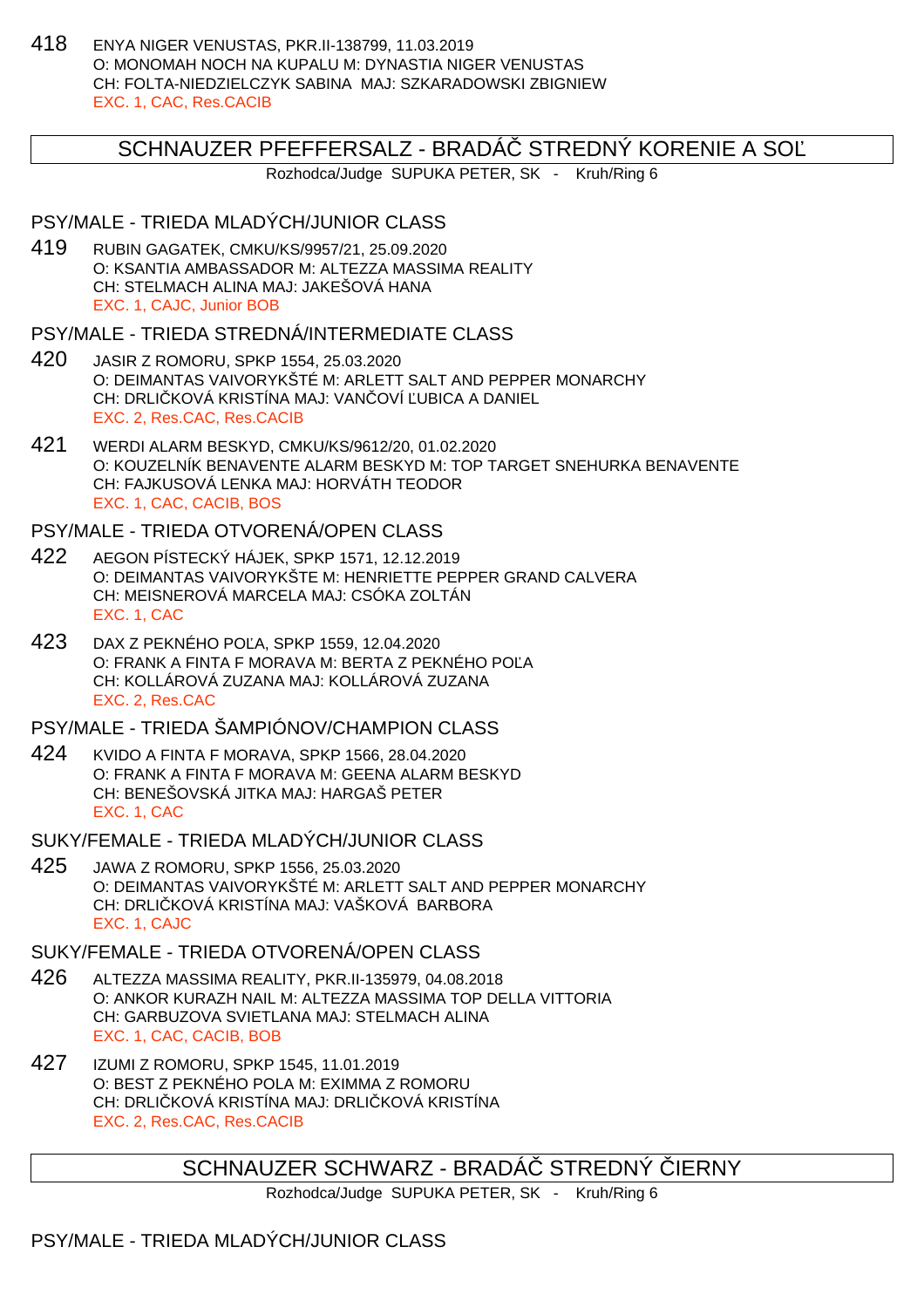428 GAUDEAMUS OD DALAJSKÉHO POTOKA, SPKP 1570, 13.09.2020 O: SANDOUR VOM TAL DER KONIGE M: WELL&EASY KLEO´S CH: KAPRÁLKOVÁ MARTINA MAJ: BÚRANOVÁ DANICA EXC. 1, CAJC, Junior BOB, BOS

SUKY/FEMALE - TRIEDA STREDNÁ/INTERMEDIATE CLASS

429 POLKA DOT GAGATEK, PKR.II-144753, 25.02.2020 O: POMIAN BLACK GRAND CALVERA M: KANADA GAGATEK CH: STELMACH ALINA MAJ: STELMACH AGATA EXC. 1, CAC, CACIB, BOB

## SHAR-PEI

Rozhodca/Judge DENK CSABA, HU - Kruh/Ring 4

PSY/MALE - TRIEDA ŠAMPIÓNOV/CHAMPION CLASS

430 ALMOND DREAM EDITION, SPKP 1158, 31.10.2017 O: IN ANGELDUST WE TRUST PEI ATTENTION M: DRIVE ME CRAZY FOR RUZI IZ DOMA BSS CH: ADAMCOVÁ RUŽENA MAJ: BART KOVÁ PETRA EXC. 1, CAC, CACIB, BOS

SUKY/FEMALE - TRIEDA ŠAMPIÓNOV/CHAMPION CLASS

431 CLEMENTINE BRAMASOLE, SPKP 1174, 23.10.2018 O: POES LITTLE POEM LELA SHAR PEI M: ADORE BRAMASOLE CH: ABEID KRISTINA MAJ: ABEID KRISTÍNA EXC. 1, CAC, CACIB, BOB

## SREDNEASIATSKAIA OVTCHARKA - STREDOÁZIJSKÝ OVÍJAK

Rozhodca/Judge SUPUKA PETER, SK - Kruh/Ring 6

PSY/MALE - TRIEDA MLADŠÍ DORAST/MINOR PUPPY CLASS

432 ERON CAO IT, SPKP 9469, 02.03.2021 O: NIRAD GJULCITAJ TUBAJ BEJ M: TANA BARSKYI DVOR CH: ONDROVI RUDOLF MAJ: ONDROVI RUDOLF V.P. 1

PSY/MALE - TRIEDA DORAST/PUPPY CLASS

433 CAMAL NIJA-SAO, SPKP 9426, 02.02.2021 O: ACHAT SVAGOR ALABAI M: F-AKYLLY GORESHMEK CH: HRMEL JAROSLAV MAJ: MERAVÁ TERÉZIA HANA V.P. 1

PSY/MALE - TRIEDA MLADÝCH/JUNIOR CLASS

- 434 F´AGIR CHORASAN, SPKP 9292, 27.10.2020 O: AK-MAGASH MAZHOR DLYA SHAH-AZIM M: ZIMA CHORASAN FERUDUSH CH: VARGOVÁ DENISA MAJ: FABIANOVÁ BOŽENA EXC. 2
- 435 FIDDAH CHORASAN, SPKP 9294, 27.10.2020 O: AK-MAGASH MAZHOR DLYA SHAH-AZIM M: ZIMA CHORASAN FERUDUSH CH: VARGOVÁ DENISA MAJ: OMELKA MARIÁN + OMELKOVÁ LUBICA EXC. 1, CAJC, Junior BOB
- 436 KAZBEGI HANNIBAL, SPKP 9317, 17.11.2020 O: C´ZAR CHORASAN M: ENIŠ IZ RUSKOG IZVORA CH: SUPUKA PETER MAJ: VALOVI OVÁ MIRIAM ABS.

PSY/MALE - TRIEDA STREDNÁ/INTERMEDIATE CLASS

437 DARSTAN SAGHIR, SPKP 9355, 13.01.2020 O: LION TAGAR M: ELEGIA IZ ZAPRUDA CH: PAVLYUKOVA NATALIA MAJ: VALOVI OVÁ MIRIAM ABS.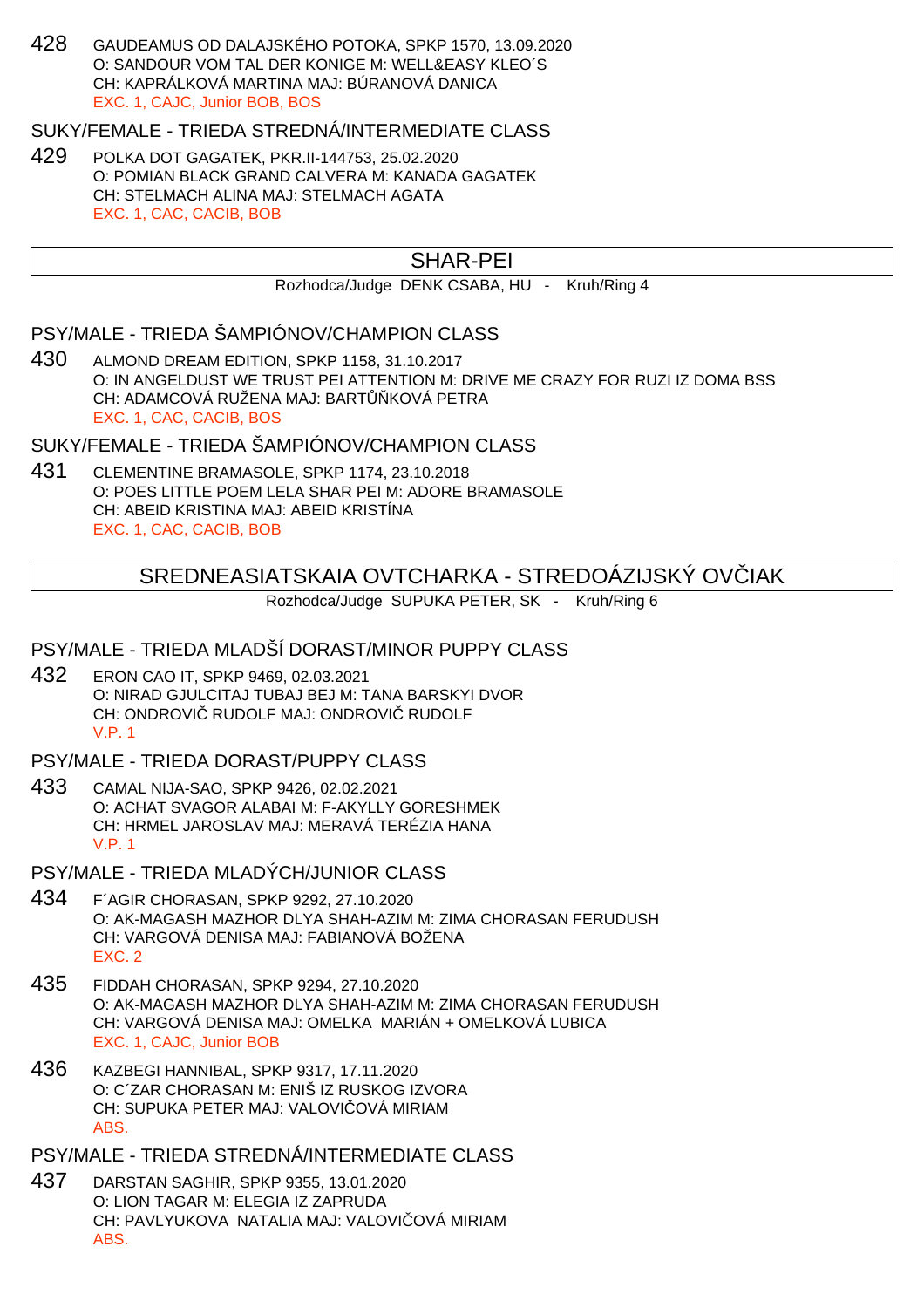- 438 RENESMEE TENERIS CASAN, SPKP 9157, 10.12.2019 O: ARYSTAN ALGA LAKIN M: AGDANA SUPER AGENT CH: CSERI MIROSLAV MAJ: PETR J ZDEN K EXC. 2, Res.CAC, Res.CACIB
- 439 TURGAJ USULL-BEK, SPKP 9105, 17.11.2019 O: SM BAY TAYBAS M: AK-BULAK CHAINA CH: NOVÁK MIROSLAV MAJ: NOVÁK MIROSLAV EXC. 1, CAC, CACIB, BOB

SUKY/FEMALE - TRIEDA MLADÝCH/JUNIOR CLASS

- 440 BORGA ACHMAK, CMKU/SAO/5127/20, 13.07.2020 O: AK-MAGASH MAZHOR DLYA SHAH-AZIM M: ARYSTAN ALGA TCAGIRA CH: KUS BOHUSLAV MAJ: ŠKANDERA TOMÁŠ + ŠKANDEROVA ALEXANDRA ABS.
- 441 DZANA CAO IT, SPKP 9223, 10.04.2020 O: BELIY LEKAR LEDOGOR M: AKKIN CAO IT CH: ONDROVI RUDOLF MAJ: ONDROVI RUDOLF EXC. 1, CAJC, BOS
- 442 FREYA CHORASAN, SPKP 9296, 27.10.2020 O: AK- MAGASH MAZHOR DLYA SHAH- AZIM M: ZIMA CHORASAN FERUDUSH CH: VARGOVÁ DENISA MAJ: MÉRI ZUZANA EXC. 2

SUKY/FEMALE - TRIEDA STREDNÁ/INTERMEDIATE CLASS

443 AZMIN AZAT-GAN, CMKU/SAO/5036/19, 01.10.2019 O: GADAR MEDZHAL ALA M: PERIZAT FAUNDLAND CH: TRÁVNÍČEK JAROMÍR MAJ: GEISLER IVO EXC. 1, CAC, CACIB

## ST. BERNHARDSHUND KURZHAARIG - SVÄTOBERNARDSKÝ PES KRÁTKOSRSTÝ

Rozhodca/Judge DENK CSABA, HU - Kruh/Ring 4

### PSY/MALE - TRIEDA ŠAMPIÓNOV/CHAMPION CLASS

444 IZZI OD STRÁŽCŮ HOR, CMKU/SB/4491/18, 30.04.2018 O: CH GARRY Z KAMENNÉ KOLONIE M: CH MISCHEL OD STRÁŽCŮ HOR CH: PLUNDRA MILAN MAJ: HAVLÍ EK ZDEN K EXC. 1, CAC, CACIB, BOB

## ST. BERNHARDSHUND LANGHAARIG - SVÄTOBERNARDSKÝ PES DLHOSRSTÝ

Rozhodca/Judge DENK CSABA, HU - Kruh/Ring 4

## PSY/MALE - TRIEDA OTVORENÁ/OPEN CLASS

445 GUARDIAN ANGEL ELIŠČINO KRÁLOVSTVÍ, CMKU/SB/4561/19, 21.05.2019 O: JOKER OD STRÁŽCU HOR M: EVA OD STRÁŽCU HOR CH: VÁVROVÁ IVA MAJ: ŠAŠTINSKÁ PAULÍNA EXC. 1, CAC, CACIB, BOB

SUKY/FEMALE - TRIEDA MLADÝCH/JUNIOR CLASS

446 SAINT GEORGE GIANT CARLOTTA, SPKP 903, 31.03.2020 O: HOZJAIN TAYGI REMIX M: ALMA CH: ILYES KINGA MAJ: PRIŠ ÁK ONDREJ EXC. 1, CAJC, Junior BOB

SUKY/FEMALE - TRIEDA STREDNÁ/INTERMEDIATE CLASS

447 VETARA BOGDANA BRUNO, RKF 5842562, 24.11.2019 O: VELKONT IZ DOMA BENNETTI M: DATVE TAMINA CHARMING CH: VOROTYNSKIY G.V. MAJ: DANILOVÁ NATÁLIA EXC. 1, CAC, CACIB, BOS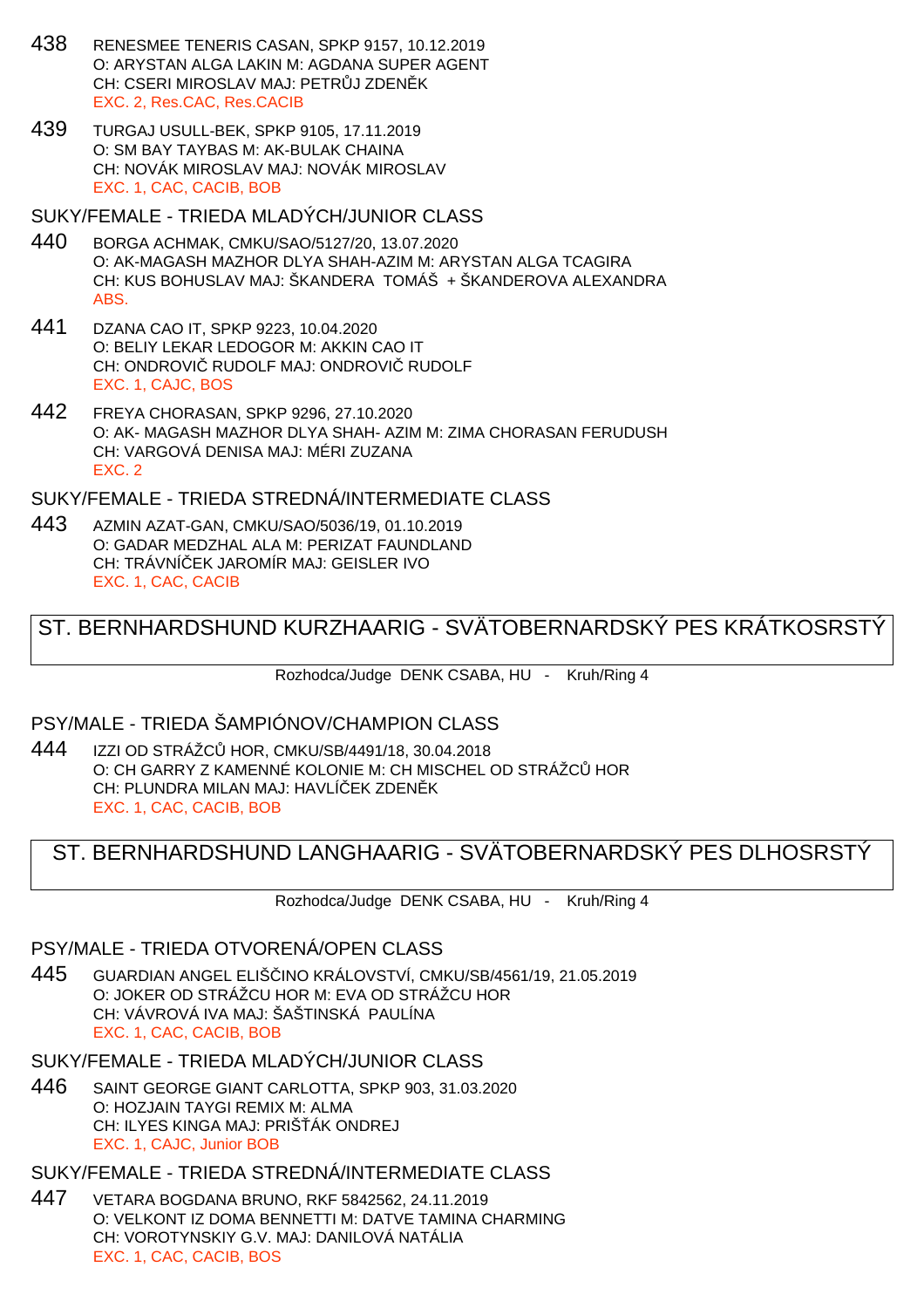### SUKY/FEMALE - TRIEDA OTVORENÁ/OPEN CLASS

448 EVITA GOLDEN BOHEMICA, CMKU/SB/4473/18, 14.04.2018 O: ALPINE DREAM BELFORT M: QUEEN OF BOHEMICA OD STRÁŽC HOR CH: SMEJKAL DAVID MAJ: MIKULA PETR EXC. 1, CAC, Res.CACIB

## TOSA

Rozhodca/Judge DENK CSABA, HU - Kruh/Ring 4

### PSY/MALE - TRIEDA ŠAMPIÓNOV/CHAMPION CLASS

449 AI-ASHURA KATSURO AZARIO, SPKP 265, 22.04.2018 O: PAWS UP GENTA OD JANUSÓW M: HIDEKO MAZURSKI SAMURAJ CH: JURASOVÁ TATIANA MAJ: URIŠ TOMÁŠ + JURASOVÁ TATIANA EXC. 1, CAC, CACIB, BOB

#### SUKY/FEMALE - TRIEDA MLADÝCH/JUNIOR CLASS

450 MALAIKA OF MALAZI DOGHAUSE, CMKU/TI/3149/20, 09.09.2020 O: ASANAGI M: BIMO DREAM HOUSE MOLOSS CH: MALINOVSKÁ KRISTÝNA MAJ: KOUDELKA TOMÁŠ EXC. 1, CAJC, Junior BOB

## SUKY/FEMALE - TRIEDA STREDNÁ/INTERMEDIATE CLASS

451 EIWA TOSADAR, CMKU/TI/2986/19, 01.09.2019 O: ISOSHI MAZURSKI SAMURAJ M: DAISY TOSADAR CH: BLAHÁ KOVÁ ANEŽKA MAJ: ZOUHAROVÁ MARCELA EXC. 1, CAC, CACIB, BOS

#### SUKY/FEMALE - TRIEDA OTVORENÁ/OPEN CLASS

452 CECILIA R.S.G. TOSA KECSKEMÉT, MET.TOSA.180/19, 04.11.2018 O: IGASHU JAGARI OF MALIZI DOGHOUSE M: BEATRICE TAIRA SAMURAI CH: SZUNDY ISTVÁN MAJ: VRZALOVÁ KATE INA EXC. 1, CAC, Res.CACIB

# ZWERGPINSCHER SCHWARZROT - MALÝ HLADKOSRSTÝ PINVERNY S PÁLENÍM

Rozhodca/Judge DENK CSABA, HU - Kruh/Ring 4

## PSY/MALE - TRIEDA ŠAMPIÓNOV/CHAMPION CLASS

453 FARON VOM SCHÜTZENGRUND, VDH19ZP 02003173, 04.05.2019 O: HOMER DEGLI SVEVI DI BARION M: YELENA VOM SCHÜTZENGRUND CH: SCHÜTZE KRISTINA MAJ: GNAUCK LUKAS EXC. 1, CAC, CACIB, BOS

#### SUKY/FEMALE - TRIEDA MLADÝCH/JUNIOR CLASS

454 GRAND VIZA GARDARIKA GREAT, RKF 6081341, 19.09.2020 O: VOLSHEBNAYA MECHTA IRTYSH M: SLAVJANKA DIASPORA CH: PACHINA NATALYA MAJ: GNAUCK KATRIN EXC. 1, CAJC, Junior BOB

#### SUKY/FEMALE - TRIEDA OTVORENÁ/OPEN CLASS

455 SKY LARRA VON MASTERHOF, CMKU/MHP/5499/-20/19, 01.07.2019 O: SEREBRY ANIY VEK M: LINA VON MASTERHOF CH: VESIC RADE MAJ: STA KOVÁ ZUZANA EXC. 1, CAC, CACIB, BOB

ZWERGSCHNAUZER PFEFFERSALZ - BRADÁ – MALÝ KORENIE A SO

Rozhodca/Judge SUPUKA PETER, SK - Kruh/Ring 6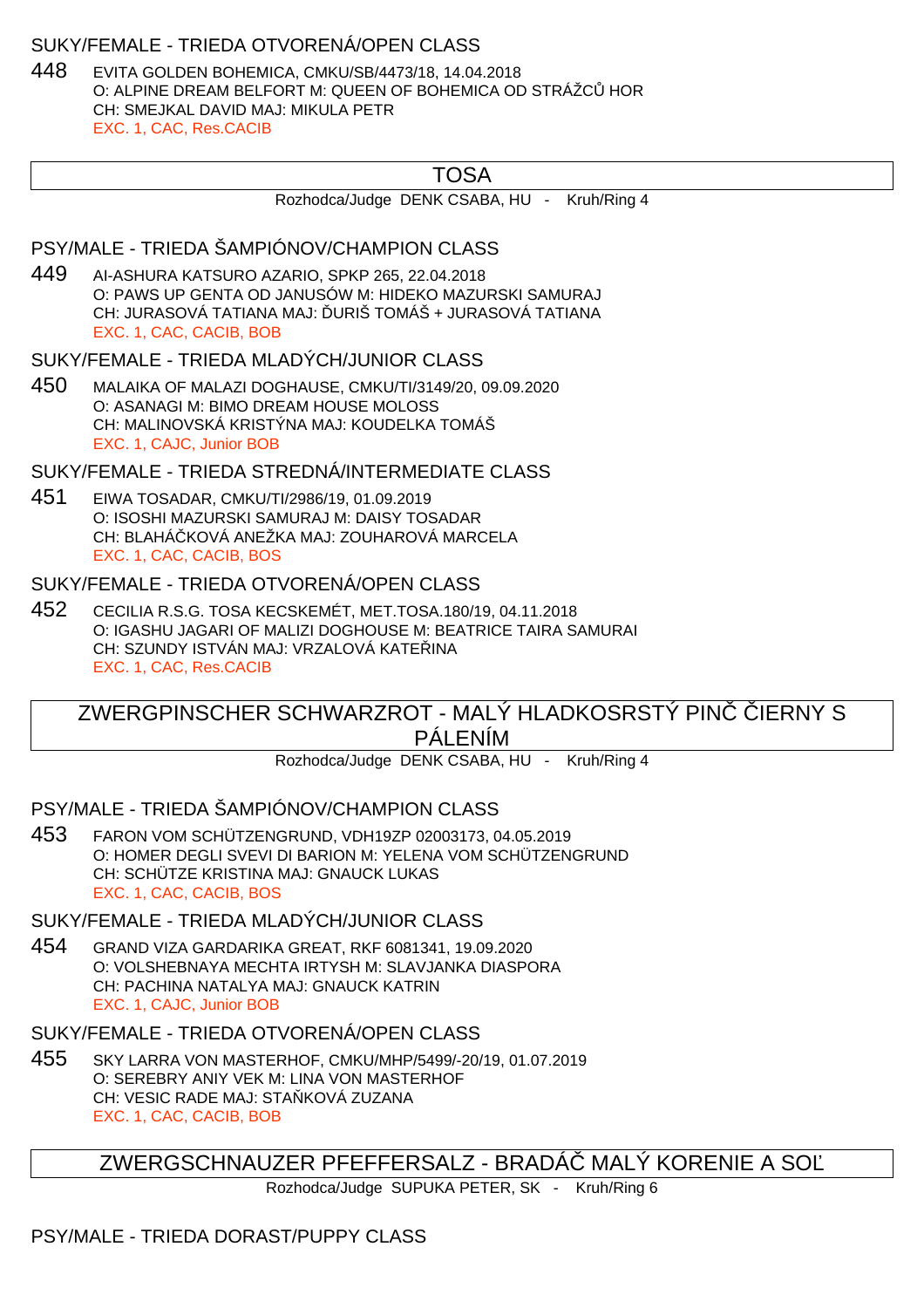456 ARAGORN THEA-NORD Z BAROKAMU, CMKU/KN/12717/21, 29.01.2021 O: NORD STORM MORE OCHAROVANIA M: THEODORA JINGLE OWEN Z BAROKAMU CH: MELCROVÁ BARBARA MAJ: VANEK DUŠAN V.P. 1

## PSY/MALE - TRIEDA MLADÝCH/JUNIOR CLASS

- 457 CASPER OD KOMÁŘÍ VÍŽKY, CMKU/KM/12204/20, 09.03.2020 O: KRISTIAN ERNST ASTRONAUT M: KISS ME CAROLINE Z KOSÍ SKÝCH HVOZDU CH: KROUPOVÁ ZLATUŠE MAJ: SZETEIOVÁ ZDENKA EXC. 2
- 458 LORD OF THE RINGS OF DOLINA RIVENDELL, PKR.II-143002, 16.11.2020 O: GK KENNEL JASON MEX. M: ICELANDIC VIKING QUEEN IN DOLINA RIVENDELL CH: PODOLSCY IZABELA&RAFAŁ MAJ: PODOLSKA IZABELA EXC. 1, CAJC, Junior BOB

#### PSY/MALE - TRIEDA OTVORENÁ/OPEN CLASS

459 ARSENAL KASHMIR Z PENZIONU AXA, CMKU/KM/11650/19, 22.01.2019 O: CIB STARLINGS KASHMIR M: GCH GALAXY AXA DARMA CH: KRUPICOVÁ MARIE MAJ: FESTOVÁ LADISLAVA EXC. 1, CAC, CACIB, BOB

## PSY/MALE - TRIEDA ŠAMPIÓNOV/CHAMPION CLASS

460 ODIN KELADOR, SPKP 2949, 01.04.2019 O: JIN JANG VIGDERGAUZ M: JESABELL KELADOR CH: STRAKOVÁ ZUZANA MAJ: BRAUN JURAJ EXC. 1, CAC, Res.CACIB

#### SUKY/FEMALE - TRIEDA MLADÝCH/JUNIOR CLASS

- 461 COFFEE CANDY ASTRONAUT, SPKP 3125, 26.07.2020 O: STARLINGS KASHMÍR M: ULTRA PS REZLARK CH: SUCHÁ MIROSLAVA MAJ: MAZÁKOVÁ JANA EXC. 2
- 462 ROSSA THE KYLIE WILD RANE, SPKP 3064, 02.07.2020 O: OLIVER KING ASTRONAUT M: THE KYLIE BEKY WILD RANE CH: ADAM IAKOVÍ JURAJ A ANDREA MAJ: ÚRADNÍK MICHAL EXC. 1, CAJC

#### SUKY/FEMALE - TRIEDA STREDNÁ/INTERMEDIATE CLASS

- 463 NEFERTARI DASTYNELLA ELEGANT, SPKP 3040, 10.04.2020 O: JIN JANG VIGDERGAUZ M: USHABTI DASTYNELLA ELEGANT CH: PINTÉR KAROL MAJ: DZIVÝ PETER + DZIVÁ TINKOVÁ LENKA EXC. 2, Res.CAC
- 464 UNIQUE DE LORDSHIP'S, LOE2503482, 08.02.2020 O: GREINTON DE LORDSHIP'S M: RUSSKIY ASSORTI'C VALENSIA CH: LLIN TALAVERA LUIS MAJ: PROCHÁZKOVÁ PAVLA EXC. 1, CAC, Res.CACIB

#### SUKY/FEMALE - TRIEDA OTVORENÁ/OPEN CLASS

465 ICELANDIC VIKING QUEEN IN DOLINA RIVENDELL, PKR.II-135841, 24.08.2018 O: CARLSBERG DE LORDSHIP`S M: BRIDGET JONES BLUE BRICASSART CH: PODOLSCY IZABELA I RAFAŁ MAJ: PODOLSKA IZABELA EXC. 1, CAC

## SUKY/FEMALE - TRIEDA ŠAMPIÓNOV/CHAMPION CLASS

466 WORLD PEACE ASTRONAUT, SPKP 2964, 26.12.2018 O: BALOUBET TRENDIN WORLDWIDE M: SABRINA ERNST ASTRONAUT CH: SUCHÁ MIROSLAVA MAJ: MAZÁKOVÁ JANA EXC. 1, CAC, CACIB, BOS

## ZWERGSCHNAUZER SCHWARZ - BRADÁ MALÝ JERNY

Rozhodca/Judge SUPUKA PETER, SK - Kruh/Ring 6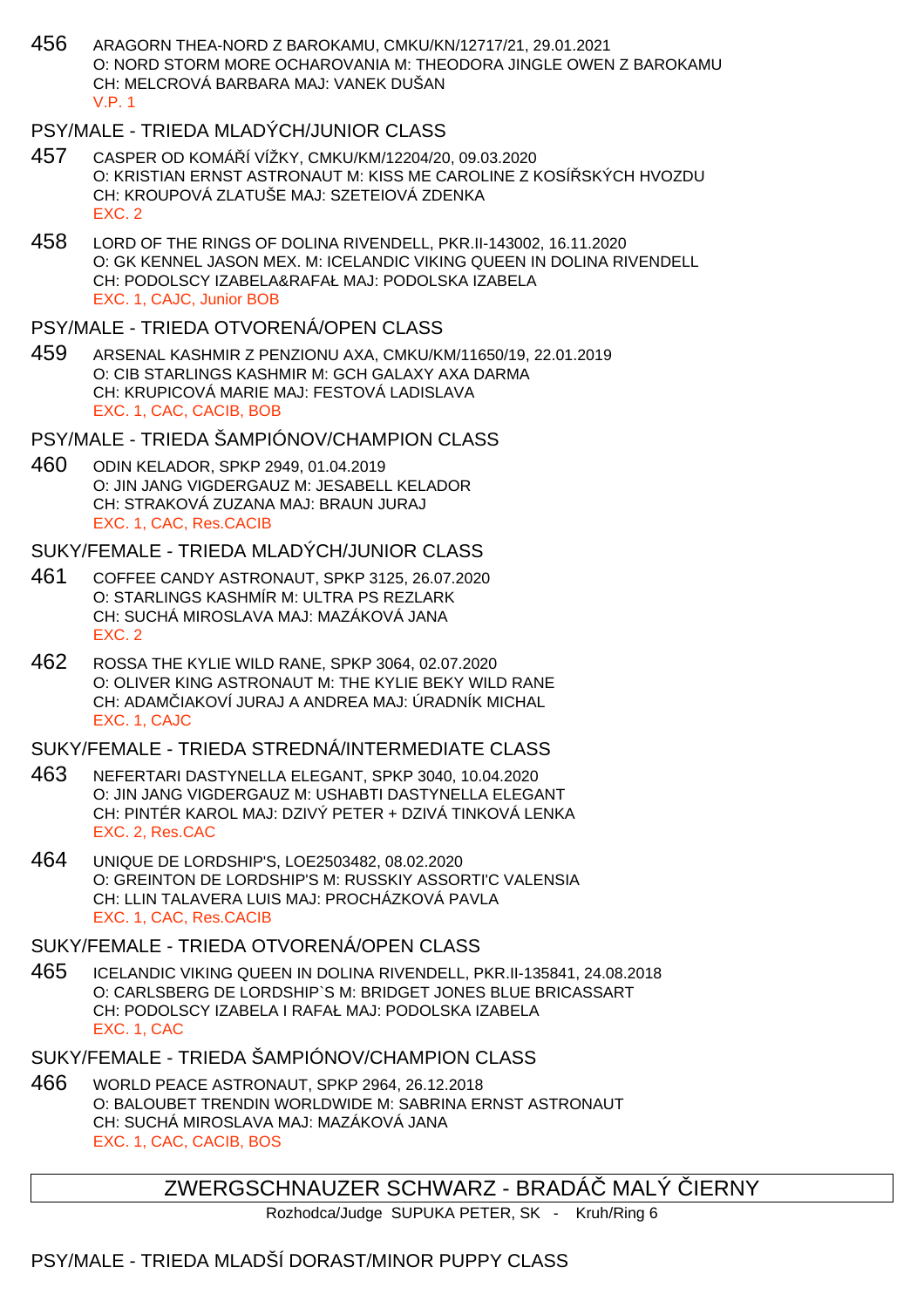467 BIRMINGHAM RAGENDORF, SPKP 3129, 22.03.2021 O: LEO YANK WILD RANE M: FELHIT ASMARA SUGAR WILD RANE CH: KESZELY MARCO MAJ: KESZELY MARCO + CANNER JÁN V.P. 1

## PSY/MALE - TRIEDA OTVORENÁ/OPEN CLASS

468 MOTTO Z BRACTWA ODWAŻNYCH, PKR.II-137211, 29.10.2018 O: CARLSBERG DE LORDSHIP'S M: HAPPY LITTLE STAR Z BRACTWA ODWA NYCH CH: OPOKA MONIKA MAJ: OPOKA MONIKA EXC. 1, CAC, CACIB, BOS

## PSY/MALE - TRIEDA ŠAMPIÓNOV/CHAMPION CLASS

469 JOSHUA MY LOVE ANDROIS, CMKU/KM/11517/18, 23.09.2018 O: DREAMKISS ILLUSION COMES TRUE M: HARMONY ANDROIS CH: ZAORALOVÁ ANDREA MAJ: ZAORALOVÁ ANDREA EXC. 1, CAC, Res.CACIB

## SUKY/FEMALE - TRIEDA MLADÝCH/JUNIOR CLASS

- 470 ENYA MARY HORAS-CHAN, CMKU/KM/12314/20, 13.05.2020 O: STADTLER´S DANCING IN THE DARK IN PRAGUE M: RED NINOS CRAFT´S MADDEN CH: HORÁČEK MICHAL MAJ: SLOSIARIK JAROSLAV EXC. 1, CAJC, Junior BOB
- 471 JAIMIE PHANTOM OF EUROPE, SPK P 3123, 21.10.2020 O: ASTERIX REZLARK M: FANTASIA PHANTOM OF EUROPE CH: ZELENKOVÁ MIROSLAVA MAJ: VARADZINOVÁ IVETA EXC. 2

### SUKY/FEMALE - TRIEDA STREDNÁ/INTERMEDIATE CLASS

472 AURA RAGENDORF, SPKP 3017, 24.09.2019 O: OFFSET REZLARK M: FELHIT ASMARA SUGAR WILD RANE CH: KESZELY MARCO MAJ: KESZELY MARCO EXC. 1, CAC

### SUKY/FEMALE - TRIEDA OTVORENÁ/OPEN CLASS

- 473 ARNICA IT'S MY WORLD NOW, PKR.II-138472, 22.02.2019 O: DEN SCHWARZEN WIRBEL KAIROS M: STAR'S OF WHITE NIGHT ZENONA CH: ZUEVSKAYA N.N. MAJ: OPOKA MONIKA EXC. 1, CAC, CACIB, BOB
- 474 ODETTA BLACK LEGION, PKR.II-141294, 30.03.2020 O: GLORIS OLAF M: ISKRA BLACK LEGION CH: FLORCZUK ADAM MAJ: CZYZ-LYJAK MONIKA EXC. 2, Res.CAC

SUKY/FEMALE - TRIEDA ŠAMPIÓNOV/CHAMPION CLASS

475 JOSEPHINA ANDROIS, CMKU/KM/11520/18, 23.09.2018 O: DREAMKISS ILLUSION COMES TRUE M: HARMONY ANDROIS CH: ZAORALOVÁ ANDREA MAJ: ZAORALOVÁ ANDREA EXC. 1, CAC, Res.CACIB

## ZWERGSCHNAUZER SCHWARZ-SILBER - BRADÁ MALÝ IERNOSTRIEBORNÝ

Rozhodca/Judge SUPUKA PETER, SK - Kruh/Ring 6

## PSY/MALE - TRIEDA MLADÝCH/JUNIOR CLASS

476 EVENING STAR Z ŠARDANU , JR 75931 PŠ, 08.09.2020 O: I´M YOURS DARLING Z ŠARDANU M: HEROINE PADME AMIDALA FROM DOLINA RIVENDELL CH: KOLLÁROVÁ ŠÁRKA MAJ: SÝKOROVÁ O GA EXC. 1, CAJC, Junior BOB

PSY/MALE - TRIEDA STREDNÁ/INTERMEDIATE CLASS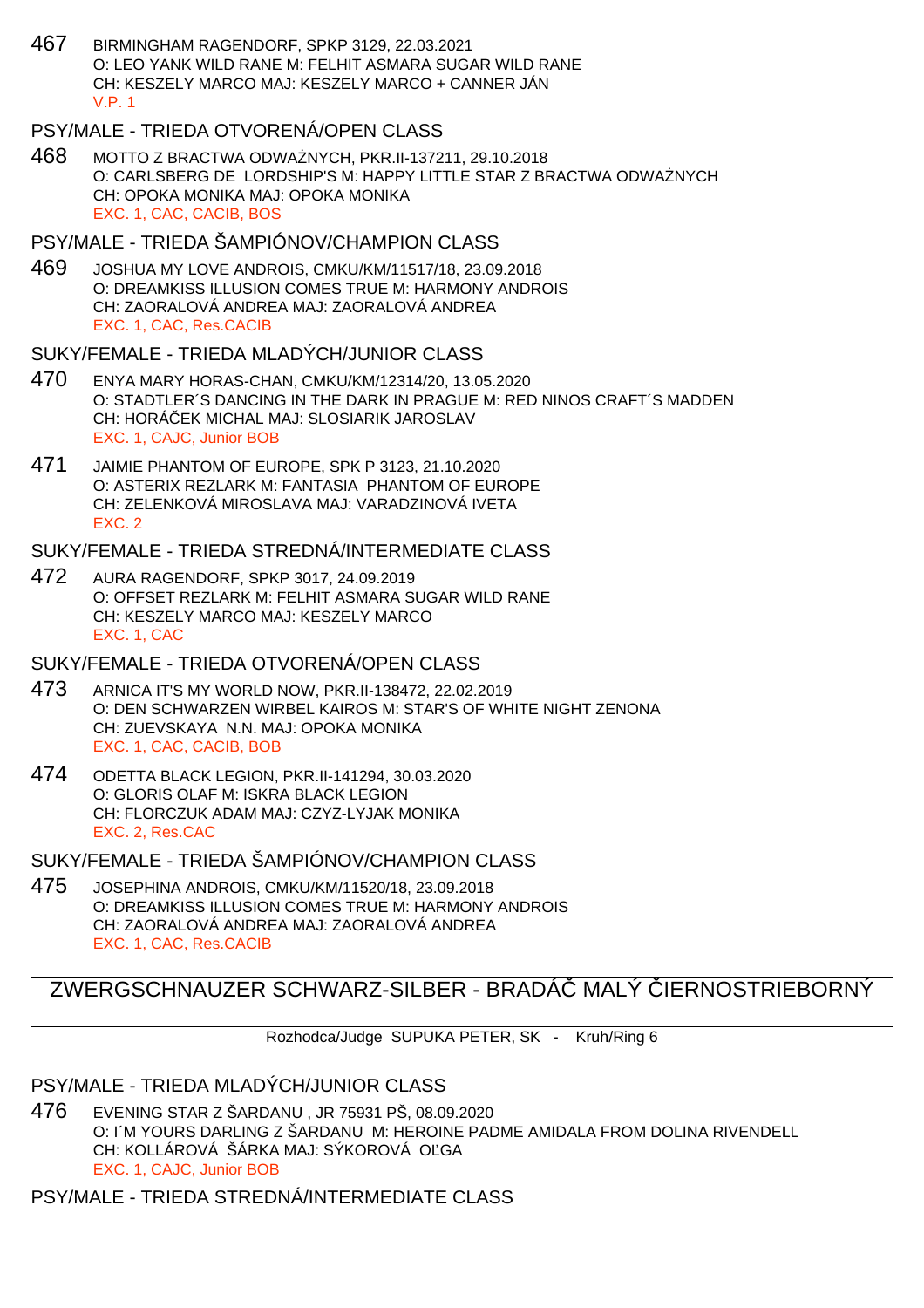477 MENTUHOTEP BS DASTYNELLA ELEGANT, SPKP 3026, 21.10.2019 O: KODIAK VIGDERGAUZ M: ORKA ENEL FENOMEN CH: PINTER KAROL MAJ: SAHUL JOZEF EXC. 1, CAC

#### PSY/MALE - TRIEDA OTVORENÁ/OPEN CLASS

- 478 JA KNIA DZIKIE POLA, PKR.II-135280, 09.10.2018 O: SWEET SCHNAUZERS GLADIATOR M: ZAISTA DZIKIE POLA CH: SZPOTOWICZ AGNIESZKA, MARTA MAJ: SZPOTOWICZ AGNIESZKA + SZPOTOWICZ MARTA EXC. 1, CAC, Res.CACIB
- 479 QUICK SILVER DARNEY KELADOR, SPKP 3048, 28.04.2020 O: C.I.B WHISPER OF WIND HYPERSONIC M: C.I.B CHANEL QUICK SILVER AGAPE CH: STRAKOVÁ ZUZANA MAJ: ACHBERGEROVÁ LUJZA A JANA EXC. 2, Res.CAC

#### PSY/MALE - TRIEDA ŠAMPIÓNOV/CHAMPION CLASS

480 JAREMA DZIKIE POLA, PKR.II-135484, 09.10.2018 O: SWEET SCHNAUZERS GLADIATOR M: ZAISTA DZIKIE POLA CH: SZPOTOWICZ AGNIESZKA,MARTA MAJ: SZPOTOWICZ AGNIESZKA + SZPOTOWICZ MARTA EXC. 1, CAC, CACIB, BOB

### SUKY/FEMALE - TRIEDA MLADŠÍ DORAST/MINOR PUPPY CLASS

481 BELLISSIMA RAGENDORF, SPKP 3130, 22.03.2021 O: LEO YANK WILD RANE M: FELHIT ASMARA SUGAR WILD RANE CH: KESZELY MARCO MAJ: KESZELY MARCO V.P. 1

#### SUKY/FEMALE - TRIEDA DORAST/PUPPY CLASS

482 DEENA POSLEDNÍ SKAUT, CMKU/KM/12678/20, 13.12.2020 O: RIGHT REASON Z DIXIE M: XENDY POSEDNÍ SKAUT CH: K ÍŽOVÁ MARCELA MAJ: JAN IKOVÁ HENRIETA V.P. 1

#### SUKY/FEMALE - TRIEDA MLADÝCH/JUNIOR CLASS

483 ISABELLA CHRISTINKA AGAPE, SPKP 3068, 02.05.2020 O: SCEDIR TRUMAN CAPOTE M: CHRISTINA ATÉ AGAPE CH: KROČANOVÁ MARTA MAJ: KROČANOVÁ MARTA EXC. 1, CAJC

### SUKY/FEMALE - TRIEDA STREDNÁ/INTERMEDIATE CLASS

484 ART´MARANT TRUE TO TYPE, CMKU/KM/12402/20, 03.12.2019 O: ART´MARANT CROSSFIRE M: ART´MARANT ON POINT CH: KROTOVA MARIA MAJ: KOLÁ KOVÁ DITA EXC. 1, CAC, Res.CACIB

## SUKY/FEMALE - TRIEDA OTVORENÁ/OPEN CLASS

485 INES HENRIET´S GARDEN, SPKP 2996, 15.05.2019 O: BAGGY ALTAN-CORGO M: XANTHE DASTYNELLA ELEGANT CH: VOJTÁŠOVÁ HENRIETA MAJ: KEREKEŠ GABRIEL + KEREKEŠOVÁ JAROSLAVA EXC. 1, CAC

## SUKY/FEMALE - TRIEDA ŠAMPIÓNOV/CHAMPION CLASS

486 HAJDA DZIKIE POLA, PKR.II-134158, 06.12.2017 O: WLANIMU'S FEEL THE LOVE AGAIN M: ICH FILDALE NIRVANA CH: SZPOTOWICZ AGNIESZKA MARTA MAJ: SZPOTOWICZ AGNIESZKA + SZPOTOWICZ MARTA EXC. 1, CAC, CACIB, BOS

# ZWERGSCHNAUZER WEISS - BRADÁČ MALÝ BIELY

Rozhodca/Judge SUPUKA PETER, SK - Kruh/Ring 6

# PSY/MALE - TRIEDA STREDNÁ/INTERMEDIATE CLASS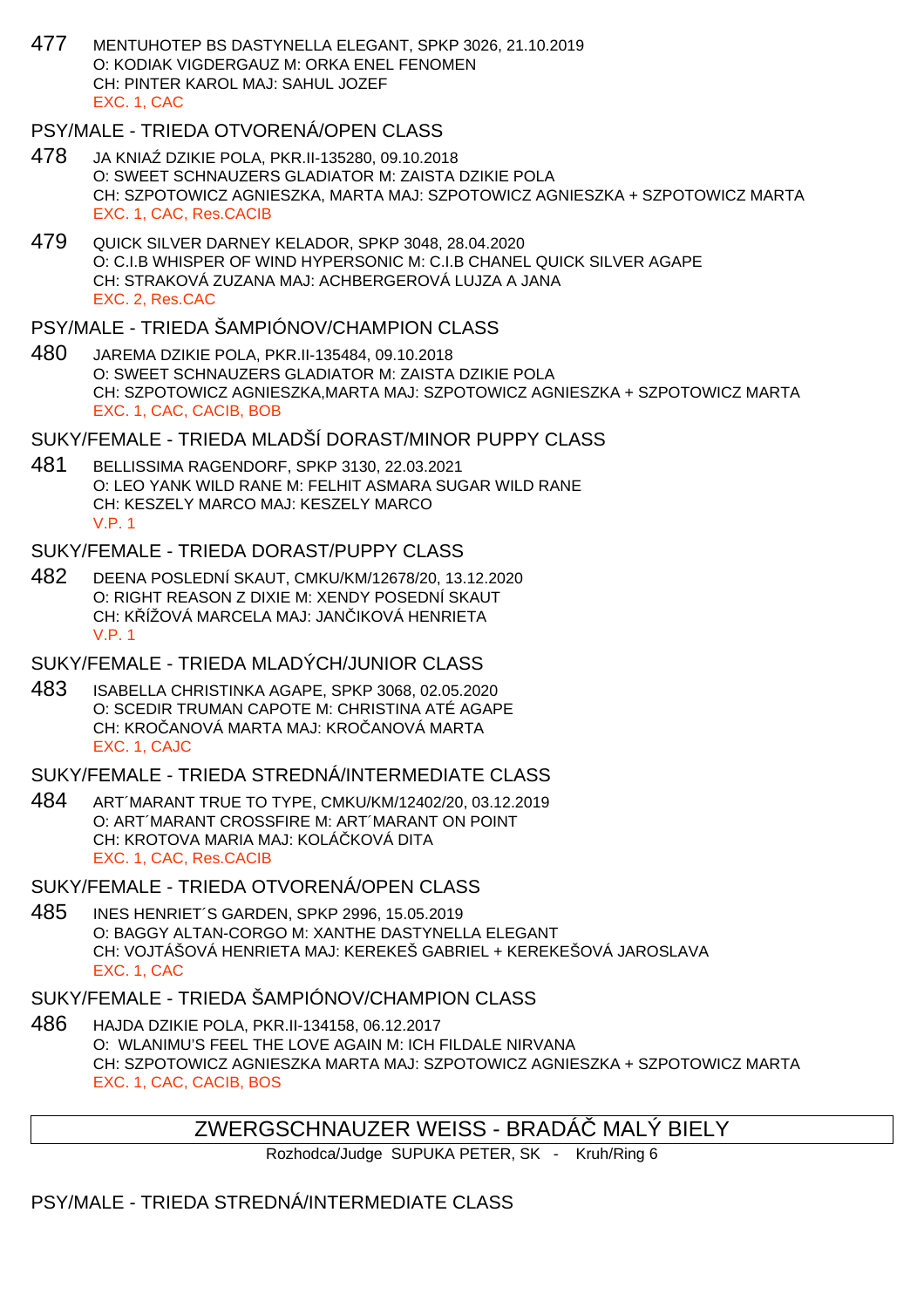- 487 CHIVAS REGAL FROM DOLINA RIVENDELL, SPKP 3096, 30.04.2020 O: AWESOME MARSHALL Z BIELEHO DOMU M: BACKOUT´S LUVATON LYSTI CH: PODOLSCY IZABELA A RAFAL MAJ: AJKOVÁ LENKA ABS.
- PSY/MALE TRIEDA OTVORENÁ/OPEN CLASS
- 488 ARSENE Z DOMU HOBITA, SPKP 3034, 03.02.2020 O: BOLTRES HUGO BOSS M: IZZI Z BIELEHO DOMU CH: VARGA PETER MAJ: STRAKOVÁ ZUZANA EXC. 1, CAC, CACIB, BOS

#### SUKY/FEMALE - TRIEDA MLADÝCH/JUNIOR CLASS

489 CREME DE CASSIS FROM DOLINA RIVENDELL, PKR.II-141012, 30.04.2020 O: AWESOME MARSHALL Z BIELEHO DOMU M: BACKOUT'S LUVATION LYSTI CH: PODOLSCY IZABELA&RAFAŁ MAJ: PODOLSKA IZABELA EXC. 1, CAJC, Junior BOB, BOB

#### SUKY/FEMALE - TRIEDA STREDNÁ/INTERMEDIATE CLASS

- 490 ALBA Z DOMU HOBITA, SPKP 3036, 03.02.2020 O: BOLTRES HUGO BOSS M: IZZI Z BIELEHO DOMU CH: VARGA PETER MAJ: ZEZULÁKOVÁ MARTINA EXC. 2, Res.CAC, Res.CACIB
- 491 CURA CAO FROM DOLINA RIVENDELL, SPKP 3095, 30.04.2020 O: ICH AWESOME MARSHALL Z BIELEHO DOMU M: BACKOUT´S LUVATON LYSTI CH: PODOLSZKY IZABELLA A RAFAL MAJ: STANÍK MIROSLAV EXC. 1, CAC, CACIB

## SUKY/FEMALE - TRIEDA OTVORENÁ/OPEN CLASS

- 492 CHERRY SARAH ANIBÍ, CMKU/KM/10969/17, 01.07.2017 O: LUCKY BOY WHITE STAR OF RAINBOWLAND M: ADINA ANIBÍ CH: KOUTNÝ VLASTISLAV MAJ: KRÁ OVI OVÁ DANIELA EXC. 1, CAC
- 493 PRIMAVERA SHADOW WHITE DE PEPA, SPKP 2929, 27.09.2018 O: DRACO WHITE STAR OF RAINBOWLAND M: BLAYLOCK IS MAGIC CH: ŠICHNÁRKOVÁ IVA MAJ: SKALOŠOVÁ ZUZANA ABS.

skupina/group FCI - 3

## AIREDALE TERRIER

Rozhodca/Judge PETRAKOVA IRINA, RUS - Kruh/Ring 7

#### PSY/MALE - TRIEDA PRACOVNÁ/WORKING CLASS

494 CIF LADIOR, SPKP 1368, 15.05.2017 O: QUADRO AD GAUDIUM NOSTRUM M: QWENNY FAMILY CITAS CH: FORMANOVÁ LADISLAVA MAJ: KOCÚROVÁ VIERA EXC. 1, CAC, CACIB, BOS

SUKY/FEMALE - TRIEDA ŠAMPIÓNOV/CHAMPION CLASS

495 AISHA PRIMASERENISSIMA, MET.AT.204/18, 03.07.2018 O: STIRLING SKEANDHU M: ZAFIRA VOM DIPPOLD CH: DALMAI KRISZTINA MAJ: DALMAI KRISZTINA EXC. 1, CAC, CACIB, BOB

## AMERICAN STAFFORDSHIRE TERRIER

Rozhodca/Judge PETRAKOVA IRINA, RUS - Kruh/Ring 7

## PSY/MALE - TRIEDA MLADŠÍ DORAST/MINOR PUPPY CLASS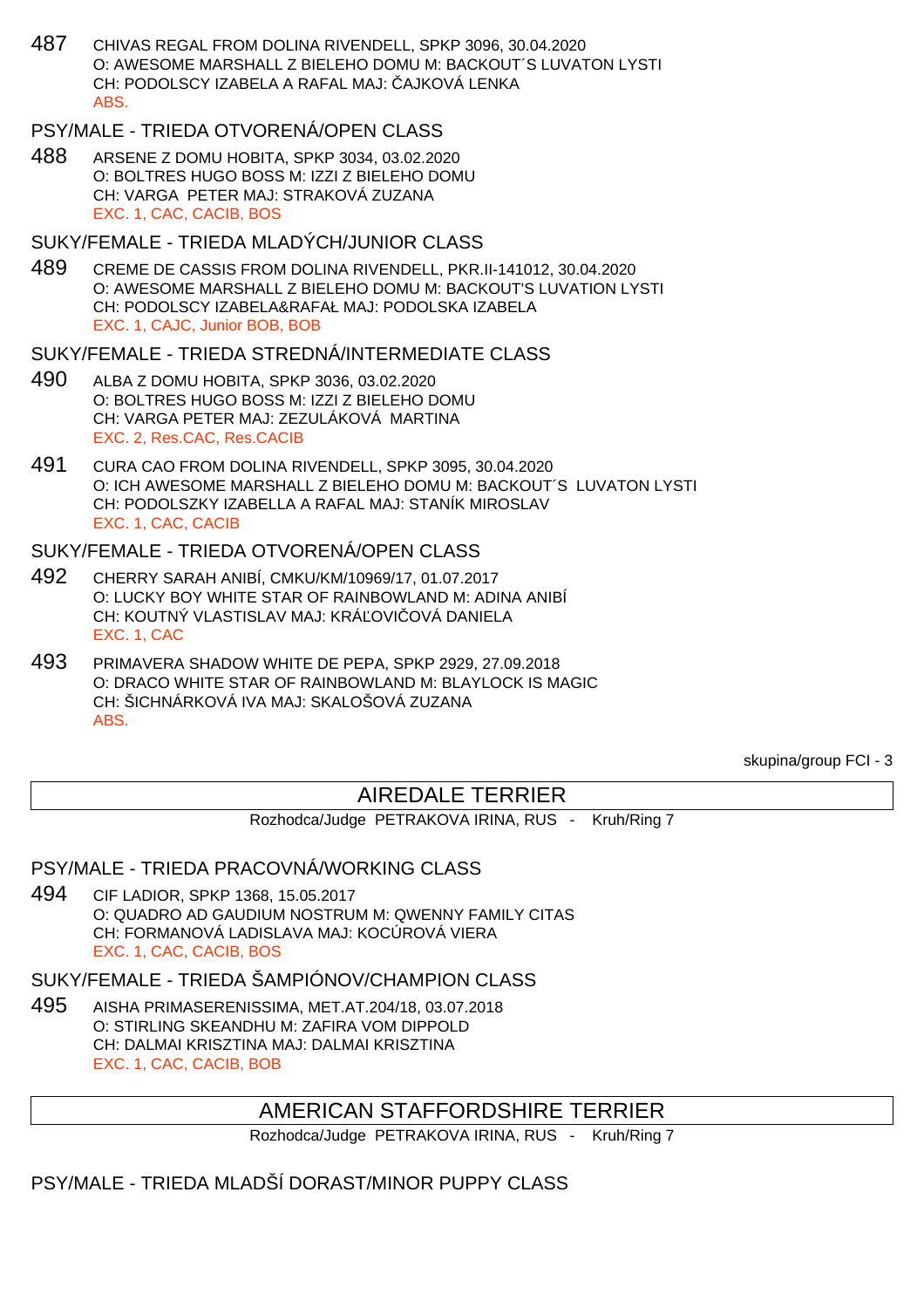496 SKYGLOWS LOCKED AWAY, SPKP 3660, 06.05.2021 O: C´EST LA VIE DE MANDRAKA M: DIDI BLUE FIRE DIAMOND CH: URGOŠOVÁ ERIKA MAJ: URGOŠOVÁ ERIKA V.P. 1

#### PSY/MALE - TRIEDA DORAST/PUPPY CLASS

497 X FACTOR HIGHWAY CHILE, SPKP 3649, 14.02.2021 O: WITH RINGMASTER M: RUBIES N DIAMONDS CH: KOLLÁR MIROSLAV MAJ: TÓTH ŠTEFAN + TÓTH ŠTEFAN V.P. 1

#### PSY/MALE - TRIEDA MLADÝCH/JUNIOR CLASS

- 498 ACHILEES VALKYRASTAFF SLOVAKIA, SPKP 3539, 28.07.2020 O: CONAN Z UHELNÝCH DOL M: ANGEL SUNSHINE STAFFY CH: VASARÁB VINCENT MAJ: VASARAB VINCENT V.G. 3
- 499 CAESAREO FOR GODDES TOUCH, SPKP 3618, 29.07.2020 O: JC RING ANGELS IMPERATOR M: MEL DE CAN GUASCH CH: IARIA SIMONE MAJ: IŠTOKOVÁ MARTINA + RÁCZOVÁ JANA EXC. 1, CAJC
- 500 DIAMOND STAR SHELBYAMSTAFF, CLP/AST/12324, 14.08.2020 O: SKYGLOWS ZOOM M: GOODHUNTING GINA IN LOVE CH: NOVÁK ZDEN K MAJ: MALÍKOVÁ JANA EXC. 2
- 501 VENI VIDI VICI HIGHWAY CHILE, SPKP 3560, 09.07.2020 O: TO BE CONTINUED RU HIGHWAY CHILE M: MICHL R RUBIES N DIAMOND CH: KOLLÁR MIROSLAV MAJ: JAKUŠ BORIS WITHOUT GRADE

#### PSY/MALE - TRIEDA STREDNÁ/INTERMEDIATE CLASS

- 502 AMERICAN CAPTAIN LEGEND OF CARPATHIANS, SPKP 3400, 31.08.2019 O: MY GOLD STANDARD PRESBURG STAFF M: LAKI´S PRIDE I AM INFINITY CH: SOMOROVSKÁ LENKA MAJ: SOMOROVSKÁ LENKA EXC. 2, Res.CAC
- 503 CAMERON CRAZY SMILE, CMKU/AST/12073/20, 15.03.2020 O: ART'IS STAFF BLACK BEAR M: BLACK MAYA CRAZY SMILE CH: ŠNAJDROVÁ LUCIE MAJ: ŠNAJDROVÁ LUCIE EXC. 1, CAC

#### PSY/MALE - TRIEDA OTVORENÁ/OPEN CLASS

- 504 BIG MAC VOM HAUSE MANHARTSBERG, ÖHZB/AST 2217, 15.05.2017 O: PATROKLES RUFFIAN JOANNIDIS M: WIZAGE EXELION'S EXCLUSIVE EDITION CH: OSWALD D. & MERTENS A. MAJ: OSWALD DANIELA EXC. 3
- 505 BONUS SPECIAL OF FIANNA TEAM, MET.AMST.184/18, 12.12.2017 O: GÉNIUS OF FIANNA TEAM M: VALENTINE'S BABY OF FIANNA TEAM CH: TIBAY NORBERT MAJ: BAURAND ROBERT EXC. 2, Res.CAC
- 506 IGGY EBE-SI Z BAROKAMU, SPKP 3417, 30.07.2019 O: SECRET TOUCH A SINGLE MAN M: EBERE GABANA Z BAROKAMU CH: MELCROVÁ BARBARA MAJ: ŠARABOK RASTISLAV EXC. 4
- 507 SKYGLOWS ZOOM, SPKP 3263, 14.09.2018 O: SKYGLOWS TWILIGHT M: SKYGLOWS SHAPE OF YOU CH: URGOŠOVÁ ERIKA MAJ: URGOŠOVÁ ERIKA EXC. 1, CAC, Res.CACIB
- PSY/MALE TRIEDA ŠAMPIÓNOV/CHAMPION CLASS
- 508 ARTUR ALEXIS WORLD WINNER, PKR.III-85405, 01.08.2018 O: ANIKORD YOU'RE MY REASON FOR PRIDE M: BERENIKA BARBETTA CH: APTSIAURI M.V MAJ: KARPIUK KAMILA EXC. 2, Res.CAC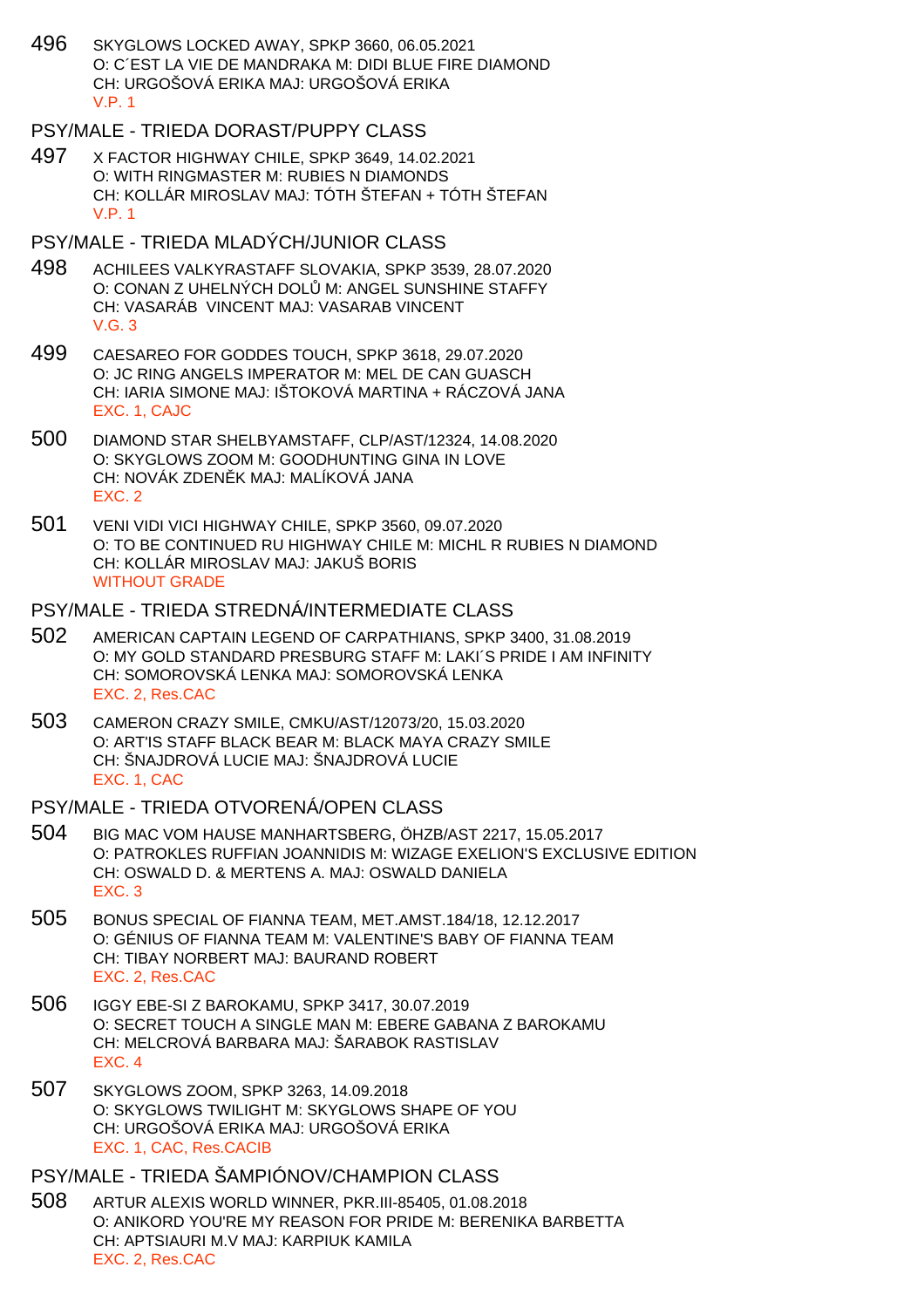509 RIO BRAVO OF FIANNA TEAM, RKF 5985626, 07.11.2017 O: ALPINE'S RIO GRANDE M: DEBORAH FIANA LONG STEP CH: TIBAY NORBERT MAJ: TIBAY NORBERT + OLGA EVDOKIMOVA EXC. 1, CAC, CACIB, BOB

### SUKY/FEMALE - TRIEDA MLADŠÍ DORAST/MINOR PUPPY CLASS

510 SKYGLOWS KISS FROM A ROSE, SPKP 3656, 02.05.2021 O: SKYGLOWS ZOOM M: SKYGLOWS BACK UP CH: URGOŠOVÁ ERIKA MAJ: MATURA KLÁRA + MATURA LEA V.P. 1

#### SUKY/FEMALE - TRIEDA DORAST/PUPPY CLASS

- 511 STELLA MINI BIG DOG, SPKP 3588, 05.01.2021 O: SKYGLOWS ZOOM M: DONA DARIA FATRANSKÝ SEN CH: ŠOKOVÁ MONIKA MAJ: ŠOKOVÁ MONIKA V.P. 1
- 512 SUZANE MINI BIG DOG, SPKP 3594, 05.01.2021 O: SKYGLOWS ZOOM M: DONA DARIA FATRANSKÝ SEN CH: ŠOKOVÁ MONIKA MAJ: BAJCAR PAVOL PROM.

## SUKY/FEMALE - TRIEDA MLADÝCH/JUNIOR CLASS

- 513 ALIA VALKYRASTAFF SLOVAKIA, SPKP 3540, 28.07.2020 O: CONAN Z UHELNÝCH DOL M: ANGEL SUNSHINE STAFFY CH: VASARÁB VINCENT MAJ: VASARAB VINCENT + ŠVECOVÁ KATARÍNA EXC. 4
- 514 AMERICAN 4VID PHOENIX, OHZB AST 2656, 07.09.2020 O: BAKARORO END ITUBORI HONOR 4 V.I.D. M: SHINEONYOUCRAZYDIAMOND CH: BONGIORNI ULISSE MAJ: SALZER KATHARINA EXC. 1, CAJC, Junior BOB
- 515 ARTEMIS AND LSKÝ LOVEC, CLP/AST/12210, 28.06.2020 O: SECRET TOUCH A SINGLE MAN M: ANGELA NA KOMÁ ÍM VRCHU CH: BENEŠOVÁ IVA MAJ: TVRDÁ ALICA + DURA INSKÝ ŠTEFAN EXC. 2
- 516 CAMPUS DEI SERENA JAMEKA WILL, MNE 1028/20 AST, 20.06.2020 O: CH PIAI TZH RED RUM M: BELLA HARLEY BROWN FOR CAMPUS DEI CH: ELEBI ŽELJKO MAJ: DEMCHUK OKSANA EXC. 3
- 517 EXCLUSIVE EDITION VOM HAUSE MANHARTSBERG, ÖHZB/AST 2618, 05.11.2020 O: CARMICHAEL´S FOR YOUR EYES ONLEY M: BIG PURPLE DOT VOM HAUSE MANHARTSBERG CH: OSWALD DANIELA MAJ: JUDT LISA-MARIA + OSWALD DANIELA ABS.

## SUKY/FEMALE - TRIEDA STREDNÁ/INTERMEDIATE CLASS

- 518 AMERICAN DREAM LEGEND OF CARPATHIANS, SPKP 3401, 31.08.2019 O: MY GOLD STANDARRD PRESBURG STAFF M: LAKI´S PRIDE I AM INFINITY CH: SOMOROVSKÁ LENKA MAJ: SOMOROVSKÁ LENKA EXC. 2, Res.CAC
- 519 NARDAI HURRIKÁN U R THE REASON, MET.AMST.247/20, 19.05.2020 O: JUSTLIKE NIGHTMARE BY DESIGN M: NARDAI HURRIKÁN EXCLUSIVE OFFER CH: ANTAL ATTILA MAJ: TIBAY NORBERT + LEONARDO BACELLAR DA SILVA EXC. 1, CAC, CACIB, BOS
- SUKY/FEMALE TRIEDA OTVORENÁ/OPEN CLASS
- 520 SKYGLOW ELLE KING´S GEORGE STAFF, SPKP 3388, 10.07.2019 O: SKYGLOWS TWILIGHT M: SKYGLOWS GRATEFUL FOR LOVE CH: RYŠÁNEK JURAJ MAJ: MARIANI OVÁ JANA EXC. 2, Res.CAC
- 521 SUNRISE S ALMAZNOGO OSTROVA, CMKU/AST/11837/-19/19, 24.03.2019 O: CEDARLEAF OZ LEGO M: YURIKO S ALMAZNOGO OSTROVA CH: PEREGUDA LIUDMYLA MAJ: DOR ÁKOVÁ KATE INA EXC. 1, CAC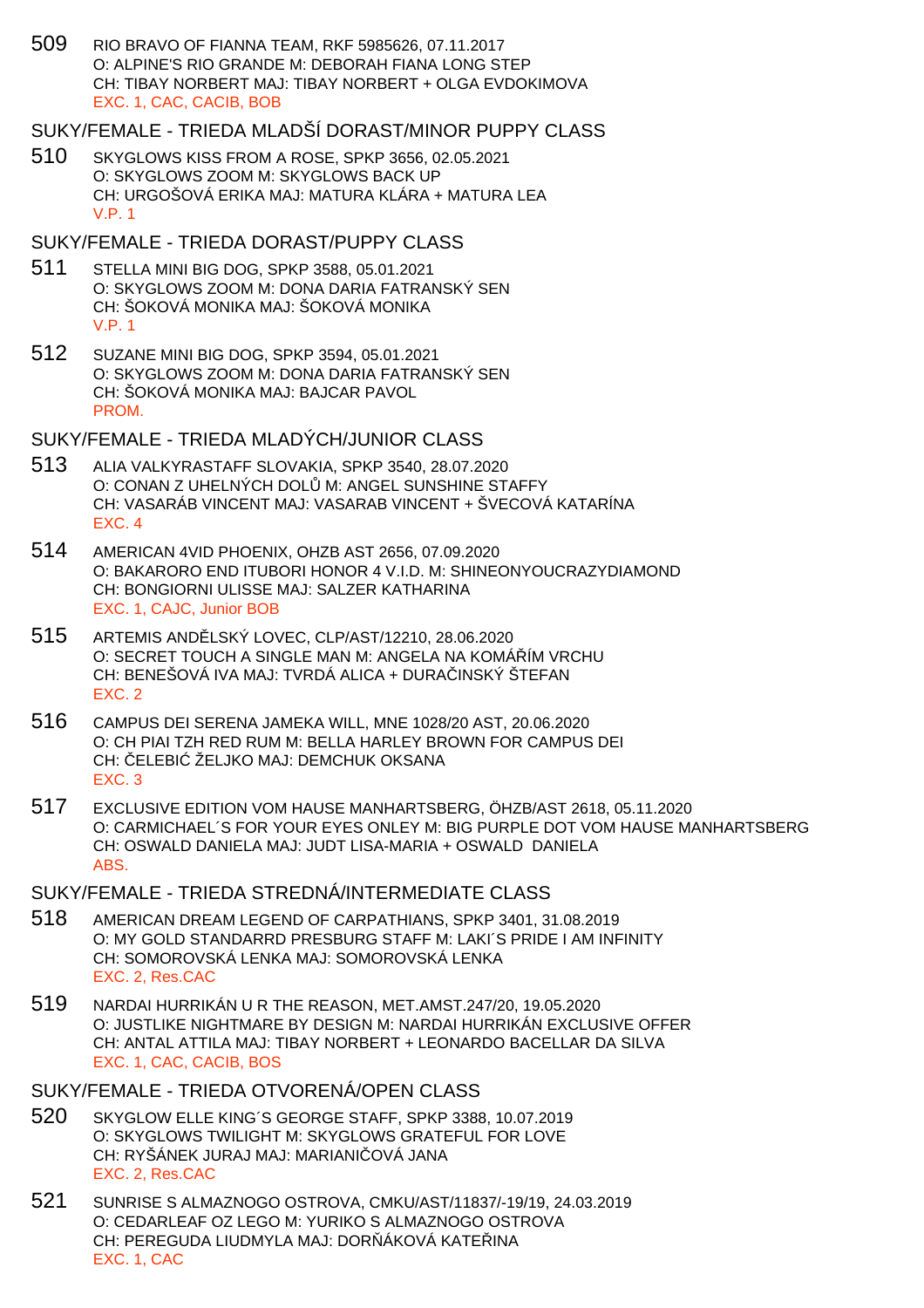### SUKY/FEMALE - TRIEDA ŠAMPIÓNOV/CHAMPION CLASS

522 BLACK ROSE DE MANDRAKA, JR 711372 AST, 01.12.2018 O: DUNCAN DE CAN GUASCH M: FRANSTAL´S C´EST SI BON CH: LOZI ŽELJKO MAJ: LOZI VIKTÓRIA EXC. 1, CAC, Res.CACIB

#### SUKY/FEMALE - TRIEDA VETERÁNOV/VETERAN CLASS

523 FAIRY TALE PRESBURG STAFF, SPKP 2478, 08.04.2013 O: ROYAL COURTS TIPIT Z CALVIN M: WILD CAT TIPIT Z HANKY CH: GRÉKOVÁ PETRA MAJ: GRÉKOVÁ PETRA EXC. 1

## AUSTRALIAN SILKY TERRIER

Rozhodca/Judge KUBA A JAROSLAV, SK - Kruh/Ring 8

#### PSY/MALE - TRIEDA VETERÁNOV/VETERAN CLASS

524 HOHEIT HAMLET VOM ZERBSTER SCHLOSS, VDH/KFT 20/0002505, 12.10.2012 O: CH CÄSAR VOM ZERBSTER SCHLOSS M: CH DAKOTHA BLUE OF DANUBIAN CHANNEL CH: HÖHNE INES MAJ: HÖHNE INES EXC. 1, BOB

SUKY/FEMALE - TRIEDA ŠAMPIÓNOV/CHAMPION CLASS

525 LARRYS EMMY VOM MINITRAUM, VDH/KFT 20/0002662, 05.11.2017 O: LORD LARRY VOM ZERBSTER SCHLOSS M: DANA VOM MINITRAUM CH: SCHURAT MARGITTA MAJ: HÖHNE INES EXC. 1, CAC, CACIB, BOS

## AUSTRALIAN TERRIER

Rozhodca/Judge KUBA A JAROSLAV, SK - Kruh/Ring 8

### SUKY/FEMALE - TRIEDA MLADÝCH/JUNIOR CLASS

526 VICTORIA QUEEN VOM ZERBSTER SCHLOSS, VDH/KFT 02/0002361, 22.09.2020 O: XERXES VOM ZERBSTER SCHLOSS M: IMPRESS IZ ZVEDNOGO GRAFSTVA CH: HOEHNE INES MAJ: HÖHNE INES + CONWAY PAUL EXC. 1, CAJC, Junior BOB, BOB

## BEDLINGTON TERRIER

Rozhodca/Judge KUBA A JAROSLAV, SK - Kruh/Ring 8

### PSY/MALE - TRIEDA MLADŠÍ DORAST/MINOR PUPPY CLASS

527 BLUE WIND GARDEN CALYPSA, SPKP 218, 22.04.2021 O: HELIX GARDEN CALYPSA M: XOLA GARDEN CALYPSA CH: HRTÁNEK ROMAN MAJ: BÚŠFYOVÁ MARTA V.P. 1

PSY/MALE - TRIEDA ŠAMPIÓNOV/CHAMPION CLASS

528 STING GARDEN CALYPSA, SPKP 147, 08.03.2017 O: HELIX GARDEN CALYPSA M: KITTY KITE GARDEN CALYPSA CH: HRTÁNEK ROMAN MAJ: GÜNTHER MARKO ABS.

SUKY/FEMALE - TRIEDA STREDNÁ/INTERMEDIATE CLASS

529 MALEFICENT MAVERTIGO, PKR.III-88693, 14.01.2020 O: JUMPER HUNTER HOPEFUL SPRING M: PARADISE APPLE KINTERRA CH: PATUCHA-POLOK MARTYNA MAJ: HAWRO MARCIN EXC. 1, CAC, CACIB, BOB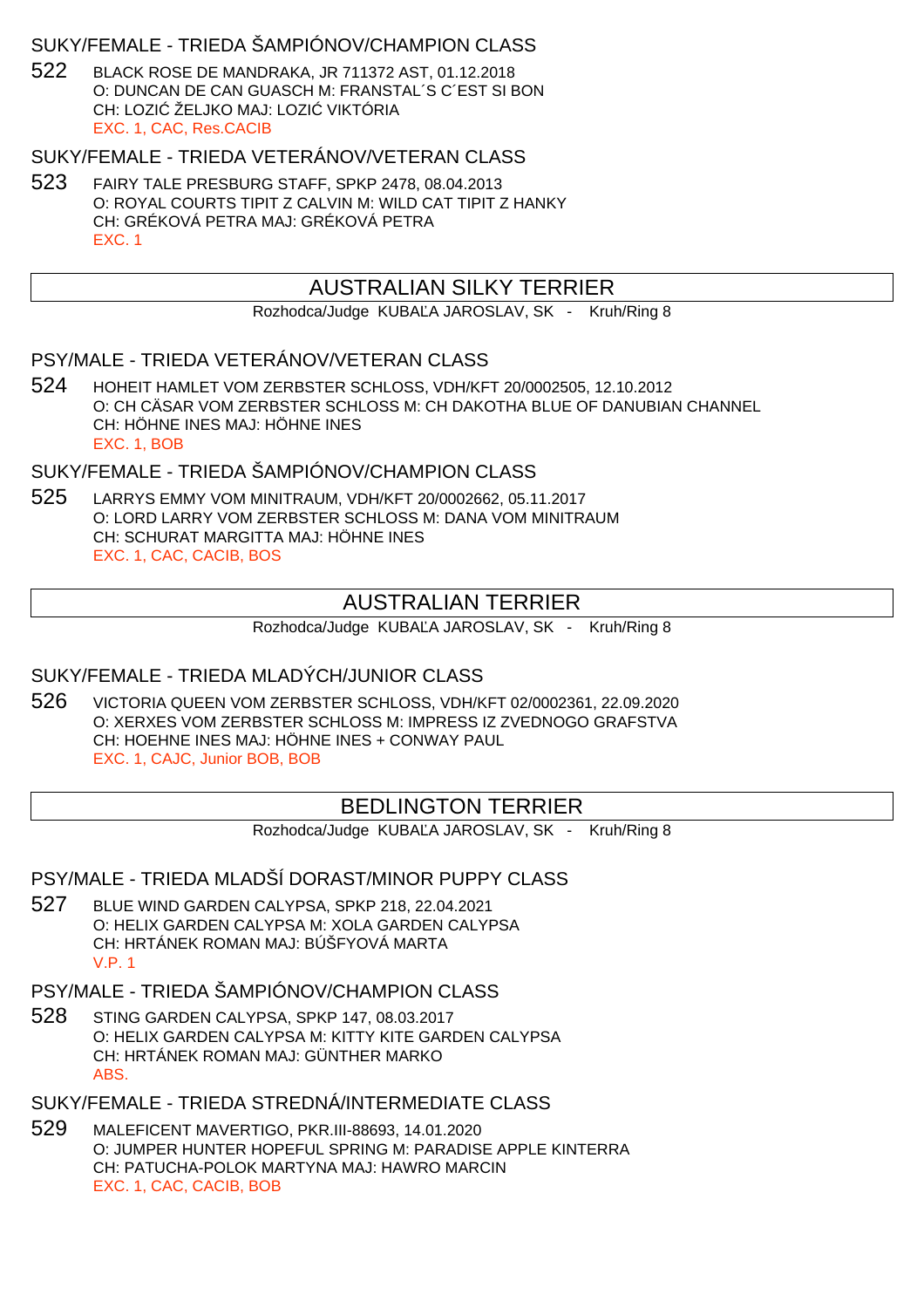# BORDER TERRIER

Rozhodca/Judge KUBA A JAROSLAV, SK - Kruh/Ring 8

#### PSY/MALE - TRIEDA MLADÝCH/JUNIOR CLASS

- 530 BESIK AVALANCHE SLOVAKIA, SPKP 1490, 26.04.2020 O: PORT SLOVAKIA LUTRA M: AVALANCHE SLOVAKIA ROYAL HUNTER CH: BURIAN PETER MAJ: UVÍROVÁ BIBIANA EXC. 2
- 531 GARDENRING ZICK ZACK THE HURRIKAN, MET.BORD:T.155/H/21, 25.06.2020 O: CEDARHILL NO EXCUSE NEEDED M: GARDENRING WILD ORGANIC CH: TYOMENTSEVA SVETLANA MAJ: BRTKOVÁ MIROSLAVA + ANTAL ATTILA EXC. 1, CAJC, Junior BOB, BOS

#### PSY/MALE - TRIEDA PRACOVNÁ/WORKING CLASS

- 532 AMOR SLOVAKIA ROYAL HUNTER, SPKP 1179, 12.04.2015 O: JUST FIERY LUCIFER M: KONTRA FIERY LUCIFER CH: MELKNEROVÁ BARBORA MAJ: MELKNEROVÁ HELENA + FURDOVÁ BOŽENA EXC. 1, CAC, CACIB
- SUKY/FEMALE TRIEDA OTVORENÁ/OPEN CLASS
- 533 KIRA VAKUC, CLP/BRT/8967, 30.01.2019 O: ICH BUBLES FLERET MORAVIA M: CLEA VAKUC CH: KU ERA VACLAV MAJ: KU ERA VÁCLAV EXC. 1, CAC, CACIB, BOB

#### SUKY/FEMALE - TRIEDA VETERÁNOV/VETERAN CLASS

534 KONTRA FIERY LUCIFER, SPKP 1014, 02.07.2009 O: GAMEWAY CHARLES DICKENS M: BLUES PAWSTON CH: KUBÍK ZBYN K MAJ: MELKNEROVÁ BARBORA EXC. 1

## BULL TERRIER

Rozhodca/Judge KUBA A JAROSLAV, SK - Kruh/Ring 8

#### PSY/MALE - TRIEDA STREDNÁ/INTERMEDIATE CLASS

- 535 GAUNER MITHGARD, SPKP 3495, 10.10.2019 O: ICH.BILBOEN CONAN THE BARBARIAN M: CH ZANDALLEE ZARA REMUSDOG TIMAR CH: UPKOVCI JANKA A JAROSLAV MAJ: UPKOVCI JANKA A JAROSLAV EXC. 3
- 536 RASELS BULL OLD SCHOOL, SPKP 3571, 26.02.2020 O: BULLYVIEW MASTER HEKTOR M: RASELS BULL X GIRL CH: ŠLESÁROVCI JANKA&IVAN MAJ: BRAJER ÍK MICHAL EXC. 1, CAC
- 537 XAMPARI ARNOLD SCHWARZENEGER, SPKP 3535, 23.01.2020 O: TEIRWGWYN WHITE CHAOS M: FAMILY SONG'S XAMPARI CH: URIŠ BRANISLAV MAJ: ORAVCOVÁ JANA EXC. 2, Res.CAC

## PSY/MALE - TRIEDA OTVORENÁ/OPEN CLASS

- 538 JERICHO THE CONQUEROR BULL, SPKP 3377, 25.11.2018 O: TEIRWGWYN WHITE CHAOS M: RASELS BULL TRUE CH: KAPOLKA RASTISLAV MAJ: KAPOLKA RASTISLAV EXC. 1, CAC, Res.CACIB
- PSY/MALE TRIEDA ŠAMPIÓNOV/CHAMPION CLASS
- 539 BONAPARTE AMIKANTO, SPKP 3264, 02.11.2017 O: RAGNAROK FORSETI M: AMBRA AMIKANTO CH: KUBÍNOVÁ JANA MAJ: KUBÍNOVÁ JANA EXC. 1, CAC, CACIB, BOS

## SUKY/FEMALE - TRIEDA DORAST/PUPPY CLASS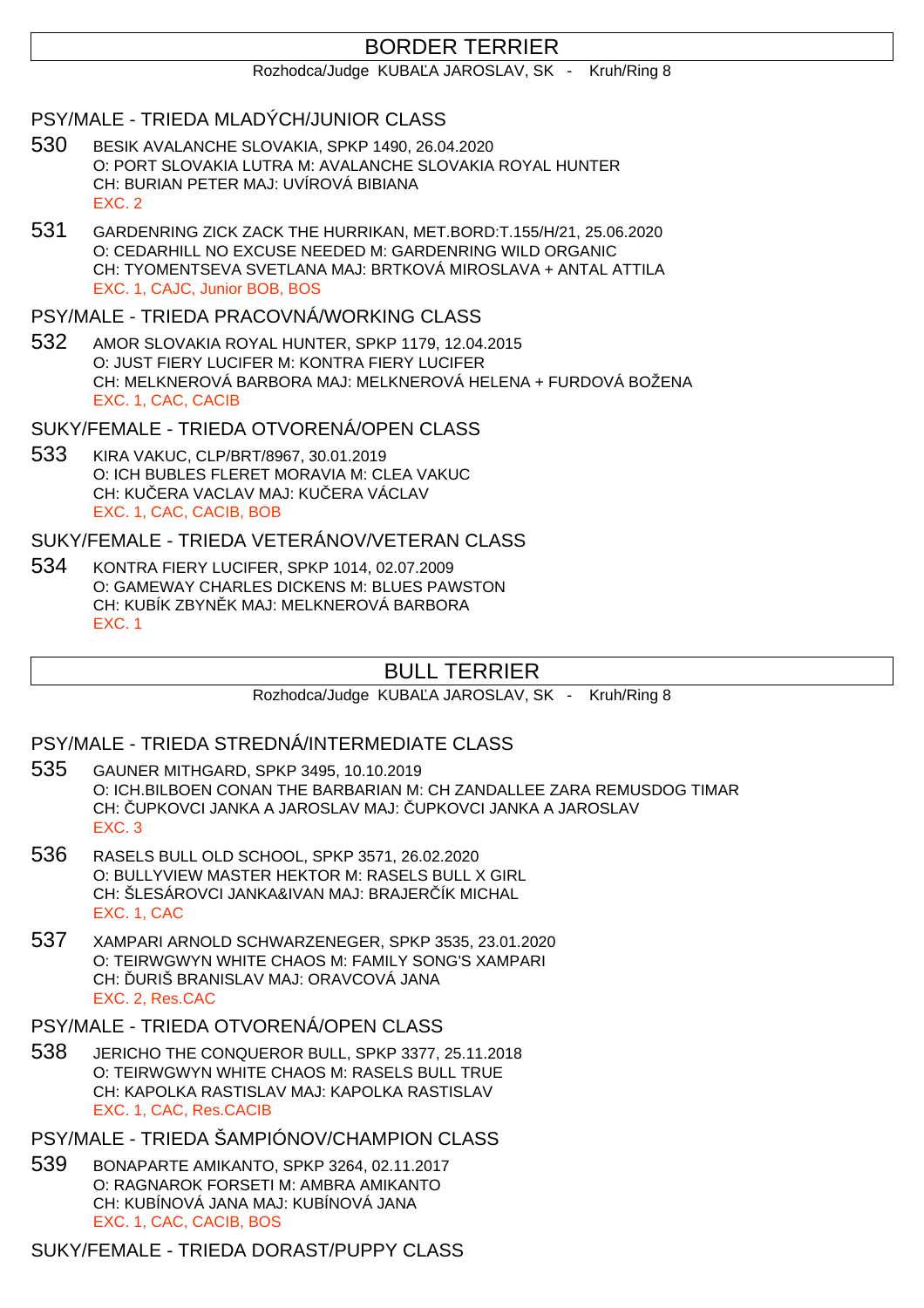540 BLACKBERRY KRONOS BULL, SPKP 3646, 07.01.2021 O: ALEX ALERT ARGO BULL M: DARLING KOVO'S GLADIATORS CH: ZÁHOREC ROMAN MAJ: ŠKODÁKOVÁ MÁRIA V.P. 1

## SUKY/FEMALE - TRIEDA MLADÝCH/JUNIOR CLASS

541 BRICKFIELD DIVING CATCH, SPKP 3576, 29.02.2020 O: CARANTHIR BUTEO M: BRICKFIELD BREAD & BUTTER CH: HORVÁTH TATIANA MAJ: PITTNEROVÁ JARMILA EXC. 1, CAJC, Junior BOB

SUKY/FEMALE - TRIEDA STREDNÁ/INTERMEDIATE CLASS

- 542 BRICKFIELD DONG, SPKP 3578, 29.02.2020 O: CH CARANTHIR BUTEO M: BRICKFIELD BREAD & BUTTER CH: HORVÁTH TATIANA MAJ: HORVÁTH T & O EXC. 2, Res.CAC, Res.CACIB
- 543 CUKINA AMIKANTO, SPKP 3518, 11.12.2019 O: BILBOEN YOUNG GUN AT BULLYVIEW M: AMBRA AMIKANTO CH: KUBÍNOVÁ JANA MAJ: KUBÍNOVÁ JANA EXC. 1, CAC, CACIB, BOB
- 544 XAMPARI ANGEL PIPA, SPKP 3537, 23.01.2020 O: TEIRWGWYN WHITE CHAOS M: FAMILY SONGS´S XAMPARI CH: URIŠ BRANISLAV MAJ: URIŠ BRANISLAV V.G. 3

## BULL TERRIER MINIATURE

Rozhodca/Judge KUBA A JAROSLAV, SK - Kruh/Ring 8

### PSY/MALE - TRIEDA MLADŠÍ DORAST/MINOR PUPPY CLASS

545 JEHOEL BERENICA DOMIN-JR, SPKP 598, 04.03.2021 O: U2 MARSO M: BERENICA JAMAICA INN DOMIN-JR CH: RIDOŠKOVÁ ANDREA MAJ: RIDOŠKOVÁ ANDREA V.P. 1

### PSY/MALE - TRIEDA MLADÝCH/JUNIOR CLASS

546 ALL EYEZ ON ME BUZZER BEATER WILD RED GUARDIAN, PKR.III-90198, 26.10.2020 O: BULLCREEKS DADDY COOL M: CAN´T TURN BACK WILD RED GUARDIAN CH: BRACHACKA MAJA MAJ: BRACHACKA MAJA + REKAWEK DAWID EXC. 1, CAJC, Junior BOB, BOS

SUKY/FEMALE - TRIEDA MLADŠÍ DORAST/MINOR PUPPY CLASS

- 547 ARGA MANITO BULLS, SPKP 603, 12.03.2021 O: DINGO ENEL FENOMEN M: DICHILLI ZÓNA BULLS CH: SCHWARTZ ANDREA MAJ: PETRUŠOVÁ EVA V.P. 2
- 548 JABBAH BERENICA DOMIN-JR, SPKP 599, 04.03.2021 O: MARSO U2 M: BERENICA JAMAICA INN DOMIN-JR CH: RIDOŠKOVÁ ANDREA MAJ: RIDOŠKOVÁ ANDREA ABS.
- 549 LUCIDA CESSNA DOMIN-JR, SPKP 615, 14.05.2021 O: QUESTION OF TRUTH MARSO M: CESSNA JAMAICA INN DOMIN-JR CH: RIDOŠKOVÁ ANDREA MAJ: RIDOŠKO JOZEF V.P. 1

SUKY/FEMALE - TRIEDA MLADÝCH/JUNIOR CLASS

550 EXTRAVERT ONE STOP, SPKP 559, 29.09.2020 O: NON STOP MARSO M: EXTRAVERT GOO GOO GAGA CH: TATÁROVÁ NORA MAJ: KOLLÁROVÁ ŠÁRKA V.G. 1

SUKY/FEMALE - TRIEDA OTVORENÁ/OPEN CLASS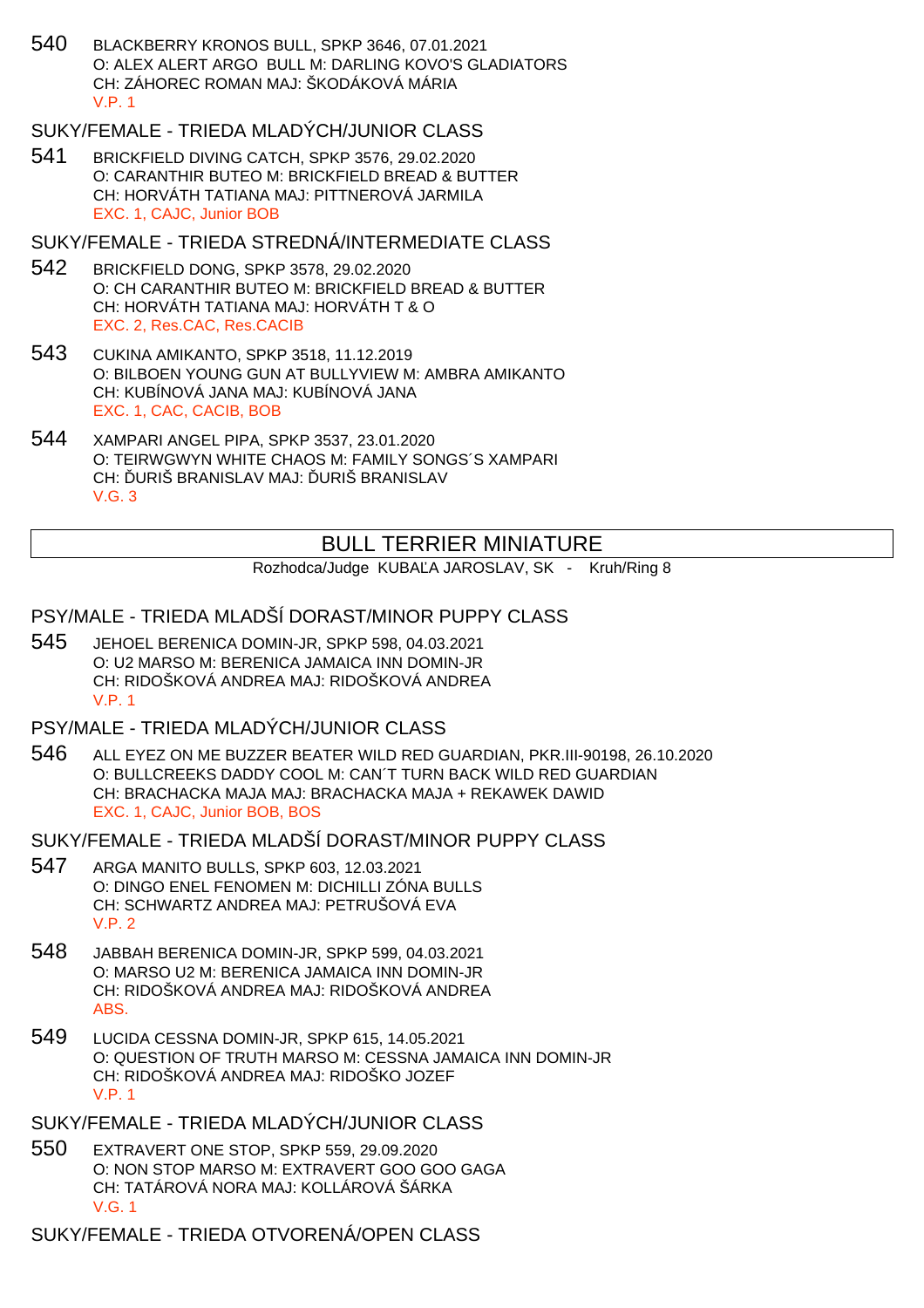- 551 EXTRAVERT JPEG, SPKP 503, 19.05.2019 O: OMEGA´S WHITE KNIGHT M: I´M EXTRAVERT MARSO CH: TATÁROVÁ NORA MAJ: KOLLÁROVÁ ŠÁRKA EXC. 1, CAC, CACIB, BOB
- 552 XENA PRINCESS MARSO, SPKP 479, 24.07.2018 O: I´M MINIBULL MARSO M: CHECK IN MARSO CH: LINHART LUKÁŠ MAJ: SURMAN MICHAL ABS.

# CAIRN TERRIER

Rozhodca/Judge KUBA A JAROSLAV, SK - Kruh/Ring 8

PSY/MALE - TRIEDA MLADÝCH/JUNIOR CLASS

553 CAIRN BRIES CALLE PRINCIPAL, PKR.III-89779, 26.03.2020 O: ROTTRIVER'S MONEY MAKER M: CAIRN BRIES CARLOTTA CH: BRIESKE SIMONE & FRANK MAJ: SOBCZYK MICHAŁ EXC. 1, CAJC, Junior BOB

PSY/MALE - TRIEDA STREDNÁ/INTERMEDIATE CLASS

554 JENS ZO SENGETOVA, SPKP 638, 15.03.2020 O: ROTTRIVER´S ICEBREAKER M: ELISS ZO SENGETOVA CH: SEMAN PAVOL MAJ: SEMAN PAVOL EXC. 1, CAC, CACIB, BOB

PSY/MALE - TRIEDA OTVORENÁ/OPEN CLASS

555 BACK IN THE VILLAGE GRANDIFLORA, PKR.III-87297, 22.04.2019 O: GLENMORE`S BLACK BRUNO M: RAIN MUST FALL GRANDIFLORA CH: BLASCINSKA EVA MAJ: KOVÁ IK RASTISLAV + PLEVÍKOVÁ MONIKA EXC. 1, CAC, Res.CACIB

SUKY/FEMALE - TRIEDA OTVORENÁ/OPEN CLASS

556 CHARLOTTE SLOVAK DIAMOND, SPKP 633, 13.05.2019 O: FRODO ZO SENGETOVA M: GREAT LOVE FOR SLOVAK DIAMOND CH: KRATOCHVÍLOVÁ JANA MAJ: KRATOCHVÍLOVÁ JANA EXC. 1, CAC, CACIB, BOS

SUKY/FEMALE - TRIEDA VETERÁNOV/VETERAN CLASS

557 ENERGY POWER FOR SLOVAK DIAMOND, SPKP 440, 13.05.2012 O: LIMECASTLE´S JOY FOR SOLIPE M: EXTRA COLLECTION FOR SOLIPE CH: KRATOCHVÍLOVÁ JANA MAJ: KRATOCHVÍLOVÁ JANA EXC. 1

## ČESKÝ TERIÉR

Rozhodca/Judge KUBA A JAROSLAV, SK - Kruh/Ring 8

PSY/MALE - TRIEDA ŠAMPIÓNOV/CHAMPION CLASS

558 ANTON PUPULU, CMKU/CT/2778/18, 12.08.2018 O: ALBERTO OD CEKARÁ KA M: BUTTERFLY KALIFA BOHEMICA CH: ŠAFA ÍKOVÁ VÁCLAVA MAJ: HANZELKA KAREL EXC. 1, CAC, CACIB, BOB

## DANDIE DINMONT TERRIER

Rozhodca/Judge KUBA A JAROSLAV, SK - Kruh/Ring 8

SUKY/FEMALE - TRIEDA STREDNÁ/INTERMEDIATE CLASS

559 BARTON DANDIES CANDICE RENOIR, CLP/DDT/1084, 11.10.2019 O: GLAHMS COL BRANDON OF BARTON M: ELFWISH SUZI Q AT BARTON DANDIES CH: BATISTE IGLESIAS MARIA DE LAS MERCEDES MAJ: PRAUSOVÁ BLANKA EXC. 1, CAC, CACIB, BOB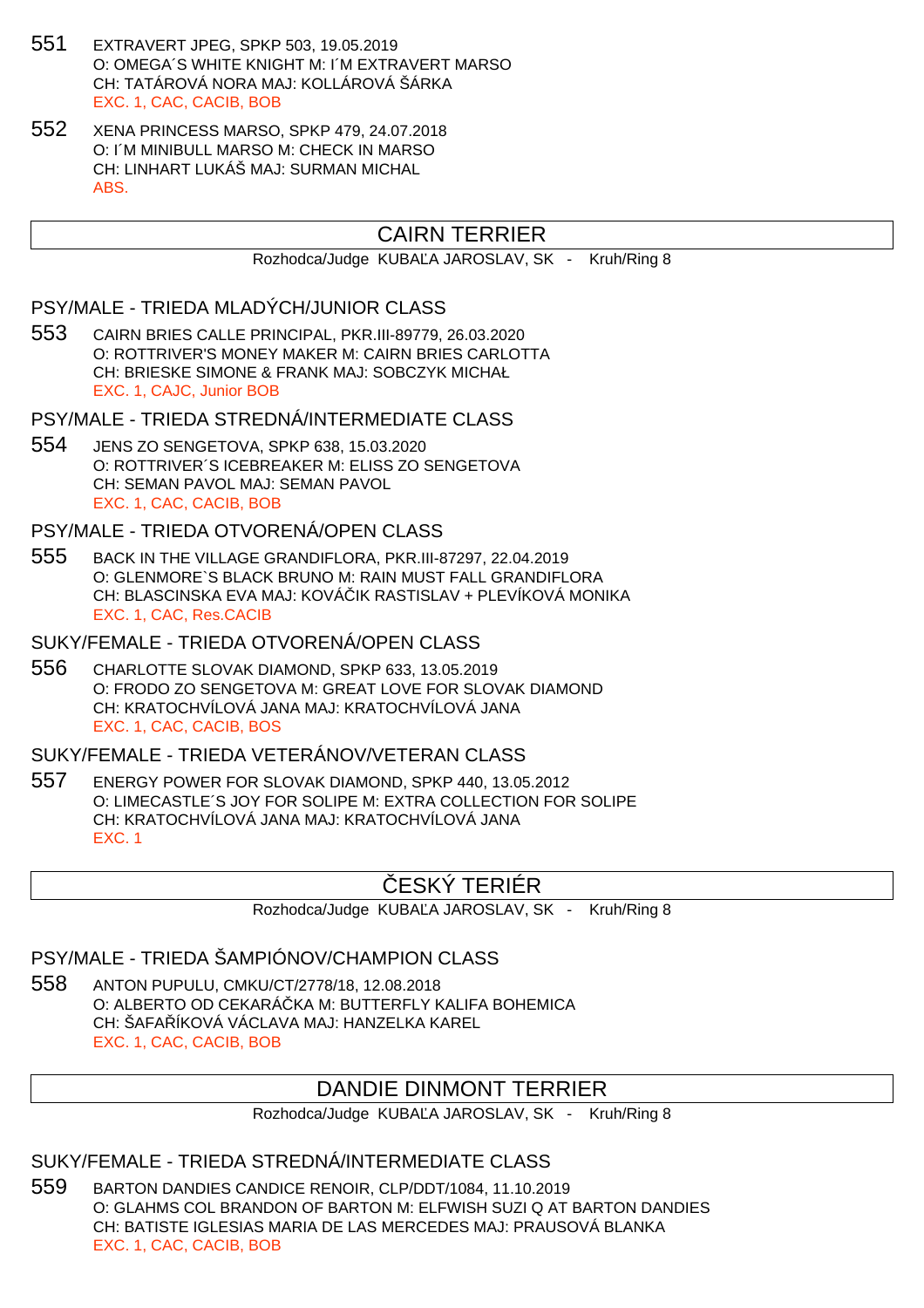## DEUTSCHER JAGDTERRIER

Rozhodca/Judge KUBA A JAROSLAV, SK - Kruh/Ring 8

## SUKY/FEMALE - TRIEDA MLADŠÍ DORAST/MINOR PUPPY CLASS

560 AMMY ERTLOVÉHO DVORA, SPKP 11153, 01.04.2021 O: IRAN ALUMÍNIUM M: AIDA JAGDPÓLO CH: ERTL JOZEF MAJ: TEKELJAK UBOŠ V.P. 1

## ENGLISH TOY TERRIER

Rozhodca/Judge KUBA A JAROSLAV, SK - Kruh/Ring 8

## PSY/MALE - TRIEDA ESTNÁ/HONOUR CLASS

561 AZZARO CANDYS BOHEMICA, CLP/ATT/29, 18.10.2017 O: CITRUS COOLER WINNER'TOUCH M: DESERT DAISY X-PECTED DINE MITES CH: MALIKOVÁ ROMANA MAJ: HESOVÁ NIKOLA EXC. 1

## FOX TERRIER SMOOTH (HLADKOSRSTÝ)

Rozhodca/Judge KUBA A JAROSLAV, SK - Kruh/Ring 8

#### PSY/MALE - TRIEDA DORAST/PUPPY CLASS

- 562 CHARLIE KUDLOVÁ DOLINA, SPKP 3138, 05.12.2020 O: CHARLIE ZE STRÁŽNICKÝCH LUK M: CONNY XIAMANT CH: LUP O DUŠAN MAJ: HAKULIN DOMINIK + HAKULINOVÁ KATARÍNA V.P. 2
- 563 HURIKÁN SLOVAKIA IGOR II, SPKP 3145, 30.12.2020 O: HURIKÁN SLOVAKIA NERO II M: HURIKÁN SLOVAKIA GERDA CH: FÜRI JÁN MAJ: MANETOVÁ BEÁTA + MANET FRANTIŠEK V.P. 1

### PSY/MALE - TRIEDA STREDNÁ/INTERMEDIATE CLASS

- 564 ELIOT II LEMART, ÖHZB FTG 14795, 16.03.2020 O: CLIF OD JEST ABÍ TVRZE M: FAIRIN LEMART CH: ŠTEFEK MARIAN MAJ: GROESSINGER MARTIN & JEITLER KALINKA EXC. 2, Res.CAC
- 565 RIDDICK V. SACHSENLAND, VDH/DFZB 20 1030, 15.02.2020 O: PARKER V. SACHSENLAND M: MAID OF MAGIC V. SACHSEN CH: ERLER EVELYN MAJ: ROSCH FRANK & EVELYN EXC. 1, CAC, Res.CACIB

#### PSY/MALE - TRIEDA OTVORENÁ/OPEN CLASS

- 566 EGON OD JESTŘÁBÍ TVRZE, CLP/FXH/38640, 21.09.2018 O: CLIF OD JEST ÁBÍ TVRZE M: IDARAT LEMART CH: ŠLOSAR JAN MAJ: ŠLOSAR JAN EXC. 1, CAC
- PSY/MALE TRIEDA ŠAMPIÓNOV/CHAMPION CLASS
- 567 AGRIA TEN SHARP, MET.SF.445/20, 18.12.2019 O: CH.AGRIA JACK NICHOLSON M: AGRIA LAMBADA DANCE WITH BELFOX CH: KORÓZS ANDRÁS MAJ: KORÓZS BÁLINT EXC. 1, CAC, CACIB, BOB
- 568 PARKER V. SACHSENLAND, VDH/DFZB 18 1263, 18.12.2018 O: JUNGLE FIGHTER V. SACHSEN M: FANCY FLAME V. SACHSENLAND CH: ERLER EVELYN MAJ: ROSCH FRANK & EVELYN ABS.

SUKY/FEMALE - TRIEDA MLADŠÍ DORAST/MINOR PUPPY CLASS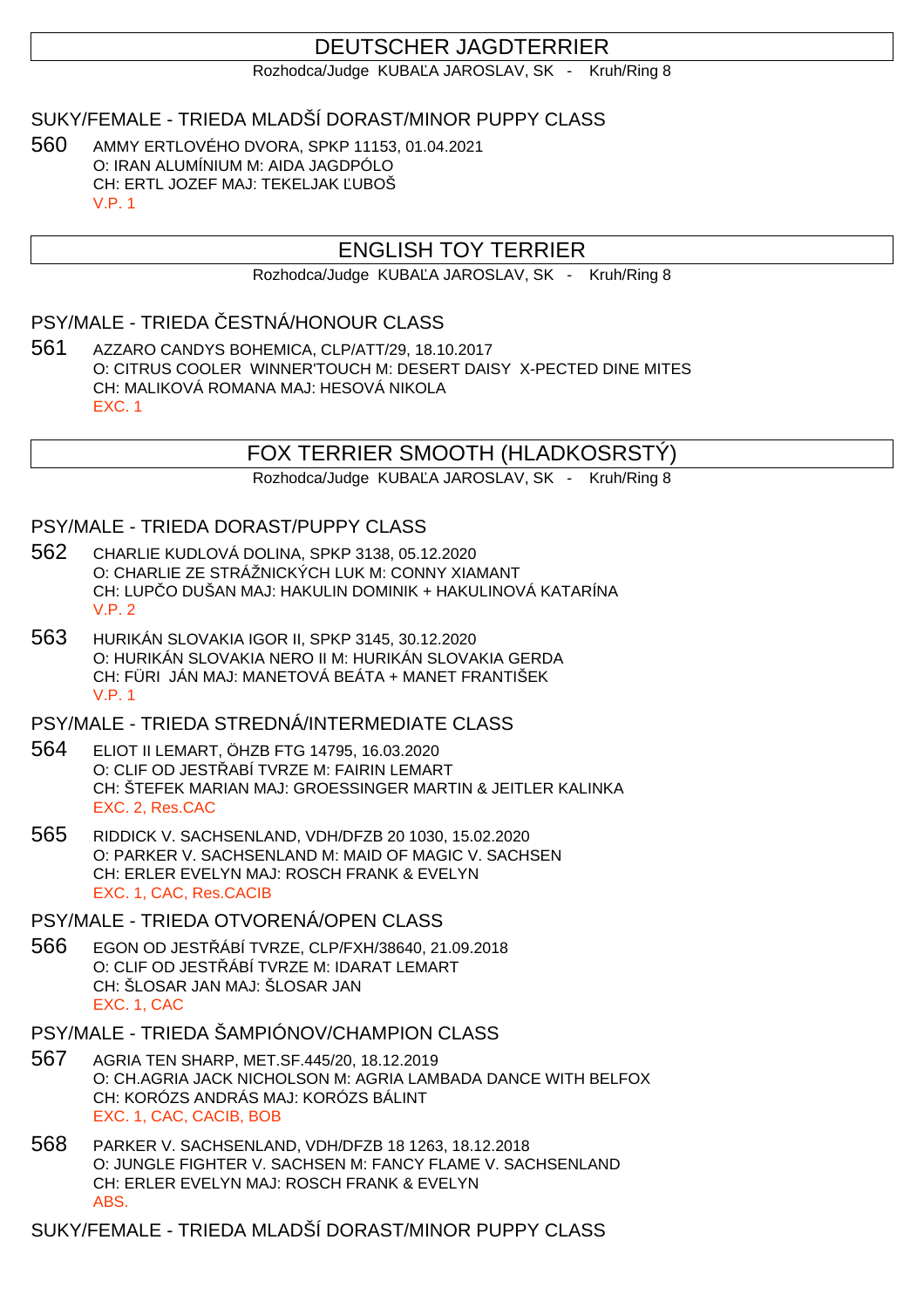569 AGRIA ALL I NEED, SPKP 3170, 09.04.2021 O: CH AGRIA JACK NICHOLSON M: AGRIA HOLLYWOOD HILLS CH: KORÓZS ANDRÁS MAJ: FINTORA OLEG V.P. 1

SUKY/FEMALE - TRIEDA MLADÝCH/JUNIOR CLASS

570 GHASTLY'S SADIE ADLER, CLP/FXH/39504, 18.11.2020 O: EVERLONG M: PANYA LEMART CH: HANSSON LENA MAJ: ŠLOSAR JAN EXC. 1, CAJC, Junior BOB

### SUKY/FEMALE - TRIEDA OTVORENÁ/OPEN CLASS

- 571 BRENDA TAURUS POWER, SPKP 3056, 04.10.2018 O: LUIS M: ANNA TAURUS POWER CH: KREŠÁK PETER MAJ: HAKULIN DOMINIK + HAKULINOVÁ KATARÍNA G.
- 572 CARAMELKA OD MÁNIKY, CLP/FXH/39095, 28.03.2020 O: MILOU JUNIOR DU MANOIR SAINT ADRIEN M: AN A OD MÁNICKY CH: ZBOŽÍNKOVÁ JEŽKOVÁ MARTINA MAJ: MAJZÚNOVÁ MIROSLAVA ABS.

SUKY/FEMALE - TRIEDA ŠAMPIÓNOV/CHAMPION CLASS

573 O'SOLE MIO V. SACHSEN , VDH/DFZB 18 1211, 24.08.2018 O: FIRESTONE V. SACHSENLAND M: GRACELYN V. SACHSEN CH: ROSCH FRANK MAJ: ROSCH FRANK & EVELYN EXC. 1, CAC, CACIB, BOS

## FOX TERRIER WIRE (HRUBOSRSTÝ)

Rozhodca/Judge KUBA A JAROSLAV, SK - Kruh/Ring 8

### PSY/MALE - TRIEDA STREDNÁ/INTERMEDIATE CLASS

574 ZEN Z KULIARU, SPKP 3988, 08.05.2020 O: NETHERTONION OPTIMIST M: STELLA Z KULIARU CH: KUBA A JAROSLAV MAJ: BA ALÍKOVÁ NATÁLIA EXC. 1, CAC, CACIB, BOB

PSY/MALE - TRIEDA OTVORENÁ/OPEN CLASS

575 BAROL LEMART, SPKP 3943, 29.07.2018 O: CHEROS LEMART M: GORALKA LEMART CH: ŠTEFEK MARIAN MAJ: ŠEŠERA ROLAND EXC. 1, CAC, Res.CACIB

## IRISH SOFT COATED WHEATEN TERRIER

Rozhodca/Judge KUBA A JAROSLAV, SK - Kruh/Ring 8

PSY/MALE - TRIEDA ŠAMPIÓNOV/CHAMPION CLASS

576 ENRICO Z TRŽIŠT, CLP/SCT/766, 24.01.2016 O: HOUSE OF SOFTY ORLANDO M: BABY Z TRŽIŠTĚ CH: ŠMÍDOVÁ MARCELA MAJ: ELIÁŠOVÁ PAVLA EXC. 1, CAC, CACIB, BOS

SUKY/FEMALE - TRIEDA STREDNÁ/INTERMEDIATE CLASS

577 ANGEL'S CHARLI BAYRA TENKS, PKR.III-88385, 04.09.2019 O: ANGEL'S CHARLI ONTARIO VOM BARENREICH M: ANGEL'S CHARLI THEA DEVINE CH: KARYAKINA ELENA MAJ: STELMACH AGATA EXC. 1, CAC

SUKY/FEMALE - TRIEDA OTVORENÁ/OPEN CLASS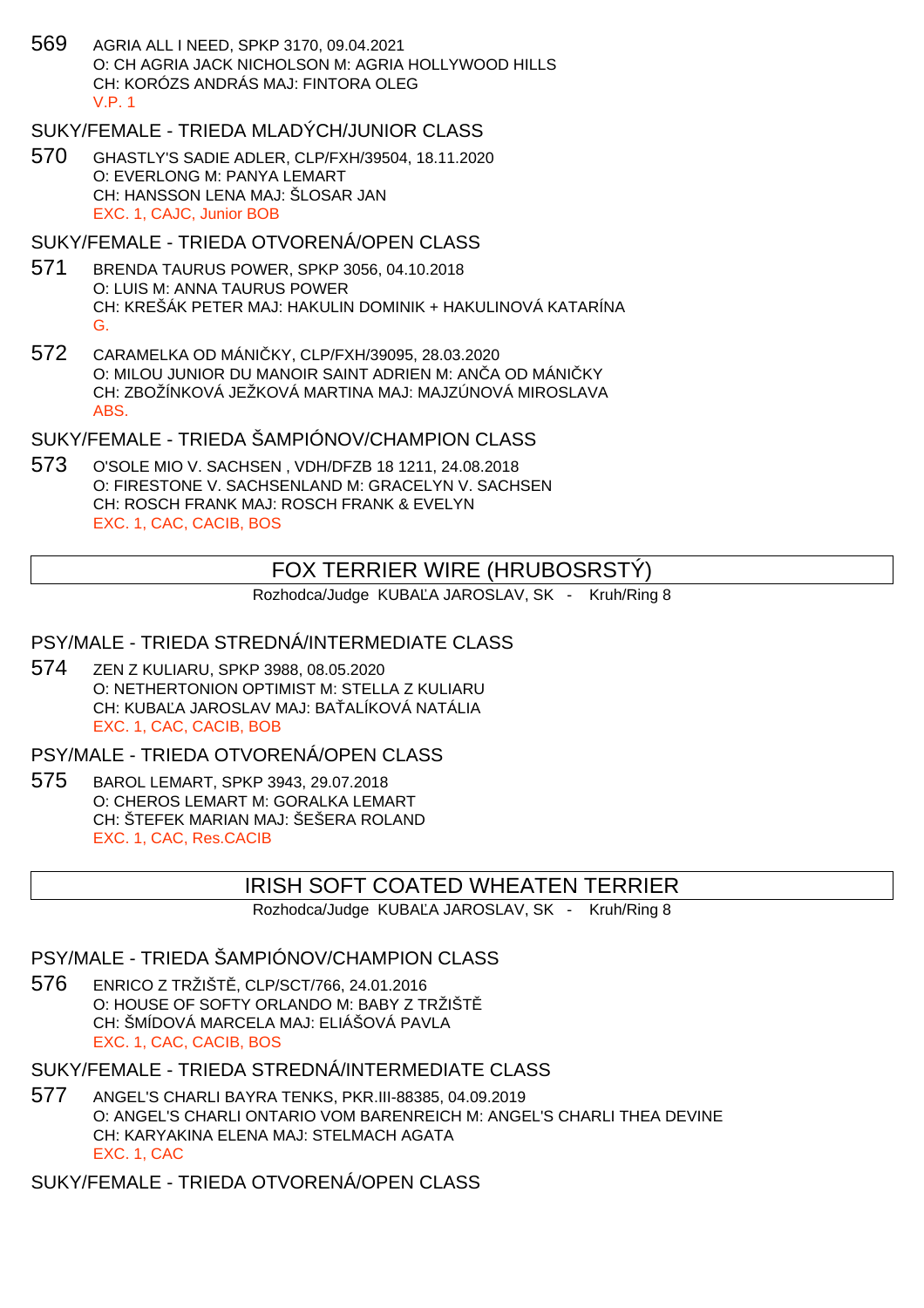578 GOFORIT QUAPAW, CLP/SCT/925, 25.07.2019 O: GOFORIT LIMITED EDITION M: GOFORIT MOCKING JAY CH: LUNDELL ASA MAJ: TOLNAYOVÁ ANDREA EXC. 1, CAC, Res.CACIB

## SUKY/FEMALE - TRIEDA ŠAMPIÓNOV/CHAMPION CLASS

579 MADISSON MADDIE WANTON BUDDY´S, CLP/SCT/875, 09.06.2018 O: Ó NEAMH MICKAEL AN GRA AIBREAN M: ELIS OF MY HEART WANTON BUDDY´S CH: BRADÁ OVÁ PAVLÍNA MAJ: BRADÁ OVÁ PAVLÍNA EXC. 1, CAC, CACIB, BOB

## IRISH TERRIER

Rozhodca/Judge KUBA A JAROSLAV, SK - Kruh/Ring 8

#### PSY/MALE - TRIEDA STREDNÁ/INTERMEDIATE CLASS

580 FREDDY HORÁR SEVER, SPKP 1229, 03.04.2020 O: AMIGOS PEROS POD MODRÝM VRCHOM M: BONA HORÁR SEVER CH: FIDES JAN MAJ: MARKUŠ RADOSLAV + MARKUŠOVÁ MARTINA EXC. 1, CAC, CACIB, BOS

#### SUKY/FEMALE - TRIEDA ŠAMPIÓNOV/CHAMPION CLASS

581 MAMMA MIA PONNY EXPRESS, SPKP 1205, 27.04.2017 O: MR. IRISHMAN OF THE HUNTERRIERS M: KENTUCKY DERBY PONNY EXPRESS CH: UHLÍKOVÁ MONIKA MAJ: UHLÍKOVÁ MONIKA EXC. 1, CAC, CACIB, BOB

## SUKY/FEMALE - TRIEDA VETERÁNOV/VETERAN CLASS

582 KENTUCKY DERBY PONNY EXPRESS, SPKP 1081, 13.03.2012 O: SPITFIRE V.KOUDENHOVEN M: BAHAMA BREEZE PONNY EXPRESS CH: UHLÍKOVÁ MONIKA MAJ: UHLÍKOVÁ MONIKA EXC. 1

## JACK RUSSELL TERRIER

Rozhodca/Judge KUBA A JAROSLAV, SK - Kruh/Ring 8

#### PSY/MALE - TRIEDA MLADŠÍ DORAST/MINOR PUPPY CLASS

583 ARNIE WON DARKA, SPKP 966, 06.05.2021 O: OMAR COLOSSEUM M: HOMÁRLAKI HARCOS ZIZI CH: DARIDA TIBOR MAJ: VELECKÝ JURAJ V.P. 1

PSY/MALE - TRIEDA MLADÝCH/JUNIOR CLASS

- 584 AVE RONY LIKE A SUN, SPKP 893, 07.09.2020 O: CHEF PYLADES M: AMY ELFIE SPYTINOWA CH: ČERNÁK ŠTEFÁNIKOVÁ LUCIA MAJ: ČERNÁK ŠTEFÁNIKOVÁ LUCIA EXC. 2
- 585 FLASH BLACK BOHEMIA POINT, CLP/JRT/5332, 04.06.2020 O: LOVELY-ORANGE ALEX MERPHY M: XANTY BOHEMIA POINT CH: SLAVÍ KOVÁ VERONIKA MAJ: SLAVÍ KOVÁ VERONIKA EXC. 1, CAJC
- 586 PRETTY LITTLE MONSTERS CENTAURI, MET.JACK R.T.712/20, 31.07.2020 O: KASZAVÖLGYI-FÜRGE ULF M: KASZAVÖLGYI-FÜRGE GINA CH: GICZI DÁVID MAJ: DARIDA TIBOR EXC. 3

### PSY/MALE - TRIEDA STREDNÁ/INTERMEDIATE CLASS

587 CALL ME VITEK BOHEMIA POINT, CLP/JRT/5188, 10.02.2020 O: LOVELY-ORANGE ALEX MERPHY M: EUROPA IZ IMPERII JAMPER CH: SLAVÍ KOVÁ VERONIKA MAJ: SLAVÍ KOVÁ VERONIKA EXC. 1, CAC, Res.CACIB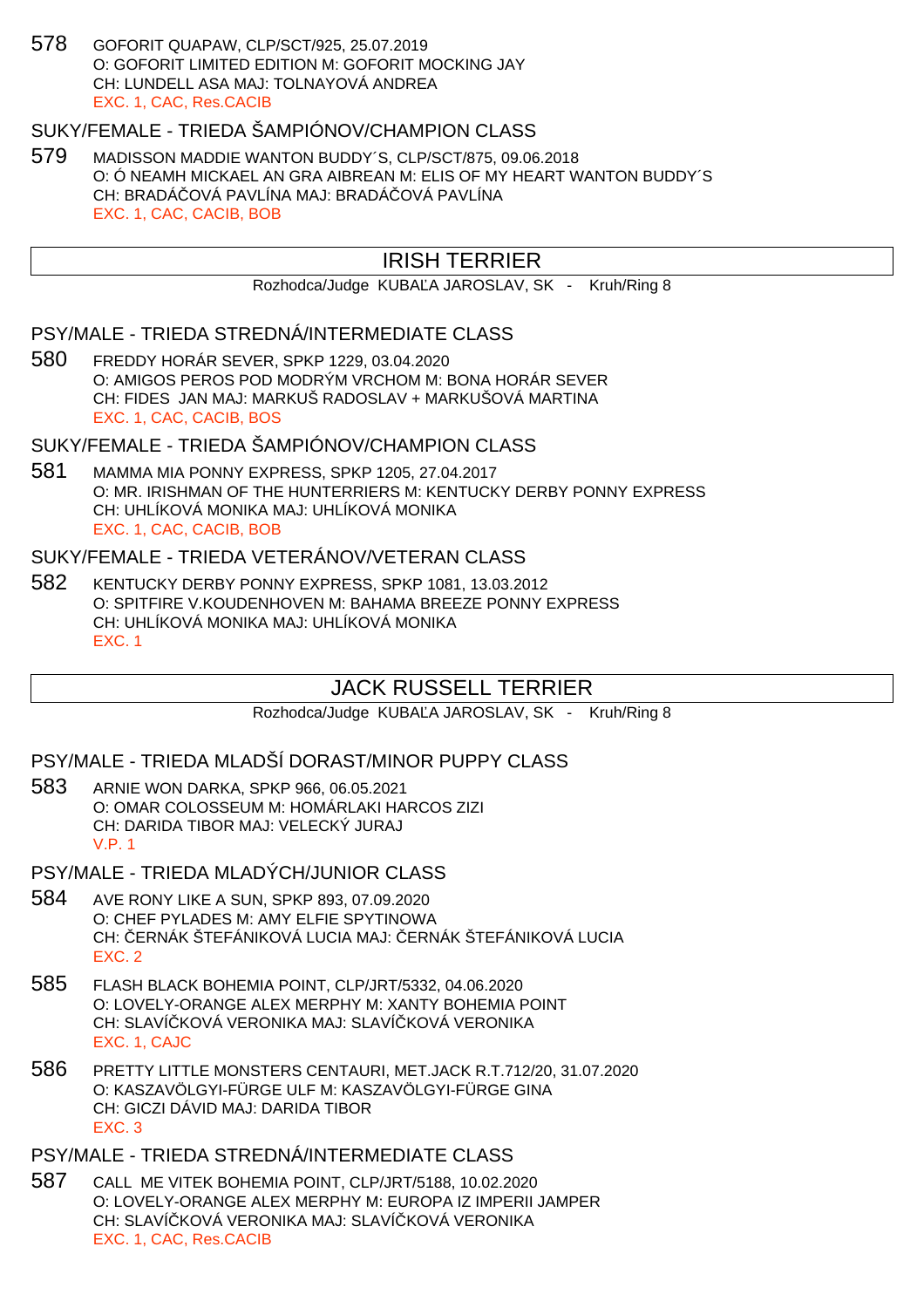#### PSY/MALE - TRIEDA OTVORENÁ/OPEN CLASS

- 588 AMOR OF LONGITAL´S FAMILY, SPKP 792, 01.02.2019 O: DOUBLECROSS ARTICHOKE DIP M: MALA MI BIESZCZADZKIE LESZCZE CH: BADUROVÁ DANIELA MAJ: BADUROVÁ DANIELA EXC. 3
- 589 FANCY PANTS, CLP/JRT/5076, 17.10.2018 O: SCATMAN OF FIANNA TEAM M: STELLATUM GABRIELLE DELAKUR CH: DANILYUK SVETLANA MAJ: KA OVÁ KATE INA EXC. 2, Res.CAC
- 590 GOLDJUMP BANG BANG, SPKP 819, 31.05.2019 O: KNOTTELITEN´S STONE ROCK M: ASHAI MONSTER TUFT DESTINY SOUL CH: BLAŽOVÁ NIKOLETA MAJ: ŠIPOŠOVÁ LOUISE ANDREA EXC. 4
- 591 GOLDJUMP BOW WOW, SPKP 818, 31.05.2019 O: KNOTTELITEN´S STONE ROCK M: ASHAI MONSTER TUFT DESTINY SOUL CH: BLAŽOVÁ NIKOLETA MAJ: VATERKOVÁ NIKOLETA EXC. 1, CAC, CACIB, BOB

PSY/MALE - TRIEDA ŠAMPIÓNOV/CHAMPION CLASS

592 LOVELY ORANGE ALEX MERPHY, CLP/JRT/5106, 16.09.2018 O: RAGE-AGAINST THE MACHINE LINEA LUNA M: WHITE RIVER DBF LO SHUGER PIE CH: SEROVA OLGA MAJ: SLAVÍ KOVÁ VERONIKA EXC. 1, CAC

SUKY/FEMALE - TRIEDA MLADŠÍ DORAST/MINOR PUPPY CLASS

593 AMONI FIFI WON DARKA, SPKP 967, 06.05.2021 O: OMAR COLOSSEUM M: HOMARLAKI HARCOS ZIZI CH: DARIDA TIBOR MAJ: DARIDA TIBOR V.P. 1

SUKY/FEMALE - TRIEDA DORAST/PUPPY CLASS

594 LOOK AT ME V. PARADISE OF WIND, VDH/KFT 29/0001210, 21.01.2021 O: TOUCHSTAR NEVER ENDING STORY M: MRS. KILLER QUEEN V. PARADISE OF WIND CH: BAUER JÖRG MAJ: BAUER MARTINA U JÖRG + BAUER MARTINA V.P. 1

SUKY/FEMALE - TRIEDA MLADÝCH/JUNIOR CLASS

595 HOMÁRLAKI HARCOS EURO, MET.JACK R.T.699/20, 24.07.2020 O: OMAR COLOSSEUM M: KASZAVÖLGYI-FÜRGE BÍBOR CH: HOLIK MÁRTON MAJ: DARIDA TIBOR EXC. 1, CAJC, Junior BOB, BOS

SUKY/FEMALE - TRIEDA STREDNÁ/INTERMEDIATE CLASS

- 596 CAMILLA BOHEMIA POINT, CLP/JRT/5192, 10.02.2020 O: LOVELY-ORANGE ALEX MERPHY M: EUROPA IZ IMPERII JAMPER CH: SLAVÍ KOVÁ VERONIKA MAJ: SLAVÍ KOVÁ VERONIKA EXC. 1, CAC, CACIB
- 597 KASIA OF KENGI´S HOME, SPKP 857, 31.03.2020 O: IRSAI OLIVER BIG SCOTTY´S DREAM M: FEMME FATALE OF KENGI´S HOME CH: KLOKNEROVÁ MÁRIA MAJ: JANKOVI OVÁ DUŠANA EXC. 2, Res.CAC

SUKY/FEMALE - TRIEDA OTVORENÁ/OPEN CLASS

- 598 AMY ELFIE SPYTINOWA, SPKP 796, 05.02.2019 O: GLORFINDEL ELF LORD INLOVEWITH M: HONEY BEE BOHEMIA WHITE HUNTER CH: TURE KOVÁ KATE INA MAJ: ERNÁK ŠTEFÁNIKOVÁ LUCIA EXC. 2, Res.CAC
- 599 B-READY V. PARADISE OF WIND, VDH/KFT 29/0001018, 23.12.2019 O: I´AM HERE V. PARADISE OF WIND M: NUTELLA V. ARADISE OF WIND CH: BAUER JÖRG MAJ: BAUER MARTINA U JÖRG + BAUER MARTINA EXC. 1, CAC, Res.CACIB

SUKY/FEMALE - TRIEDA ŠAMPIÓNOV/CHAMPION CLASS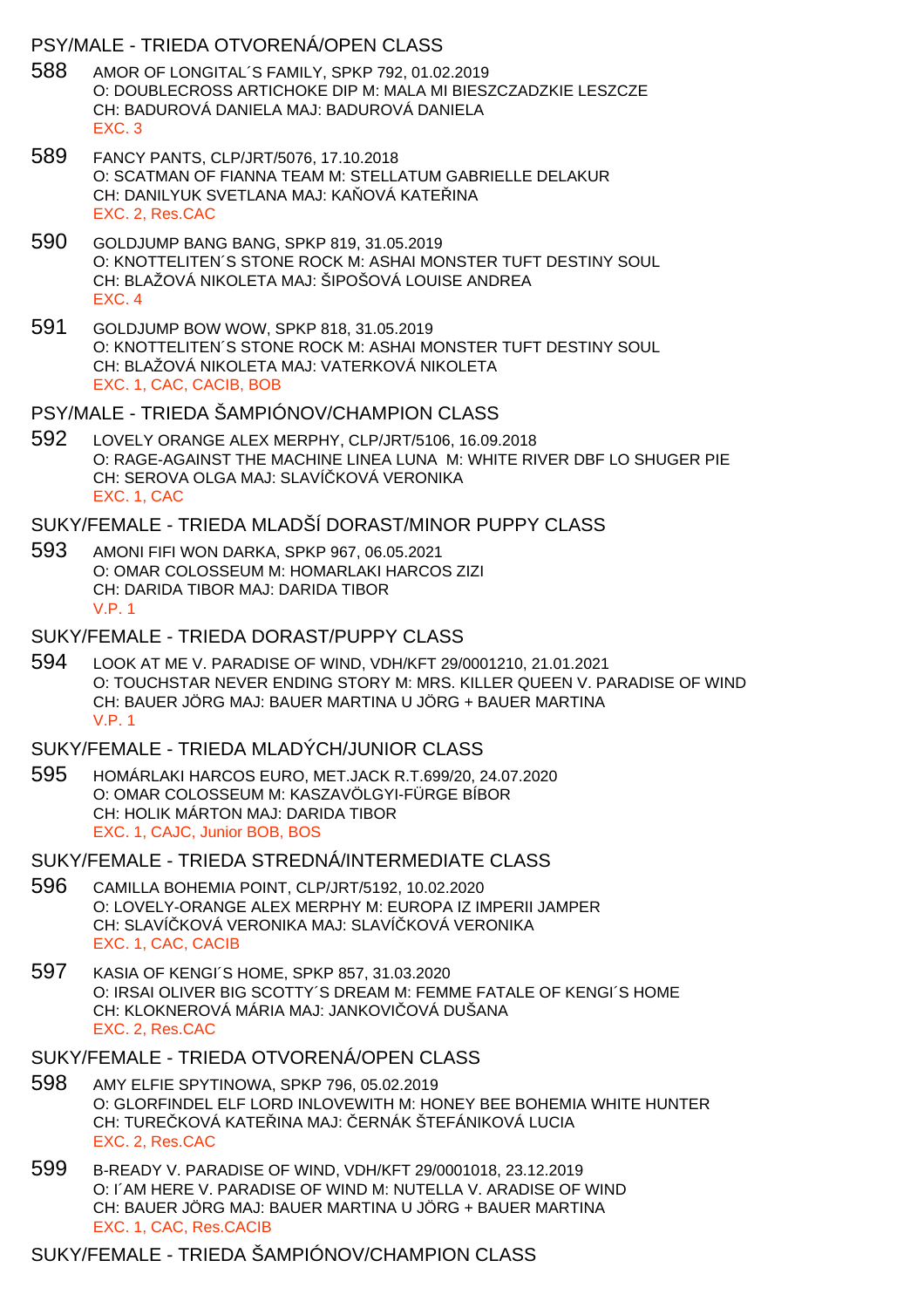- 600 ALLBA OF LONGITAL´S FAMILY, SPKP 795, 01.02.2019 O: DOUBLECROSS ARTICHOKE DIP M: MALA MI BIESZCZADZKIE LESZCZE CH: BADUROVÁ DANIELA MAJ: BADUROVÁ DANIELA EXC. 3
- 601 NUTELLA V. PARADISE OF WIND, VDH/KFT 29/0000609, 30.05.2017 O: TOUCHSTAR UNDISPUTED MATTER M: TOUCHSTAR POPSTAR CH: BAUER JÖRG MAJ: BAUER MARTINA U JÖRG + BAUER MARTINA EXC. 1, CAC
- 602 XANTY BOHEMIA POINT, CLP/JRT/4682, 09.06.2018 O: LOVELY-ORANGE RUNNING RONY M: HONEY MOON BOHEMIA POINT CH: SLAVÍL KOVÁ VERONIKA MAJ: SLAVÍ KOVÁ VERONIKA EXC. 2, Res.CAC

## KERRY BLUE TERRIER

Rozhodca/Judge KUBA A JAROSLAV, SK - Kruh/Ring 8

## PSY/MALE - TRIEDA OTVORENÁ/OPEN CLASS

603 ESPRIT ACTIVE GIOTTO, PKR.III-84498, 13.04.2018 O: ESPRIT ACTIVE BUENO M: ESPRIT ACTIVE DÉLICE CH: KAPFERER DORIS MAJ: KRAUZE ANNA EXC. 1, CAC, CACIB, BOS

## PSY/MALE - TRIEDA ŠAMPIÓNOV/CHAMPION CLASS

604 STATEMENT WAPINI DVOMARO, CLP/KBT/2493, 06.07.2018 O: SHYLOCH STATEMENT M: NAREENE BLUE STAR DVOMARO CH: NETÍKOVÁ MARKÉTA MAJ: B HALOVÁ LUCIE EXC. 1, CAC, Res.CACIB

#### SUKY/FEMALE - TRIEDA MLADÝCH/JUNIOR CLASS

605 HEDWIG SNOWY OWL STACK´S KBT, SPKP 257, 19.09.2020 O: VAYA TELA ESPERADO M: FOUR ROSES DERRYMORE STACK´S KBT CH: KOTRHOVÁ ZUZANA MAJ: DRAGÚ OVÁ JANKA EXC. 1, CAJC, Junior BOB

## SUKY/FEMALE - TRIEDA OTVORENÁ/OPEN CLASS

606 SAIMI QUEEN WAPINI DVOMARO, CLP/KBT/2494, 06.07.2018 O: SHYLOCH STATEMENT M: NAREENE BLUE STAR DVOMARO CH: NETÍKOVÁ MARKÉTA MAJ: ROKOSOVÁ EVA EXC. 1, CAC, Res.CACIB

## SUKY/FEMALE - TRIEDA ŠAMPIÓNOV/CHAMPION CLASS

607 DINNYÉSVÁROSI WALKING ON THE MOON, MET.KBT.90/19, 14.06.2019 O: DINNYÉSVAÁOSI UNDERCOVER AGENT M: DINNYÉSVÁROSI STILL LOVING YOU CH: TAJTINÉ BUROVINCZ KATALIN MAJ: SZOVÉNYIOVÁ ZUZANA + TAJTINÉ BUROVINCZ KATALIN EXC. 1, CAC, CACIB, BOB

# NORFOLK TERRIER

Rozhodca/Judge KUBA A JAROSLAV, SK - Kruh/Ring 8

PSY/MALE - TRIEDA ŠAMPIÓNOV/CHAMPION CLASS

608 TWEEDLEDEE TEDDY AS HUMBLE GATSBY, SPKP 238, 21.02.2016 O: MAINLY ELFIN FOXGLOVE M: BELLEVILLE NUTTY RED HEAVEN CH: LADICKÁ ADRIANA MAJ: KONŠTIAKOVÁ ZUZANA EXC. 1, CAC, CACIB, BOB

# NORWICH TERRIER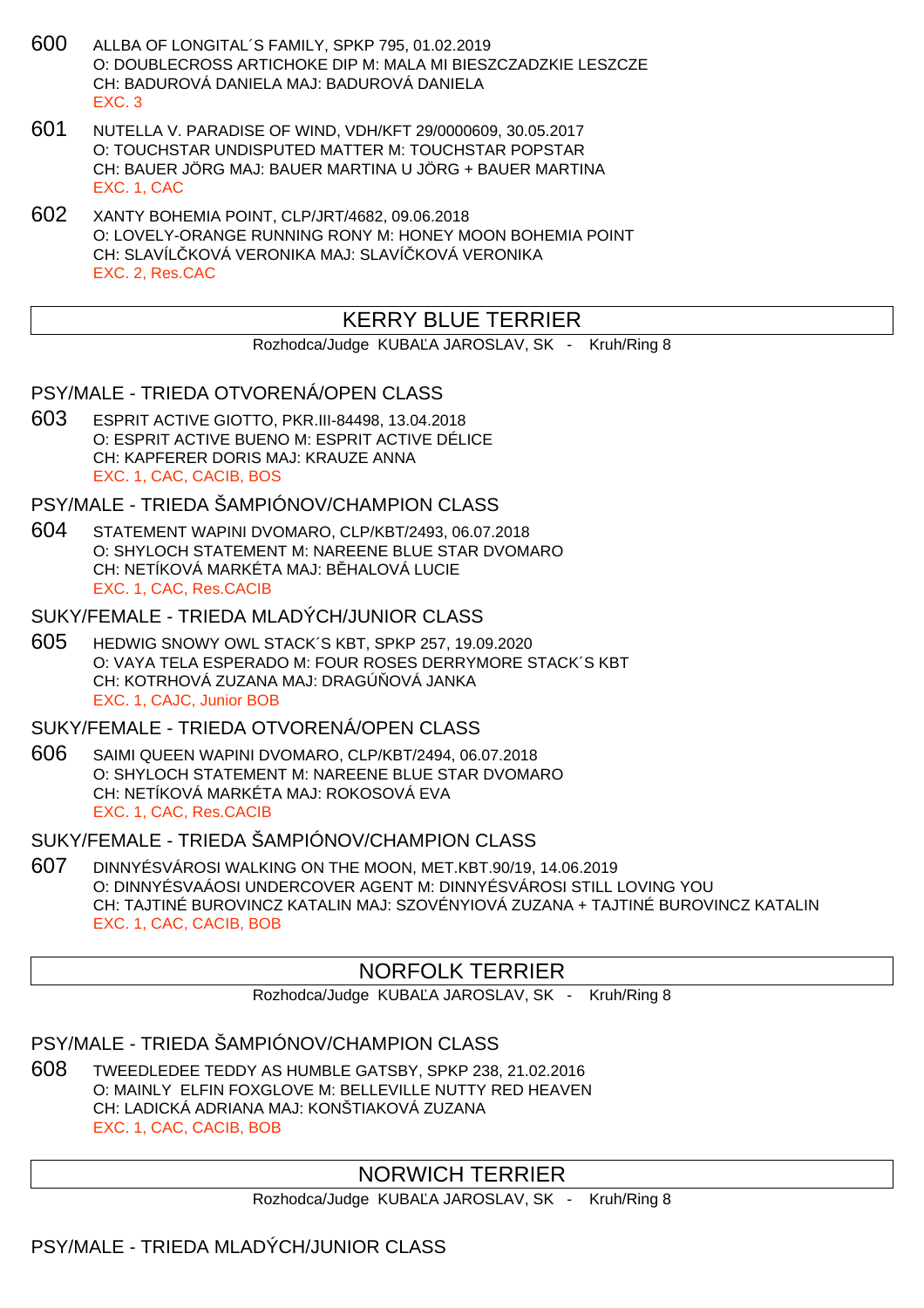609 WILD DEVILS QUANTUM TROST, OHZB NWT 377, 08.11.2020 O: GUARDANGEL CAPPUCCINO M: WILD DEVILS KYLIE MINOGUE CH: RUCK JENS MAJ: RUCK LIANE & JENS EXC. 1, CAJC, Junior BOB

#### PSY/MALE - TRIEDA OTVORENÁ/OPEN CLASS

610 WILD DEVILS IRON MAN, OHZB/NWT 341, 24.11.2018 O: CH WILD DEVILS WHITE SNAKE M: WIND TRAVEL YAPONSKAYA VISHNYA CH: RUCK JENS MAJ: RUCK LIANE & JENS EXC. 1, CAC, CACIB, BOB

### PSY/MALE - TRIEDA ŠAMPIÓNOV/CHAMPION CLASS

611 NIXLINE STELLAR SKY, CLP/NOT/454, 16.05.2018 O: BRAIT NOUZ DAIZ OF DREAM M: PORRIGITO JAIPONGAN CH: ROBI NIKOLA MAJ: SÝKOROVÁ KATE INA EXC. 1, CAC, Res.CACIB

## SUKY/FEMALE - TRIEDA MLADÝCH/JUNIOR CLASS

612 BUFFY II VON DEN ZWEI EICHEN, OHZB NWT 372, 22.06.2020 O: CH MADMAX VON DEN ZWEI EICHEN M: VICTORIA VON DEN ZWEI EICHEN CH: RUCK LIANE MAJ: RUCK LIANE & JENS EXC. 1, CAJC

#### SUKY/FEMALE - TRIEDA STREDNÁ/INTERMEDIATE CLASS

613 WILD DEVILS MELANIE THORNTON, OHZB/NWT 361, 29.12.2019 O: WILD DEVILS BLACK SABBATH M: WIND TRAVEL YAPONSKYA VISHNYA CH: RUCK JENS MAJ: SOMMERLECHNER DANIEL EXC. 1, CAC

#### SUKY/FEMALE - TRIEDA OTVORENÁ/OPEN CLASS

614 WILD DEVILS DOLLY PARTON, OHZB NWT 312, 07.08.2017 O: CH RAGUS JUMP TO IT M: CH AURELIA VOM TANNENTHALBAD CH: RUCK JENS MAJ: RUCK LIANE & JENS EXC. 1, CAC, CACIB, BOS

#### SUKY/FEMALE - TRIEDA ŠAMPIÓNOV/CHAMPION CLASS

615 BELLEVILLE ALL DRESSED UP, SPKP 50, 07.05.2018 O: TINKAVE I´M THE MAN M: RAGUS ALL GOOD THINGS CH: THOMPSON-MORGAN CATHY MAJ: BLUBLOVÁ LENKA EXC. 1, CAC, Res.CACIB

## PARSON RUSSELL TERRIER

Rozhodca/Judge KUBA A JAROSLAV, SK - Kruh/Ring 8

#### PSY/MALE - TRIEDA STREDNÁ/INTERMEDIATE CLASS

616 PARSONISK COFFEE WAFER, SPKP 415, 13.10.2019 O: AMICO TERRIER´S NOUGAT WAFER M: PARSONISK ADELA CH: GROMOVÁ VLADIMÍRA MAJ: GROMOVÁ VLADIMÍRA EXC. 1, CAC, Res.CACIB

#### PSY/MALE - TRIEDA OTVORENÁ/OPEN CLASS

- 617 BLASER SPOD BARANCA, SPKP RG 372, 12.07.2017 O: ALF GENIUS LOCI M: CWN ANNWFN GWENDOLYN CH: KALATOVÁ KLÁRA MAJ: KALÁTOVÁ KLÁRA EXC. 2, Res.CAC
- 618 DIABOLO VOM SCHWARZWALD POLAND, PKR.III-83321, 09.12.2017 O: SONY VOM SCHWARZWALD POLAND M: NOCK RIVER'S HAPPY VALENTINE CH: FILIPECKA JOANNA MAJ: FILIPECKA JOANNA EXC. 1, CAC, CACIB, BOB

PSY/MALE - TRIEDA ŠAMPIÓNOV/CHAMPION CLASS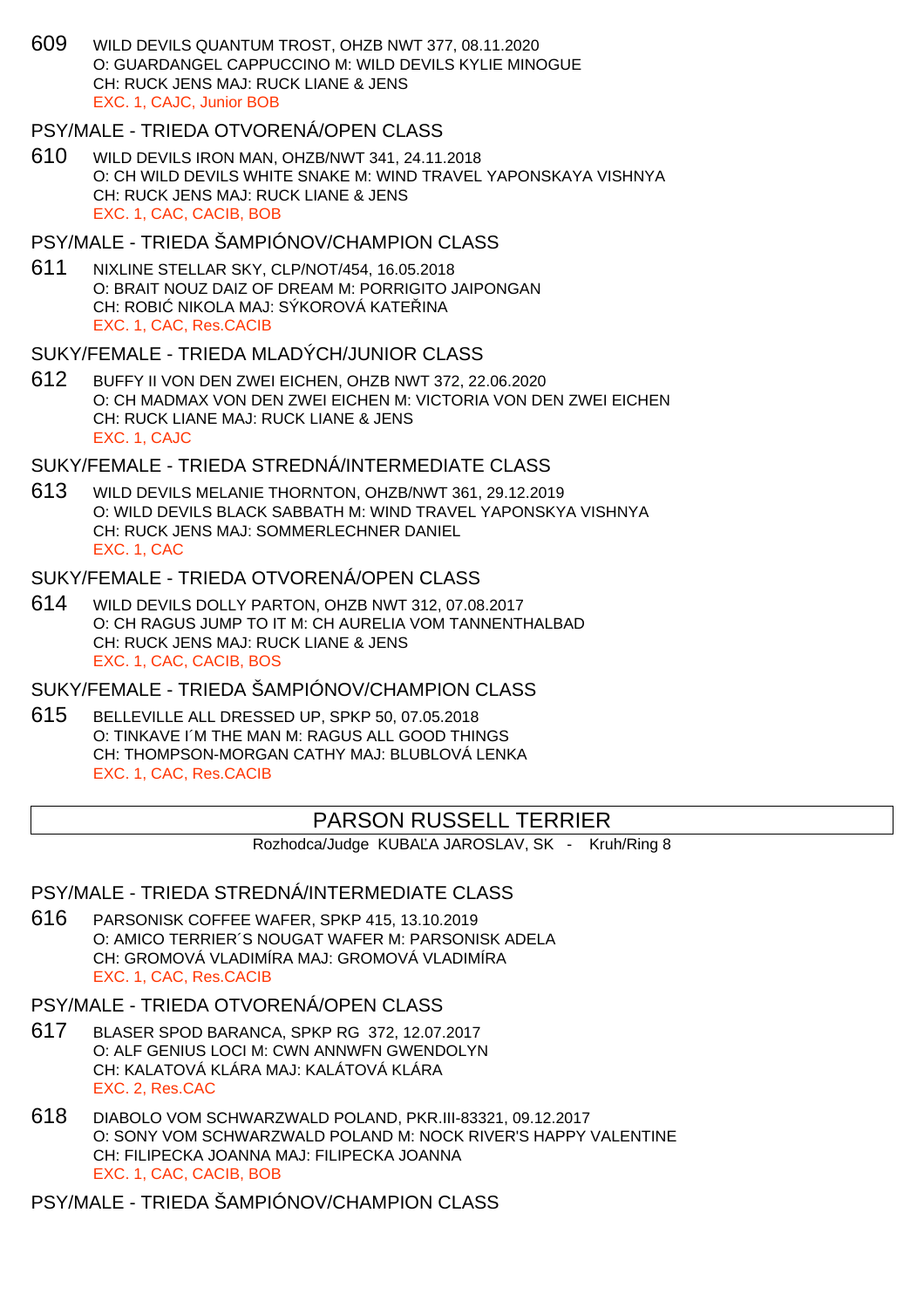619 ATTRACTIVE ARAMIS OF GREEN SPIRITS, ÖHZB PRT 3057, 10.01.2020 O: CIB ABYSMAL STARFISH TO PEARCH HILL M: CIB UNBELIEVABLE LILLI FEE VON CONTESSA CH: GANZER ROLAND&EMANUEL MAJ: GANZER ROLAND EXC. 1, CAC

## SUKY/FEMALE - TRIEDA MLADŠÍ DORAST/MINOR PUPPY CLASS

620 BOURBON VANILLE OF GREEN SPIRITS, ÖHZB/PRT 3232, 24.02.2021 O: NUGGET KOZLÍK RITAKIM M: CIB UNBELIEVABLE LILLI FEE VON CONTESSA CH: GANZER ROLAND&EMANUEL MAJ: GANZER ROLAND V.P. 1

#### SUKY/FEMALE - TRIEDA STREDNÁ/INTERMEDIATE CLASS

621 KSANDI EQUUS, ÖHZB/PRT 3125, 04.11.2019 O: PAN PUDZIAN MYSIA ZAGLADA M: SIMBA EQUUS MYSIA ZAGLADA CH: BILI SKA ANETA MAJ: GANZER EMANUEL EXC. 1, CAC, CACIB, BOS

#### SUKY/FEMALE - TRIEDA ŠAMPIÓNOV/CHAMPION CLASS

622 UNBELIEVABLE LILLI FEE VON CONTESSA, ÖHZB/PRT 2779, 29.07.2017 O: REDNOCK MYOWN POINT OF VIEW M: KINDLY KIRA VON CONTESSA CH: PETERS SILVIA MAJ: GANZER ROLAND EXC. 1, CAC, Res.CACIB

## SCOTTISH TERRIER

Rozhodca/Judge KUBA A JAROSLAV, SK - Kruh/Ring 8

## PSY/MALE - TRIEDA ŠAMPIÓNOV/CHAMPION CLASS

623 LIMONCELLO SUPREM DAI HARD, PKR.III-85155, 10.07.2018 O: GLENHEATH ENTREPRENEUR M: YOU PERFECTION DAI HARD CH: KUDINA NATALYA MAJ: WINOWICZ WIKTORIA EXC. 1, CAC, CACIB, BOB

#### SUKY/FEMALE - TRIEDA MLADÝCH/JUNIOR CLASS

624 PAIGE HANNAH MORAVIA, CLP/ST/4236, 31.05.2020 O: JACK HANNAH MORAVIA M: NOBI DU LOCH D´ERGUE CH: STRNAD JAROSLAV MAJ: STRNAD JAROSLAV EXC. 1, CAJC, Junior BOB, BOS

## SEALYHAM TERRIER

Rozhodca/Judge KUBA A JAROSLAV, SK - Kruh/Ring 8

PSY/MALE - TRIEDA OTVORENÁ/OPEN CLASS

625 WHITE CLOWNES TULIP HERO IN LOVE, PKR.III-86181, 11.02.2018 O: ARTERRA'S HAND OF THE KING M: FORLEGD YADDA YADDA GIA CH: PALMQVIST JENNY MAJ: SOBCZYK PIOTR & KAROLINA EXC. 1, CAC, CACIB, BOB

## STAFFORDSHIRE BULL TERRIER

Rozhodca/Judge PETRAKOVA IRINA, RUS - Kruh/Ring 7

### PSY/MALE - TRIEDA MLADŠÍ DORAST/MINOR PUPPY CLASS

626 INDY BLUE AMAZING JEWEL FROM IRON MOUNTAINS, CMKU/SBT/15514/21, 24.02.2021 O: PERRY STAFFTÜRK M: CALANTHE BLUE DÁRCE ŠT STÍ CH: COUFAL MIROSLAV MAJ: HÁTAŠ MICHAL V.P. 1

PSY/MALE - TRIEDA DORAST/PUPPY CLASS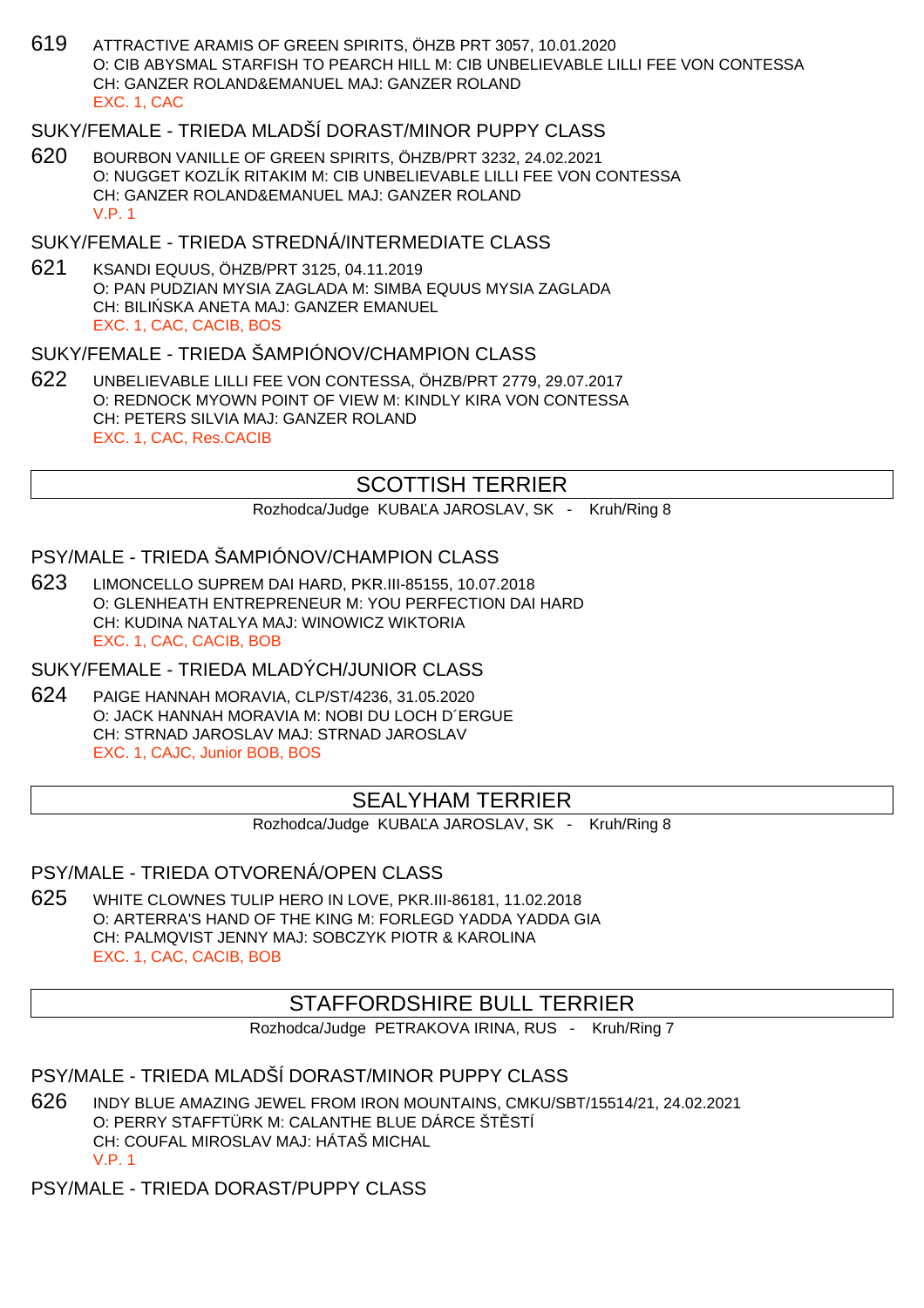- 627 APOLO DE LA BRIO BOLD, SPKP 1920, 10.02.2021 O: POLO DE LA FRANSIMO BOHEMIA M: LUMP SUM OF FRANSIMO BOHEMIA CH: ZAJONCOVÁ KATARÍNA MAJ: KUBALA ROMAN V.P. 1
- 628 STELLA DAL MULINO DON JACK, SPKP 1933, 21.01.2021 O: VICYEN´S LORD RED M: GIL-ESTEL RED POINT STAFF CH: ŠKRIPCOVÁ NATAŠA MAJ: BÓDY SAMUEL **PROM**
- PSY/MALE TRIEDA MLADÝCH/JUNIOR CLASS
- 629 AUDAX GRIFFIN SUB SOLE, CMKU/SBT/14717/20, 22.08.2020 O: ADWIN STAR SALLYSTAFF M: KENAITEEN MERRYMAKER CH: EJKOVÁ DENISA MAJ: JANDA PETR + KUMMEROVÁ ADÉLA EXC. 1, CAJC, Junior BOB
- PSY/MALE TRIEDA STREDNÁ/INTERMEDIATE CLASS
- 630 BRAVE SPIRIT KEY SOUL PLAYER, RKF 5873492, 16.12.2019 O: EARTHQUAKE STAFF`S TWIN TURBO SPIRIT BRAVE M: BRAVE SPIRIT FLOR DE LIRIO BLANCO CH: GURYEVSKAYA T MAJ: TIBAY NORBERT + KATOMINA TATIANA EXC. 1, CAC, CACIB, BOB
- 631 EDWIN Z DIVOKÉHO SEVERU, SPKP 1735, 26.09.2019 O: EASY RIDER MORAVIA LORD M: QUEAN OF IMPOSSANT BOHEMIA CH: PLHO LIBOR MAJ: MROCEK PETER EXC. 2, Res.CAC

#### PSY/MALE - TRIEDA OTVORENÁ/OPEN CLASS

- 632 ADELESTAFF APOLLO FROM, SPKP 1393, 30.03.2017 O: SATIP SORBOSS AT VRABARBULL M: ADELE BLACK ROSE STAFF CH: FU EKOVÁ IVANA MAJ: SZALAIOVÁ VIKTÓRIA + KOPUNCEC RENÉ EXC. 1, CAC
- 633 KOFI CRAZY MAGIC, SPKP 1632, 15.02.2019 O: BREMBO ACHERON SLOVAKIA M: VICTORIA CRAZY MAGIC CH: JADA ŠTEFAN MAJ: GALLOVÁ KATARÍNA G.

### PSY/MALE - TRIEDA ŠAMPIÓNOV/CHAMPION CLASS

- 634 BLACK BAGHIR ERVI DOG, SPKP 1529, 24.06.2018 O: ANDREW LUCYSTAFF M: GEORGIA OF BULLY BOTTS CH: POLYÁKOVÁ EMÍLIA MAJ: ZELENÁKOVÁ NADEŽDA + LENGHARTOVÁ ĽUBOSLAVA EXC. 2, Res.CAC
- 635 BREMBO ACHERON SLOVAKIA, SPKP 1388, 05.04.2017 O: JOLI KAF DU DOMAINE D´ISHTAR M: AIRA RASCAL BULL CH: ODNECHTA RADOVAN MAJ: ODNECHTA RADOVAN EXC. 1, CAC, Res.CACIB

## SUKY/FEMALE - TRIEDA MLADŠÍ DORAST/MINOR PUPPY CLASS

636 ADELINE STEIN LOVE, SPKP 1964, 03.05.2021 O: CÉZAR BLACK ROSE STAFF M: UZZI Z NÁVRŠÍ CH: ŠTEINHÜBEL CHRISTIAN MAJ: ZELENÁKOVÁ NADEŽDA V.P. 1

#### SUKY/FEMALE - TRIEDA DORAST/PUPPY CLASS

- 637 AYRA BRIO BOLD, SPKP 1922, 10.02.2021 O: POLO DE LA FRANSIMO BOHEMIA M: LUMP SUM OF FRANSIMO BOHEMIA CH: ZAJONCOVÁ KATARÍNA MAJ: ZAJONCOVÁ KATARÍNA V.P. 1
- SUKY/FEMALE TRIEDA MLADÝCH/JUNIOR CLASS
- 638 BALADEVA BELLISSIMA SANNY STAFF, SPKP 1780, 14.03.2020 O: COEN RASCAL BULL M: OLLI OD ŠIFÁKU CH: SZALAIOVÁ VIKTÓRIA MAJ: SZALAIOVÁ VIKTÓRIA EXC. 1, CAJC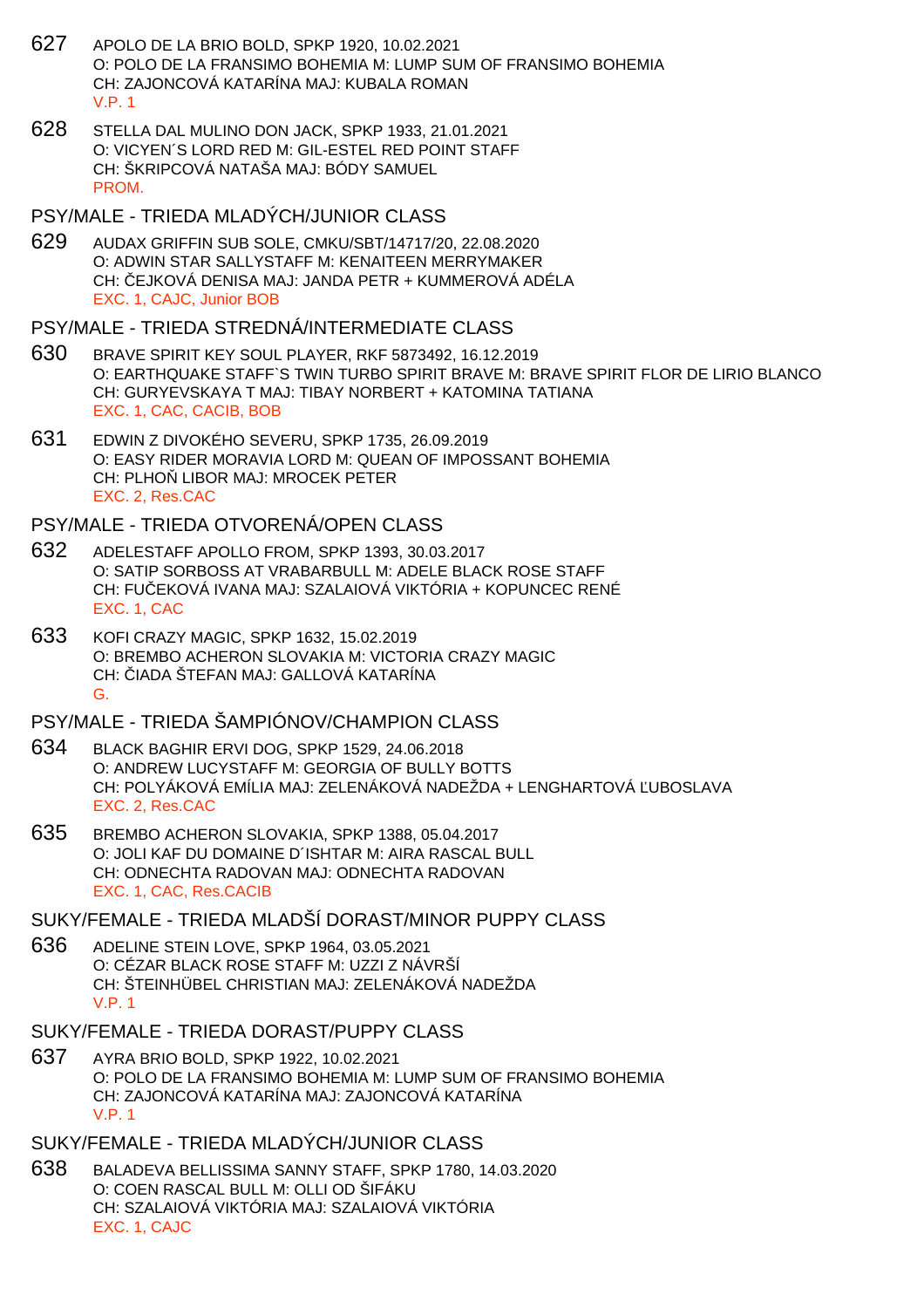- 639 FREYA VANR OF MORAVIA LORD, CMKU/SBT/14423/20, 20.05.2020 O: ALBY VECCHIO GENTLE BULL M: TRUE LOVE OF MORAVIA LORD CH: PROKOPOVÁ PETRA MAJ: GULA MILAN + KATI OVÁ RENÁTA EXC. 3
- 640 JANET FRANSIMO BOHEMIA, CMKU/SBT/15017/20, 10.11.2020 O: DIAMONDS OF BLANCH WHITE BEAR M: FB EVOLUTION SPECIES FRANSIMO BOHEMIA CH: LAHODOVÁ SIMONA MAJ: TOMEŠKOVÁ NA A EXC. 2

#### SUKY/FEMALE - TRIEDA STREDNÁ/INTERMEDIATE CLASS

- 641 ALFA VON LAPLASIAN, SPKP 1803, 12.05.2020 O: FOREVER BULL CESAR M: DAIRRA IVET ACHERON SLOVAKIA CH: MALI ÁKOVÁ MICHAELA MAJ: MALI ÁKOVÁ MICHAELA EXC. 1, CAC, CACIB, BOS
- 642 JUST LIKE HEAVEN BULLPARRABEN, PKR.III-88396, 21.01.2020 O: OKWAHO RED SKY AT NIGHT M: HIGH HOPE BULLPARRABEN CH: WALCZAK- WOJTKOWIAK MARTA MAJ: BELAŠI OVÁ ALEXANDRA + BORGU OVÁ MARTINA V.G. 3
- 643 THORGAL YENNEFER Z VENGERBERGU, PKR.III-88404, 23.01.2020 O: GREAT GATSBY BULLPARRABEN M: THORGAL ARIANKA Z TALGARU CH: SZYMCZYK DANUTA MAJ: RUS ÁKOVÁ ZUZANA EXC. 2, Res.CAC
- 644 YANY ESO BONATOM, CMKU/SBT/13542/19, 29.10.2019 O: PERRY STAFFTÜRK M: GILLI CHILLI ESO BONATOM CH: TOMEŠKOVÁ NA A MAJ: TOMEŠKOVÁ NA A V.G. 4

#### SUKY/FEMALE - TRIEDA OTVORENÁ/OPEN CLASS

- 645 ABIGAIL BUDÚCE HVIEZDY, SPKP 1683, 18.06.2019 O: BREMBO ACHERON SLOVAKIA M: ORIS CRAZY MAGIC CH: BACULÍKOVÁ KRISTÍNA MAJ: BACULÍKOVÁ KRISTÍNA V.G. 3
- 646 BIBI RUTH WINNERSTAFF, SPKP 1630, 26.01.2019 O: LANLUAIN PRECIOUS BLOOD M: ANGEL CHIRA WINNERSTAFF CH: NAGY ALEXANDER MAJ: RUDOLFOVÁ ERIKA EXC. 1, CAC, Res.CACIB
- 647 FERAJNA HUSARIA STAFF, CMKU/SBT/13731/-19/19, 17.07.2019 O: THE MIGHTY TYRION M: NEFRETETE CANAVERAL-STAFF CH: MAGDO PATRYCJA MAJ: VELI KOVÁ EVA EXC. 2, Res.CAC

SUKY/FEMALE - TRIEDA ŠAMPIÓNOV/CHAMPION CLASS

648 TROJANSTAFF WET KISSES, LOE 2460244, 17.09.2018 O: ANTROBOSS TEMPESTA NERA M: DIAMONDS OF BLANCH VIKING SPIRIT CH: ALBIOL ADRIAN MAJ: BARIAKOVÁ MICHAELA EXC. 1, CAC

## WELSH TERRIER

Rozhodca/Judge KUBA A JAROSLAV, SK - Kruh/Ring 8

PSY/MALE - TRIEDA STREDNÁ/INTERMEDIATE CLASS

649 TVANTENGEN WHISKEY ON ROKS, PKR.III-89439, 19.09.2019 O: MALVADO'S TIME TO RANGEL M: TVANTENGEN PERFECT RARITY CH: NIKOLAENKOVA SVETLANA MAJ: KARPINSKA-JETTKA LARYSA + JETTKA NATALIA EXC. 1, CAC, CACIB, BOB

SUKY/FEMALE - TRIEDA ŠAMPIÓNOV/CHAMPION CLASS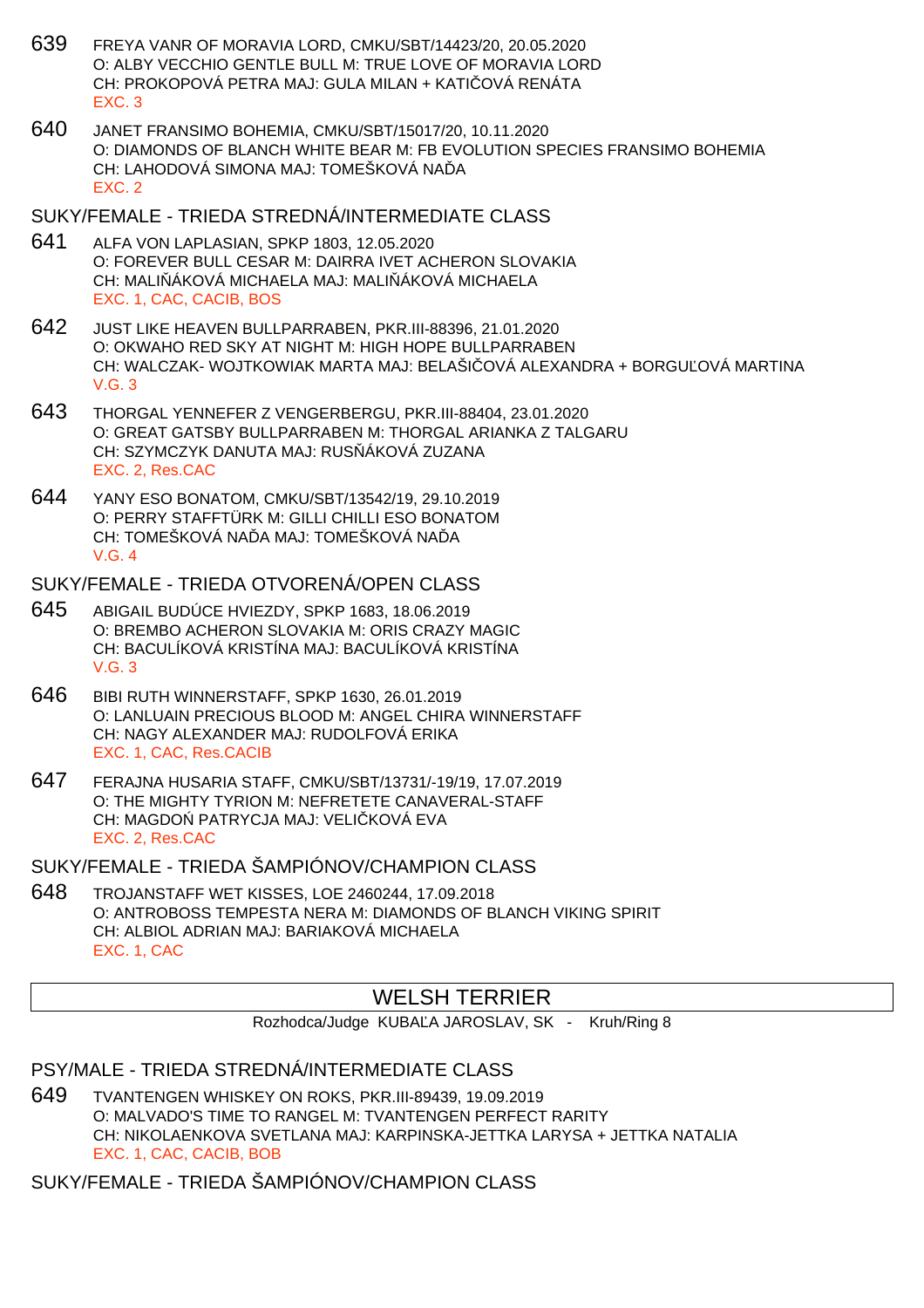650 PRETTY WOMAN BLUE BRICASSART, PKR.III-86673, 22.01.2019 O: TOTOLOTEK ALUZJA M: NUT IN THE SUN BLUE BRICASSART CH: KARPINSKA-JETTKA LARYSA & JETTKA NATALIA MAJ: WOJCIK-WONORSKA KAROLINA + WONORSKI

ARTUR EXC. 1, CAC, CACIB, BOS

## WEST HIGHLAND WHITE TERRIER

Rozhodca/Judge PETRAKOVA IRINA, RUS - Kruh/Ring 7

## PSY/MALE - TRIEDA STREDNÁ/INTERMEDIATE CLASS

651 GERMAN SAMURAI V. PARADISE OF WIND, VDH/KFT 24/0056472, 20.12.2019 O: FLASHLIGHT THUNDER V. PARADISE OF WIND M: BOGARHAZI MADAME SCANDALE CH: JÖRG BAUER MAJ: BAUER MARTINA U JÖRG + BAUER MARTINA EXC. 1, CAC

## PSY/MALE - TRIEDA ŠAMPIÓNOV/CHAMPION CLASS

- 652 BOCANS BOHEMIAN RHAPSODY, CLP/WHW/8684, 01.09.2018 O: BOCANS BACKIN BUSINESS M: BOCANS SUGAR LOVING CH: STEEMSON JULIE MAJ: HLÚŠKOVÁ ROMANA EXC. 1, CAC, CACIB, BOB
- 653 MAGIC BOY FROM SUPERB DREAMS, PKR.III-84729, 12.10.2017 O: SHOWMAN FROM SUPERBIA M: AMORETTE LITTLE LOVE SUPERB DREAMS CH: KASZOWSKA EDYTA MAJ: KASZOWSKA EDYTA EXC. 2, Res.CAC, Res.CACIB

### SUKY/FEMALE - TRIEDA MLADÝCH/JUNIOR CLASS

654 MY LITTLE DEVIL PREEMINENT WHITE DOG, PKR.III-89571, 04.05.2020 O: WONDER WHY SUNSHINE CELEBRATION M: FRAZANDMITCH SUMMER LOVE CH: FRONCZYK MAGDALENA MAJ: HAWRO MARCIN EXC. 1, CAJC, Junior BOB

### SUKY/FEMALE - TRIEDA STREDNÁ/INTERMEDIATE CLASS

655 GOLDIE BÍLÝ HURRICANE, CLP/WHW/8871, 01.04.2020 O: BOGARHAZI INNOCENT LOVE M: DAFNE BÍLÝ HURRICANE CH: ŠTENGLOVÁ VÁCLAVA MAJ: ŠTENGLOVÁ VÁCLAVA EXC. 1, CAC

#### SUKY/FEMALE - TRIEDA OTVORENÁ/OPEN CLASS

- 656 JACKIE STAR WEST, CLP/WHW/8563, 03.07.2018 O: WESTICON HIGHLAND HUNTER M: DYNAMICA STAR WEST CH: STÍTECKÁ MONIKA MAJ: KUCHA OVÁ JANA + KUCHA OVÁ GABRIELA EXC. 3
- 657 NEFRETETE ADAMANTINA CORDA, PKR.III-81495, 19.11.2016 O: I'M THE BEST SUPERBIA M: MY HAIRY BRAVEHEART UNBREAK MY HEART CH: MAŁEK ROBERT MAJ: KASZOWSKA EDYTA EXC. 1, CAC, CACIB, BOS
- 658 SI PASSIONE V. PARADISE OF WIND, VDH/KFT 24/0055771, 22.09.2018 O: BOGARHAZI PURE PASSION M: BOGARHAZI MADAM SCANDAL CH: BAUER MARTINA U. JORG MAJ: BAUER MARTINA U JÖRG + BAUER JÖRG EXC. 2, Res.CAC

## SUKY/FEMALE - TRIEDA ŠAMPIÓNOV/CHAMPION CLASS

659 MAFIA OD BOBIKA, CLP/WHW/8685, 19.11.2018 O: STING SUNSHINE CELEBRATION M: OH I¨M SO PRETTY OD BOBIKA CH: ILCZYK EWA MAJ: BAREŠOVÁ VERONIKA EXC. 1, CAC, Res.CACIB

## YORKSHIRE TERRIER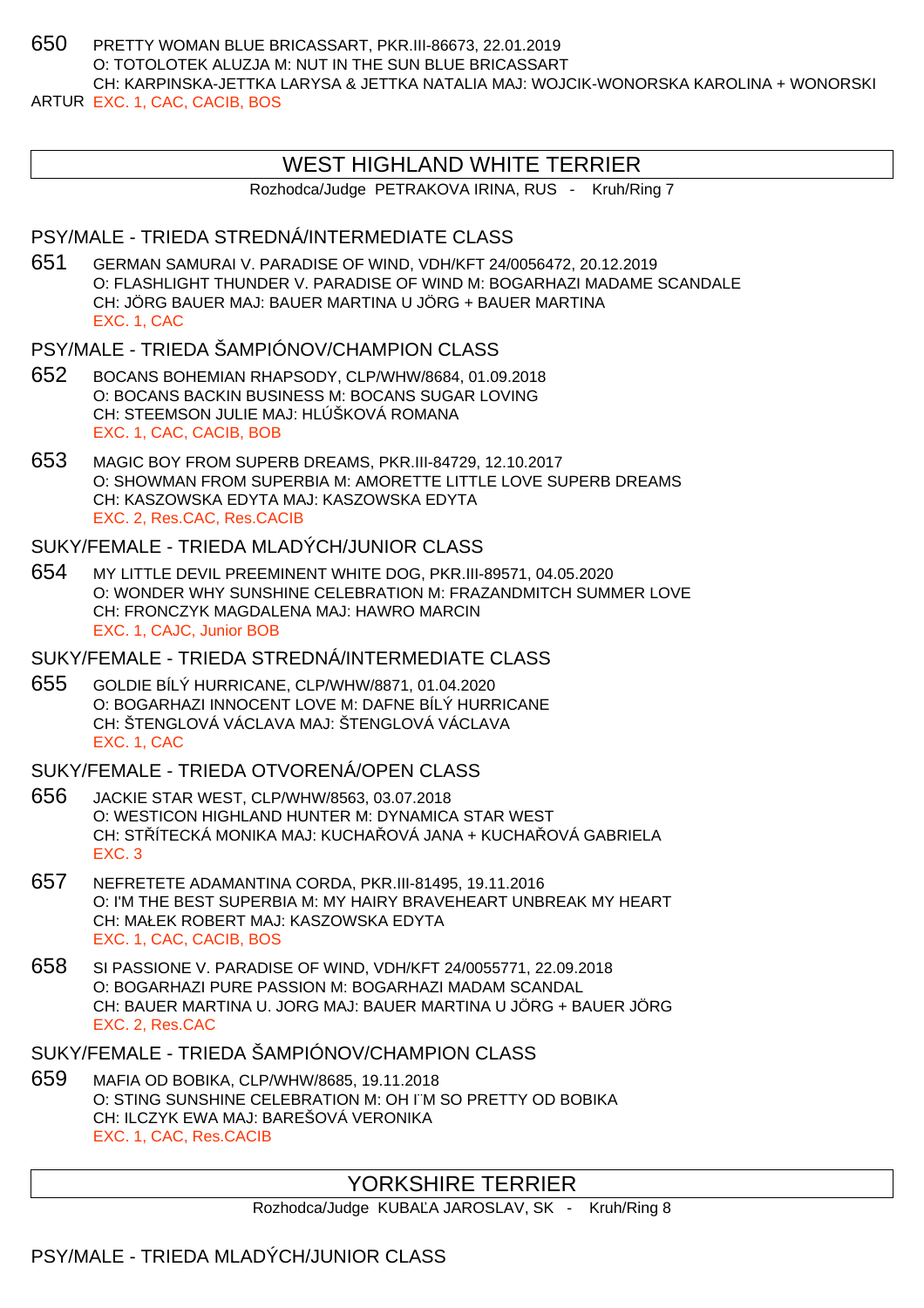- 660 HUGO PASIBA SHAMBALL, SPKP 9977, 23.09.2020 O: TRIPP LA COMPAGNIE D´LES AMIES M: EVANGELINA ROYAL DAISY CH: GERBERY SIMONA MAJ: RAČKOVÁ MARIANNA + RAČKO JOZEF V.G.
- 661 MAGIC MOON MONITE CIARA, SPKP 9884, 03.07.2020 O: NEVILL DARK LUNA M: FABER GE MONITE CIARA CH: MIKLOVI OVÁ NATAŠA MAJ: ŠKRKOVÁ ADRIÁNA + POPELKA MATEJ EXC. 4
- 662 PICKWICK CRYSTAL OF THE YORK, CMKU/YT/09349/20, 11.06.2020 O: LEON CRYSTAL OF THE YORK M: YESSI CRYSTAL OF THE YORK CH: PETRÁK IVAN MAJ: MARTINKOVÁ JANA EXC. 2
- 663 RICHIE OF MARYON'S HOME, SPKP 9895, 06.07.2020 O: VALENTIN GOOGLE OF MARYON'S HOME M: COLETTE OD PEKELSKÉ BRÁNY CH: HILMEROVÁ BABIANNE MAJ: KUNOVI OVÁ SIMONA EXC. 1, CAJC, Junior BOB
- 664 ZEUS CRYSTAL OF THE YORK, SPKP 9994, 23.10.2020 O: DJAKARTAS HOLD ME THE YORK M: PORSCHE CARRERA CRYSTAL OF THE YORK CH: PETRÁK IVAN MAJ: BUCHALOVÁ DAGMAR + PETRÁKOVÁ ZUZANA EXC. 3

#### PSY/MALE - TRIEDA STREDNÁ/INTERMEDIATE CLASS

- 665 FOREVER MERLIN OF MARYON´S HOME, SPKP 9708, 19.12.2019 O: ICH MAGICAL MERLIN YOREX M: CH LOLA-AMOUR MAGIC LOVE DE L´EDEN ARGENTE CH: HILMEROVÁ BABIANNE MAJ: ORBÁNOVÁ ZUZANA EXC. 2, Res.CAC
- 666 GIVE A LITTLE LOVE STŘÍBRNÉ PŘÁNÍ, CMKU/YT/08994/20, 01.05.2020 O: ICH YOU ARE MY ONE STÁBRNÉ PÁNÍ M: BEAUTY ALICE STÁBRNÉ PÁNÍ CH: BYSTRIANSKÁ ALENA MAJ: BYSTRIANSKÁ ALENA EXC. 1, CAC, Res.CACIB
- 667 KALINKO MONITE CIARA, SPKP 9742, 14.02.2020 O: RACHID MONITE CIARA M: VICTORY OF SUN DARK LUNA CH: MIKLOVI OVÁ NATAŠA MAJ: MIKLOVI OVÁ NATAŠA EXC. 3

#### PSY/MALE - TRIEDA OTVORENÁ/OPEN CLASS

- 668 GREAT GALAXY SHARBEST, CMKU/YT/98430/19, 01.09.2019 O: DELIGHTFUL SECRET ST ÍBRNÉ PÁNÍ M: SHARMNATAN'S GRACE VALERIE CH: MORARU RUSLANA MAJ: MORARU RUSLANA EXC. 1, CAC, CACIB, BOB
- PSY/MALE TRIEDA ŠAMPIÓNOV/CHAMPION CLASS
- 669 CAMPARIS COLDRIVER, VDH/CYT 03572, 03.02.2019 O: CH CAMPARIS COASTWIND M: CH CAMPARIS PENNY LANE CH: ACKERMANN BEATE MAJ: HILMEROVÁ BABIANNE ABS.
- 670 HARRY POTTER STŘÍBRNÉ PŘÁNÍ, CMKU/YT/87606/18, 23.11.2018 O: YOU ARE MERLINS SON STÍBRNÉ PÁNÍ M: READY FOR LOVE STÍBRNÉ PÁNÍ CH: BYSTRIANSKA ALENA MAJ: MORARU RUSLANA EXC. 1, CAC
- SUKY/FEMALE TRIEDA MLADÝCH/JUNIOR CLASS
- 671 AIRY EVERGREEN MY DREAM, CMKU/YT/09668/20, 20.11.2020 O: VINETOU-FIZZ Z ÚDOLÍ LIBERKU M: EVERGREEN HAJDUK GOLD CH: INDRÁKOVÁ SÁRA MAJ: LACKO-BARTOŠOVÁ MAGDALÉNA ABS.
- 672 AMIA DARK LUNA, SPKP 10001, 02.10.2020 O: BRAVA YORK TENIS ROYAL FLASH M: TISHA DARK LUNA CH: KYSELOVÁ KARIN MAJ: RAJKOVI OVÁ MICHAELA EXC. 2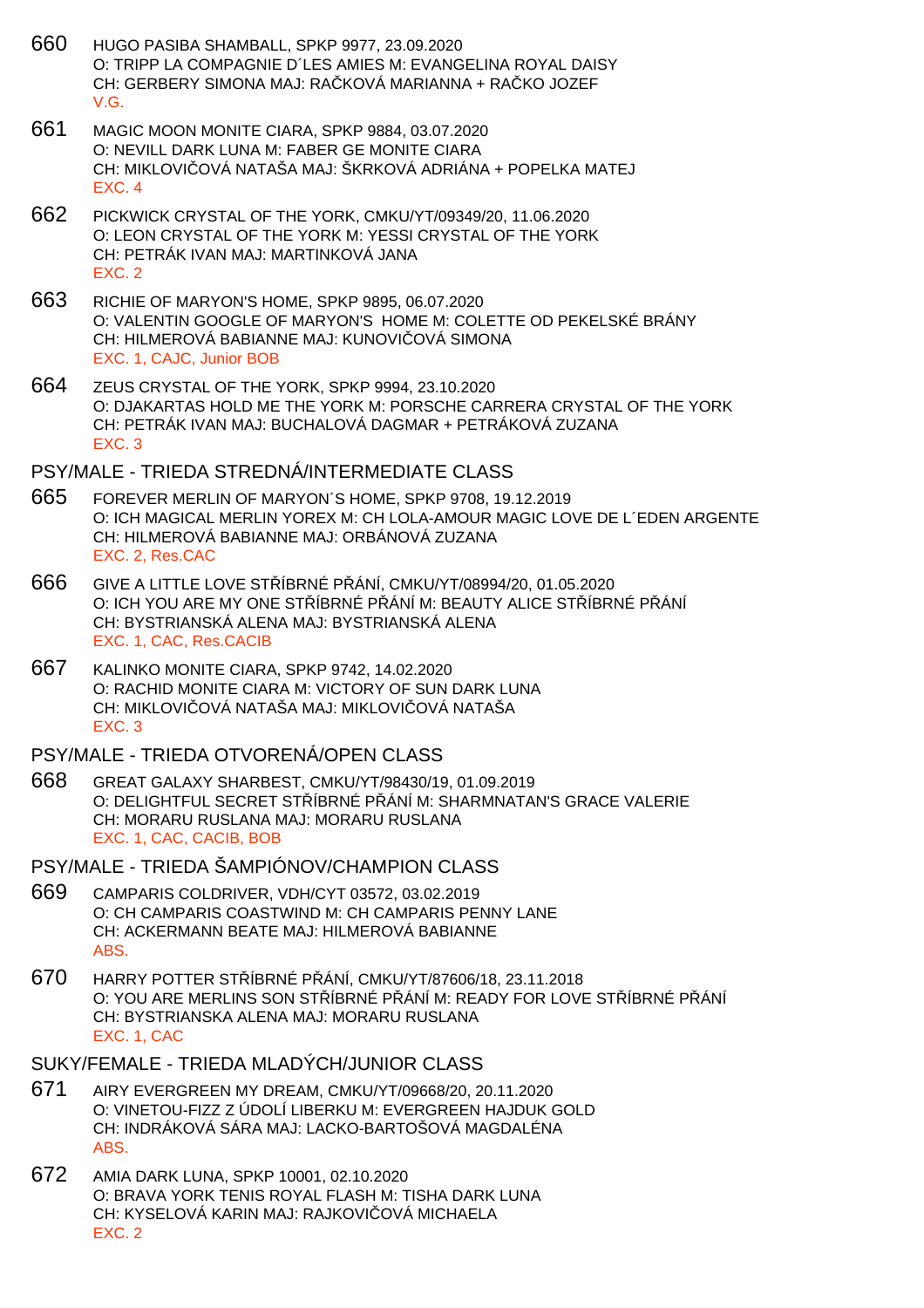- 673 BELLA DONNA CRYSTAL OF THE YORK, SPKP 9999, 28.10.2020 O: FERRARI ENZO CRYSTAL OF THE YORK M: ICHIGO CRYSTAL OF THE YORK CH: PETRÁK IVAN MAJ: PETRÁKOVÁ ZUZANA EXC. 1, CAJC
- 674 GUDYORK FABIOLA, SPKP 9825, 17.04.2020 O: GUDYORK DANIEL M: GUDYORK ELLI-LUE CH: GUDERNOVÁ EVA MAJ: GUDERNOVÁ EVA ABS.
- 675 HAVANAS OF JORANZA, SPKP 9914, 10.06.2020 O: NIKI CRYSTAL OF THE YORK M: RUBY OF JORANZA CH: ORBANOVÁ ZUZANA MAJ: ŠKRKOVÁ ADRIÁNA EXC. 3

#### SUKY/FEMALE - TRIEDA STREDNÁ/INTERMEDIATE CLASS

- 676 BEATRIX MODRÁ LUNA, SPKP 9637, 04.09.2019 O: WOODY MODRÁ LUNA M: AMAZING AMY HEAVENLY ANGEL CH: ŠEDIVÁ LIVIA MAJ: ŠEDIVÁ LÍVIA EXC. 2, Res.CAC
- 677 COCO MADEMOISELLE STŘÍBRNÉ PŘÁNÍ, CMKU/YT/08710/20, 24.01.2020 O: ANGEL'S FANTASY GIVENCHY M: CALL ME DOLLY ST ÍBRNÉ PÁNÍ CH: BYSTRIANSKÁ ALENA MAJ: BYSTRIANSKÁ ALENA EXC. 1, CAC

SUKY/FEMALE - TRIEDA OTVORENÁ/OPEN CLASS

- 678 ALL STARS FOR ME 24 CARAT, SPKP 9374, 22.07.2018 O: CHOPPARD TRUE MATCH M: CHOPPARD SASSY PANTS CH: KIRCHNEROVÁ ADRIANA MAJ: KIRCHNEROVÁ ADRIANA EXC. 3
- 679 LADONNA CRYSTAL OF THE YORK, SPKP 9219, 21.12.2017 O: GUDYORK STARLIGHT M: SUNSHINE CRYSTAL OF THE YORK CH: PETRÁK IVAN MAJ: PETRÁKOVÁ ZUZANA EXC. 1, CAC, Res.CACIB
- 680 WINKIE OF MARYON´S HOME, SPKP 9543, 07.05.2019 O: OMER OF MARYON´S HOME M: CH AFRODITHE OF MARYON´S HOME CH: HILMEROVÁ BABIANNE MAJ: HILMEROVÁ BABIANNE EXC. 2, Res.CAC

SUKY/FEMALE - TRIEDA ŠAMPIÓNOV/CHAMPION CLASS

681 ADELAIDE STAR OF ANDREA´S HOME, SPKP 9792, 30.12.2019 O: COMEBACK ROYAL DAISY M: KAROLINE OF MARYON´S HOME CH: MICHALCOVÁ ANDREA MAJ: HILMEROVÁ BABIANNE EXC. 1, CAC, CACIB, BOS

skupina/group FCI - 4

## DACHSHUND KURZHAAR - JAZVE ÍK HLADKOSRSTÝ

Rozhodca/Judge CHRPOVÁ VERONIKA, CZ - Kruh/Ring 9

SUKY/FEMALE - TRIEDA MLADÝCH/JUNIOR CLASS

- 682 BEKY DOLNÝ VÁH, SPKP 7756, 30.03.2020 O: GARO PRIEVIDZA M: ULRIKA CHOBIE CH: GÁLL TOMÁŠ MAJ: MIZERÍK JÁN EXC. 2
- 683 PROUD HUNTER KATANA, MET.RT.2579/21, 28.10.2020 O: PROUD HUNTER EASY RIDER M: PROUD HUNTER CHARDONAY CH: ATTILANE JULING MAJ: GLINIECKA JANA EXC. 1, CAJC, Junior BOB

SUKY/FEMALE - TRIEDA STREDNÁ/INTERMEDIATE CLASS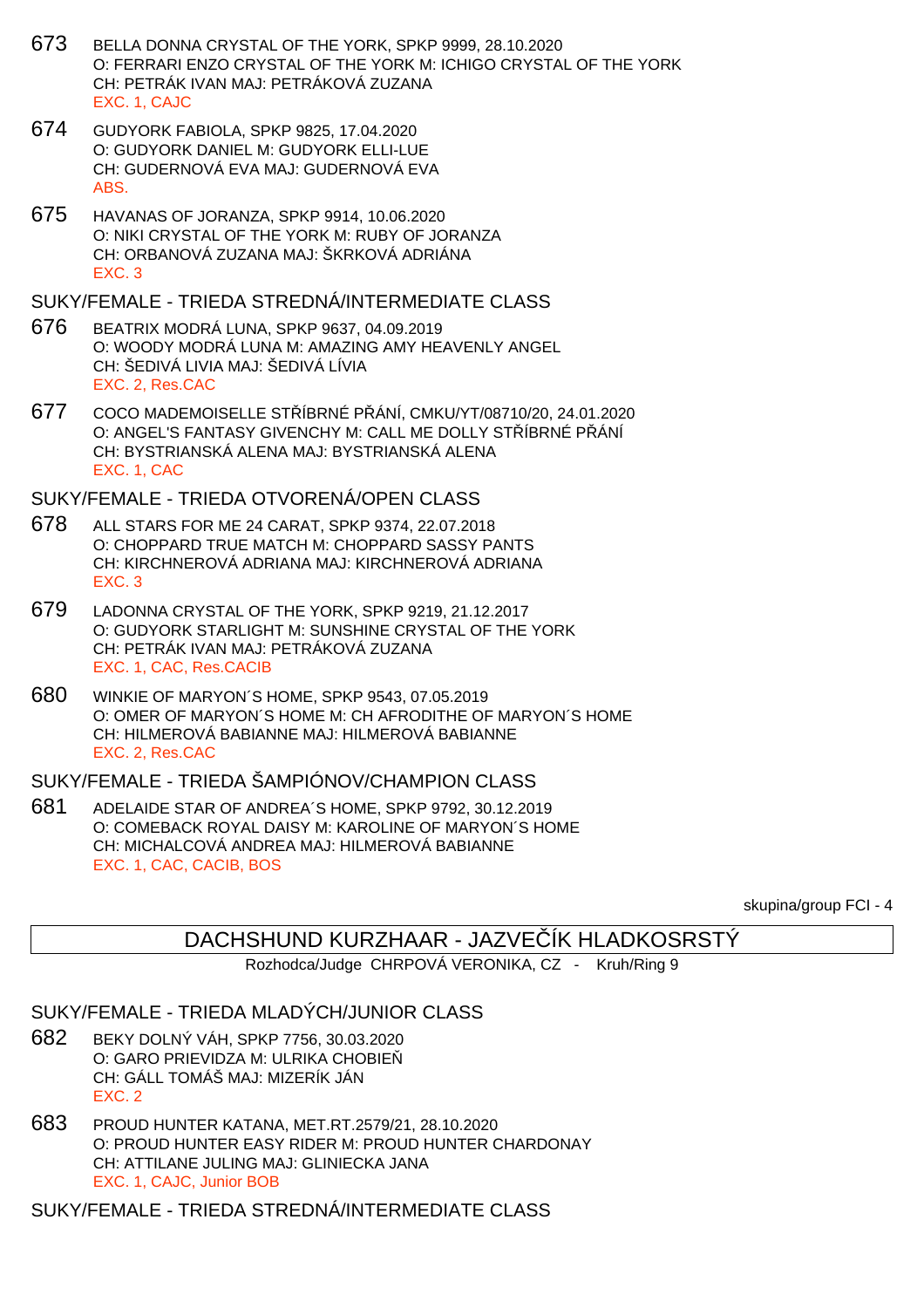684 COR CANIS STEFKA Z FULAROWEJ KLIKI, PKR.IV-29643 KS, 18.10.2019 O: SPELLBOUND'S BLACK THE AFFAIR M: ELITA KŁODA CH: FULARA MICHALINA MAJ: FULARA MICHALINA EXC. 1, CAC, CACIB, BOB

#### SUKY/FEMALE - TRIEDA PRACOVNÁ/WORKING CLASS

685 ELA Z VALAŠSKÉ D DINY, SPKP 7772, 28.12.2018 O: ARES TAJEMSTVÍ HUKVALD M: ASTA Z PARŠOVSKÉHO LESA CH: ERNOBILA PETR MAJ: BADA ŠTEFAN V.G. 1

# DACHSHUND KURZHAAR KANINCHEN - JAZVE ÍK HLADKOSRSTÝ KRÁLI Í

Rozhodca/Judge CHRPOVÁ VERONIKA, CZ - Kruh/Ring 9

#### SUKY/FEMALE - TRIEDA OTVORENÁ/OPEN CLASS

686 USTINE D. OF SILVETTA ORIGIN, CLP/JTK/99124, 21.06.2019 O: MAGIK RAINBOW FLAGMAN M: SUSAN D. OF SILVETTA ORIGIN CH: PLEŠOVÁ DANIELA MAJ: PLEŠOVÁ DANIELA EXC. 1, CAC, CACIB, BOB

## DACHSHUND KURZHAAR ZWERG - JAZVEĆÍK HLADKOSRSTÝ TRPASLICÍ

Rozhodca/Judge CHRPOVÁ VERONIKA, CZ - Kruh/Ring 9

#### PSY/MALE - TRIEDA STREDNÁ/INTERMEDIATE CLASS

- 687 LERMONT FATRADOG, SPKP 6725, 10.10.2019 O: WAKE UP MAGIC HILL DEGLI ARISTOBASSI M: ZIGMUNDDORF JOSEPHINA CH: NÁGL TOMÁŠ MAJ: MANDUCHOVÁ MICHAELA V.G. 2
- 688 URSUS Z BÔRICKEJ CESTY, SPKP 6729, 25.11.2019 O: SHERLOK HOLMES ONYX MORAVIA M: MAMBA Z BÔRICKEJ CESTY CH: GA A VILIAM MAJ: MALATOVÁ MICHAELA EXC. 1, CAC, Res.CACIB

PSY/MALE - TRIEDA ŠAMPIÓNOV/CHAMPION CLASS

689 DEW SANTO DIABOLICO, PKR.IV-29310 KM, 07.11.2018 O: FREELANCE AB IMO PECTORE M: ZIMERBUDE ZAYKA CH: KURKOWSKI ALBERT WOJCIECH MAJ: FULARA MICHALINA EXC. 1, CAC, CACIB, BOS

SUKY/FEMALE - TRIEDA MLADŠÍ DORAST/MINOR PUPPY CLASS

- 690 HANNY BENCILLA , CLP/JTK/102380, 06.03.2021 O: JR.WALDEMAR PRO-EURO M: CAYENNE BENCILLA CH: HERIANOVÁ IVANA MAJ: HERIANOVÁ IVANA V.P. 1
- SUKY/FEMALE TRIEDA DORAST/PUPPY CLASS
- 691 ANASTASIA Z HOFIERSKÝCH LÚK, SPKP 6788, 03.02.2021 O: HUGS AND KISSES MAGIC OF MORION M: SABINE Z BÔRICKEJ CESTY CH: PREKOPOVÁ KATE INA MAJ: DÖMÖSOVÁ KATARÍNA V.P. 1
- 692 BERNADETTE BEST GIRL Z KAMZI EJ LÚKY, SPKP 6783, 14.12.2020 O: TUDOR OWEN JANTAR DEVIL M: DOREEN GILOVAM CH: KOVA I OVÁ MARCELA MAJ: KOVA I OVÁ MARCELA PROM.
- SUKY/FEMALE TRIEDA MLADÝCH/JUNIOR CLASS
- 693 BARTHA VOM HOUSE LANEY, SPKP 6784, 05.08.2020 O: BARTHA VOM HOUSE GY Z M: BARTHA VOM HOUSE JENNI CH: BARTHA ZSOLT MAJ: SZ?KEOVÁ KATARÍNA EXC. 1, CAJC, Junior BOB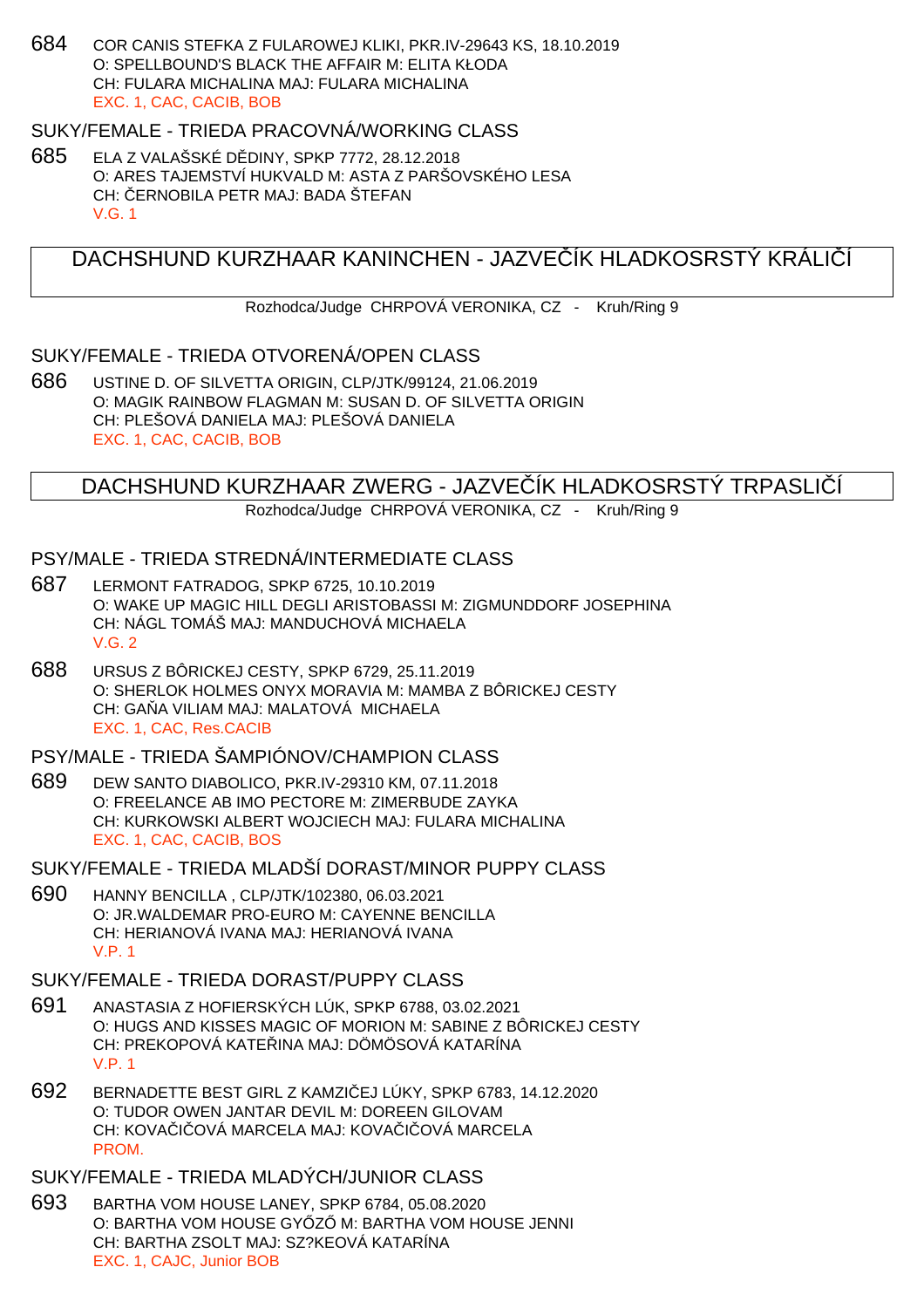### SUKY/FEMALE - TRIEDA STREDNÁ/INTERMEDIATE CLASS

694 ULLA Z BÔRICKEJ CESTY, SPKP 6732, 25.11.2019 O: SHERLOCK HOLMES ONYX MORAVIA M: MAMBA Z BÔRICKEJ CESTY CH: GA A VILIAM MAJ: PREKOPOVÁ KATELINA ABS.

### SUKY/FEMALE - TRIEDA OTVORENÁ/OPEN CLASS

- 695 AIMÉE MY GIRL Z KAMZI EJ LÚKY, SPKP 6693, 29.09.2018 O: QUEER AS FOLK ONYX MORAVIA M: DOREEN GILOVAM CH: KOVA I OVÁ MARCELA MAJ: KOVA I OVÁ MARCELA EXC. 4
- 696 CAYENNE BENCILLA, CLP/JTK/98110, 30.01.2019 O: DAVE PRO-EURO M: BENETTA Z ÚPL KU CH: HERIANOVÁ IVANA MAJ: HERIANOVÁ IVANA EXC. 1, CAC, CACIB, BOB
- 697 PICOLLO TECKEL WILD ROSE, SPKP 6744, 08.07.2019 O: PICOLLO TECKEL SOMERSET M: PICOLLO TECKEL ELLE GIRL CH: PIKUL EKATERINA S. MAJ: TATÁR NORA EXC. 3
- 698 ULTRA PUNKY D. OF SILVETTA ORIGIN, CLP/JTK/99125, 21.06.2019 O: MAGIK RAINBOW FLAGMAN M: SUSAN D. OF SILVETTA ORIGIN CH: PLEŠOVÁ DANIELA MAJ: PLEŠOVÁ DANIELA EXC. 2, Res.CAC

SUKY/FEMALE - TRIEDA PRACOVNÁ/WORKING CLASS

699 ANNABELL UNIVERSE DOG, SPKP 6713, 17.05.2019 O: QUEER AS FOLK ONYX MORAVIA M: NUFFI Z BÔRICKEJ CESTY CH: KURUŠTOVÁ JULIANA MAJ: SZ?KEOVÁ KATARÍNA EXC. 1, CAC

SUKY/FEMALE - TRIEDA ŠAMPIÓNOV/CHAMPION CLASS

700 SHELBY Z BÔRICKEJ CESTY, SPKP 6705, 23.04.2019 O: QUEER AS FOLK ONYX MORAVIA M: IZZA Z BÔRICKEJ CESTY CH: GA A VILIAM MAJ: PREKOPOVÁ KATE INA EXC. 1, CAC, Res.CACIB

SUKY/FEMALE - TRIEDA ESTNÁ/HONOUR CLASS

701 BENETTA Z ÚPL KU, CLP/JTK/91240, 13.05.2015 O: GOTHINGAM OREST M: SERENA GG PRO-EURO CH: CHRPA STANISLAV MAJ: HERIANOVÁ IVANA EXC. 1

## DACHSHUND LANGHAAR - JAZVE ÍK DLHOSRSTÝ

Rozhodca/Judge CHRPOVÁ VERONIKA, CZ - Kruh/Ring 9

PSY/MALE - TRIEDA STREDNÁ/INTERMEDIATE CLASS

- 702 ERAGON REIBERRY, CLP/J/99806, 26.10.2019 O: FAITH FÉNIX SIAMON M: GARIANDA SIAMON CH: REITLOVÁ V RA MAJ: REITLOVÁ V RA EXC. 1, CAC, CACIB, BOB
- SUKY/FEMALE TRIEDA OTVORENÁ/OPEN CLASS
- 703 DOROTHEA REIBERRY, CLP/J/98136, 08.02.2019 O: FAITH FÉNIX SIAMON M: SYNDY Z LODÍNSKÝCH LUH CH: REITLOVÁ V RA MAJ: REITLOVÁ V RA EXC. 1, CAC, Res.CACIB

SUKY/FEMALE - TRIEDA PRACOVNÁ/WORKING CLASS

704 BERENIKA OD JEŠTĚREK, CLP/J/96398/20, 08.03.2018 O: ORTHOS AMERY M: ERIKA RUBY VON VOSECKY CH: MUSÍLKOVÁ DANA MAJ: HOLCMAN PAVLA EXC. 1, CAC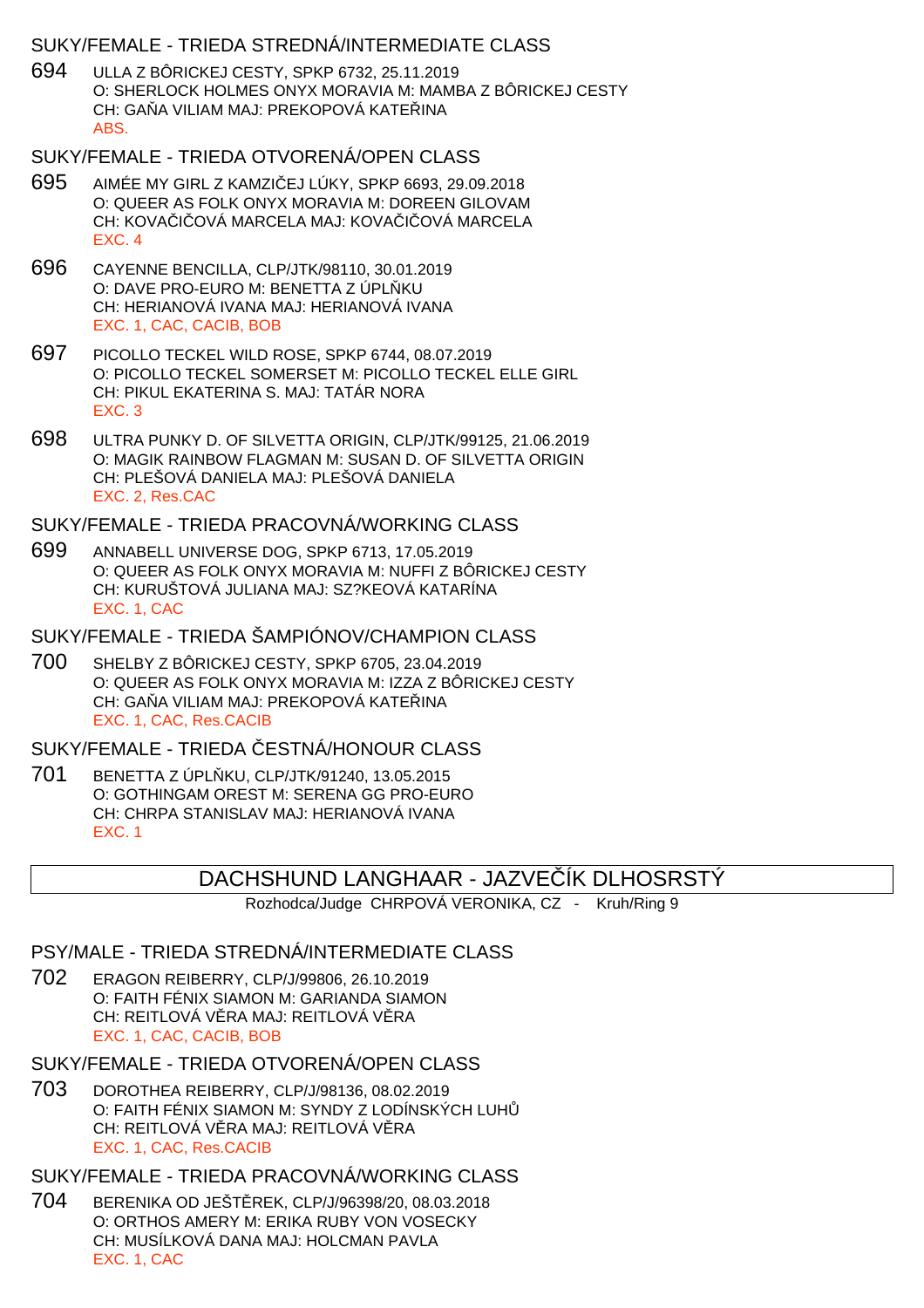## SUKY/FEMALE - TRIEDA ŠAMPIÓNOV/CHAMPION CLASS

705 EOS KOMETA JOSEPHINE, CLP/J/100696, 19.07.2019 O: ARMARILA'S STYLE VERSE OF EOS LOVE M: EOS KOMETA DAMASCUS ROSE CH: SUDINTIENÉ AUŠRA MAJ: REITLOVÁ V. RA EXC. 1, CAC, CACIB, BOS

## DACHSHUND LANGHAAR KANINCHEN - JAZVE ÍK DLHOSRSTÝ KRÁLI Í

Rozhodca/Judge CHRPOVÁ VERONIKA, CZ - Kruh/Ring 9

#### SUKY/FEMALE - TRIEDA MLADŠÍ DORAST/MINOR PUPPY CLASS

- 706 GALATEA THALEIA Z DISVORTU, SPKP 6962, 09.04.2021 O: ZORO Z LOPENICKÝCH KOPCU M: DAYA DENETH FOREST ENGEL DIANETTE CH: SVORE OVÁ TRUCOVÁ IVANA MAJ: PODMANICKÁ MARIANNA V.P. 1
- 707 GEORGINNA BENCILLA, CLP/JTK/102378, 03.03.2021 O: ONYX GOLD MADEIRA M: LITTL FUT LAURIE LANE CH: HERIANOVÁ IVANA MAJ: ŠUGÁROVÁ JANA V.P. 2

SUKY/FEMALE - TRIEDA MLADÝCH/JUNIOR CLASS

708 DISNEY MA KOV DVOR, SPKP 6956, 29.08.2020 O: MY MINI MOLE TOKLARAMA'S M: SANAY GOLD MADEIRA CH: PASERINOVÁ ZUZANA MAJ: MALICHOVÁ BLANKA EXC. 1, CAJC, Junior BOB

### SUKY/FEMALE - TRIEDA STREDNÁ/INTERMEDIATE CLASS

709 MARVEL GREIT TAKARA, SPKP 6927, 10.10.2019 O: LEKOLL BOBBI SHARM HERE COMES THE SUN M: MARVEL GREIT OLERI STARS LIFE CH: MARINA N.V. MAJ: KOVALICKÁ LINDA EXC. 1, CAC, CACIB, BOB

## SUKY/FEMALE - TRIEDA ŠAMPIÓNOV/CHAMPION CI ASS

710 A THAL ANOMIS Z PROSECKÉ NORY, CLP/JTK/98425, 04.04.2019 O: ICONIC WINNER VOM MARGELCHOPF M: AMÁLKA ŠPAGETKA Z CHODOVSKÉ CH: HORÁ KOVÁ SIMONA MAJ: TICHÝ ŠT PÁN EXC. 1, CAC, Res.CACIB

DACHSHUND LANGHAAR ZWERG - JAZVE ÍK DLHOSRSTÝ TRPASLIÍ

Rozhodca/Judge CHRPOVÁ VERONIKA, CZ - Kruh/Ring 9

#### PSY/MALE - TRIEDA MLADÝCH/JUNIOR CLASS

711 DIEGO MA KOV DVOR, SPKP 6953, 29.08.2020 O: MY MINI MOLE TOKLARAMA'S M: SANAY GOLD MADEIRA CH: PASERINOVÁ ZUZANA MAJ: MISTRIKOVA MONIKA EXC. 1, CAJC, Junior BOB

## PSY/MALE - TRIEDA STREDNÁ/INTERMEDIATE CLASS

712 CHUCK NORRIS LUARAN, SPKP 6941, 27.04.2020 O: ICONIC WINNER VOM MARGELCHOPF M: AISHA LUARAN CH: SÝKORA UBOŠ MAJ: RE NÝ FRANTIŠEK EXC. 1, CAC, CACIB, BOB

## PSY/MALE - TRIEDA ŠAMPIÓNOV/CHAMPION CLASS

713 BANDI ADACAIS AUGUS, CLP/JTK/94128, 31.12.2016 O: KRÓNOS ELIMAR DOUBRAVA M: CAISY Z DVORKU AMOURKU CH: AUGUSTIN JOSEF MAJ: PAVLONKOVÁ LUCIE EXC. 1, CAC, Res.CACIB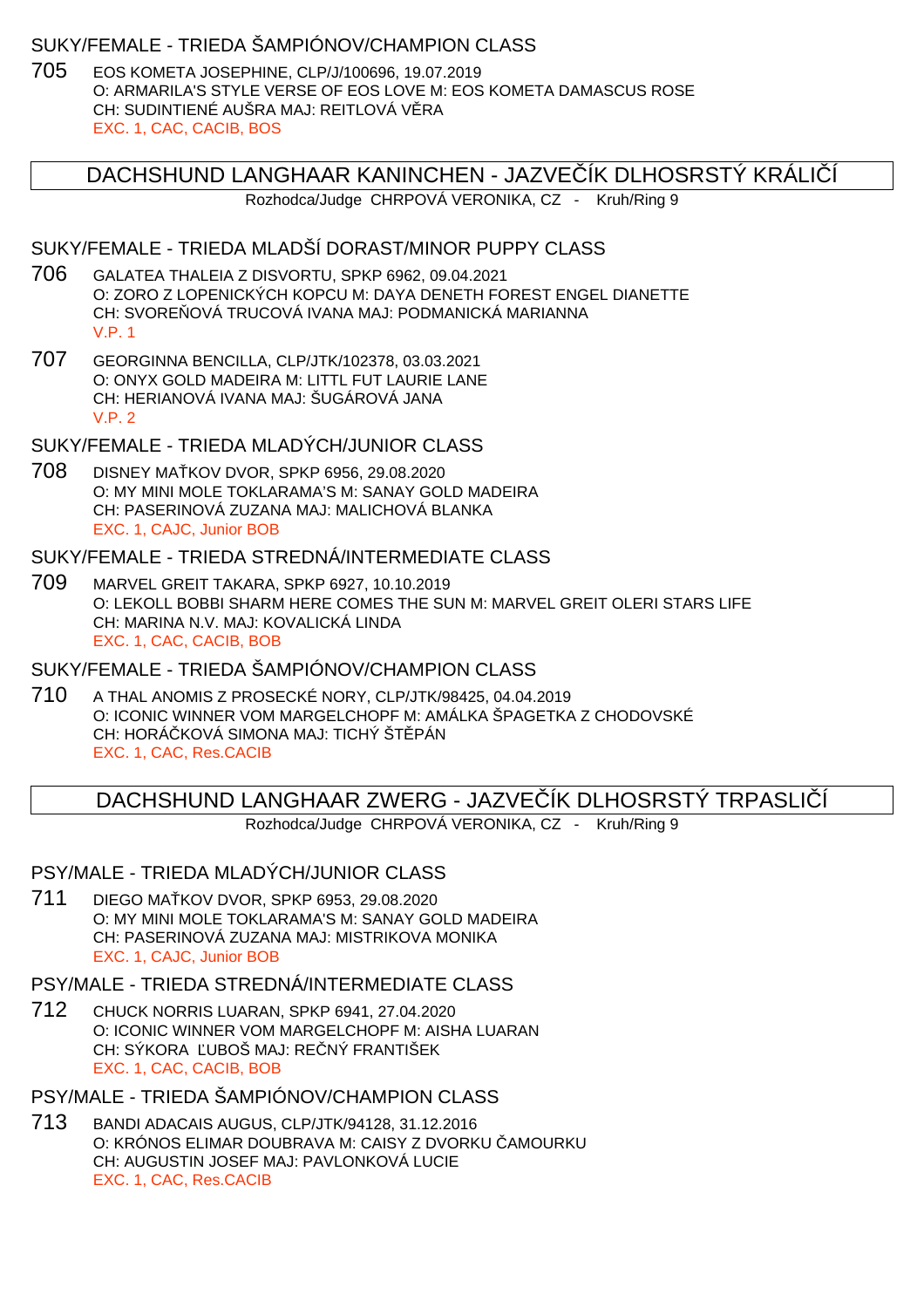714 COOPER ICONIC ADACAIS AUGUS, CLP/JTK/95614, 04.09.2017 O: ICONIC WINNER VOM MARGELCHOPF M: CAISY Z DVORKU AMOURKU CH: AUGUSTIN JOSEF MAJ: SEČKAŘ JAN + SEČKAŘOVÁ KAROLÍNA EXC. 2, Res.CAC

### SUKY/FEMALE - TRIEDA OTVORENÁ/OPEN CLASS

715 DIZEILE Z DISVORTU, SPKP 6908, 02.04.2019 O: UWE VON ARANMANOTH M: WYANETTA VELVET ANAMSUNAMON CH: SVORE OVÁ TRUCOVÁ IVANA MAJ: SVORE OVÁ TRUCOVÁ IVANA EXC. 1, CAC, Res.CACIB

#### SUKY/FEMALE - TRIEDA ŠAMPIÓNOV/CHAMPION CLASS

716 BENGIE BATYLDA ADACAIS AUGUS, CLP/JTK/94130, 31.12.2016 O: KRÓNOS ELIMAR DOUBRAVA M: CAISY Z DVORKU – AMOURKU CH: AUGUSTIN JOSEF MAJ: PAVLONKOVÁ LUCIE EXC. 1, CAC, CACIB, BOS

## DACHSHUND RAUHAAR KANINCHEN - JAZVE ÍK HRUBOSRSTÝ KRÁLIÍ

Rozhodca/Judge CHRPOVÁ VERONIKA, CZ - Kruh/Ring 9

### PSY/MALE - TRIEDA PRACOVNÁ/WORKING CLASS

717 JAGO Z LOPENICKÝCH KOPCU, SPKP 6848, 05.05.2019 O: DEVIL Z HRADU RONAVA M: NESY Z LOPENICKÝCH KOPCU CH: HAUERLAND FRANTIŠEK MAJ: RIŠKA ŠTEFAN EXC. 1, CAC, CACIB, BOS

#### SUKY/FEMALE - TRIEDA DORAST/PUPPY CLASS

718 ELECTRA GALT HASAJA, SPKP 6879, 03.02.2021 O: BY MY FRIEND CELL HASAJA M: MRS LESIO UNDER SETT CH: HALÁS JAKUB MAJ: BOHUNOVÁ SILVIA + BOHUN TOMÁŠ V.P. 1

SUKY/FEMALE - TRIEDA ŠAMPIÓNOV/CHAMPION CLASS

719 KARLA Z DIANINA REVÍRU, CLP/JTK/97702, 15.09.2018 O: ROKLAN OD VÉVODY HUBERTA M: ZENTA Z DIANINA REVÍRU CH: ÍHOVÁ ALENA MAJ: KALBÁ OVI KAMILA A IGOR EXC. 1, CAC, CACIB, BOB

## DACHSHUND RAUHHAAR - JAZVE ÍK HRUBOSRSTÝ

Rozhodca/Judge CHRPOVÁ VERONIKA, CZ - Kruh/Ring 9

#### PSY/MALE - TRIEDA MLADÝCH/JUNIOR CLASS

720 ELIOT Z DVORA NAD JAZEROM, SPKP 14735, 01.06.2020 O: CASPER Z LOMCA M: BONITA Z DVORA NAD JAZEROM CH: FRIDRICH MICHAL MAJ: FRIDRICH MILAN EXC. 1, CAJC

## PSY/MALE - TRIEDA STREDNÁ/INTERMEDIATE CLASS

721 GAS Z RYŽOVÝCH POLÍ, SPKP 14548, 02.01.2020 O: CALWIN Z RYŽOVÝCH POLÍ M: BEGY SPOD SENIANSKEHO V ŠKU CH: LÖRINC ANDREJ MAJ: BUŠO PETER EXC. 1, CAC, CACIB, BOB

## PSY/MALE - TRIEDA OTVORENÁ/OPEN CLASS

722 LEO DORKIN REVÍR, SPKP 14518, 17.10.2019 O: ARGO Z DVORA NAD JAZEROM M: BREYA OD CÁROVEJ CH: ZADŽORA JOZEF MAJ: ZADŽORA JOZEF V.G. 2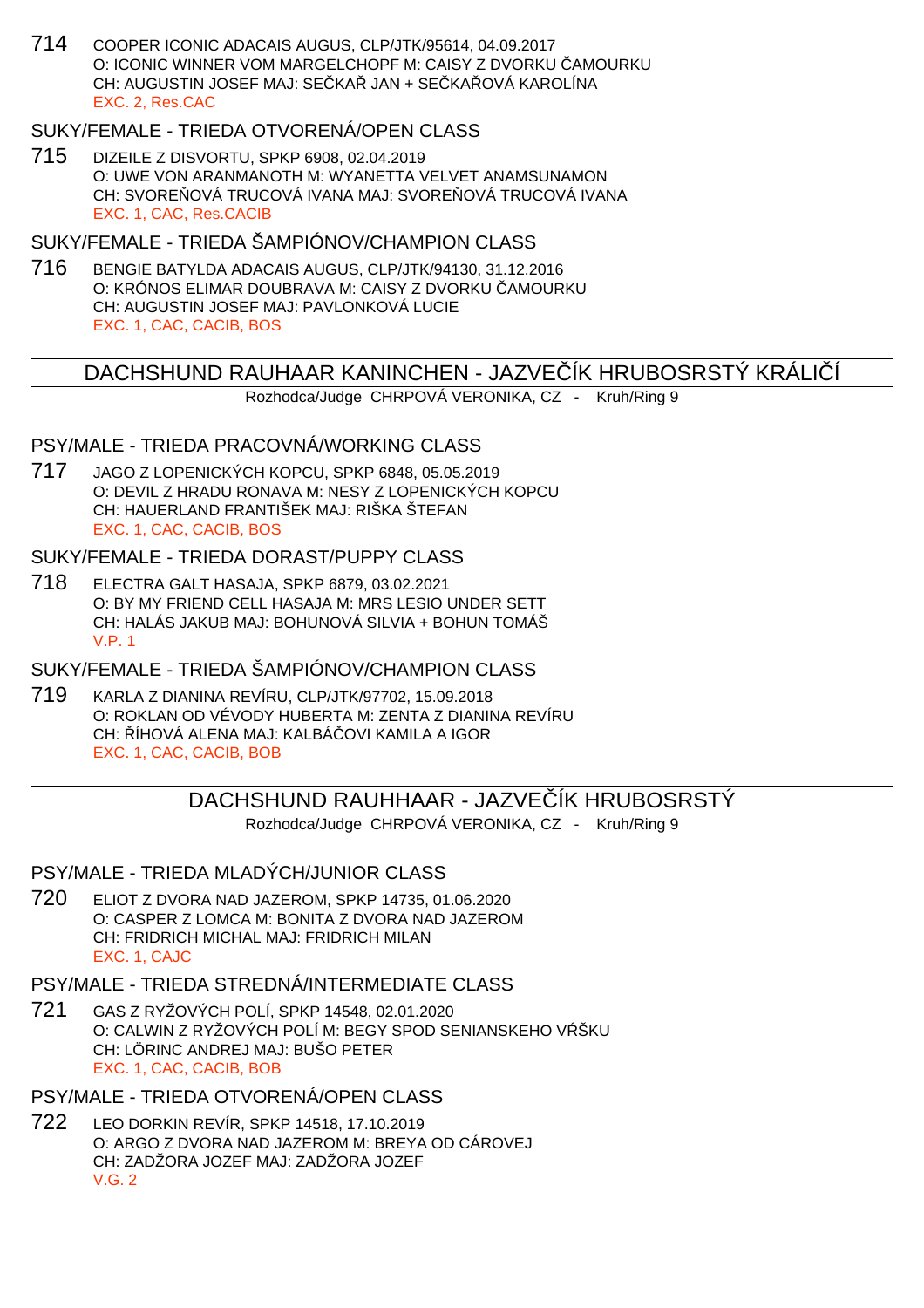723 SANTINI OD VÉVODY HUBERTA, OHZB/RD 25741, 08.04.2018 O: AMOR Z CHVOJEK M: ODINA OD VÉVODY HUBERTA CH: ŘÍHA TOMÁŠ MAJ: TURECEK MARIETTA + MARIETTA TURECEK EXC. 1, CAC

## PSY/MALE - TRIEDA PRACOVNÁ/WORKING CLASS

- 724 BENEDIKT VOM RIEDENTHAL, OHZB/RD 25608A, 11.08.2018 O: HEROIC HEATHCLIFF DEL TOCAI M: EBONY VON DER RAHHAARMEUTE CH: STADLER EVELINE MAJ: GIRKINGER ERIKA ABS.
- 725 YAPP OD VEVODY HUBERTA, OHZB/RD 25868, 26.05.2019 O: AMOR Z CHVOJCEK M: ODINA OD VEVODY HUBERTA CH: ÍHA TOMÁŠ MAJ: TURECEK MARIETTA + MARIETTA TURECEK EXC. 1, CAC, Res.CACIB

#### SUKY/FEMALE - TRIEDA DORAST/PUPPY CLASS

726 FREYA Z DVORA NAD JAZEROM, SPKP 14915, 01.01.2021 O: ASMAN Z PÁNSKYCH LÚK M: RUBY ZO ŠUCHOVHO DVORA CH: FRIDRICH MICHAL MAJ: BÁLINT LUKÁŠ + ASTALOŠOVÁ ERIKA V.P. 1

### SUKY/FEMALE - TRIEDA MLADÝCH/JUNIOR CLASS

727 YULE VOM LINTELER-FORST, VDH/RD 26086, 25.06.2020 O: QUNINTO VOM LINTELER-FORST M: SANDRA VON RAUHENSTEIN CH: ENGEL DIETER MAJ: TURECEK MARIETTA + MARIETTA TURECEK EXC. 1, CAJC, Junior BOB

### SUKY/FEMALE - TRIEDA STREDNÁ/INTERMEDIATE CLASS

- 728 AIDA DUBOVÝ HÁJ, SPKP 14700, 05.05.2020 O: ASMAN Z PÁNSKYCH LÚK M: CORA OD RABČICKÝCH BOROV CH: UKROP JÁN MAJ: UKROP JÁN + UKROP LUKÁŠ EXC. 1, CAC
- 729 INEZ Z HRUŠTÍNSKEJ POĽANY, SPKP 14491, 09.09.2019 O: KVID KAMENNÉ HONY M: BORA Z HRUŠTÍNSKEJ POĽANY CH: GENŠOR ALEXANDER MAJ: CHRAPPA MATEJ + CHRAPPA PATRIK EXC. 3
- 730 PAYE PAS DE-MINE DE L'ECHO D'ELODIE, LOF 4 TEC. 255669, 09.12.2019 O: CH SHAKESPEARE DELLA VAL VEZZENO M: CH JILUMINE DE L'ECHO D'ELODIE CH: BONNET MICHEL ET NATHALIE MAJ: BONNET MICHEL ET NATHALIE EXC. 2, Res.CAC

#### SUKY/FEMALE - TRIEDA OTVORENÁ/OPEN CLASS

- 731 JORY OD TROUBECKÝCH JEZER, CLP/J/96786, 02.05.2018 O: IR ZE SKLENÉHO KOPCE M: AGÁTA Z HRADU RADYNĚ CH: SVOZIL STANISLAV MAJ: JABLONSKÁ ELEONÓRA V.G. 2
- 732 NERMINE DE L'ECHO D'ELODIE, LOF 4 TEC. 248167/0, 11.10.2017 O: CH NEWTON Z DZIADA PRADZIADA M: CH JILUMINE DE L'ECHO D'ELODIE CH: BONNET MICHEL ET NATHALIE MAJ: BONNET MICHEL ET NATHALIE EXC. 1, CAC, Res.CACIB

#### SUKY/FEMALE - TRIEDA PRACOVNÁ/WORKING CLASS

733 ADELHEID VON DEN EISNERS, ÖHZB/RD 25857A, 19.09.2019 O: GAUDENTIUS VON DER BISMARCK-EICHE M: BRUNHILDE VOM WEIKERLSEE CH: EISNER KATHRIN MAJ: EISNER KATHRIN EXC. 1, CAC, CACIB, BOS

## SUKY/FEMALE - TRIEDA ŠAMPIÓNOV/CHAMPION CLASS

734 MAFIA KAMENNÝ POTOK, SPKP 14225, 07.11.2018 O: INDUS Z KRŠ ANSKEJ ZÁHRADY M: TESSA KAMENNÝ POTOK CH: POLJAK VLADIMÍR MAJ: POLJAK VLADIMÍR EXC. 1, CAC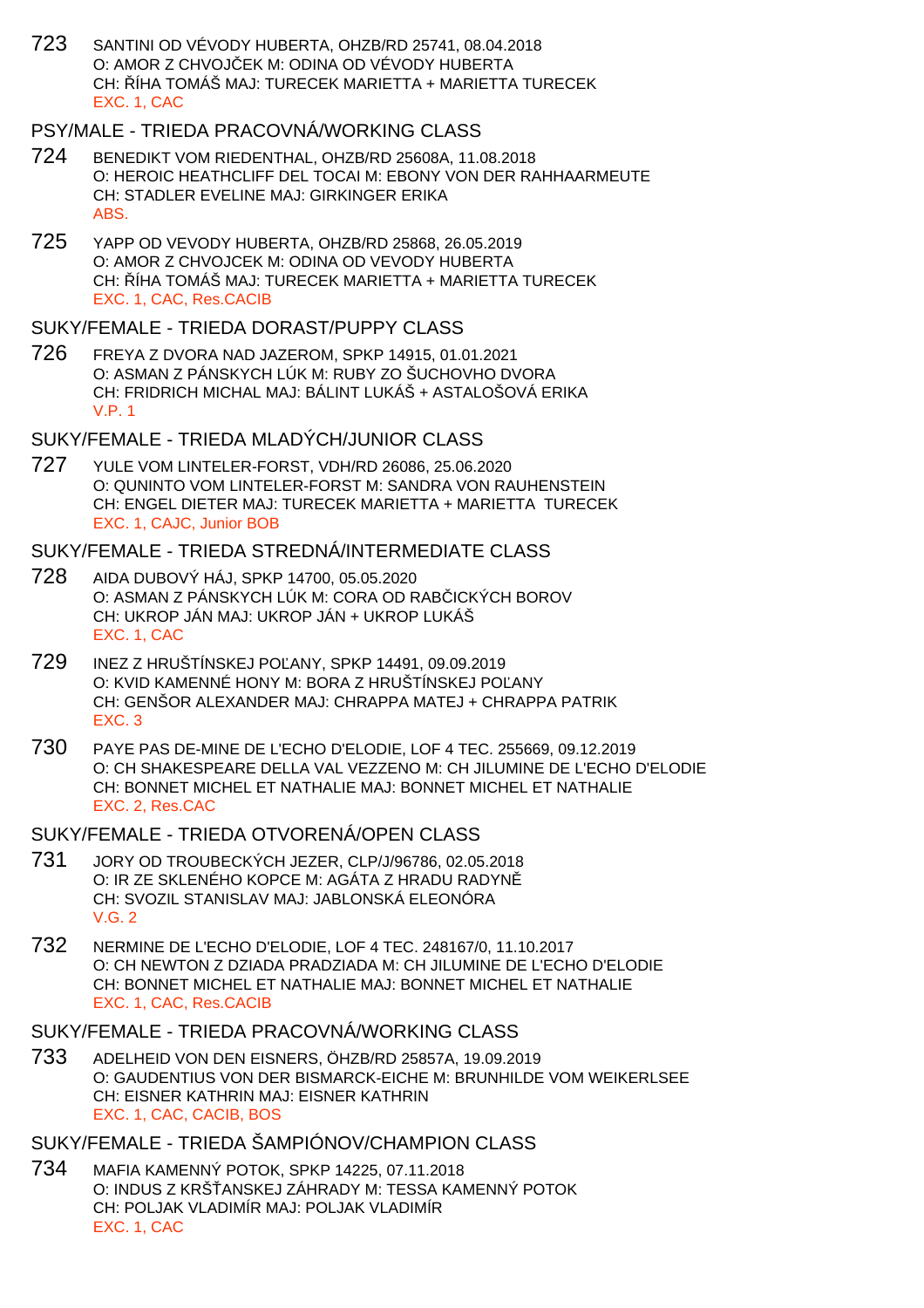## DACHSHUND RAUHHAAR ZWERG - JAZVE ÍK HRUBOSRSTÝ TRPASLI Í

Rozhodca/Judge CHRPOVÁ VERONIKA, CZ - Kruh/Ring 9

SUKY/FEMALE - TRIEDA DORAST/PUPPY CLASS

735 GRETA GARBO DOGABO, CLP/JTK/101909, 08.12.2020 O: GELIOS OT MARINY KURANOVOY M: ISABELLE DOGABO CH: HANILCOVÁ ŠÁRKA MAJ: KALBÁ OVI KAMILA A IGOR V.P. 1

#### SUKY/FEMALE - TRIEDA OTVORENÁ/OPEN CLASS

736 WIBI ROSMERY, CLP/JTK/97614, 25.08.2018 O: DON CORLEONE OF ROSMERY DEL WANHELSING M: LARA Z BOROVSKÉ MYSLIVNY CH: KAŠPAR MILOŠ MAJ: MÚDRA JANA EXC. 1, CAC, Res.CACIB

### SUKY/FEMALE - TRIEDA PRACOVNÁ/WORKING CLASS

737 AYRA KAMENNÉ MORIA, SPKP 6819, 14.12.2018 O: DON CORLEONE OF ROSMERY DEL WANHELSING M: JOY YOPA CH: POLÁKOVÁ KATARÍNA MAJ: KOS ANSKÁ VANDA EXC. 1, CAC, CACIB, BOB

SUKY/FEMALE - TRIEDA ŠAMPIÓNOV/CHAMPION CLASS

738 YAA-YA DOGABO, CČLP/JTK/96709, 24.04.2018 O: GELIOS OT MARINY KURANOVOY M: MEGGIE DOGABO CH: HANILCOVÁ ŠÁRKA MAJ: KALBÁČOVI KAMILA A IGOR EXC. 1, CAC

skupina/group FCI - 5

## AKITA

Rozhodca/Judge VONDROUŠ OTAKAR, CZ - Kruh/Ring 10

### PSY/MALE - TRIEDA MLADÝCH/JUNIOR CLASS

739 GOKUJUNSUI GO OODATE SANNOMARUSOU, CMKU/AI/4069/21/20, 24.05.2020 O: AZUMAGENJI GO KISARAZU NOMURA M: SATSUKI GO OODATE SANNOMARUSOU CH: ITAY ANGEL MAJ: CAGAŠOVÁ JANA EXC. 1, CAJC, Junior BOB

### PSY/MALE - TRIEDA OTVORENÁ/OPEN CLASS

- 740 ROUYAZAN GO MIRYOKU KAT, CMKU/AI/3807/-20/19, 10.05.2019 O: C-HAKURYU ZIPANGU M: SAYURI HANABATAKE CH: OLEINIK KATYA MAJ: STARÁ PETRA EXC. 1, CAC, Res.CACIB
- 741 YAMAZAKURA GO WATAKY KENSHA, CMKU/AI/3916/-20/19, 28.06.2019 O: TORA KOUN GO DI CASA SAPORITO M: SATSUKI HIME GO SHUN YOU KENSHA CH: CANO RODICIO JON MAJ: CAGAŠOVÁ JANA EXC. 2, Res.CAC

## PSY/MALE - TRIEDA ŠAMPIÓNOV/CHAMPION CLASS

742 NORIYO GO KATOU BROTHERS, CMKU/AI/3983/-20/19, 21.08.2019 O: KANNARI NO RYUU GO KANNARISOU M: AWA KAREN GO JR. MATSUNAGA CH: KATO AIKI MAJ: CAGAŠOVÁ JANA EXC. 1, CAC, CACIB, BOB

## SUKY/FEMALE - TRIEDA MLADŠÍ DORAST/MINOR PUPPY CLASS

743 KAYAKASUMII GO YAMAWARU KENSHA, CMKU/AI/4107/-21/21, 17.03.2021 O: HAMARYU GO MINO KOKEISOU M: HOSHIKO GO FUEN NO OKA CH: UDVARDY ANDRÁS MAJ: STARÁ PETRA V.P. 1

SUKY/FEMALE - TRIEDA DORAST/PUPPY CLASS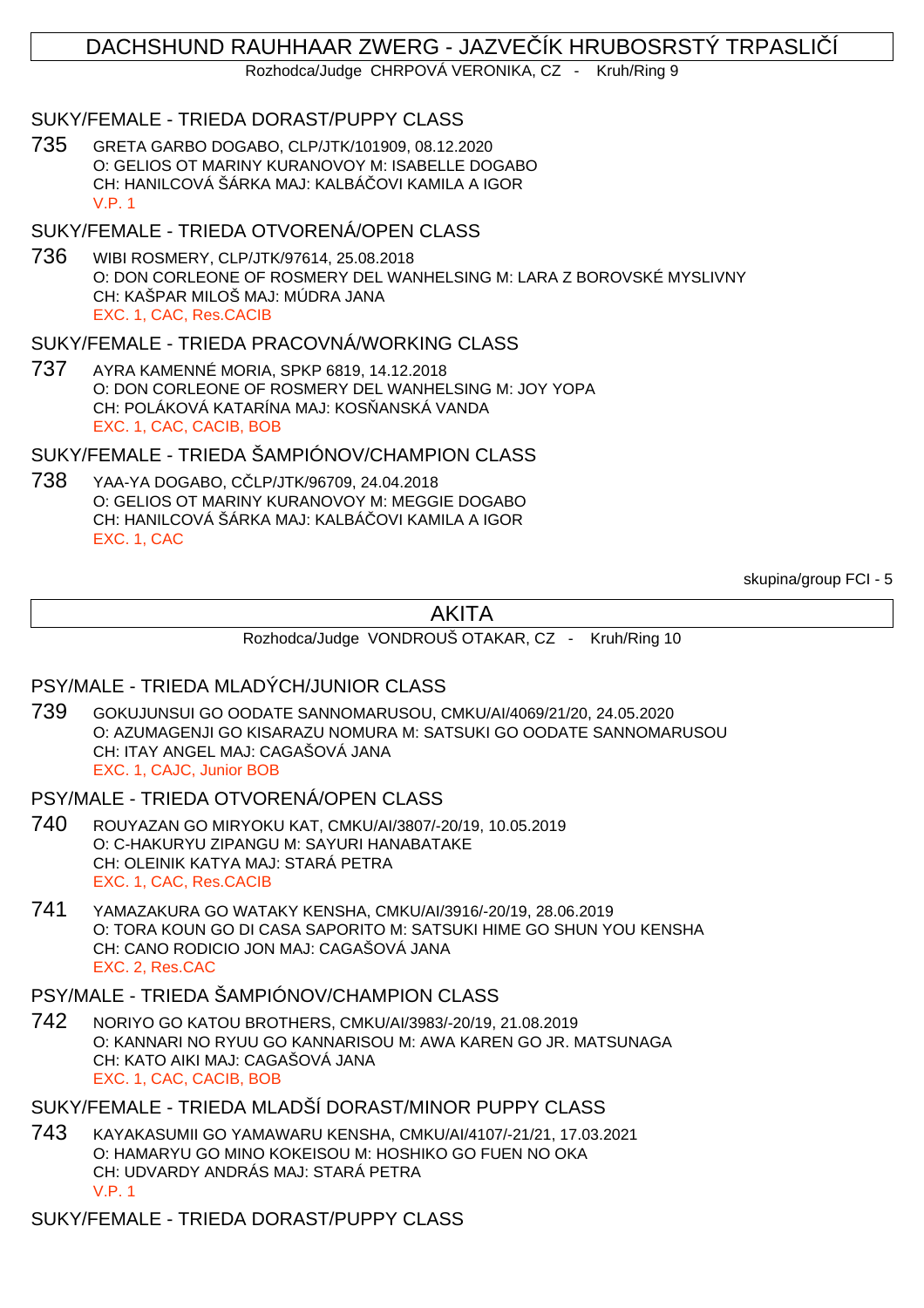744 BYAKUREIHIME GO KEN'ICHI AI, CMKU/AI/3988/20, 08.12.2020 O: TENZANRYUU GO MURASAKISOU M: WAKESHIMA SAKURA NO SONO CH: CAGAŠOVÁ JANA MAJ: CAGAŠOVÁ JANA V.P. 1

## SUKY/FEMALE - TRIEDA STREDNÁ/INTERMEDIATE CLASS

- 745 CHIKAYA GO ICHIMEI, CMKU/AI/3795/19, 29.11.2019 O: F´BANDOU GO ICHIMEI M: BI SURI GO ICHIMEI CH: SMOLÍKOVÁ V RA MAJ: ZAPLETAL MARCEL EXC. 2, Res.CAC
- 746 KAORI GO SHENSHI SHIMAI, CMKU/AI/3906/-20/19, 09.12.2019 O: RASHOMON GO FUEN NO OKA M: YUKIDAMA GO FUEN NO OKA CH: PIECHACZYK- MATEUSIAK JOANNA MAJ: STARÁ PETRA EXC. 1, CAC

### SUKY/FEMALE - TRIEDA OTVORENÁ/OPEN CLASS

- 747 BIMI BOHUNKA GO AKAIRO BARA, CMKU/AI/3837/20, 14.02.2020 O: GAITO GO KASUMISOU - ARGENTINA M: RUMI GO ATATAKAI SEIKATSU CH: DÜRSCHMIED RENÁTA MAJ: SMEJKALOVI JANA A DAVID EXC. 1, CAC, Res.CACIB
- 748 SHIAWASEHIME GO DI CASA SAPORITO, ROI 19/136841, 21.05.2019 O: ASAHI GO ISOSUZUEN M: SHOUKA GO SENSHUU TAKASHINOHAMASOU CH: SAPORITO ANTONINO MAJ: CAGAŠOVÁ JANA EXC. 2, Res.CAC

## SUKY/FEMALE - TRIEDA ŠAMPIÓNOV/CHAMPION CLASS

749 ECSTATIC YOAKE GO, CMKU/AI/3591/-18/18, 05.04.2018 O: NIHONMARU GO MAIMU M: SUMI YOKO GO SHUN'YOU KENSHA CH: GASPARINATOS SOKRATIS MAJ: NAVRÁTILOVÁ NIKOLA EXC. 1, CAC, CACIB, BOS

## ALASKAN MALAMUTE - ALJAŠSKÝ MALAMUT

Rozhodca/Judge VONDROUŠ OTAKAR, CZ - Kruh/Ring 10

### PSY/MALE - TRIEDA ŠAMPIÓNOV/CHAMPION CLASS

750 KURJAK N NOJE, JR 71584 ALJ, 16.02.2019 O: VON WEISE STEIM HEKTOR M: KURJAK K NYMERIA CH: DIMITRIJEVI NENAD MAJ: TOMÁŠIKOVÁ ANDREA + SEIDLOVÁ KATEJNA EXC. 1, CAC, CACIB, BOB

SUKY/FEMALE - TRIEDA MLADÝCH/JUNIOR CLASS

- 751 MAGIC MALS AURORA, MET.AL.MAL.171/20, 28.07.2020 O: BREATHTAKING DANCING BEAM OF UNESDALA M: CHEYENNE T PYTIVÝ SNÍH CH: DÖLLER ZSUZSANNA MAJ: SZEIFOVÁ RÉKA + MÉSZÁROS ÁDÁM ABS.
- SUKY/FEMALE TRIEDA STREDNÁ/INTERMEDIATE CLASS
- 752 PS I´M SWEET BUT PSYCHO DE LAOUEN KI, CMKU/AM/8279/-20/19, 07.11.2019 O: SNO KLASSIC SHAMANROCK THE BEST IS YET TO COME M: ONCE-IN-A NEW YORK MINUTE DE LAOUEN CHI: FAIVRE DIDIER MAJ: MYNÁ PAVEL + SEIDLOVÁ KATEJNA
- EXC. 1, CAC, Res.CACIB

### SUKY/FEMALE - TRIEDA OTVORENÁ/OPEN CLASS

753 GIRL ON FIRE SNOW FLAKE OF ENGEL, SPKP 2112, 10.02.2017 O: GRIZZLY BEAR STAR OF YUKON M: ANGEL EYE SNOW FLAKE OF ENGEL CH: ENGEL JANKA MAJ: ENGEL JANKA + LUPTÁK ANDREJ EXC. 1, CAC, CACIB, BOS

## AMERICAN AKITA - AMERICKÁ AKITA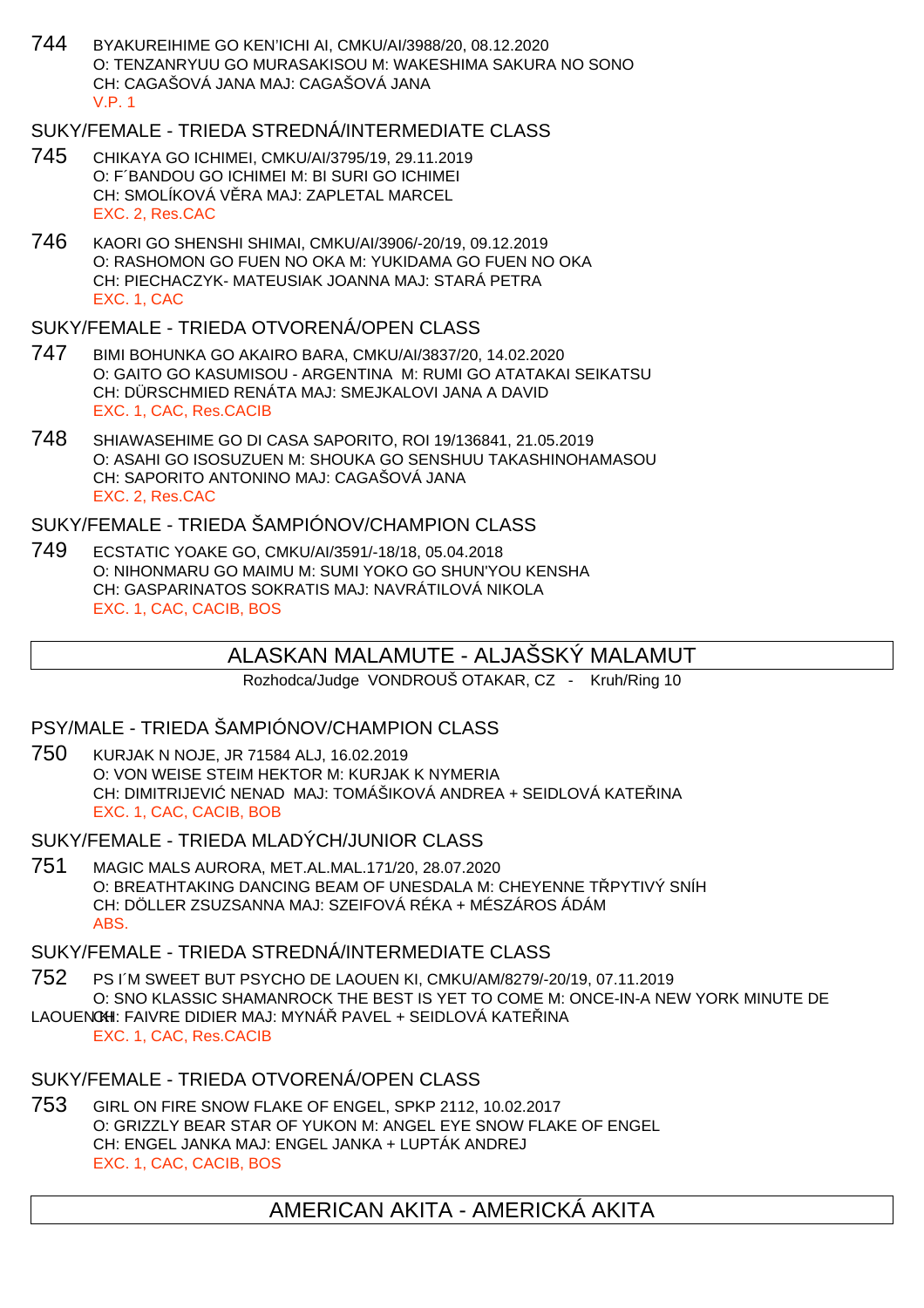#### PSY/MALE - TRIEDA OTVORENÁ/OPEN CLASS

754 PETER PANN BIKIN DVOR, SPKP 597, 11.09.2018 O: LADHARMAYA DREAM OF BIKIN DVOR M: FEMME FATALE ANGEL IN FUR CH: HAVLÍKOVÁ ZUZANA MAJ: BLAHOVÁ DOMINIKA + ORAVEC ADRIÁN V.G. 1

## PSY/MALE - TRIEDA ŠAMPIÓNOV/CHAMPION CLASS

755 TAMONTEN AMADEUS & MIGHTY FELLOWS, RKF 4773266, 29.10.2016 O: CH ZHENIH CHTO NADO M: AMFASHION WAY TO VICTORY CH: LOBOVA E.E. MAJ: FRANKENHUIZEN JAN & ROGLER-FRANKENHUIZEN MICHAELA EXC. 1, CAC, CACIB, BOB

#### SUKY/FEMALE - TRIEDA MLADÝCH/JUNIOR CLASS

756 AKIRA Z OLEXOVHO DVORA, SPKP 636, 19.09.2020 O: BAROUNS DASTAN BLADE M: REDIENT ELECTRA AT OLEXAS CH: OLEXA ŠTEFAN MAJ: ROSA UBOŠ EXC. 1, CAJC, Junior BOB, BOS

### SUKY/FEMALE - TRIEDA OTVORENÁ/OPEN CLASS

757 MIGHTY FELLOWS ETERNATY CAN WAIT, VDH/AC 18/01401271, 04.06.2018 O: TAMONTEN AMADEUS & MIGHTY FELLOWS M: AMERICAN DREAM DEVIL´S DAWN CH: FRANKENHUIZEN JAN & ROGLER-FRANKENHUIZEN MICHAELA MAJ: FRANKENHUIZEN JAN &

ROGLEREX CANKEN HUIZEN BMICHAELA

## BASENJI

Rozhodca/Judge VONDROUŠ OTAKAR, CZ - Kruh/Ring 10

#### PSY/MALE - TRIEDA DORAST/PUPPY CLASS

- 758 COSTELLO, SPKP 125, 05.12.2020 O: SUNTASTIC GO GO DANCE M: ALYN KIMOMBO CH: ŽEPI NINA MAJ: HAVEROVÁ KRISTÍNA V.P. 2
- 759 CYRUS, SLRBAS-000120, 05.12.2020 O: SUNTASTIC GO GO DANCE M: ALYN KIMOMBO CH: ŽEPI NINA MAJ: FRI OVÁ NA A V.P. 1

PSY/MALE - TRIEDA ŠAMPIÓNOV/CHAMPION CLASS

760 GIMLI KRUMLOŠ, CLP/BSN/1021, 04.01.2019 O: HAKIMU SALASIRIAN M: FATE KRUMLOŠ CH: KUZDASOVÁ ILONA MAJ: VILHELMOVÁ MARTINA EXC. 1, CAC, CACIB, BOS

SUKY/FEMALE - TRIEDA DORAST/PUPPY CLASS

- 761 DAR BONY-SONA ROXY, CLP/BSN/1170, 04.01.2021 O: JAKOBA C-QUEST RED STORM RISING M: DAR BONY-SONA MIRACULOUS WIN GOLD CH: BANCHUKOVA MARINA MAJ: ZLÁMALOVÁ JANA V.P. 2
- 762 SYMPHONY MYSTERIOUS TALISMAN, SPKP 128, 10.12.2020 O: ADEBANKE´S EVERYBODY DANCE M: OLLIOLLI MYSTERIOUS TALISMAN CH: MOGYLEVSKAYA ZLATKINA I. MAJ: MEDEKOVÁ MÁRIA V.P. 1

## SUKY/FEMALE - TRIEDA STREDNÁ/INTERMEDIATE CLASS

763 AMERICAN BEAUTY FROM ZAINABU, SPKP 132, 06.12.2019 O: JADAKA MEISTERHAUS SILVER LEGACY M: NATURE´S MASTERPIECE HAPPY FOR ZAINABU CH: CHUDZI SKA KRYSTYNA MAJ: PATAKYOVÁ ŠPA ÚROVÁ ZUZANA EXC. 2, Res.CAC, Res.CACIB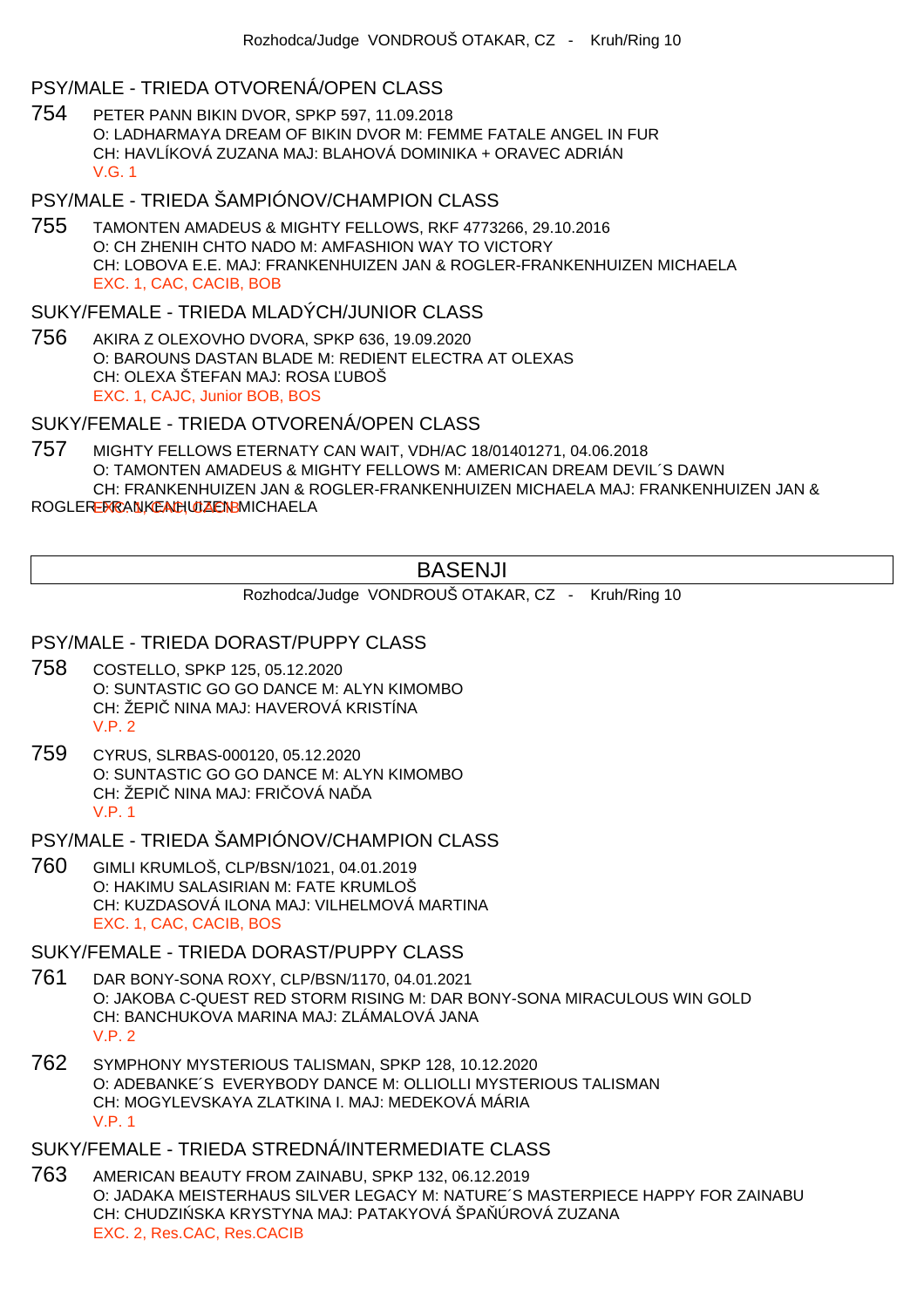764 QUEENIE EKIBONDO, CLP/BSN/1074, 28.12.2019 O: BAHATICCA´S GIVENCHY GENTLEMAN ONLY M: HONEY AMBER SUNRISE CH: MIKLIŠOVÁ MIROSLAVA MAJ: TARASOVIČ DANIEL EXC. 1, CAC, CACIB, BOB

## CHOW-CHOW RED AND OTHERS - AU- AU ERVENY A OSTATNÍ

Rozhodca/Judge VONDROUŠ OTAKAR, CZ - Kruh/Ring 10

## SUKY/FEMALE - TRIEDA MLADÝCH/JUNIOR CLASS

765 MADONNA SHEN TE CHOWS, JR 73568 CHO, 18.07.2020 O: ORCHARD IN BLOOM M: ZUNA SHEN TE CHOWS CH: JURCAN ANDREA MAJ: MASRNA TOMÁŠ EXC. 1, CAJC, Junior BOB

#### SUKY/FEMALE - TRIEDA STREDNÁ/INTERMEDIATE CLASS

766 BON TRIUMPH BE SO GOOD, SPKP 443, 25.02.2020 O: BON TRIUMPH ONCE AGAIN M: BON TRIUMPH CROWN HEAVEN CH: VEKOVISCHEVA MARIA MAJ: MASRNA TOMÁŠ EXC. 1, CAC, CACIB, BOB

## CIRNECO DELL´ETNA

Rozhodca/Judge VONDROUŠ OTAKAR, CZ - Kruh/Ring 10

## PSY/MALE - TRIEDA ESTNÁ/HONOUR CLASS

767 ASLAN BARNECO STAR OF HIGHLANDS, SPKP 10, 15.04.2017 O: TRUCKER'S BITE THE DUST M: ANGELINA LAVA DELL'ETNA CH: GVOŽDIAK JOZEF MAJ: KNIEŽOVÁ JAROSLAVA EXC. 1

DEUTSCHER GROSSSPITZ SCHWARZ-BRAUN - NEMECKÝ ŠPIC VEĽKÝ LIERNY A **HNEDÝ** 

Rozhodca/Judge VONDROUŠ OTAKAR, CZ - Kruh/Ring 10

## SUKY/FEMALE - TRIEDA MLADÝCH/JUNIOR CLASS

768 WERA BLACK RE-JAN MORAVIA, SPKP 2162, 20.09.2020 O: DINO BLACK RE-JAN MORAVIA M: SENDY BLACK RE-JAN MORAVIA CH: NOCIAROVÁ RENÁTA MAJ: PETRUŠOVÁ VERONIKA EXC. 1, CAJC, Junior BOB, BOB

## DEUTSCHER GROSSSPITZ WEISS - NEMECKÝ ŠPIC VE KÝ BIELY

Rozhodca/Judge VONDROUŠ OTAKAR, CZ - Kruh/Ring 10

### SUKY/FEMALE - TRIEDA OTVORENÁ/OPEN CLASS

769 ELLIE BASCHKA VON KRASSA AUSTRIA, SPKP 16, 24.04.2018 O: BASTIEN-PORTHOS VON KRASSA AUSTRIA M: PHANTOMRUN´S SUNSHADOWS DESTINY CH: KRASSA TATIANA MAJ: MIŠÍKOVÁ IRENA EXC. 1, CAC, CACIB, BOB

# DEUTSCHER KLEINSPITZ NEUFARBEN - NEMECKÝ ŠPIC MALÝ NOVÉ FARBY

Rozhodca/Judge VONDROUŠ OTAKAR, CZ - Kruh/Ring 10

PSY/MALE - TRIEDA OTVORENÁ/OPEN CLASS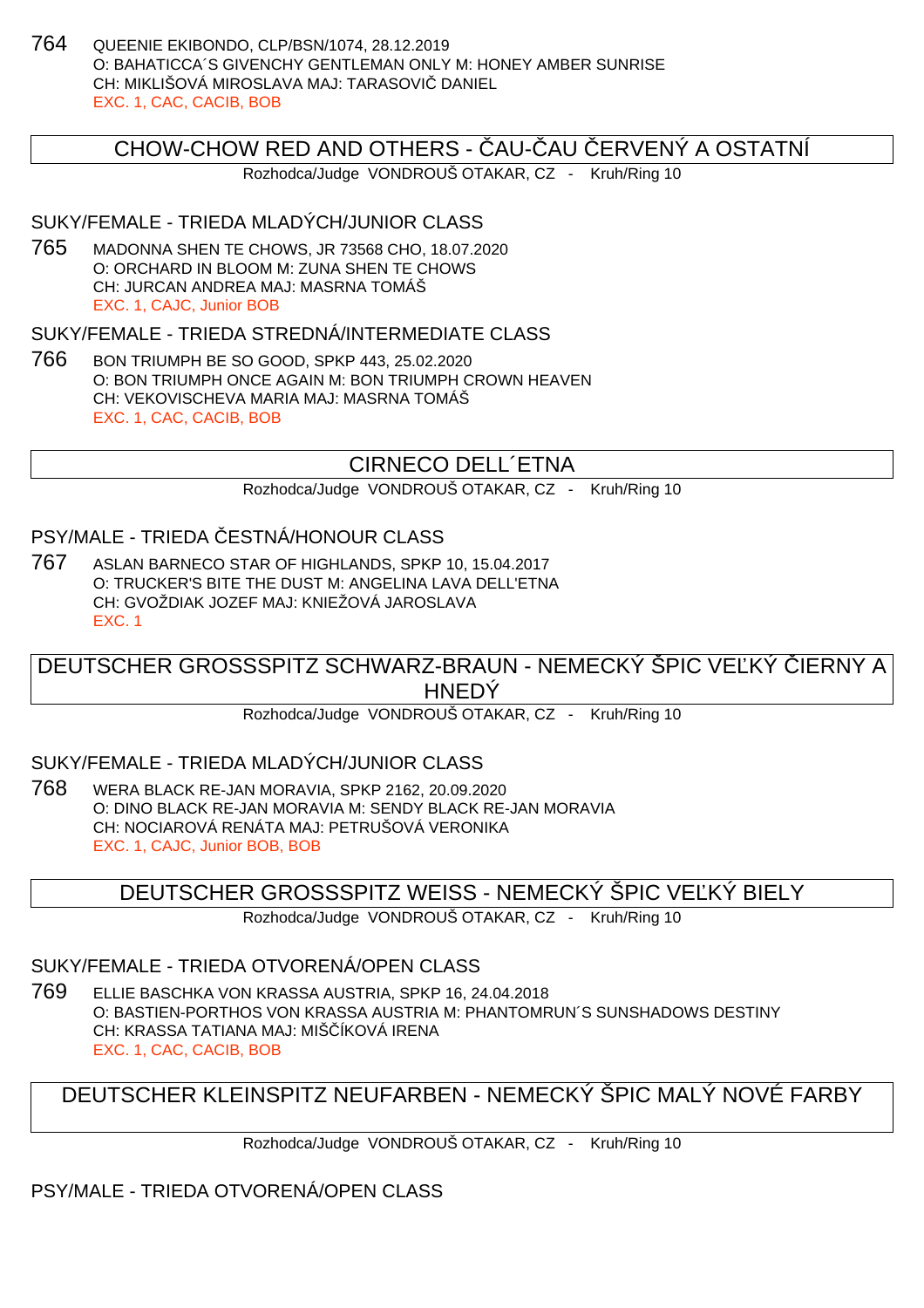770 MILESSANDRA DARIE-I-NOOR'S SPLENDOUR, CMKU/NS/16702/-19/18, 20.12.2018 O: PRESTIZH CANE FORTUNA M: MILESSANDRA ABSOLUTE BEAUTY CH: PETROVA A.P. MAJ: DÜRSCHMIED RENÁTA EXC. 1, CAC, CACIB, BOB

## PSY/MALE - TRIEDA ŠAMPIÓNOV/CHAMPION CLASS

771 G-ATHOS IM-KA, SPKP 1604, 30.06.2018 O: NICE ALLIN I K M: GITA MARIADOLF CH: SOPKO PETER MAJ: SOPKO PETER + SOPKO HANA ABS.

## SUKY/FEMALE - TRIEDA MLADÝCH/JUNIOR CLASS

- 772 I LOVE YOU MINNIE ME FLUFFY HONEY, SPKP 2105, 14.10.2020 O: NICOLLAS ARAMGAD M: CAMILLA MEISEHOF CH: BUŠINSKÝ MARIÁN MAJ: BUŠINSKÝ MARIÁN + BUŠINSKÁ ZUZANA EXC. 1, CAJC, Junior BOB, BOS
- 773 KIMBERLI BIMBA IZ CLANA TIMURLANA, UKU.0483733, 27.08.2020 O: YOUR ROBY BAGGIO IZ CLANA TIMURLANA M: MARILYN DASHER IZ CLANA TIMURLANA CH: DOROFEIEVA OLHA MAJ: GRABKOVÁ MICHAELA V.G. 3
- 774 LOTTA STAR BOBROLANDIA, CMKU/NS/17518/-20/20, 18.04.2020 O: CYPRIANEK RED HORSES M: IMPOSSIBLE GIRL BOBROLANDIA CH: BOBER BOGUMILA MAJ: DÜRSCHMIED RENÁTA EXC. 2

## SUKY/FEMALE - TRIEDA STREDNÁ/INTERMEDIATE CLASS

775 NIKA RINORA ROSSO PERLA, CMKU/NS/17382/-20/20, 03.02.2020 O: SPITZ-SOLTI ZÉNÓ M: BECKY RINORA ROSSO PERLA CH: MOLNÁROVÁ NORA MAJ: DÜRSCHMIED RENÁTA EXC. 1, CAC, CACIB

SUKY/FEMALE - TRIEDA OTVORENÁ/OPEN CLASS

776 G-ARIA IM-KA, SPKP 1605, 30.06.2018 O: NICE ALLIN I K M: GITA MARIADOLF CH: SOPKO PETER MAJ: SOPKO PETER + SOPKO HANA EXC. 1, CAC, Res.CACIB

DEUTSCHER KLEINSPITZ SCHWARZ-BRAUN - NEMECKÝ ŠPIC MALÝ IERNY A **HNEDY** 

Rozhodca/Judge VONDROUŠ OTAKAR, CZ - Kruh/Ring 10

SUKY/FEMALE - TRIEDA OTVORENÁ/OPEN CLASS

777 KAYANNA DILBECKIE LUKATO GOLD, CMKU/NS/16084/18, 08.08.2018 O: GATES BILL Z DIKINKY M: MYSTERY COCOA GIRL LUKATO GOLD CH: FIDLEROVÁ OLGA MAJ: DÜRSCHMIED RENÁTA EXC. 1, CAC, CACIB, BOB

# DEUTSCHER WOLFSSPITZ - NEMECKÝ ŠPIC VLÍ

Rozhodca/Judge VONDROUŠ OTAKAR, CZ - Kruh/Ring 10

PSY/MALE - TRIEDA DORAST/PUPPY CLASS

778 CHAISSEYS EJMI-LU, CMKU/NS/17734/21, 11.01.2021 O: NEVASTAR MASHIRO KIN M: FLORRY EJMI-LU CH: CHARVÁTOVÁ EMÍLIE MAJ: CHARVÁTOVÁ EMÍLIE + JURÍ EK MARTIN V.P. 1

DEUTSCHER ZWERGSPITZ (POMERANIAN) - NEMECKÝ ŠPIC TRPASLIČÍ (POMERANIAN)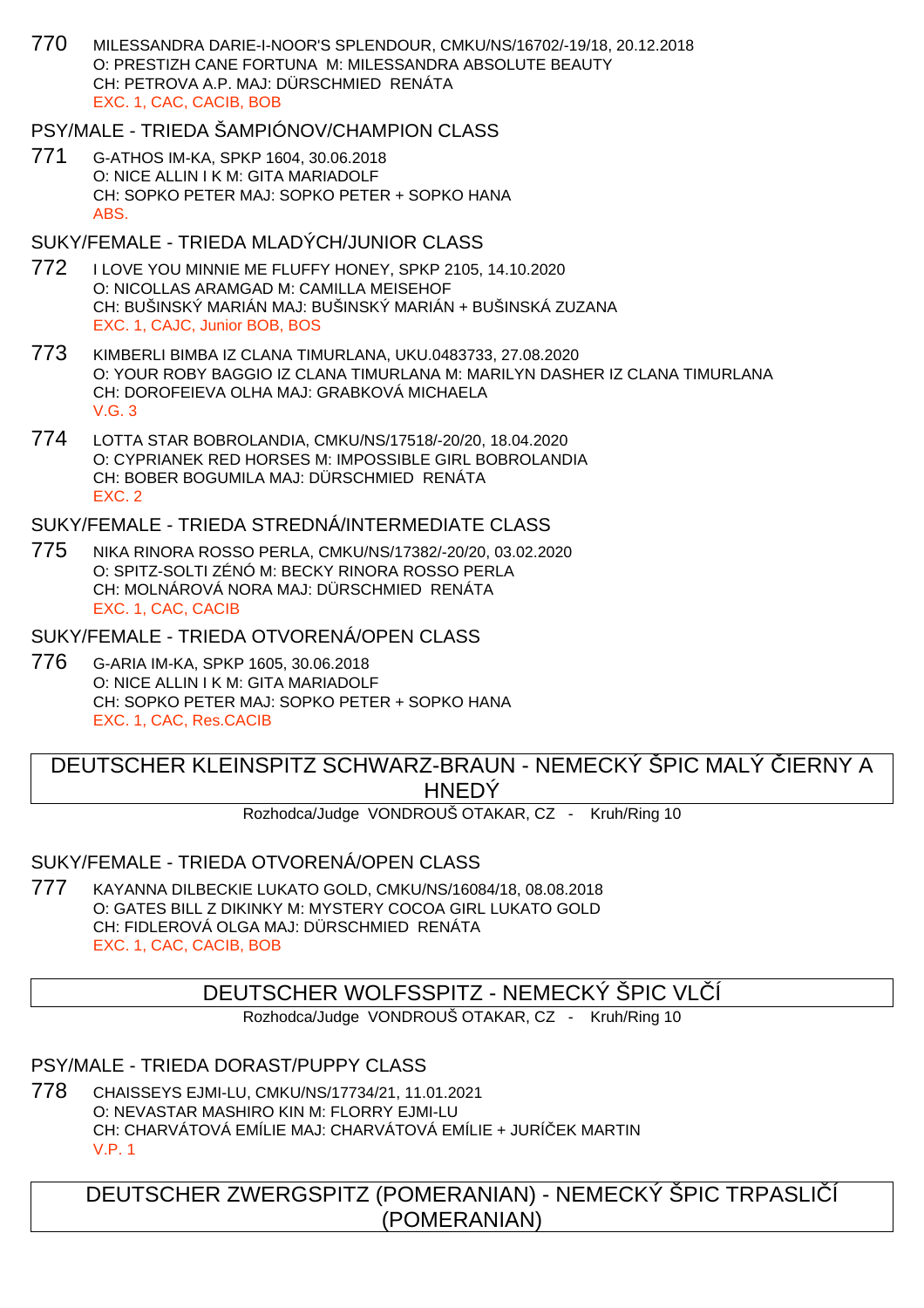### PSY/MALE - TRIEDA DORAST/PUPPY CLASS

- 779 BLISS STARS FAVORITE, RFK 6165471, 30.12.2020 O: HUGH GRAND FOR BLISS STARS M: DASHVIKTAN DZHUDIT CH: TOKAREVA A.A. MAJ: VÁCLAVÍKOVÁ MIRIAM V.P. 1
- 780 ERMAK POM-STAR-DOLL, RKF 6161231, 04.02.2021 O: AMI LA VIE RAFAEL STAR M: TEIYP BERTA CH: AFONINA O. MAJ: ROLINCOVÁ ZUZANA PROM.
- 781 POM GALAXY LARSEN, RKF 6132931, 02.12.2020 O: IDEALNYY IMIDZH IZ RUSSKOGO KOMELOTA M: POM GALAXY S MOON CH: CHURIKOVA MARINA MAJ: UPTÁKOVÁ KATARÍNA PROM.

### PSY/MALE - TRIEDA MLADÝCH/JUNIOR CLASS

- 782 ETERNAL FLAME MOONEY POMPOM´S DREAM, CMKU/NS/17394/20, 30.07.2020 O: PIPKIN´S NP ABSOLUTE ARROGANCE M: MONIKA CRYSTAL GEM CH: KNOBOVÁ VERONIKA MAJ: KNOBOVÁ VERONIKA EXC. 2
- 783 HONZÍK POM REJNA, SPKP 2078, 23.10.2020 O: KOLIBRIPOM ALEX MAQUEEN M: OXANA JESSICA REJNA CH: OLÁHOVÁ EDITA MAJ: JANUŠKOVÁ IVANA EXC. 1, CAJC, Junior BOB
- 784 ILLUSIONIST POM BOHEMIA PLATINA, CMKU/NS/17353/20, 25.06.2020 O: BJ HOUSE TOUR BILLION M: BOHEMIA PLATINA POM TOY STAJNIA MAGIA CH: DEDKOVÁ INGRID MAJ: ROHAL-ILKIV MIROSLAVA + - - EXC. 3

#### PSY/MALE - TRIEDA OTVORENÁ/OPEN CLASS

- 785 DENNY MACKA´S WORLD, SPKP 1760, 03.03.2019 O: ARMANI OF ERIKA´S HOME M: MILKY KISS ME AGAIN ASTRA CON AMORE CH: KLINOVSKÁ MARCELA MAJ: DE BUHROVÁ RENÁTA ABS.
- 786 KOLANI ROMEO BIANCO, SPKP 2168, 22.01.2017 O: WHITE STYLE OF LIN CHI TIEN M: POM-DEROSA PEARLS CH: KOLUSHKINA A. MAJ: LES ÁKOVÁ UBICA EXC. 2, Res.CAC
- 787 SHARMIPOM AMUR, ÖHZB/ZSP 2586, 14.11.2019 O: ODIN OT LUCKY STYLE M: OROSLANDO DOMENIKA LETICIA CH: ZAKHAREVICH ANNA MAJ: KEMETZHOFER PETRA EXC. 1, CAC, Res.CACIB

### PSY/MALE - TRIEDA ŠAMPIÓNOV/CHAMPION CLASS

788 VELVET D'AMOUR COLORADO, CMKU/NS/15917/-18/17, 10.07.2017 O: TRUDY'S SPIRIT OF THE NORTHERN SKY AT ELUSIVE M: VELVET D´AMOUR LIGHTNING CH: DINKOV NIKOLAI MAJ: BRABCOVÁ ADÉLA EXC. 1, CAC, CACIB, BOB

#### SUKY/FEMALE - TRIEDA DORAST/PUPPY CLASS

- 789 AMBER VON PARK ANGELINUM, SKPK 2226, 21.02.2021 O: PASSION FATALE TIMOSHKA GOLD M: FOLLI FOLLIE OF ERIKA´S HOME CH: BLICHOVÁ MARTINA MAJ: RA KOVÁ ALICA ABS.
- 790 MAJESTAS VESTRA ABSOLUTE'S OBSESSION, BCU 097 022416, 06.02.2021 O: MAJESTAS VESTRA VICTORIOUS M: MAJESTAS VESTRA AVRORA CH: HOMETS OLGA MAJ: BRABCOVÁ ADÉLA V.P. 1

SUKY/FEMALE - TRIEDA MLADÝCH/JUNIOR CLASS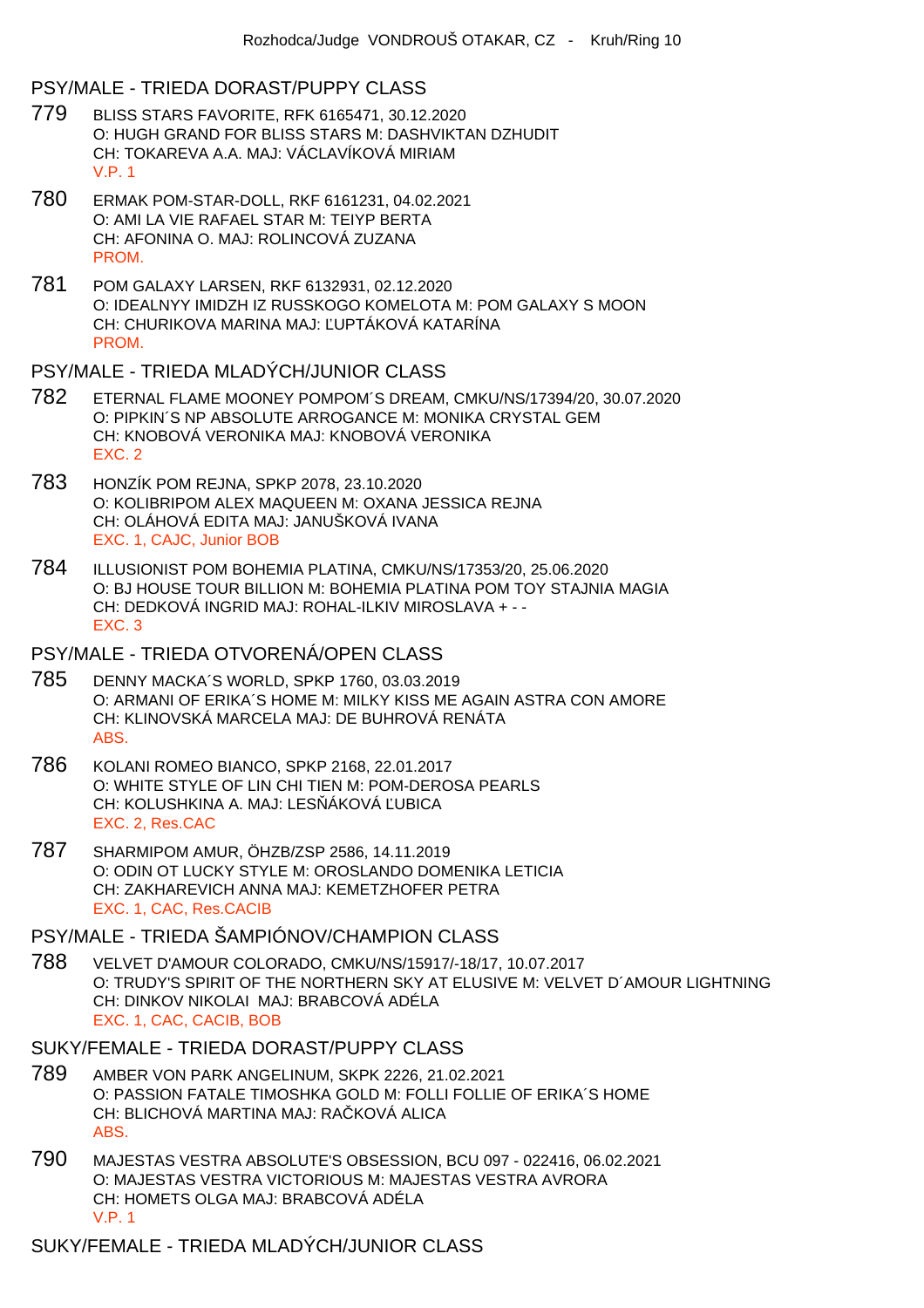791 FLAFY BLAGORODSTVO S YUGA, UKU.0486355, 05.07.2020 O: DALLINAIRE J´ADORE INJOY M: IVETTA O´MELLI BLAGORODSTVO S YUGA CH: KRISENKO IRYNA MAJ: ĽUPTÁKOVÁ KATARÍNA EXC. 1, CAJC, BOS

SUKY/FEMALE - TRIEDA STREDNÁ/INTERMEDIATE CLASS

792 FENDI POM REJNA, SPKP 1921, 15.02.2020 O: LEANTO PIERRE RICHARD M: OXANA JESSICA REJNA CH: OLÁHOVÁ EDITA MAJ: OLÁHOVÁ EDITA EXC. 1, CAC, Res.CACIB

### SUKY/FEMALE - TRIEDA OTVORENÁ/OPEN CLASS

- 793 FIONA STAR ROSSE DE RONZY, SPKP 1788, 07.04.2019 O: SIMON BRIGHT EYED HERO M: BRIGHT SENSATION CH: BROOŠOVÁ KATARÍNA MAJ: BARCZI ANDREA EXC. 1, CAC, CACIB
- 794 MONIKA CRYSTAL GEM, CMKU/NS/15957/-18/17, 23.09.2017 O: FAVORIT SMOLGIV M: VIV´EN CHANEL CH: NEBOHA NATALIIA MAJ: KNOBOVÁ VERONIKA EXC. 2, Res.CAC

## EURASIER

Rozhodca/Judge VONDROUŠ OTAKAR, CZ - Kruh/Ring 10

SUKY/FEMALE - TRIEDA DORAST/PUPPY CLASS

795 ANGELICA FROM WINGS OF DAWN, MET.EURASIER 18/21, 21.01.2021 O: LEM-OSCO VON DER ALTEN WOLFSANGEL M: FEHÉRPARTI ARYA CH: GALAMBOS NÓRA MAJ: GALAMBOS NÓRA V.P. 1

SUKY/FEMALE - TRIEDA MLADÝCH/JUNIOR CLASS

796 BLUEBERRY VOIVER ŽÍTKOVÁ, CMKU/EUR/149/20, 02.05.2020 O: ALBIONSPITZ TALESPIN M: CARMÉN HAJIFA CH: RUTOVÁ VERONIKA MAJ: KASALA DANIEL EXC. 1, CAJC, Junior BOB

SUKY/FEMALE - TRIEDA OTVORENÁ/OPEN CLASS

797 FEHÉRPARTI ARYA, MET.EURASIER4/17, 08.01.2017 O: ARIKARION VOM STEPPENWIND M: HENNA FILUARIS DES LEGENDES DE RETZ CH: ORLIK ANDRÁS MAJ: GALAMBOS NÓRA EXC. 1, CAC, CACIB, BOB

## HOKKAIDO

Rozhodca/Judge VONDROUŠ OTAKAR, CZ - Kruh/Ring 10

PSY/MALE - TRIEDA OTVORENÁ/OPEN CLASS

798 CHIEF TOKUGAWA TSUNAYOSI, CMKU/HOK/109/-20/19, 27.10.2019 O: AKAI HANA E'IOSHIHIRO M: CANIS LUPUS SPIRITUS CHRISTALL CH: LEBEDYNSKA OLENA MAJ: HOCHMANN SIMONA EXC. 1, CAC, CACIB, BOB

## LAIKA ZAPADNO-SIBIRSKAIA - LAJKA ZÁPADOSIBÍRSKA

Rozhodca/Judge VONDROUŠ OTAKAR, CZ - Kruh/Ring 10

PSY/MALE - TRIEDA STREDNÁ/INTERMEDIATE CLASS

799 ARKAN Z NANDINHO DVORA, SPKP 690, 23.09.2019 O: OLIN KARA-KITÁJ M: JANDA CH: REHÁK MARTIN MAJ: STRNÁL MARTIN EXC. 1, CAC, CACIB, BOB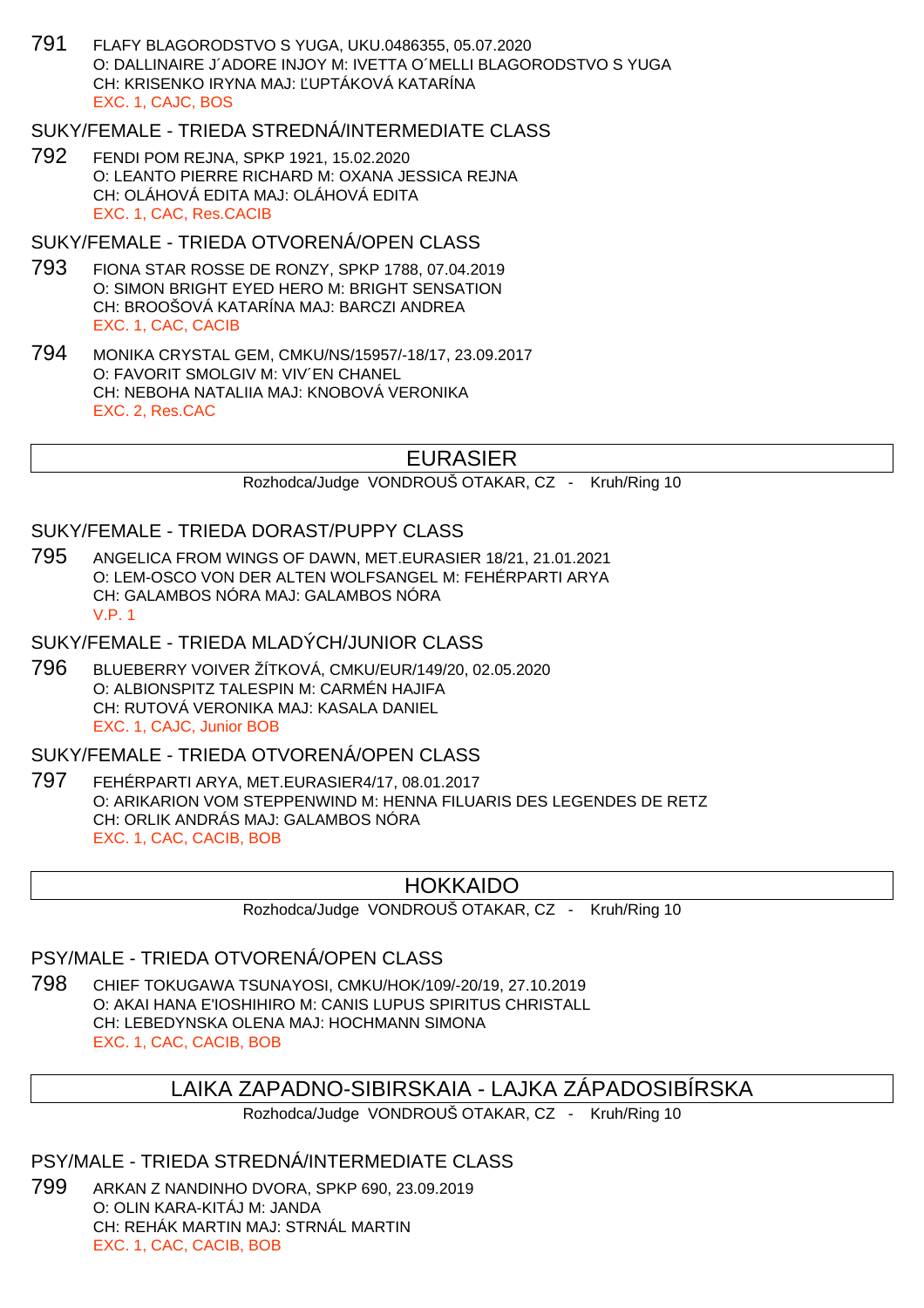800 ASAN Z NANDINHO DVORA, SPKP 687, 23.09.2019 O: KARA-KITÁJ OLIN M: JANDA CH: REHÁK MARTIN MAJ: MAJER MILOŠ EXC. 2, Res.CAC

### PSY/MALE - TRIEDA OTVORENÁ/OPEN CLASS

- 801 AMUR WILCZA ZLAJA, SPKP 707, 04.12.2018 O: ANTEJ LAJ Z TAJGY M: IDA Z KLUCKIEGO GAJU CH: GRZEGORZ DUDEK MAJ: STRNÁL MARTIN EXC. 2, Res.CAC
- 802 ARES RADOVÉ SKALY, SPKP 639, 01.04.2018 O: AMUR RA $i$  IANSKY JAS M: ANNIE SAMVARA ORIGIN CH: JA ÁK JURAJ MAJ: PALIC JÁN EXC. 1, CAC, Res.CACIB
- 803 FÁRES LIESKOVÁ SKALA, SPKP 681, 30.08.2019 O: VOLGAR-BULAT M: YAMAKHA CH: POP ÁK ONDERJ MAJ: KARAFFA PETER EXC. 4
- 804 GASS LIESKOVA SKALA, SPKP 724, 22.03.2020 O: VOLGA-BULAT M: BURYA CH: POP ÁK ONDREJ MAJ: JASIK MARIÁN EXC. 3

## SUKY/FEMALE - TRIEDA STREDNÁ/INTERMEDIATE CLASS

- 805 BAMBUJKA ANIKA VEVOS, CLP/ZSL/842, 25.11.2019 O: AVAR KAMIRO VALACHIA M: BEGILA SAMVARA ORIGIN CH: LEOPOLDOVÁ VERONIKA MAJ: PÖRSÖK ŠTEFAN EXC. 2, Res.CAC, Res.CACIB
- 806 DANA IZ SEVERNOY LADOGI, SPKP 706, 12.09.2019 O: IRTYSH M: FEYA CH: BALABAN V.A. MAJ: PIPÍŠKA PETER EXC. 3
- 807 FREYA-KIRA LIESKOVÁ SKALA, SPKP 683, 30.08.2019 O: VOLGAR-BULAT M: YAMAKHA CH: POP ÁK ONDREJ MAJ: MIŠKOVI TOMÁŠ + MIŠKOVI OVÁ DOMINIKA EXC. 1, CAC, CACIB, BOS

### SUKY/FEMALE - TRIEDA OTVORENÁ/OPEN CLASS

- 808 AURA ZE SVINENSKÝCH PASTVIN, CLP/ZSL/823, 31.01.2019 O: CID OSI INA M: BEKKY SAMVARA ORIGIN CH: JANDA LUKÁŠ MAJ: BEKEŠ VLADIMÍR EXC. 1, CAC
- 809 BÁRA RADOVÉ SKALY, SPKP 712, 14.02.2020 O: ERZAS M: ANNIE SAMVARA ORIGIN CH: JA ÁK JURAJ MAJ: BABIC JA ÁKOVÁ ZUZANA + JA ÁK JÁN ABS.
- 810 BORA RADOVÉ SKALY, SPKP 714, 14.02.2020 O: ERZAS M: ANNIE SAMVARA ORIGIN CH: JA ÁK JURAJ MAJ: BABIC JA ÁKOVÁ ZUZANA + BABIC MARTIN EXC. 2, Res.CAC
- SUKY/FEMALE TRIEDA PRACOVNÁ/WORKING CLASS
- 811 BEKY DUBINA SPOD TATIER, SPKP RG 622, 05.03.2018 O: VIZAR M: BAIRA CH: ORAVEC MARTIN MAJ: ŠUTKO DANIEL DISQ.

PERRO SIN PELO DEL PERÚ GRANDE - PERUÁNSKY NAHÁ $\;\;\;$ VE $\;\;$ KÝ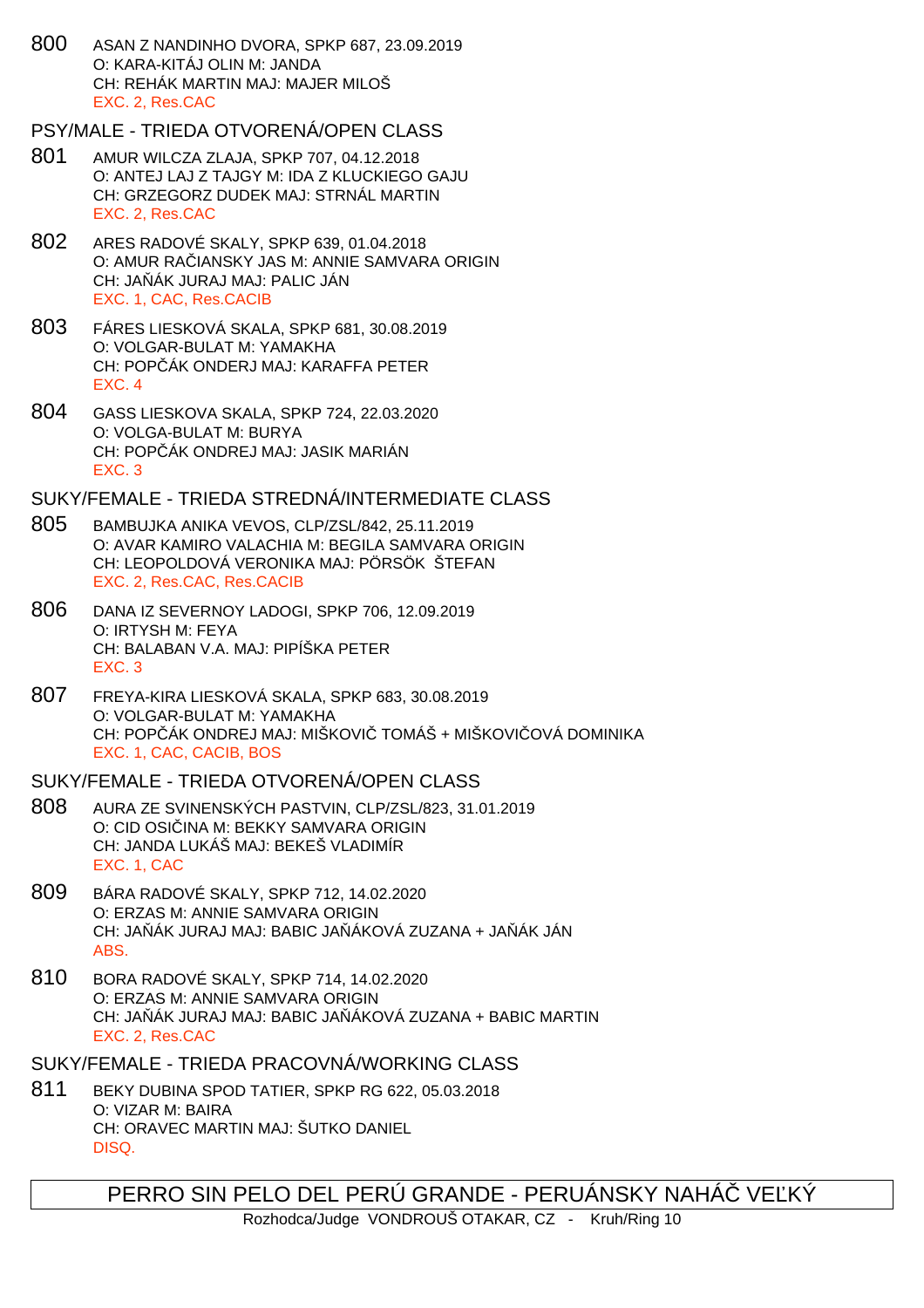#### PSY/MALE - TRIEDA DORAST/PUPPY CLASS

812 QUENTIN CEDERIKON, CMKU/PEN/1696/21, 26.01.2021 O: LLOQUE YUPANQUI PAZZDA M: LOVING JULIE CEDERIKON CH: DEMETEROVÁ PETRA MAJ: ŠUVADA MIROSLAV V.P. 1

## PSY/MALE - TRIEDA MLADÝCH/JUNIOR CLASS

813 D'INKA ESPIPE A LOSQO, KCP-RI-00016/20, 17.03.2020 O: SUBLIME M: MOHANA CH: ESPINOZA PE A CESAR GUSTAVO MAJ: UPTÁKOVÁ NIKOLA EXC. 1, CAJC, Junior BOB, BOB

PERRO SIN PELO DEL PERÚ MEDIO - PERUÁNSKY NAHÁČ STREDNÝ

Rozhodca/Judge VONDROUŠ OTAKAR, CZ - Kruh/Ring 10

#### SUKY/FEMALE - TRIEDA DORAST/PUPPY CLASS

814 ZAHARA TAWITA PAZZDA, CMKU/PEN/1709/21, 25.01.2021 O: BAY'S BUSHYFUR IZHI - WAYRA M: ACLLA HUASI PARAMATMA CH: LINHART JI Í MAJ: LÍPOVÁ VERONIKA V.P. 1

SUKY/FEMALE - TRIEDA OTVORENÁ/OPEN CLASS

815 MELISSA CEDERIKON, CMKU/PEN/1550/19, 13.03.2019 O: LLOQUE YUPANQUI PAZZDA M: FREEDOM OF THE MIND CEDERIKON CH: DEMETEROVÁ PETRA MAJ: LÍPOVÁ VERONIKA EXC. 1, CAC, CACIB, BOB

## PHARAOH HOUND - FARAÓNSKY CHRT

Rozhodca/Judge VONDROUŠ OTAKAR, CZ - Kruh/Ring 10

## SUKY/FEMALE - TRIEDA OTVORENÁ/OPEN CLASS

816 AHMANET EGYPT STAR FLORINA´S DIAMONDS, ÖHZB/PHH 004, 03.10.2017 O: SOVRIN HALLAM BACK TO THE FUTURE REEDLY ROAD M: NORTHGATE´S QUEEN OF DIAMONDS CH: NGUYENOVÁ FLORINE MAJ: ROTH-CALLIES NINA MARIA ABS.

PODENCO IBICENCO SMOOTH-HAIRED - IBIZSKÝ CHRT KRÁTKOSRSTÝ

Rozhodca/Judge VONDROUŠ OTAKAR, CZ - Kruh/Ring 10

### SUKY/FEMALE - TRIEDA OTVORENÁ/OPEN CLASS

817 SASHA RJABINA DE BERGERAC, JR 70049 IBH, 24.11.2019 O: DICHA RJABINA DE BERGERAC M: EMIGMA BACK TO INNOCENCE CH: SIJ SANDRA MAJ: FUKASOVÁ MIROSLAVA EXC. 1, CAC, CACIB, BOB

## SAMOYED

Rozhodca/Judge VONDROUŠ OTAKAR, CZ - Kruh/Ring 10

PSY/MALE - TRIEDA MLADÝCH/JUNIOR CLASS

818 LUCKY LOVE BE MINE, RKF 6054505, 17.11.2020 O: DE VILLAODON ZACKARY M: RADOST ZHIZNI YANIKA CH: OZHEGOVA OLGA MAJ: GALLYOVÁ LAURA EXC. 1, CAJC, Junior BOB

PSY/MALE - TRIEDA STREDNÁ/INTERMEDIATE CLASS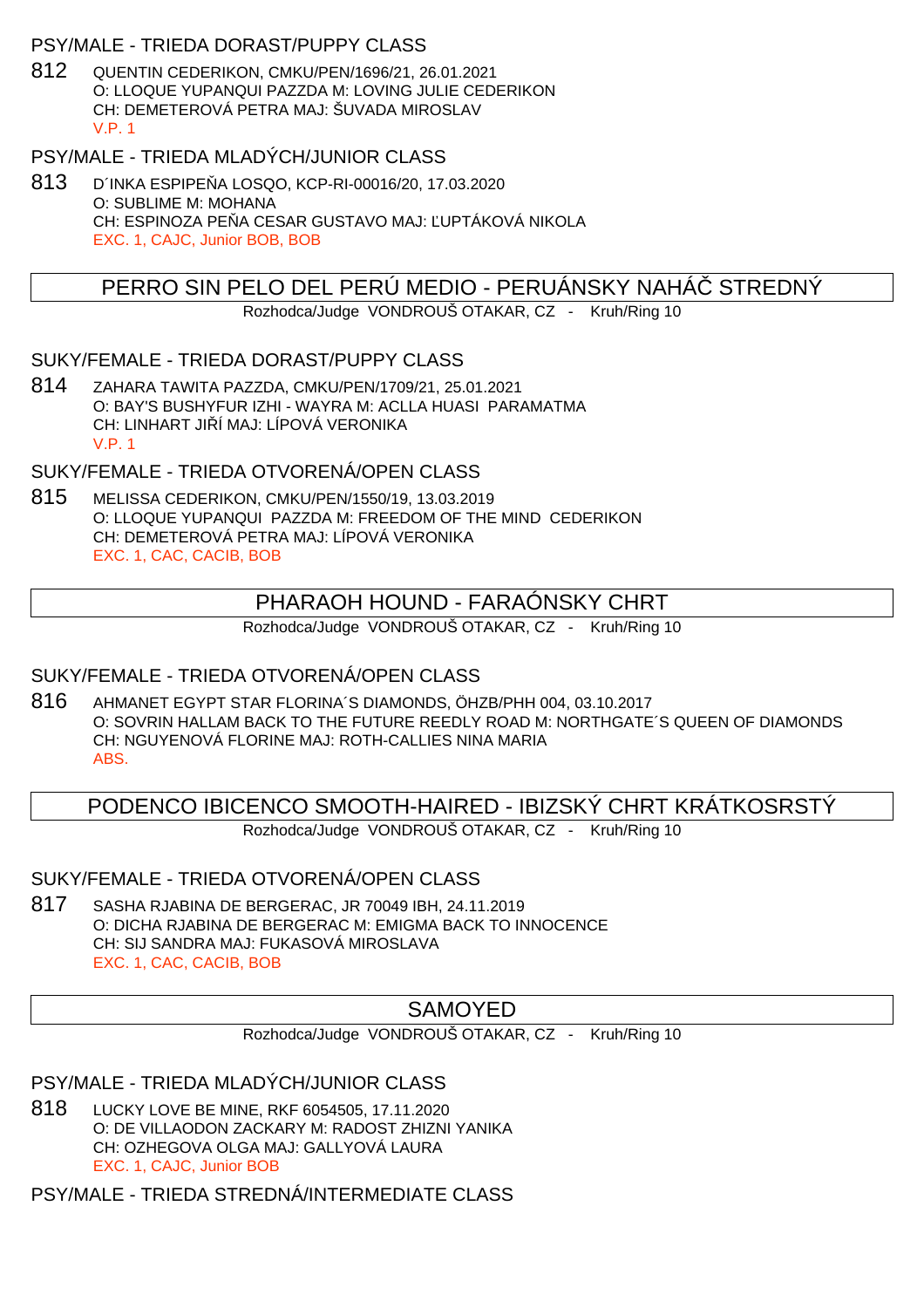819 CONSENTÍDOS CORTÉZ LA TORRE ROJA, SPKP 787, 24.10.2019 O: THE UNIQUE TWIGLIGHT ORLEANSNOW M: DAYDREAM DAKOTA XSARA´S HOPE CH: PETRUŠOVÁ VERONIKA MAJ: PETRUŠOVÁ VERONIKA EXC. 1, CAC, CACIB, BOS

## PSY/MALE - TRIEDA OTVORENÁ/OPEN CLASS

- 820 BIENVENIDAS BONACHÓN LA TORRE ROJA, CMKU/S/3056/-19/18, 30.10.2018 O: RIGHT HERE FOR YOU YOSHI AND US M: DAYDREAM DAKOTA XSARA'S HOPE CH: PETRUŠOVÁ VERONIKA MAJ: ŠT RBOVÁ MICHAELA EXC. 1, CAC, Res.CACIB
- 821 ZORRO RIDES AGAIN YOSHI AND US, SPKP 682, 07.02.2018 O: WHITESPIRIT ABSALON M: WINTERDAY´S I´M PIECE OF YOSHI CH: FULIEROVÁ JANA MAJ: FUERNKRANZ FULIEROVÁ JANA ABS.
- SUKY/FEMALE TRIEDA MLADÝCH/JUNIOR CLASS
- 822 DESTINA DESPIERTAS LA TORRE ROJA, SPKP 914, 25.10.2020 O: AKLARO LORD MAXIAN M: DAYDREAM DAKOTA XSARA´S HOPE CH: PETRUŠOVÁ VERONIKA MAJ: PETRUŠOVÁ VERONIKA EXC. 1, CAJC

### SUKY/FEMALE - TRIEDA STREDNÁ/INTERMEDIATE CLASS

- 823 DINABURG PEARL ELFA BEAUTIFUL STAR, LV-48963/20, 13.01.2020 O: SILVERWHITE SHINE KENVENTAKI BOSS M: KENVENTAKI NEVER FAILING FRIEND CH: GOLUBEVA JULIJA MAJ: GOLUBEVA JULIJA EXC. 1, CAC, Res.CACIB
- 824 MISHKA NA SEVERE HAVANA NIGHTS, SPKP 884, 25.04.2020 O: SMILING SNOWBALL MOON WALK M: MISHKA NA SEVERE AURORA FIORELLA CH: RYKUN IRINA MAJ: HEN ELOVÁ PETRA EXC. 2, Res.CAC

#### SUKY/FEMALE - TRIEDA OTVORENÁ/OPEN CLASS

- 825 INAE IN MY MIND CARPATHIAN WHITE SMILE, SPKP 837, 12.03.2020 O: FAITH LOVE&HOPE CARPATHIAN WHITE SMILE M: EVERYTHING CHANGES CARPATHIAN WHITE
- SMILE CH: HEN ELOVÁ PETRA MAJ: BOLIEŠIKOVÁ LÍVIA EXC. 1, CAC
- 826 RADOST ZHIZNI SAKURA BLOSSOM, SPKP 723, 18.01.2019 O: MISHKA NA SEVERE COOKIE WHISPERER M: RADOST ZHIZNI ROSE OF THE MIST CH: DOMBROVSKAYA OKSANA MAJ: MÚDRA EMÍLIA EXC. 2, Res.CAC

## SUKY/FEMALE - TRIEDA ŠAMPIÓNOV/CHAMPION CLASS

827 LUMEINGEL LUMEPILVEKE, EST-01454/16, 03.10.2016 O: SNOWMIST ACROBAT M: LUMEINGEL PRINTSESS MEELESPEA CH: OINITŠ KATRIN, MARGUS MAJ: KALLASTE-KARJUS MARE EXC. 1, CAC, CACIB, BOB

### SHIBA

Rozhodca/Judge VONDROUŠ OTAKAR, CZ - Kruh/Ring 10

### PSY/MALE - TRIEDA MLADÝCH/JUNIOR CLASS

828 LYURUA DYURING EDZI TANAKA, RKF 5778112, 01.10.2020 O: TRIUMF SIBIRI AKI NO RINGO M: LYRURYA DYURING TOMOTI ITANO CH: VAZHENINA O. V. MAJ: KEREŠKÉNIYOVÁ RADKA EXC. 1, CAJC, Junior BOB

#### PSY/MALE - TRIEDA STREDNÁ/INTERMEDIATE CLASS

829 G-AKIKO DORBRUMIA, SPKP 483, 09.10.2019 O: AKARYU INCIPITA VITA M: BORA DORBRUMIA CH: DEDIK PETER MAJ: REVÁK MARTIN EXC. 1, CAC, Res.CACIB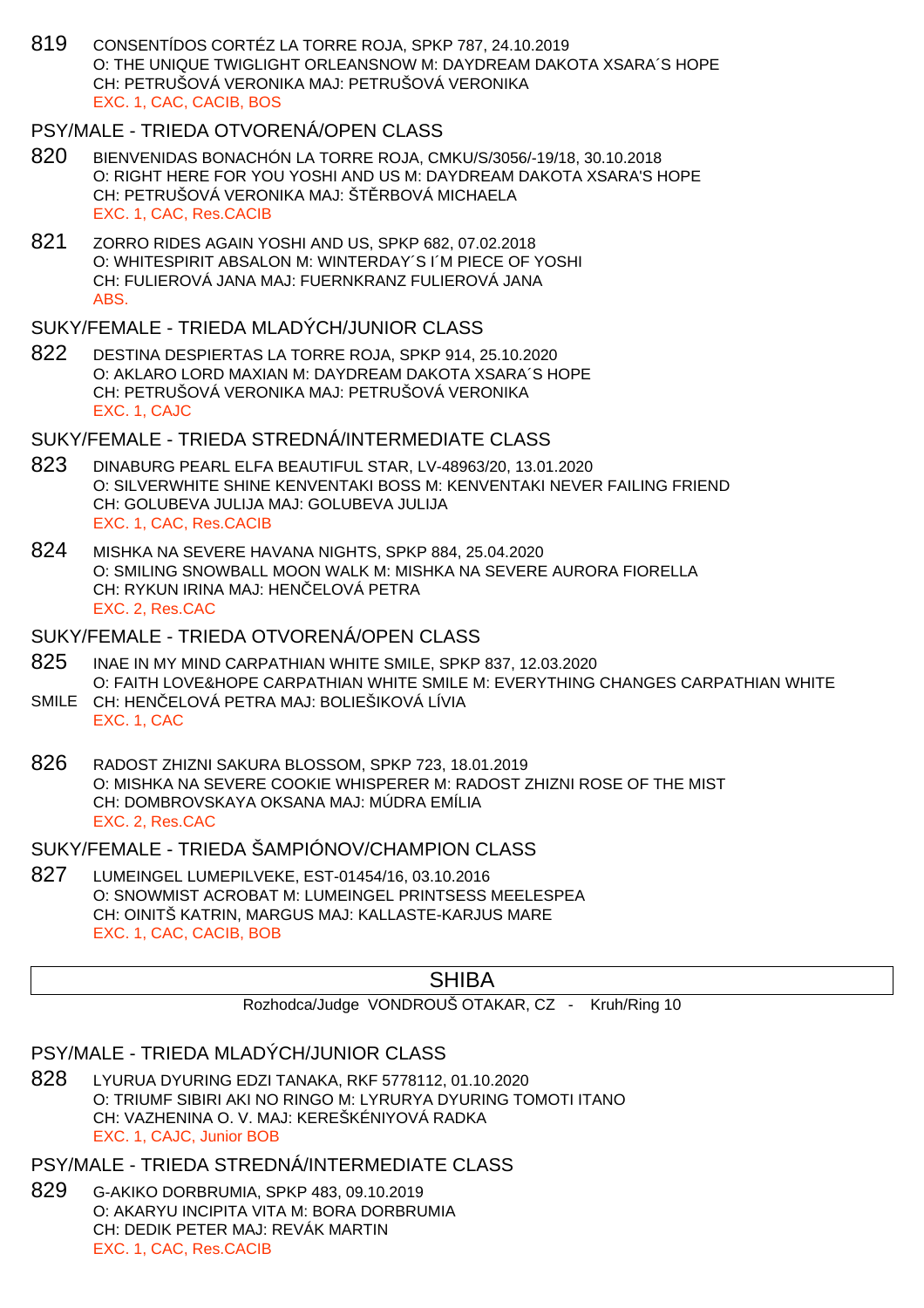### PSY/MALE - TRIEDA OTVORENÁ/OPEN CLASS

830 AKIHIRO KAWAAKARI, RKF 5555654, 16.02.2019 O: AWA NO RIKIOU GO ASHUU OOTANISOU M: AKATSUKI ICHIOKU CH: BAYKOV ALEXANDER MAJ: SMOLIKOVÁ VĚRA + SMOLIKOVÁ KRISTYNA EXC. 1, CAC

## PSY/MALE - TRIEDA ŠAMPIÓNOV/CHAMPION CLASS

831 TAIGEN GO YOU DJENIMA, PKR.V-25955, 29.04.2017 O: ACHIRO GO YOU DJENIMA M: NAIHANSO GO YOU DJENIMA CH: POLISHCHUK OLGA MAJ: ZGUD EWELINA EXC. 1, CAC, CACIB, BOB

#### SUKY/FEMALE - TRIEDA MLADÝCH/JUNIOR CLASS

832 CHI KEN SO GALA SHAYNS EVERYONE, SPKP 631, 01.05.2020 O: HANDZIMEMESITE BOUKEN M: DAR CHINGIZA ARASHA VALERI CH: KARPOVA ELENA MAJ: PAU OVÁ DOMINIKA EXC. 1, CAJC, BOS

#### SUKY/FEMALE - TRIEDA STREDNÁ/INTERMEDIATE CLASS

833 TENSHIKURO GO PROUD, PKR.V-30672, 25.04.2020 O: TAIGEN GO YOU DJENIMA M: SHOUTERUME OF TAI YUAN-TAIWAN CH: ZGUD EWELINA MAJ: ZGUD EWELINA EXC. 1, CAC, CACIB

#### SUKY/FEMALE - TRIEDA OTVORENÁ/OPEN CLASS

834 AZALEA WAKIZASHI OF TIANITO, SPKP 354, 10.12.2017 O: AMATEMU MITAMA INCIPITA M: FUJIZAKURA WAKIZASHI OF TIANITO CH: TÓTH TIBOR MAJ: SOBOTOVÁ JANKA EXC. 1, CAC, Res.CACIB

## SUKY/FEMALE - TRIEDA ŠAMPIÓNOV/CHAMPION CLASS

835 NANI PRIMA NOVA, CMKU/SI/2424/17, 30.04.2017 O: CONVERSE BENJIRO FOR HAKONE IDZU M: BIANN ASHIBA CAMORO CH: HALBRŠTÁTOVÁ SVOBODOVÁ JANA MAJ: SOLOVSKÝ MILOŠ ABS.

## SHIKOKU

Rozhodca/Judge VONDROUŠ OTAKAR, CZ - Kruh/Ring 10

## PSY/MALE - TRIEDA ŠAMPIÓNOV/CHAMPION CLASS

836 ISSHIN GO FUKASOU, CMKU/SHK/1/-18/18, 20.02.2018 O: JUKAI NO GANRYUU GO FUKASOU M: RYUUHIHIME GO FUKASOU CH: KAMATA TADASHI MAJ: CRAIG ADRIANA EXC. 1, CAC, CACIB, BOB

## SIBERIAN HUSKY

Rozhodca/Judge VONDROUŠ OTAKAR, CZ - Kruh/Ring 10

### PSY/MALE - TRIEDA MLADÝCH/JUNIOR CLASS

837 THOR GRAND FORJANA, SPKP 3924, 22.05.2020 O: FORJANA SLOVAKIA CHRISTIAN GREY M: FORJANA SLOVAKIA NELLY GREY CH: BAKALÁR MARTIN MAJ: CHURÝ VLADIMÍR EXC. 1, CAJC, Junior BOB

### PSY/MALE - TRIEDA STREDNÁ/INTERMEDIATE CLASS

838 CALL OF THE WILD KOSTRÍNSKE VYTIE, SPKP 3877, 01.12.2019 O: GET THE CARAMEL OUT DEL REY LA MONTANA BLANCA M: ADA KOSTRÍNSKE VYTIE CH: PAULÍK JURAJ MAJ: MILOVÁ ZUZANA EXC. 1

PSY/MALE - TRIEDA OTVORENÁ/OPEN CLASS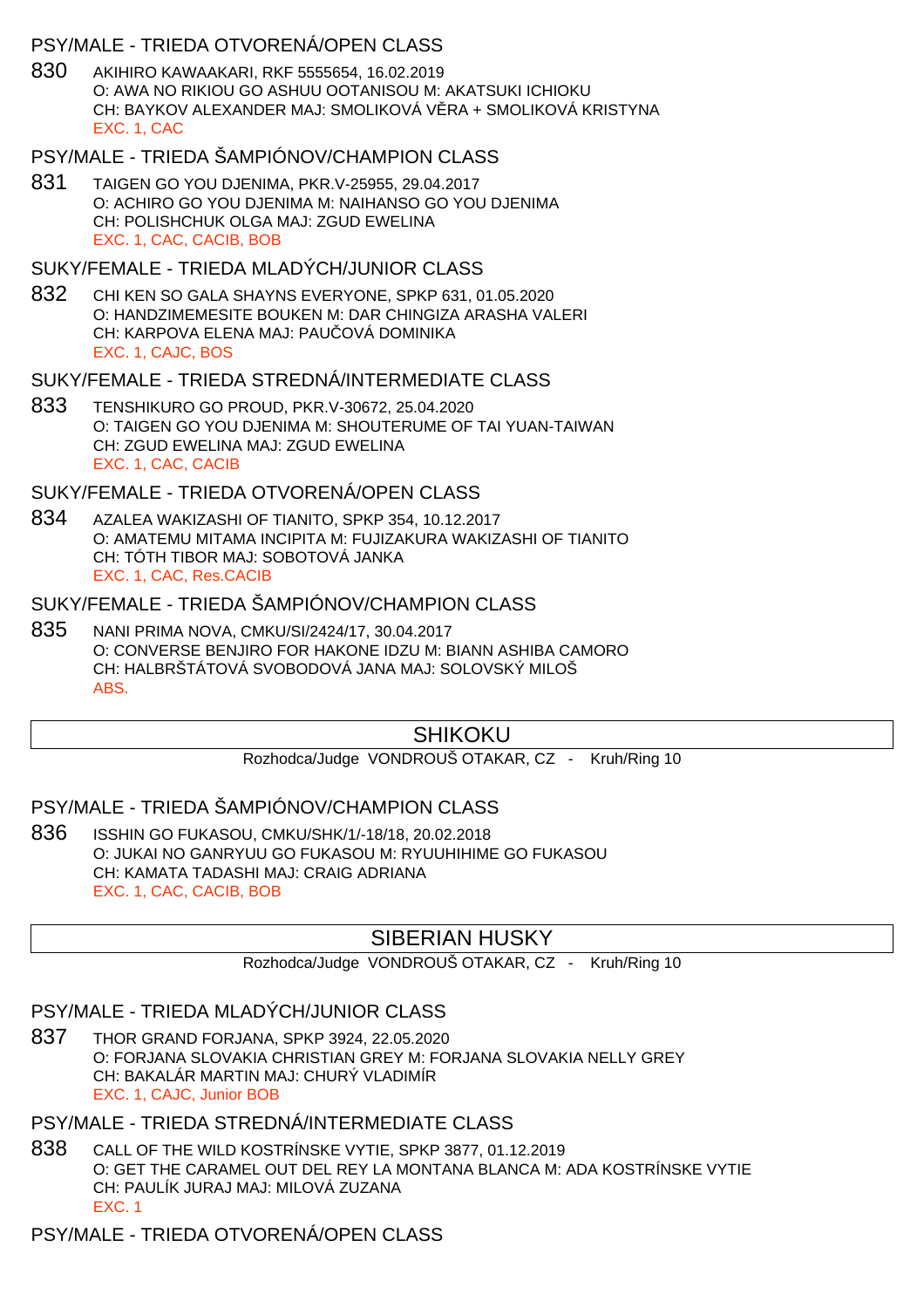- 839 NORD HEART BOYARIN, SPKP 3742, 15.09.2017 O: NORD HEART NONPARELE COUDY M: ARGENTINA BLACK STAR FOR NORD HEART CH: RODIONOVA NATALIA V. MAJ: ONDRÍK PAVOL EXC. 1
- 840 ORIGINAL BEAUTY MILKY WAY, SPKP 3799, 17.09.2017 O: IMPLORER OF INNER VISION M: FLAI DRIM BALT IN HEART CH: KUZORA ELENA MAJ: IL ÍK MICHAL  $V$  G  $2$
- SUKY/FEMALE TRIEDA DORAST/PUPPY CLASS
- 841 A-KIRA GRAND FORJANA, SPKP 3982, 10.01.2021 O: KANE BLACK GRAND FORJANA M: FORJANA SLOVAKIA VIVIEN PAW IN SNOW CH: BAKALÁR MARTIN MAJ: KOSTÝLKOVÁ ILONA V.P. 1
- SUKY/FEMALE TRIEDA STREDNÁ/INTERMEDIATE CLASS
- 842 ROYALSANS DEDICATED TO INDIGO, VDH/DCNH SH 17055/20, 20.03.2020 O: INDIGO'S ISAAC M: DORATI SIBERIANS COME ON EVERYBODY CH: SANDWEGER LEA MAJ: SANDWEGER LEA + QUALLS DAVID K. EXC. 1, CAC, Res.CACIB
- SUKY/FEMALE TRIEDA OTVORENÁ/OPEN CLASS
- 843 FORJANA SLOVAKIA VIVIEN PAW IN SNOW, SPKP 3557, 29.05.2016 O: FORJANA SLOVAKIA CHRISTIAN GREY M: FORJANA SLOVAKIA FÉLICITE DU JEU CH: BAKALÁR MARTIN MAJ: KOSTÝLKOVÁ ILONA V.G. 3
- 844 I´M A STAR SNOW FLAKE OF ENGEL, SPKP 3901, 01.01.2020 O: ZIEMABORA´S FAIR TRADE M: DIAMOND IN THE SKY PERFEKT TO ME CH: ENGEL JANA MAJ: ENGEL JANKA V.G. 4
- 845 INDIANA RORY MARTINSKÝ ZDROJ, SPKP 3610, 17.11.2016 O: KRISTARI´S CHINOOK AT JEDNICKA M: CHER MARTINSKÝ ZDROJ CH: FABIAN JAROSLAV MAJ: VEVERI ÍKOVÁ MONIKA EXC. 1, CAC
- 846 NORD HEART AVELINA, SPKP 3874, 15.11.2018 O: NORD HEART BET I AM SPECIAL M: NORD HEART MY LADY CRYSTAL CH: RODIONOVA NATALIA V. MAJ: ONDRÍK PAVOL EXC. 2, Res.CAC
- 847 NORD HEART INSITE PERFECT, SPKP 3875, 18.01.2019 O: NORD HEART KING STYLE M: NORD HEART BRITANIA CH: RODIONOVA NATALIA V. MAJ: ONDRÍK PAVOL ABS.
- SUKY/FEMALE TRIEDA ŠAMPIÓNOV/CHAMPION CLASS
- 848 GRIPPING LOVE STORY PERFECT TO ME, SPKP 3846, 20.08.2019 O: LIBERTY'S HAVE IT YOUR WAY M: CONTAGIOUS TOUCH'LUV PERFECT TO ME CH: IL ÍK MICHAL MAJ: IL ÍK MICHAL EXC. 1, CAC, CACIB
- SUKY/FEMALE TRIEDA VETERÁNOV/VETERAN CLASS
- 849 EKAJA OF SNIEGO ŠUNYS, LSVK SH 0347/13, 25.04.2013 O: NANOOKS PURPLE HAZE OF THE SUN M: BALASANDHYA OF SNIEGO ŠUNYS CH: GUDMONIENE INGRIDA MAJ: GUDMONIENÉ INGRIDA EXC. 1, BOB

## SUOMENLAPINKOIRA - FÍNSKY LAPPHUND

Rozhodca/Judge VONDROUŠ OTAKAR, CZ - Kruh/Ring 10

PSY/MALE - TRIEDA MLADÝCH/JUNIOR CLASS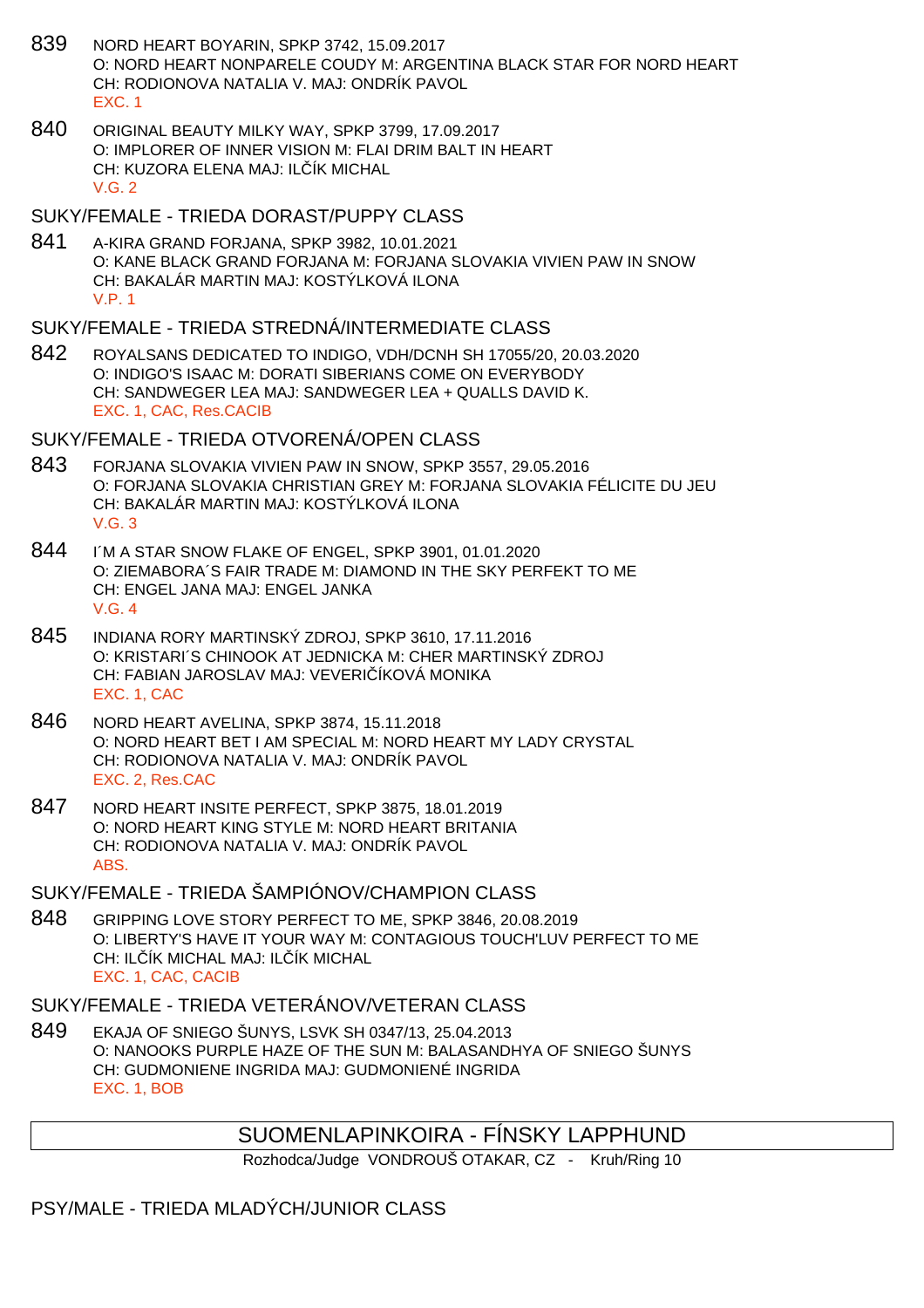850 AKIRA JARVI MALY WIEDEN, SPKP 39, 25.07.2020 O: JARVI KORPII ALBUS M: BACARA NEZKROTNA MARKYZA CH: KOWOL ANDRZEJ I ALEKSANDRA MAJ: PÁNIKOVÁ ANETA + PÁNIK RICHARD EXC. 1, CAJC, Junior BOB, BOB

#### SUKY/FEMALE - TRIEDA MLADÝCH/JUNIOR CLASS

851 ELSA CHARM OF SILK, SPKP 38, 25.06.2020 O: AEGIRSSON JOHN WATSON M: ANIA KABADULA CH: HRIBERNIK URBAN MAJ: STAN ÍKOVÁ JANA + HRIBERNIK TINS V.G. 1

## THAI RIDGEBACK DOG - THAJSKÝ RIDŽBEK

Rozhodca/Judge VONDROUŠ OTAKAR, CZ - Kruh/Ring 10

### PSY/MALE - TRIEDA STREDNÁ/INTERMEDIATE CLASS

852 ASSEL LA VITA CHIM, SPKP RG 68, 13.11.2019 O: COSMIC SOFA SURFER M: AYA HALI MELODY-MAKER DOG CH: PODSTAVKOVÁ DENISA MAJ: SEMAN RENÁTA EXC. 1, CAC, CACIB, BOB

## XOLOITZCUINTLE MINIATURE - MEXICKÝ NAHÁČ MALÝ

Rozhodca/Judge VONDROUŠ OTAKAR, CZ - Kruh/Ring 10

#### PSY/MALE - TRIEDA OTVORENÁ/OPEN CLASS

853 GUCCI OD REMETKY, CMKU/MEN/157/19, 29.01.2019 O: FERNANDO QUERIDO DE XOCONOCHCO M: SOMBRA LANGARICA CH: KUBOŠOVÁ DANUŠE MAJ: BRUNNER ŠÁRKA EXC. 1, CAC, CACIB, BOB

SUKY/FEMALE - TRIEDA ŠAMPIÓNOV/CHAMPION CLASS

854 DULZURA OD REMETKY, SPKP 26, 05.10.2017 O: FERNANDO QUERIDO DE XOCONOCHCO M: SOMBRA LANGARICA CH: KUBOŠOVÁ DANUŠE MAJ: BE OVÁ MARTA ABS.

## XOLOITZCUINTLE STANDARD - MEXICKÝ NAHÁ $\;$  ve KÝ

Rozhodca/Judge VONDROUŠ OTAKAR, CZ - Kruh/Ring 10

PSY/MALE - TRIEDA MLADÝCH/JUNIOR CLASS

855 CARLOS INYA'S RAINBOW, CMKU/MEN/190/20, 08.04.2020 O: GARDIAN VINCE GOLD EMILIEN M: ZHAKLIN MEREDIT IZ KANEKSO CH: VRÁTNÍKOVÁ IVANA MAJ: JACKWERTHOVÁ PETRA EXC. 1, CAJC, Junior BOB, BOB

#### PSY/MALE - TRIEDA OTVORENÁ/OPEN CLASS

856 TOTOMOXTLE (ALVAREZ/ALATORRE), CMKU/MEN/166/-19/19, 15.05.2019 O: COYOL (RETANA) M: JAROCHA (ALVAREZ) CH: ALVAREZ VICTOR MAJ: BRUNNER ŠÁRKA EXC. 1

PSY/MALE - TRIEDA ESTNÁ/HONOUR CLASS

857 LOCAL HERO´S OXOMOCO, CMKU/MEN/122/-17/16, 13.12.2016 O: CIB CAMOTE ALVAREZ M: LOCAL HERO´S FARHA CH: FRIBERG MONA MAJ: BRUNNER ŠÁRKA EXC. 1

SUKY/FEMALE - TRIEDA MLADÝCH/JUNIOR CLASS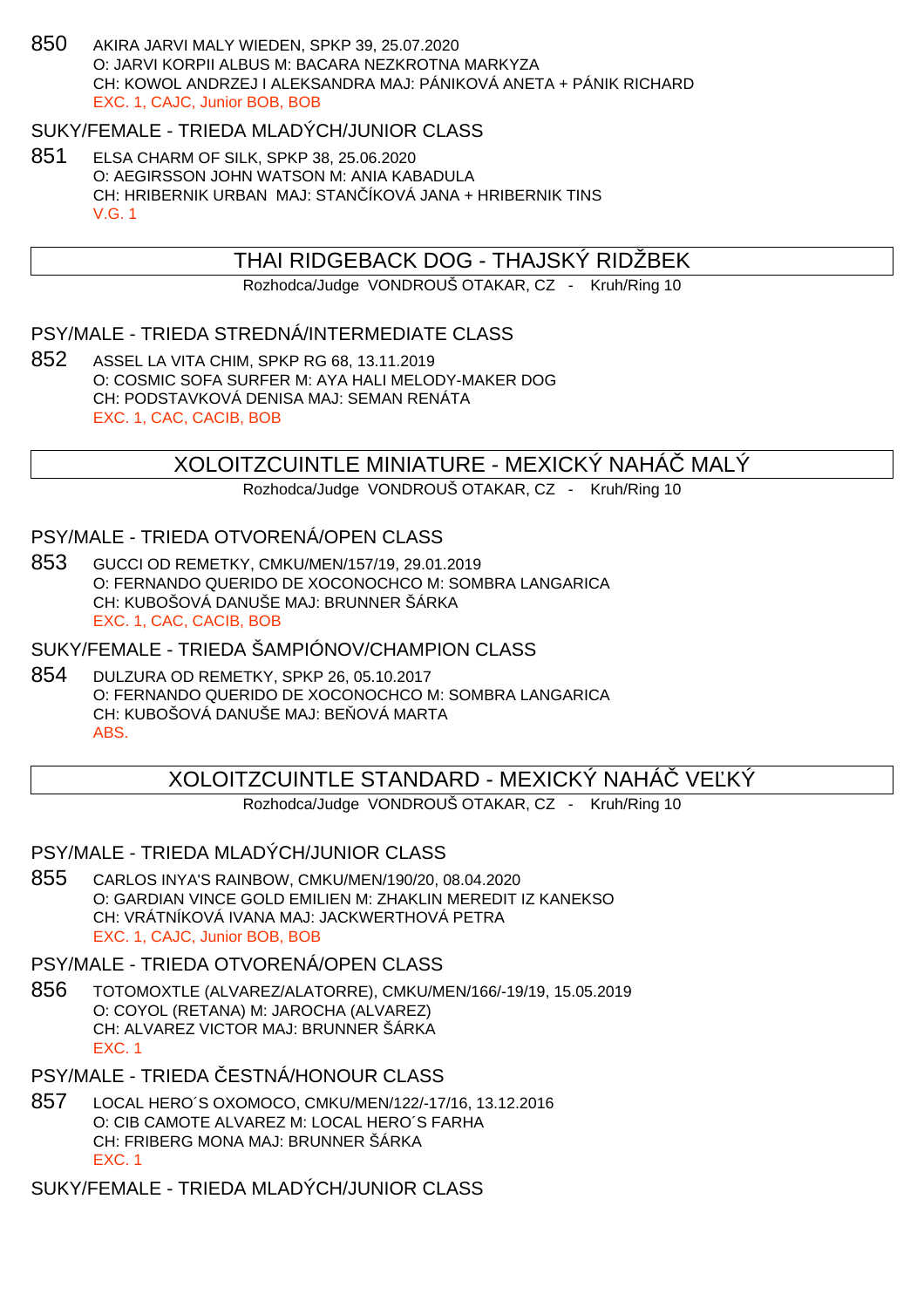858 RND HAIRLESS ULRIKE, RKF 6016504, 21.07.2020 O: ALMAZ M: RND HAIRLESS BONA REIA CH: PODOLYAK ANASTASIA MAJ: KUBOVÁ BARBORA + KUBOVÁ EVA EXC. 1, CAJC

## SUKY/FEMALE - TRIEDA OTVORENÁ/OPEN CLASS

- 859 BIARMIA INYA'S RAINBOW, CMKU/MEN/162/19, 07.07.2019 O: DOGGNATIONS A'THOR TALES M: ARABELLA PRINCESS INYA'S RAINBOW CH: VRÁTNÍKOVÁ IVANA MAJ: LANGROVÁ EVA EXC. 1, CAC, CACIB, BOS
- 860 ESTAT DYNAST CERSEI, ÖHZB/XOL 13, 29.02.2020 O: YUCHI YUM-KAAS M: VIENTO SOLAR BERENIKA CH: FOMIN TATJANA MAJ: GOLDMANN JENNIFER EXC. 2, Res.CAC

skupina/group FCI - 6

## BASSET HOUND

Rozhodca/Judge VOLÁRIKOVÁ LINDA, SK - Kruh/Ring 11

### SUKY/FEMALE - TRIEDA STREDNÁ/INTERMEDIATE CLASS

861 TIRTAEL QUEEN´S HERMELÍN, CLP/BH/6874, 02.11.2019 O: SHORT-LEGGED HANNIBAL FRIENDSHIP WITH THE M: ORINOKO QUEEN´S HERMELÍN CH: K ÍŽOVÁ V RA MAJ: BENÁ KOVÁ SIMONA EXC. 1, CAC, CACIB, BOB

#### SUKY/FEMALE - TRIEDA OTVORENÁ/OPEN CLASS

862 FRANCESCA BELLE LUARAN, SPKP 892, 19.04.2019 O: WOFERLOW LIBERTY BELL M: DAFFNE MALÁ KAROLÍNA CH: SÝKORA ĽUBOŠ MAJ: FERENCZY ANDREA V.G. 1

### BAYRISCHER GEBIRGSSCHWEISSHUND - BAVORSKÝ FARBIAR

Rozhodca/Judge VOLÁRIKOVÁ LINDA, SK - Kruh/Ring 11

### PSY/MALE - TRIEDA STREDNÁ/INTERMEDIATE CLASS

863 KALI BAŠKIN DVOR, SPKP 13115, 02.02.2020 O: BRYX OD UJA LACA M: BESSY SPOD VÁPENNÝCH BOKOV CH: TOMKO VLADIMÍR MAJ: GAVLAS MIROSLAV + GAVLASOVÁ LENKA EXC. 1, CAC, CACIB, BOB

#### PSY/MALE - TRIEDA PRACOVNÁ/WORKING CLASS

864 CRIS VLK-SOLCAR, SPKP 12993, 15.05.2019 O: ARGOS KARPATIA LINDENBACH M: SÁRA DRAVECKÁ DOLINA CH: GUŠTAFÍK JAROSLAV MAJ: MATEJOVIČ ADRIÁN EXC. 1, CAC, Res.CACIB

### SUKY/FEMALE - TRIEDA MLADÝCH/JUNIOR CLASS

865 FREA Z MIHÁLIKOVHO DVORA, SPKP 13388, 28.06.2020 O: ARGOS KARPATIA LINDENBACH M: DORA JURÁ OVA DOLINA CH: MIHÁLIK JOZEF MAJ: KOLLEGOVÁ KATARÍNA ABS.

SUKY/FEMALE - TRIEDA STREDNÁ/INTERMEDIATE CLASS

866 KIKA BAŠKIN DVOR, SPKP 13121, 02.02.2020 O: BRYX OD UJA LACA M: BESSY SPOD VÁPENNÝCH BOKOV CH: TOMKO VLADIMÍR MAJ: HORECKÝ MIROSLAV EXC. 1

BEAGLE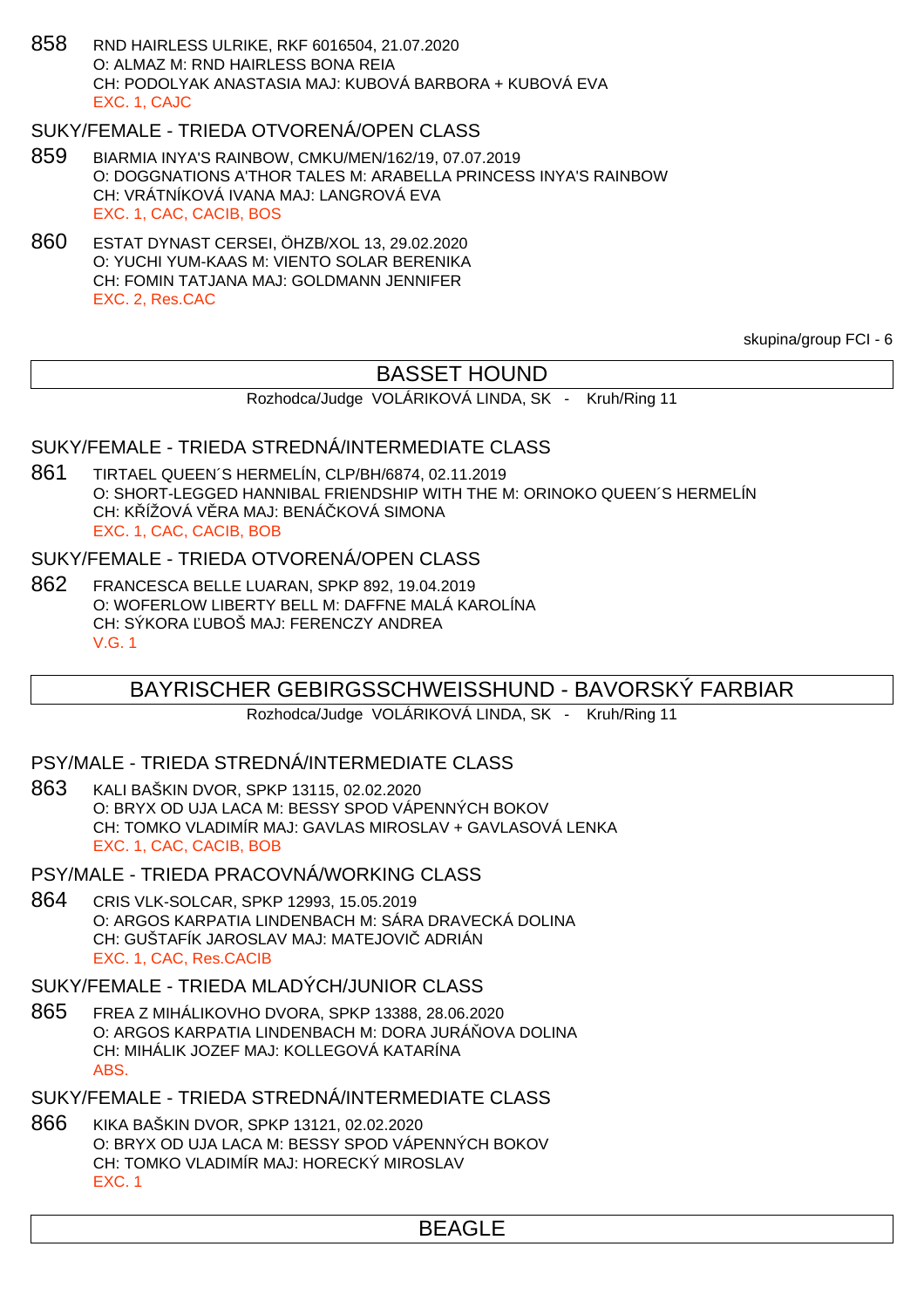#### PSY/MALE - TRIEDA DORAST/PUPPY CLASS

867 BISCUIT LITTLE CARPATHIANS, SPKP 2045, 14.02.2021 O: MOPSOS OF VULCANO COTOPAXI M: BIGSMITHY CHEESECAKE CH: POTROK MILAN MAJ: SUSKOVÁ MONIKA V.P. 1

PSY/MALE - TRIEDA MLADÝCH/JUNIOR CLASS

- 868 CUBBY BEABBY, CLP/BEA/9054, 23.06.2020 O: BOB MARLEY BE-GLAMOROUS M: ADELE BEABBY CH: PODIVINSKÁ KATE INA MAJ: KRAVCOVÁ ZUZANA + FILIP UBOŠ EXC. 2
- 869 PRIDE OF GOD'S BALOUBET DU ROUET, SHSB/LOS 780492, 23.07.2020 O: SHEMSU SOTIS PLUTOS PONT M: PRIDE OF GOD'S NEGA CH: GOTSERIDZE OLGA MAJ: RUPPRECHTER CHRISTINE EXC. 1, CAJC, Junior BOB

#### PSY/MALE - TRIEDA STREDNÁ/INTERMEDIATE CLASS

- 870 JUNIORE ILLUSTRE AMORE SOPRAFFINO, CLP/BEA/8921, 18.02.2020 O: IS THIS ALIKISS M: FATALE FEMMINA AMORE SOPRAFFINO CH: KONEČNÁ SOUDKOVÁ DANA MAJ: DUMKOVÁ DENISA + DUMEK PAVEL EXC. 2, Res.CAC
- 871 VIENNA CALLING YOUNG MERLIN, VDH/BCD 21-172, 15.05.2020 O: VIENNA CALLING DOLLARS TO DONUTS M: VIENNA CALLING ORIENTAL PEARL CH: TOMKAHAZY-HAJEK HELENA UND THOMAS MAJ: ECKRICH PETRA UND DOMINIQUE EXC. 1, CAC
- PSY/MALE TRIEDA OTVORENÁ/OPEN CLASS
- 872 CORAL CLOWN OF ALMOND PACK, SPKP 1975, 21.04.2019 O: BOB MARLEY BE-GLAMOROUS M: QUIET CHRISTMAS IDEA PERLA VLTAVY CH: MALÁTOVÁ VERONIKA MAJ: PÉLI TOMÁŠ  $V$  G  $3$
- 873 HO FAME HANN AMORE SOPRAFFINO, CLP/BEA/8284, 05.05.2017 O: KIND BLACK ANGEL PERLA VLTAVY M: BELLINA BIONDINA AMORE SOPRAFFINO CH: KONE NÁ SOUDKOVÁ DANA MAJ: PAVELKOVÁ BLANKA EXC. 2, Res.CAC
- 874 SPIDER MAN DI TORRIMPIETRA, SHSB/LOS 769981, 13.05.2019 O: FONTEPOSCA'S DOWN UNDER M: FONTEPOSCA'S MIDNIGHT STAR CH: BALDI RUDI MAJ: RUPPRECHTER CHRISTINE EXC. 1, CAC, Res.CACIB
- PSY/MALE TRIEDA PRACOVNÁ/WORKING CLASS
- 875 CAPITAN AMERICA DI TORRIMPIETRA, ROI 19/141546, 13.05.2019 O: FONTEPOSCA´S DOWN UNDER M: FONTEPOSCA´S MIDNIGHT STAR CH: BALDI RUDI MAJ: MAURER MICHAELA **ABS**

### PSY/MALE - TRIEDA ŠAMPIÓNOV/CHAMPION CLASS

876 ASLAN LITTLE CARPATHIANS, SPKP 1970, 14.02.2019 O: FONTEPOSCA´S FACE TO FACE M: AIRYN OF AMBALAND CH: POTROK MILAN MAJ: POTROK MILAN EXC. 1, CAC, CACIB, BOB

#### SUKY/FEMALE - TRIEDA OTVORENÁ/OPEN CLASS

877 AMIRA LITTLE CARPATHIANS, SPKP 1973, 14.02.2019 O: FONTEPOSCA´S FACE TO FACE M: AIRYN OF AMBALAND CH: POTROK MILAN MAJ: POTROK MILAN EXC. 1, CAC, CACIB, BOS

SUKY/FEMALE - TRIEDA PRACOVNÁ/WORKING CLASS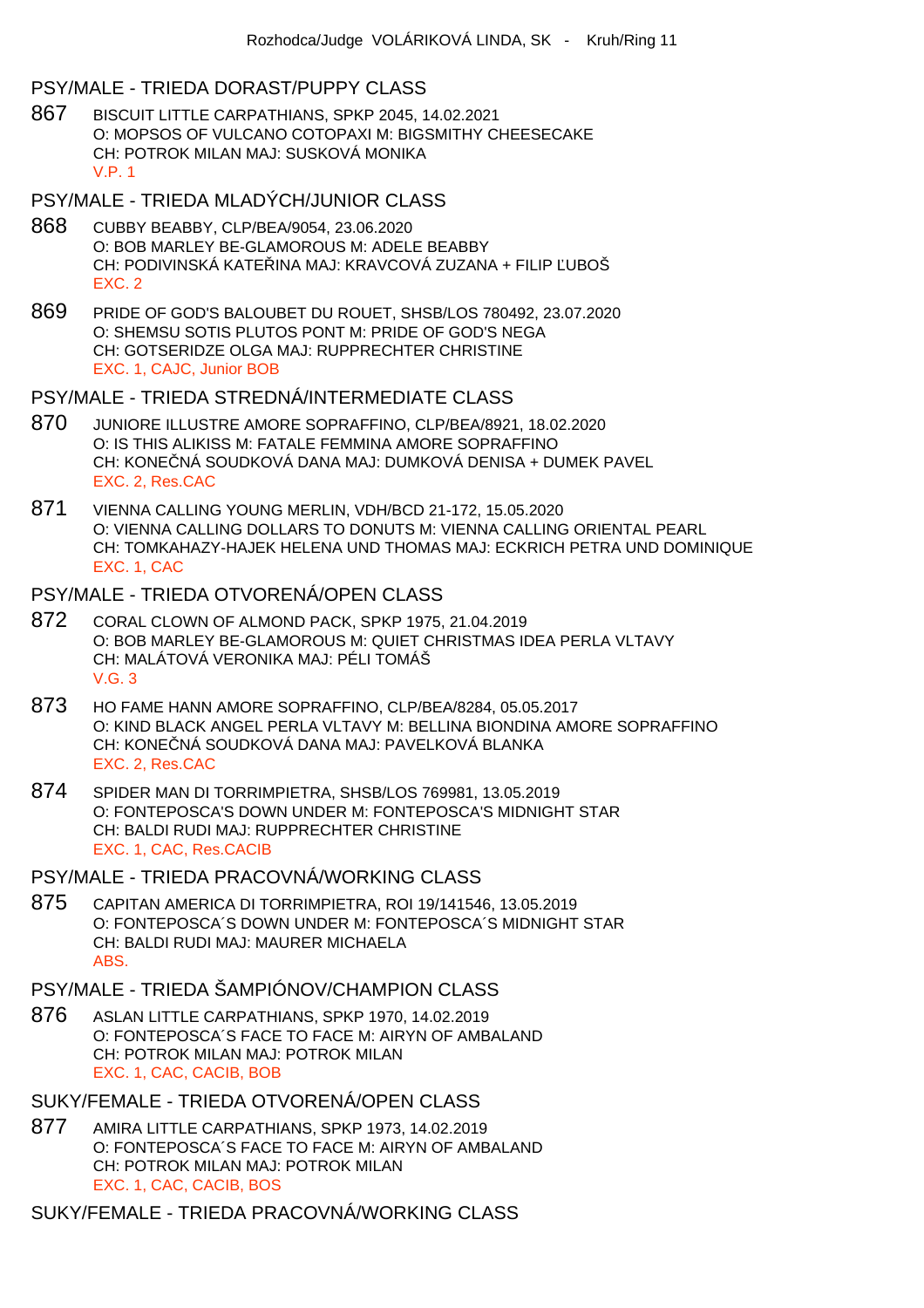878 VIENNA CALLING QUESTION OF TIME, ÖHZB/BG 5530, 18.04.2018 O: CH ABSOLUTELY SPOTLESS INSERT M: CH BEYONCE SPOTTY FRIEND CH: TOMKAHAZY-HAJEK HELENA&THOMAS MAJ: TOMKAHAZY-HAJEK THOMAS & HELENA EXC. 1, CAC, Res.CACIB

## SUKY/FEMALE - TRIEDA ŠAMPIÓNOV/CHAMPION CLASS

879 AIRYN OF AMBALAND, SPKP 1866, 03.05.2016 O: CLEVER CASSIUS OF GREAT OLYMPIA M: AMMY Z OZNICKÝCH LES CH: TOMŠÍKOVÁ JAROSLAVA MAJ: POTROK MILAN EXC. 1, CAC

## BLACK AND TAN COONHOUND

Rozhodca/Judge VOLÁRIKOVÁ LINDA, SK - Kruh/Ring 11

#### PSY/MALE - TRIEDA DORAST/PUPPY CLASS

880 INCREDIBLE ZORRO BLOSSOMING MEADOW, CLP/BTC/203, 20.02.2021 O: DIEGO ČERNÉ ESO M: EERIE HARVI ROCKYTOP BLOSSOMING MEADOW CH: K STKOVÁ MARTINA MAJ: KRPELANOVÁ EMA V.P. 1

## PSY/MALE - TRIEDA OTVORENÁ/OPEN CLASS

881 WINDBOURNE TIMELESS, SPKP 5, 12.01.2019 O: WINDBOURNE LIKE A ROCK M: WINDBOURNE DIXIE DELIGHT CH: CAMPBELL SHELLEY MAJ: ŠKORUPA JOZEF + ŠKORUPOVÁ LENKA V.G. 1

## SUKY/FEMALE - TRIEDA OTVORENÁ/OPEN CLASS

- 882 AGATHA FAJN PES, SPKP 17, 14.06.2019 O: AROW ERNÉ ESO M: BRIE ERNÉ ESO CH: ŠKORUPOVÁ LENKA MAJ: ADAMJAK ONDREJ EXC. 2, Res.CAC, Res.CACIB
- 883 ARETHA FAJN PES, SPKP 15, 14.06.2019 O: AROW ERNÉ ESO M: BRIE ERNÉ ESO CH: ŠKORUPOVÁ LENKA MAJ: ŠKORUPOVÁ LENKA + ŠKORUPA JOZEF EXC. 1, CAC, CACIB, BOB

## CHIEN DE SAINT-HUBERT - BLOODHOUND

Rozhodca/Judge VOLÁRIKOVÁ LINDA, SK - Kruh/Ring 11

PSY/MALE - TRIEDA STREDNÁ/INTERMEDIATE CLASS

884 DON CHESTEROV PODHÁJ, SKPK 501, 05.04.2020 O: JOLLIE'S JOKER SPIRIT OF BLOODHOUND M: ITTA Z PODJE MANSKÉ SKÁLY CH: RICHTER IVAN MAJ: ZVOLENSKÝ RICHARD EXC. 1, CAC, CACIB, BOB

#### PSY/MALE - TRIEDA OTVORENÁ/OPEN CLASS

- 885 AX KINGS OF ROYALS, SPKP 475, 06.05.2019 O: ARONB RASPBERRY HOUSE M: LARA SPIRIT OF BLOODHOUND CH: ERNEKOVÁ ZUZANA MAJ: BORLOK MATEJ EXC. 2, Res.CAC
- 886 RED HOT POCKER, SPKP 492, 12.05.2019 O: HORVARI EDWARD M: NESPOLA CH: ARENA MATTEO MAJ: RICHTER IVAN EXC. 1, CAC, Res.CACIB

## SUKY/FEMALE - TRIEDA MLADÝCH/JUNIOR CLASS

887 UNICA SPIRIT OF BLOODHOUND, SPKP 530, 26.10.2020 O: FLESSNER'S EVERYTHING IS POSSIBLE M: JENIFER DUBOVÝ HRUNOK CH: ZSOLT BOGDAN MAJ: ADAMJAK ONDREJ EXC. 1, CAJC, Junior BOB, BOS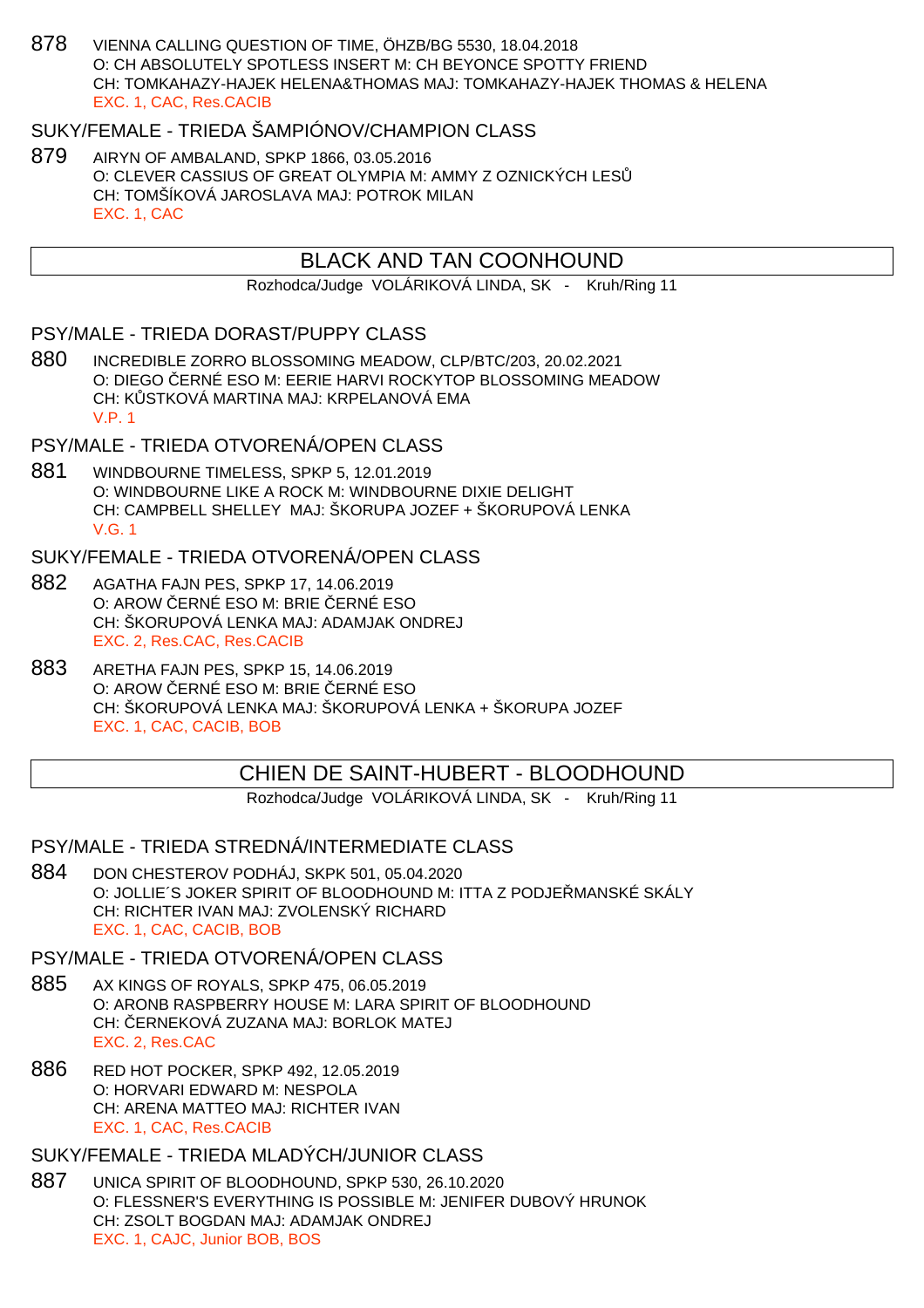## SUKY/FEMALE - TRIEDA STREDNÁ/INTERMEDIATE CLASS

888 MAYA DUBOVÝ HRUNOK, SPKP 487, 06.09.2019 O: PEDRO SPIRIT OF BLOODHOUND M: IRIS II DUBOVÝ HRUNOK CH: FIRKO MARIÁN MAJ: TUR EK JÁN V.G. 1

## DALMATINSKI PAS - DALMATÍNSKY PES

Rozhodca/Judge JANEK JANA, SK - Kruh/Ring 3

#### PSY/MALE - TRIEDA MLADŠÍ DORAST/MINOR PUPPY CLASS

889 LACRIMA CHRISTI CHAIRMAN, HR 12542 DA, 01.03.2021 O: O'ZONE SANDMAN M: LACRIMA CHRISTI CENTER OF ATTENTION CH: RADI ŽELJKO MAJ: ROZLACH KAROLINA V.P. 1

#### PSY/MALE - TRIEDA DORAST/PUPPY CLASS

- 890 DAUER CALLTESS, SPKP 1553, 28.01.2021 O: PALM SPRING DU MOULIN DE L'AGE M: VIOLINE VOLGA ROYAL HERMELIN CH: VAVROVÁ ZDENKA MAJ: HAVRÁNEK MATEJ V.P. 3
- 891 DE JOUX CALLTESS, SPKP 1556, 28.01.2021 O: PALM SPRING DU MOULIN DE L`AGE M: VIOLINE VOLGA ROYAL HERMELIN CH: VAVROVÁ ZDENKA MAJ: RAPANOVÁ PATRÍCIA V.P. 1
- 892 DON FOSTER DANTE CALLTESS, SPKP 1555, 28.01.2021 O: PALM SPRING DU MOULIN DE L´AGE M: VIOLINE VOLGA ROYAL HERMELIN CH: VÁVROVÁ ZDENKA MAJ: VÁVRA PETER V.P. 2

## PSY/MALE - TRIEDA OTVORENÁ/OPEN CLASS

- 893 CINNAMONE DI ASSONANZA, CLP/DA/7473, 27.03.2019 O: KALOKAIRIEˇS CARBON COPY M: BRIXI DI ASSONANZA CH: FULÍNOVÁ LIANA MAJ: ZÁME NÍKOVÁ SIMONA EXC. 1, CAC, Res.CACIB
- 894 CROSLEY CALLTES, SPKP 1494, 21.08.2019 O: ALASTOR MOODY WEREWOLVES CASCADE M: VIOLINE VOLGA ROYAL HERNELIN CH: VAVROVÁ ZDENKA MAJ: PTÁ KOVÁ JANA EXC. 2, Res.CAC

#### PSY/MALE - TRIEDA ŠAMPIÓNOV/CHAMPION CLASS

- 895 BUCCO DI ASSONANZA, CLP/DA/7076, 13.04.2015 O: JAMELSLEY PYRACANTHA AT DAKATA M: ARGIA DI ASSONANZA CH: FULÍNOVÁ LIANA MAJ: STEMMEROVÁ DANA + FULÍNOVÁ LIANA EXC. 2, Res.CAC
- 896 CALLISTO DI ASSONANZA, CLP/DA/7471, 27.03.2019 O: JW KALOKARIE´S CARBON COPY M: CIB BRIXI DI ASSONANZA CH: FULÍNOVÁ LIANA MAJ: FULÍNOVÁ LIANA EXC. 1, CAC, CACIB, BOB

#### PSY/MALE - TRIEDA VETERÁNOV/VETERAN CLASS

897 ARIS DI ASSONANZA, CLP/DA/6707, 09.03.2011 O: SOPHTSPOT SUGAR DADDY AT DVOJICA M: DOLCE VITA´S AIDA CH: FULINOVÁ LIANA MAJ: STEMMER VERONIKA EXC. 1

## SUKY/FEMALE - TRIEDA MLADŠÍ DORAST/MINOR PUPPY CLASS

898 ATHENA ASSONANZA ROYAL CANIS DYNASTY, SPKP 1572, 12.05.2021 O: CALLISTO DI ASSONANZA M: CRELLA DE NELARI CH: DÁVIDEKOVÁ SO A MAJ: DÁVIDEKOVÁ SO A V.P. 2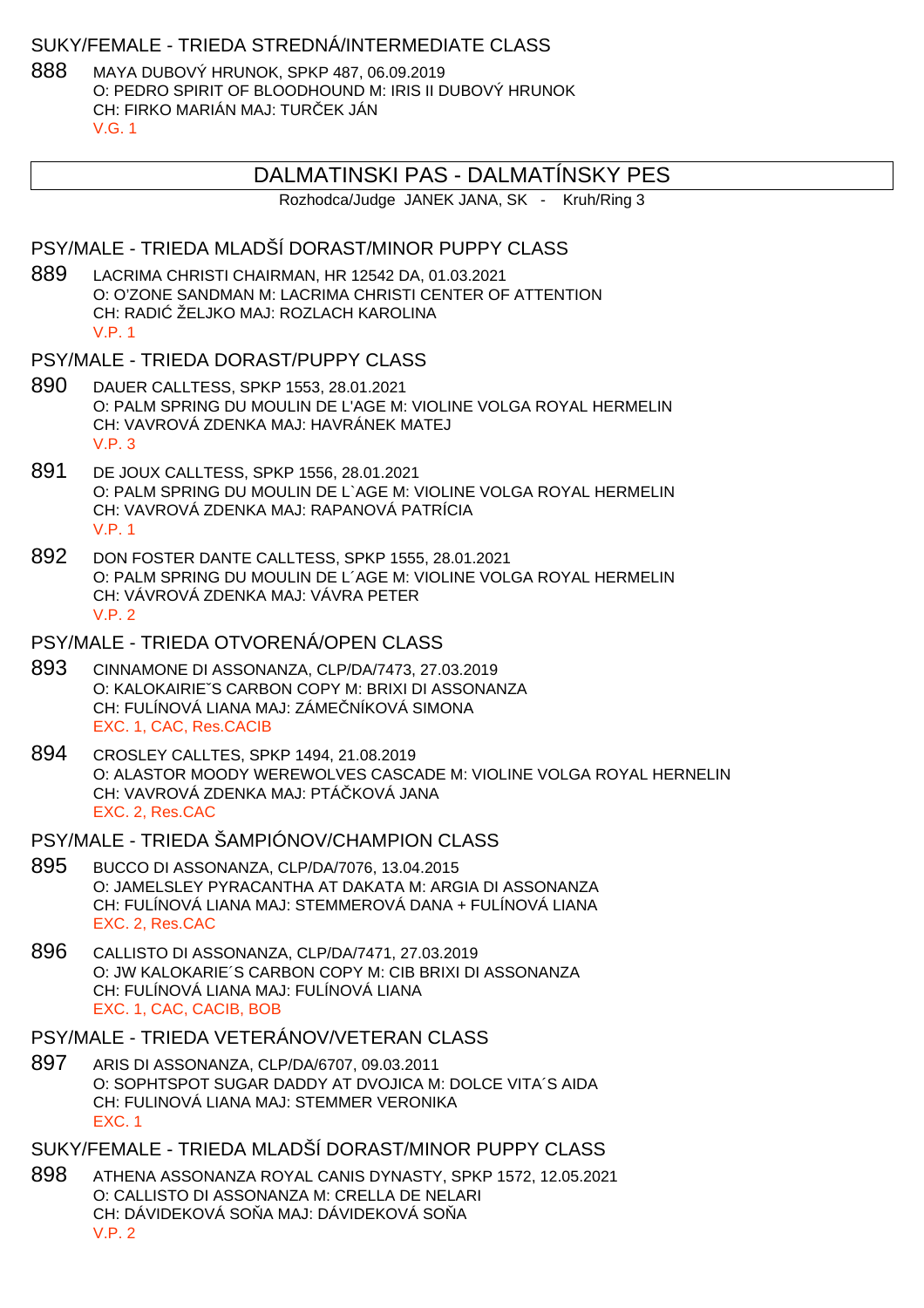899 AURA ASSONANZA ROYAL CANIS DYNASTY, SPKP 1576, 12.05.2021 O: CALLISTO DI ASSONANZA M: CRUELLA DE NELARI CH: DÁVIDEKOVÁ SO A MAJ: HOMOLA VLASTIMIL V.P. 1

### SUKY/FEMALE - TRIEDA DORAST/PUPPY CLASS

900 DERBI DALMA CALLTESS, SPKP 1559, 28.01.2021 O: PALM SPRING DU MOULIN DE L'AGE M: VIOLINE VOLGA ROYAL HERMELIN CH: VAVROVÁ ZDENKA MAJ: KRU AYOVÁ DALMA V.P. 1

#### SUKY/FEMALE - TRIEDA MLADÝCH/JUNIOR CLASS

- 901 BELOE ZOLOTO ARIA , SPKP 1569, 02.11.2020 O: HEPPI SEMBO MAKES MY WORLD M: BELOE ZOLOTO HERITAGE OF EPOCH CH: VOLKOVÁ TATJANA MAJ: PÓDAOVÁ ALEXANDRA EXC. 1, CAJC, Junior BOB
- 902 LACRIMA CHRISTI COCKTA, HR 12527 DA, 21.09.2020 O: O'ZONE SANDMAN M: UNIVERSE IZ TERLETSKOY DUBRAVY CH: RADI ŽELJKO MAJ: ROZLACH KAROLINA EXC. 2

#### SUKY/FEMALE - TRIEDA OTVORENÁ/OPEN CLASS

- 903 ANDORRA LA VELLA HERRMANN´S DALMATIAN, CLP/DA/7356, 28.10.2017 O: GWYNMOR GALLAGHER M: ESSENTIAL EDITION SUNSET DALMATIAN CH: ERNÁ LUCIE MAJ: HAVELKOVÁ DOMINIKA EXC. 1, CAC, Res.CACIB
- 904 BELLA OD LESA HRABÍ, SPKP 1472, 10.10.2018 O: AMON OF SPOTTY MEMORIES M: SIENNA SACAJAWEA ROYAL HERMELIN CH: RÝPAROVÁ HANA MAJ: MARGET ROMAN EXC. 2

### SUKY/FEMALE - TRIEDA ŠAMPIÓNOV/CHAMPION CLASS

- 905 APPLE CALIFORNIA HERRMANN'S DALMATIAN, CLP/DA/7358, 28.10.2017 O: GWYNMOR GALLAGHER M: ESSENTIAL EDITION SUNSET DALMATIAN CH: ERNÁ LUCIE MAJ: ERNÁ LUCIE EXC. 1, CAC, CACIB, BOS
- 906 CRUELLA DE NELARI, SPKP 1471, 12.03.2018 O: HERMES DANAMY M: ANGELS WOOD NELARI CH: STÍBRNÁ ROMANA MAJ: DÁVIDEKOVÁ SOŇA EXC. 2, Res.CAC

#### SUKY/FEMALE - TRIEDA ESTNÁ/HONOUR CLASS

907 MERCEDES STRACIATELLA, SPKP 1401, 05.09.2017 O: JCH FLIGHT IN TIME DUKLINS DONUT M: CH LUCREZIA STRACIATELLA CH: GÜRTLEROVÁ JANA MAJ: GÜRTLEROVÁ JANA EXC. 1

### SUKY/FEMALE - TRIEDA VETERÁNOV/VETERAN CLASS

- 908 ESSENTIAL EDITION SUNSET DALMATIAN, CLP/DA/6884, 03.01.2013 O: SOLBO'S KAYO M: CREATIVE IMAGES SUNSET DALMATIAN CH: DRAGOVI EVA MAJ: ERNÁ LUCIE EXC. 2
- 909 LANCIA S. STRACIATELLA, SPKP 1349, 24.06.2013 O: JCH FULFILLED PROMISE OF NAIRE M: C.I.B. KAHIRA STRACIATELLA CH: GÜRTLEROVÁ JANA MAJ: GÜRTLER ANDREJ EXC. 1

## GONCZI POLSKI - POĽSKÝ POĽOVNÝ PES

Rozhodca/Judge VOLÁRIKOVÁ LINDA, SK - Kruh/Ring 11

### SUKY/FEMALE - TRIEDA PRACOVNÁ/WORKING CLASS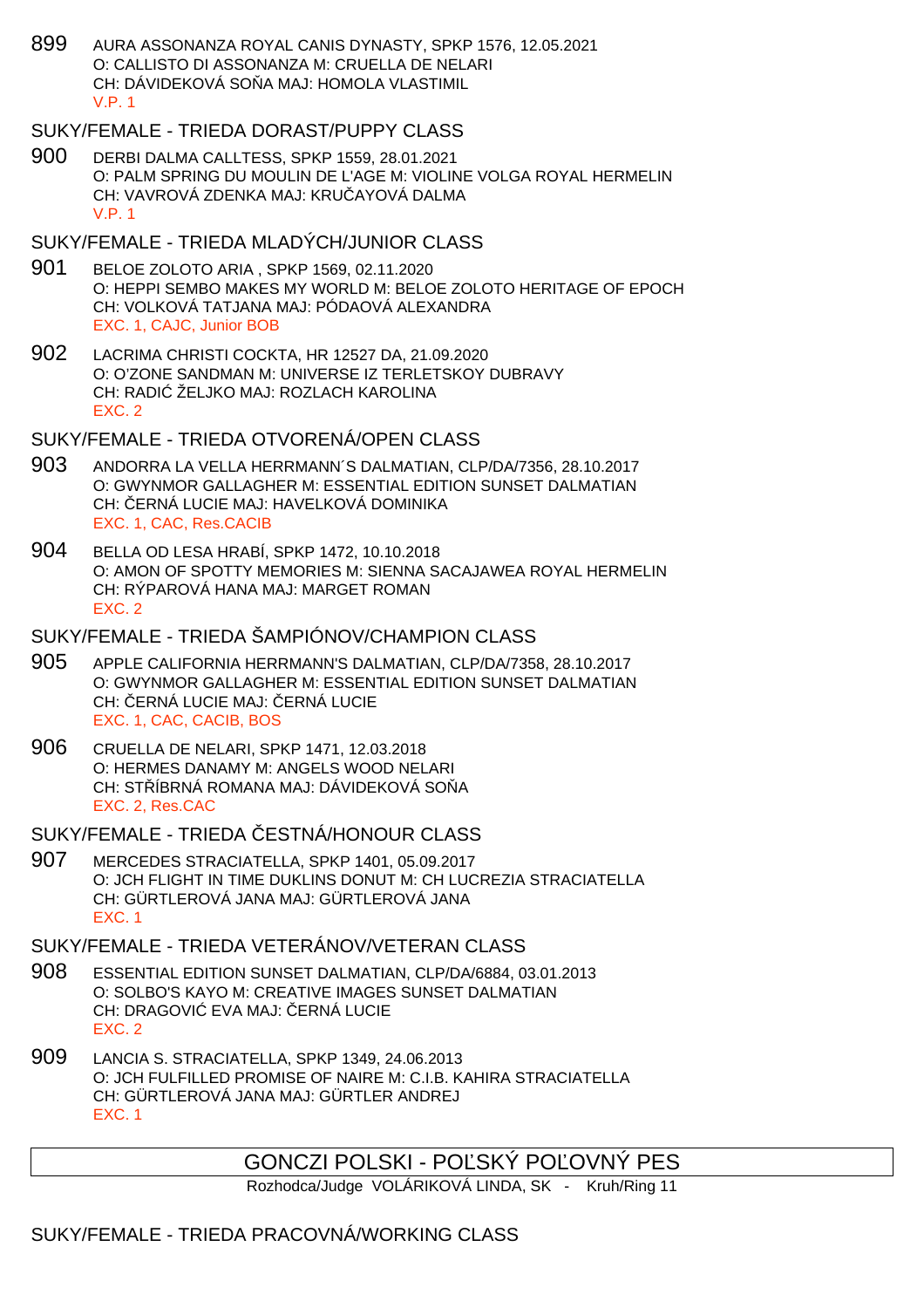910 WYDRA Z ROGU TRZECH KSI T, PKR. VI-23711, 07.05.2019 O: BONAR NUNARAK M: IGNIS Z ROGU TRZECH KSIĄT CH: BONK DOROTA MAJ: BONK DOROTA EXC. 1, CAC, CACIB, BOB

SUKY/FEMALE - TRIEDA ŠAMPIÓNOV/CHAMPION CLASS

911 IGNIS Z ROGU TRZECH KSI T, PKR.WU.VI-16203, 03.03.2012 O: ABACTOR PETRUS ET LUPUS M: TRUFLA ŁOWCZA PASJA CH: BONK DOROTA MAJ: BONK DOROTA ABS.

GRAND BASSET GRIFFON VENDÉEN - VELKÝ HRUBOSRSTÝ VENDÉNSKY BASET

Rozhodca/Judge VOLÁRIKOVÁ LINDA, SK - Kruh/Ring 11

### SUKY/FEMALE - TRIEDA STREDNÁ/INTERMEDIATE CLASS

912 REGGAEDOG CHOCOLATE, SPKP 37, 03.01.2020 O: YEUX REVEURS V. D. VIERSENHOEVE M: REGGAEDOG FIONKA CH: JAKUB OVÁ PETRA MAJ: DRLI KOVÁ KRISTÍNA EXC. 1, CAC, CACIB, BOB

## HANNOVER´SCHER SCHWEISSHUND - HANOVERSKÝ FARBIAR

Rozhodca/Judge VOLÁRIKOVÁ LINDA, SK - Kruh/Ring 11

#### SUKY/FEMALE - TRIEDA MLADÝCH/JUNIOR CLASS

913 CARRY SPOD KYPROVA, SPKP 1527, 05.03.2020 O: HUGO Z NIŽNÉHO POLA M: IZA HANZELOV DVOR CH: VOJTKO MIROSLAV MAJ: MATUŠÍK FRANTIŠEK EXC. 1, CAJC, Junior BOB

## SUKY/FEMALE - TRIEDA PRACOVNÁ/WORKING CLASS

914 SAŠA VLÍ POTOK, SPKP 1306, 11.04.2018 O: ARON VON ANNIKAS ALPENGARTEN M: CHERA HANZE OV DVOR CH: PILAT JAN MAJ: VL EK PETRA EXC. 1, CAC, CACIB, BOB

## PETIT BASSET GRIFFON VENDÉEN - MALÝ HRUBOSRSTÝ VENDÉNSKY BASET

Rozhodca/Judge VOLÁRIKOVÁ LINDA, SK - Kruh/Ring 11

### PSY/MALE - TRIEDA STREDNÁ/INTERMEDIATE CLASS

915 FOX´S NIGHTMARE LITTLE BIG, RFK 6034169, 31.03.2020 O: MAUDAXI CHRIMBO LIMBO JIMBO M: TWINAN CAUSING A STIR CH: BURCHENKO K.V. MAJ: HOLOD ÁK BLÁHOVÁ BARBORA EXC. 1, CAC, CACIB, BOB

PETIT BLEU DE GASCOGNE - MALÝ MODRÝ GASKONSKÝ DURIČ

Rozhodca/Judge VOLÁRIKOVÁ LINDA, SK - Kruh/Ring 11

## SUKY/FEMALE - TRIEDA OTVORENÁ/OPEN CLASS

916 ROXY DES RESTANQUES DE LA CIGALIERE, CLP/MMG/166, 18.03.2020 O: LOBO DES COLLINES DE MANTAILLE M: OPALE CH: FONTANA CHRISTOPHE MAJ: ŠLOSAR JAN EXC. 1, CAC, CACIB, BOB

## PORCELAINE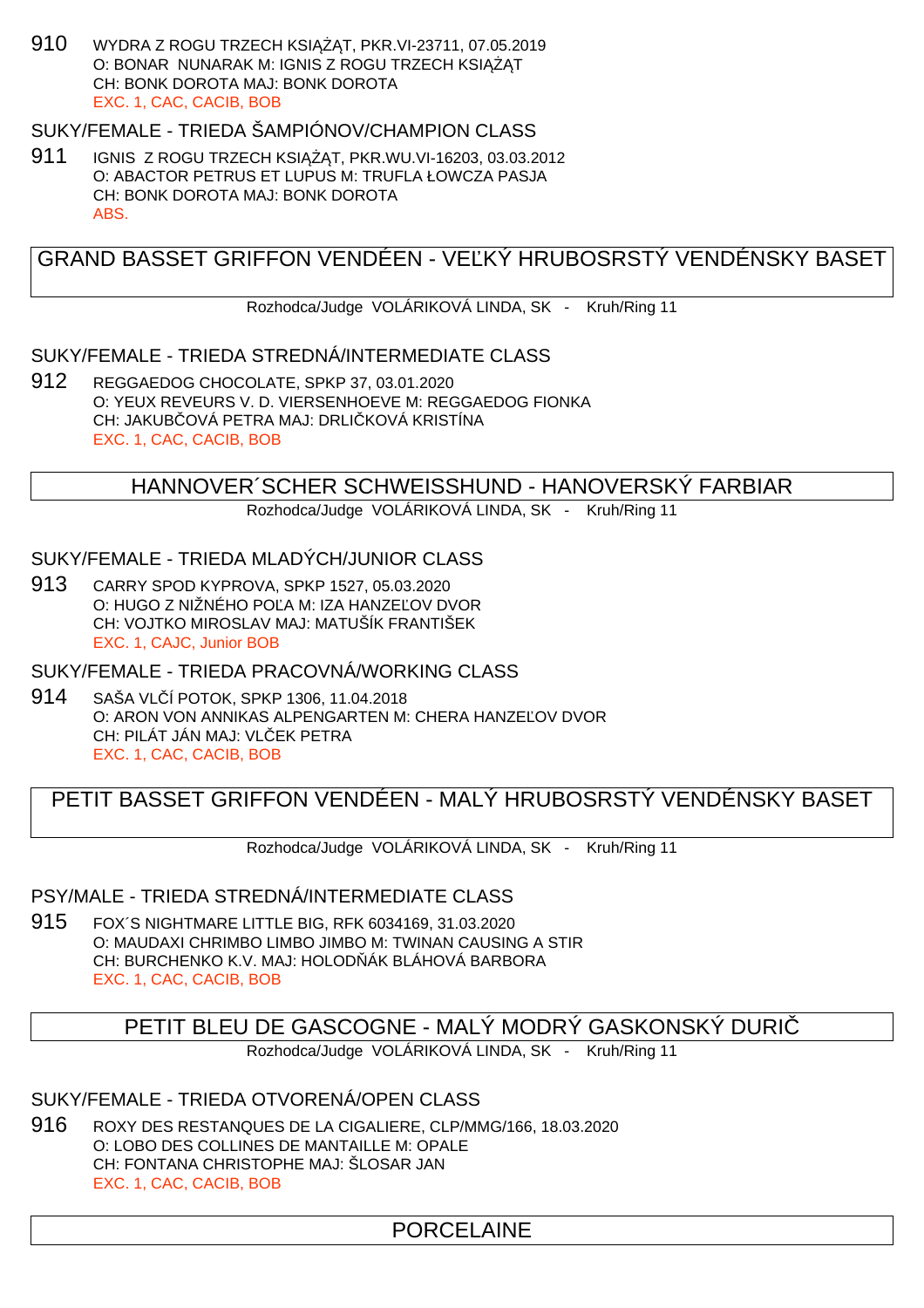## SUKY/FEMALE - TRIEDA ŠAMPIÓNOV/CHAMPION CLASS

917 PARIS DES COLLINES DE PAGNOL, CLP/POR/209, 30.04.2019 O: LEONARD DE L´OUARI DE COMBESCURE M: NIKI CH: KORNEKAUER RENE MAJ: POKORNÁ ŽANETA EXC. 1, CAC, CACIB, BOB

# RHODESIAN RIDGEBACK - RODÉZSKY RIDŽBEK

Rozhodca/Judge VOLÁRIKOVÁ LINDA, SK - Kruh/Ring 11

PSY/MALE - TRIEDA MLADŠÍ DORAST/MINOR PUPPY CLASS

918 CASSIDY JABALY OF NYAKATI NZURI, CMKU/RR/11089/21, 05.03.2021 O: RIDGEBACK´S HIARI JOEY M: ABIGAIL OF NYAKATI NZURI CH: ŠKARKOVÁ ŠÁRKA MAJ: RÄBIGER NINA V.P. 1

## PSY/MALE - TRIEDA MLADÝCH/JUNIOR CLASS

- 919 BIG SANNY KHALASARI, SPKP 2527, 24.05.2020 O: HOT´N WILD BY LUANDA M: PURE ELLEN RIPLEY HELYA RIDGE CH: BOMBAROVÁ NA A MAJ: VARGOVÁ NATÁLIA EXC. 1, CAJC
- 920 HUNTER'S PRIDE ARTE CASSARI, SPKP 2499, 29.02.2020 O: KANGELANI'S SADIKI BY RED M: COCO CHANEL ARTE CASSARI CH: LIKIEROVCI ZUZANA A MARTIN MAJ: KRAJNÝ DANIEL EXC. 2
- 921 TROY LAKOTA LOWENSCHWANZ, SPKP 2542, 25.07.2020 O: LASHAWN LAKOTA LOWENSCHWANZ M: NKOSAZANA LAKOTA LOWENSCHWANZ CH: LAKOTOVÁ LIVIA MAJ: STIERANKA MAREK + PATOPRSTA JANINA EXC. 3

## PSY/MALE - TRIEDA STREDNÁ/INTERMEDIATE CLASS

- 922 AVE PERUN MONAMIDOG, SPKP 2464, 07.01.2020 O: MAANHAAR PRIMO-CREATUS FATEFUL BENJAMIN M: O´HARA SCARLETT OD CYKASU CH: KOZICOVÁ IVANA MAJ: VARGA PETER EXC. 1, CAC, Res.CACIB
- 923 BENTLEY TRU-BLUE KENTANI, SPKP 2475, 19.01.2020 O: ADDY JONAS NYAMBE M: FOLLOW MY HEART BY LUANDA CH: GABRIELOVÁ MARIE MAJ: PASULKÁŠ MARTIN V.G. 2
- 924 HAWK OF THE WIND ARTE CASSARI, SPKP 2504, 29.02.2020 O: KANGELANI'S SADIKI BY RED M: COCO CHANEL ARTE CASSARI CH: LIKIEROVCI ZUZANA A MARTIN MAJ: ANTOŠOVÁ NA  $A + ANTOS$ BRANISLAV ABS.

## PSY/MALE - TRIEDA OTVORENÁ/OPEN CLASS

- 925 ORPHEUS LAKOTA LÖWENSCHWANZ, SPKP 2173, 18.08.2017 O: KANGELANI 'S PERFECT CHOISE M: KABISA PERLA AFRIKY LÖWENSCHWANZ CH: LAKOTOVÁ LÍVIA MAJ: ŠTEMPELOVÁ LUCIA V.G. 2
- 926 ZALIWA NDOTO PURPLE RAIN, SPKP 2414, 05.03.2018 O: SHAYELA KIMONI NGWANI RAVIRA M: NDOTO AILA ADHAMA OFF CH: DIRKS H. A. MAJ: PAPÁNKOVÁ VIERA + MODROVSKÝ BRANISLAV EXC. 1, CAC

## PSY/MALE - TRIEDA ŠAMPIÓNOV/CHAMPION CLASS

927 CHAKA KAN ARTE CASSARI, SPKP 2188, 17.09.2017 O: KANGELANI'S PERFECT CHOISE M: RED HOT LINE KERRI-BELLA CH: LIKIEROVÁ ZUZANA MAJ: LACO JURAJ + LACOVÁ MILUŠE EXC. 3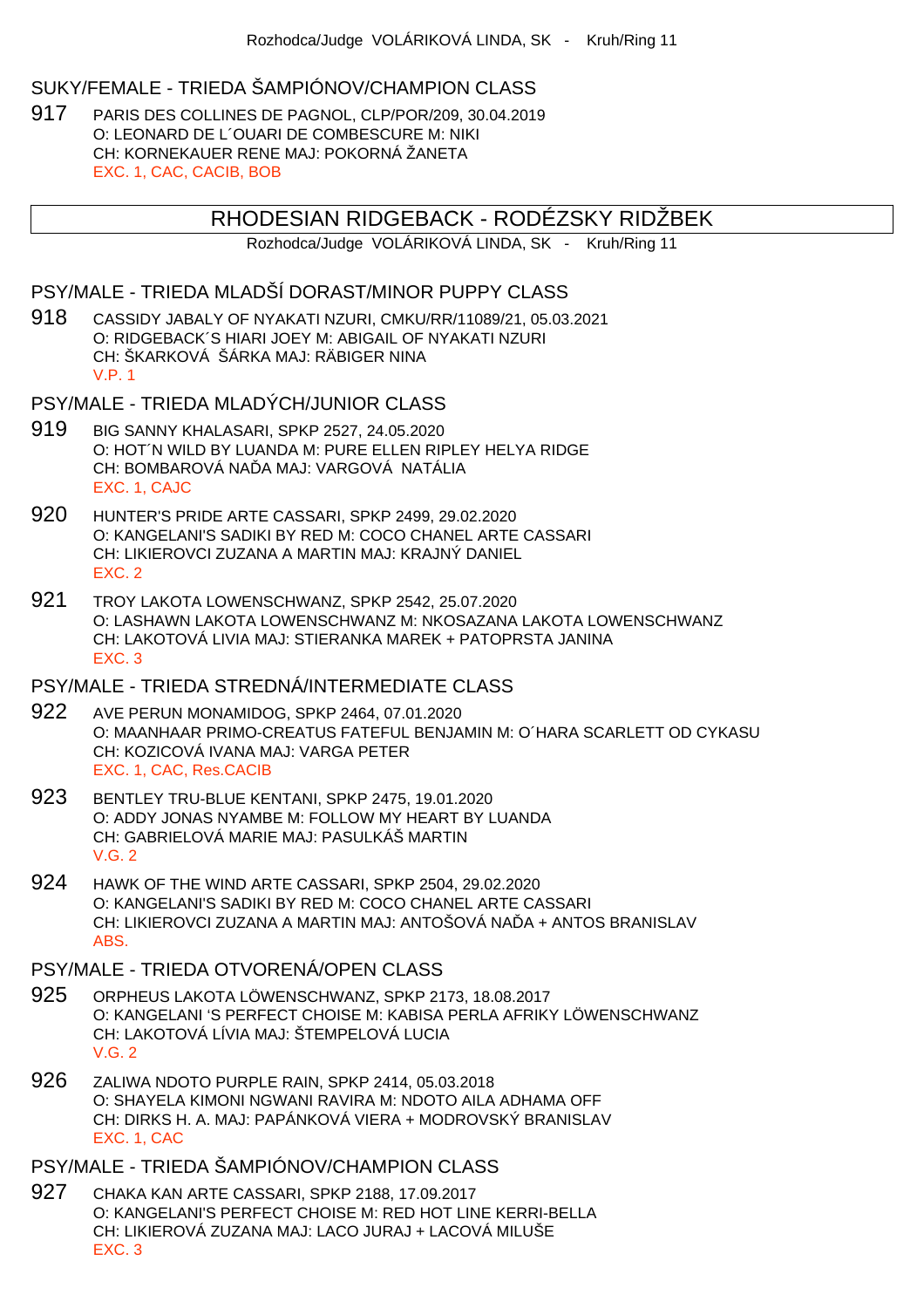- 928 EREBOS ARTE CASSARI, SPKP 2332, 27.01.2019 O: KANGELANI´S SADIKI BY RED M: BELL´S-JOY ARTE CASSARI CH: LIKIEROVCI ZUZANA A MARTIN MAJ: VRŠANSKÁ OHRABLOVÁ KARIN EXC. 1, CAC, CACIB, BOB
- 929 MOHAGET'S MAJOR MADDOX, HR 10729 RR, 29.05.2017 O: RIDGEBOW'S UTAH OF WASCO M: MOHAGET'S MISS MANDY CH: SEGERLUND JOHANNA MAJ: KLJAIC MAJA EXC. 2, Res.CAC
- SUKY/FEMALE TRIEDA MLADŠÍ DORAST/MINOR PUPPY CLASS
- 930 AYLEEN ASALLY OF RIDGELOVE, SPKP 2595, 18.03.2021 O: AVE CAESAR GREAT GALAXY M: GRACEFUL G. GEISHA TATRANSKÁ AFRIKA CH: SZABOVÁ HENRIETA MAJ: FAJLEROVA IVANA V.P. 1
- 931 CARMEN OF NYAKATI NZURI, CMKU/RR/11094/21, 05.03.2021 O: RIDGEBACK´S HIARI JOEY M: ABIGAIL OF NYAKATI NZURI CH: ŠKARKOVÁ ŠÁRKA MAJ: ŠKARKOVÁ ŠÁRKA V.P. 2
- SUKY/FEMALE TRIEDA DORAST/PUPPY CLASS
- 932 DARIA ZURI TA´ZIAH, CMKU/RR/11041/21, 29.01.2021 O: GUNTHWAITE JACK SWAGGER M: AZA CHIAKA TA´ZIAH CH: BLAŽKOVÁ LUCIE MAJ: MITA KOVÁ HANA V.P. 2
- 933 HAJDY OD EKY NOVOHRADKY, SPKP 2548, 16.02.2021 O: ESPECIAL NELSON OF PERLA AFRIKY M: AFYA DOROTTE NYANZA CH: TICHÁ MARKÉTA MAJ: KUBEJ VLADIMIR V.P. 1

### SUKY/FEMALE - TRIEDA MLADÝCH/JUNIOR CLASS

- 934 BANSHEE BAILEY HV ZDY NA STRÁŽI, CMKU/RR/10790/20, 02.07.2020 O: AGGY FOGGY OF PRESSBURGERS´PAWS M: ADILLA STAR MUNGU CH: VESELÁ AGNIESZKA MAJ: MILETICHOVÁ IVONA EXC. 1, CAJC, Junior BOB, BOS
- 935 HOLLY ROMANCE ANGEL ENERGY OF AFRICA, CLP/RR/10758, 11.06.2020 O: JOHNY DEPP SLUNCE ZAMBEZI M: CATHERINE ANGEL ENERGY OF ARICA CH: MASA ÍK JAROSLAV MAJ: BENCOVÁ VIERA EXC. 3
- 936 JASSMYN JUNO ARTE CASSARI, SPKP 2570, 13.11.2020 O: MAANHAAR PRIMO-CREATUS FATEFUL BENJAMIN M: BELL´S-JOY ARTE CASSARI CH: LIKIEROVCI ZUZANA A MARTIN MAJ: LUKAČÍN MILAN ABS.
- 937 MILLINDIR AIM HIGH TANZANITE, MET RHOD.R. 356/20, 15.09.2020 O: MOHAGET'S MISTER MASAI M: ELE TORI JAMALI NADIRA CH: MILOTAY MELINDA MAJ: MILOTAY MELINDA EXC. 2

#### SUKY/FEMALE - TRIEDA STREDNÁ/INTERMEDIATE CLASS

- 938 APPLE Z MALÉHO RAJA, SPKP 2459, 18.01.2020 O: ESPECIAL NELSON OF PERLA AFRIKY M: AIMY Z DAŠICKÉHO ZÁMOSTÍ CH: ONDROVI OVÁ STANISLAVA MAJ: ONDROVI OVÁ STANISLAVA V.G. 4
- 939 AVE EVITA MONAMIDOG, SPKP 2470, 07.01.2020 O: MAANHAAR PRIMO-CREATUS FATEFUL BENJAMIN M: O'HARA SCARLETT OD CYKASU CH: KOZICOVÁ IVANA MAJ: KOZICOVÁ IVANA EXC. 1, CAC
- 940 BEATRIS THE BRAVE KENTANI, SPKP 2481, 19.01.2020 O: ADDY JONAS NYAMBE M: FOLLOW MY HEART BY LUANDA CH: GABRIELOVÁ MARIE MAJ: ASTALOŠOVÁ LENKA EXC. 3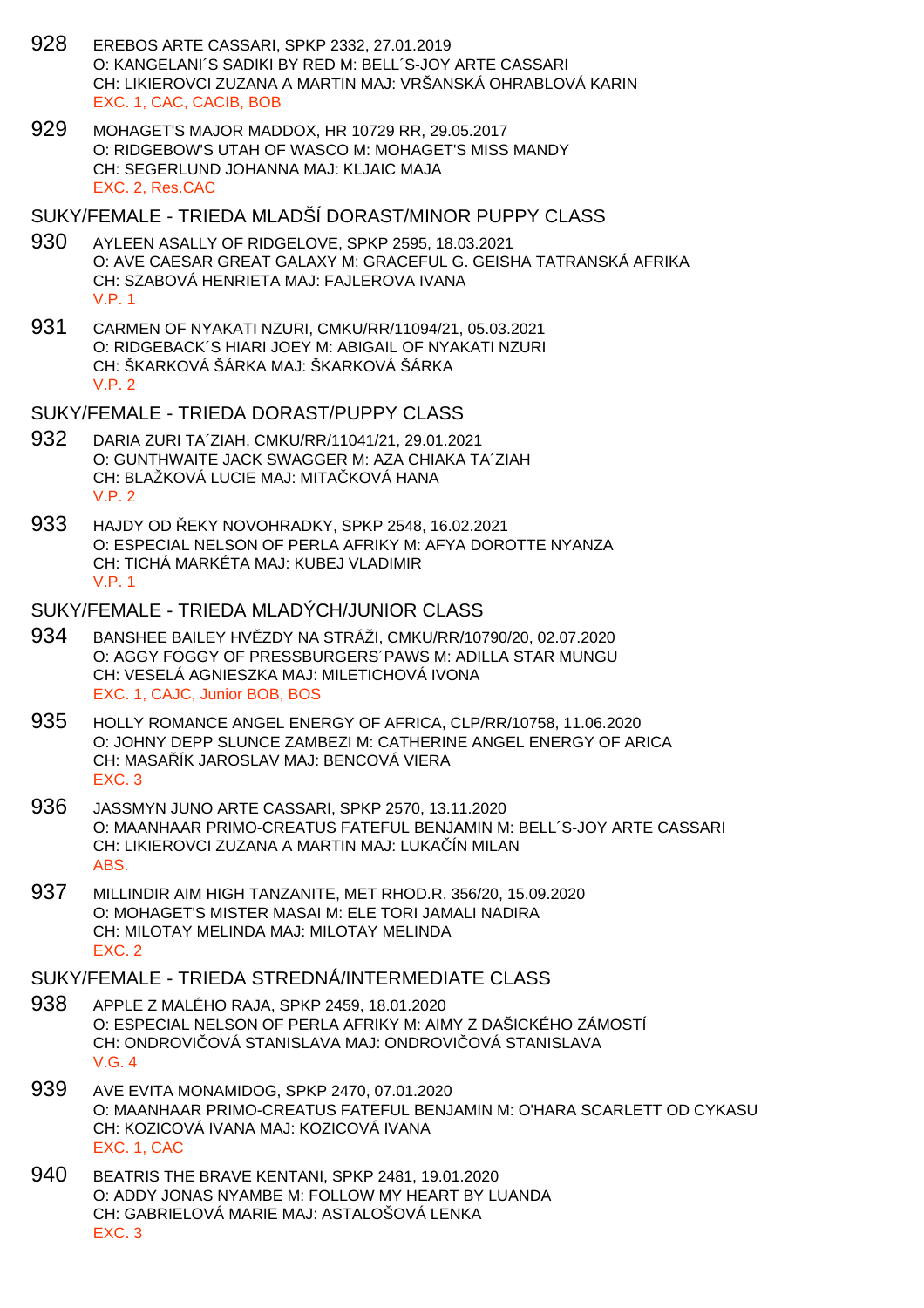941 HABIBI HAILEY ARTE CASSARI, SPKP 2506, 29.02.2020 O: KANGELANI´S SADIKI BY RED M: COCO CHANEL ARTE CASSARI CH: LIKIEROVCI ZUZANA A MARTIN MAJ: PROCHÁZKOVÁ IVANA + LIKIER MARTIN EXC. 2, Res.CAC

## SUKY/FEMALE - TRIEDA OTVORENÁ/OPEN CLASS

- 942 ASTRID THE JOYFULL LEARRINA, SPKP 2412, 05.06.2019 O: AKIN STÍBRNÝ VRCH KLEMEŠNÍK M: A´ONE ALECIA BETH MALAWI WAY CH: KOLLÁROVÁ KATARÍNA MAJ: KOLLÁROVÁ KATARÍNA EXC. 3
- 943 AZIZI ALMOND HONEY ZULULAND, SPKP 2254, 29.03.2018 O: TUSANI X-CALIBUR RR M: TUSANI WINNING WINNIE CH: KRAJ ÍROVÁ ZUZANA MAJ: HOCKOVÁ PETRA V.G.
- 944 EKHAYA AISHA KAVANGO RIVER, OHZB RHR 1856, 26.05.2018 O: YE JAPHA ISIPHO GATHII M: AMATONGA SHANI KAVANGO RIVER CH: FIAND ANJA MAJ: WIMMER EVA-MARIA EXC. 4
- 945 HARMAKHIS WISDOM AMBER WILD FOR DARMA, CMKU/RR/10642/-20/19, 26.10.2019 O: HARMAKHIS WISDOM AURORA FLOYD M: HARMAKHIS WISDOM ARIEL BRIKA BEA CH: VENTURELLI SARA MAJ: DLOUHÁ DAGMAR EXC. 1, CAC, CACIB
- 946 JOSLIN MY LOVE SLUNCE ZAMBEZI, CMKU/RR/9555/17, 17.04.2017 O: BAYO BOMBAY OF ARGOS QWANDOYA M: GATEWAY TO SUCCESS SLUNCE ZAMBEZI CH: ŠESTÁKOVÁ LENKA MAJ: HALABRÍNOVÁ KATARÍNA EXC. 2, Res.CAC
- 947 SAFRANE LAKOTA LÖWENSCHWANZ, SPKP 2405, 16.05.2019 O: GIACOBBE AKONO Z VALDŠTEJNSKÝCH LIP M: CORCA "HABEEBAH" OF SHINGAMONGA CH: LAKOTOVÁ LÍVIA MAJ: JAŠKOVÁ VERONIKA V.G.

## SUKY/FEMALE - TRIEDA ŠAMPIÓNOV/CHAMPION CLASS

- 948 HAWANYA HIARI ARTE CASSARI, SPKP 2508, 29.02.2020 O: SADIKI BY RED NO41805/17 M: COCO CHANEL ARTE CASSARI CH: LIKIÉROVÁ ZUZANA MAJ: ZIMÁNYI PAVOL EXC. 2, Res.CAC
- 949 INDIANA REEVA GIULIA Z VALDŠTEJNSKÝCH LIP, CLP/RR/9764, 17.11.2017 O: KISANGANI HIGH-FIVE SYDNEY M: GIULIA ELIVIANN Z VALDŠTEJNSKÝCH LIP CH: NOVÁKOVÁ MARKÉTA MAJ: AUBRECHTOVÁ LUCIE EXC. 1, CAC, Res.CACIB
- SUKY/FEMALE TRIEDA VETERÁNOV/VETERAN CLASS
- 950 NDOKI FIRST IN FLIGHT FEYONA, SPKP 1775, 20.06.2013 O: ARESVUMA ZULU ZUKA M: NDOKI DJANGANA TAROU CH: KÖRNER CLAUDIA MAJ: PÁDIVÁ ALEXANDRA ABS.
- 951 ZURIMAHALI FIONA, ÖHZB/RHR 1313, 03.03.2012 O: AMAZING LITTLE SHANE OF EKONGO KAROSS M: MAKENA CH: FEDERSPIEL WALTER MAJ: LICHTENAUER KARIN EXC. 1

## SLOVENSKÝ KOPOV

Rozhodca/Judge ŠTAUDINGER JURAJ, SK - Kruh/Ring 17

PSY/MALE - TRIEDA MLADÝCH/JUNIOR CLASS

952 AGAR OF SLOVAKIA VINEYARD, SPKP 19225, 29.05.2020 O: SULTÁN Z PRIEVANY M: BORA BUKOV DIEL CH: BÁLINT LUKÁŠ MAJ: ŠIPULA LADISLAV WITHOUT GRADE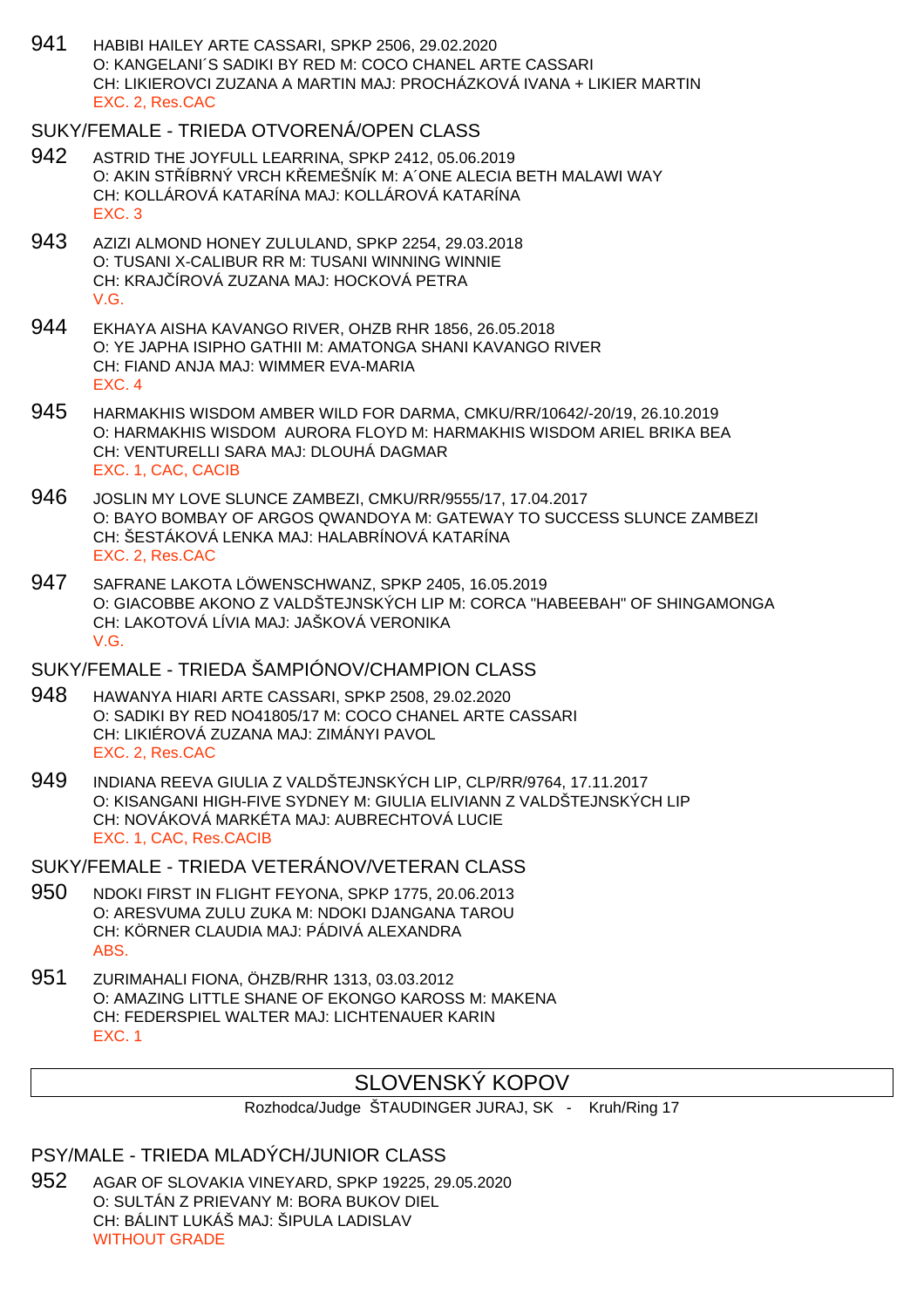953 DASTY MAKOVICKÉ SEDLO, SPKP 19329, 31.07.2020 O: EVAR OD SPOLKÁRA M: ADA BUKOV DIEL CH: LE O MIROSLAV MAJ: SZILÁGYI PETER V.G. 1

### SUKY/FEMALE - TRIEDA MLADÝCH/JUNIOR CLASS

- 954 ANNY OF SLOVAKIA VINEYARD, SPKP 19228, 29.05.2020 O: SULTÁN Z PRIEVRANY M: BORA BUKOV DIEL CH: BÁLINT LUKÁŠ MAJ: BÁLINT LUKÁŠ + ASTALOŠOVÁ ERIKA EXC. 2
- 955 TRNKA Z HRACHOVSKÉHO V ŠKU, SPKP 19194, 10.05.2020 O: IPE Z BREZOVSKÉHO HÁMRA M: ANITA Z EŠNOVIC CH: KÝPE JAROSLAV MAJ: KÝPE JAROSLAV EXC. 1

SUKY/FEMALE - TRIEDA STREDNÁ/INTERMEDIATE CLASS

- 956 FLORA SPOD KUNOVEJ, SPKP 19115, 19.02.2020 O: IRAN Z PADALA M: BONNIE SPOD KUNOVEJ CH: MATTA ŠTEFAN A JOZEF MAJ: ECH ROMAN EXC. 1
- 957 SANDY Z HRACHOVSKÉHO V ŠKU, SPKP 19160, 20.04.2020 O: CANIS Z VRIESINEJ M: CHYRA Z JUDAVINKLU CH: KÝPE JAROSLAV MAJ: KÝPE JAROSLAV EXC. 2

SUKY/FEMALE - TRIEDA OTVORENÁ/OPEN CLASS

- 958 CHYRA Z JUDAVINKLU, CLP/SK/3002, 15.03.2017 O: BRUTUS SPOD MACOVHO VRCHU M: BEKY SPOD KEMENEJ HORY CH: VAN K ROMAN MAJ: KÝPE JAROSLAV V.G. 2
- 959 GEJSY Z BYKOVSKEJ DOLINY, SPKP 18823, 01.06.2019 O: GARY Z HORNEJ BÁBY M: ADA Z BYKOVSKEJ DOLINY CH: BRUTOVSKÝ SLAVOMÍR MAJ: BRUTOVSKÝ SLAVOMÍR EXC. 1

skupina/group FCI - 7

## BRAQUE D´AUVERGNE - AUVERNEJSKÝ STAVAČ

Rozhodca/Judge FINTOROVÁ UDMILA, SK - Kruh/Ring 12

PSY/MALE - TRIEDA PRACOVNÁ/WORKING CLASS

960 AARON PIAF ARTEDINAH, CLP/BA/233, 09.04.2019 O: MARQUIS DU RUISSEAU DE MONTBRUN M: DIXI PIAF DAMA HUNTING DOG CH: FIALOVÁ MARKÉTA MAJ: PE INKOVÁ ALICE EXC. 1, CAC, CACIB, BOB

SUKY/FEMALE - TRIEDA MLADÝCH/JUNIOR CLASS

961 GARA DI MARGHERITA DE SÉVREVILLE, CLP/BA/312, 22.10.2020 O: E APAČ DI MARGHERITA DE SÉVREVILLE M: DARA DI MARGHERITA DE SÉVREVILLE CH: JAVAŠOVÁ MARKÉTA MAJ: PETRI AK ROMAN V.G. 1

## ESKÝ FOUSEK - ČESKÝ FÚZA

Rozhodca/Judge FINTOROVÁ UDMILA, SK - Kruh/Ring 12

PSY/MALE - TRIEDA OTVORENÁ/OPEN CLASS

962 ARTUŠ Z KLUČOVSKÉ HORY, CLP/CF/64333, 25.03.2019 O: ALAN OD SVATÉ VODY M: ODETTA Z T. ŠÍNOVSKÝCH BUK CH: SKOUMALOVÁ BLAŽENA MAJ: SCHILDOVÁ JANA EXC. 1, CAC, CACIB, BOB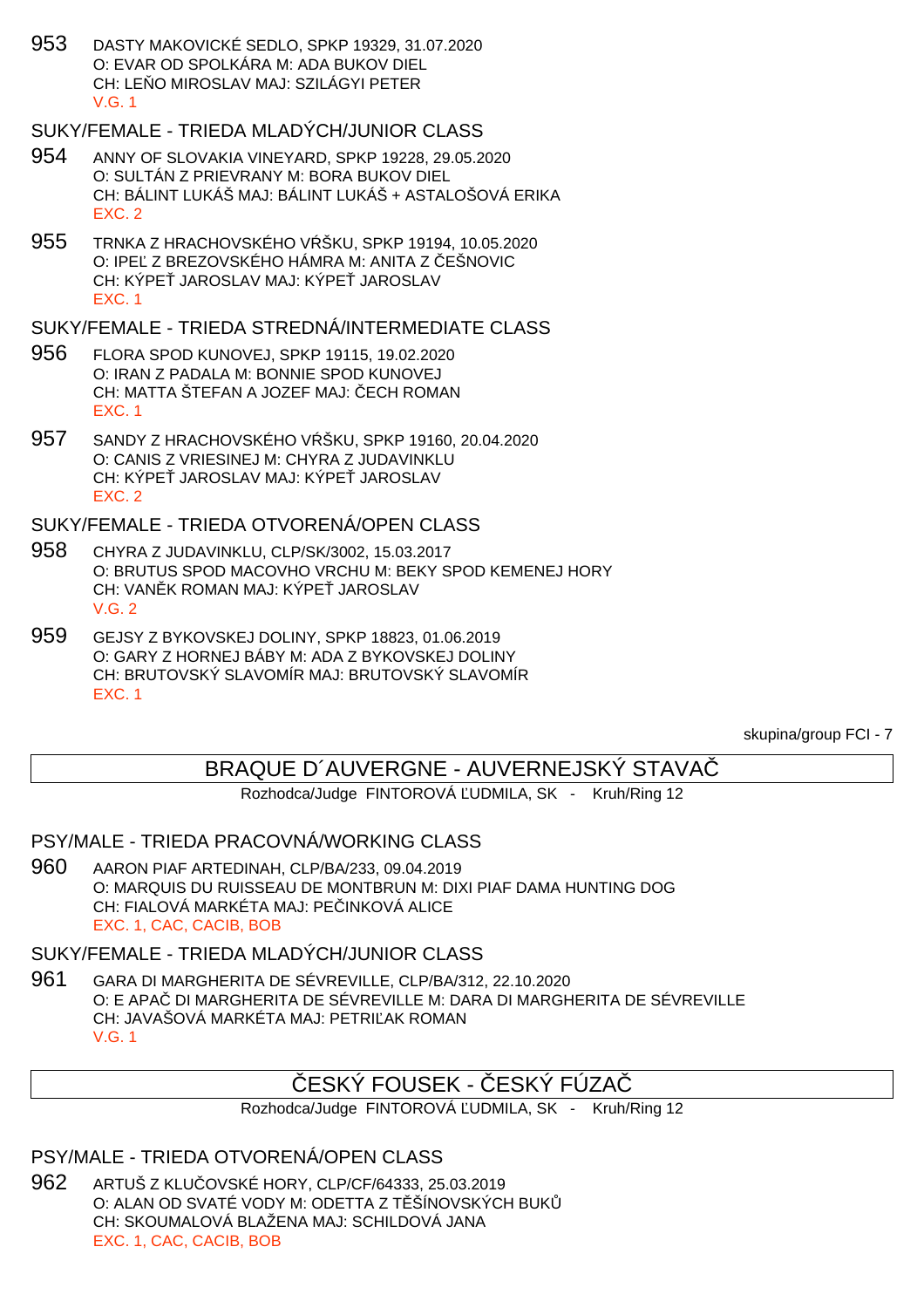## SUKY/FEMALE - TRIEDA MLADÝCH/JUNIOR CLASS

963 AJDA OD JEVIŠOVSKÉ Í KY, CLP/CF/64863, 05.05.2020 O: ALAN OD SVATÉ VODY M: CORRY OD VRBICKÉHO RYBNÍKA CH: ŠKRDLA VÁCLAV MAJ: TEKELJAK UBOŠ EXC. 1, CAJC, BOS

## DEUTSCHER DRAHTHAAR. VORSTEHHUND - NEMECKÝ DRÔTOSRSTÝ STAVAČ

Rozhodca/Judge FINTOROVÁ UDMILA, SK - Kruh/Ring 12

#### SUKY/FEMALE - TRIEDA MLADÝCH/JUNIOR CLASS

- 964 ARANYSZEGI EASY TOUCH, MET.DSZNV.693/20, 26.03.2020 O: TRNOV VII BRUNNO M: TRNOV VII FANNY CH: PETROVICS IMRE MAJ: STEIGER JUDIT ABS.
- 965 CSERENCI KARINA, MET.DSZNV.790/20, 27.05.2020 O: FRITZ VOM KÁRPÁTHEGYI VADÁSZ M: CIETA VOM COPRAYERHOF CH: KONYECSNI KÁROLY MAJ: SKLADAN GABRIEL EXC. 1, CAJC, Junior BOB, BOB

## DEUTSCHER KURZHAAR. VORSTEHHUND - NEMECKÝ KRÁTKOSRSTÝ STAVAČ

Rozhodca/Judge FINTOROVÁ UDMILA, SK - Kruh/Ring 12

### PSY/MALE - TRIEDA MLADÝCH/JUNIOR CLASS

- 966 DURAN NORD BOHEMIA SHERAN, CLP/KO/84633, 14.05.2020 O: GERO VOM LANGEN BERG M: ASSIRA OD JIZERSKÉHO SPLAVU CH: MAREŠOVÁ ANDREA MAJ: KOVÁCS JOZEF EXC. 1, CAJC, Junior BOB, BOB
- 967 INFERNO VOM LORDHOFF, JR 735914 NKD, 26.08.2020 O: ULTIMO VON ICHENHEIM M: GRACE VOM LORDHOFF CH: KOSANI LENKA A MILOŠ MAJ: KOSANI MILOŠ & LENKA EXC. 2
- 968 IVAR VOM LORDHOFF, JR 735913 NKD, 26.08.2020 O: ULTIMO VON ICHENHEIM M: GRACE VOM LORDHOFF CH: KOSANIC MILOŠ A LENKA MAJ: ROLKO DOMINIK EXC. 3
- PSY/MALE TRIEDA OTVORENÁ/OPEN CLASS
- 969 ARGO Z ÚDOLÍ DLOUHÉ ŘEKY, CLP/KO/83845, 06.05.2019 O: WAX Z KNOLLOVY ŠKOLY M: CHERRY Z LIŠTÍHO HÁJE CH: PAVLAS VLASTIMIL MAJ: KOVA OVSKÁ AGÁTA V.G. 1
- SUKY/FEMALE TRIEDA MLADÝCH/JUNIOR CLASS
- 970 BEIRA Z LAUKOVHO DVORA, SPKP 7862, 15.10.2020 O: MARKO KS VON NEUARENBERG M: LARA Z DUBOVSKÝCH LUHOV CH: LAUKO DOMINIK MAJ: DOUBEK MARTIN EXC. 2
- 971 SAMUHÁZI VADÁSZ F NIX, MET.RSZNV.1108/20, 25.07.2020 O: KS SAMUHÁZI VADÁSZ CELEB M: NINA Z DROPIEHO DVORA CH: TÓTH ISTVÁN MAJ: BARTALOS VIKTOR EXC. 1, CAJC, BOS

SUKY/FEMALE - TRIEDA STREDNÁ/INTERMEDIATE CLASS

972 DINNA OD GLOŽINI A, HR 26361 NEK, 29.11.2019 O: MARK OD GLOŽINI A M: KASA CH: GLOŽINI MIROSLAV MAJ: NAGY LUDOVÍT EXC. 1, CAC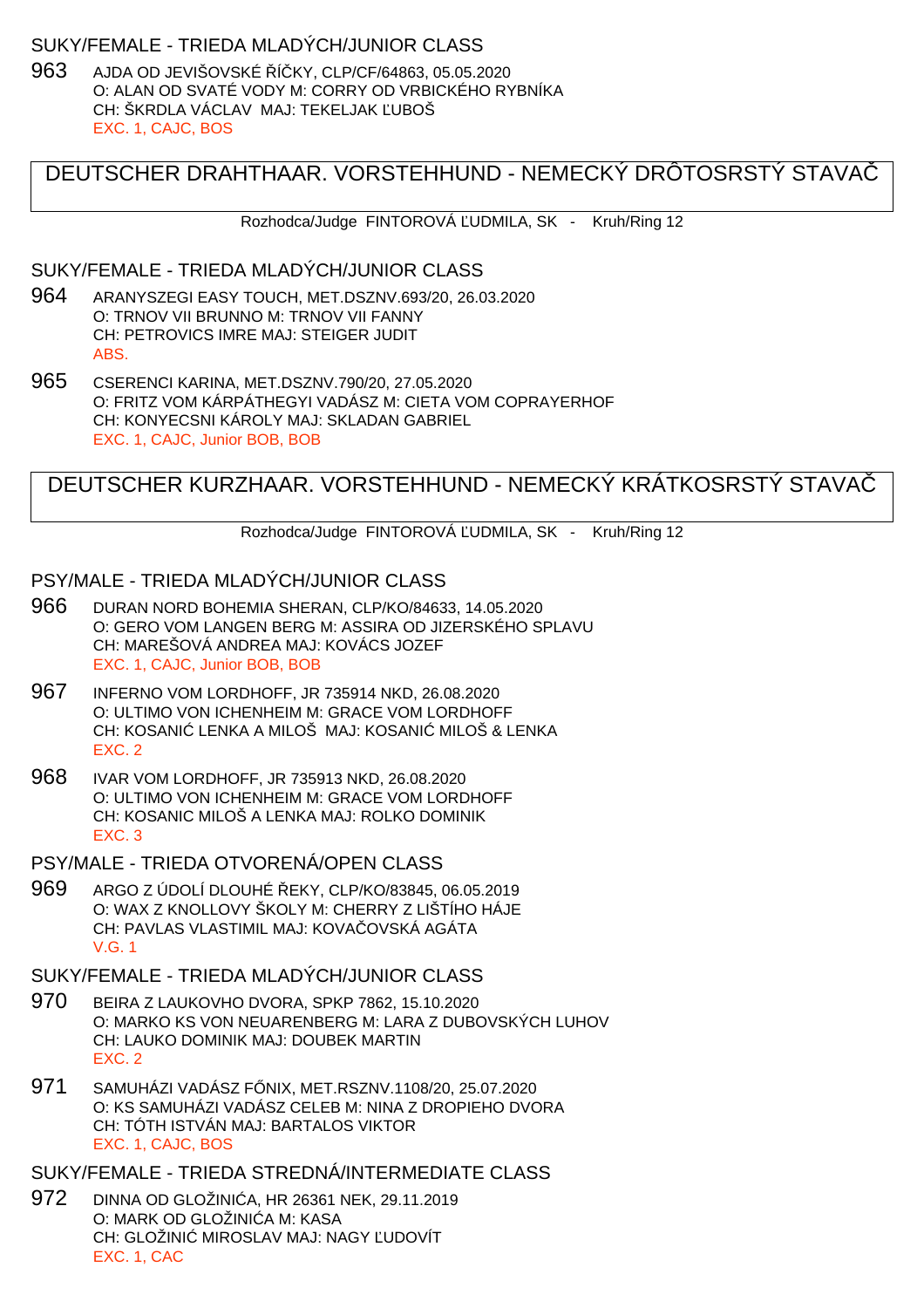973 HERA ARRUBIA FIELD, PKR.VII-18928, 07.02.2020 O: ARES Z WLODZIMIERZOWA M: JAGA ZE SNU NEMRODA CH: JEDRZEJCZYK PRZEMYSLAW MAJ: JEDRZEJCZYK PRZEMYSLAW EXC. 2, Res.CAC

## SUKY/FEMALE - TRIEDA OTVORENÁ/OPEN CLASS

- 974 COCO VOM GRÖSSEN EICHENWALD, SPKP 7763, 13.06.2017 O: XANDO VOM GÖTTLESBRUNNERHOF M: BESSY VOM HAUTZENTAL CH: DAMJANOVI TOMISLAV MAJ: PELIKÁNOVÁ MARTINA V.G. 2
- 975 HETY MERVOV DVOR, SPKP 7687, 29.06.2019 O: CLIFF POD DOUBRAVSKÝM VRCHEM M: DIDINA MERVOV DVOR CH: MERVA UBOMÍR MAJ: NAGY UDOVÍT EXC. 1, CAC, CACIB

SUKY/FEMALE - TRIEDA PRACOVNÁ/WORKING CLASS

- 976 AIDA Z BUKOVANSKÝCH STRÁNÍ, SPKP 7670, 30.04.2019 O: PAX ZE ŠTÍPEK M: ARWEN ZE STRUP IC CH: SLAVÍK JAROSLAV MAJ: SPUSTOVÁ BIBIANA EXC. 1, CAC, Res.CACIB
- 977 POLLY Z POTÔ SKEJ LÚKY, SPKP 7609, 26.02.2019 O: JACK VON NEUARENBERG M: GINA LL Z POTÔ SKEJ LÚKY CH: KOVÁCS JOZEF MAJ: MÉSZÁROS IGOR V.G. 2

## DRÓTSZÖRÜ MAGYAR VIZSLA - MA ÞARSKÝ DRÔTOSRSTÝ STAVA

Rozhodca/Judge FINTOROVÁ UDMILA, SK - Kruh/Ring 12

### PSY/MALE - TRIEDA OTVORENÁ/OPEN CLASS

978 VARIN GARAMPARTY, SPKP 1299, 12.10.2019 O: CS VÁRBERKI TIPLI M: LENA Z TISMENIC CH: STRIBIK JOZEF MAJ: PAVELKA ADRIÁN V.G. 1

#### SUKY/FEMALE - TRIEDA OTVORENÁ/OPEN CLASS

- 979 HEPA Z BILICE, SPKP 1283, 15.10.2018 O: FÜREDI VADÁSZ BÁRÓ M: XARA Z BILICE CH: ZEICHMEISTER ONDREJ MAJ: IVÁN JESSICA + IVÁN DÁVID V.G. 2
- 980 VERDA GARAMPARTY, SPKP 1305, 12.10.2019 O: CS VÁRBERKI TIPLI M: LENA Z TISMENIC CH: STRIBIK JOZEF MAJ: NAGY UDOVÍT EXC. 1, CAC, CACIB, BOB

## ENGLISH POINTER - ANGLICKÝ POINTER

Rozhodca/Judge FINTOROVÁ UDMILA, SK - Kruh/Ring 12

#### PSY/MALE - TRIEDA DORAST/PUPPY CLASS

981 IKAR BIELY KOSTOL, SPKP 1201, 26.11.2020 O: ONLY CHOCO-LITO SCANDIACA M: KARRAMBA Z KARCZEWSKIEJ ZAGRODY CH: ADÁMEK MARTIN MAJ: FÁBRY LUKÁŠ V.P. 1

### PSY/MALE - TRIEDA OTVORENÁ/OPEN CLASS

982 BENY NATYAVE GROVE, CLP/POI/11656, 12.08.2019 O: WHIPSPAN GOLDEN LEGACY M: AGATA FROM WINEPOINT NATYAVE GROVE CH: JAN KOVÁ LENKA MAJ: HUBKA JURAJ EXC. 1, CAC, CACIB, BOB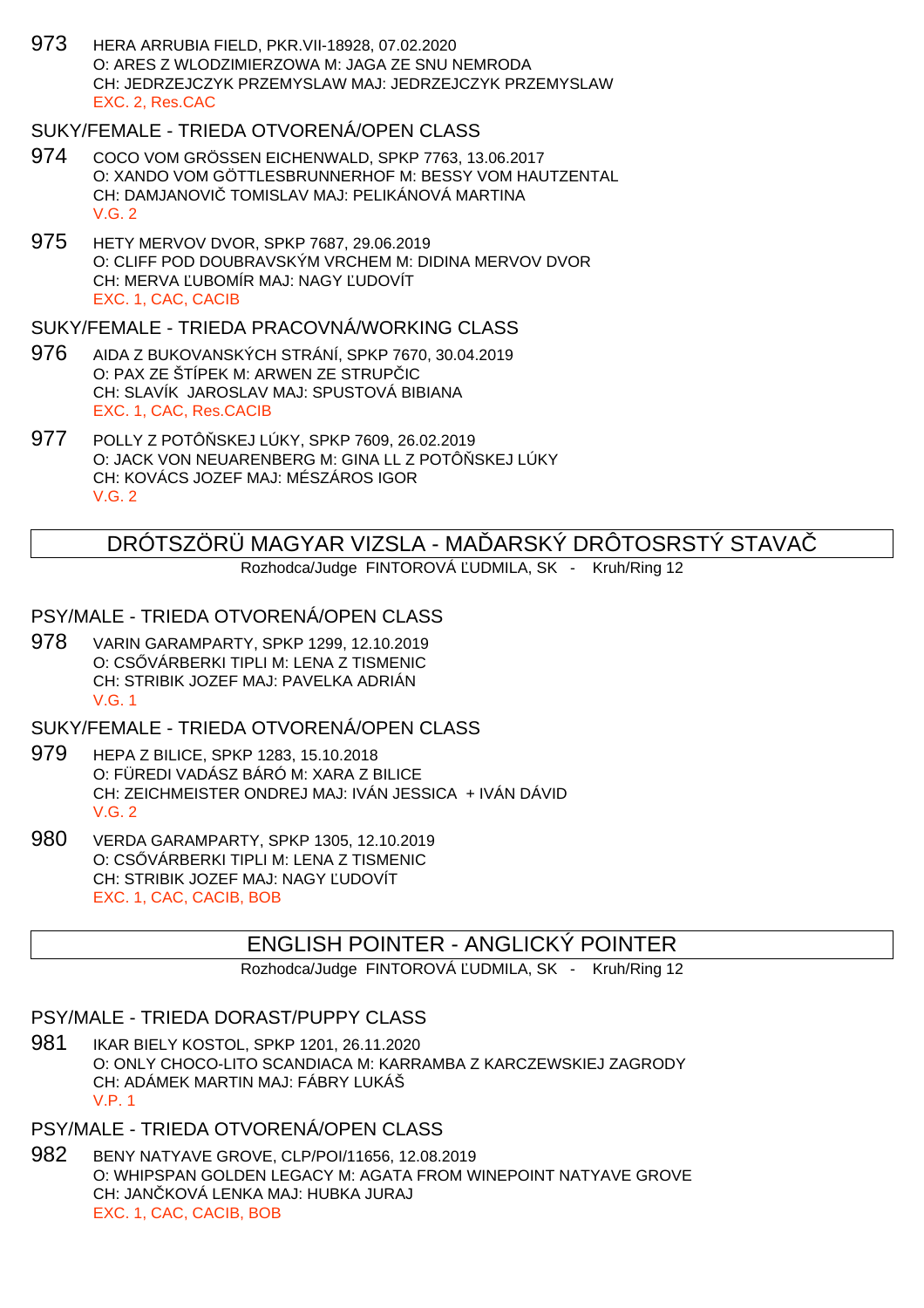## ENGLISH SETTER - ANGLICKÝ SETER

Rozhodca/Judge FINTOROVÁ UDMILA, SK - Kruh/Ring 12

### PSY/MALE - TRIEDA MLADÝCH/JUNIOR CLASS

983 GORDON HALL VANCOUVER, RKF 6150996, 09.11.2020 O: SHERADIN´S STAR MARTINI BIANCO M: GORDON HALL FAIRY TALE CH: SHALYGINA E.YU. MAJ: Š UDLOVÁ MARTA EXC. 1, CAJC

### PSY/MALE - TRIEDA OTVORENÁ/OPEN CLASS

984 DORIAN GRAY AVALONSGLORY VOM BUCHENFORST, ÖHZB/ES 942, 01.06.2019 O: BLUE BALTICS ICEARTIST VICTOR M: LORRAYNE OD BRESTOVACKE ELI CH: RADI MILOŠ MAJ: PREISSL ELISABETH + MOLNAR ADRIANA EXC. 1, CAC, CACIB, BOB

## PSY/MALE - TRIEDA ŠAMPIÓNOV/CHAMPION CLASS

985 LUCKSHERAY PURE SOUL, CLP/AS/6461, 18.04.2019 O: SET´R RIDGE´S NATIONAL RECKONING M: FAIRRAY NIGHTMARE CH: CHERNYSHEVA TATIANA MAJ: DA KOVÁ HELENA EXC. 1, CAC, Res.CACIB

#### SUKY/FEMALE - TRIEDA MLADÝCH/JUNIOR CLASS

986 RAPHIA STARRING IN SIMARILION, CLP/AS/6520, 25.07.2020 O: SHERADIN 'S STAR MANHATTAN M: LIMBA AMAZES ME SIMARILION CH: NAJSAREK EWA A ALEKSANDER & GRABOWSCI MALGORZATA A RICHARD MAJ: LEPA VOVÁ R ŽENA EXC. 1, CAJC, Junior BOB, BOS

#### SUKY/FEMALE - TRIEDA OTVORENÁ/OPEN CLASS

987 DUSTY DIAMOND VOM BUCHENFORST, JR 708429 ES, 01.06.2019 O: WW 09 BLUE BALTIC'S ICEARTIST VICTOR M: LORAINE OD BRESTOVA KE ELI CH: RADI MILOŠ MAJ: PREISSL ELISABETH + KUCHTA JAN EXC. 1, CAC, CACIB

### SUKY/FEMALE - TRIEDA PRACOVNÁ/WORKING CLASS

988 TENNESSEE MORRISON, CLP/AS/6398, 13.09.2018 O: KHYANNES BUCKSHOT M: JANIS JOPLIN MORRISON CH: FABOVÁ SO A MAJ: LEPA QVÁ RŽENA EXC. 1

## GORDON SETTER

Rozhodca/Judge FINTOROVÁ UDMILA, SK - Kruh/Ring 12

### PSY/MALE - TRIEDA MLADÝCH/JUNIOR CLASS

- 989 DEXTROUS GUY DARK HOUSE OF GORDONS, SPKP 474, 06.10.2020 O: EMIL Z WENYTRY M: AMELLIE DARK HOUSE OF GORDONS CH: BENKOVSKÁ NA LA MAJ: HERÁKOVÁ KRISTÍNA V.G. 2
- 990 DYNAMIC DUDE DARK HOUSE OF GORDONS, SPKP 473, 06.10.2020 O: EMIL Z WENYTRY M: AMELLIE DARK HOUSE OF GORDONS CH: BENKOVSKÁ NA A MAJ: FRIŠTACKÁ PETRA V.G. 1
- PSY/MALE TRIEDA OTVORENÁ/OPEN CLASS
- 991 BRESTWOOD´S ARTHUR THE LEGEND, SPKP 443, 14.07.2018 O: TARANSAY ALEXANDER M: BERENICA BLACKMOOR´S SHADOW CH: MILEKOVÁ ALŽBETA MAJ: KUŠÍK PETER EXC. 1, CAC, Res.CACIB
- PSY/MALE TRIEDA PRACOVNÁ/WORKING CLASS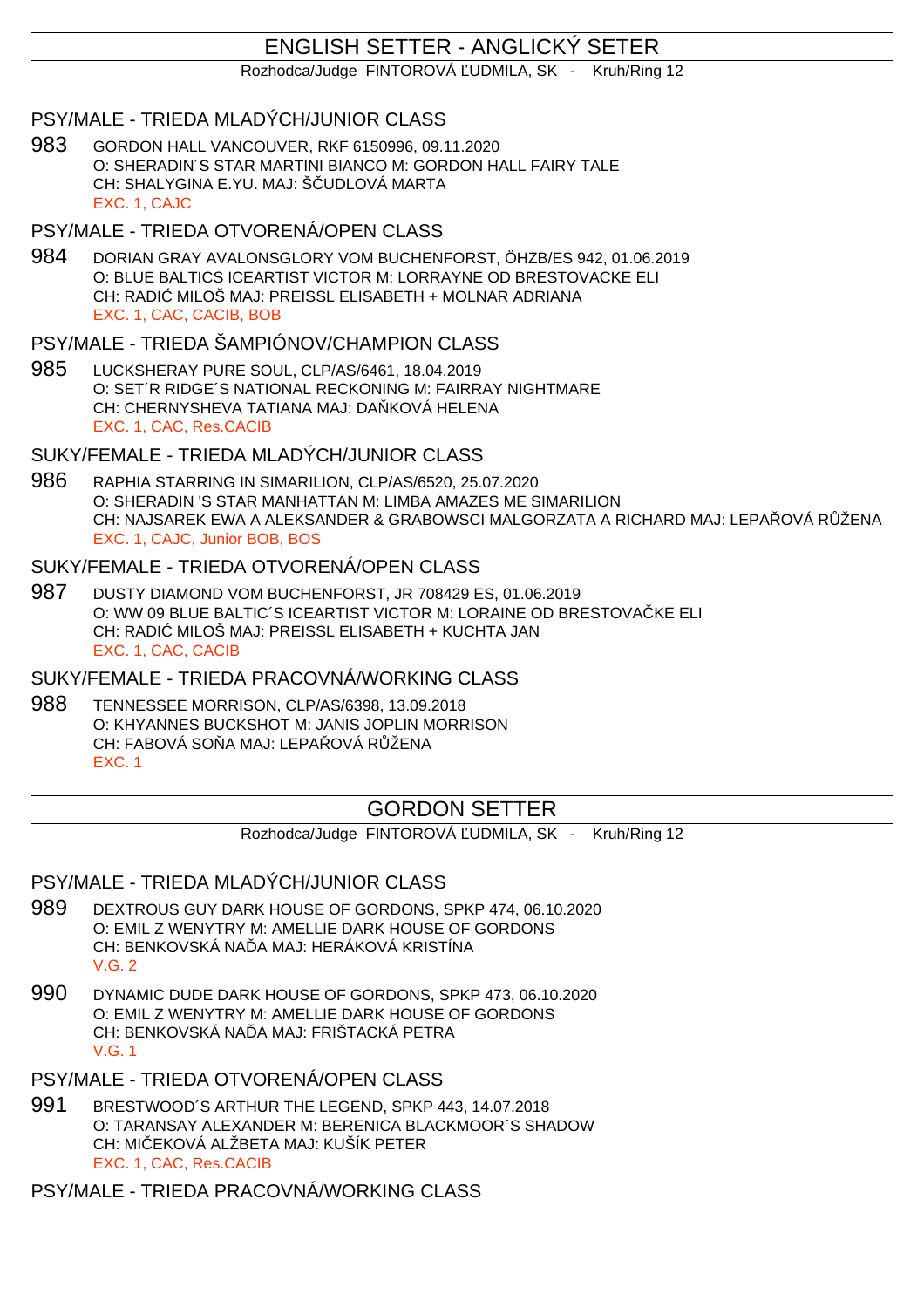992 KING OF BLACK STYLE ÁRES ŠAMARKAN, CLP/GS/6887, 14.04.2019 O: BLACK SCOTTISCH GIN SHADOW DOG M: EBONY PEARL ÁRES ŠAMARKAN CH: ŠUDLOVÁ MARTA MAJ: EHULKA PETR EXC. 1, CAC, CACIB, BOS

### SUKY/FEMALE - TRIEDA OTVORENÁ/OPEN CLASS

993 GORDON-SETT STYLE LOLLIPOP, CLP/GS/6908, 04.11.2018 O: GOANGO BLACK FULL OF LIFE M: GORDON-SETT STYLE HONEY FUNNY CH: ORLYK KATERYNA MAJ: Š UDLOVÁ MARTA + ORLYK KATERYNA EXC. 1

## SUKY/FEMALE - TRIEDA PRACOVNÁ/WORKING CLASS

994 I´M BLACK MAMBA ÁRES ŠAMARKAN, CLP/GS/6782, 03.10.2017 O: JASPER BLACK IVY M: EBONY PEARL ÁRES ŠAMARKAN CH: ŠUDLOVÁ MARTA MAJ: ŠUDLOVÁ MARTA EXC. 1, CAC, Res.CACIB

### SUKY/FEMALE - TRIEDA ŠAMPIÓNOV/CHAMPION CLASS

995 OLDMANSION AVALON DAZZLE, CLP/GS/6775, 24.05.2017 O: DRUMDAROCH BEAMERS RUN M: MY OH MY BLACK LOFTY CH: HALLAP TRIIN MAJ: Š. UDLOVÁ MARTA + HLLAP TRIIN EXC. 1, CAC, CACIB, BOB

## IRISH RED AND WHITE SETTER - ÍRSKY SETER ČERVENO-BIELY

Rozhodca/Judge FINTOROVÁ UDMILA, SK - Kruh/Ring 12

## PSY/MALE - TRIEDA STREDNÁ/INTERMEDIATE CLASS

996 BOJAR Z DRVÁLOVSKÉHO REVÍRU, CLP/RWS/366, 18.12.2019 O: CELTIC RED AND WHITE ORSON M: MC GILLICUDDYS LUCY CH: SEDLÁKOVÁ JANA MAJ: SEDLÁKOVÁ JANA V.G. 1

### PSY/MALE - TRIEDA PRACOVNÁ/WORKING CLASS

997 ARON Z DRVÁLOVSKÉHO REVÍRU, CLP/RWS/353, 19.03.2018 O: ROLF Z LUKOVSKÝCH LÁN M: MC GILLICUDDYS LUCY CH: SEDLÁKOVÁ JANA MAJ: SEDLÁKOVÁ JANA EXC. 1, CAC, Res.CACIB

## PSY/MALE - TRIEDA ŠAMPIÓNOV/CHAMPION CLASS

998 ATHOS Z DRVÁLOVSKÉHO REVÍRU, CLP/RWS/351, 19.03.2018 O: ROLF Z LUKOVSKÝCH LÁN M: MC GILLICUDDY´S LUCY CH: SEDLÁKOVÁ JANA MAJ: HV. ZDOVÁ KATELINA EXC. 1, CAC, CACIB, BOB

## SUKY/FEMALE - TRIEDA MLADÝCH/JUNIOR CLASS

999 LANAMORE HUGE HOPE HONESTY, SPKP 55, 21.08.2020 O: ESHARE EXPLORER ARTEGERD M: REDMORE DEBBIE CH: KRU AYOVÁ IVETA MAJ: KRU AYOVÁ IVETA EXC. 1, CAJC, Junior BOB, BOS

## SUKY/FEMALE - TRIEDA STREDNÁ/INTERMEDIATE CLASS

1000 RHIANNON DE LA COUR SAINT FLORENT, SPKP 50, 22.02.2020 O: LARGO DU VAL DES MORDORÉES M: MITSOUKO DE LA COUR SAINT FLORENT CH: FORSTER CATHY MAJ: JEDLI KOVÁ PETRA EXC. 1

# IRISH RED SETTER - ÍRSKY SETER ČERVENÝ

Rozhodca/Judge FINTOROVÁ UDMILA, SK - Kruh/Ring 12

## PSY/MALE - TRIEDA OTVORENÁ/OPEN CLASS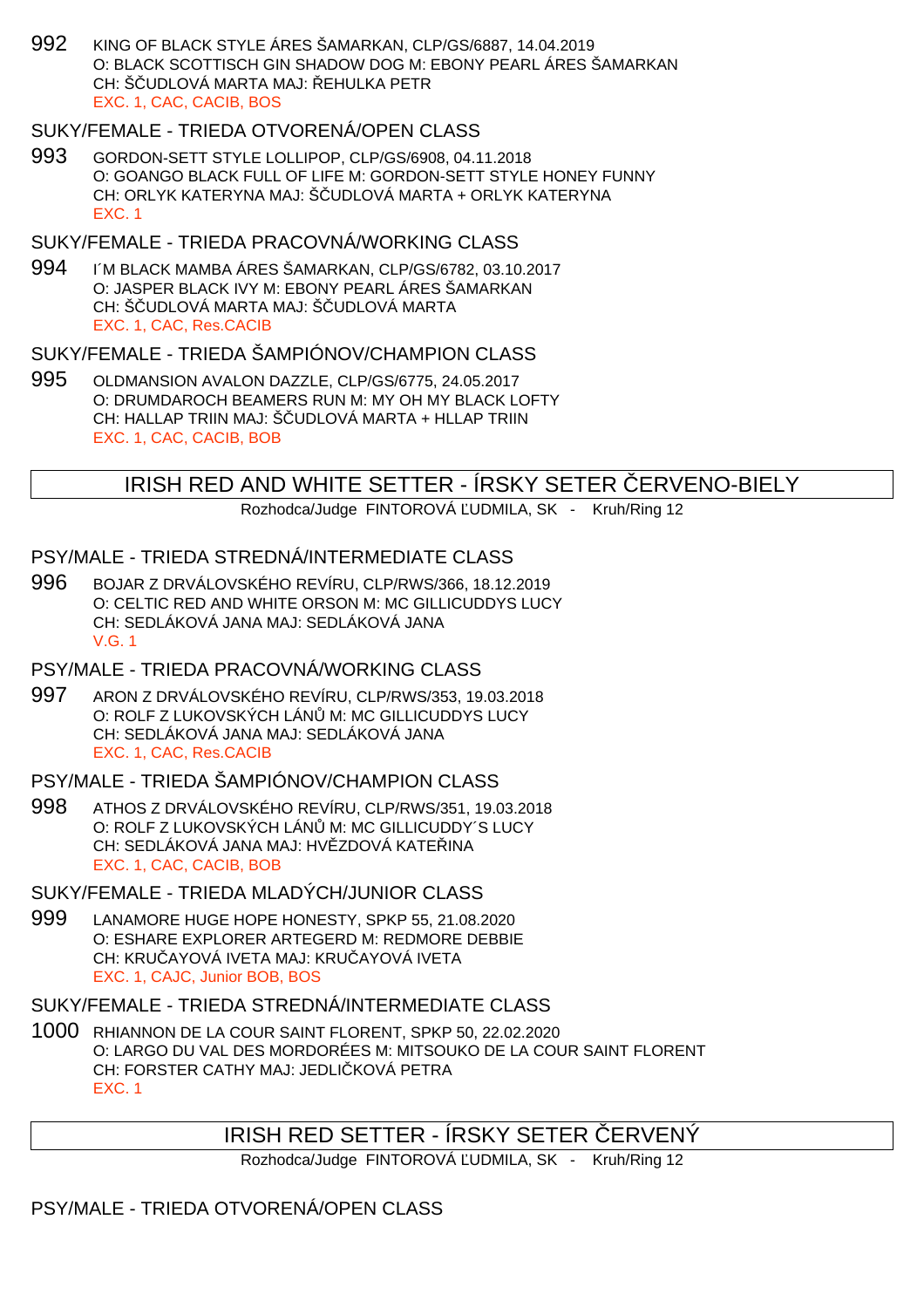1001 COLLEEN'S BUMBLEBEE BOWIE'S LET'S DANCE, ÖHZB/IS 3775, 02.11.2018 O: RIVERWOOD JUNGLEROCK M: GWENDARIFF GOOD THYME GIRL CH: WEISSENGRUBER MARKUS MAJ: CHERNIKOV SERGEY + CHERNIKOVA TATIANA EXC. 1, CAC

## PSY/MALE - TRIEDA ŠAMPIÓNOV/CHAMPION CLASS

- 1002 TREASURE ISLAND FROM CRAWFORD LAND, MET.IS.8584/18, 18.03.2018 O: PRIVILEGE FROM CRAWFORD LAND M: MON CHERIE FROM CRAWFORD LAND CH: STÁJER ÉVA MAJ: BOGLÁRKA TAMÁS EXC. 1, CAC, CACIB, BOB
- 1003 UNIVERSE OF DOUBTLESS JUSTICE ALL IRISH GOLD, PKR.VII-17904, 05.01.2019 O: OAKDENE QUE DU BONHEUR M: OAKDENE PUZZLES`N CRISPS CH: CICHO HANNA MAJ: CICHO HANNA EXC. 2, Res.CAC, Res.CACIB
- SUKY/FEMALE TRIEDA DORAST/PUPPY CLASS
- 1004 ENGIE ZO ZLATEJ DOLINY, SPKP 2019, 20.02.2021 O: CLIFFORD Z B EVNOVSKÉHO VRCHU M: DORRIE ZO ZLATEJ DOLINY CH: ŠLACHTOVÁ DAGMAR MAJ: DROCÁROVÁ SONA V.P. 1

## SUKY/FEMALE - TRIEDA MLADÝCH/JUNIOR CLASS

1005 XULIA JAY SLOVAK BASE, SPKP 2007, 09.05.2020 O: ANAKIN SKYWALKER FROM CRAWFORD LAND M: UK VICTORY JAY SLOVAK BASE CH: SOJKOVÁ DAGMAR MAJ: SOJKOVÁ DAGMAR EXC. 1, CAJC, Junior BOB

#### SUKY/FEMALE - TRIEDA STREDNÁ/INTERMEDIATE CLASS

1006 IZIE IZABELL SCHERPY, SPKP 1996, 10.02.2020 O: APOLLO APOLLY MORAVIA M: ALBA LORDDOG CH: ADAM ÍK ŠTEFAN MAJ: ADAM ÍK ŠTEFAN EXC. 1, CAC

## SUKY/FEMALE - TRIEDA OTVORENÁ/OPEN CLASS

- 1007 ERRILL WILD SHAMROCK, SPKP 1982, 23.05.2019 O: CLIFFORD Z B EVNOVSKÉHO VRCHU M: ABBEY WILD SHAMROCK CH: CEROVSKÍ BEÁTA A LADISLAV MAJ: ŠIPOŠOVÁ JANA EXC. 3
- 1008 FAIRHAVEN IVORY, MET.IS.8640/H/19, 26.01.2019 O: APPLEGROVE I AM THE DRAGON'S AID M: FAIRHAVEN TWILIGHT SAGA CH: HOLM LOUISE MAJ: BOGLÁRKA TAMÁS EXC. 2, Res.CAC, Res.CACIB
- 1009 WINNIE JAY SLOVAK BASE, SPKP 1973, 16.04.2019 O: RIVERWOOD PLEASED AS PUNCH M: SAPHIRE JAY SLOVAK BASE CH: SOJKOVÁ DAGMAR MAJ: SOJKOVÁ DAGMAR EXC. 1, CAC, CACIB, BOS

## SUKY/FEMALE - TRIEDA PRACOVNÁ/WORKING CLASS

- 1010 ELLIE ELIMAR DOUBRAVA, CLP/IS/16532, 06.02.2018 O: ABANDINUS ELIMAR DOUBRAVA M: EMILY FROM AVON FARM CH: BUREŠOVÁ LENKA MAJ: BOREK ALEŠ EXC. 1, CAC
- 1011 ERKINA WILD SHAMROCK, SPKP 1980, 23.05.2019 O: CLIFFORD Z BEVNOVSKÉHO VRCHU M: ABBEY WILD SHAMROCK CH: CEROVSKÍ BEATA A LADISLAV MAJ: CEROVSKÁ BEATA V.G. 2
- SUKY/FEMALE TRIEDA ŠAMPIÓNOV/CHAMPION CLASS
- 1012 BELINE WILD SHAMROCK, SPKP 1854, 27.02.2014 O: GARDEN STAR´S ROYAL LEGEND M: LADY JAY SLOVAK BASE CH: CEROVSKÁ BEATA & LADISLAV MAJ: CEROVSKÁ BEATA + CEROVSKÝ LADISLAV EXC. 1, CAC

## SUKY/FEMALE - TRIEDA VETERÁNOV/VETERAN CLASS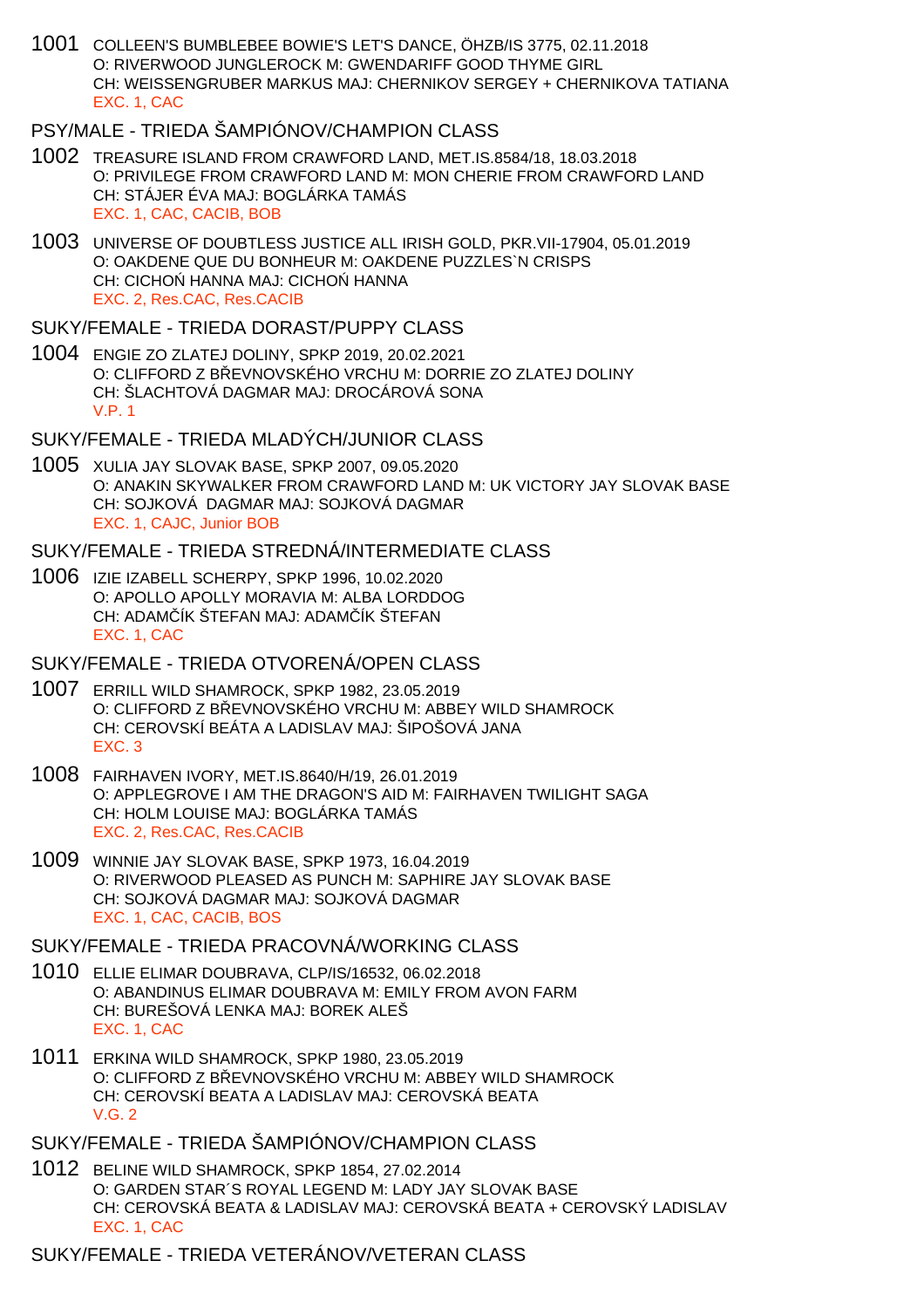1013 AOIFE WILD SHAMROCK, SPKP 1837, 24.06.2013 O: GARDEN STAR´S ROYAL LEGEND M: LADY JAY SLOVAK BASE CH: CEROVSKÁ BEÁTA&LADISLAV MAJ: ŠIPOŠOVÁ JANA EXC. 1

# KLEINER MÜNSTERLÄNDER VORSTEHHUND - MALÝ MÜNSTERLANDSKÝ STAVAČ

Rozhodca/Judge FINTOROVÁ UDMILA, SK - Kruh/Ring 12

#### SUKY/FEMALE - TRIEDA DORAST/PUPPY CLASS

1014 ASARI IDARZA JESPE, CLP/MMO/12516, 18.02.2021 O: ADAR OD NEZDEVSKÉHO RYBNÍKA M: ITIS OD PSTRUŽÍ Í KY CH: IHÁ KOVÁ EVA MAJ: HA KO BRANISLAV ABS.

## SUKY/FEMALE - TRIEDA MLADÝCH/JUNIOR CLASS

1015 ALISA Z HANAČOVA, CLP/MMO/12468, 21.11.2020 O: BARNEY Z ROMANOVA CHOVU M: ZORKA Z FLORIANOVA DVORA CH: GRATCLOVÁ RUTH MAJ: MIKUŠKA VLADIMÍR EXC. 1, CAJC, Junior BOB, BOB

## SUKY/FEMALE - TRIEDA ŠAMPIÓNOV/CHAMPION CLASS

1016 EMA Z ROMANOVA CHOVU, SPKP 407, 18.01.2018 O: ART ZIMNÍ VRCH M: DARA ERNÁ H RKA CH: TROJKA ROMAN MAJ: MELKNEROVÁ BARBORA EXC. 1, CAC, CACIB

# RÖVIDSZÖRÜ MAGYAR VIZSLA - MA ÖARSKÝ KRÁTKOSRSTÝ STAVA

Rozhodca/Judge FINTOROVÁ UDMILA, SK - Kruh/Ring 12

## PSY/MALE - TRIEDA MLADŠÍ DORAST/MINOR PUPPY CLASS

1017 ARAGORN FLAIR WATERRA, SPKP 4129, 07.03.2021 O: VADÁSZPAJTÁS THYMOS-ICHNOBATES M: BIBE ZEULEUS CH: JANIGOVÁ MARTINA MAJ: ŠVANTNEROVÁ IVANA V.P. 1

## PSY/MALE - TRIEDA MLADÝCH/JUNIOR CLASS

- 1018 BETEKINTS MÁGUS, SPKP 4113, 25.08.2020 O: LUXATORI CSOMBOR M: BETEKINTS ÖSZIKE CH: SZABADOS EVA MAJ: KOTES PETER + KAFKOVÁ BEATA EXC. 2
- 1019 ELIOT VEMA ESTRELLA FELIZ, SPKP 3945, 22.05.2020 O: HARRY Z HORNÝCH SALÍB M: ELIZABETH BERTONI PRAGUE CH: ŠTOLÚNOVÁ VERONIKA MAJ: ŠTEFÁNIKOVÁ BAŠKOVÁ IVANA EXC. 4
- 1020 JACK BERTONI PRAGUE, CLP/MOK/7621, 16.08.2020 O: CESAR DELONGA BOHEMIA M: FLEURETTE BERTONI PRAGUE CH: MUNŽILOVÁ DAGMAR MAJ: MUNŽILOVÁ DAGMAR EXC. 1, CAJC, Junior BOB
- 1021 MAGASPARTI RUTINOS BAJNOK, MET.MV.4190/20, 19.08.2020 O: MAGASPARTI RUTINOS ELNÖK M: BABÉR CH: MÁRMAROSI ANNA MAJ: MÁRMAROSI ANNA EXC. 3
- 1022 MURPHY TAJEMSTVÍ KARPAT, SPKP 4056, 14.08.2020 O: EKI TAJEMSTVÍ KARPAT M: JASMÍNA TAJEMSTVÍ KARPAT CH: LATINOVÁ MI ULKOVÁ PAVLA MAJ: ONDREÁŠOVÁ NADEŽDA V.G.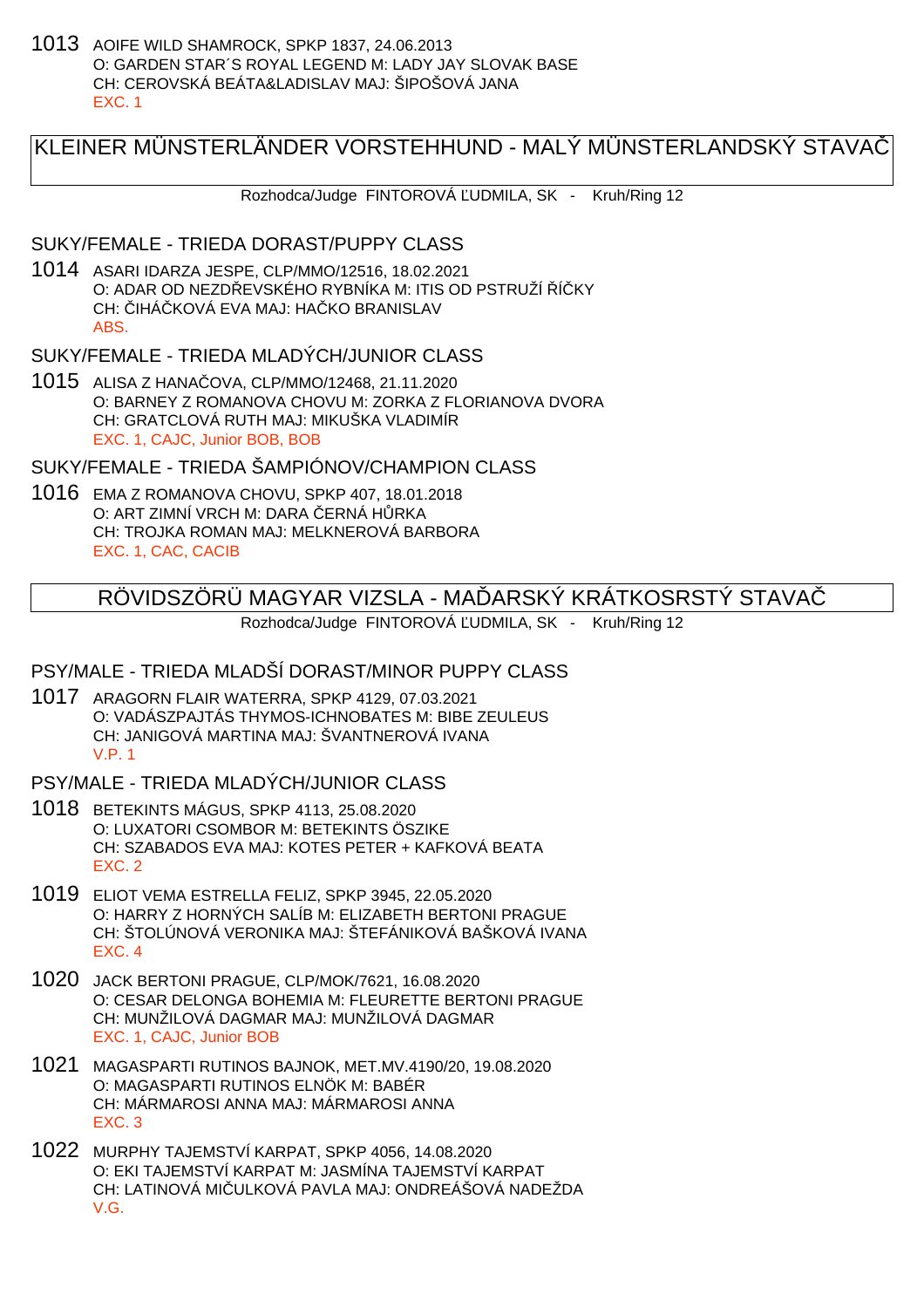1023 SZENTKÖI RÉVÉSZ, SPKP 4114, 01.10.2020 O: VADÁSZFAI PERGÖ M: GYURKÓVÁRI HÉRA CH: KOVÁCS ALAJOS MAJ: KOTES PETER + KAFKOVÁ BEATA G.

## PSY/MALE - TRIEDA OTVORENÁ/OPEN CLASS

1024 FRENCH TANGO VIVA LA VIZSLA, SPKP 3831, 09.06.2019 O: ANTARESI-LÁNG MERÉSZ M: LINA JANTAR DEVIL CH: ERNÁK DOMINIK MAJ: STRA ÁROVÁ ZUZANA EXC. 1, CAC, Res.CACIB

#### PSY/MALE - TRIEDA PRACOVNÁ/WORKING CLASS

1025 MOHOSKŐI URÁN, MET.MV.2426/18, 26.03.2018 O: MAGASPARTI RUTINOS IVÁN M: MAGASPARTI RUTINOS MACA CH: MARÓTI BÉLA MAJ: MÁRMAROSI ANNA EXC. 1, CAC, CACIB, BOS

#### SUKY/FEMALE - TRIEDA DORAST/PUPPY CLASS

1026 STELA ROYAL DE HUNTER, SPKP 4111, 15.02.2021 O: HARRY Z HORNÝCH SALÍB M: JUKA ROYAL DE HUNTER CH: MACKYOVÁ LUJZA MAJ: DOBIAŠOVÁ MARTINA V.P. 1

### SUKY/FEMALE - TRIEDA MLADÝCH/JUNIOR CLASS

- 1027 BONNIE RUSTY ARK, PKR.VII-19014, 10.05.2020 O: SHILLA LINE EURO M: ARKA GONIEC MAŁOPOLSKI CH: SZYLDEROWICZ RENATA MAJ: PEREK ANASTAZJA EXC. 1, CAJC
- 1028 ENNY ANGELA Z HANAČOVA, CLP/MOK/7405, 20.04.2020 O: CSÖVÁRBERKI VADÁSZ M: VILMA JANTAR DEVIL CH: GRATCLOVÁ RUTH MAJ: KOVÁ DVÁ KATE INA V.G.
- 1029 HERMÍNKA MAJESTY THUG, CLP/MOK/7619, 28.08.2020 O: DOLLAR VIVES BOHEMIA M: EVORY MAJESTY THUG CH: ŠEDOVÁ JANA MAJ: OMELKOVÁ SILVIA V.G.
- 1030 JASMINE BERTONI PRAGUE, CLP/MOK/7625, 16.08.2020 O: CESAR DELONGA BOHEMIA M: FLEURETTE BERTONI PRAGUE CH: MUNŽILOVÁ DAGMAR MAJ: SLOBODOVÁ JANA EXC. 2
- 1031 JOLLY BELLA BERTONI PRAGUE, CLP/MOK/7624, 16.08.2020 O: CESAR DELONGA BOHEMIA M: FLEURETTE BERTONI PRAGUE CH: MUNŽILOVÁ DAGMAR MAJ: SEDLÁKOVÁ MIROSLAVA EXC. 4
- 1032 MAGASPARTI RUTINOS ZINGER, MET.MV.3861/20, 21.05.2020 O: MAGASPARTI RUTINOS OKOS M: MAGASPARTI RUTINOS ABBA CH: MÁRMAROSI ANNA MAJ: MÁRMAROSI ANNA EXC. 3

#### SUKY/FEMALE - TRIEDA STREDNÁ/INTERMEDIATE CLASS

- 1033 CINI LEVANDRE, SPKP 3939, 21.04.2020 O: VADÁSZFAI PERG M: HANNAH ARTEMIS MORÁVIA CH: ORBÁN ANDREA MAJ: ROMÁN ROBERT EXC. 2, Res.CAC
- 1034 MAGASPARTI RUTINOS TINA, MET.MV.3425/19, 22.08.2019 O: ARANYVADÁSZ PARÁZS M: MAGASPARTI RUTINOS BEKI CH: MÁRMAROSI ANNA MAJ: NAGY UDOVÍT EXC. 1, CAC
- 1035 ZAJRA GARAMPARTY, SPKP 3901, 18.02.2020 O: MAGASPARTI RUTINOS ELNÖK M: KRÉTA GARAMPARTY CH: STRIBIK JOZEF MAJ: STRIBIK JOZEF V.G. 3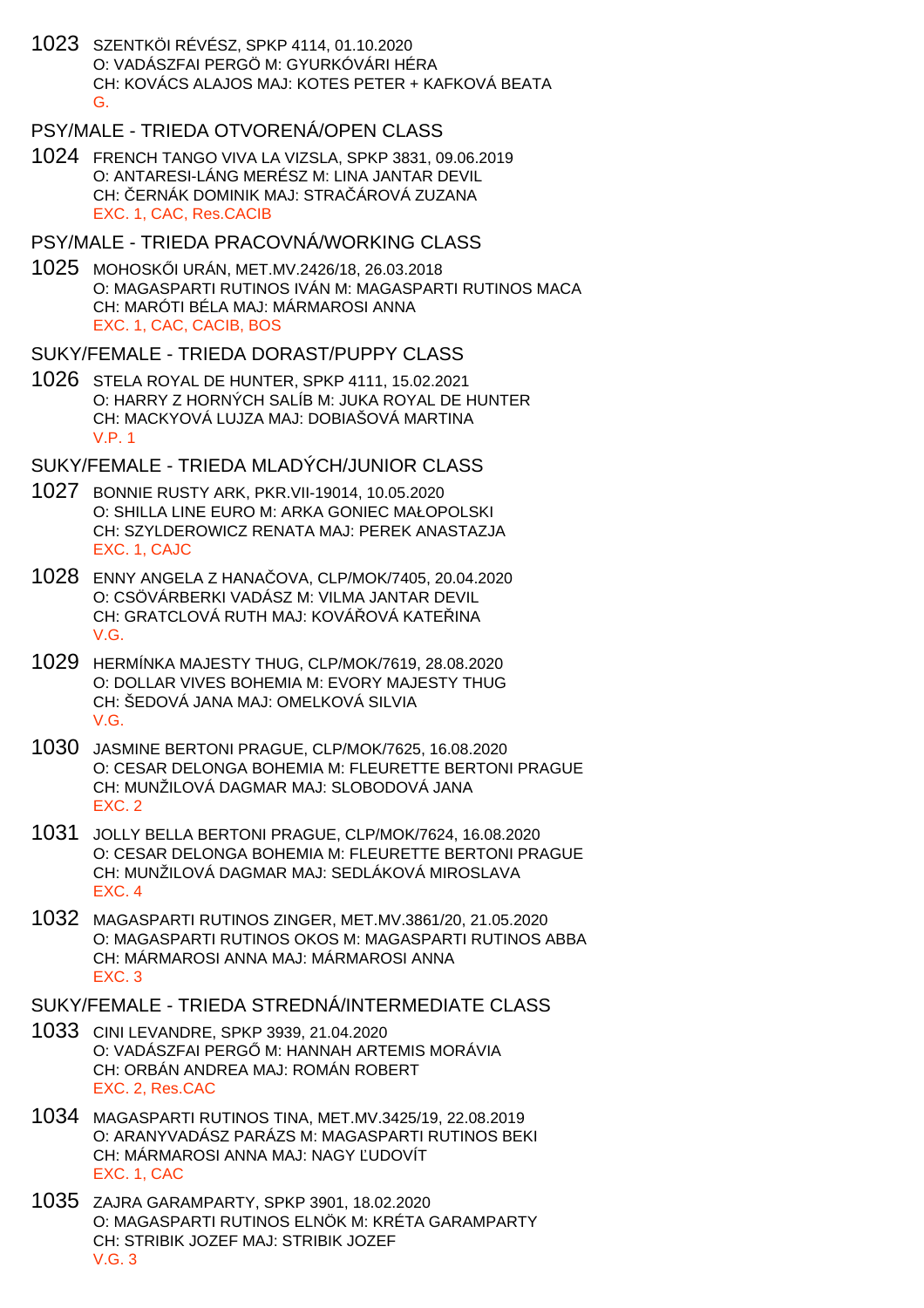## SUKY/FEMALE - TRIEDA OTVORENÁ/OPEN CLASS

- 1036 MAGASPARTI RUTINOS OSTYA, MET.MV.3136/19, 15.03.2019 O: ARANYVADÁSZ ORKÁN M: MAGASPARTI RUTINOS JACKPOT PANKA CH: MÁRMAROSI ANNA MAJ: MÁRMAROSI ANNA EXC. 2, Res.CAC
- 1037 SOMLÓHEGYI EMÍLIA, MET.MV.3383/19, 04.06.2019 O: DUHAJ Z MEŠINSKÉ HÁJOVNY M: ACCRA ASHANTIS VIVA LA VIZSLA CH: GAÁL GYÖNGYI KRISZTINA MAJ: KOVÁ OVÁ KATE INA EXC. 1, CAC, Res.CACIB
- 1038 VERONA DANITTY, CLP/MOK/7083, 24.07.2019 O: CHARLESTON FREE JAZZ M: ELOISE DANITTY CH: SVOBODOVÁ LUCIE MAJ: TICHÁ EVA EXC. 4
- 1039 WERONA JANTAR DEVIL, CLP/MKS/6859, 22.03.2018 O: ELVIS Z KOZLOVHO DVORA M: CLARA Z PRATECKÉHO ÚDOLÍ CH: ELIÁŠOVÁ HENRIETA MAJ: KOVÁ OVÁ KATE INA EXC. 3

SUKY/FEMALE - TRIEDA PRACOVNÁ/WORKING CLASS

- 1040 EVORY MAJESTY THUG, CLP/MOK/5985, 22.03.2017 O: UTAZÓ SZIVES M: CRANBERRY MAJESTY THUG CH: ŠEDOVÁ JANA MAJ: URKECH UBOŠ + ŠEDOVÁ JANA EXC. 2, Res.CAC
- 1041 MAGASPARTI RUTINOS OKTÁVIA, MET.MV. 3135/19, 15.03.2019 O: ARANYVADÁSZ ORKÁN M: MAGASPARTI RUTINOS JACKPOT PANKA CH: MÁRMAROSI ANNA MAJ: NAGY UDOVÍT EXC. 1, CAC, CACIB, BOB

SUKY/FEMALE - TRIEDA ŠAMPIÓNOV/CHAMPION CLASS

- 1042 FLEURETTE BERTONI PRAGUE, CLP/MOK/5801/20, 02.08.2016 O: MAGASPARTI RUTINOS ADU M: CLAUDIE BERTONI PRAGUE CH: MUNŽILOVÁ DAGMAR MAJ: MUNŽILOVÁ DAGMAR EXC. 1, CAC
- 1043 PORTA Z PANSKÝCH LESŮ, SPKP 3733, 07.11.2018 O: SAJAN Z TALCHEJÓW M: FIZZI Z BOLATIC CH: LEPIČOVÁ SYLVA MAJ: TOMÁŠOVÁ MARTA EXC. 2, Res.CAC

## SLOVENSKÝ HRUBOSRSTÝ STAVAČ

Rozhodca/Judge ŠTAUDINGER JURAJ, SK - Kruh/Ring 17

PSY/MALE - TRIEDA MLADÝCH/JUNIOR CLASS

- 1044 DJANGO DANIBULL, SPKP 1930, 08.05.2020 O: ZINO KAMENNÝ MOST M: BROWNIE DANIBULL CH: HREŽÍK DANIEL MAJ: HREŽÍK DANIEL + TISOCZKY UDOVÍT EXC. 1, CAJC, Junior BOB, BOB
- 1045 GUČI KEMKOV DVOR, SPKP RG 1972, 26.08.2020 O: FARGO KEMKOV DVOR M: ELZA KEMKOV DVOR CH: KEMKA PAVOL MAJ: ULMAN IGOR ABS.

PSY/MALE - TRIEDA STREDNÁ/INTERMEDIATE CLASS

1046 ALWIN GENESIS FENDER EDDA, SPKP RG 1894, 10.02.2020 O: GYULA NINA V.D. MERLINHOEVE M: GENESIS ACTA NON VERBA CH: ŠUSTER JOZEF A JANA MAJ: LENÁRTH ONDREJ + BRIJOVÁ MICHAELA EXC. 1, CAC, Res.CACIB

PSY/MALE - TRIEDA ŠAMPIÓNOV/CHAMPION CLASS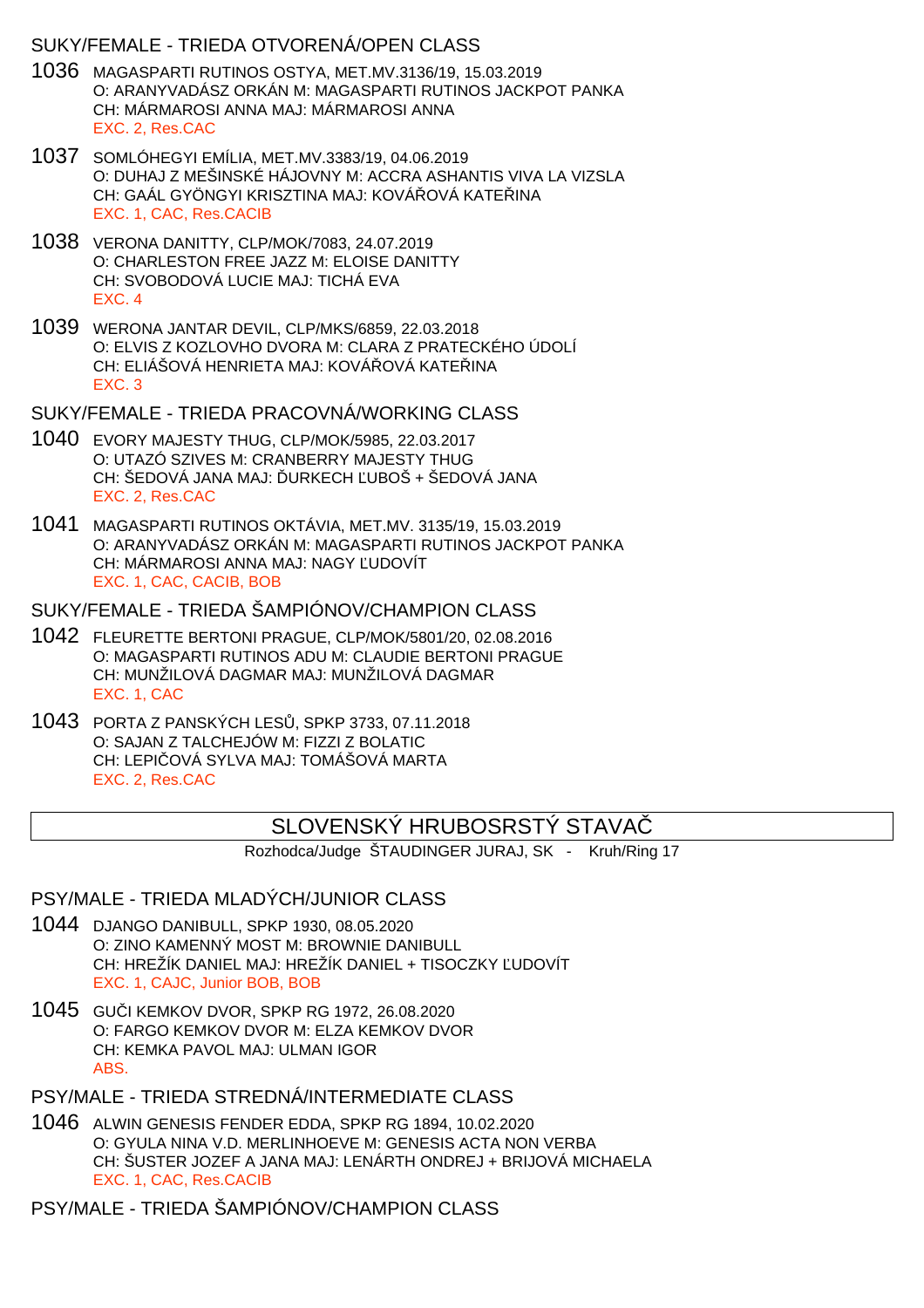1047 CASH DANIBULL, SPKP RG 1814, 07.05.2019 O: ALAN Z PRANDORFA M: DANIBULL ASILLYA SILVERTINA CH: HREŽÍK DANIEL MAJ: URDINA DUŠAN EXC. 1, CAC, CACIB

#### SUKY/FEMALE - TRIEDA STREDNÁ/INTERMEDIATE CLASS

1048 VANILA ACTA NON VERBA, SPKP RG 1870, 03.02.2020 O: GANDALF ACTA NON VERBA M: IKEA ACTA NON VERBA CH: BÍLY PETER MAJ: URDINA DUŠAN EXC. 1

#### SUKY/FEMALE - TRIEDA OTVORENÁ/OPEN CLASS

1049 ORSA Z PROSNÉHO, SPKP RG1630, 19.05.2017 O: AGAR DOCHEL M: AFRA HUKOV V ŠOK CH: FAJTH ROMAN MAJ: MIZERÍK JÁN V.G. 1

## SUKY/FEMALE - TRIEDA ŠAMPIÓNOV/CHAMPION CLASS

1050 CONEY DANIBULL, SPKP RG 1816, 07.05.2019 O: ALAN Z PRANDORFA M: DANIBULL ASILLYA SILVERTINA CH: HREŽÍK DANIEL MAJ: ZAJÍČEK MAREK EXC. 1, CAC, CACIB, BOS

## SPINONE ITALIANO

Rozhodca/Judge FINTOROVÁ UDMILA, SK - Kruh/Ring 12

## PSY/MALE - TRIEDA MLADÝCH/JUNIOR CLASS

1051 CIMRMAN CANINI CORDE, SPKP 82, 16.05.2020 O: ALEXANDER DAI RIFERIMENTI M: AURA CANINI CORDE CH: KVAPILOVÁ IRENA MAJ: APÁKOVÁ ZUZANA EXC. 1, CAJC, Junior BOB

### PSY/MALE - TRIEDA OTVORENÁ/OPEN CLASS

- 1052 ARCHIBALD MOJA LÁSKA, SPKP 75, 22.09.2019 O: JOSHUA THEOGONIA BLACK M: XANTIPA ROSS CYNOPOLIS CH: MANDÍKOVÁ LEA MAJ: MANDÍKOVÁ LEA EXC. 1, CAC, CACIB, BOS
- 1053 DARIO DEL CUORE DI DIANA, CLP/SPI/185, 10.06.2019 O: DARIO DEL BUON SANTO M: ABENDSTERN DEL CUORE DI DIANA CH: EIFFLER BRIGITTE MAJ: MAŠEK MARTIN EXC. 2, Res.CAC, Res.CACIB

SUKY/FEMALE - TRIEDA OTVORENÁ/OPEN CLASS

1054 AIWA MOJA LÁSKA, SPKP 80, 22.09.2019 O: JOSHUA THEOGONIA BLACK M: XANTIPA ROSS CYNOPOLIS CH: MANDÍKOVÁ LEA MAJ: MANDÍKOVÁ LEA EXC. 1, CAC, CACIB, BOB

## WEIMARANER KURZHAAR - WEIMARSKÝ KRÁTKOSRSTÝ STAVAČ

Rozhodca/Judge FINTOROVÁ UDMILA, SK - Kruh/Ring 12

### PSY/MALE - TRIEDA MLADÝCH/JUNIOR CLASS

1055 VIS A VIS ALIVE SILVER, PKR.VII-19465, 07.06.2020 O: LISTEN TO YOUR HEART ALIVE SILVER M: FOREST LADY ALIVE SILVER CH: SEKULAR-ŁUCZAK MAGDALENA MAJ: SEKULAR-ŁUCZAK MAGDALENA + PO DZIOCH MAGDALENA EXC. 1, CAJC

PSY/MALE - TRIEDA OTVORENÁ/OPEN CLASS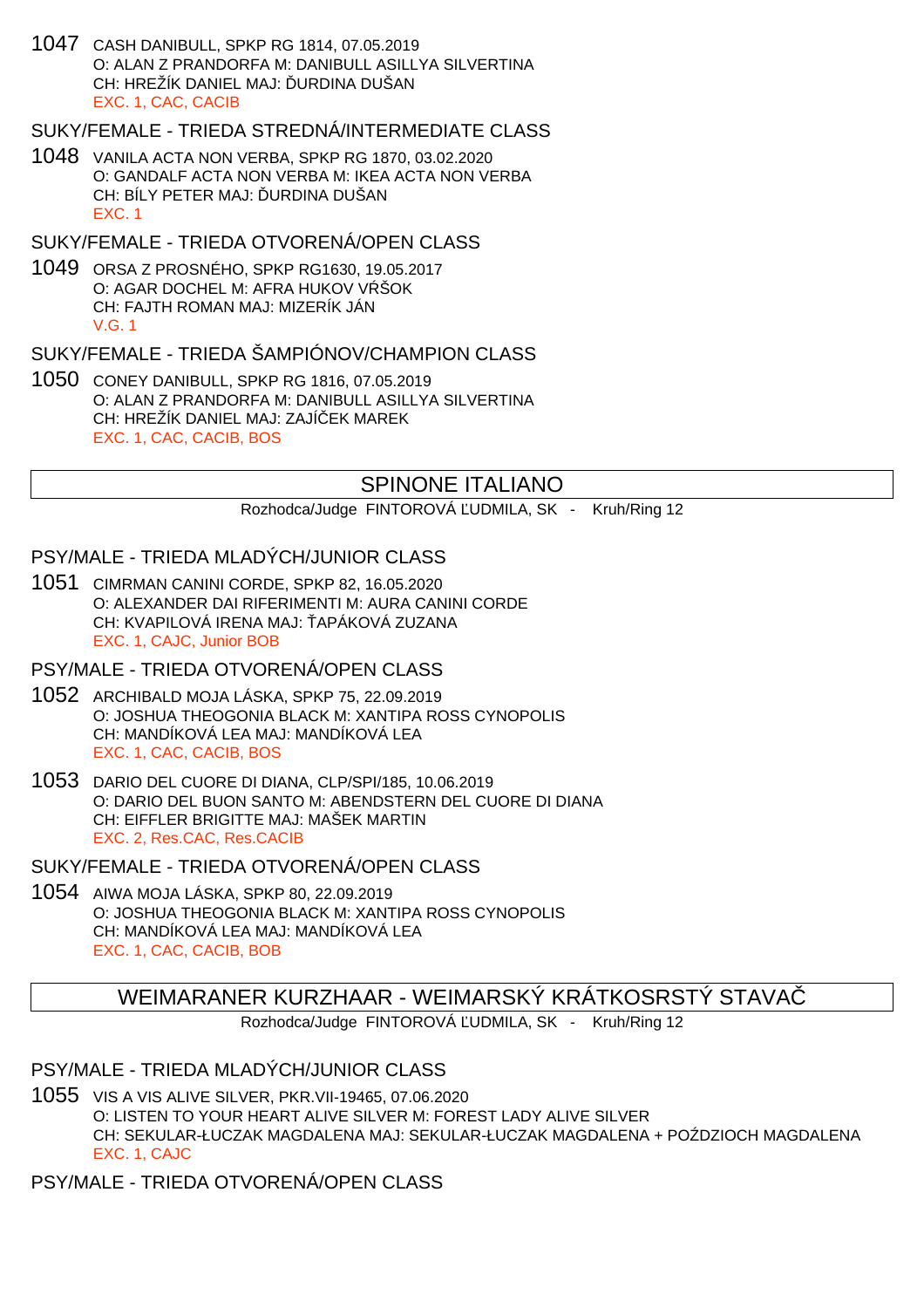1056 FREDDIE HUMAN TOUCH, SPKP 2023, 03.05.2019 O: WEISUP ROYAL FLUSH AT BROMHUND M: ALLEMANDE HUMAN TOUCH CH: TEDLOVÁ IVANA MAJ: ŠUGÁR MICHAL EXC. 1, CAC

## PSY/MALE - TRIEDA PRACOVNÁ/WORKING CLASS

1057 CAESAR OD RYBNÍKA PODHORÁKU, SPKP 1918, 26.03.2018 O: CARAMEL LOVE DE DONAWITZ M: ELMA OD STARÉHO KRČE POD ČERTÍ SKÁLOU CH: MÜLLEROVÁ DENISA MAJ: DUDO MATÚŠ EXC. 1, CAC

## PSY/MALE - TRIEDA ŠAMPIÓNOV/CHAMPION CLASS

- 1058 DONNYBROOK DREAM ATAGORA, CLP/VOK/11081, 20.08.2018 O: CANIS FORTUNA WAZNIAK M: COREEN LOVE DE DONAWITZ CH: KLOHNOVÁ IVETA MAJ: MILETÍNOVÁ JANA EXC. 2, Res.CAC, Res.CACIB
- 1059 KING SHEFIS, CLP/VOK/9780, 15.03.2015 O: HOWZAT HARRY ASHLAREN M: CYNTHIA SHEFIS CH: PIFKOVÁ VERONIKA MAJ: SUDOLSKÝ VÍT EXC. 1, CAC, CACIB, BOS

#### SUKY/FEMALE - TRIEDA MLADŠÍ DORAST/MINOR PUPPY CLASS

1060 DELTA FROM SCHWARZENBERK PARK, CLP/VOK/11956, 28.05.2021 O: FATEFUL PHOENIX OD POTOKA KAČÁKU M: HUNSWEIMARANER KICK UP A DUST FOR S:N CH: ZEGERMACHER ZDEN K MAJ: ZEGERMACHER ZDEN K ABS.

#### SUKY/FEMALE - TRIEDA DORAST/PUPPY CLASS

1061 GAVOTTA HUMAN TOUCH, SPKP 2180, 11.02.2021 O: LIFE IS AN ILLUSION JUST WEIMARANER M: ALLEMANDE HUMAN TOUCH CH: TEDLOVÁ IVANA MAJ: JAN ÍKOVÁ UBOMÍRA V.P. 1

### SUKY/FEMALE - TRIEDA MLADÝCH/JUNIOR CLASS

1062 WEIMDREAM BRIXIE BAILEY, SPKP 2116, 30.08.2020 O: CLIFFORD HUMAN TOUCH M: KLAUDIA SHEFIS CH: ARTZOVÁ ZUZANA MAJ: KAŠICKÝ FRANTIŠEK EXC. 1, CAJC, Junior BOB, BOB

## SUKY/FEMALE - TRIEDA STREDNÁ/INTERMEDIATE CLASS

- 1063 AKIRA ŠEDÁ RADOST, CLP/VOK/11565, 01.05.2020 O: A WILD AND FREE OF GREYNIE M: ALMA OD PANSKÉHO CH: KAŠPÁRKOVÁ PAVLÍNA MAJ: KAŠPÁRKOVÁ PAVLÍNA EXC. 2
- 1064 I'M DAISY FAUST'S BLUE SYMPHONY, SPKP 2101, 13.05.2020 O: ASH THE GREY SPIRIT OF SPISH M: ARIADNE HUMAN TOUCH CH: PAČES MATÚŠ MAJ: BULAVI JAKOVÁ MICHAELA + BULAVIJAK TOMÁŠ EXC. 1, CAC

#### SUKY/FEMALE - TRIEDA OTVORENÁ/OPEN CLASS

- 1065 AMY Z MARGÓČOVEJ OSADY, SPKP 2052, 25.08.2019 O: DAVIK STEEL-CRAZY DOG M: GABIE Z MARIANSKEJ ZÁHRADY CH: ALÁ PETER MAJ: ALÁ PETER V.G. 3
- 1066 HANKA GREYSI OD PTÁČKOVÝCH RYBNÍKA, SPKP 1986, 09.02.2019 O: GRMADSKI WEIMARANER GREY RAIDER M: DANKA BUDAFA CH: PTÁ KOVÁ JULIANA MAJ: PTÁ KOVÁ JULIANA EXC. 2, Res.CAC
- 1067 NIRVANA ALIVE SILVER, PKR.VII-18416, 26.06.2019 O: GREYGHOST ESPERACCHIUS M: INCREDIBLE INDYA ALIVE SILVER CH: LUCZAK-SEKULAR MAGDALENA MAJ: LUCZAK-SEKULAR MAGDALENA EXC. 1, CAC

#### SUKY/FEMALE - TRIEDA PRACOVNÁ/WORKING CLASS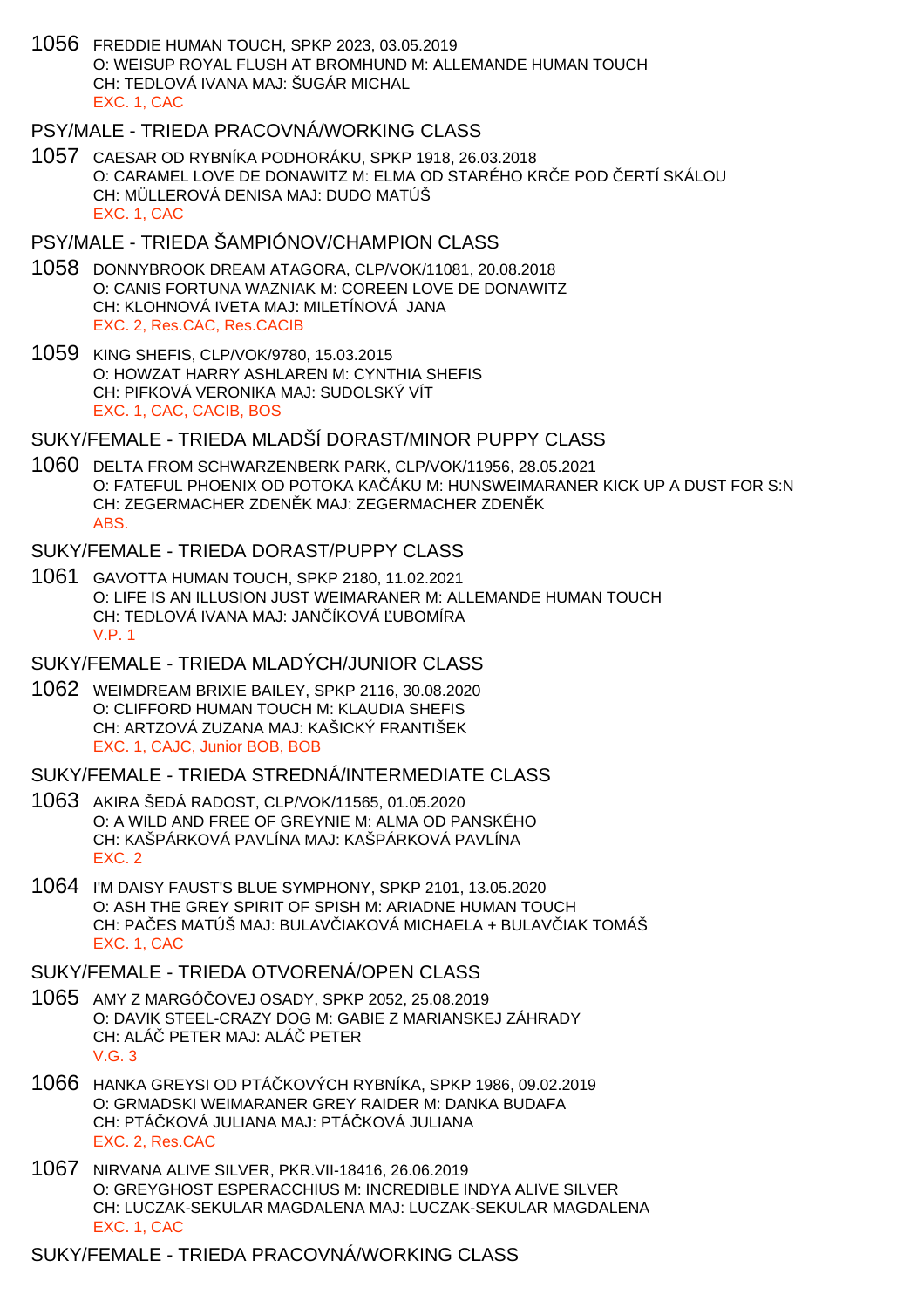1068 EVERLASTING HOPE FOR GREYNIE, CLP/VOK/11232, 13.02.2019 O: ALL-STAR ALONSO ATAGORA M: A WILD BLOSSOM ARRYA GREYNIE CH: PÍCHOVÁ JANA MAJ: MARKOVÁ ROMANA EXC. 1, CAC, CACIB

## SUKY/FEMALE - TRIEDA ŠAMPIÓNOV/CHAMPION CLASS

1069 ANGELA MONTENEGRO TATRA ROCKET, SPKP 1771, 26.04.2016 O: DEEP FOREST JUST WEIMARANER M: DREW ROCKET FAUST´S BLUE SYMPHONY CH: JAN ÍKOVÁ UBOMÍRA MAJ: GODŽÁKOVÁ NANCY EXC. 1, CAC, Res.CACIB

WEIMARANER LANGHAAR - WEIMARSKÝ DLHOSRSTÝ STAVAČ

Rozhodca/Judge FINTOROVÁ UDMILA, SK - Kruh/Ring 12

PSY/MALE - TRIEDA MLADÝCH/JUNIOR CLASS

1070 ECCO CRAZY FOREVER, CLP/VOD/11737, 01.10.2020 O: BE THUNDER OS SABLE'S GREY PASSION M: COOKIE CRAZY FOREVER CH: SLOUPENSKÝ PAVEL MAJ: SLOUPENSKÝ PAVEL EXC. 1, CAJC, Junior BOB, BOB

SUKY/FEMALE - TRIEDA MLADÝCH/JUNIOR CLASS

1071 ELLY CRAZY FOREVER, CLP/VOD/11743, 01.10.2020 O: BE THUNDER OF SABLE'S GREY PASSION M: COOKIE CRAZY FOREVER CH: SLOUPENSKÝ PAVEL MAJ: SLOUPENSKÝ PAVEL EXC. 1, CAJC, BOS

skupina/group FCI - 8

## AMERICAN COCKER SPANIEL BLACK - AMERICKÝ KOKERŠPANIEL IERNY

Rozhodca/Judge FELSZÉGHYOVÁ EVA, SK - Kruh/Ring 13

### PSY/MALE - TRIEDA ŠAMPIÓNOV/CHAMPION CLASS

1072 ICH.LAYTON BECAUSE I SAID SO, SPKP 2008, 26.04.2017 O: CH POINTBREAK WITH ALL THAT STRIKING M: ICH LAYTON YOU BET CH: VOLÁRIKOVÁ LINDA MAJ: CAISOVA SILVIA EXC. 1, CAC, CACIB, BOB

## AMERICAN COCKER SPANIEL COLOURS - AMERICKÝ KOKERŠPANIEL VIACFAREBNÝ

Rozhodca/Judge FELSZÉGHYOVÁ EVA, SK - Kruh/Ring 13

### PSY/MALE - TRIEDA STREDNÁ/INTERMEDIATE CLASS

- 1073 BLACK AND TAN BERRY`S RASTA ROCKET, CLP/AK/9554, 14.01.2020 O: XLNT BOLD EAGLE M: STELLARSKAY ABSOLUTE LADY STYLE CH: LE STRAT VERONIQUE MAJ: TOMEŠEK PETR EXC. 1, CAC
- PSY/MALE TRIEDA ŠAMPIÓNOV/CHAMPION CLASS
- 1074 LE R'Y DE CAMPAGNE SOPRANO, CLP/AK/9477, 26.05.2019 O: LE R'Y DE CAMPAGNE LEADER M: KOUN'S SHOU URSULA CH: DECROLIER MARYLINE MAJ: TOMEŠEK PETR EXC. 1, CAC

SUKY/FEMALE - TRIEDA DORAST/PUPPY CLASS

1075 SUBLIME BEAUTY SILVER MOON, CLP/AK/9701, 11.02.2021 O: VERY VIGIE NOBODY ASK WHY M: VERY SWEET O´ISEULT CH: SIMO FIONA MAJ: TOMEŠEK PETR V.P. 1

SUKY/FEMALE - TRIEDA STREDNÁ/INTERMEDIATE CLASS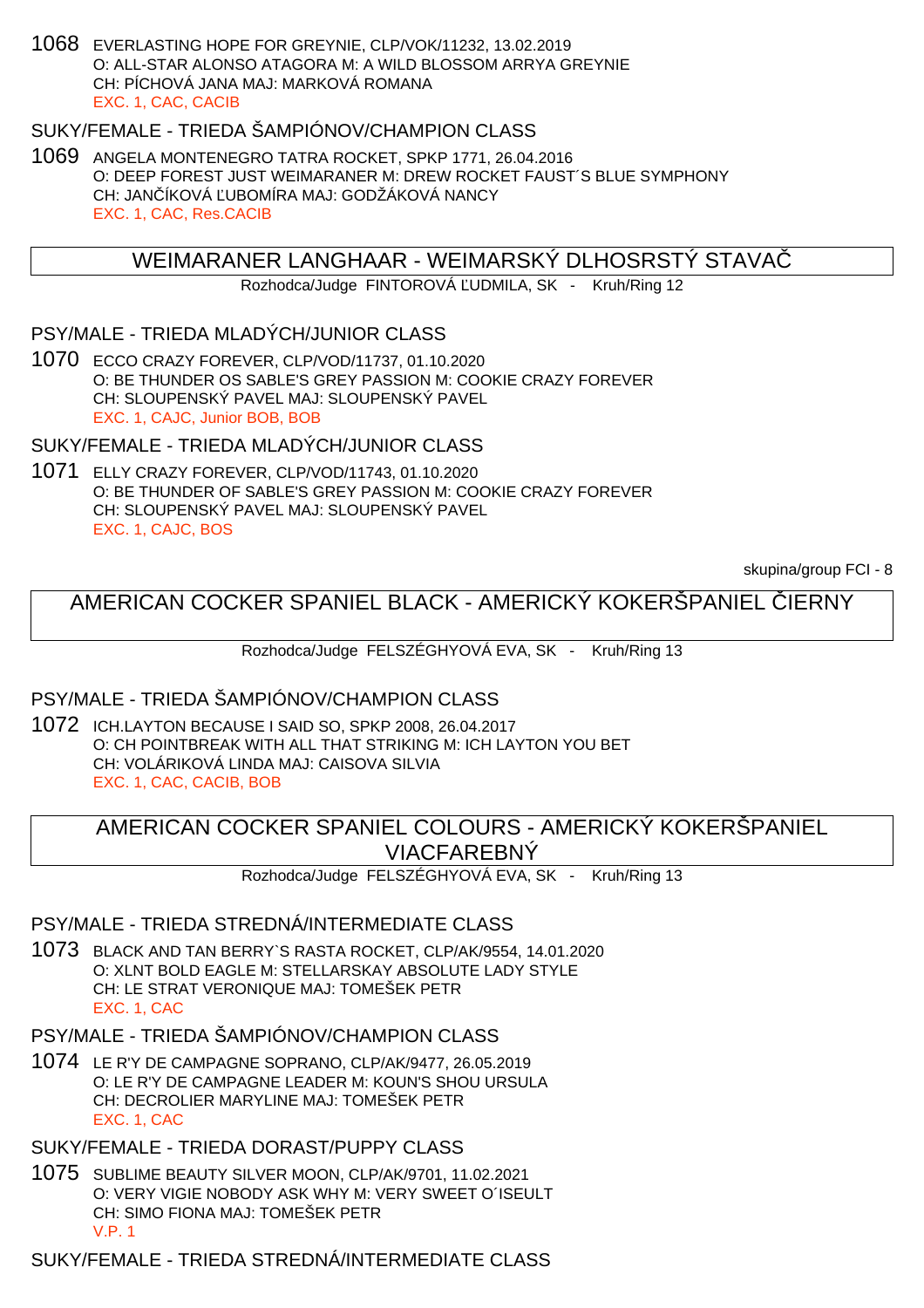1076 BELLIS BUTTERFLY VALLEY, CLP/AK/9551, 27.04.2020 O: UNIDENTIFIRLD FLYING OBJECT DEIGINI M: IAM SWEETEE BORDER PRINCESS CH: NIKLASCHOVÁ ROMANA MAJ: NIKLASCHOVÁ ROMANA EXC. 1, CAC, CACIB, BOS

## SUKY/FEMALE - TRIEDA OTVORENÁ/OPEN CLASS

1077 ARWEN BUTTERFLY VALLEY, CLP/AK/9307, 05.07.2018 O: TSVIB´S GIVE THE DUST TO WIND M: QUEEN DAISY Z ACHNOVSKÉHO RAN E CH: NIKLASCHOVÁ ROMANA MAJ: NIKLASCHOVÁ ROMANA + NIKLASCH ROMAN EXC. 1, CAC

AMERICAN COCKER SPANIEL UNICOLOUR - AMERICKÝ KOKERŠPANIEL JEDNOFAREBNÝ

Rozhodca/Judge FELSZÉGHYOVÁ EVA, SK - Kruh/Ring 13

## PSY/MALE - TRIEDA OTVORENÁ/OPEN CLASS

1078 NELLINES FEAST YOUR EYES, SPKP 2056, 02.07.2018 O: ARMANI NO.1 NORTHERN VILLAGE M: NELLINES CONFESSION OF LOVE CH: VALLOVÁ JANA MAJ: PIPOSIAROVÁ JAROSLAVA EXC. 1, CAC, Res.CACIB

SUKY/FEMALE - TRIEDA OTVORENÁ/OPEN CLASS

1079 EMILLI EZRA DIAMANTOVÁ ZÁŘE, CLP/AK/9422, 23.04.2019 O: APOLLO DIAMANTOVÁ ZÁ E M: EVITA DE MI ALMA CH: MASOPUSTOVÁ ALENA MAJ: PROCHÁZKA PAVEL + KLÍPOVÁ BARBORA EXC. 1, CAC, Res.CACIB

# CAO DE AQUA PORTUGUÉS - PORTUGALSKÝ VODNÝ PES

Rozhodca/Judge FELSZÉGHYOVÁ EVA, SK - Kruh/Ring 13

## PSY/MALE - TRIEDA ŠAMPIÓNOV/CHAMPION CLASS

1080 CLAIRCREEK SPECIAL VERO, PKR.VIII-34277, 07.04.2016 O: CLAIRCREEK REFLETS DE PISSARRO M: CLAIRCREEK WILLOW NOIR CH: GOTTDENKER DONNA MAJ: GWARDY SKA IZABELA EXC. 1, CAC, CACIB, BOS

SUKY/FEMALE - TRIEDA MLADŠÍ DORAST/MINOR PUPPY CLASS

1081 AMBEREYES`MAGIC JUST FOR YOU, MET.PORT.VIZI.114/21, 27.03.2021 O: CLAIRCREEK SPECIAL VERO M: AMBEREYES`MAGIC ARANDA FOR DAD CH: STEINER BEÁTA MAJ: GWARDY SKA IZABELA V.P. 1

SUKY/FEMALE - TRIEDA MLADÝCH/JUNIOR CLASS

- 1082 AARARA AGUA E SOL, ÖHZB/CAP 3094, 02.11.2020 O: AURELIUS MAXIMUS CHEIA DE VIDA M: LUZIA DA CASA DA BUBA CH: HERMANN NINA ELISABETH MAJ: HERMANN NINA ELISABETH EXC. 2
- 1083 CLAIRCREEK CATALEYA, CKC HG4012429, 26.04.2020 O: CLAIRCREEK FSRO DO ATLANTICO M: CLAIRCREEK LIMITESS DREAMS CH: GOTTDENKER DONNA MAJ: GWARDY SKA IZABELA EXC. 1, CAJC, Junior BOB, BOB
- SUKY/FEMALE TRIEDA OTVORENÁ/OPEN CLASS
- 1084 FLEUR DE SEOUL ROYAL RIVES, SPKP 36, 10.06.2018 O: EXTOL ACE VENTURA AT CORDA M: A'EBBY ROSSE ROYAL RIVES CH: URIANKOVÁ IVA MAJ: SLOBODOVÁ REBEKA EXC. 2, Res.CAC
- 1085 LUZIA DA CASA DA BUBA, OHZB/CAP 332, 07.01.2018 O: HATVAOS ROLEX MITO M: EVA DA CASA DA BUBA CH: PINTO JOAO RODRIGO OSORIO CASTANHEIRA MAJ: HERMANN NINA ELISABETH EXC. 1, CAC, CACIB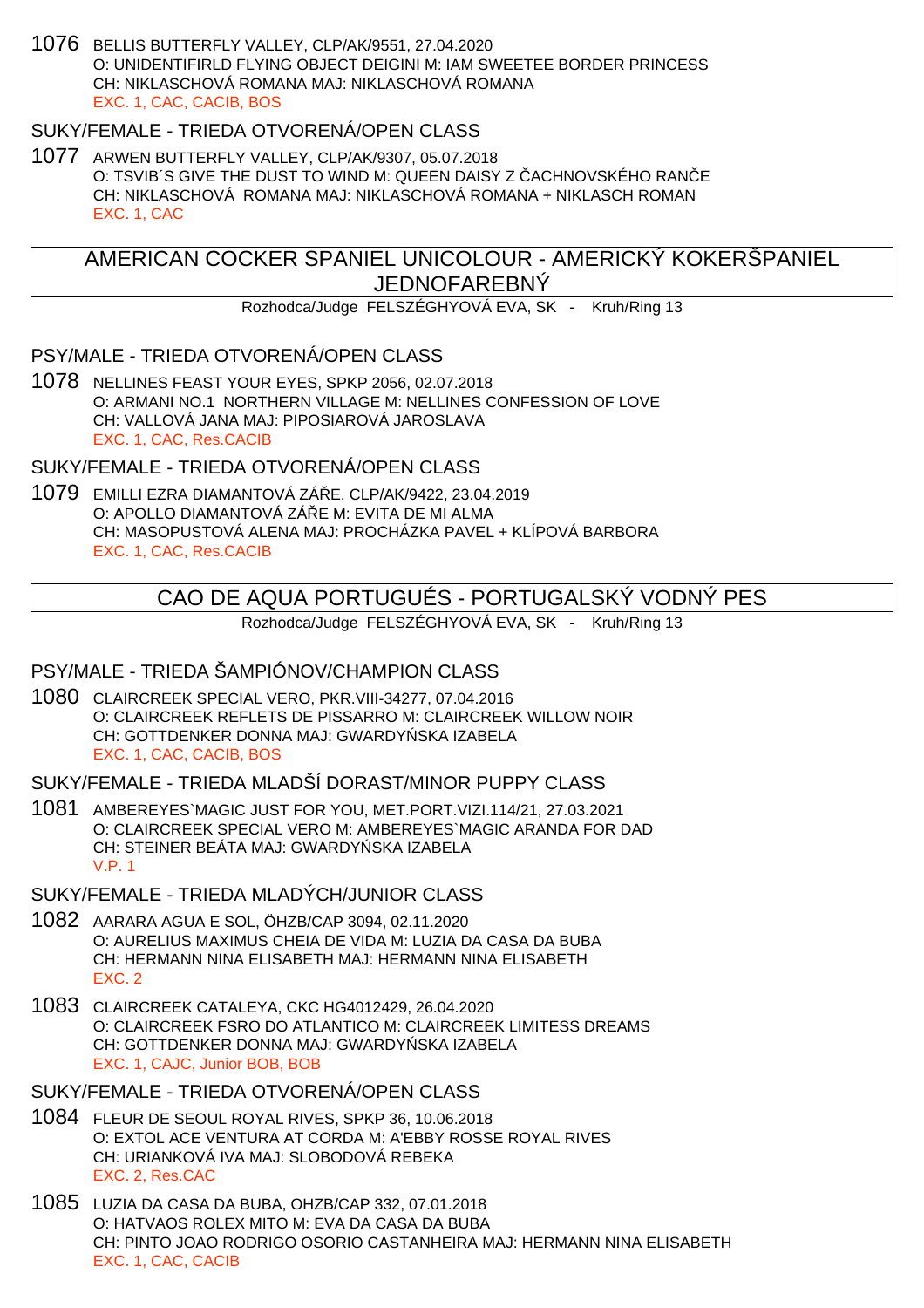## CHESAPEAKE BAY RETRIEVER

Rozhodca/Judge FELSZÉGHYOVÁ EVA, SK - Kruh/Ring 13

### SUKY/FEMALE - TRIEDA MLADÝCH/JUNIOR CLASS

1086 DREAM DAISY OD HOŠÁLKY, CLP/CBR/1636, 27.10.2020 O: CHES-SHORES GERONIMO M: ANGIEE OD HOŠ ÁLKY CH: KUCHA QVÁ JANA MAJ: KUCHA QVÁ JANA EXC. 1, CAJC, Junior BOB, BOB

## ENGLISH COCKER SPANIEL BLACK - ANGLICKÝ KOKERŠPANIEL IERNY

Rozhodca/Judge FELSZÉGHYOVÁ EVA, SK - Kruh/Ring 13

#### PSY/MALE - TRIEDA MLADÝCH/JUNIOR CLASS

- 1087 DIONÝSOS DOMESDAY, CLP/AC/39910, 28.08.2020 O: GENTLE GIANT BLACK PETRS M: CARMENTA DOMESDAY CH: ANTOŠOVÁ ANDREA MAJ: ANTOŠOVÁ ANDREA EXC. 1, CAJC
- 1088 JOEL ANDRASTE, CLP/AC/39940, 21.09.2020 O: X-CLUSIVE SANT TULIP M: FRANCESKA ANDRASTE CH: NAJMANOVÁ IVANA MAJ: KOLÍNKOVÁ ALENA EXC. 2

## PSY/MALE - TRIEDA ŠAMPIÓNOV/CHAMPION CLASS

- 1089 LA SCALE QUIET DIGNITY, MET.CSP.716/20, 07.01.2020 O: AMORE AMERICA BIG CITY LIFE M: CH CIKLON VEIL OF MYSTERY CH: SZLÁVY-KOVÁCS LAURA MAJ: SZLÁVY-KOVÁCS LAURA EXC. 1, CAC, CACIB, BOS
- PSY/MALE TRIEDA ESTNÁ/HONOUR CLASS
- 1090 FISKAL Z BOJNICKÝCH ÚDOLOV, SPKP 2375, 08.04.2015 O: FILON RICCI CLUB M: OCTAVIA BLACK PETRS CH: LEVICKÝ PAVOL MAJ: ŠKRABÁK VLADIMÍR EXC. 1

### SUKY/FEMALE - TRIEDA MLADÝCH/JUNIOR CLASS

- 1091 DÉIANEIRA DOMESDAY, CLP/AC/39912, 28.08.2020 O: GENTLE GIANT BLACK PETRS M: CARMENTA DOMESDAY CH: ANTOŠOVÁ ANDREA MAJ: ANTOŠOVÁ ANDREA EXC. 1, CAJC
- 1092 JACQUELINE ANDRASTE, CLP/AC/39941, 21.09.2020 O: X-CLUSIVE SANT TULIP M: FEANCESKA ANDRASTE CH: NAJMANOVÁ IVANA MAJ: NAJMANOVÁ IVANA  $V$  G  $3$
- 1093 KAROLA´S QUANTA, OHZB/CS 15223, 16.10.2020 O: EXCALIBULAR ENRICCO AURUM FANTASY M: KAROLA`S GALINEA CH: KRAINZ KAROLINE MAJ: KRAINZ KAROLINE EXC. 2

#### SUKY/FEMALE - TRIEDA STREDNÁ/INTERMEDIATE CLASS

- 1094 DOUBLE GLOW FALEDO, CLP/AC/39488, 22.10.2019 O: BEAUTY SPOT FALEDO M: ZAZA Z VEJMINKU CH: DVO ÁKOVÁ MARTINA MAJ: DVO ÁKOVÁ MARTINA EXC. 1, CAC, CACIB, BOB
- 1095 HOSHI BLUE VALLEY OF DOGS, PKR.VIII-40617, 21.02.2020 O: CLARAMAND ONCE AGAIN M: FANTAZJA BLUE VALLEY OF DOGS CH: BRZEZI SCY RENATA WALDEMAR MAJ: BRZEZI SCY RENATA WALDEMAR EXC. 2, Res.CAC, Res.CACIB

### SUKY/FEMALE - TRIEDA OTVORENÁ/OPEN CLASS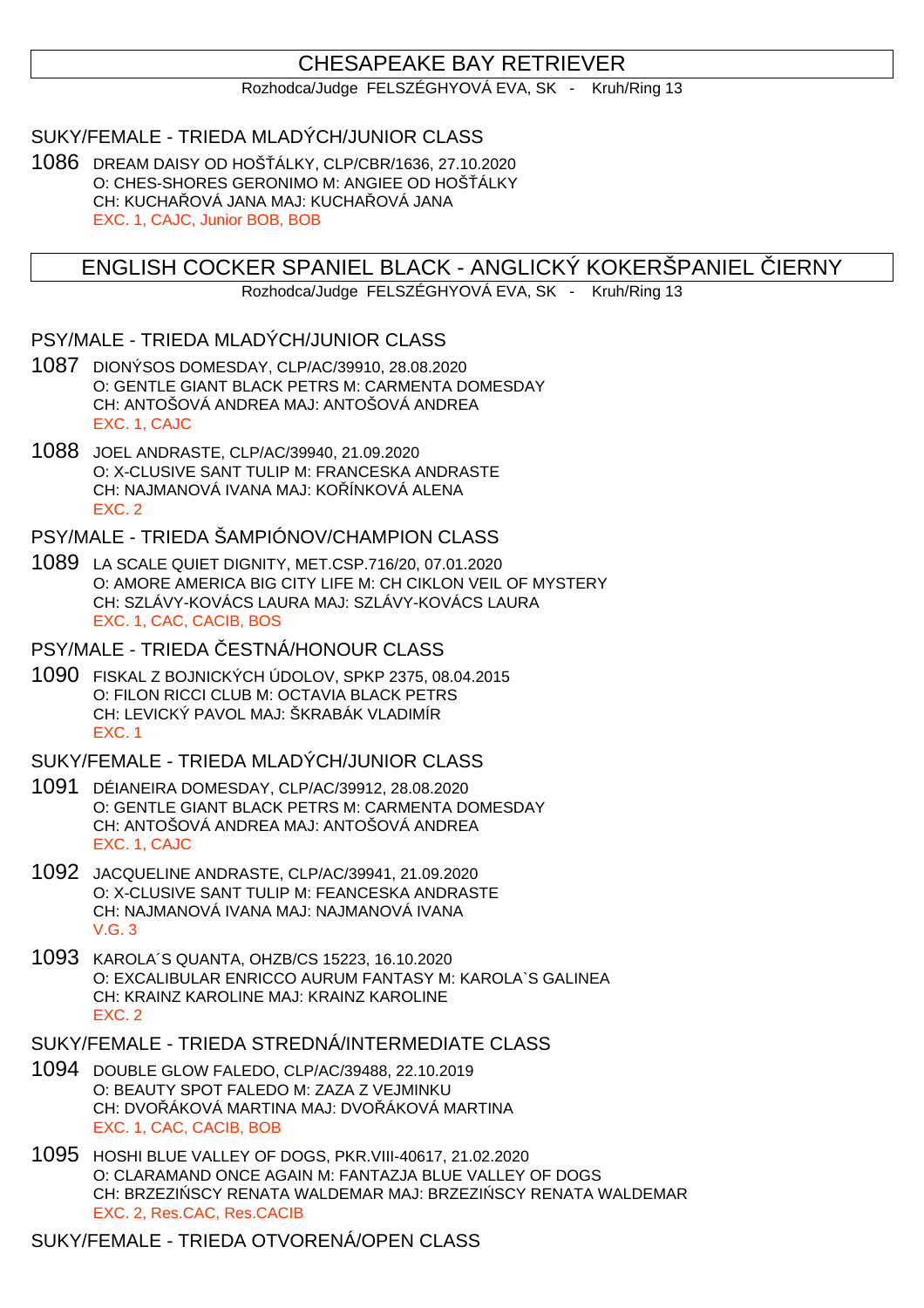1096 VICTORY MORAVIA MYSTERY, CLP/AC/38809, 15.02.2018 O: APRIL STORM BLACK PETRS M: ZARA M. MYSTERY BLACK PETRS CH: BABKOVÁ JANA MAJ: KORMAN TOMÁŠ EXC. 1, CAC

### SUKY/FEMALE - TRIEDA ŠAMPIÓNOV/CHAMPION CLASS

1097 DOROTHEA Z VEJMINKU, SPKP 2412, 05.05.2016 O: ORLANDO Z VEJMINKU M: VICTORIA Z VEJMINKU CH: ŠULCEK PAVEL MAJ: ŠKRABÁK VLADIMÍR EXC. 1, CAC

# ENGLISH COCKER SPANIEL COLOURS - ANGLICKÝ KOKERŠPANIEL VIACFAREBNÝ

Rozhodca/Judge FELSZÉGHYOVÁ EVA, SK - Kruh/Ring 13

#### PSY/MALE - TRIEDA DORAST/PUPPY CLASS

1098 POKER FACE OF PEARL LAGOON, MET.CSP.951/21, 06.01.2021 O: RIZI- BIZI A-LIVER CHOSTER M: ONLY YOU OF PEARL LAGOON CH: KÁLDINÉ SZAKÁCS ANNAMÁRIA MAJ: KÁLDINÉ SZAKÁCS ANNAMÁRIA V.P. 1

### PSY/MALE - TRIEDA MLADÝCH/JUNIOR CLASS

1099 CHEEF DASTY SKAR-LINE COLOUR RANGE, CLP/AC/39707, 27.03.2020 O: CH MEFISTO ORANGE SKAR-LINE COLOUR RANGE M: VICTORIA SKAR-LINE COLOUR RANGE CH: ŠKAREK LADISLAV MAJ: ŠKAREK LADISLAV EXC. 1, CAJC, Junior BOB

#### PSY/MALE - TRIEDA OTVORENÁ/OPEN CLASS

1100 EVERY DAY WIN SKAR-LINE COLOUR RANGE, CLP/AC/39227, 06.02.2019 O: CIB JIMMY SKAR-LINE COLOUR RANGE M: CHANEL NO. 5 SKAR-LINE COLOUR RANGE CH: ŠKAREK LADISLAV MAJ: ŠKAREK LADISLAV EXC. 1, CAC, Res.CACIB

### PSY/MALE - TRIEDA PRACOVNÁ/WORKING CLASS

1101 ZEUS SKAR-LINE COLOUR RANGE, CLP/AC/38794, 11.01.2018 O: CIB QUENTIN SKAR-LINE COLOUR RANGE M: CIB NIRVANA SKAR-LINE COLOUR RANGE CH: ŠKAREK LADISLAV MAJ: ŠKAREK LADISLAV EXC. 1, CAC

## PSY/MALE - TRIEDA ŠAMPIÓNOV/CHAMPION CLASS

1102 AARON SKAR-LINE COLOUR RANGE, CLP/AC/38927, 23.05.2018 O: CIB ELDORADO SKAR-LINE COLOUR RANGE M: CH ZITA SKAR-LINE COLOUR RANGE CH: ŠKAREK LADISLAV MAJ: ŠKAREK LADISLAV EXC. 1, CAC

### SUKY/FEMALE - TRIEDA MLADÝCH/JUNIOR CLASS

1103 SMART COCKER IMOLLY, MET.CSP.849/20, 22.05.2020 O: MACAMBO PASCHAL M: MARIA DE PORTUGAL OF BLACK MILK CH: SÁNDORFI EDINA MAJ: SÁNDORFI EDINA EXC. 1, CAJC

## SUKY/FEMALE - TRIEDA STREDNÁ/INTERMEDIATE CLASS

1104 KAROLA´S OMAGE, ÖHZB/CS 15153, 20.12.2019 O: KAROLA`S HEART TOUCHING BOY M: KAROLA`S FREYJA CH: KRAINZ KAROLINE MAJ: KRAINZ KAROLINE EXC. 1, CAC

# SUKY/FEMALE - TRIEDA OTVORENÁ/OPEN CLASS

1105 ASTRID ISKRA TILLIEN, SPKP 2371, 27.11.2014 O: PHIL MARIS DANDY DEVON M: CONNIE Z CHLUMECKÉHO ZÁTIŠÍ CH: KRATOCHVÍLOVÁ MARIANA MAJ: KRATOCHVÍLOVÁ MARIANA EXC. 1, CAC

SUKY/FEMALE - TRIEDA ŠAMPIÓNOV/CHAMPION CLASS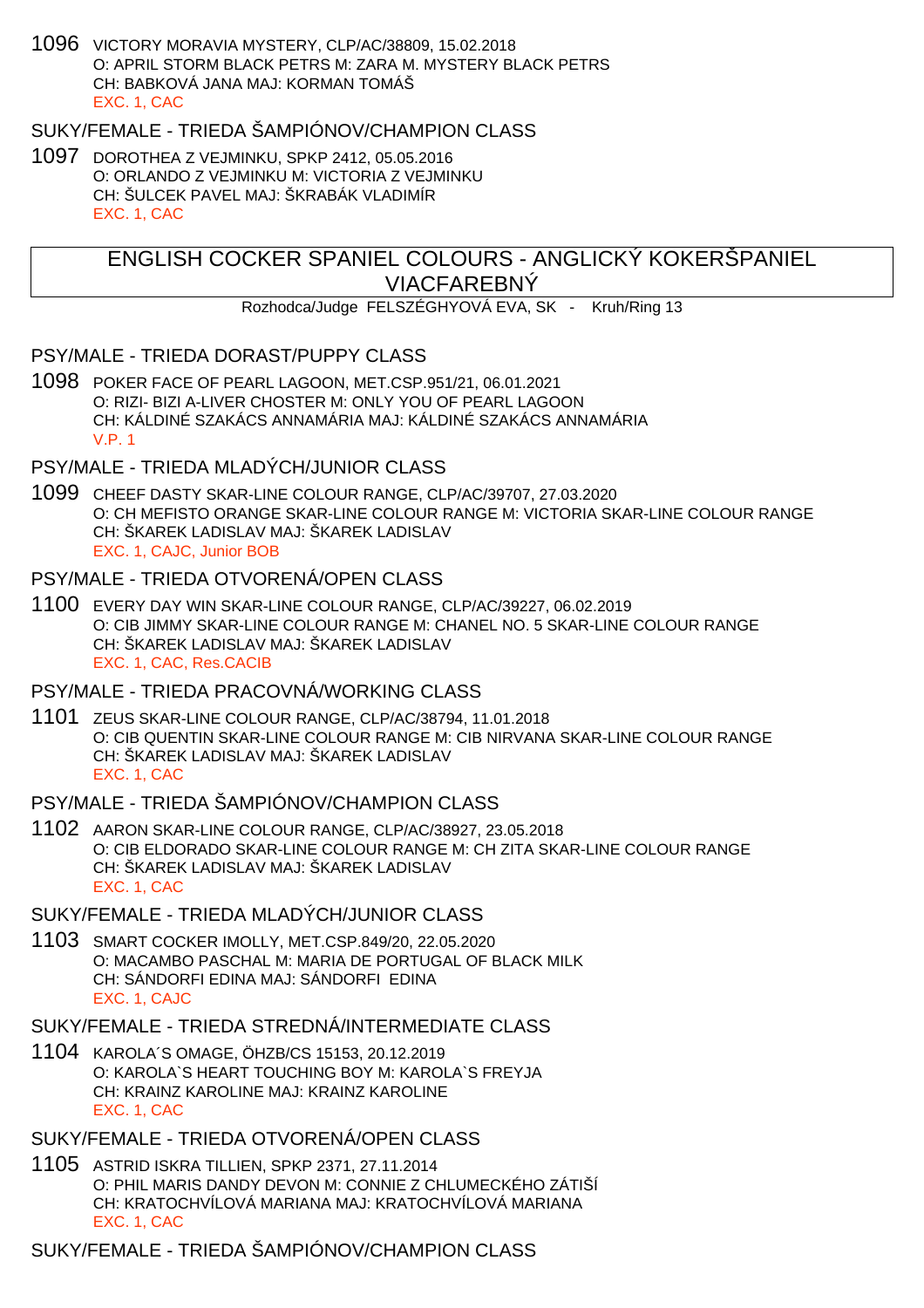1106 KASSANDRA SKAR-LINE COLOUR RANGE, CLP/AC/37251, 01.05.2014 O: ICH LYNWAER STICKY MOMENT M: CH YSSY SKAR-LINE OLOUR RANGE CH: ŠKAREK LADISLAV MAJ: ŠKAREK LADISLAV EXC. 1, CAC

# ENGLISH COCKER SPANIEL UNICOLOR - ANGLICKÝ KOKERŠPANIEL JEDNOFAREBNÝ

Rozhodca/Judge FELSZÉGHYOVÁ EVA, SK - Kruh/Ring 13

#### PSY/MALE - TRIEDA ŠAMPIÓNOV/CHAMPION CLASS

1107 LUDWIG Z VEJMINKU, SPKP 2440, 10.09.2017 O: ROBIN HOOD Z VEJMINKU M: JAKARTA Z VEJMINKU CH: ŠULCEK PAVEL MAJ: ŠKRABÁK VLADIMÍR EXC. 1, CAC

### SUKY/FEMALE - TRIEDA MLADŠÍ DORAST/MINOR PUPPY CLASS

1108 ICONA OFELIE ZE ZEMĚ PIPIKEL, CLP/AC/40228, 20.04.2021 O: ROB OF ROSMERY RICCI CLUB M: DEBI Z D ÍNOVÉHO KOPCE CH: LUKUVKOVÁ DANIELA MAJ: LUKUVKOVÁ DANIELA V.P. 1

## SUKY/FEMALE - TRIEDA MLADÝCH/JUNIOR CLASS

1109 KEY'LA BLUE VALLEY OF DOGS, PKR.VIII-41169, 29.09.2020 O: AMBER RICCI CLUB M: XENIA BLUE VALLEY OF DOGS CH: BRZEZI SCY RENATA WALDEMAR MAJ: BRZEZI SCY RENATA WALDEMAR EXC. 1, CAJC

## SUKY/FEMALE - TRIEDA STREDNÁ/INTERMEDIATE CLASS

- 1110 KAROLA´S PASSION, ÖHZB/CS 15158, 04.01.2020 O: ATHINA`S PRODUCT QUALIFIELD FOR SUCCESS M: KAROLA`S CHANTICO CH: KRAINZ KAROLINE MAJ: KRAINZ KAROLINE EXC. 2, Res.CAC
- 1111 SILVERY-SNOWBALL SWING, SPKP 2503, 11.01.2020 O: AMORE AMERICA BIG CITYLIFE M: SILVERY-SNOWBALL PRUE CH: BAUMAN ANITA MARIA MAJ: LEVICKÝ PAVOL EXC. 1, CAC

## SUKY/FEMALE - TRIEDA OTVORENÁ/OPEN CLASS

1112 LAURA Z BOJNICKÝCH ÚDOLOV, SPKP 2479, 01.05.2019 O: ORLANDO Z VEJMINKU M: GABRIELA Z BOJNICKÝCH ÚDOLOV CH: LEVICKÝ PAVOL MAJ: KUKU KOVÁ LUCIA EXC. 1

# ENGLISH SPRINGER SPANIEL - ANGLICKÝ ŠPRINGERŠPANIEL

Rozhodca/Judge FELSZÉGHYOVÁ EVA, SK - Kruh/Ring 13

## PSY/MALE - TRIEDA MLADÝCH/JUNIOR CLASS

1113 PASSWORD TO YOUR HEART THREE PONDS WALLEY, CLP/ASS/7299, 07.08.2020 O: CHARLESCROFT COVER UP M: SWEET HARMONY THREE PONDS WALLEY CH: STANISZEWSKA-NOGA IWONA MAJ: BALOGOVÁ STANISLAVA EXC. 1, CAJC

## PSY/MALE - TRIEDA PRACOVNÁ/WORKING CLASS

1114 LORDSETT GOOD VIBRATIONS, SPKP 2100, 26.02.2019 O: SIEGER´S DOUBLE TROUBLE M: LORDSETT SHOW AND SHINE CH: KSIA EK KATARZYNA MAJ: BAKOVÁ IVANA EXC. 1, CAC, CACIB, BOB

### PSY/MALE - TRIEDA VETERÁNOV/VETERAN CLASS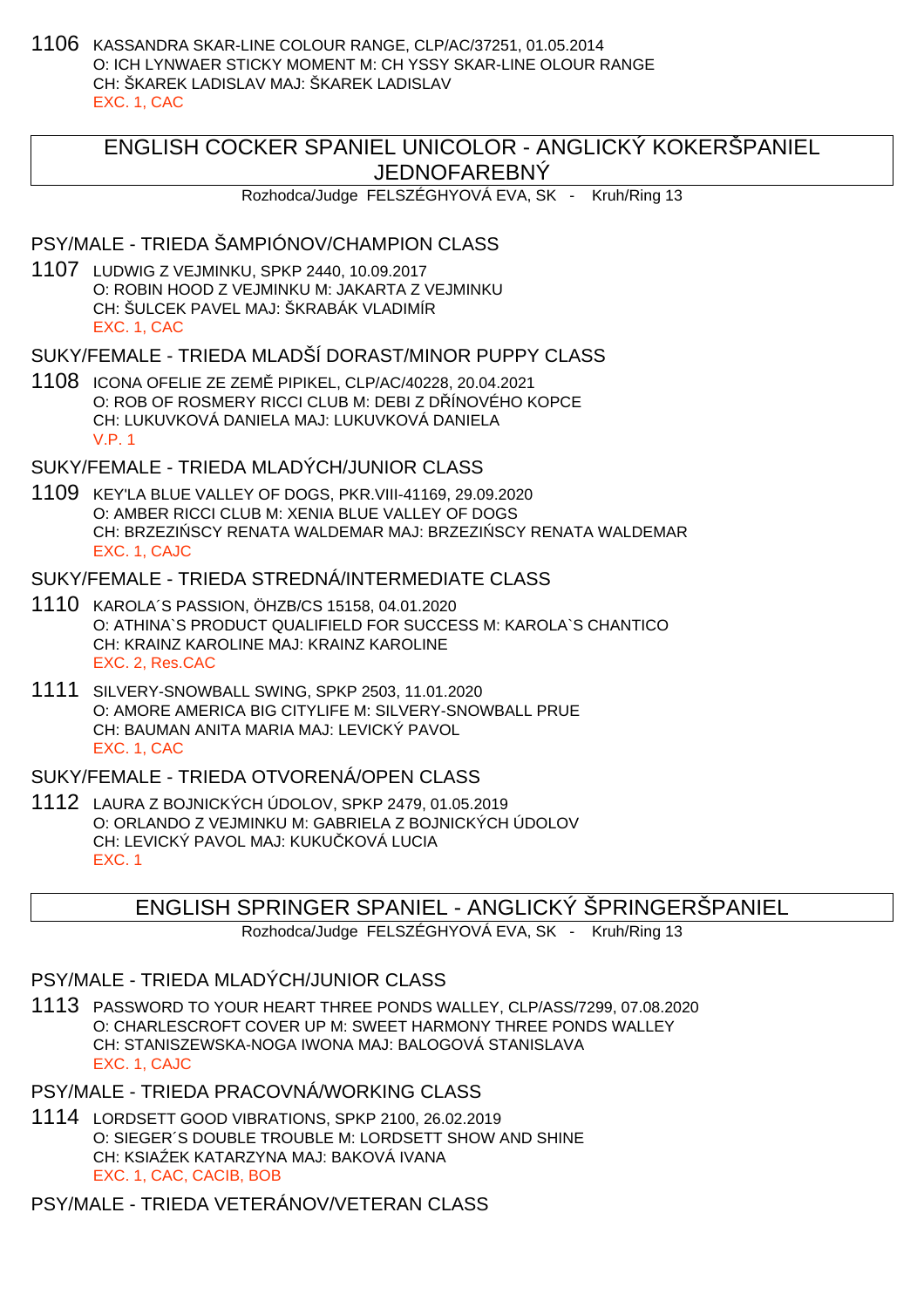1115 GINGER TRUFFLE TAMAAM, SPKP 1921, 07.10.2012 O: SIEGER´S PLAYER IN PEAK M: HIGH SCORE CAN´T COPY THIS CH: BANASZAK - KULKA AGNIESZKA MAJ: BAKOVÁ IVANA EXC. 1

### SUKY/FEMALE - TRIEDA MLADÝCH/JUNIOR CLASS

1116 IKY IRIS ARVANSIS, SPKP 2116, 02.05.2020 O: CALVDALE ROBSON M: TAMII BOHEMIA JEWELLERY CH: KRUPA TOMÁŠ MAJ: MUDRON ÍKOVÁ LUCIA EXC. 1, CAJC, Junior BOB

#### SUKY/FEMALE - TRIEDA OTVORENÁ/OPEN CLASS

1117 PEACE RIVER IKAR´S FLIGHT, SPKP 2101, 24.11.2018 O: NATHAN ZO SRNIEJ DOLINY M: CAMERRON RIVER IKAR´S FLIGHT CH: ÁDLOVÁ ŠÁRKA MAJ: BAKOVÁ IVANA EXC. 1, CAC, Res.CACIB

#### SUKY/FEMALE - TRIEDA PRACOVNÁ/WORKING CLASS

1118 SANY ZO SRNČEJ DOLINY, SPKP 2079, 22.01.2019 O: GINGER TRUFFLE TAMAAM PL M: JASMÍNA ZO SRNIEJ DOLINY CH: CIGÁ VILIAM A IVANA MAJ: BAKOVÁ IVANA EXC. 1, CAC, CACIB, BOS

## FLAT COATED RETRIEVER

Rozhodca/Judge FELSZÉGHYOVÁ EVA, SK - Kruh/Ring 13

### PSY/MALE - TRIEDA OTVORENÁ/OPEN CLASS

- 1119 BETTER OFF DOUBLE DARK CHOCOLATE, ÖHZB/FCR 2320, 24.10.2017 O: GAD VOM WILDFÖRSTERSEE M: BETTER OFF CRAZY CUPCAKE CH: DUNKHASE ULRIKE MAJ: SCHIEFER BIRGITT EXC. 1
- 1120 LET IT BE OASIS OF PEACE, SPKP 286, 29.03.2017 O: MISS MALLORYS SOONER OR LATER M: I WAS BORN ON EASTER OASIS OF PEACE CH: VRUBEL PAVEL MAJ: GREISINGEROVÁ DOMINIKA EXC. 2

### PSY/MALE - TRIEDA ŠAMPIÓNOV/CHAMPION CLASS

- 1121 LIVE LAUGH LOVE OASIS OF PEACE, SPKP 241, 29.03.2017 O: MISS MALLORYS SOONER OR LATER M: I WAS BORN ON EASTER OASIS OF PEACE CH: VRUBEL PAVEL MAJ: ŠIŠKA IVAN EXC. 1, CAC, CACIB, BOB
- SUKY/FEMALE TRIEDA MLADÝCH/JUNIOR CLASS
- 1122 BROADEN LIMITS ČEREŠŇA LIPOV, CLP/FCR/6439, 04.04.2020 O: DIAMANTE BLU OCCAMY M: ARWEN TIA VRBOVECKÉ STRÁN CH: ŠVARCOVÁ KATE INA MAJ: ŠVARCOVÁ KATE INA EXC. 1, CAJC, Junior BOB, BOS

#### SUKY/FEMALE - TRIEDA STREDNÁ/INTERMEDIATE CLASS

- 1123 EMPIRE OF THE SUN BADAINE, CLR/FCR/6314, 11.01.2020 O: ALMANZA PIRATE OF THE CARIBBEAN M: ALL THE WONDERWALL BADAINE CH: KOLÍNKOVÁ KATE INA MAJ: HANKOVÁ ZUZANA EXC. 1, CAC, Res.CACIB
- 1124 IGGY SLNKO UNÍNA, SPKP 308, 09.02.2020 O: LIVE LAUGH LOVE OASIS OF PEACE M: DONNA SUMMER BLACK AVATAR CH: ŠIŠKA IVAN MAJ: TOMAŠOVI OVÁ LUCIA EXC. 2, Res.CAC

### SUKY/FEMALE - TRIEDA ŠAMPIÓNOV/CHAMPION CLASS

1125 ANGELUSPARKS V MON AMOUR, CLP/FCR/5798, 23.05.2018 O: ALL TRUE MAN VOM PARADIESGARTL M: ANGELUSPARKS IV BEL´S JEWEL CH: NEVES ANA FILIPA CUNHA COSTEIRA MAJ: KALINOVÁ HANA EXC. 1, CAC, CACIB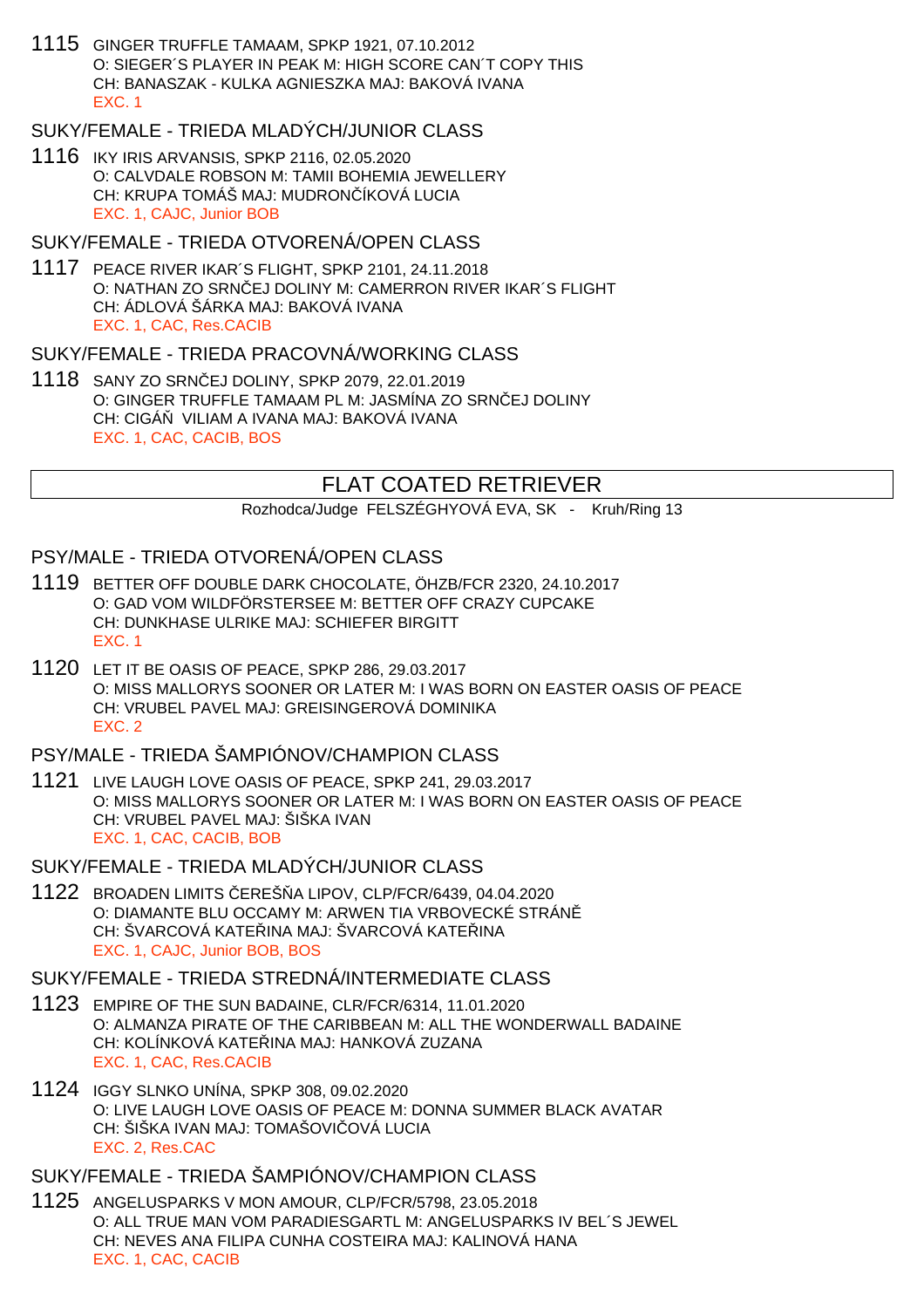# GOLDEN RETRIEVER - ZLATÝ RETRIEVER

Rozhodca/Judge JANEK JANA, SK - Kruh/Ring 3

PSY/MALE - TRIEDA MLADŠÍ DORAST/MINOR PUPPY CLASS

1126 ARTUŠ JUNIOR HAPPY DREAM ARTUŠ, SPKP 4074, 07.03.2021 O: ARON ZLATÝ DOMOV M: DANCING QUEEN CANIS REGNUM CH: LÚČAN PETER MAJ: SLOBODOVÁ JAROSLAVA V.P. 1

### PSY/MALE - TRIEDA MLADÝCH/JUNIOR CLASS

- 1127 ASK ME SIMBA MILLION REASONS, CLP/GR/21577, 13.03.2020 O: HARRY POTTER AUREA ROSA M: CAROLINE MORAVIA GOLD HEART CH: SUCHOPÁROVÁ KRISTÝNA MAJ: LEDENOVÁ NAD ŽDA EXC. 1, CAJC, Junior BOB
- 1128 FOUR SEASONS CANIS REGNUM, SPKP 3944, 17.09.2020 O: BOURBON VANILLE CHARMEUR JEAN-LOUIS M: CROWN ROYAL CANIS REGNUM CH: HANULIAKOVÁ IVANA MAJ: BRIŠKA MICHAL EXC. 4
- 1129 GLITTERS TO THE TOP, NHSB 3219096, 06.10.2020 O: BENTON BACK TO BASE CAMP M: GLITTERS REGAL ROSE CH: BRAECKMAN KATHY MAJ: BLAAUWENDRAAT GLORIA EXC. 2
- 1130 UNIKÁT HENRY GOLD HEART, SPKP 3921, 24.07.2020 O: CHRISTOPH GOLD HEART CANIS REGNUM M: NOBLE ADIDAS GOLD HEART CH: KOCÁNOVÁ OLGA MAJ: NÁSADA MILAN + NÁSADOVÍ KATARÍNA EXC.
- 1131 WONDER DIAMOND IN THE HEART, SPKP 3915, 23.07.2020 O: IRON DIAMOND IN THE HEART M: O'PARIS DES JARDINS D'EPONA CH: NÁSADOVÁ KATARÍNA MAJ: ŠIŠKA IVAN EXC. 3

### PSY/MALE - TRIEDA STREDNÁ/INTERMEDIATE CLASS

- 1132 CHURCHILL MY JOY, SPKP 3825, 09.03.2020 O: NEVERLAND SMILE FULL OF MAGIC M: DRUPPI MY JOY CH: KÚDELOVÁ ANDREA MAJ: BUDA MAGDALÉNA EXC. 2, Res.CAC
- 1133 SKY PRIDE BAIKAL, SPKP 3874, 06.11.2019 O: FANTASY FLY MALLARD THUNDER M: SKY PRIDE MOONLIGHT SHINE CH: PETROVSKAYA ALEXANDRA MAJ: BADINKOVÁ PETRA EXC. 1, CAC
- PSY/MALE TRIEDA OTVORENÁ/OPEN CLASS
- 1134 AMON VICTORIA AUREA IN CORDE, SPKP 3690, 11.08.2019 O: GOLDEN EDITION ANGEL OF THE DREAMS M: ELIZABETH SLNKO UNINA CH: BARÁNEK MARTIN MAJ: KOČIŠ JAROSLAV EXC. 3
- 1135 FERNFLOWER ISAK GENIAL BOY, SPKP 3513, 04.09.2018 O: CANTRYGOLD MISTER BRUS M: FERNFLOWER GIVENCHY FROM COUTURE CH: POLUNICHEVA ELENA MAJ: DEPTOVÁ DANIELA EXC. 2, Res.CAC
- 1136 GOLDEN GLENN VOM KRÄMERWALD, VDH-GRC 18-0276, 15.04.2018 O: ELYSIAN BLONDS DENZEL M: GOLDEN COOKIE VOM KRÄMERWALD CH: BRÜSSEL SABINE MAJ: FRIEDBERG SVEN + FRIEDBERG DOROTA EXC. 1, CAC

PSY/MALE - TRIEDA PRACOVNÁ/WORKING CLASS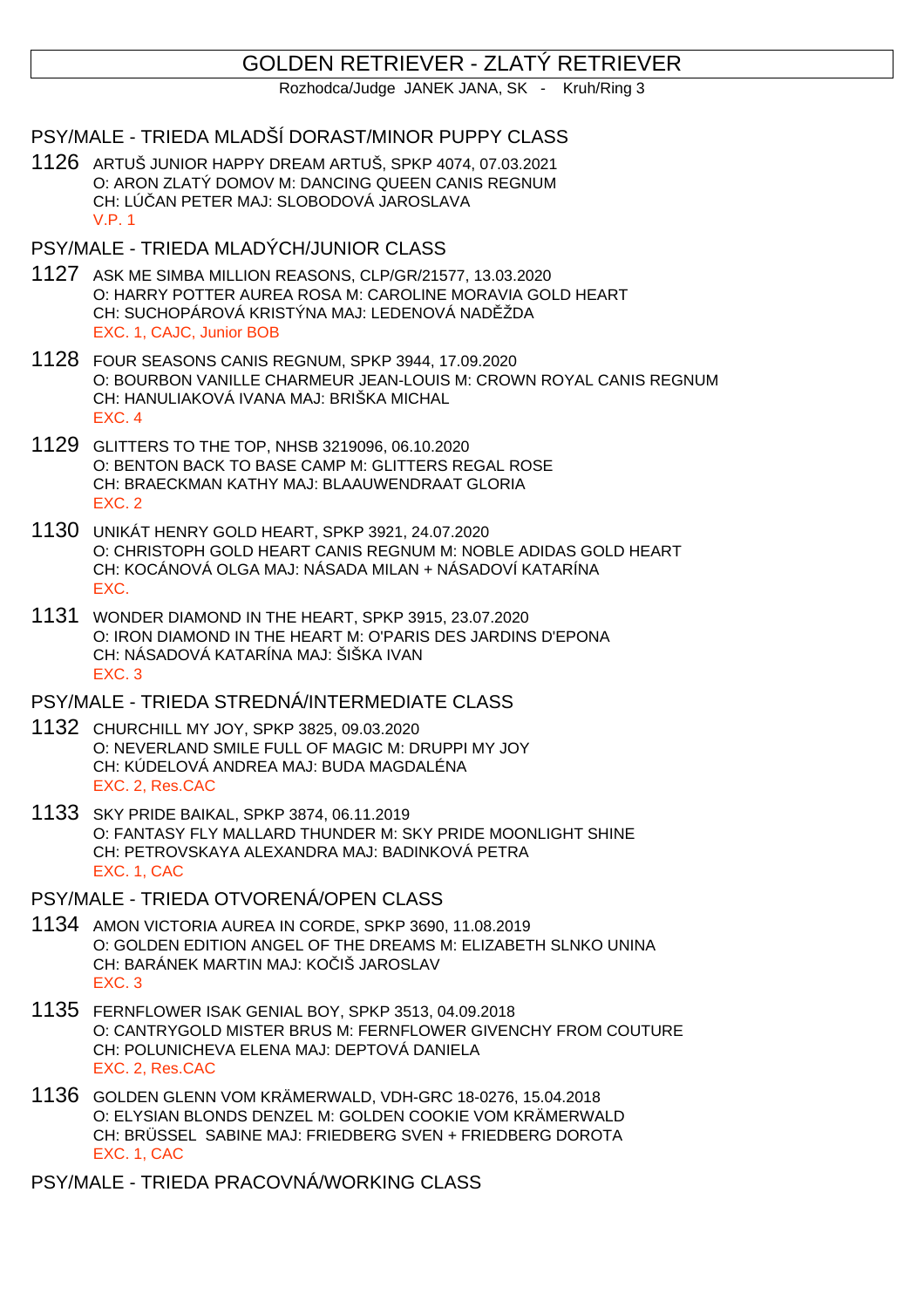- 1137 ACORNION PER OROLES, COR A 5416-18/111, 10.12.2017 O: TRAMIN ARNI JOY M: JUST LIKE HEAVEN OF CLEAR PASSION CH: CAIA CORINA MAJ: CAIA CIPRIAN + CIPRIAN CAIA EXC. 2, Res.CAC
- 1138 ALABASTER EBELLINI, SPKP 3026, 22.01.2016 O: BUDDY GODD AUGURY M: BEAU ROSE PRÉMA SHANTI NAVARO CH: NOHAVICOVÁ EVA MAJ: CEBOVÁ MONIKA EXC. 1, CAC

#### PSY/MALE - TRIEDA ŠAMPIÓNOV/CHAMPION CLASS

- 1139 GOLDEN EISBÄR BALOU VOM KRÄMERWALD, VDH-GRC 16-0651, 19.09.2016 O: ELYSIAN BLONDS DENZEL M: GOLDEN COOKIE VOM KRÄMERWALD CH: BRÜSSEL GOLDEN VOM KRÄMERWALD MAJ: FRIEDBERG SVEN + FRIEDBERG DOROTA EXC. 1, CAC, CACIB, BOB
- 1140 IRON DIAMOND IN THE HEART , SPKP 2890, 17.01.2014 O: EVIDOG KASINO M: EVIDOG JENNIFER CH: NÁSADOVÁ KATARÍNA MAJ: NÁSADA MILAN EXC. 3
- 1141 NADIR DES JARDINS D´EPONA, SPKP 3362, 14.06.2017 O: ZAMPANZAR TAM TAM GO M: GOGO DANCEUSE DES JARDINS D´EPONA CH: M. MULLER BOYER SEBASTIEN MAJ: BADINKOVÁ PETRA + BADINKA PAVEL EXC. 4
- 1142 TANISHTAGH IN TOO DEEP, VDH-GRC 18-0160, 25.05.2017 O: CIE SNOWJAR`S TRENDMAKER M: CIE TANISHTAGH CALM AFTER THE STORM CH: BLAAUWENDRAAT GLORIA MAJ: LÜCK SUSANNE EXC. 2, Res.CAC, Res.CACIB

#### SUKY/FEMALE - TRIEDA MLADŠÍ DORAST/MINOR PUPPY CLASS

- 1143 VELVET ZARA GOLD HEART, SPKP 4094, 01.03.2021 O: CHRISTOPH GOLD HEART CANIS REGNUM M: NOBLE ADIDAS GOLD HEART CH: KOCÁNOVÁ OLGA MAJ: CEBOVÁ MONIKA V.P. 2
- 1144 Y´ZARA DIAMOND IN THE HEART, SPKP 4055, 23.02.2021 O: SKY PRIDE BAIKAL M: ODYSEY DIAMOND IN THE HEART CH: NÁSADOVÁ KATARÍNA MAJ: BAČOVÁ ZUZANA V.P. 3
- 1145 ZARA DIAMOND IN THE HEART, SPKP 4057, 28.02.2021 O: IRON DIAMOND IN THE HEART M: LAILA DES JARDINS D´EPONA CH: NÁSADOVÁ KATARÍNA MAJ: NÁSADOVÁ KATARÍNA V.P. 1
- SUKY/FEMALE TRIEDA DORAST/PUPPY CLASS
- 1146 CHARISMA VIVA ANGELIC SOUL, SPKP 4037, 04.02.2021 O: SKY PRIDE BAIKAL M: KIARA DIAMOND IN THE HEART CH: BADINKOVÁ PETRA MAJ: OBŽEROVÁ KATARÍNA V.P. 2
- 1147 SKY PRIDE PELAGEYA NATASHA, SPKP 4104, 23.11.2020 O: FANTASY FLY MALLARD THUNDER M: SKY PRIDE MIDNIGHT MAGIC CH: PETROVSKAYA ALEXANDRA MAJ: BADINKOVÁ PETRA V.P. 1
- SUKY/FEMALE TRIEDA MLADÝCH/JUNIOR CLASS
- 1148 BONETT BRIDE QUEEN OF MAGIC, SPKP 4011, 13.09.2020 O: MAGIC MADNESS LOVE TO LOVE M: BONETT BRIDE JINGLE VOICE CH: SÜLI KRISZTINA MAJ: ŠIŠKA IVAN EXC. 1, CAJC
- 1149 FOUR ROSES CANIS REGNUM, SPKP 3945, 17.09.2020 O: BOURBON VANILLE CHARMEUR JEAN-LOUIS M: CROWN ROYAL CANIS REGNUM CH: HANULIAKOVÁ IVANA MAJ: HANULIAKOVÁ IVANA EXC. 3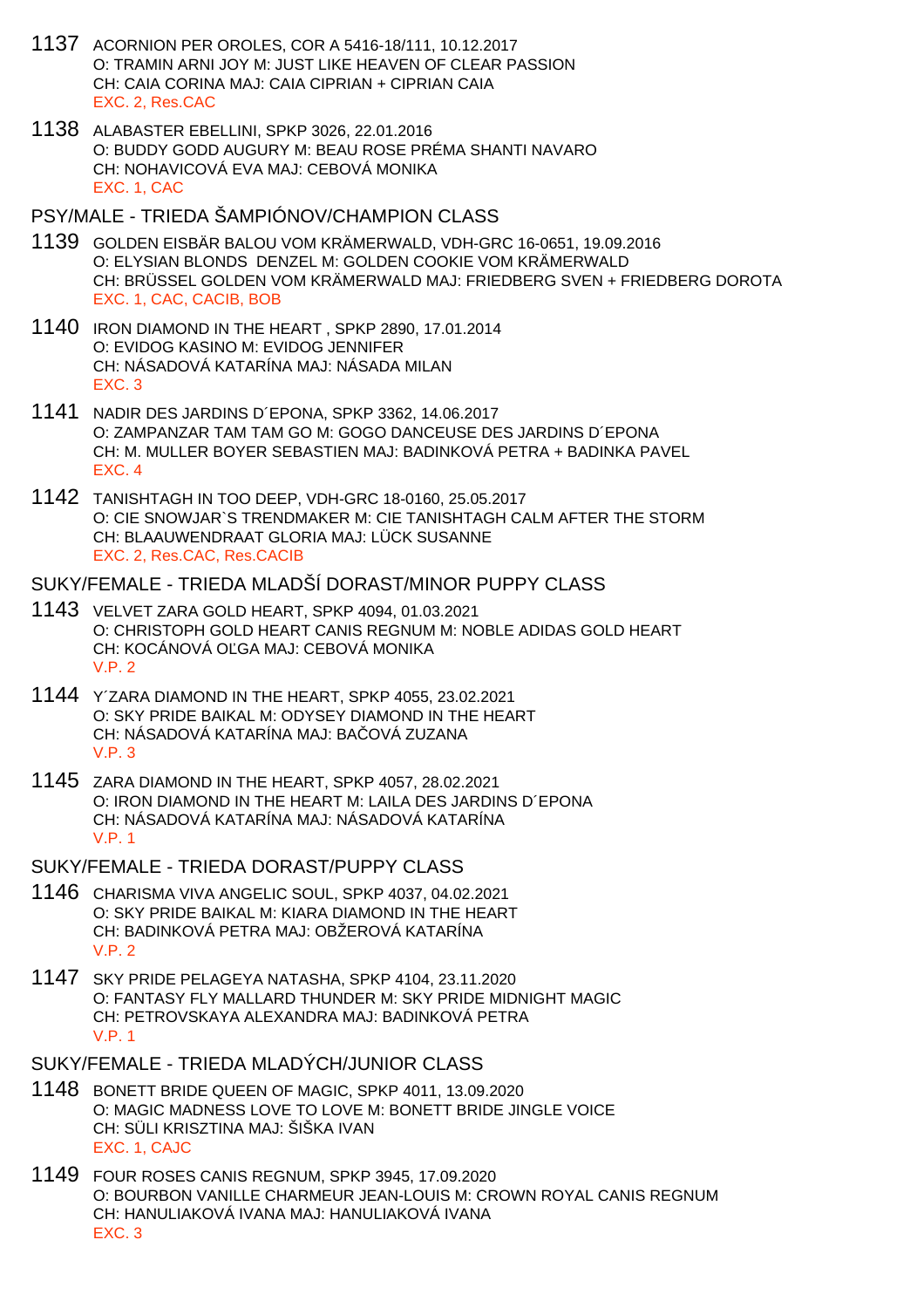- 1150 TANISHTAGH MAKES PEOPLE TALK, NHSB 3213879, 09.10.2020 O: BRIGHT SKY ROZMACHANY OGON M: TANISHTAGH MOMENT TO SHINE CH: BLAAUWENDRAAT GLORIA MAJ: BLAAUWENDRAAT GLORIA EXC. 4
- 1151 UNIQUE NINA DIAMOND IN THE HEART, SPKP 3899, 11.07.2020 O: CHRISTOPH GOLD HEART CANIS REGNUM M: LAILA DES JARDINS D´EPONA CH: NÁSADOVÁ KATARÍNA MAJ: NÁSADOVÁ KATARÍNA ABS.
- 1152 WENDY SACRED TALISMAN, CLP/GR/22466, 22.08.2020 O: NECTAR OF DIVINITY SACRED TALISMAN M: TOMIRIEL EMPHATIC ELANA CH: PETUKHOVA IRYNA MAJ: ZUKALOVÁ IVANA EXC. 2

#### SUKY/FEMALE - TRIEDA STREDNÁ/INTERMEDIATE CLASS

- 1153 NORITTA SNEH TATIER, SPKP 3753, 06.11.2019 O: CHRISTOPH GOLD HEART CANIS REGNUM M: FLORISA GOLD HEART CH: DEPTOVÁ DANIELA MAJ: DEPTOVÁ DANIELA EXC. 3
- 1154 TANISHTAGH MUPPETS MOST WANTED, NHSB 3180084, 10.11.2019 O: GIDDYGOLD SILVER AND GOLD SWEET NOTE M: SECRET STAR OF THE MORNING VALLEY CH: BLAAUWENDRAAT GLORIA MAJ: VAN HESE LILIAN EXC. 2, Res.CAC
- 1155 TANISHTAGS MUPPETS TONIGHT, NHSB 3180083, 10.11.2019 O: CH GIDDYGOLD SILVER & GOLD SWEET NOTE M: SECRET STAR OF THE MORNINGVALLEY CH: BLAAUWENDRAAT GLORIA MAJ: LÜCK SUSANNE EXC. 1, CAC

### SUKY/FEMALE - TRIEDA OTVORENÁ/OPEN CLASS

- 1156 AISHA BONA LINEA, SPKP 3672, 19.07.2019 O: IRON DIAMOND IN THE HEART M: BONNIE SLNKO UNÍNA CH: HRMOVÁ MONIKA MAJ: SZÉKHÁZI MAREK EXC. 3
- 1157 CLEOPATRA DOBRÉ SRDCE KOSMÍKŮ, CLP/GR/20530, 27.03.2019 O: ERWIN TADEAS AUREA ROSA M: ARIA DOBRÉ SRDCE KOSMÍK CH: KOSMÁKOVÁ SIMONA MAJ: KOSMÁKOVÁ SIMONA EXC. 2, Res.CAC
- 1158 FOREIGN AFFAIR ANARCHIA BOX, VDH-GRC 20-0826, 31.05.2019 O: WINNIE THE POOH ANARCHIA BOX M: UNDER THE PRESSURE ANARCHIA BOX CH: NILSSON LUZIA MAJ: PIELSTICKER TUBBESING SABINE EXC. 4
- 1159 HAPPY MY JOY, SKPP 3555, 04.02.2019 O: ARTUŠ MY JOY M: GOLDEN LYRA MY JOY CH: KÚDELOVÁ ANDREA MAJ: WEISSOVÁ BARBORA EXC.
- 1160 LITTLE VIOLET`S UNSTOPPABLE, ÖHZB/GR 8697, 24.05.2019 O: I'M TERRA ANTYDA GOLD FASHION M: LITTLE VIOLET`S ALL I WANT CH: ARMINGER VERENA & JOHN KATHARINE MAJ: HESOUN NABILA EXC.
- 1161 NANCY Z KARPENTNÉ, CLP/GR/20404, 07.01.2019 O: DIRECT HIT IZ DOLINY SOLNCA M: ELLIE Z KARPENTNÉ CH: KU EROVÁ IVANA MAJ: ZUKALOVÁ IVANA EXC.
- 1162 QUEEN DIAMOND IN THE HEART, SPKP 3652, 25.05.2019 O: IRON DIAMOND IN THE HEART M: LAILA DES JARDINS D´EPONA CH: NÁSADOVÁ KATARÍNA MAJ: NÁSADOVÁ KATARÍNA EXC. 1, CAC, CACIB, BOS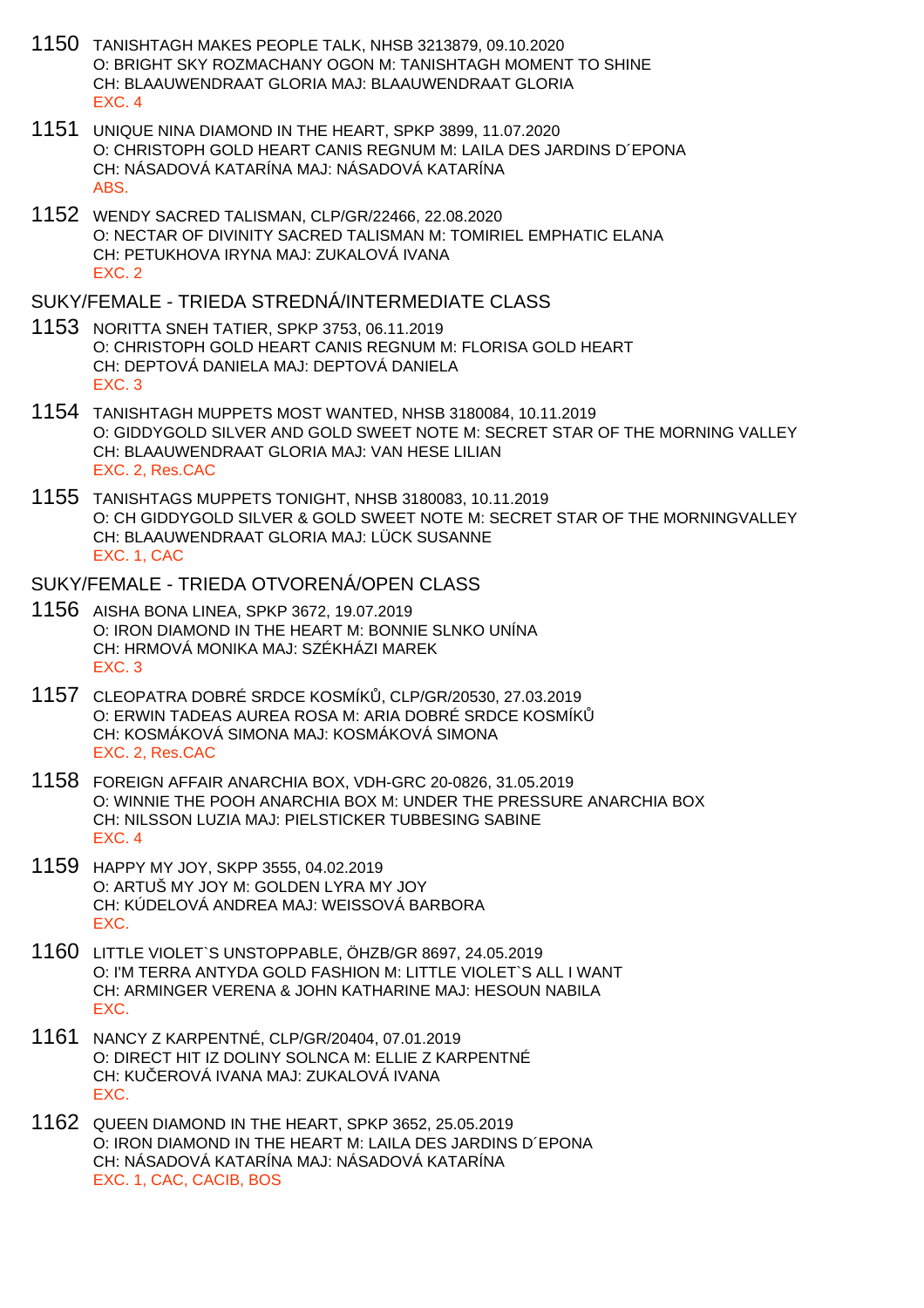1163 TANISHTAGH MOMENT TO SHINE, NHSB 3123110, 21.05.2018 O: SILK AND SATIN VAN DE GOLDEN ANGELS M: CIE TANISHTAGH KEEP ON WALKING CH: VELDHUIZEN M. A. MAJ: BLAAUWENDRAAT GLORIA EXC.

## SUKY/FEMALE - TRIEDA PRACOVNÁ/WORKING CLASS

- 1164 ARIA DOBRÉ SRDCE KOSMÍKŮ, CLP/GR/17806/19, 13.10.2015 O: ATHOS LUEUR DORÉE M: BUMBLE-BEE NEPOSLUŠNÉ ŠTÅN CH: KOSMÁKOVÁ SIMONA MAJ: KOSMÁKOVÁ SIMONA EXC. 1, CAC
- 1165 BELLINDA MAGIC DANDELION, SPKP 3581, 14.03.2019 O: CHEEK TO CHEEK JACK THE BEAR M: MAGGIE LINEA AUREA CH: SONDOROVÁ ANTÓNIA MAJ: BLŠTÁKOVÁ STANISLAVA EXC. 2, Res.CAC
- 1166 CRAZY SWEET ALBIPOLIS, CLP/GR/18467, 30.07.2016 O: ARMÓNS GOLDEN HEVANAR M: AGATHA SWEET ALBIPOLIS CH: MATOUŠKOVÁ PETRA MAJ: MATOUŠKOVÁ PETRA EXC. 3
- 1167 JENIFER Z KARPENTNÉ, CLP/GR/19306, 19.06.2017 O: DIRECT HIT IZ DOLINY SOLNCA M: ELLIE Z KARPENTNÉ CH: KU EROVÁ IVANA MAJ: KU EROVÁ IVANA EXC. 4

SUKY/FEMALE - TRIEDA ŠAMPIÓNOV/CHAMPION CLASS

- 1168 AZANE DE LA MANET GOLDEN CLAUDIE LOVE, CLP/GR/18997, 23.05.2017 O: IKER DU BOIS DE LA RAYERE M: CLAUDIE LOVE GOLDEN MARTHA CH: KRÁLOVÁ DANA MAJ: KRÁLOVÁ DANA EXC. 3
- 1169 SARAH Z KARPENTNÉ, CLP/GR/21492, 22.01.2020 O: KALIF IZ DOLINY SOLNICA M: HANNAH Z KARPENTNÉ CH: KU EROVÁ IVANA MAJ: KU EROVÁ IVANA EXC. 1, CAC, Res.CACIB
- 1170 TRUBLISS LOVIN' YOU, PKR.VIII-39462, 07.05.2019 O: MAYBE FOREVER THE ONE AND ONLY M: FENPINQUE PRADA PERFECT CH: WOJTALA AGNIESZKA MAJ: WOJTALA AGNIESZKA EXC. 2, Res.CAC

## SUKY/FEMALE - TRIEDA VETERÁNOV/VETERAN CLASS

1171 CLAUDIE LOVE GOLDEN MARTHA, CLP/GR/16054, 27.05.2013 O: EGOISTE DU BOIS DE LA RAYERE M: VELVET CHARM SUPREME STAR CH: JANÁKOVÁ ALENA MAJ: KRÁLOVÁ DANA EXC. 1

# KOOIKERHONDJE

Rozhodca/Judge FELSZÉGHYOVÁ EVA, SK - Kruh/Ring 13

# PSY/MALE - TRIEDA MLADÝCH/JUNIOR CLASS

1172 BASTIEN BILLY KAMALI DE BELLASOL, SPKP 9, 18.09.2020 O: FALCO Z PLOUŽNICKÉ STÁJE M: DAISSY DUCKIE BELLAMOON CH: ŠR TOVÁ KAMILA MAJ: DIVÉKYOVÁ TÁ A EXC. 1, CAJC

# SUKY/FEMALE - TRIEDA MLADÝCH/JUNIOR CLASS

1173 BIBI BESSIE KAMALI DE BELLASOL, OHZB/KH 346, 18.09.2020 O: FALCO Z PLOUŽNICKÉ STÁJE M: DAISSY DUCKIE BELLAMOON CH: ŠR TOVÁ KAMILA MAJ: KARABA ANDREA EXC. 1, CAJC, Junior BOB, BOB

# LABRADOR RETRIEVER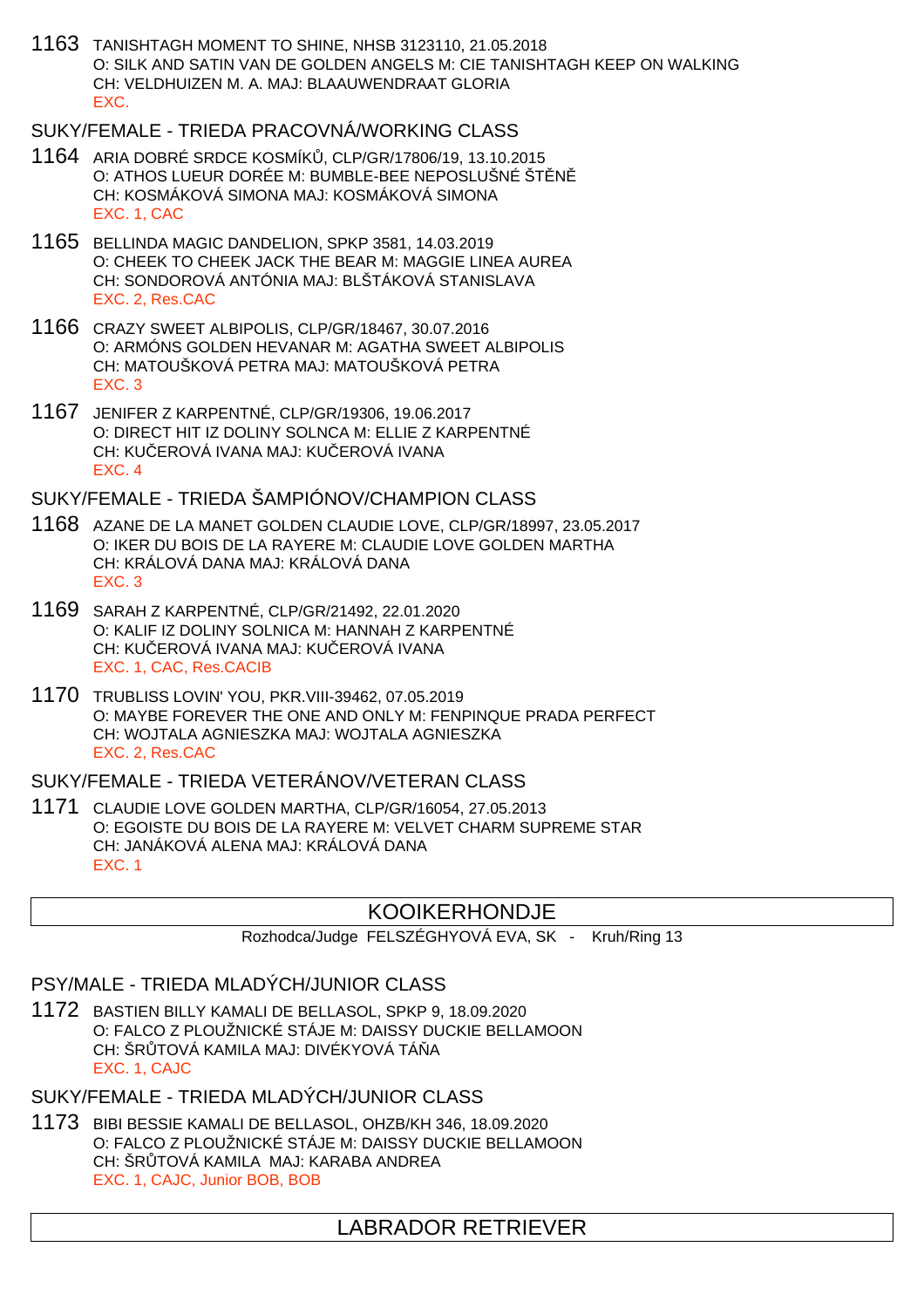#### PSY/MALE - TRIEDA MLADÝCH/JUNIOR CLASS

1174 SWISSKING CHICAGO, NHSB 3212612, 12.10.2020 O: ROBERT SUPER START M: KONSUL LAB NUMMER ONE POOPOOPIDOO CH: MEIER PHILIPPE MAJ: BARTOŠOVÁ DANIELA EXC. 1, CAJC, Junior BOB

#### PSY/MALE - TRIEDA STREDNÁ/INTERMEDIATE CLASS

- 1175 WAHNAHNISH SECRET PASSION, ROI 20/150675, 31.10.2019 O: WAHNAHNISH SILVER SECRET M: WAHNAHNISH LUCKY YOU CH: CANDEL P.M.J.M. MAJ: ZABRSOVÁ ANETA EXC. 1, CAC, CACIB, BOB
- 1176 X.SIMBA STAR Z ČESKOMORAVSKÉ VYSOČINY, CLP/LR/36262, 26.12.2019 O: MASTER DU TAILLIS MADAME M: HERMÍNA STAR Z ESKOMORAVSKÉ VYSO INY CH: HORKÁ MICHAELA MAJ: KONCZ DAVID EXC. 2, Res.CAC

### PSY/MALE - TRIEDA OTVORENÁ/OPEN CLASS

- 1177 BY NATURE CRIMSON CREEK, PKR.VIII-38775, 21.11.2018 O: ROCHEBY TOWN CRYER M: ADVENTURE AHEAD CRIMSON CREEK CH: KOSOWSKA-MIZERA KATARZYNA MAJ: KOSOWSKA-MIZERA KATARZYNA EXC. 1
- 1178 JUPITERS FIRST LOVE SWAN IO ALEF, MET.LABR.1970/20, 03.12.2019 O: BRILLIAND BIRD´S SUPER TROUPER M: LIGHT OF EYES BONJOUR CH: STEIGER JUDIT MAJ: STEIGER JUDIT + MERK KATALIN V.G. 3
- 1179 LORETTA KING OF HEARTS, ÖHZB/LR 14306A, 17.07.2018 O: LORETTA LOBUFF ONE KNIGHT STAND M: LORETTA'S BETTER THAN POCKET ACES CH: CARBONELL JUAN MAJ: PERKMANN THOMAS ABS.
- 1180 RIVERLAB´S FOLLOW ME, SPKP 7133, 24.03.2019 O: CHABLAIS RENDEZ VOUS M: RIVERLAB´S AURORA CH: BELÁNOVÁ IVANA MAJ: ZAHRADOVÁ ZUZANA + ZBORANOVÁ INGRID EXC. 2

### PSY/MALE - TRIEDA PRACOVNÁ/WORKING CLASS

- 1181 CHANCE FOR LIFE AMAZING LOVE, SPKP 6308, 21.05.2016 O: A TOP SECRET SUN IN THEIR EYES M: DORINA AMAZING LOVE CH: KITKOVÁ ZUZANA MAJ: PAUEROVÁ MARTINA + PAUER ĽUBOMÍR V.G. 2
- 1182 KONSUL LAB ROLLING STONES, CLP/LR/35050, 10.04.2018 O: CHILLOUT SARRACENIA M: KONSUL LAB LADY FIDDLE CH: KONOREV EDUARD MAJ: KUHOVÁ PETRA EXC. 1, CAC

### PSY/MALE - TRIEDA ŠAMPIÓNOV/CHAMPION CLASS

1183 AKIM FOR DAIS BY CHOCOLATE DIAMOND, SPKP 6772, 26.03.2018 O: LINDERMANN´S BEST FRIENDS FACE M: RAINRIVER REINA DEL MAR CH: SZABOVÁ HOSTA NÁ MARTINA MAJ: PAVLOVOVÁ MARTINA EXC. 1, CAC, Res.CACIB

SUKY/FEMALE - TRIEDA MLADŠÍ DORAST/MINOR PUPPY CLASS

1184 PEGGY DEIZIGOLD, SPKP 7842, 04.05.2021 O: JAGUAR JACKPOT V.D. WEEWARD M: ROSE QUEEN´S JOY CH: SIVECKÝ MILAN MAJ: SIVECKÝ MILAN V.P. 1

SUKY/FEMALE - TRIEDA MLADÝCH/JUNIOR CLASS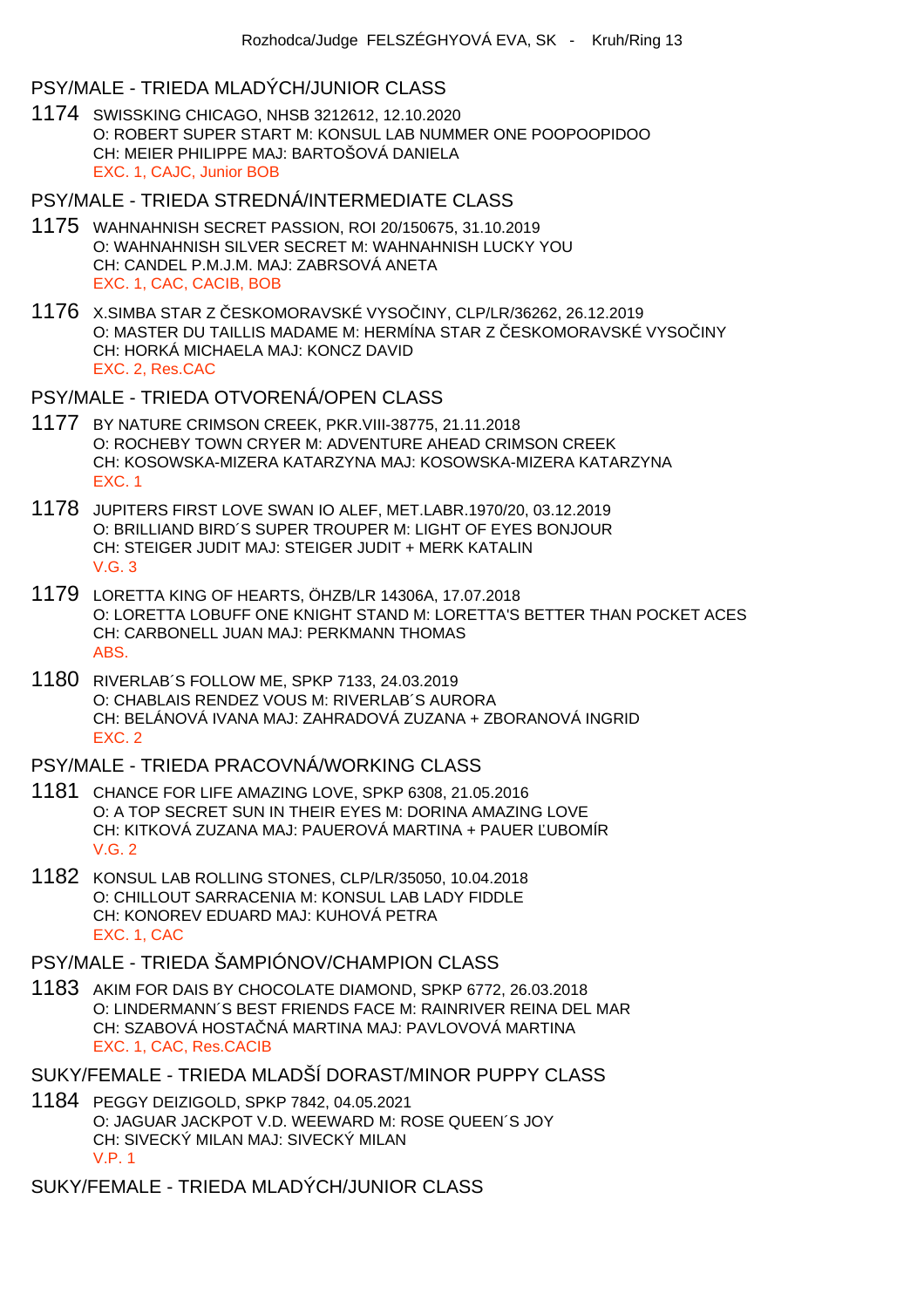- 1185 ALDAMITY LARA CROFT, SPKP 7520, 26.05.2020 O: DOLBIA INKY M: ALDAMITY DEEP IN MY HEART CH: BARTOŠOVÁ DANIELA MAJ: JONIAKOVÁ MONIKA EXC. 2
- 1186 DOLCE AMORE BY EMY´S BUTTERFLIES, ROI 20/133559, 05.07.2020 O: MALLORN´S BAD LEROY BROWN M: ELETTA DELLA SCIARANERA CH: ZABRSOVÁ ANETA MAJ: ZABRSOVÁ ANETA EXC. 1, CAJC
- 1187 KISS MY MISSY CHOCO QUEEN'S JOY, SPKP 7493, 07.05.2020 O: CLAUSWEB FELLOW FOR QUEEN'S JOY M: MAGIC CHOCCO QUEEN'S JOY CH: ORLOVSKÁ ZUZANA MAJ: ALŠTOCK LADISLAV EXC. 4
- 1188 VENERA STAR FANTASE BLACKFLOWERS, MET.LABR.2584/H/21, 11.09.2020 O: SOLDALENS CIRQUE FERNANDO M: FELIZ ESTRELLA FANTASE BLACKFLOWERS CH: IZILJANOVA O.M. MAJ: KISS AGNES EXC. 3

#### SUKY/FEMALE - TRIEDA STREDNÁ/INTERMEDIATE CLASS

- 1189 ALDAMITY I'AM IN LOVE, SPKP 7255, 30.10.2019 O: SINDIA'S FLASH MOB M: ALDAMITY X-ACTLY LIKE ME CH: BARTOŠOVÁ DANIELA MAJ: IZSAK LADISLAV V.G.
- 1190 ALIZE BIELY ORGOVÁN, SPKP 7250, 24.10.2019 O: CLAUSWEB FELLOW FOR QUEENS JOY M: AMBER AMMY CRYSTAL OF TATRAS CH: TABI LADISLAV MAJ: HEGEDÚS PETER EXC. 4
- 1191 EGOLINK DAIMOND RED HEART, SPKP 7402, 21.03.2020 O: ALDAMITY WHY NO AT QUEENS JOY M: VANILLA SUGAR QUEEN´S JOY CH: BOTKOVÁ JAROSLAVA MAJ: BOHÁTOVÁ ALENA EXC. 3
- 1192 EVERYDAY´S MIRACLE ATTIKA FOR ALDAMITY, RFK 5805774, 10.10.2019 O: BRAVO MESSI M: GREIS MERILEN ROKSOLANA PF THE PRINCE CH: KUTEPOVA ELENA MAJ: BARTOŠOVÁ DANIELA EXC. 1, CAC, CACIB, BOS
- 1193 NELLY DEIZIGOLD, SPKP 7347, 17.03.2020 O: ALDAMITY WHY NO AT QUEENS JOY M: ROSE QUEEN´S JOY CH: SIVECKÝ MILAN MAJ: SIVECKÝ MILAN EXC. 2, Res.CAC

SUKY/FEMALE - TRIEDA OTVORENÁ/OPEN CLASS

- 1194 AJŠA BIELY ORGOVÁN, SPKP 7251, 24.10.2019 O: CLAUSWEB FELLOW FOR QUEENS JOY M: AMBER AMMY CRYSTAL OF TATRAS CH: TABI LADISLAV MAJ: HEGEDÚS ZOLTÁN EXC. 3
- 1195 FAIR LADY QUEEN'S JOY, SPKP 6945, 29.09.2018 O: JAGUAR JACKPOT V. D. WEEWARD M: TRACI MY HEART QUEEN'S JOY CH: ORLOVSKÁ ZUZANA MAJ: ALŠTOCK LADISLAV + KARKUSZ LUCIA V.G. 4
- 1196 GREEN RIVER LAB MATILDE, ÖHZB/LR 13948, 10.11.2019 O: LOCH MOR ETTORE M: RUSMAIRAS LEGENDA CH: BURATTINI MARCO MAJ: PERKMANN THOMAS EXC. 1, CAC
- 1197 U'LA CAMILA CABELLO Z CHOČE, SPKP 7232, 27.09.2019 O: CLAUSWEB FELLOW FOR QUEEN'S JOY M: LAB LODUR'S GRACE OF GLORY CH: PALUŠKOVÁ KATARIÍNA MAJ: VALACHOVIČ PETER EXC. 2, Res.CAC

SUKY/FEMALE - TRIEDA PRACOVNÁ/WORKING CLASS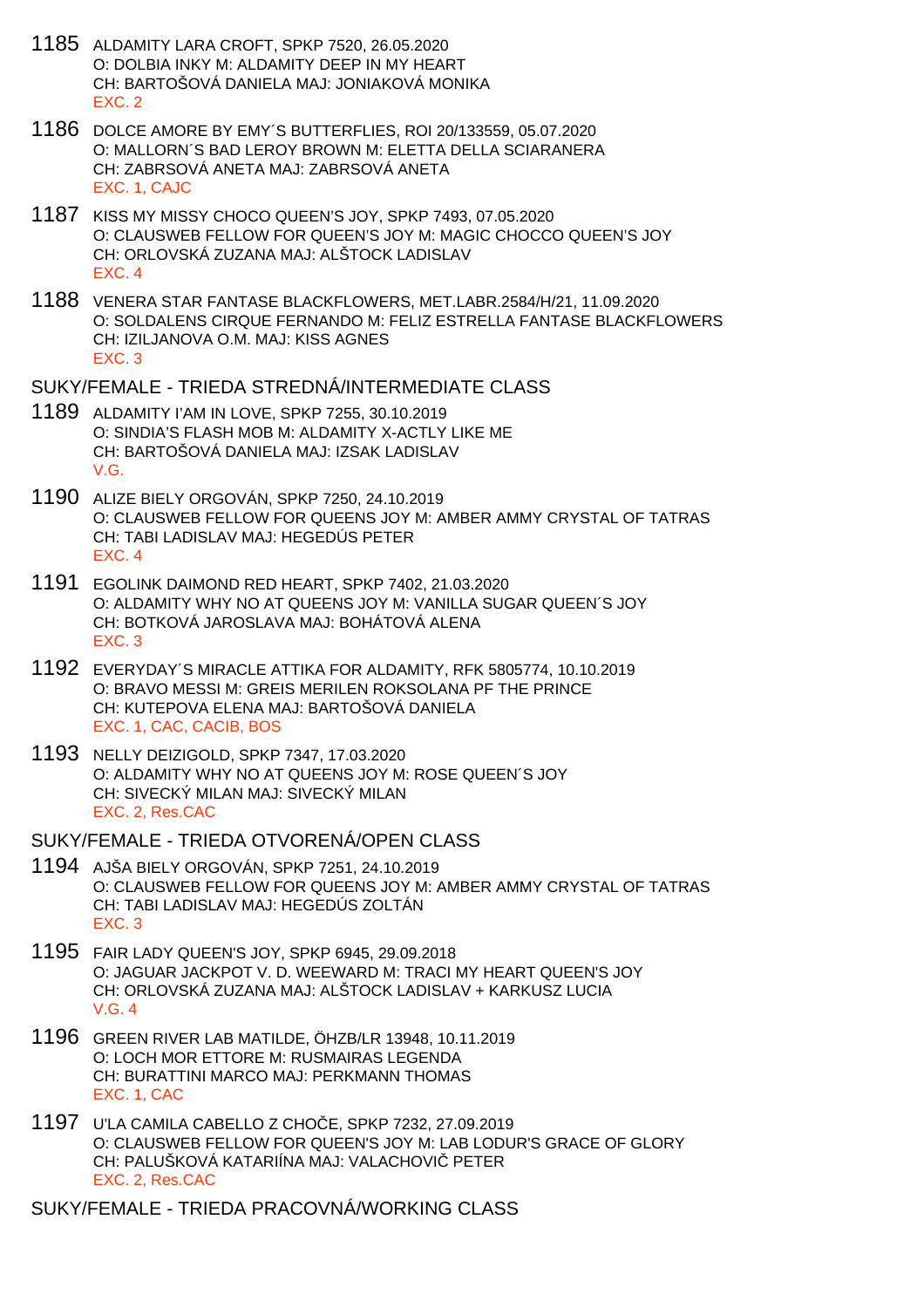1198 TRENDY LABS A STAR IS BORN, SPKP 6585, 02.06.2017 O: LA CASA DE MARIA JASON KRIS M: NIGHT SINGLE JUST A LITTLE SMILE CH: KUZNYETSOVA YULIA MAJ: SVITNI MARTINA SOFIA EXC. 1, CAC

# SUKY/FEMALE - TRIEDA ŠAMPIÓNOV/CHAMPION CLASS

1199 FACE OF ANGEL VON DER KAISERLEITEN, ÖHZB/LR 10657A, 19.12.2015 O: A SENSE OF PLEASURE'S SNOWSTORM M: BAILEYS CASTLE BONITA CH: MÜHRINGER MANUEL MAJ: PERKMANN THOMAS EXC. 1, CAC, Res.CACIB

## LAGOTTO ROMAGNOLO

Rozhodca/Judge FELSZÉGHYOVÁ EVA, SK - Kruh/Ring 13

### PSY/MALE - TRIEDA OTVORENÁ/OPEN CLASS

- 1200 CHARLIE LAGOTT ANGEL NAVAJO, CLP/LGR/274, 02.09.2018 O: LORD NELSON'S ANGELO M: BIELLA LAGOTT ANGEL NAVAJO CH: HRAB TOVÁ PETRA MAJ: BARVÍ OVÁ OLGA EXC. 2
- 1201 PONGO DEL CARPINO NERO, PKR.VIII-40778, 05.02.2019 O: GRINGO DEL CARPINO NERO M: ALTEA DEL CARPINO NERO CH: LANGIANNI ANDREA MAJ: MUCHA DOROTA EXC. 1, CAC, CACIB, BOB

### SUKY/FEMALE - TRIEDA MLADÝCH/JUNIOR CLASS

1202 CALINECZKA LAS KSIEZNICZEK, PKR.VIII-41036, 10.07.2020 O: CIB PICOBELLO GÓRSKA FANTAZJA M: JCH OUPS DU MAS DE ROGNARD CH: MUCHA DOROTA MAJ: MUCHA DOROTA EXC. 1, CAJC, Junior BOB, BOS

## NOVA SCOTIA DUCK TOLLING RETRIEVER

Rozhodca/Judge FELSZÉGHYOVÁ EVA, SK - Kruh/Ring 13

### PSY/MALE - TRIEDA OTVORENÁ/OPEN CLASS

- 1203 DREAM FIRST LOKE GARONERA, CLP/NSR/1218, 02.07.2018 O: RIVERBREEZE DREAM TEAM KIOWA M: ABSOLUT FIRST IZOLDA GARONERA CH: GAROVÁ MARTINA MAJ: KOVÁ DVÁ PETRA EXC. 1, CAC, CACIB, BOB
- PSY/MALE TRIEDA PRACOVNÁ/WORKING CLASS
- 1204 EVENING LAND OF INDIANS JACY DOMEK ZA MIASTEM, CLP/NSR/1037, 15.04.2016 O: SHAGGY TOLLER'S WHITE BANJO BOY M: ABSOLUT FIRST SOFIA GARONERA CH: GRZE KOWIAK DANIEL MAJ: KRÁLÍKOVÁ ANETA EXC. 1, CAC

### PSY/MALE - TRIEDA ŠAMPIÓNOV/CHAMPION CLASS

- 1205 ARCUS TRIUMPHALIS RUSTYFOX, CLP/NSR/1233, 04.09.2018 O: LITTLERIVER´S PRINCE DUCKINSON M: CAROL FREN RED TREASURE CH: ŠVACHULOVÁ SIMONA MAJ: ŠVACHULOVÁ SIMONA EXC. 1, CAC, Res.CACIB
- SUKY/FEMALE TRIEDA STREDNÁ/INTERMEDIATE CLASS
- 1206 EASY FIRST TARA GARONERA, SPKP 41, 12.11.2019 O: WEST COAST TOLLERS DAIM M: BEFIRST GLENMORANGIE GARONERA CH: GAROVÁ MARTINA MAJ: BABULIC IVAN EXC. 1, CAC, Res.CACIB
- SUKY/FEMALE TRIEDA ŠAMPIÓNOV/CHAMPION CLASS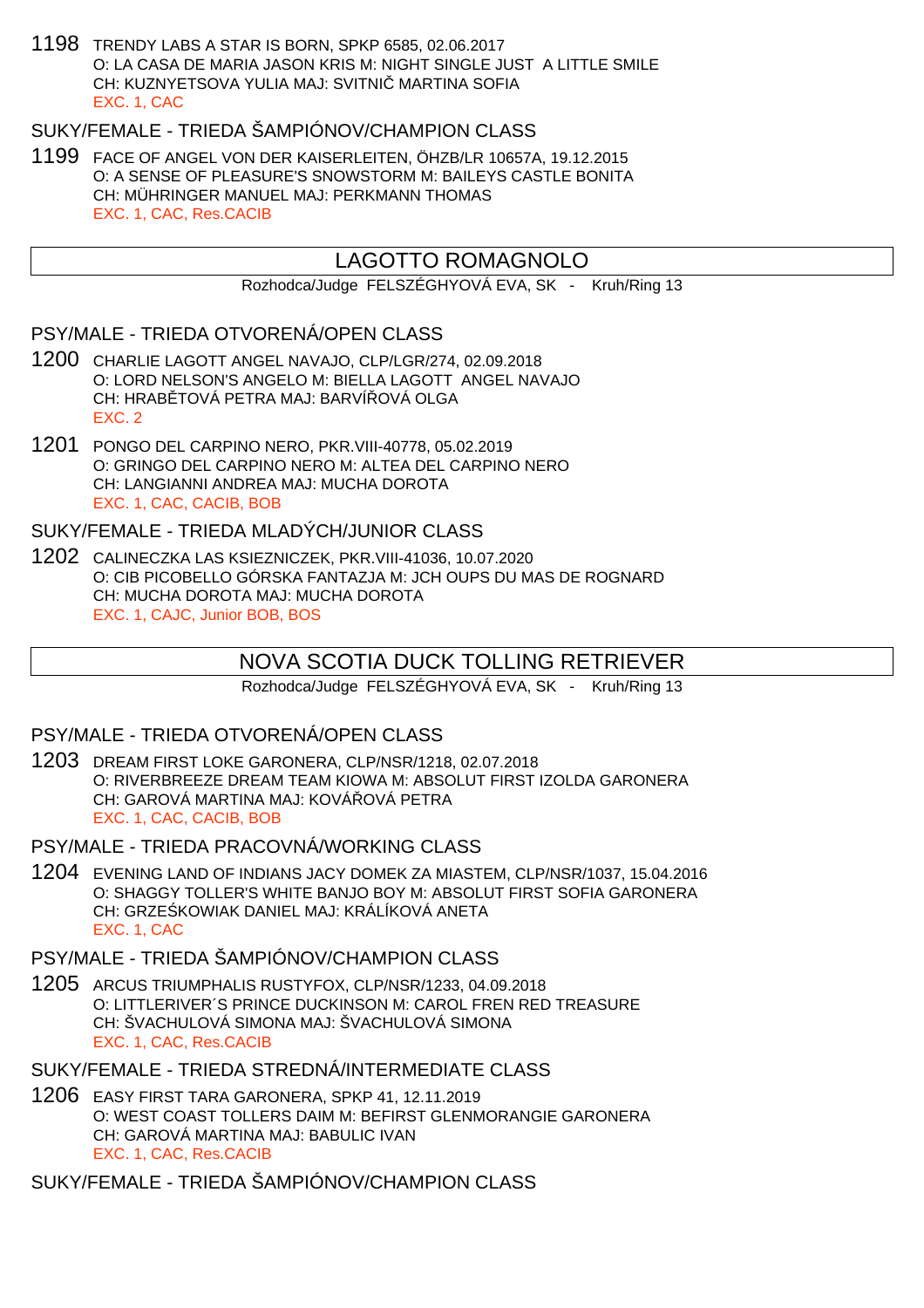1207 AITOC'S AVON HELIGE STELLAM DE CAELO, FI30228/18, 22.04.2018 O: SHAGGY TOLLER'S WHITE BANJO BOY M: DRAGONFLAME'S MASTERPIECE CH: PALLASKORPI SONJA MAJ: KRÁLÍKOVÁ ANETA EXC. 1, CAC, CACIB, BOS

## PERRO DE AGUA ESPANOL - ŠPANIELSKY VODNÝ PES

Rozhodca/Judge FELSZÉGHYOVÁ EVA, SK - Kruh/Ring 13

### PSY/MALE - TRIEDA OTVORENÁ/OPEN CLASS

1208 TODDINI VIKING EXPRESS, PKR.VIII-40226, 17.12.2016 O: SANTONJA BORN TO BE AGUAGRUAZ M: DEMA CANIS MARINUS CH: SOJKA KATARZYNA MAJ: SOJKA-FLAGA KATARZYNA EXC. 1, CAC, CACIB, BOS

SUKY/FEMALE - TRIEDA STREDNÁ/INTERMEDIATE CLASS

1209 TODDINI SENORITA ESTRELLA, PKR.VIII-40552 D, 03.03.2020 O: RAYARAGUA BILLABONG M: DEMA CANIS MARINUS CH: SOJKA KATARZYNA MAJ: SOJKA-FLAGA KATARZYNA EXC. 1, CAC, CACIB, BOB

## SUSSEX SPANIEL - SUSSEX ŠPANIEL

Rozhodca/Judge FELSZÉGHYOVÁ EVA, SK - Kruh/Ring 13

SUKY/FEMALE - TRIEDA ŠAMPIÓNOV/CHAMPION CLASS

1210 LADDIE ALESSI ANGELS, PKR.VIII-38555, 27.07.2018 O: EALD VILLAGE KEEPER M: LABRY BERRY DYNASTY QUEEN MARGO CH: MOLCHANOVA ANNA MAJ: GWARDY SKA IZABELA EXC. 1, CAC, CACIB, BOB

## WELSH SPRINGER SPANIEL - WELŠSKÝ ŠPRINGERŠPANIEL

Rozhodca/Judge FELSZÉGHYOVÁ EVA, SK - Kruh/Ring 13

### SUKY/FEMALE - TRIEDA PRACOVNÁ/WORKING CLASS

1211 BENTON CALIFORNIA STORM, SPKP 1374, 15.10.2018 O: BENTON WHITE HOUSE M: BENTON RUMOUR HAS IT CH: JAKKOLA+SERGUSKIN MARJO+PIIA MAJ: JANEKOVÁ VIERA + JANEK LUDOVIT EXC. 1, CAC, CACIB, BOB

SUKY/FEMALE - TRIEDA ESTNÁ/HONOUR CLASS

1212 BOBA JANKINA ZÁHRADA, SPKP 1335, 25.07.2016 O: EASTFARM´S PHOENIX M: ZARA JANKINA ZÁHRADA CH: JANEKOVCI ĽUDOVÍT A JANA MAJ: JANEKOVÁ VIERA EXC. 1

skupina/group FCI - 9

## BICHON Á POIL FRISÉ - FRANCÚZSKY BIŠON

Rozhodca/Judge VÍTKOVÁ VIERA, SK - Kruh/Ring 14

## PSY/MALE - TRIEDA MLADÝCH/JUNIOR CLASS

- 1213 BIRD SETFREE SILEAH Z PODCHOTUCÍ, CMKU/BF/8569/20, 31.10.2020 O: MANOIR´S READ ALL ABOUT IT M: E ALAHAN ALIPAMP Z PODCHOTUCÍ CH: SENOHRÁBKOVÁ KAMILA MAJ: CHLÁDOVÍ ZDEN, K A ZDENKA EXC. 2
- 1214 FLYNN CHARMANT SOURIRE, SPKP 769, 07.03.2020 O: PRETTY WALKER WOMANIZER M: BRILLIANCE CHARMANT SOURIRE CH: KOZÁ IKOVÁ R ŽENA MAJ: MOTÚZOVÁ DANIELA EXC. 1, CAJC, Junior BOB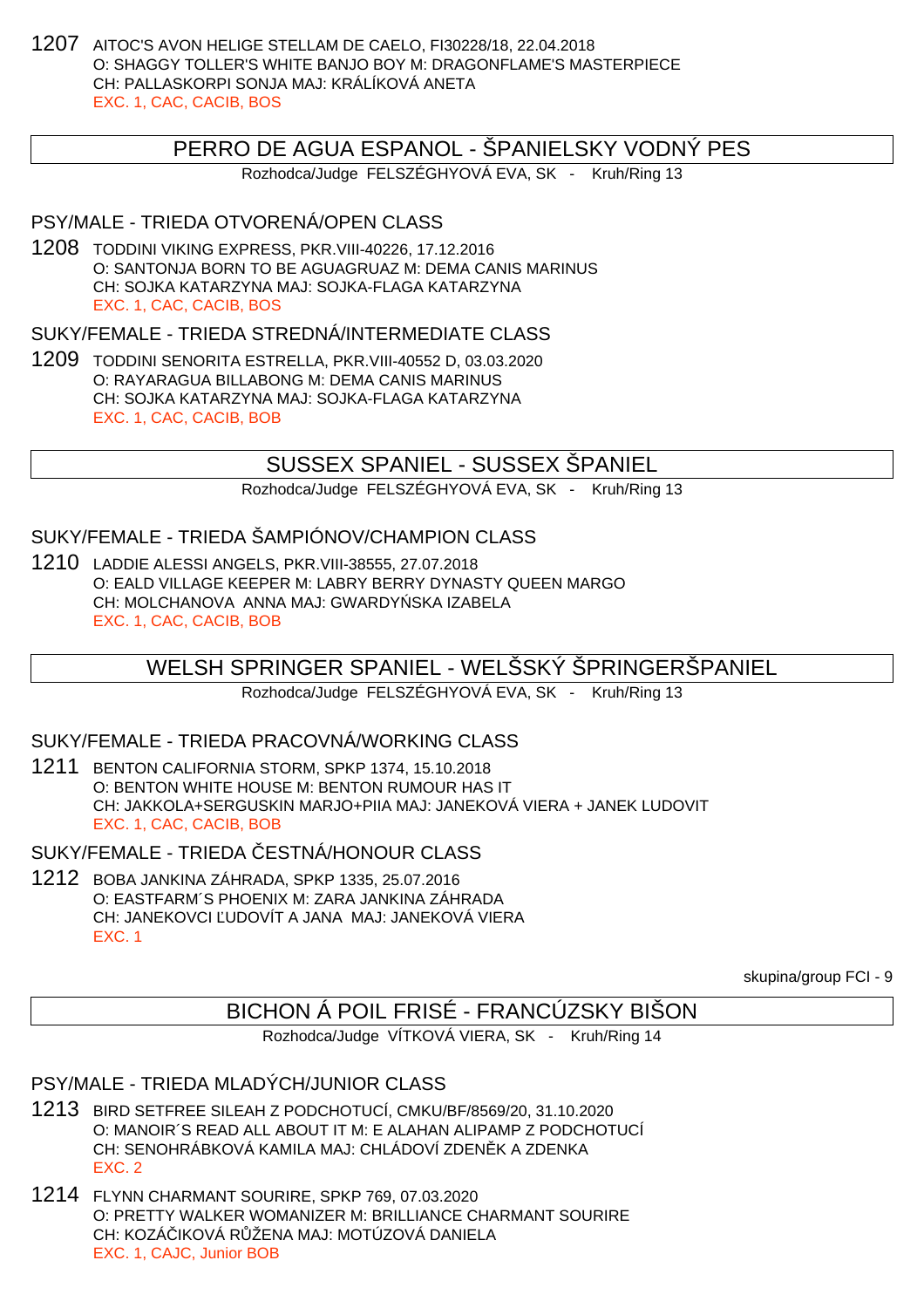### PSY/MALE - TRIEDA STREDNÁ/INTERMEDIATE CLASS

1215 TEMONI SILVIRA Z PODCHOTUCÍ, CMKU/BF/8219/19, 22.11.2019 O: MANOIR´S READ ALL ABOUT IT M: VIRACLE ALIPAMP Z PODCHOTUCÍ CH: SENOHRÁBKOVÁ KAMILA MAJ: CHLÁD ZDEN K EXC. 1, CAC

### PSY/MALE - TRIEDA OTVORENÁ/OPEN CLASS

1216 ARTIST ALIPAMP Z PODCHOTUCÍ, CMKU/BF/7085/16, 21.02.2016 O: PRINC MAGIC PAMPLONE Z PODCHOTUCÍ M: ALILIANA YAWIL Z PODCHOTUCÍ CH: SENOHRÁBKOVÁ KAMILA MAJ: PILLAR STEFAN EXC. 1, CAC, Res.CACIB

## PSY/MALE - TRIEDA ŠAMPIÓNOV/CHAMPION CLASS

1217 JAMESON MY LOVE DANCO OF AMBER, SPKP 650, 21.11.2017 O: DIAMELLA YOUTHFUL SUPERSTAR M: VIA VICTORIA DANCO OF AMBER CH: DANKOVÁ PATRÍCIA MAJ: PISO OVÁ MARTINA + PISO OVÁ NIKOL EXC. 1, CAC, CACIB, BOB

## BICHON HAVANAIS - HAVANSKÝ PSÍK

Rozhodca/Judge DANKOVÁ PATRÍCIA, SK - Kruh/Ring 15

### PSY/MALE - TRIEDA DORAST/PUPPY CLASS

1218 BIEN CARADOS TERREMOTO, MET.B.HAV.P.2667/21, 25.12.2020 O: NEWTONWOOD FASCINATION M: JABIR'S DANES JUANITA CH: TOLMACS MARTA MAJ: TOLMACS MARTA V.P. 1

### PSY/MALE - TRIEDA MLADÝCH/JUNIOR CLASS

1219 FLAVIO HEAVENLY KID, SPKP 542, 05.09.2020 O: NIKO FANTASY CETYA M: KIRÁLYERDEI-BÁRSONY SZAMBA CH: RESZUTYÍK ANGELIKA MAJ: EBRINGEROVÁ SILVIA EXC. 1, CAJC

## PSY/MALE - TRIEDA ŠAMPIÓNOV/CHAMPION CLASS

1220 EUGENIO DEL TACITO, CLP/HAV/4088, 13.11.2017 O: ALECHANDRO LOPE DE VEGA M: A MAIDEN EFFORT´S REMEMBER ME CH: KRA KOVÁ MARCELA MAJ: LUKÁ OVÁ ZITA EXC. 1, CAC, CACIB, BOB

### SUKY/FEMALE - TRIEDA MLADŠÍ DORAST/MINOR PUPPY CLASS

1221 GINA HEAVENLY KID, SPKP 586, 21.03.2021 O: BERNARDO HEAVENLY KID M: IVY ZIPETIK CH: RESZUTYÍK ANGELIKA MAJ: RESZUTYÍK ANGELIKA V.P. 1

# SUKY/FEMALE - TRIEDA MLADÝCH/JUNIOR CLASS

- 1222 BIEN CARADOS SONRISA MARAVILLOSA, MET.B.HAV.P2339/20, 12.06.2020 O: NEWTONWOOD FASCINATION M: JABIR'S DANES JUANITA CH: TOLMACS MARTA MAJ: TOLMACS MARTA EXC. 2
- 1223 MAURA FOX BELLEZA HABANERO, SPKP 532, 05.07.2020 O: DAPPER DAN HAVANA ZIPETIK M: FERGIE PILOSUS CH: MADROVÁ JANA MAJ: MADROVÁ JANA EXC. 1, CAJC, Junior BOB

## SUKY/FEMALE - TRIEDA STREDNÁ/INTERMEDIATE CLASS

1224 ALMENDARES TANITA, MET.B.HAV.P2317/H/20, 05.04.2020 O: JOYASEDA'S JOKER AT ALMENDARES M: LOS PERRITOS GIDGET GOES TO ALMENDARES CH: SZCZEPANIAK ANNA MAJ: TOLMACS MARTA EXC. 2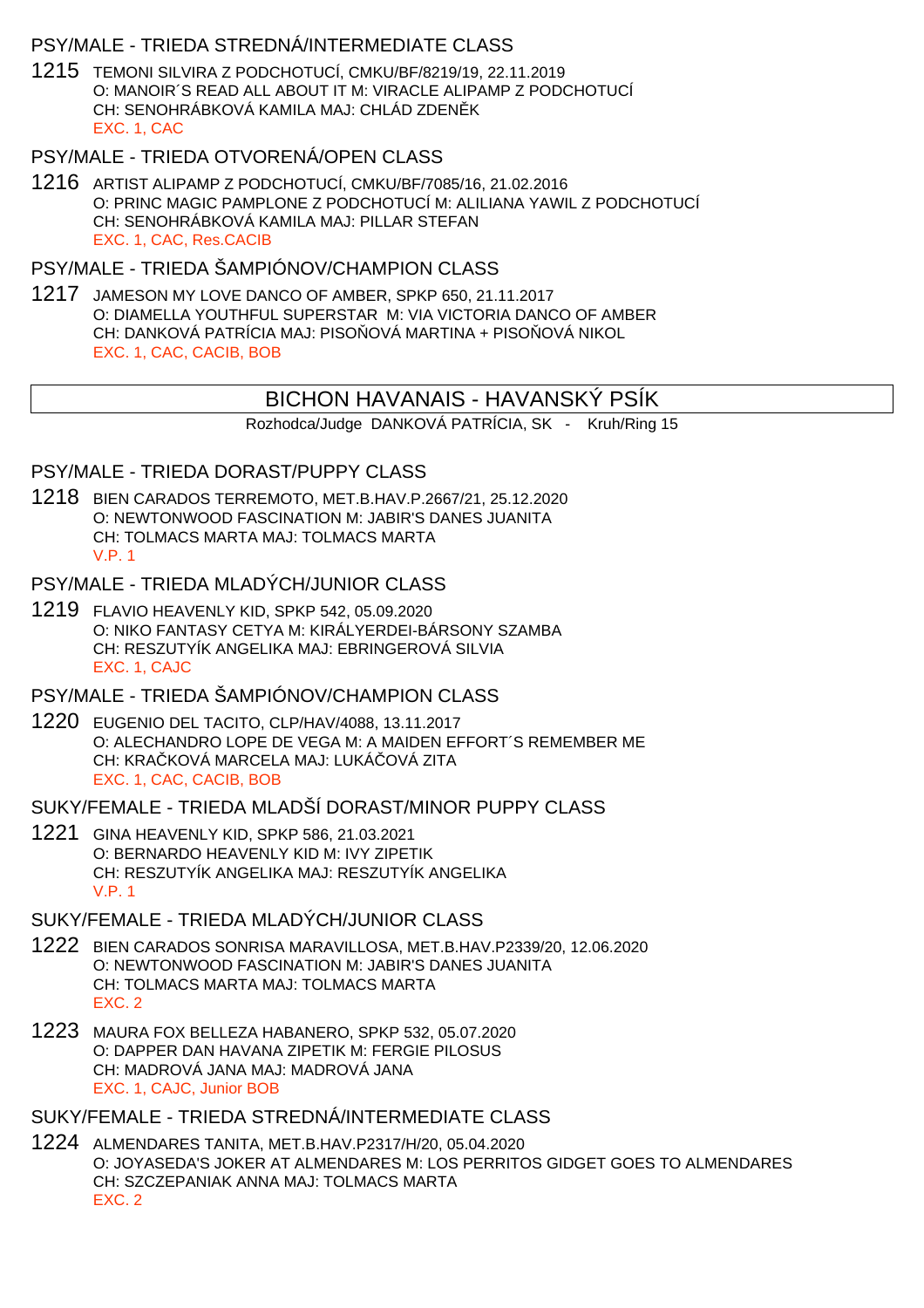1225 HERMIONA TEMPERANCE STAR ST.MARTIN, SPKP 539, 12.05.2020 O: DEPP JOHNY MOJITO CLUB M: CHARLOTTE TEMPERANCE STAR ST.MARTIN CH: KAPRÁLIKOVÁ LENKA MAJ: ŠIMO BRA<sub>D</sub>O EXC. 1, CAC

# SUKY/FEMALE - TRIEDA OTVORENÁ/OPEN CLASS

1226 ILKLEY MOOR GIN'N'TONIC , ÖHZB/HAV 1184, 15.03.2018 O: ILKLEY MOOR FLUPSIE M: ILKLEY MOOR RAGAMUFFIN CH: GARHÖFER CAROLE MAJ: GARHÖFER CAROLE ABS.

### SUKY/FEMALE - TRIEDA ŠAMPIÓNOV/CHAMPION CLASS

- 1227 ILKLEY MOOR WISHFUL THINKING, ÖHZB/HAV 706, 15.12.2013 O: IZMIR FROM HERSHEY BIELY LÚČ M: ILKLEY MOOR QUILTING BEE CH: GARHÖFER CAROLE MAJ: GARHÖFER CAROLE EXC. 2, Res.CAC, Res.CACIB
- 1228 IWORY INSIGNIA BELLEZA HABANERO, SPKP 450, 11.04.2018 O: NIKO FANTASY CETYA M: BIANCA PILOSUS CH: MADROVÁ JANA MAJ: MADROVÁ JANA EXC. 1, CAC, CACIB, BOS

# BOLOGNESE - BOLO SKY PSIK

Rozhodca/Judge VÍTKOVÁ VIERA, SK - Kruh/Ring 14

### PSY/MALE - TRIEDA MLADÝCH/JUNIOR CLASS

1229 KŐBÁNYAI PELYHES JANNE, SPKP 500, 06.11.2020 O: KÕBÁNYAI PELYHES ASGARD M: KŐBÁNYAI PELYHES GINERVA CH: ANDREJCSIK TIBOR & TIBORNÉ MAJ: PRÁZNOVSKÁ KLAUDIA EXC. 1, CAJC, Junior BOB

### PSY/MALE - TRIEDA STREDNÁ/INTERMEDIATE CLASS

- 1230 HAPPY PICCOLO AMORE, SPKP 485, 31.12.2019 O: BASTIEN BEL DIAMOND M: EDRIEN PICCOLO AMORE CH: GALANSKÁ DAGMAR MAJ: BARÁNKOVÁ ANDREA EXC. 1, CAC, CACIB, BOB
- SUKY/FEMALE TRIEDA DORAST/PUPPY CLASS
- 1231 K BÁNYAI PELYHES KIRA, SPKP 501, 11.12.2020 O: K BÁNYAI PELYHES ALEX M: JOLIE DI CHIESANVA CH: ANDREJCSIK TIBORNÉ MAJ: PRÁZNOVSKÁ KLAUDIA V.P. 1
- SUKY/FEMALE TRIEDA MLADÝCH/JUNIOR CLASS
- 1232 ULYSSIA LUMA TOMIO, SPKP 489, 13.07.2020 O: PHILLIPPO DELLA FIORAVANTA VECCHIA M: MAYA PRINCESS LUMA TOMIO CH: LUPA OVÁ MARIE MAJ: CIGÁNIKOVÁ ALENA V.G. 1
- SUKY/FEMALE TRIEDA OTVORENÁ/OPEN CLASS
- 1233 TERRY PRINCESS LUMA TOMIO, SPKP 484, 05.08.2019 O: PHILIPPO DELLA FIORAVANTA VECCHIA M: MAYA PRINCESS LUMA TOMIO CH: LUPA OVÁ MARIE MAJ: CIGÁNIKOVÁ ALENA V.G. 1

## SUKY/FEMALE - TRIEDA ŠAMPIÓNOV/CHAMPION CLASS

1234 BAYLLY OBLÁ EK Z ORLICKÉHO PODH Í, CMKU/BP/4848/18, 02.12.2018 O: KIMI DEAN Z DRAŽILOVA DVORA M: CATTYA BOHEMIA KIM-WEN CH: FERENBAUEROVÁ EVA MAJ: HOSTÝNKOVÁ JANA + HOSTÝNEK VLADIMÍR EXC. 1, CAC, CACIB, BOS

# BOSTON TERRIER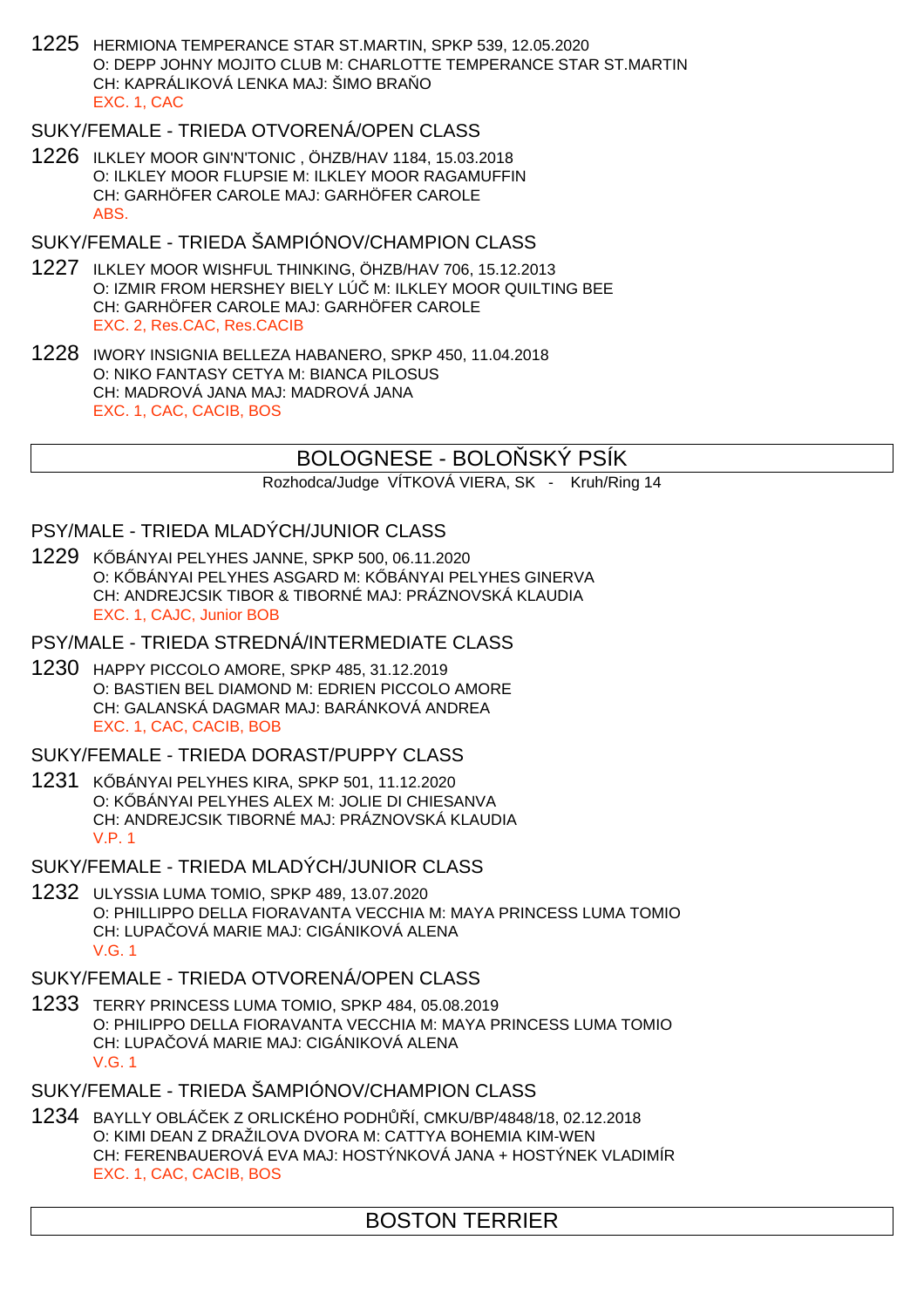### PSY/MALE - TRIEDA MLADŠÍ DORAST/MINOR PUPPY CLASS

1235 HIS SLAVIAN GEM BEAUTY GREMLINS LIMITED EDITION, MET.BOST.T.1741 21, 20.03.2021 O: ECCENTRIK KING OF THE SEA TORQUES M: VOICE BEHIND RING BEAUTY GREMLINS CH: KASZA EVA MAJ: OLŠOVSKÁ KLAUDIA V.P. 1

PSY/MALE - TRIEDA MLADÝCH/JUNIOR CLASS

- 1236 ABSOLUTELY CHARMING KAMIL, CMKU/BOS/5163/-21/20, 25.08.2020 O: IOWANA EQ COWBOY'S LAST STAND AT MT M: ABSOLUTELY CHARMING ALL I NEED CH: VESKOVI SAŠA MAJ: TRÝZUBSKÁ GABRIELA EXC. 2
- 1237 BOSTON STYLE T´BURST OF APPLAUSE, CMKU/BOS/1564/-21/20, 08.08.2020 O: CAMPBELL CLAN´S SMOOTH CRIMONAL M: BOSTON STYLE DARLING UNIQUE BEAUTY CH: SAFRONOVA SVETLANA V. MAJ: DOLEŽALOVÁ RENATA EXC. 1, CAJC, Junior BOB, BOB
- 1238 DRAGAN HEY DOG, PKR.IX-90335, 19.08.2020 O: IOWANA EQ COWBOY'S LAST STAND AT MTNVIEW M: BONTELABO'S LUCKYSTAR SHINE ON ME CH: HAJA DOMINIKA MAJ: HAJA DOMINIKA + BORKOWSKI DANIEL EXC. 3

### PSY/MALE - TRIEDA ŠAMPIÓNOV/CHAMPION CLASS

- 1239 EXTREMLY RUDE KID BALOONEK, CMKU/BOS/3199/17, 10.02.2017 O: GUNTHER'S OH HENRY! M: INFERIOR SILESIA CANIS CHLOE CH: KOŠINA PETR MAJ: KOŠINA PETR EXC. 2, Res.CAC, Res.CACIB
- 1240 HERRY Z LEJANCU, CMKU/BOS/3872/18, 05.05.2018 O: CAMERON BEAUTY GREMLINS M: ROYAL EMPIRE DE MANDRAKA CH: JAN ÍK LEOŠ MAJ: MUSIL ZDEN K EXC. 1, CAC, CACIB

### SUKY/FEMALE - TRIEDA MLADÝCH/JUNIOR CLASS

1241 AURORIA MINEO, CMKU/BOS/4925/20, 20.11.2020 O: HEAVENLY BANDIT BOSTBOX OF VUK´S M: DORKIS MINEO MANOR BOHEMIA CH: KOZÁKOVÁ NIKOLA MAJ: KOZÁKOVÁ NIKOLA EXC. 1, CAJC

### SUKY/FEMALE - TRIEDA STREDNÁ/INTERMEDIATE CLASS

1242 SADHANABOKS VIVA DA VIDA, RKF 5849770, 31.10.2019 O: PREMJER BOSTON ZHEROM M: SADHANABOKS AFINA OBEREGAYUSCHAYA CHEST CH: FEDOTOVA ILONA MAJ: FEDOTOVA ILONA EXC. 1, CAC, Res.CACIB

### SUKY/FEMALE - TRIEDA OTVORENÁ/OPEN CLASS

- 1243 CONTESSA BOSTON SHUTTERFLY, PKR.IX-84492, 15.04.2019 O: BELLO CANEBOSTO M: BADUSHA MALY SMOK CH: WIERKOT JAROSLAW MAJ: ZGODA MARTIN + ZGODOVÁ JANA EXC. 1, CAC
- 1244 CRYSTAL BEAUTY GREMLINS, SPKP 1002, 26.02.2019 O: ECCENTRIC KING OF THE SEA TORQUES M: ORIENTAL POPPY BEAUTY GREMLINS CH: OLŠOVSKÁ KLAUDIA MAJ: FIŠMAN MIROSLAV EXC. 2, Res.CAC

### SUKY/FEMALE - TRIEDA ŠAMPIÓNOV/CHAMPION CLASS

1245 BONTELABO'S LUCKYSTAR SHINE ON ME, PKR.IX-82626, 05.06.2018 O: BONTELABO`S JUST PERFECTION M: BONTELABO`S EMERALD SPARKLING STAR CH: VIBEKE JERSIN & NESE EIRIN & TUMYR NINA EIDE MAJ: HAJA DOMINIKA + TRAM GABRIELA ABS.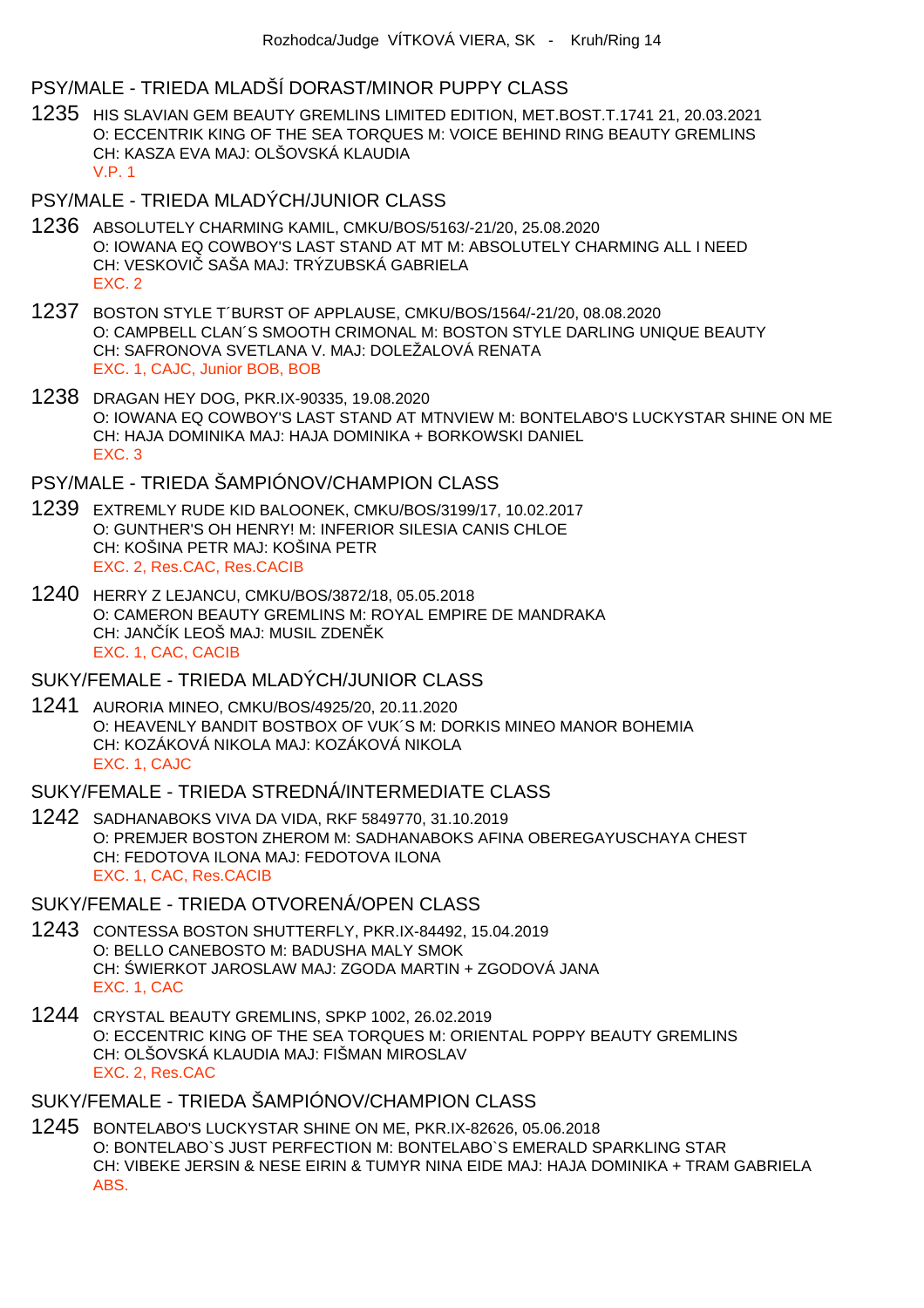- 1246 DORKIS MINEO MANOR BOHEMIA, CMKU/BOS/3975/18, 07.10.2018 O: WILD LEGEND BEAUTY GREMLINS M: CHICHIRIPA ANABELLE "THE SCALPER" INGALLS CH: CARVOVÁ ZUZANA MAJ: KOZÁKOVÁ NIKOLA EXC. 2, Res.CAC
- 1247 HEDDY BLACK Z LEJANCU, CMKU/BOS/3874/18, 05.05.2018 O: CAMERON BEAUTY GREMLINS M: ROYAL EMPIRE DE MANDRAKA CH: JAN IK LEOŠ MAJ: MUSIL ZDENÍK EXC. 1, CAC, CACIB, BOS

## BOULEDOGUE FRANCAIS - FRANCÚZSKY BULDOČEK

Rozhodca/Judge PETRAKOVA IRINA, RUS - Kruh/Ring 7

#### PSY/MALE - TRIEDA DORAST/PUPPY CLASS

1248 LUCIFER ANJELSKÝ DAR BELINIEC, SPKP 7558, 12.12.2020 O: DREAMLEGACY QUO VADIS M: TIFFANY ANJELSKÝ DAR BELINIEC CH: MOŠA PETER MAJ: RÁCZOVÁ KARIN V.P. 1

PSY/MALE - TRIEDA MLADÝCH/JUNIOR CLASS

- 1249 CHANDLER MOPS-BREEDING, SPKP 7332, 13.06.2020 O: ALCSILIGETI MONSIEUR RED M: AVIVA MOPS - BREEDING CH: ŠÁLI DEZIDER MAJ: ONYSHCHENKO INNA EXC. 3
- 1250 NELSON BEAUTY BULLY, SPKP 7235, 10.04.2020 O: ROOSEVELT IZ PALEVYH BULDOGOV M: FLORENCE BEAUTY ANJELSKÝ DAR BELINIEC CH: ŠUTOVSKÁ TATIANA MAJ: ŠUTOVSKÝ RUDOLF EXC. 2
- 1251 REVOK BOX MR NOEL MUCIO, PKR.IX-88102, 24.06.2020 O: SPARKLING PRIDE JE T´ AIME TELLEMENT M: MAYA MARKOLANDIA CH: JAKUB TRYBUCH MAJ: KOLEN ÍK DUŠAN EXC. 1, CAJC, Junior BOB

#### PSY/MALE - TRIEDA STREDNÁ/INTERMEDIATE CLASS

- 1252 CANON MOUDOVO SRDCE, CMKU/FB/11195/20, 20.02.2020 O: ZEUS ANJELSKÝ DAR BELINIEC M: NANA AMBEA CH: WEISSOVÁ STANISLAVA MAJ: SOTTNEROVÁ IVANA EXC. 3
- 1253 DARCLEE EXTREME SATISFACTION, COR A 3860-20/101, 16.03.2020 O: BULL RANCH MX PREDADOR M: CRUELA DE ARONUI CH: LUCAN CRISTIAN AND EUGENIA MAJ: TIBAY NORBERT + CONSTANTINESCU CIPRIAN GAVRIL CONSTARNON 1, CAC, CACIB, BOB
- 1254 DREAMLEGACY QUO VADIS, LOP574396, 08.10.2019 O: A´VIGDORS AQUILIUS M: A´VIGDORS SELVAGGIA CH: NEVES CELESTINA MARQUES MAJ: ŠUTOVSKÝ RUDOLF EXC. 2, Res.CAC

#### PSY/MALE - TRIEDA OTVORENÁ/OPEN CLASS

- 1255 AARON MOUDOVO SRDCE, CMKU/FB/10367/18, 11.11.2018 O: JACOB DE LA VILLARENSE M: XANTIPA MOUDOVO SRDCE CH: WEISSOVÁ STANISLAVA MAJ: WEISS MILOSLAV EXC. 1, CAC
- 1256 APOLLO BABY SUN HAWORTIA, SPKP 7039, 06.08.2019 O: A´VIGDORS PLATONE M: EL DOCE MAS UNO RED RED WINE CH: SCHERHAUFEROVÁ EDITA MAJ: HOŠAK EVA EXC. 3
- 1257 DAN MOPS-BREEDING, SPKP 6707, 22.08.2018 O: KISS BULLY FINESSE THIEN THAN´S TOMMY BOY M: QWENDY MOPS-BREEDING CH: ŠÁLI DEZIDER MAJ: ŠÁLI DEZIDER EXC. 2, Res.CAC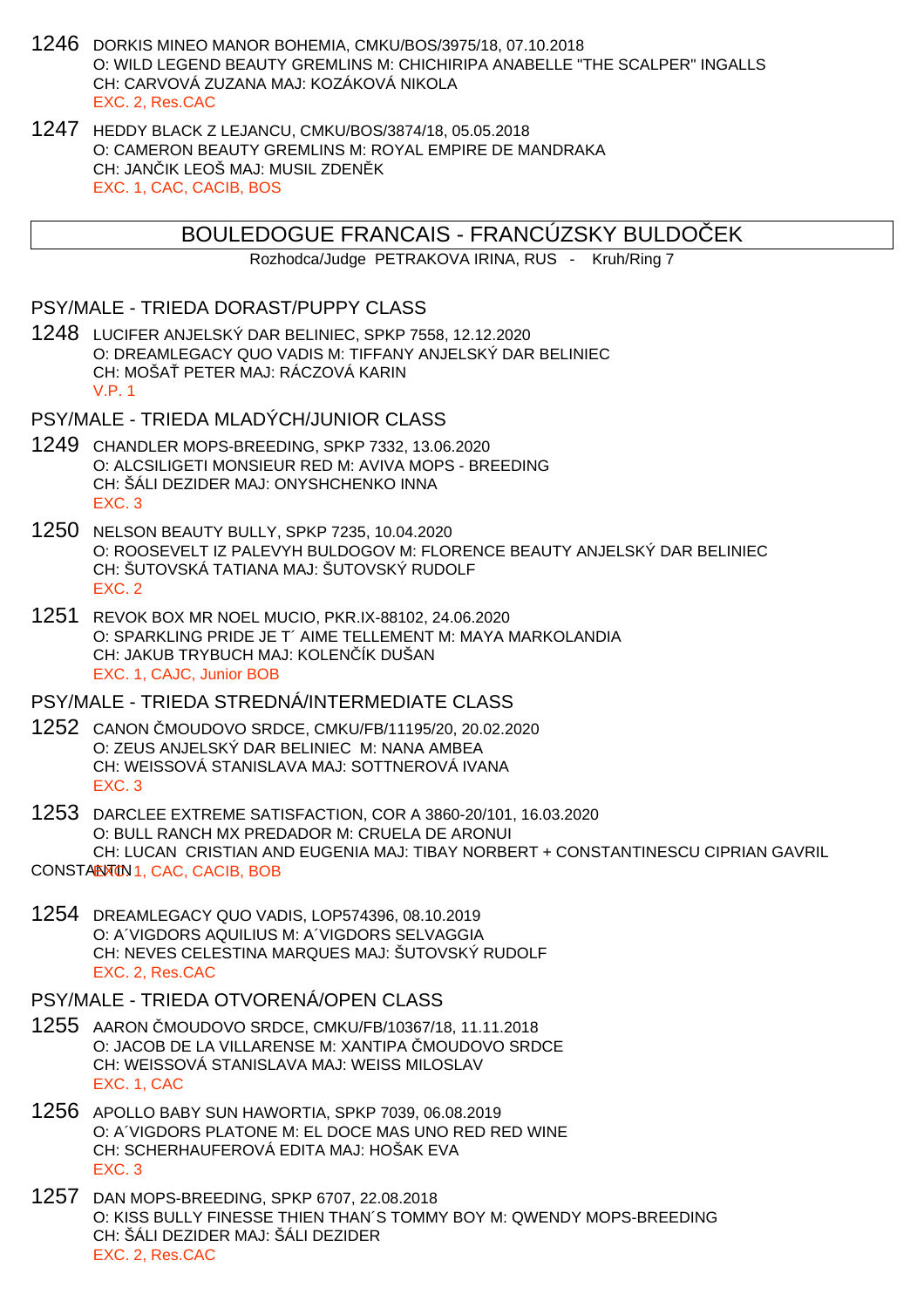1258 DANTE LARGE-GARDEN BULLS, SPKP 6635, 29.04.2018 O: I NEED YOU BULLY ROYAL CLUB M: NISTALGIA LARGE-GARDEN BULLS CH: BENKOVSKÝ MILAN MAJ: NAGY TÜNDE EXC. 4

## PSY/MALE - TRIEDA ŠAMPIÓNOV/CHAMPION CLASS

- 1259 CHIEF BOMBALA BULL, SPKP 6983, 21.06.2019 O: BUFFALO V.D ELCHTRANKE M: FANNY BOMBALA BULL CH: BOMBOŠOVÁ ALENA MAJ: BOMBOŠOVÁ ALENA EXC. 3
- 1260 LANCELOT DES ARMOIRIES AUX TETES D´OR, SPKP 6958, 07.10.2015 O: GRIFFIT DU TERROIR DE FONTFROIDE M: INFINITY LOVE DU ROYAUME DES MOGWAIS CH: EL BATOUITI MARTINE MAJ: ORBÁNOVÁ ZUZANA EXC. 1, CAC, Res.CACIB
- 1261 SANTO I DE GARRAS BULL, SPKP 7531, 20.04.2017 O: MILAN DE AROUNI M: CAROLA I DE GARRAS BULL CH: BOCANEGRA NATALIA MAJ: VAŠÍ EK MAREK EXC. 2, Res.CAC

#### SUKY/FEMALE - TRIEDA MLADŠÍ DORAST/MINOR PUPPY CLASS

1262 ELLA COCO BULL-CUP-JANNY, SPKP 7711, 08.05.2021 O: CAPPO WHITE BULL-CUP-JANNY M: ALEXANDRA ALEXIESS AOKI EKA CH: CUPÁKOVÁ JANA MAJ: CUPÁKOVÁ JANA V.P. 1

SUKY/FEMALE - TRIEDA MLADÝCH/JUNIOR CLASS

- 1263 BAGETTE SLAVIC STORM, SPKP 7405, 30.08.2020 O: GOLD IN SIERRA D´ATREP ROUGE M: MADEMOISELLE PARIS SLAVIC STORM CH: VAŠÍ EK MAREK MAJ: VAŠÍ EK MAREK EXC. 1, CAJC
- 1264 CHANEL BULLDOG OPOJ, SPKP 7475, 16.10.2020 O: ELIOT BULLDOG OPOJ M: WILKA MOPS-BREEDING CH: ROŽI ANDREJ MAJ: GERGEL ÍK MATÚŠ V.G. 2
- 1265 PAVLÍNA LARGE-GARDEN BULLS, SPKP 7249, 21.04.2020 O: NARUTO MADBULL FARM M: EVELIN LARGE-GARDEN BULLS CH: BENKOVSKÝ MILAN MAJ: NAGY LUDOVIT ABS.

SUKY/FEMALE - TRIEDA STREDNÁ/INTERMEDIATE CLASS

1266 ZOE SLAVIC STORM, SPKP 7079, 30.09.2019 O: FRUSTYLE WIN A GAME M: MADEMOISELLE PARIS SLAVIC STORM CH: VAŠÍ–EK MAREK MAJ: HAJTMÁNKOVÁ DENISA EXC. 1, CAC

### SUKY/FEMALE - TRIEDA OTVORENÁ/OPEN CLASS

- 1267 ANDY MOPS-BREEDING, SPKP 6644, 16.06.2018 O: KISS BULLY FINESSE THIEN THAN'S TOMMY BOY M: LARINA MOPS-BREEDING CH: ŠÁLI DEZIDER MAJ: POVINSKÁ ZUZANA EXC. 4
- 1268 BONNY GRANT EXELENT, SPKP 7130, 18.06.2019 O: DON VITO DU DIEUDONNÉ M: SOFIA ALSAMAR CH: ERNÝ ZDEN K MAJ: BÓLOVÁ ANNA EXC. 1, CAC, CACIB, BOS
- 1269 DONA LEE VAN-BULL, SPKP 6997, 01.07.2019 O: ORWELL VAN-BULL M: WINATTI LARGE-GARDEN BULLS CH: VANKOVÁ IVANA MAJ: NAGY TÜNDE EXC. 2, Res.CAC, Res.CACIB
- 1270 ERIN ENTIMO, CMKU/FB/10868/19, 10.07.2019 O: MOSCOW FAVORITE BAGRATION M: EBINA FROM BOHEMICA LAND CH: POŠTOVÁ OLGA MAJ: SMEJKALOVI JANA A DAVID EXC. 3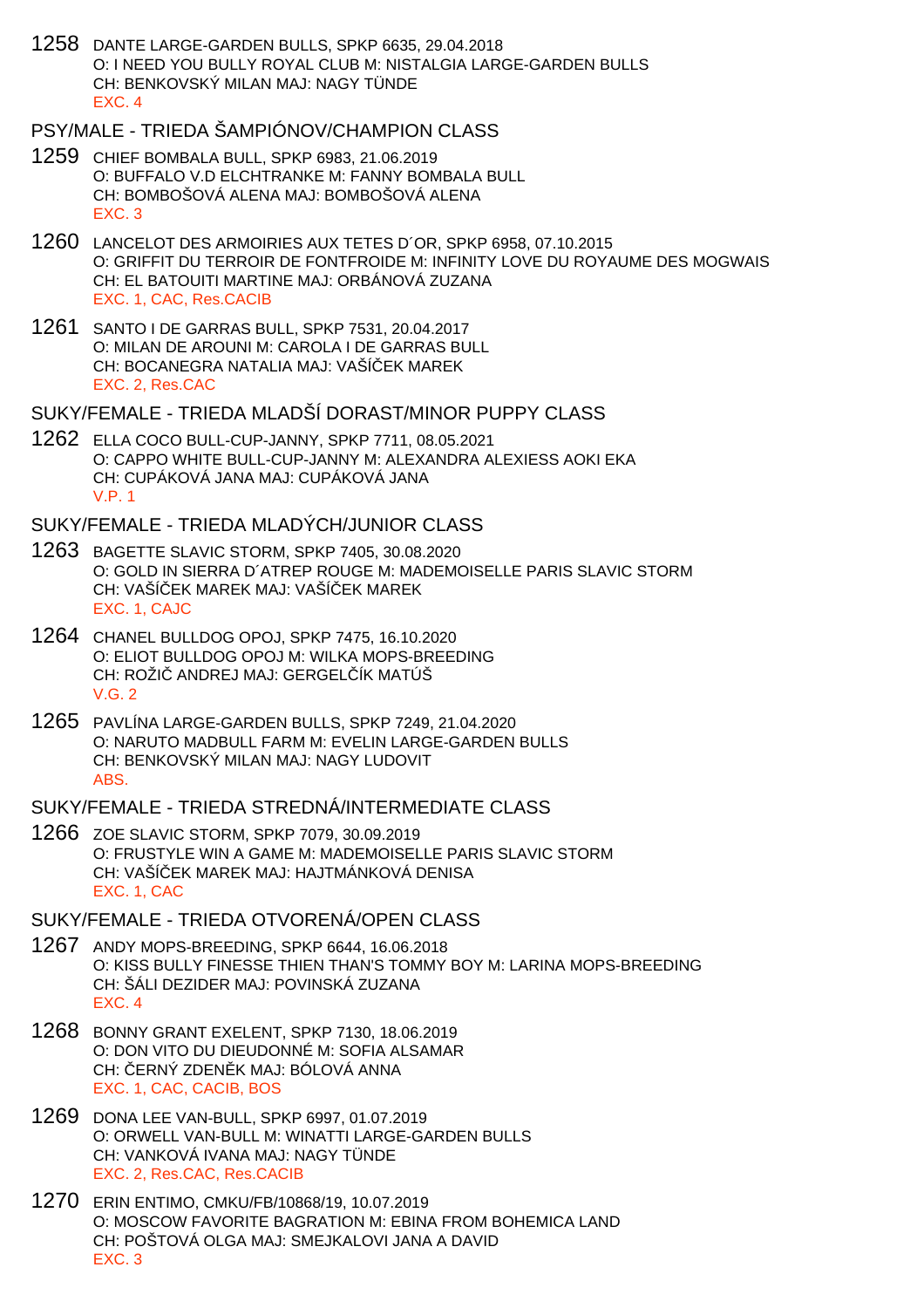#### SUKY/FEMALE - TRIEDA ŠAMPIÓNOV/CHAMPION CLASS

1271 JUSTINA AGLAOS, PKR.IX-82352, 19.06.2018 O: YORO DEL GORMO ACTION ALET M: LA SCALA BELLA AGLAOS CH: KREPLOVÁ JANA MAJ: SOBCZYK MICHAŁ + KOSMALA ŁUKASZ EXC. 1, CAC

## CANICHE GRAND BLANC - PUDEL VE KÝ BIELY

Rozhodca/Judge DANKOVÁ PATRÍCIA, SK - Kruh/Ring 15

### PSY/MALE - TRIEDA STREDNÁ/INTERMEDIATE CLASS

1272 ANAKINN DONNAUTESS, SPKP 345, 23.01.2020 O: VOLGARUS HEARTBEAT M: IVETTA DONNA NONTISCORDARDIME CH: MIŠKANIN MARIÁN MAJ: MIŠKANIN MARIÁN EXC. 1, CAC, Res.CACIB

#### SUKY/FEMALE - TRIEDA DORAST/PUPPY CLASS

1273 CHERRY LADY FROM WONDERLAND FRENCHIES, MET.Ó.U.165/21, 14.01.2021 O: SMART CONNECTION RANAWAY M: ATAMI CIAO BELLA CH: ISZLAY ANITA MAJ: LEŠKOVÁ BARBORA V.P. 1

## SUKY/FEMALE - TRIEDA ŠAMPIÓNOV/CHAMPION CLASS

1274 VELVET ARTEMON HANKY PANKY PINKY, SPKP 331, 10.05.2018 O: BRIGHTON BREAKING RULES M: SAMARCANDA CAN´T TAKE MY EYES OFF YOY CH: SLÁDEKOVÁ LUCIA MAJ: SLÁDEKOVÁ LUCIA EXC. 1, CAC, CACIB, BOB

### SUKY/FEMALE - TRIEDA VETERÁNOV/VETERAN CLASS

1275 KAYLEN´S CRYSTAL QUEEN OF THE DRAGON, SPKP 252, 05.06.2012 O: NANHALLS CASENOVA DA MAYA M: KAYLEN´S A NIGHT ON THE TOWN CH: PEISER & RIVENBURGH MAJ: PROCHOTSKÁ KATARÍNA EXC. 1

# CANICHE GRAND FAWN - PUDEL VE KÝ PLAVÝ

Rozhodca/Judge DANKOVÁ PATRÍCIA, SK - Kruh/Ring 15

### PSY/MALE - TRIEDA ŠAMPIÓNOV/CHAMPION CLASS

1276 REDFORD VERY-MERRY, CLP/P/20238, 23.02.2018 O: HELLFIRE VERY-MERRY M: ODESSA FROM QUINDONMIERTIEK CH: PIZÚROVÁ JITKA MAJ: DAUBNEROVÁ RADOSLAVA EXC. 1, CAC, Res.CACIB

SUKY/FEMALE - TRIEDA MLADÝCH/JUNIOR CLASS

1277 CECILIE JUMPING CHILLI ANGEL, SPKP 780, 15.07.2020 O: REDFORD VERY-MERRY M: GIRL ON FILM MINARETT CH: GAJDOŠÍKOVÁ MARCELA MAJ: JURÍKOVÁ KATARÍNA + ALBERT VLADIMÍR V.G. 1

## CANICHE GRAND GRIS - PUDEL VEĽKÝ STRIEBORNÝ

Rozhodca/Judge DANKOVÁ PATRÍCIA, SK - Kruh/Ring 15

## PSY/MALE - TRIEDA ŠAMPIÓNOV/CHAMPION CLASS

1278 FERRARI CLAMOR CORONA REGNI, ROI 19/9284, 04.07.2018 O: SAMARCANDA STERLING COW BOY-G M: COLETTA Z HALMOVA DVORA CH: MAJKA ALEKSANDRA MAJ: DE LUCA VINCENZO EXC. 1, CAC, CACIB, BOB

SUKY/FEMALE - TRIEDA MLADÝCH/JUNIOR CLASS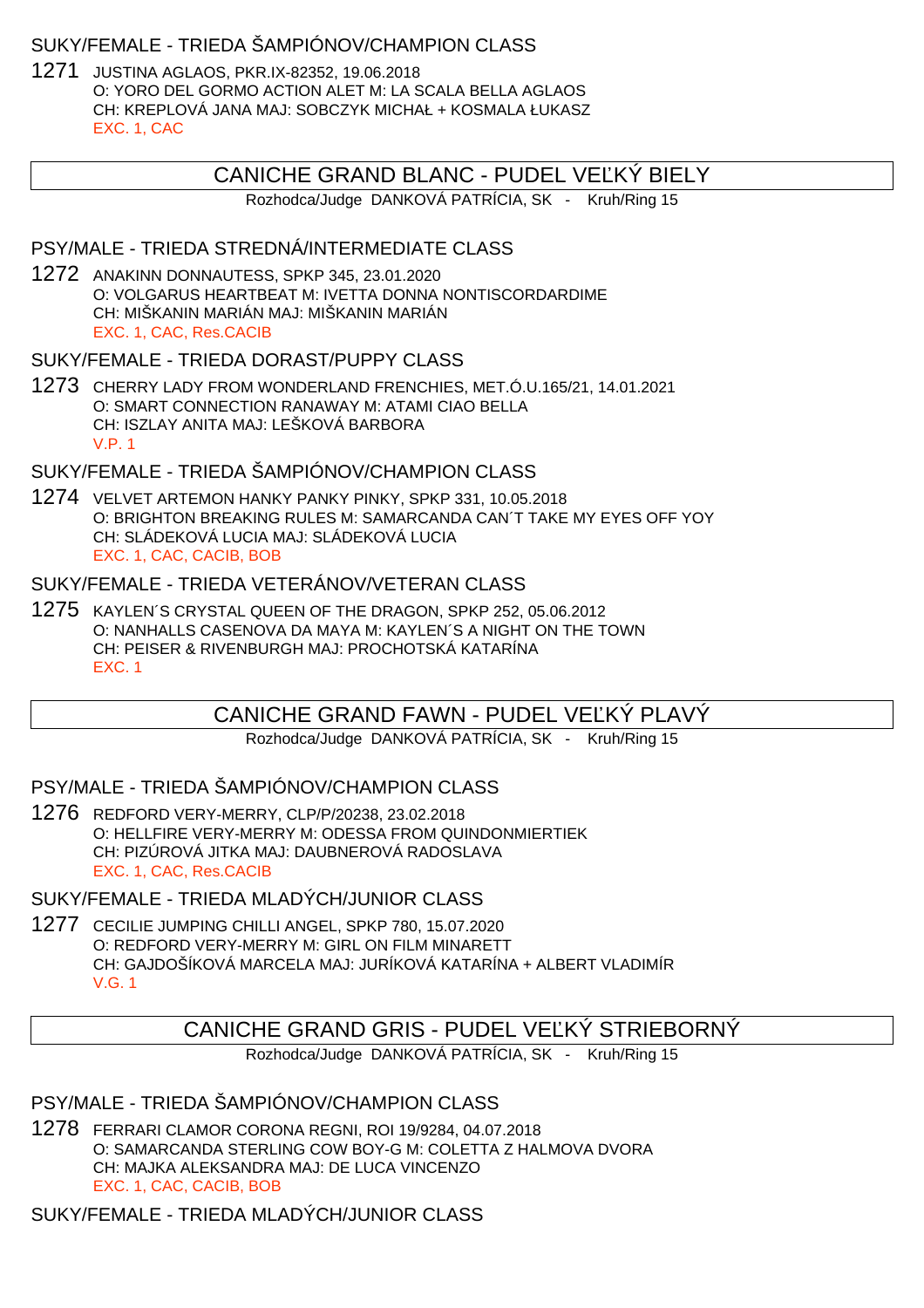1279 EPONINE MY WAIMEA, SPKP 789, 05.09.2020 O: CRISTOBAL ULMINESCO M: AUDREY MY WAIMEA CH: TRAGNEROVÁ JANA MAJ: FURDÍKOVÁ LUCIA ABS.

### SUKY/FEMALE - TRIEDA STREDNÁ/INTERMEDIATE CLASS

1280 KARMA CORONA REGNI, SPKP 777, 04.03.2020 O: SAMARCANDA FLASHING STEEL TALISMAN-G M: COLETTA Z HALMOVA DVORA CH: MAJKA ALEKSANDRA MAJ: PAVLÍK BEZÁKOVÁ ZUZANA EXC. 1, CAC, CACIB, BOS

### SUKY/FEMALE - TRIEDA OTVORENÁ/OPEN CLASS

1281 ANNABEL DAPHNE ANGEL BONELI, CMKU/P/20898/19, 17.04.2019 O: ALL MY HEART FULFILLED MY SOUL M: ELIZABETH Z HALMOVA DVORA CH: STRNADOVÁ ALENA MAJ: STRNADOVÁ ALENA EXC. 1, CAC, Res.CACIB

## CANICHE GRAND NOIR - PUDEL VE KY LERNY

Rozhodca/Judge DANKOVÁ PATRÍCIA, SK - Kruh/Ring 15

### PSY/MALE - TRIEDA OTVORENÁ/OPEN CLASS

1282 ARTHEMONN DONNAUTESS, SPKP 349, 23.01.2020 O: VOLGARUS HEARTBEAT M: IVETTA DONNA NONTISCORDARDIME CH: MIŠKANIN MARIÁN MAJ: MIŠKANIN MARIÁN EXC. 1, CAC, CACIB, BOS

SUKY/FEMALE - TRIEDA MLADÝCH/JUNIOR CLASS

1283 ARIZONA ATHI'S EMPIRE, CMKU/P/21593/20, 08.06.2020 O: ROMEO MODAU-STAR M: ATHINA THE VELVET FUR CH: POLENDOVÁ LUCIE MAJ: POLENDOVÁ LUCIE EXC. 1, CAJC, Junior BOB

#### SUKY/FEMALE - TRIEDA OTVORENÁ/OPEN CLASS

1284 STAR PANGEA END LESS LOVE, Z REG/P21339/-20/19, 10.04.2019 O: STAR PANGEA THE LOST KISS M: SIR-CAN CHANEL NUMERO CINCO CH: MIRO GRAU SANDRA MAJ: MÁLKOVÁ KATELINA EXC. 1, CAC

SUKY/FEMALE - TRIEDA ŠAMPIÓNOV/CHAMPION CLASS

1285 ABIGAIL MORAVIAN FELICITY , CMKU/P/20494/18, 23.07.2018 O: HIGH HOPES CATWALK M: ASHLEY BOHEMIA BLACK ANGEL CH: FRIÇOVÁ ALENA MAJ: KOLÁ LOVÁ ILONA EXC. 1, CAC, Res.CACIB

## CANICHE MINIATURE (TOY) BLANC - PUDEL MINIATÚRNY (TOY) BIELY

Rozhodca/Judge DANKOVÁ PATRÍCIA, SK - Kruh/Ring 15

### SUKY/FEMALE - TRIEDA MLADÝCH/JUNIOR CLASS

1286 WANNA KISS YOU DANCO OF AMBER, SPKP 781, 26.10.2020 O: MISSION IMPOSSIBLE EARL S LEGEND M: OCTAVIA EARL´S LEGEND CH: DANKOVÁ PATRICIA MAJ: CUPÁKOVÁ JANA EXC. 1, CAJC

SUKY/FEMALE - TRIEDA ŠAMPIÓNOV/CHAMPION CLASS

1287 CUNA DEL RENACIMIENTO WHO'S THAT GIRL, SPKP 799, 04.07.2019 O: KALI NEWMONT EXTRA INNINGS M: CLARISSE OF THE PITTIES'S LOVE CH: LOPES CAVASIN VITOR LEONARDO MAJ: TOME KOVÁ ANDREA EXC. 1, CAC, CACIB, BOS

# CANICHE MINIATURE (TOY) FAWN - PUDEL MINIATÚRNY (TOY) PLAVÝ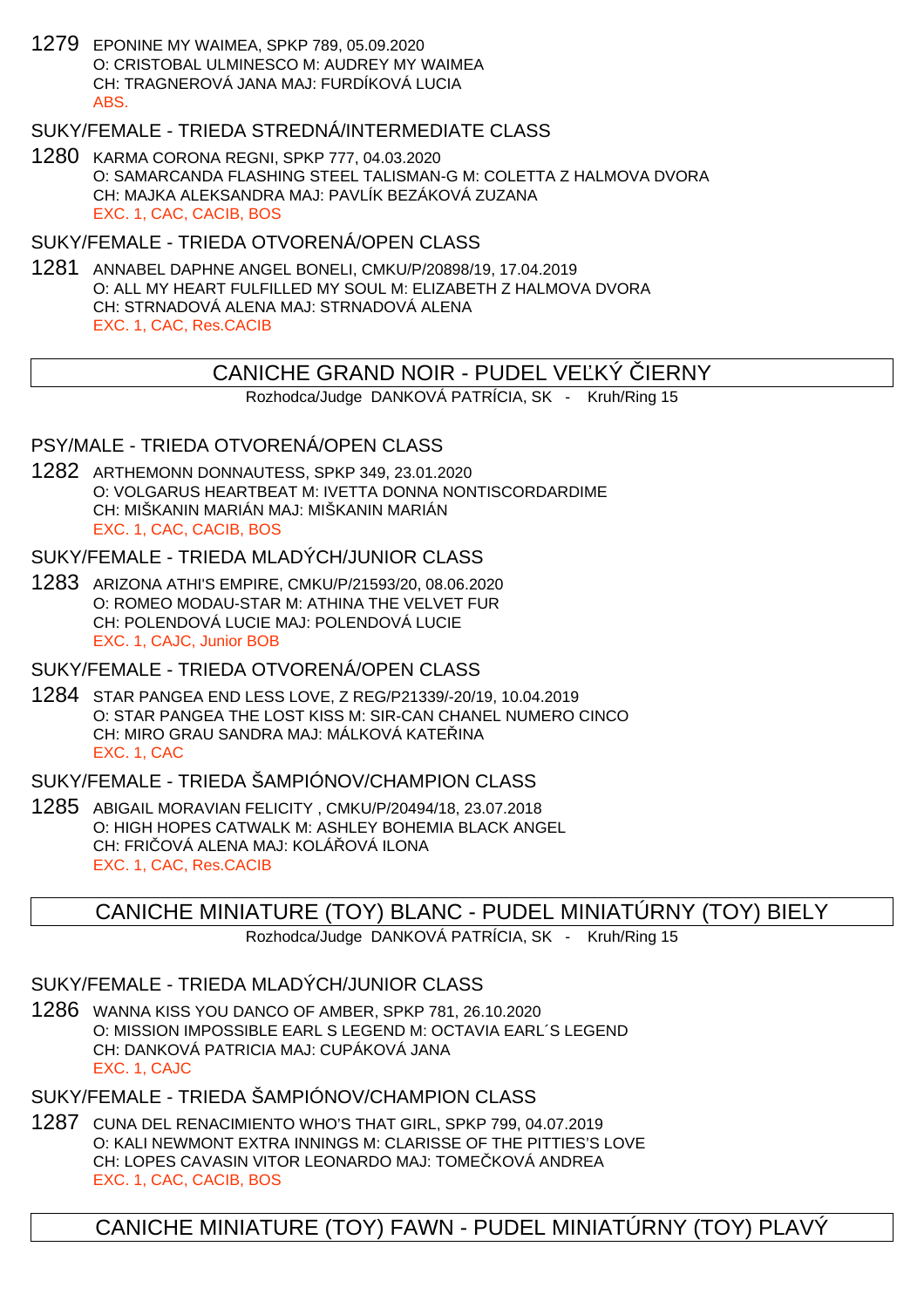### SUKY/FEMALE - TRIEDA MLADÝCH/JUNIOR CLASS

1288 UNION STARLET PLNO NÍ SVIT, CMKU/P/21813/20, 21.09.2020 O: ARGENTINO DI CAPRI M: KATHERINE SWEETIE P LNO NÍ SVIT CH: KLAMERTOVÁ MIROSLAVA MAJ: REIPRICHOVÁ NIKOLETA EXC. 1, CAJC, Junior BOB

SUKY/FEMALE - TRIEDA OTVORENÁ/OPEN CLASS

1289 ROSEMARY RED PŮLNOČNÍ SVIT, CMKU/P/20745/19, 22.01.2019 O: ANDRÉS ELLENSIS GOLD M: KATHERINE SWEETIE P LNO NÍ SVIT CH: KLAMERTOVÁ MIROSLAVA MAJ: KLAMERTOVÁ MIROSLAVA EXC. 1, CAC, Res.CACIB

# CANICHE MINIATURE (TOY) NOIR - PUDEL MINIATÚRNY (TOY) LERNY

Rozhodca/Judge DANKOVÁ PATRÍCIA, SK - Kruh/Ring 15

# PSY/MALE - TRIEDA ŠAMPIÓNOV/CHAMPION CLASS

1290 DAZZI BOHEMIA TIMOTHY, CMKU/P/19678/17, 25.04.2017 O: PUSHISTIY SOBLAZN ZIGZAG UDACHI M: YVONNE BOHEMIA TIMOTHY CH: SVOBODOVÁ JANA MAJ: DOLEŽALOVÁ ŠÁRKA EXC. 1, CAC, CACIB, BOB

SUKY/FEMALE - TRIEDA OTVORENÁ/OPEN CLASS

1291 UNIKA P ELOU SKÁ PE E, CMKU/P/20672/18, 01.11.2018 O: BEBELLA´S O´BAMA M: LEONTINA PŘELOUČSKÁ PEČE CH: PAROUBKOVÁ JIND IŠKA MAJ: KOLÁ NÁ ANNA EXC. 1, CAC

# CANICHE MOYEN BLANC - PUDEL STREDNÝ BIELY

Rozhodca/Judge DANKOVÁ PATRÍCIA, SK - Kruh/Ring 15

PSY/MALE - TRIEDA ŠAMPIÓNOV/CHAMPION CLASS

1292 UNIQUE KISS ARCANUS ILIRIA, CMKU/P/20799/19, 26.03.2019 O: OVIDIUS ARCANUS ILIRIA M: SALOME ARCANUS ILIRIA CH: KLÍROVÁ NA A MAJ: KLÍROVÁ NA A EXC. 1, CAC, CACIB, BOB

SUKY/FEMALE - TRIEDA STREDNÁ/INTERMEDIATE CLASS

1293 VICTORIA QUEEN OF ARCANUS ILIRIA, CMKU/P/21336/20, 06.01.2020 O: OVIDIUS ARCANUS ILIRIA M: CHIC QUEEN GUINEVERE CH: KLÍROVÁ NA A MAJ: KLÍROVÁ NA A EXC. 1, CAC, CACIB, BOS

# CANICHE MOYEN FAWN - PUDEL STREDNÝ PLAVÝ

Rozhodca/Judge DANKOVÁ PATRÍCIA, SK - Kruh/Ring 15

PSY/MALE - TRIEDA ŠAMPIÓNOV/CHAMPION CLASS

1294 FRANKIE FARON CARSKÝ MONARCHA, CMKU/P/20776/19, 24.02.2019 O: WOLFGANG WILOSON REGENFIELD M: DIANA DESIRÉ AUREA CARSKÝ MONARCHA CH: KUŽELOVÁ IRENA MAJ: DAUBNEROVÁ RADOSLAVA EXC. 1, CAC, CACIB, BOB

CANICHE MOYEN GRIS - PUDEL STREDNÝ STRIEBORNÝ

Rozhodca/Judge DANKOVÁ PATRÍCIA, SK - Kruh/Ring 15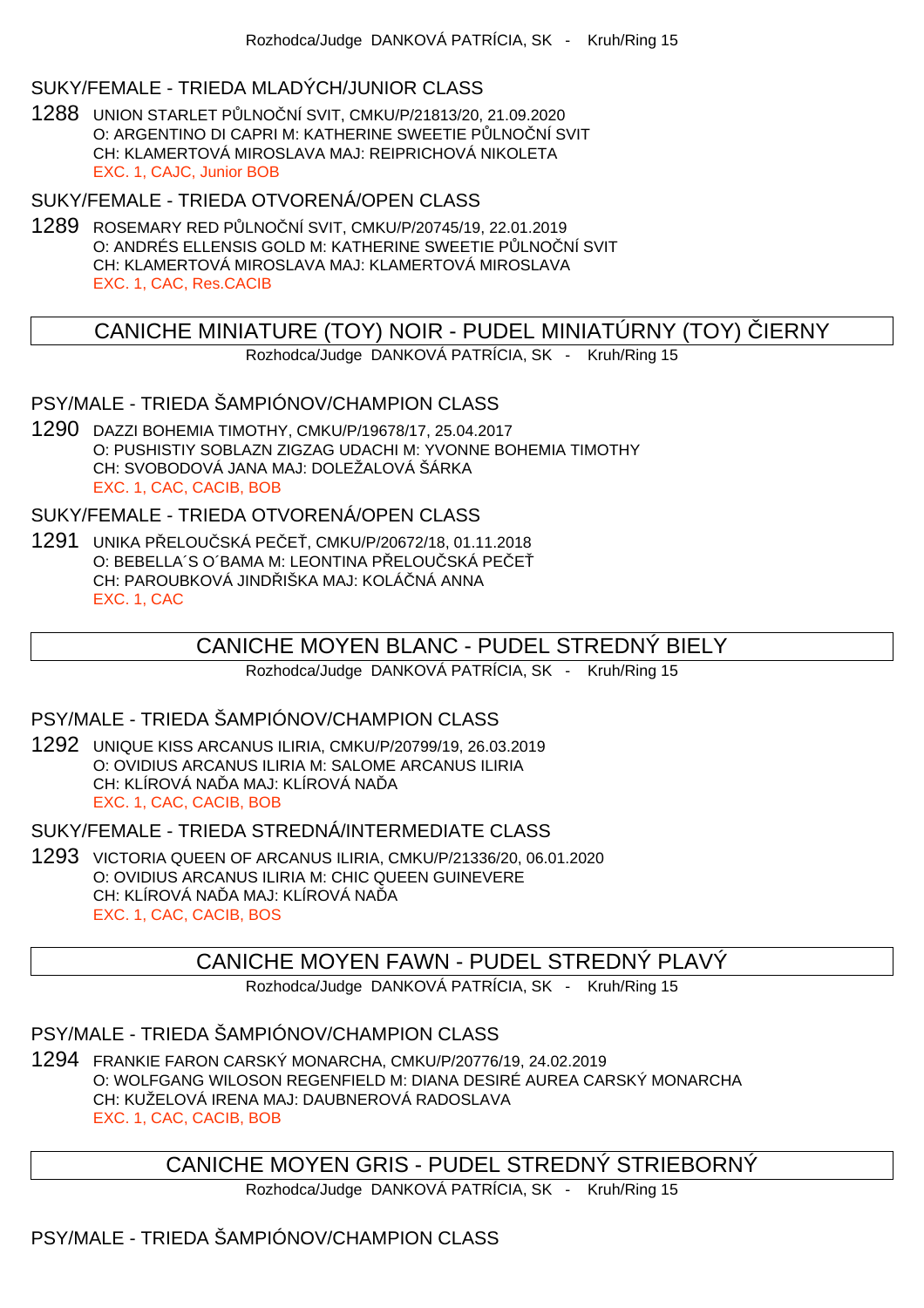1295 BASTIEN SILVER AURA MORAVIA, CMKU/P/19097/16, 09.03.2016 O: KENTUCKY VON KARAT M: AGNES SILVER AURA MORAVIA CH: SEDLÁČKOVÁ EVA MAJ: BOMBOŠOVÁ VIERA EXC. 1, CAC, Res.CACIB

### SUKY/FEMALE - TRIEDA DORAST/PUPPY CLASS

1296 INAYA GRIS COEUR DE MORAVIE, CMKU/P/22052/21, 12.02.2021 O: YAMIT MUSKAT KOREA KASSEL M: CHLOÉ GRIS COEUR DE MORAVIE CH: WELTEROVÁ RENATA MAJ: HANZELOVÁ VERONIKA V.P. 1

SUKY/FEMALE - TRIEDA STREDNÁ/INTERMEDIATE CLASS

1297 DARLING EVE AURA MORAVIA, CMKU/P/21366/20, 20.02.2020 O: IRTEN II SILVER ZE ŽLUTÉ MIMOZY M: BELISHA SILVER AURA MORAVIA CH: SEDLÁ KOVÁ EVA MAJ: SEDLÁ KOVÁ EVA EXC. 1, CAC, CACIB, BOS

## CANICHE MOYEN MARRON - PUDEL STREDNÝ HNEDÝ

Rozhodca/Judge DANKOVÁ PATRÍCIA, SK - Kruh/Ring 15

### SUKY/FEMALE - TRIEDA OTVORENÁ/OPEN CLASS

1298 ELEXIA LUX ESSENIA, SPKP 704, 06.11.2018 O: KLASSICHESKIY ALJANS PARIS BY NIGHT M: BRENDA BROWN BOHEMIA GLOBUS CH: GRÄCZER IVANA MAJ: GRÄCZER IVANA EXC. 1, CAC, Res.CACIB

# CANICHE MOYEN NOIR - PUDEL STREDNY LERNY

Rozhodca/Judge DANKOVÁ PATRÍCIA, SK - Kruh/Ring 15

## PSY/MALE - TRIEDA MLADÝCH/JUNIOR CLASS

1299 ESTIQ ENDER BANZETTE, SPKP 778, 19.06.2020 O: BEDINGFIELD I AM WHAT I AM M: HAPPY BERENIKA STAR OF SILESIA CH: KAŠPAROVÁ HANA MAJ: PALUŠEKOVÁ BARBORA EXC. 1, CAJC, Junior BOB

# CANICHE NAIN BLANC - PUDEL TRPASLI Í BIELY

Rozhodca/Judge DANKOVÁ PATRÍCIA, SK - Kruh/Ring 15

PSY/MALE - TRIEDA ŠAMPIÓNOV/CHAMPION CLASS

1300 YAMIT MUSKAT KOREA ADAMANT, SPKP 741, 05.09.2018 O: YAMIT MUSKAT LITTLE PRIDE OF ART OF LIFE M: EMMA OF ART OF LIFE CH: KURBATSKAYA POLINA MAJ: TOME KOVÁ ANDREA + TOME EK PETER EXC. 1, CAC, CACIB

# CANICHE NAIN GRIS - PUDEL TRPASLI Í STRIEBORNÝ

Rozhodca/Judge DANKOVÁ PATRÍCIA, SK - Kruh/Ring 15

## SUKY/FEMALE - TRIEDA MLADŠÍ DORAST/MINOR PUPPY CLASS

1301 SPARKLE GLITTER SILVER PARADISE, CMKU/P/22338/21, 20.05.2021 O: MAT J ADIA AVI M: NEFELÉ SILVER PARADISE CH: OHNHÄUSEROVÁ ALENA MAJ: ŠKRKOVÁ ADRIÁNA V.P. 1

# CANICHE NAIN NOIR - PUDEL TRPASLI Í JERNY

Rozhodca/Judge DANKOVÁ PATRÍCIA, SK - Kruh/Ring 15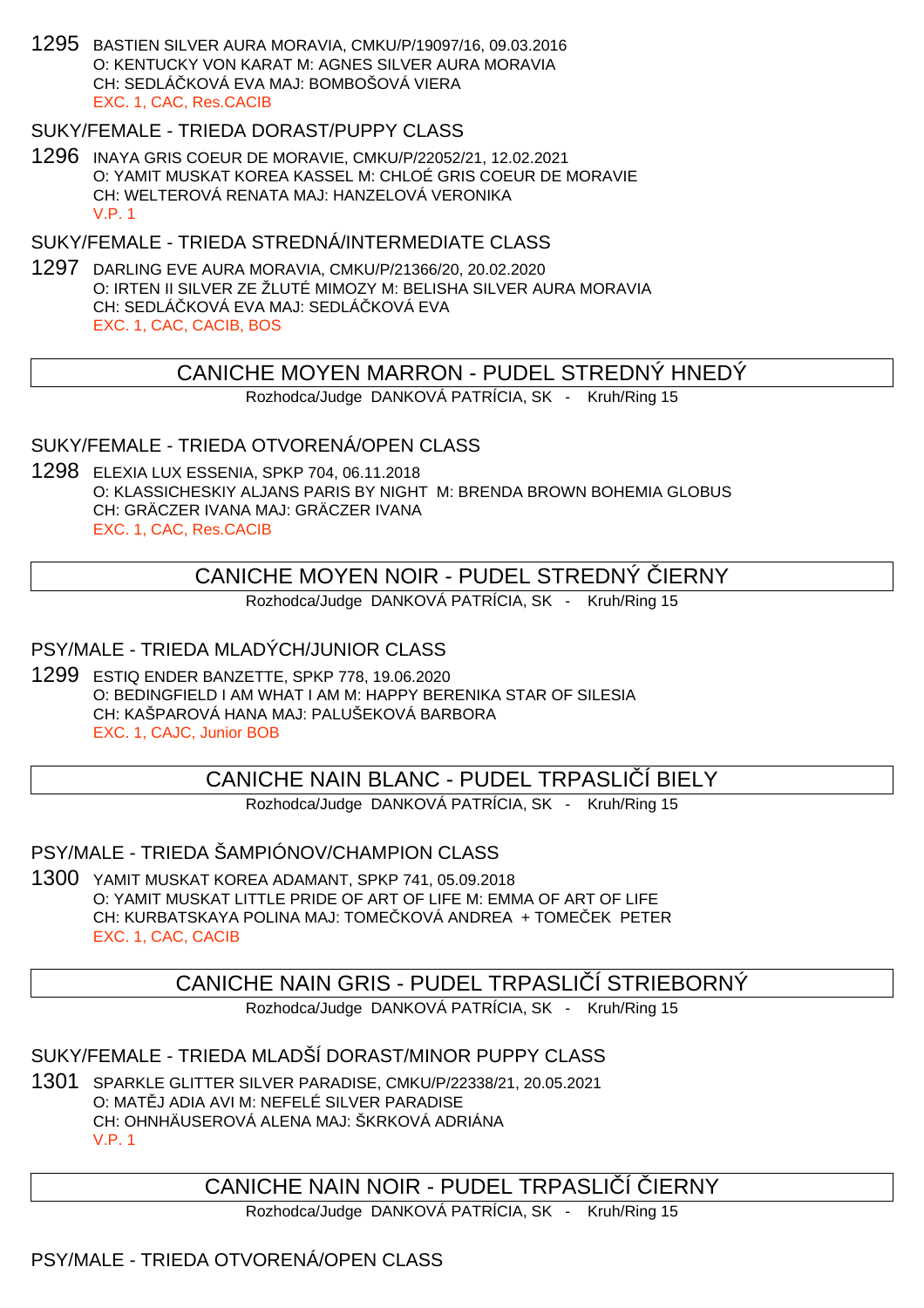1302 CHARMEURHUSETS BOND NO. 9 OF ENVY, CMKU/P/21042/-19/19, 02.03.2019 O: STEP BY STEP SURI OF CHANEL COCO M: CHARMEURHUSETS ENVY ME OF CHANEL CH: LINNEBERG CHARLOTTE & KRISTENSEN JORN MAJ: KYNCLOVÁ EVA V.G. 1

## PSY/MALE - TRIEDA VETERÁNOV/VETERAN CLASS

1303 CHRISTIAN Z TRIANONU, CMKU/P/15733/08, 26.09.2008 O: PANDORANS FOREVER SPECIAL M: JACQUELINE BOHEMIA TIMOTHY CH: KYNCLOVÁ EVA MAJ: KYNCLOVÁ EVA EXC. 1, BOB

SUKY/FEMALE - TRIEDA STREDNÁ/INTERMEDIATE CLASS

1304 AMBER MAGICAL OBSESSION, PKR.IX-86041, 11.09.2019 O: MR EMINENT OD LALANKI M: NICE & OUTGOING BLACK CHERRY CH: SIEJAK ARTUR MAJ: REIPRICHOVÁ NIKOLETA EXC. 1, CAC, CACIB, BOS

## CAVALIER KING CHARLES SPANIEL (BLACK AND TAN)

Rozhodca/Judge VÍTKOVÁ VIERA, SK - Kruh/Ring 14

### PSY/MALE - TRIEDA MLADÝCH/JUNIOR CLASS

- 1305 ORRY MAGIC MAGPIE, SPKP 4116, 22.07.2020 O: TORRY-TALII MINOWARA M: GARIA MAGIC MAGPIE CH: VYBIHALOVÁ HANA MAJ: KVETAKOVÁ LUCIA  $V$  G  $2$
- 1306 TECUMSEH CHILLI KOLIBA, SPKP 3952, 03.06.2020 O: BEST OF CHILLI KOLIBA M: ZENNESIE ELI BIELY DÉMON CH: JANKOVI OVÁ UBICA MAJ: POTHEOVÁ ZLATICA V.G. 1

SUKY/FEMALE - TRIEDA OTVORENÁ/OPEN CLASS

1307 BUBBLE CARESSEMA, SPKP 3975, 22.05.2019 O: BONITOS COMPANEROS BELLINI M: RENESMEE CARESSEMA CH: MACHA OVÁ EVA MAJ: GUNDÁŠOVÁ VERONIKA EXC. 1, CAC

# CAVALIER KING CHARLES SPANIEL (BLENHEIM)

Rozhodca/Judge VÍTKOVÁ VIERA, SK - Kruh/Ring 14

PSY/MALE - TRIEDA MLADÝCH/JUNIOR CLASS

1308 FRENCH KISS SCARLETT TEAM, SPKP 3925, 10.05.2020 O: L'AMOUR NIGHT SCARLETT TEAM M: STAR IS BORN SCARLETT TEAM CH: PREDNÁ MÁRIA MAJ: HIRSCH TATIANA EXC. 1, CAJC

#### PSY/MALE - TRIEDA STREDNÁ/INTERMEDIATE CLASS

- 1309 ASSANTI BARYON CAVALIER, CLP/CKC/17204, 16.03.2020 O: AXISS ELI BIELY DÉMON M: PRISELIA TWE BIELY DÉMON CH: HAVLENOVÁ TEREZA MAJ: HAVLENA DAVID V.G. 2
- 1310 AUTUMN LEAVES SOLE DI MEZZANOTTE, SPKP 3825, 07.11.2019 O: NORBERT LOVE ME M: LUNA MAGNOLIA PASSCO CH: SCHIFFEROVÁ KLAUDIA MAJ: SCHIFFEROVÁ KLAUDIA EXC. 1
- PSY/MALE TRIEDA OTVORENÁ/OPEN CLASS
- 1311 EZOP Z MALÉHO MAJERA, SPKP 3622, 31.08.2018 O: CRAZY ANGEL MARADECO KING M: CLOE Z MALÉHO MAJERA CH: LACÍKOVÁ BEATA MAJ: KRISTOFCAKOVA ZUZANA EXC. 1, CAC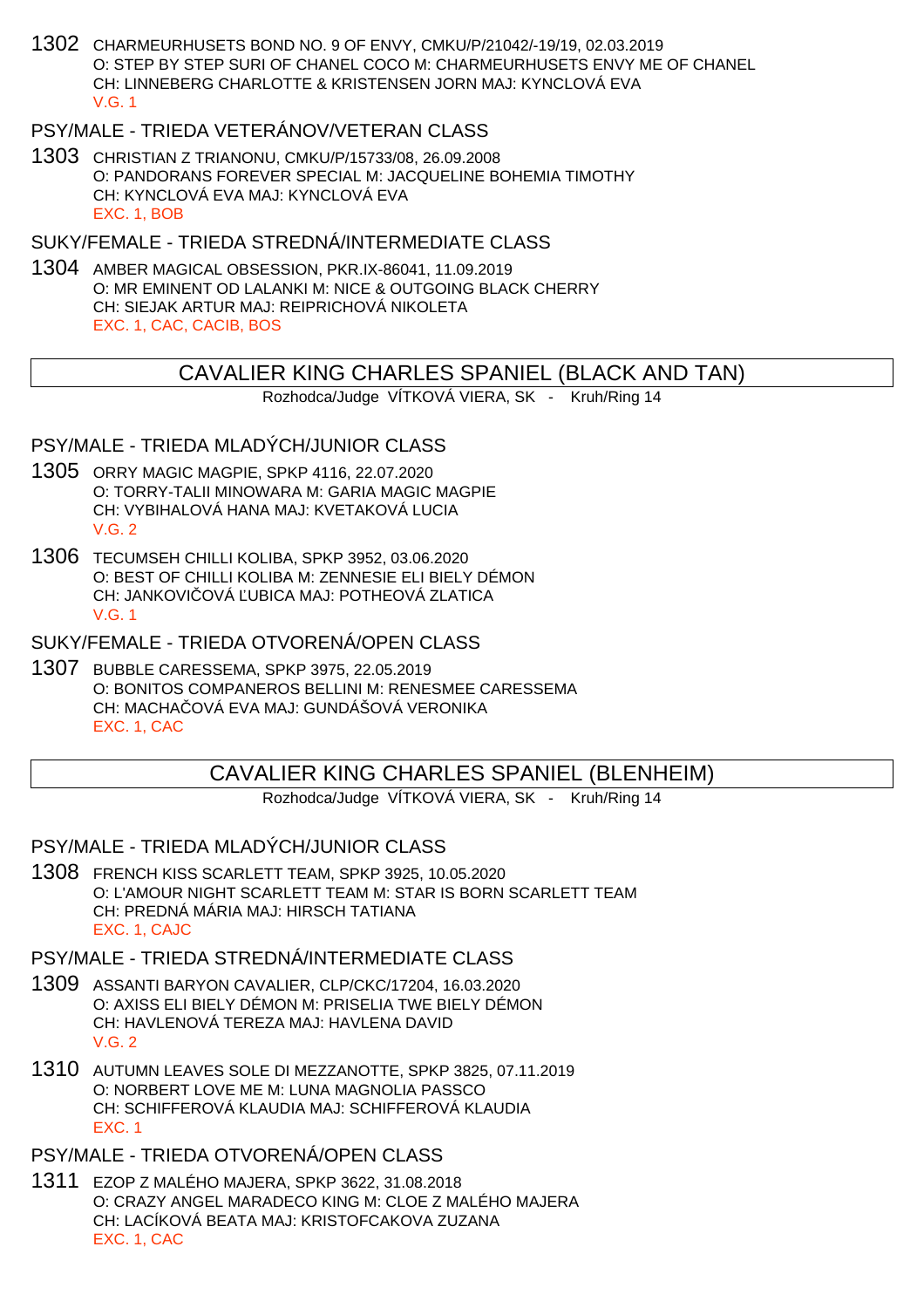## PSY/MALE - TRIEDA ŠAMPIÓNOV/CHAMPION CLASS

- 1312 PERFECT SMILE SCARLETT TEAM, CMKU/CKC/16300/-18/18, 27.06.2018 O: MASTERPIECE ELENSIS-THE ROYAL CHOICE M: DIAMOND IN THE SKY SCARLETT TEAM CH: PREDNÁ MARIA MAJ: HRONCOVÁ M.+M. EXC. 1, CAC
- SUKY/FEMALE TRIEDA MLADÝCH/JUNIOR CLASS
- 1313 BERRY WHITE MAGIC SHAYEN, CLP/CKC/17311, 03.05.2020 O: MAGIC CHARM´S TEQULIA SUNRISE M: SHAYEN OD PTA Í SKÁLY CH: ŠAŠKOVÁ HANA MAJ: ŠAŠKOVÁ HANA V.G. 2
- 1314 ENNABLE SIXI BIELY DÉMON, SPKP 3972, 27.06.2020 O: SWEETBRIAR SHAKESPEARE M: SAXANNA NINI BIELY DÉMON CH: MIKULÁŠOVÁ INGRID MAJ: MIKULÁŠOVÁ INGRID V.G. 3
- 1315 REESE MORAVIA EDEN, CMKU/CKC/17320/20, 04.05.2020 O: ROYAL TIMES DARLINGTON M: NEFERTITI MORAVIA EDEN CH: KRISTOVÁ LIBUŠE MAJ: KRISTOVÁ LIBUŠE EXC. 1, CAJC, Junior BOB

SUKY/FEMALE - TRIEDA STREDNÁ/INTERMEDIATE CLASS

- 1316 ATHERA BARYON CAVALIER, CLP/CKC/17207, 16.03.2020 O: AXISS ELI BIELY DÉMON M: PRISELIA TWE BIELY DÉMON CH: HAVLENOVÁ TEREZA MAJ: HAVLENA DAVID EXC. 2, Res.CAC
- 1317 BRITZI ITZI SILK MAGIC SHAYEN, CLP/CKC/17312, 03.05.2020 O: MAGIC CHARM´S TEQULIA SUNRISE M: SHAYEN OD PTA Í SKÁLY CH: ŠAŠKOVÁ HANA MAJ: ŠAŠKOVÁ HANA V.G. 3
- 1318 MISIA K HONEY, SPKP 3868, 21.02.2020 O: ETAR PROKOPSKÁ HVEZDA M: MISIA K ALIEN CH: KLÁTIKOVÁ SIMONA MAJ: SUCHÁNKOVÁ OĽGA EXC. 1, CAC

SUKY/FEMALE - TRIEDA OTVORENÁ/OPEN CLASS

- 1319 ANNABELLA CAROLINA SWEETS, SPKP 3765, 09.08.2019 O: LIANE´S CLEVELAND M: MISIA K CAROLINA CH: JUR OVÁ PETRA MAJ: JUR OVÁ PETRA EXC. 2, Res.CAC
- 1320 MERCI VANMAR MAJESTY, SPKP 3764, 23.07.2019 O: CHIQUITO MAGNOLIA PASSCO M: ISABEL LADY VANMAR MAJESTY CH: LACKOVI OVÁ PETRA MAJ: BENKO UBOMÍR V.G. 3
- 1321 SARAH CHILLI KOLIBA, SPKP 3877, 01.03.2020 O: WOMANIZER OF AN EXCELLENT CHOICE M: JOLLY JOKER CHILLI KOLIBA CH: JANKOVI OVÁ UBICA MAJ: JANKOVI OVÁ UBICA + STLOUKALOVÁ VIERA EXC. 1, CAC, Res.CACIB

SUKY/FEMALE - TRIEDA VETERÁNOV/VETERAN CLASS

1322 MEGGIE SALVIA ROSE, CMKU/CKC/13296/13, 08.04.2013 O: KENDY GOLD FRAKING M: GWENDY QUEEN SALVIA ROSE CH: ČIHÁKOVÁ DOBROMILA MAJ: JUGASOVÁ DANIELA BARBORA EXC. 1

# CAVALIER KING CHARLES SPANIEL (RUBY)

Rozhodca/Judge VÍTKOVÁ VIERA, SK - Kruh/Ring 14

PSY/MALE - TRIEDA OTVORENÁ/OPEN CLASS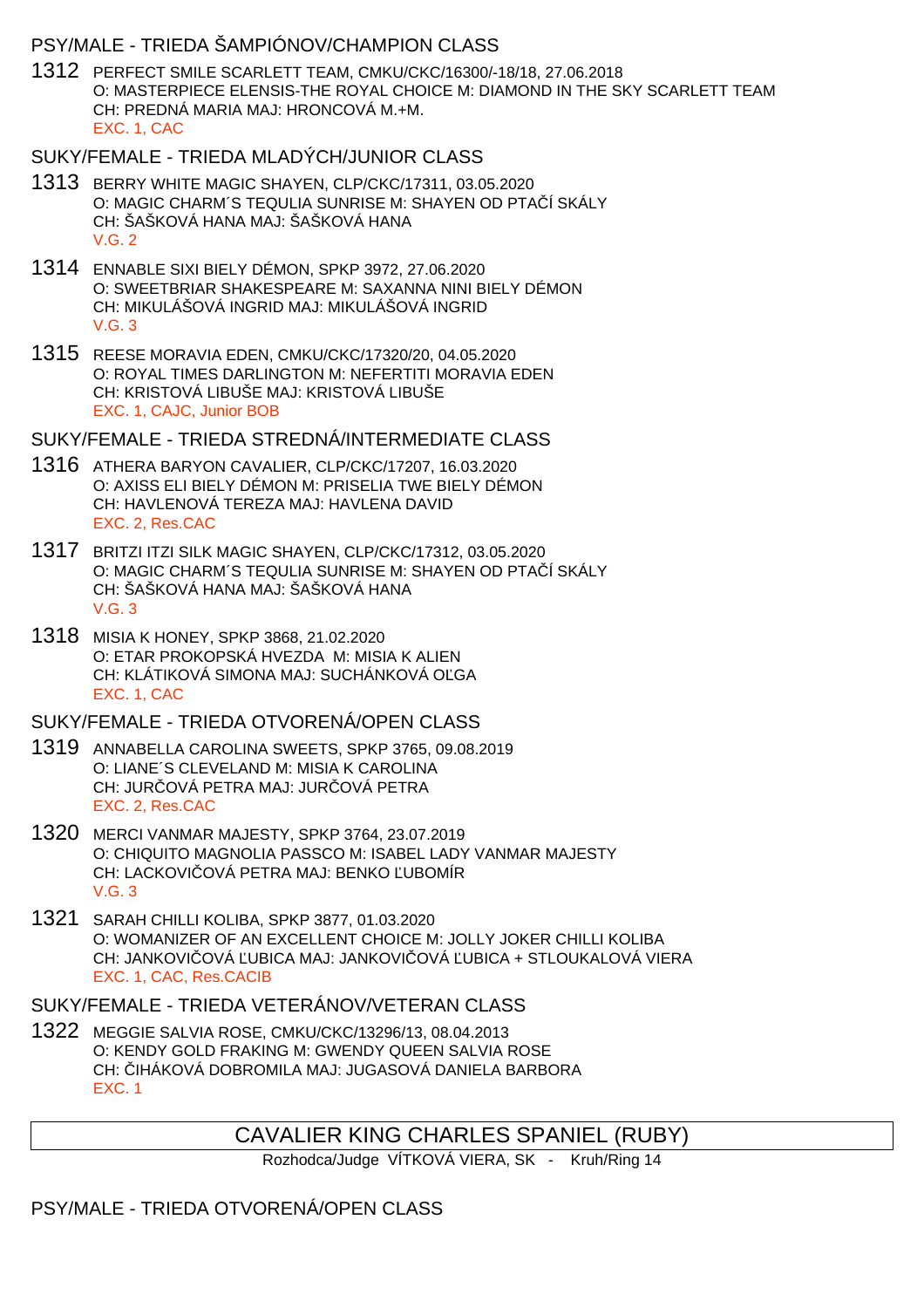1323 ELCRIS FIRI BIELY DÉMON, SPKP 3761, 08.07.2019 O: ECLIPSE OKTI BIELY DÉMON M: ZIWA ELI BIELY DÉMON CH: MIKULÁŠOVÁ INGRID MAJ: MIKULÁŠOVÁ INGRID EXC. 1, CAC

## PSY/MALE - TRIEDA ŠAMPIÓNOV/CHAMPION CLASS

1324 KLEMENT RED CHILLI KOLIBA, SPKP 3386, 09.05.2017 O: BONITOS COMPANEROS YES WE CAN RED M: CELESTÍNKA BOU CHILLI KOLIBA CH: JANKOVI OVÁ UBICA MAJ: POTHEOVÁ ZLATICA EXC. 1, CAC

## SUKY/FEMALE - TRIEDA STREDNÁ/INTERMEDIATE CLASS

- 1325 ANNIE QUCK-QUCK YAS, CMKU/CKC/17058/20, 17.01.2020 O: MAVERICK ROYAUME DES CAVALIERS VALAISANS M: CELESTÝNA AURI Z PANSTVÍ LOMNICE CH: Š ASTNÁ MARIANA MAJ: KUPKOVÁ PETRA V.G. 1
- 1326 PRIXIE FIRI BIELY DÉMON, SPKP 3855, 21.01.2020 O: UNIKAT TWE BIELY DÉMON M: BEYRIS ELI BIELY DÉMON CH: MIKULÁŠOVÁ INGRID MAJ: MIKULÁŠOVÁ INGRID  $V$  G  $2$

SUKY/FEMALE - TRIEDA OTVORENÁ/OPEN CLASS

1327 TANGERINE PROKOPSKÁ HVĚZDA, CMKU/CKC/16857/19, 19.09.2019 O: KABARET DOUBLE RED M: GOYA PROKOPSKÁ HVÍZDA CH: NOVÁKOVÁ HANA MAJ: JUGASOVÁ DANIELA BARBORA EXC. 1, CAC

# CAVALIER KING CHARLES SPANIEL (TRICOLOUR)

Rozhodca/Judge VÍTKOVÁ VIERA, SK - Kruh/Ring 14

### PSY/MALE - TRIEDA DORAST/PUPPY CLASS

1328 CHRISBELL SIXI BIELY DÉMON, SPKP 4027, 02.12.2020 O: TOMIS TRI BIELY DÉMON M: VIXXIE TWE BIELY DÉMON CH: MIKULÁŠOVÁ INGRID MAJ: HAVLENA DAVID V.P. 1

#### PSY/MALE - TRIEDA MLADÝCH/JUNIOR CLASS

- 1329 WEMBLEY FIRI BIELY DÉMON, SPKP 3914, 09.04.2020 O: SWEETBIRAR SHAKESPEARE M: QISMEEN NINI BIELY DÉMON CH: ORBANOVÁ MONIKA MAJ: ORBANOVÁ MONIKA + ORBAN ANDREJ V.G. 2
- 1330 XCELLENTE RIO MAGNOLIA PASSCO, SPKP 3901, 12.04.2020 O: PASCAVALE DOUGLAS M: LEONTINKA MAGNOLIA PASSCO CH: DOMANÍKOVÁ KATARÍNA MAJ: DOMANÍKOVÁ KATARÍNA EXC. 1, CAJC

#### PSY/MALE - TRIEDA STREDNÁ/INTERMEDIATE CLASS

- 1331 MISIA K GOOFY, SPKP 3798, 01.10.2019 O: NAZZ JAZZ MORAVIA EDEN M: MISIA K ANI KA CH: KLÁTIKOVÁ SIMONA MAJ: KLÁTIKOVÁ SIMONA EXC. 1, CAC
- 1332 NIGHT FEVER VANMAR MAJESTY, SPKP 3788, 24.09.2019 O: ELLEMICH ICONIC M: JOLLY GOO VANMAR MAJESTY CH: LACKOVI OVÁ PETRA MAJ: MIKULÁŠOVÁ INGRID EXC. 2, Res.CAC

## PSY/MALE - TRIEDA OTVORENÁ/OPEN CLASS

1333 MISTRAL LEMNA MINOR, SPKP 3773, 31.07.2019 O: WOMANIZER OF AN EXCELLENT CHOICE M: LIANE´S WILD ANGEL CH: STLOUKALOVÁ VIERA MAJ: STLOUKALOVÁ VIERA EXC. 1, CAC, CACIB, BOB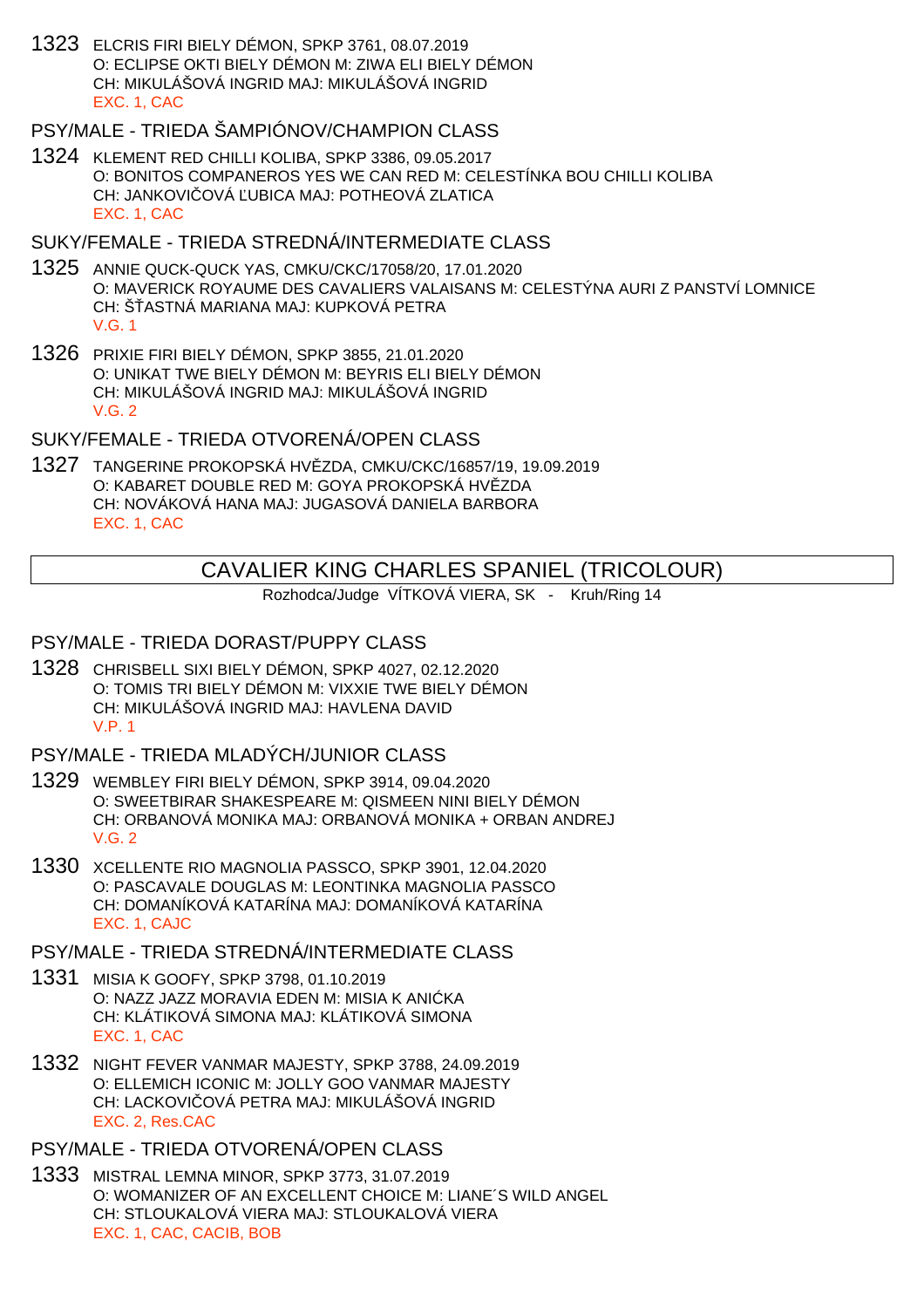1334 ODIN GERI SANTANA GWELLIAN, SPKP 3758, 29.03.2019 O: EASY PEASY DU CHATEAU NOBLESSE M: MISSOURI SANTANA GWELLIAN CH: ŠVÉDÍKOVÁ JITKA MAJ: ŠTEFÁNKOVÁ KAROLÍNA EXC. 2, Res.CAC

## PSY/MALE - TRIEDA ŠAMPIÓNOV/CHAMPION CLASS

1335 BONITOS COMPANEROS ZEAL WOMANIZER, CMKU/CKC/6830/-19/19, 24.02.2019 O: WOMANIZER OF AN EXCELLENT CHOICE M: BONITOS COMPANEROS RAVENNA CH: KIRSCHBAUM MARKUS MAJ: TO ÍKOVÁ JANKA EXC. 1, CAC, Res.CACIB

## SUKY/FEMALE - TRIEDA MLADÝCH/JUNIOR CLASS

- 1336 BELIEVE IN DESTINY SOLE DI MEZZANOTTE, SPKP 3960, 23.06.2020 O: WOMANIZER OF AN EXCELLENT CHOICE M: LUNA MAGNOLIA PASSCO CH: SCHIFFEROVÁ KLAUDIA MAJ: SCHIFFEROVÁ KLAUDIA EXC. 1, CAJC
- 1337 SAEBYE FIRI BIELY DÉMON, SPKP 3879, 28.02.2020 O: AXISS ELI BIELY DÉMON M: AIBIKKE TINI BIELY DÉMON CH: MIKULÁŠOVÁ INGRID MAJ: MIKULÁŠOVÁ INGRID  $V$  G  $2$

## SUKY/FEMALE - TRIEDA STREDNÁ/INTERMEDIATE CLASS

1338 PETRUSHKA MORAVIA EDEN, CMKU/CKC/17054/20, 14.01.2020 O: ROYAL TIMES DARLINGTON M: NEFERTARI MORAVIA EDEN CH: KRISTOVÁ LIBUŠE MAJ: KRISTOVÁ LIBUŠE EXC. 1, CAC

### SUKY/FEMALE - TRIEDA OTVORENÁ/OPEN CLASS

- 1339 LYUMATE SANDO ROMANOVS PLESSIS NOBLESSE, SPKP 3842, 13.08.2019 O: GIN TONIC MAGIC NOBLESSE M: BONITOS COMAPANEROS WAJOMI CH: MATVEEVA LUDMILA MAJ: BOBRÍKOVÁ ANGÉLIQUE + JURČOVÁ PETRA EXC. 1, CAC, CACIB
- 1340 QUEEN OF FORTUNE DE LOS URSIDOS KODIAK, LOE2474836, 21.07.2019 O: KAMELOT KNIGHT DE LOS URSIDOS KODIAK M: JO MARCH DE LOS URSIDOS KODIAK CH: GALOFRE CAMBRELENG ARTURO MARIA MAJ: SCHIFFEROVÁ KLAUDIA + OPREA NICOLETA EXC. 2, Res.CAC

### SUKY/FEMALE - TRIEDA ŠAMPIÓNOV/CHAMPION CLASS

1341 CHLOE MAGNOLIA PASSCO, CMKU/CKC/14644/-15/15, 01.06.2015 O: LAMBERT LOVE ME M: MÉDEA OD PTA Í SKÁLY CH: DOMANÍKOVÁ KATARÍNA MAJ: JUGASOVÁ DANIELA BARBORA EXC. 1, CAC

# CHIHUAHUA LONG-HAIRED - VAAVA DLHOSRSTÁ

Rozhodca/Judge VÍTKOVÁ VIERA, SK - Kruh/Ring 14

### PSY/MALE - TRIEDA MLADŠÍ DORAST/MINOR PUPPY CLASS

- 1342 JUPITER OF FAIDRA CIA POD VRÁŽÍ, CMKU/CHI/26674/21, 12.05.2021 O: SPECIAL GUEST LUKE DANES M: FAIDRA OF RIA CIA POD VRÁŽÍ CH: PLOUHAROVÁ REGINA MAJ: PLOUHAROVÁ REGINA V.P. 1
- PSY/MALE TRIEDA MLADÝCH/JUNIOR CLASS
- 1343 DIOR CHRISTIAN ROYAL CORIVIA, CMKU/CHI/25219/20, 10.04.2020 O: DRESSED BY MICHAEL KORS-PC DI SAN GIMIGNANO M: SPECIAL GUEST MELISSA CH: ŠKULTÉTYOVÁ NIKOL MAJ: ŠKULTÉTYOVÁ NIKOL EXC. 2
- 1344 ZEN ZUZKIN SEN, SPKP 9412, 01.06.2020 O: OLIVER TIPICH.CHIHUAHUA M: QUINSY TIPICH.CHIHUAHUA CH: TÓTHOVÁ ZUZANA MAJ: VIDOVÁ MIROSLAVA EXC. 1, CAJC

# PSY/MALE - TRIEDA STREDNÁ/INTERMEDIATE CLASS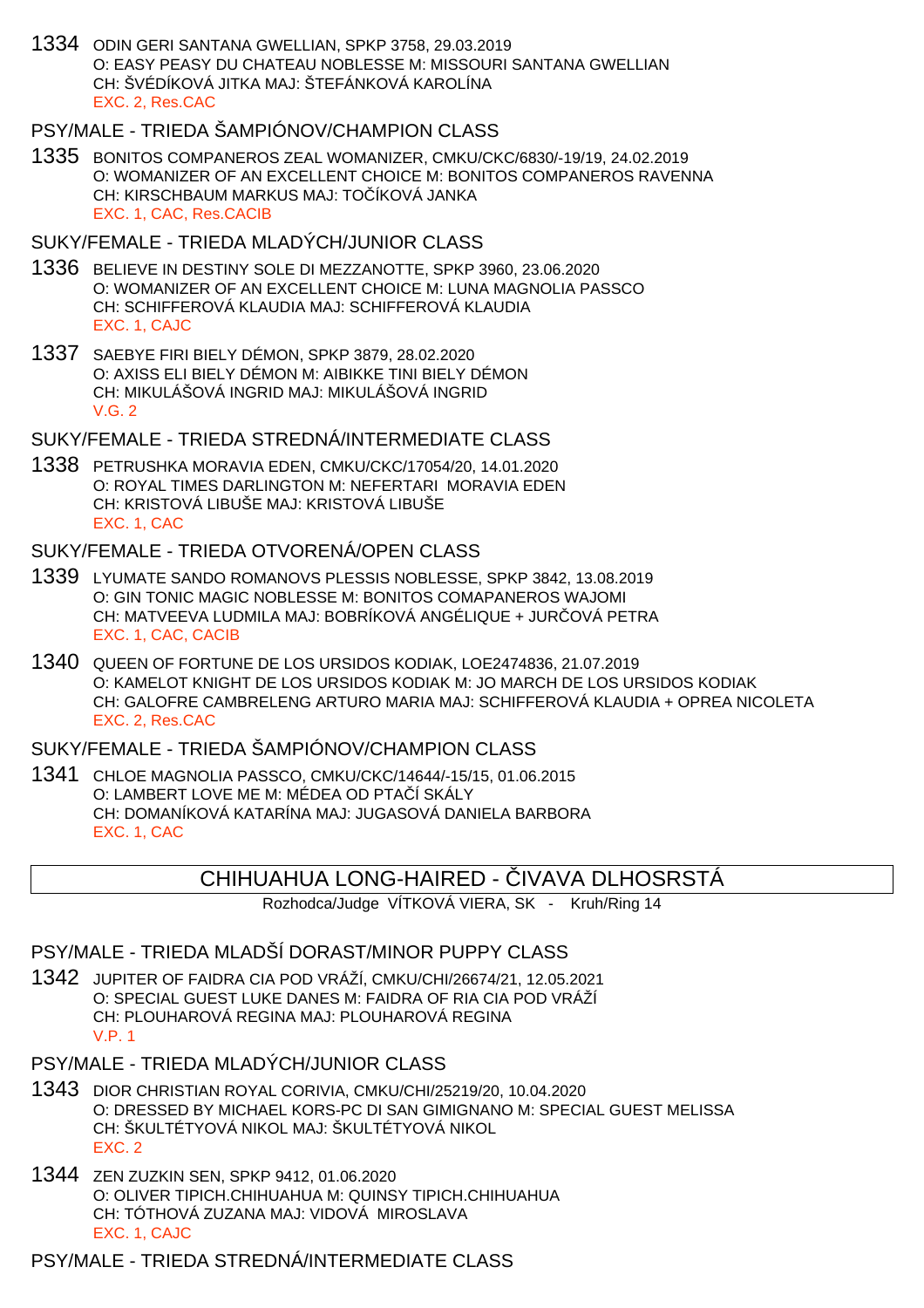1345 DIEGO THE BEST OF, SPKP 9193, 16.12.2019 O: ECLIPSE VIDA PERRA M: ULTIMA THE BEST OF CH: SCHVARZBACHEROVI B+M MAJ: SCHVARZBACHER MILAN EXC. 1, CAC

### PSY/MALE - TRIEDA OTVORENÁ/OPEN CLASS

- 1346 LEON LEO VALENTINA, SPKP 8976, 13.06.2019 O: VAH HELSING MAJOKO ORYS M: CANDY VIDA PERRA CH: KAPECOVÁ OLENA MAJ: KAPECOVÁ OLENA EXC. 2, Res.CAC
- 1347 PLATINUM KID MASTER LOVE, CMKU/CHI/25266/-20/20, 09.01.2020 O: LAYMINGAS-SHORI SHOWMAN M: PLATINUM KID EMILIYA FORTUNA CH: HODUNOVA ELENA MAJ: BARANOVA JEKAT RINA EXC. 3
- 1348 SHAH ARPILIN SAMARITH, RKF 5407130, 12.07.2018 O: SHAH ARPILIN AH-HO KUBANITE M: SHAH ARPILIN JAZIRA PONYO CH: ANDROSENKO LINA MAJ: ANTAL ALEXANDRA EXC. 1, CAC, CACIB
- PSY/MALE TRIEDA ŠAMPIÓNOV/CHAMPION CLASS
- 1349 MY PRECIOUS MAKE LOVE, SE18575/2017, 13.03.2017 O: MY PRECIOUS MAXIMUZ M: MY PRECIOUS I LOVE YOU CH: PEEKER IRENE MAJ: FLOBERGSETER LINE ABS.
- 1350 PLATINUM KID IMPERATOR, CMKU/CHI/23816/-19/18, 23.11.2018 O: NOBBI NEIL SHUMAHER M: GYUREN CH: HODUNOVA ELENA MAJ: BARANOVA JEKAT RINA EXC. 1, CAC, Res.CACIB

## SUKY/FEMALE - TRIEDA MLADŠÍ DORAST/MINOR PUPPY CLASS

- 1351 AIRA ANGELS SOLUBIST DOG, SPKP 9814, 07.03.2021 O: KARLOS MINI BIG DOG M: HANNAH II. HENRIET´S GARDEN CH: BISTÁKOVÁ SO A MAJ: BEB ÁKOVÁ ZUZANA PROM.
- SUKY/FEMALE TRIEDA DORAST/PUPPY CLASS
- 1352 DOVANES PATRISHA, CMKU/CHI/26635/21, 16.01.2021 O: DUMAS MALKANORAH M: DOVANES OXFORD STAR CH: DOVÄNE OLGA MAJ: SOU KOVÁ ŠÁRKA V.P. 1

### SUKY/FEMALE - TRIEDA MLADÝCH/JUNIOR CLASS

- 1353 CELTIC ROSE AVE BENGAL, CMKU/CHI/25422/20, 10.06.2020 O: AMATO AZZURRO BENVENUTO M: JOLLY MISS GOLD SAFFRON CH: KU EROVÁ ZDENA MAJ: KU EROVÁ ZDENA EXC. 1, CAJC
- 1354 RENESMEE PORTA CASSOVIA, SPKP 9498, 12.08.2020 O: KNIGHT RIDER CHILARIOUS M: AMMERON SANTA BARBARA CH: TKA IKOVÁ MIRIAM MAJ: TKA IKOVÁ MIRIAM V.G. 2
- SUKY/FEMALE TRIEDA STREDNÁ/INTERMEDIATE CLASS
- 1355 HARMONIA OF JULY CIA POD VRÁŽÍ, CMKU/CHI/24401/19, 07.09.2019 O: NARATOR DA MINHA QUINTA M: SPECIAL GUEST JULIET CAPULET CH: PLOUHAROVÁ REGINA MAJ: PLOUHAROVÁ REGINA EXC. 2, Res.CAC
- 1356 YAMAHA AVE BENGAL, CMKU/CHI/25130/20, 07.04.2020 O: GRANDEUR SOUL GOLD SAFFRON M: PLAYFUL RICH CETA JONES CATHERINE CH: KU EROVÁ ZDENA MAJ: KU EROVÁ ZDENA EXC. 1, CAC

SUKY/FEMALE - TRIEDA OTVORENÁ/OPEN CLASS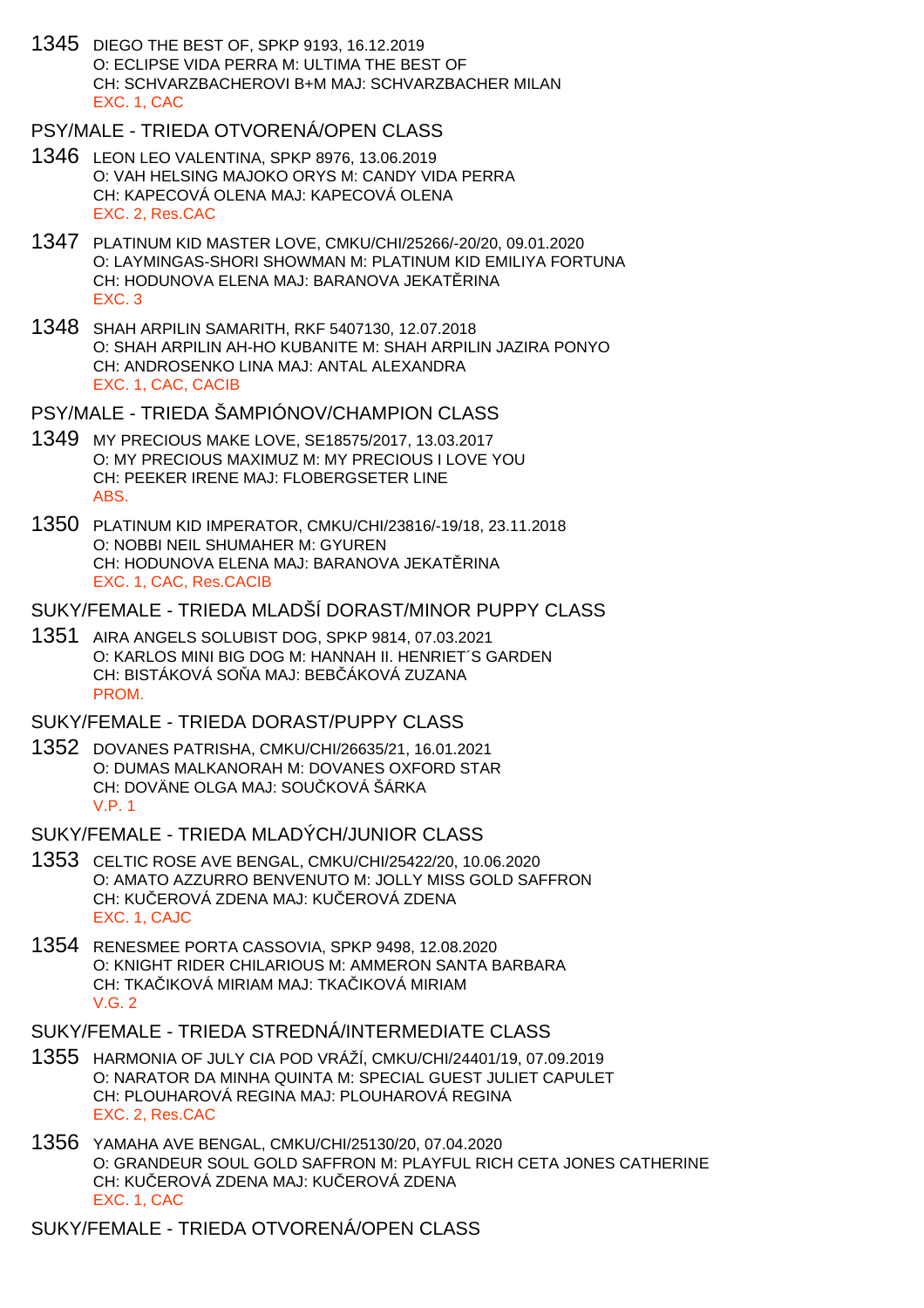- 1357 JOLLY BERRY LEO VALENTINA, SPKP 8971, 26.05.2019 O: VAH HELSING MAKOKO ORYS M: GEM LEO VALENTINA CH: KAPECOVÁ OLENA MAJ: KAPECOVÁ OLENA  $V$  G  $2$
- 1358 LOLITTA PORTA CASSOVIA, SPKP 8736, 01.12.2018 O: LUCKY WINNERS NOBLE BLOOD M: HETTIE PORTA CASSOVIA CH: TKA IKOVÁ MIRIAM MAJ: TKA IKOVÁ MIRIAM EXC. 1, CAC, CACIB, BOS

SUKY/FEMALE - TRIEDA ŠAMPIÓNOV/CHAMPION CLASS

1359 WONDERFUL PRINCESS THE BEST OF, SPKP 8691, 22.10.2018 O: FIRE OPAL LEO VALENTINA M: OLIVIA THE BEST OF CH: SCHVARZBACHEROVI B+M MAJ: SCHVARZBACHER MILAN EXC. 1, CAC, Res.CACIB

# CHIHUAHUA SMOOTH-HAIRED - VAVA KRÁTKOSRSTÁ

Rozhodca/Judge VÍTKOVÁ VIERA, SK - Kruh/Ring 14

### PSY/MALE - TRIEDA STREDNÁ/INTERMEDIATE CLASS

1360 SPECIAL GUEST TWEETY, CMKU/CHI/25399/-20/19, 06.11.2019 O: BRAMERITA BOYDISIN DAPPER M: SPECIAL GUEST KNITTED HOLLY CH: ŠVECOVÁ VIERA MAJ: NEDOROSTOVÁ BARBORA V.G. 1

## PSY/MALE - TRIEDA OTVORENÁ/OPEN CLASS

1361 EAGLE IN A STORM Z D DINSKÉHO VALU, CMKU/CHI/24345/19, 28.08.2019 O: OVER THE STORM HAPPY GANG M: GAIA SONG QUEEN'S DIAMOND CH: WOLLEROVÁ RENATA MAJ: KRÁLÍKOVÁ JANA V.G. 1

# PSY/MALE - TRIEDA ŠAMPIÓNOV/CHAMPION CLASS

- 1362 DADIE Z LEJANCU, CMKU/CHI/20502/16, 22.01.2016 O: NEW SANTIAGO LEO Z LEJANCU M: WIKTORIA Z LEJANCU CH: JAN ÍK LEOŠ MAJ: MUSIL ZDEN K EXC. 1, CAC, CACIB, BOS
- 1363 PLAYFUL RICH SHERIFF KELLY, CMKU/CHI/24078/-19/19, 23.02.2019 O: DZHANELITI STAR LUNTIK M: PLAYFUL RICH SOFI LOU CH: POTASHOVA R. E. MAJ: KU EROVÁ ZDENA EXC. 2, Res.CAC, Res.CACIB

### SUKY/FEMALE - TRIEDA MLADÝCH/JUNIOR CLASS

1364 MISTY MEADOW´S CATWOMAN-PC, CMKU/CHI/25886/-20/20, 06.04.2020 O: MISTY MEADOW´S ORLANDO FURIOSO-PC M: MM´S ALICE ROI-PC DI SAN GIMIGNANO CH: LEHTINEN-COCHETTI TUULA RIITTA MAJ: ŠKULTÉTYOVÁ NIKOL EXC. 1, CAJC, Junior BOB

### SUKY/FEMALE - TRIEDA STREDNÁ/INTERMEDIATE CLASS

- 1365 LA CORONA LUXARDO STAR, CMKU/CHI/25215/20, 29.03.2020 O: NERO OD JITKOVSKÉHO POTOKA M: QUINCHITTA Z DĚDINSKÉHO VALU CH: KRÁLÍKOVÁ JANA MAJ: KRÁLÍKOVÁ JANA EXC. 1, CAC, Res.CACIB
- SUKY/FEMALE TRIEDA ŠAMPIÓNOV/CHAMPION CLASS
- 1366 BUBBLE BORN TO BE STAR, CMKU/CHI/24506/19, 06.10.2019 O: FUJISTAR FOR ANGELS S LIPETSKIH OZER M: WHITE MAGIC MINEO CH: SOU KOVÁ ŠÁRKA MAJ: SOU KOVÁ ŠÁRKA EXC. 1, CAC, CACIB, BOB

## CHIN - JAPONSKÝ ŠPANIEL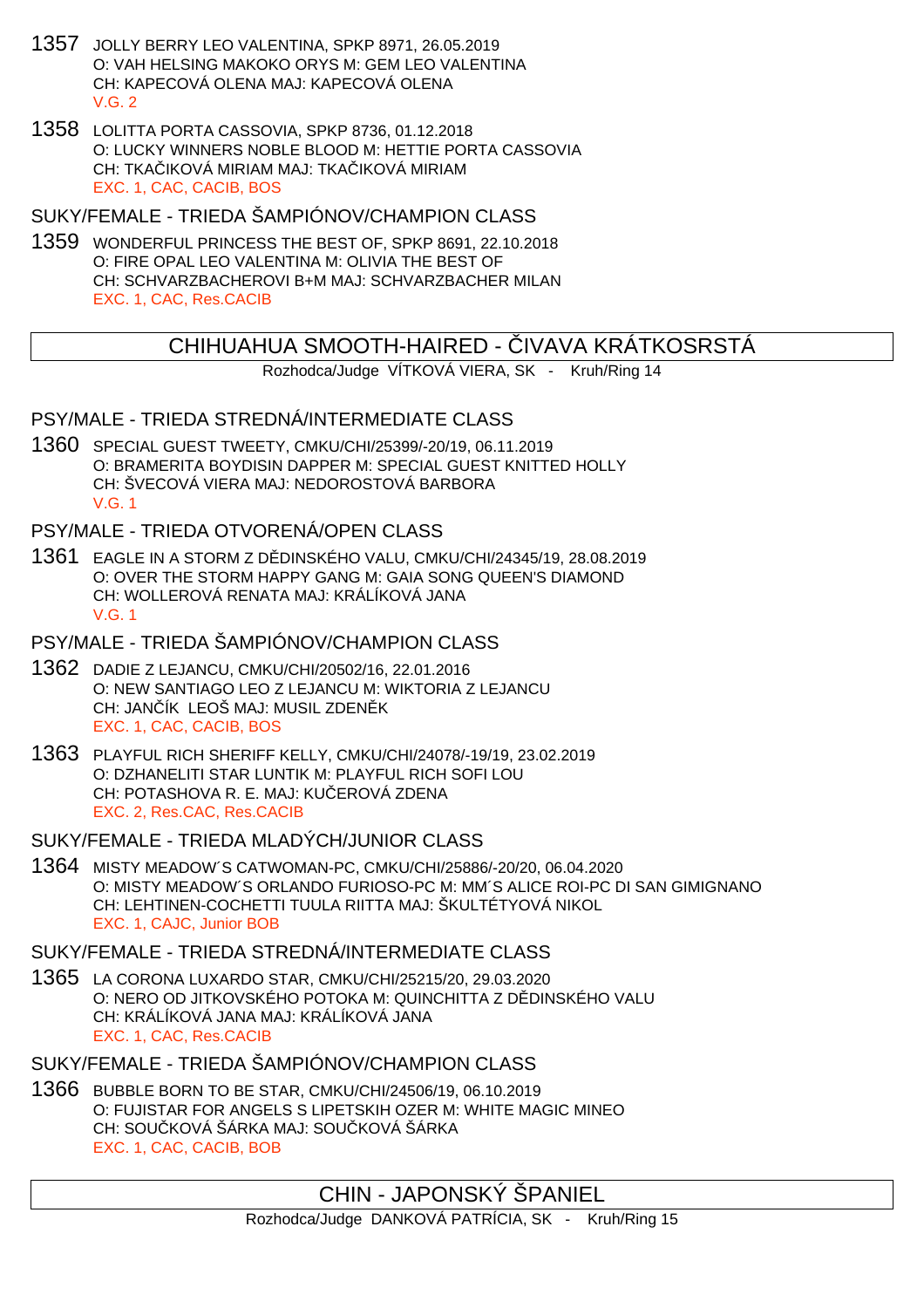### PSY/MALE - TRIEDA OTVORENÁ/OPEN CLASS

1367 CHICO Z ROSENTHALU, CMKU/JCH/4006/19, 27.04.2019 O: HIN SATORI PREKRASNIY PAVEL M: ZANA OD DVOU OŘECH CH: ROSENTHALOVÁ SV TLANA MAJ: ROSENTHALOVÁ SV TLANA EXC. 1, CAC, CACIB, BOB

# CHINESE CRESTED DOG HAIRLESS - ÍNSKY CHOCHOLATÝ PES BEZ SRSTI

Rozhodca/Judge VÍTKOVÁ VIERA, SK - Kruh/Ring 14

#### PSY/MALE - TRIEDA STREDNÁ/INTERMEDIATE CLASS

- 1368 MANO PONIS VIKINGAS, CMKU/CIN/7074/-20/20, 06.01.2020 O: MOON HARBOUR FREE STYLE M: MANO PONIS PRINCESITA CH: GUDABSKIENE ALMA MAJ: PROCHÁZKOVÁ KATELINA EXC. 1, CAC
- 1369 XANTHIM Z JASNÉ HVĚZDY, CMKU/CIN/7019/20, 13.05.2020 O: NEXUS JEMALLE M: JULIETT Z JASNÉ HV ZDY CH: SZURMANOVÁ MICHAELA MAJ: NAVRÁTILOVÁ MARKÉTA EXC. 2, Res.CAC

#### PSY/MALE - TRIEDA OTVORENÁ/OPEN CLASS

- 1370 CZECH GILAR ANKADI, CMKU/CIN/6574/18, 22.02.2018 O: VOLSHEBNAJA LOSHADKA GILAR M: RINA POWDER ANKADI CH: PROCHÁZKOVÁ KATEŘINA MAJ: PROCHÁZKOVÁ KATEŘINA EXC. 2, Res.CAC
- 1371 KENZO ANGEL CARAMELLA´S FAMILY, ÖHZB/CC 900 A, 25.07.2019 O: CASMAI STANDING OVATION M: GINGER CARAMELLA´S FAMILY CH: KOŠ OVÁ GABRIELA MAJ: KOŠ OVÁ GABRIELA EXC. 1, CAC, CACIB, BOB

## PSY/MALE - TRIEDA ŠAMPIÓNOV/CHAMPION CLASS

- 1372 EVER CLEVER WINNING SMILE, SPKP 2131, 04.06.2019 O: LA LALAND WINNING SMILE M: ZENDY WINNING SMILE CH: PAPKOUSKAJA ANASTASIA MAJ: OLBERTOVÁ ZUZANA + LIEGL CHRISTINE EXC., CAC, Res.CACIB
- 1373 JAMES BOND CARAMELLA´S FAMILY, ÖHZB/CC 872 A, 04.12.2018 O: CAVHILL CONFUCIUS SAY M: DIVA FOREVER CARAMELLA´S FAMILY CH: KOŠ OVÁ GABRIELA MAJ: KOŠ OVÁ GABRIELA EXC. 2, Res.CAC

SUKY/FEMALE - TRIEDA MLADÝCH/JUNIOR CLASS

1374 NEXT TOP MODEL CARAMELLA´S FAMILY, ÖHZB/CC 969 A, 19.08.2020 O: CAPTURE GAMBITAS M: GINGER CARAMELLA´S FAMILY CH: KOSCOVA GABRIELA MAJ: KOŠ OVÁ GABRIELA EXC. 1, CAJC

#### SUKY/FEMALE - TRIEDA STREDNÁ/INTERMEDIATE CLASS

- 1375 XANNA Z JASNÉ HVĚZDY, CMKU/CIN/7022/20, 13.05.2020 O: NEXUS JEMALLE M: JULIETT Z JASNÉ HVÍZDY CH: SZURMANOVÁ MICHAELA MAJ: SZURMANOVÁ MICHAELA EXC. 1, CAC
- SUKY/FEMALE TRIEDA OTVORENÁ/OPEN CLASS
- 1376 ISABELLA PUNKED BENJAMIN, SPKP 2141, 28.11.2019 O: KLARK BOS BOHEMIA M: DAPHNE PUNKED BENJAMIN CH: KUBOVÁ BARBORA MAJ: DOPJEROVÁ ZUZANA EXC. 2, Res.CAC
- 1377 XANTI Z JASNÉ HVĚZDY, CMKU/CIN/7023/20, 13.05.2020 O: NEXUS JEMALLE M: JULIETT Z JASNÉ HV ZDY CH: SZURMANOVÁ MICHAELA MAJ: SZURMANOVÁ MICHAELA EXC. 1, CAC, Res.CACIB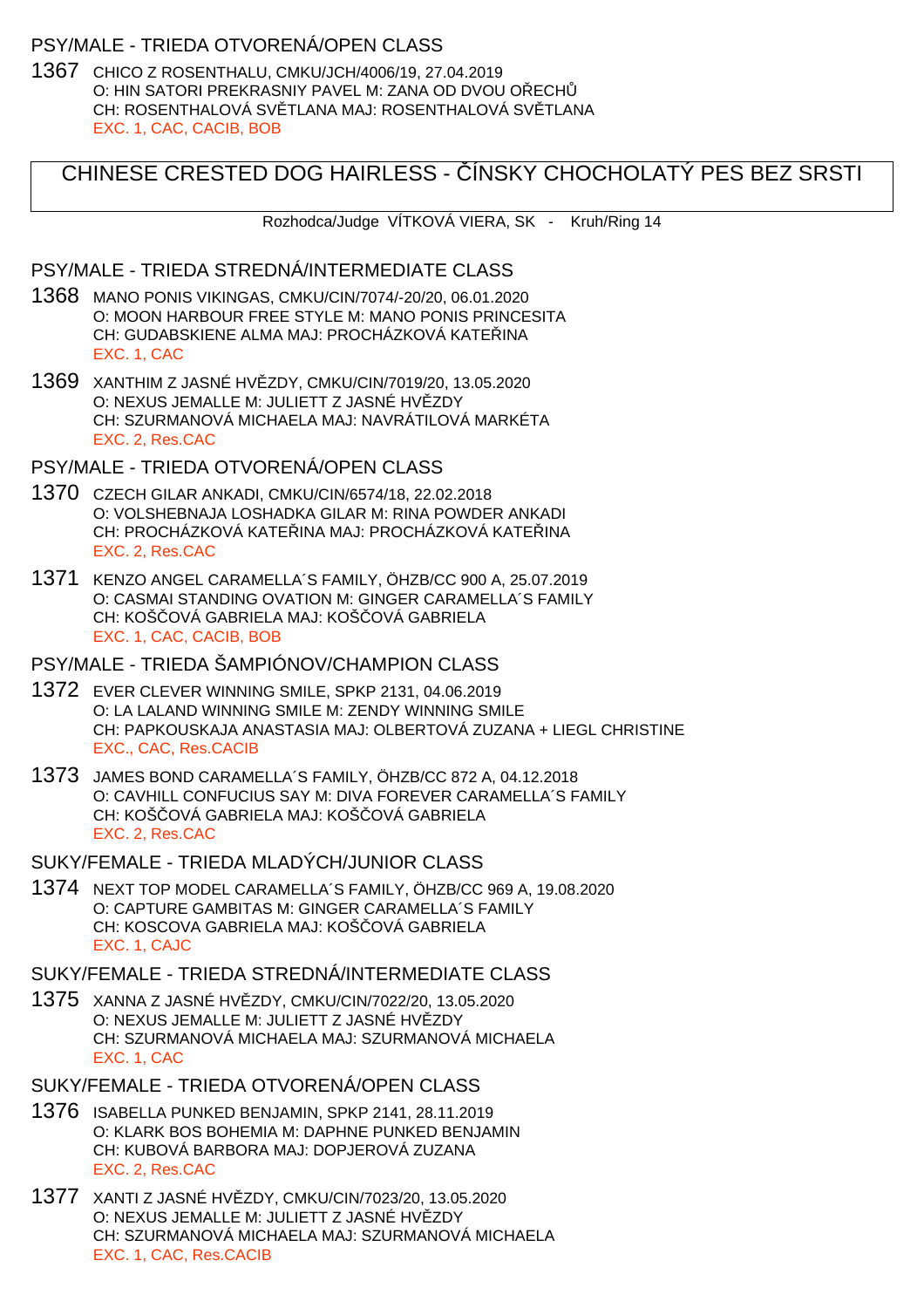### SUKY/FEMALE - TRIEDA ŠAMPIÓNOV/CHAMPION CLASS

1378 ATALI MODRÝ KVĚT, CMKU/CIN/6503/18, 01.01.2018 O: LANDKRIS MANGO M: YASI MODRÝ KVÍT CH: POSPÍŠIL JI Í MAJ: PROCHÁZKOVÁ KATELINA EXC. 1, CAC, CACIB, BOS

# CHINESE CRESTED DOG POWDERPUFF - ÍNSKY CHOCHOLATÝ PES **DLHOSRSTÝ**

Rozhodca/Judge VÍTKOVÁ VIERA, SK - Kruh/Ring 14

### PSY/MALE - TRIEDA MLADŠÍ DORAST/MINOR PUPPY CLASS

1379 GUINNESS CRYSTAL ICE, CMKU/CIN/7204/21, 10.03.2021 O: ELDORADO IZ SOZVEZDIYA KHANA M: BELEN CRYSTAL ICE CH: HAUKOVÁ LENKA MAJ: HAUKOVÁ LENKA V.P. 1

### SUKY/FEMALE - TRIEDA MLADÝCH/JUNIOR CLASS

1380 ENERGY DI HOLLY-MOLLY, SPKP 2171, 08.06.2020 O: YAM MEY´S CUSTOM BOY M: ENERGY BOOGY-WOOGY CH: SYCHOVA YULIYA MAJ: UPTÁKOVÁ NIKOLA + SYCHOVA YULIYA EXC. 1, CAJC, Junior BOB

#### SUKY/FEMALE - TRIEDA STREDNÁ/INTERMEDIATE CLASS

1381 GALADRIEL FREUHARTANG, CMKU/CIN/7002/20, 02.03.2020 O: KARAKUSH NOTHING UP MY SLEEVE M: DAKOTA DEI FREUHARTANG CH: KUBINOVÁ HANA MAJ: KUBINOVÁ HANA EXC. 1, CAC

# COTON DE TULÉAR

Rozhodca/Judge VÍTKOVÁ VIERA, SK - Kruh/Ring 14

### PSY/MALE - TRIEDA OTVORENÁ/OPEN CLASS

- 1382 ELIÁŠ Z POŘÍČSKÉHO STATKU, CMKU/CTU/2639/18, 30.12.2018 O: LITTLE MIKY FROM COTTON HOME M: DAMION ANGELA Z PO Í SKÉHO STATKU CH: TRKOLOVÁ NA A MAJ: LÁNÍ KOVÁ EVA V.G. 1
- 1383 ONE LOVE DU HAUT MARAIS, CMKU/CTU/2605/-18/18, 07.03.2018 O: LARGO WINCH DU HAUT MARAIS M: LIBERTE CHERIE DU HAUT MARAIS CH: POLET PLACES VERONIQUE MAJ: SALVÉTOVÁ RADANA V.G. 2

### PSY/MALE - TRIEDA ŠAMPIÓNOV/CHAMPION CLASS

1384 ORPHEUS JO-LUC BEST OF COTTON, CMKU/CTU/2333/16, 16.06.2016 O: LUCKY HEL-DJE BEST OF COTTON M: JOYS-VAN-ROY BEST OF COTTON CH: REMSOVÁ BLANKA MAJ: LÁNÍ KOVÁ EVA EXC. 1, CAC, CACIB, BOS

#### SUKY/FEMALE - TRIEDA DORAST/PUPPY CLASS

1385 SI-DOUCE-STELLA DU CASTEL DE LA ROCHE AUX FEES, CMKU/CTU/2895/-21/21, 29.01.2021 O: POLAIRE DU CLOS D´EMMA M: MY-WAY-TO-HAPPINESS DU CASTEL DE LA ROCHE AUX FEES CH: FAUREZ SYLVIO & FLORANCE MAJ: SCHAFFEROVÁ PAVLÍNA V.P. 1

### SUKY/FEMALE - TRIEDA STREDNÁ/INTERMEDIATE CLASS

1386 RIVER DIAMOND DU CASTEL DE LA ROCHE AUX FEES, CMKU/CTU/2811/-20/20, 20.05.2020 O: IPSO-FACTO DU CASTEL DE LA ROCHE AUX FEES M: IVANA DU CASTEL DE LA ROCHE AUX FEES CH: FAUREZ SYLVIO&FLORENCE MAJ: SCHAFEROVÁ LUDMILA EXC. 1, CAC, CACIB, BOB

### SUKY/FEMALE - TRIEDA OTVORENÁ/OPEN CLASS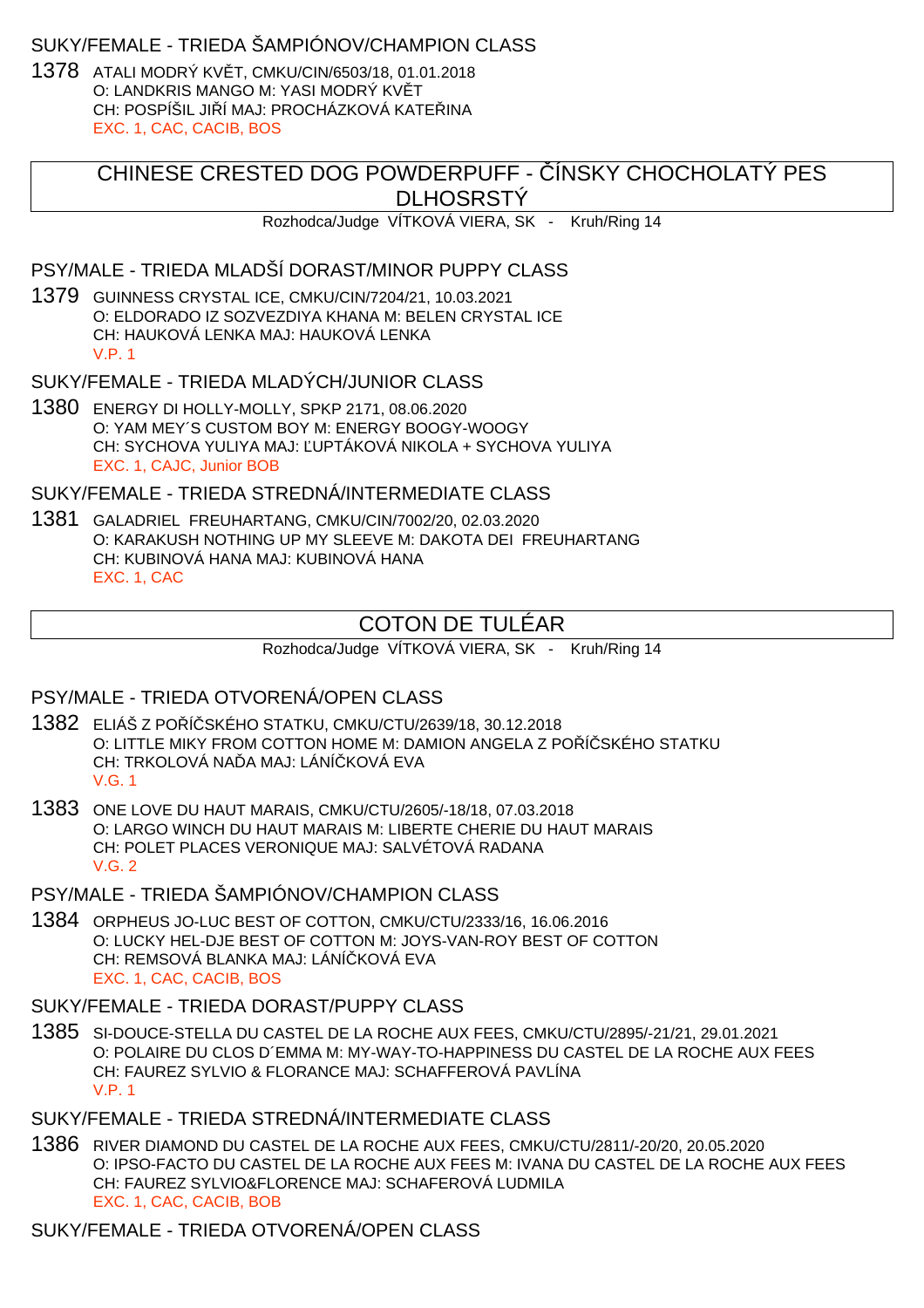1387 CHARLOTTE RÁJ KARPAT, CMKU/CTU/2226/15, 09.07.2015 O: ZOUAVE RÁJ KARPAT M: BRILLIANT DIAMONT RÁJ KARPAT CH: KR. ŽELOVÁ ŠÁRKA MAJ: SALVÉTOVÁ RADANA EXC. 1, CAC

### SUKY/FEMALE - TRIEDA ŠAMPIÓNOV/CHAMPION CLASS

- 1388 ELYSEE RÁJ KARPAT, CMKU/CTU/2001/14, 03.02.2014 O: JABORANO PÁTELÉ JETYNKY M: MADAME AVELAINE RÁJ KARPAT CH: KR ŽELOVÁ ŠÁRKA MAJ: SALVÉTOVÁ RADANA EXC. 2, Res.CAC
- 1389 GRAND COCONUT OF CUTEBERRY, SPKP 275, 25.01.2020 O: JESPERSEN'S CHIEF M: COOL TO BE CUTEBERRY CH: HARSÁNYIOVÁ ANNA MAJ: HARSÁNYIOVÁ ANNA EXC. 1, CAC, Res.CACIB

## GRIFFON BELGE - BELGICKÝ GRIFON

Rozhodca/Judge VÍTKOVÁ VIERA, SK - Kruh/Ring 14

SUKY/FEMALE - TRIEDA MLADŠÍ DORAST/MINOR PUPPY CLASS

1390 CHRISTINA OD HUNKOVSKÉHO RYBNÍKA, CMKU/BEG/5192/21, 14.03.2021 O: VITA GRIFF GLENN HUGHES M: TIFFANY Z LOVECKÉHO ZÁME KU CH: MACÍKOVÁ MARCELA MAJ: MACÍKOVÁ MARCELA PROM.

SUKY/FEMALE - TRIEDA OTVORENÁ/OPEN CLASS

1391 YULIETTE FRANCOUZSKÁ LILIE, SPKP 375, 02.08.2019 O: KENZO PETR V PES M: JULIETT BLACK BEAUTY FRANCOUZSKÁ LILIE CH: NEVŠÍMALOVÁ KAMILA MAJ: PRUŽINOVÁ CARMEN EXC. 1, CAC, CACIB, BOB

## GRIFFON BRUXELLOIS - BRUSELSKÝ GRIFON

Rozhodca/Judge VÍTKOVÁ VIERA, SK - Kruh/Ring 14

### PSY/MALE - TRIEDA ŠAMPIÓNOV/CHAMPION CLASS

1392 DESPERADO TOO MUCH LOVE, SPKP 359, 08.05.2019 O: SAVENKOFF CAPONE GOLDENE HORDE M: UNIQUE GIRL DE LA TORMENTA DEL MAR CH: BALOGHOVÁ LUCIA MAJ: BALOGHOVÁ LUCIA EXC. 1, CAC, CACIB, BOB

- SUKY/FEMALE TRIEDA MLADÝCH/JUNIOR CLASS
- 1393 ICI PICI TOO MUCH LOVE, SPKP 393, 12.08.2020 O: ROTERR GRIFF UO-TO-DATE M: ROTERR GRIFF KLAVDIYA CH: BALOGHOVÁ LUCIA MAJ: BALOGHOVÁ LUCIA EXC. 1, CAJC

SUKY/FEMALE - TRIEDA OTVORENÁ/OPEN CLASS

1394 ELLENA VON ANTOANET, SPKP 365, 18.07.2019 O: FOXFLY RED AND ROCKY M: ADELA VON ANTOANET CH: HOVORKOVÁ TERÉZIA MAJ: MIHÁLIKOVÁ SIMONA V.G. 1

SUKY/FEMALE - TRIEDA ŠAMPIÓNOV/CHAMPION CLASS

1395 PALLAS MAWPET, CMKU/BRG/4518/19, 05.01.2019 O: ELMO DRAGON BOHEMIA HAPET M: CAROLINA MAWPET CH: PETR MILOŠ MAJ: DVO ÁKOVÁ PETRA EXC. 1, CAC, CACIB

SUKY/FEMALE - TRIEDA VETERÁNOV/VETERAN CLASS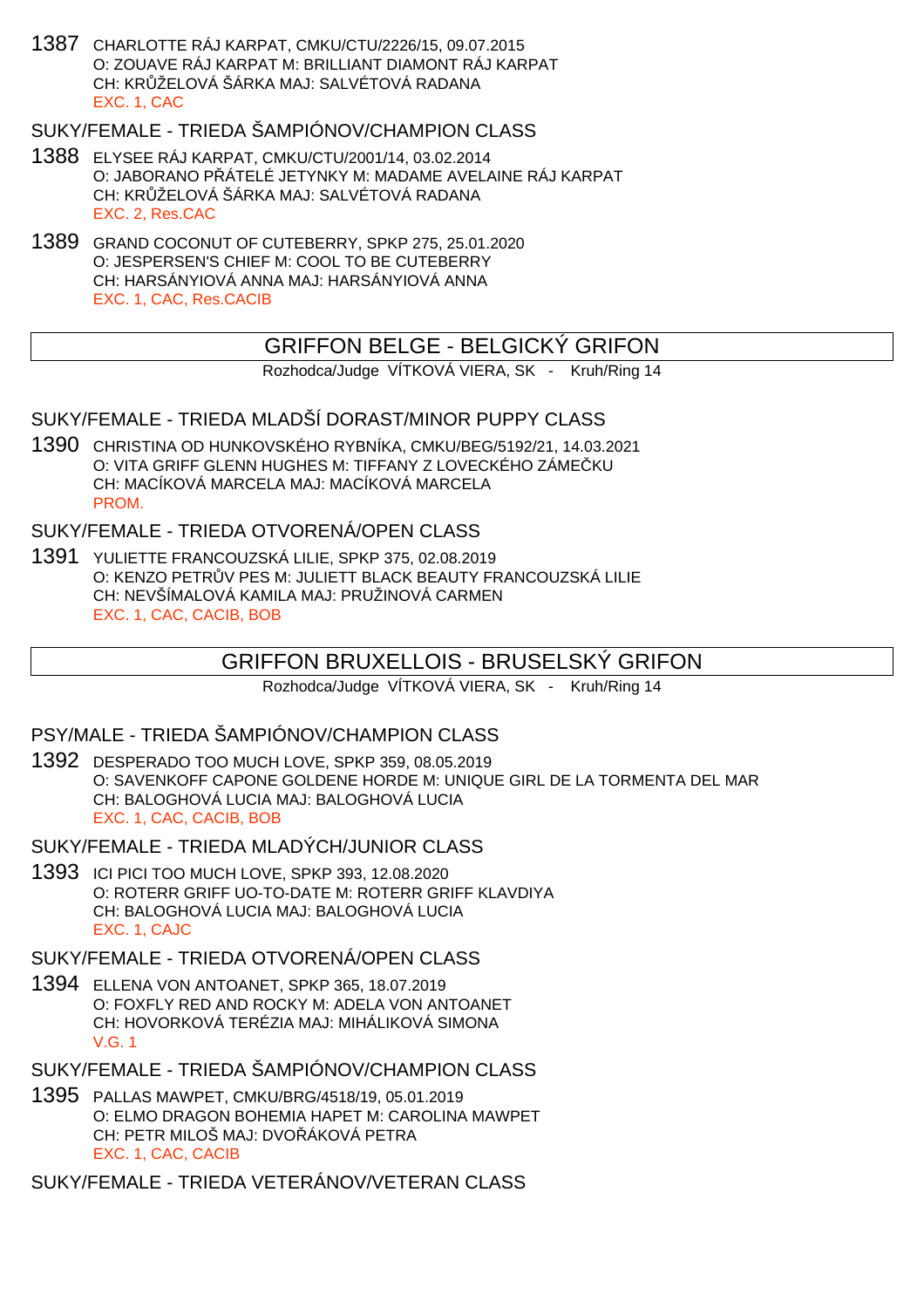1396 FANTASY BOHEMIA HAPET, CMKU/BRG/2798/13, 05.08.2013 O: SHEVILAN O"HENRY BOHEMIA HAPET M: BESINKA MAWPET CH: PETROVÁ HANA MAJ: MACÍKOVÁ MARCELA EXC. 1, BOS

## KING CHARLES SPANIEL

Rozhodca/Judge DANKOVÁ PATRÍCIA, SK - Kruh/Ring 15

## PSY/MALE - TRIEDA ŠAMPIÓNOV/CHAMPION CLASS

1397 FARAWAY KINGDOM IZUZ, CLP/KCS/1519, 11.09.2017 O: GALAXY LOVE REAL MIRACLE M: FIEBE Z ROZENTHALU CH: HILDEBRANDOVÁ IVANA MAJ: HILDEBRANDOVÁ IVANA EXC. 1, CAC, CACIB, BOB

### SUKY/FEMALE - TRIEDA ŠAMPIÓNOV/CHAMPION CLASS

1398 PRINCES POLLY Z ROSENTHALU, CLP/KCS/1512, 21.08.2017 O: TAYO OD DVOU OŘECHŮ M: ISABELLA Z ROSENTHALU CH: ROSENTHALOVÁ SV TLANA MAJ: ROSENTHALOVÁ SV TLANA EXC. 1, CAC, CACIB, BOS

## LHASA APSO

Rozhodca/Judge DANKOVÁ PATRÍCIA, SK - Kruh/Ring 15

## PSY/MALE - TRIEDA ŠAMPIÓNOV/CHAMPION CLASS

1399 ARMANI IVEPET LATGATE, SPKP 755, 18.03.2018 O: SIIMLINE´S LOVE LEGACY TRUTH M: TI LA SHU ZKY FULL OF STARS CH: JELEVICA K. MAJ: PETRÁKOVÁ IVETA EXC. 1, CAC, CACIB, BOB

SUKY/FEMALE - TRIEDA MLADŠÍ DORAST/MINOR PUPPY CLASS

1400 PARIS IVEPET, SPKP 820, 20.05.2021 O: RADICALLY´S DANIEL M: HÉRA IVEPET CH: PETRÁKOVÁ IVETA MAJ: PETRÁKOVÁ IVETA V.P. 1

### MALTESE - MALTÉZSKY PSÍK

Rozhodca/Judge DANKOVÁ PATRÍCIA, SK - Kruh/Ring 15

PSY/MALE - TRIEDA MLADÝCH/JUNIOR CLASS

1401 DIAMOND BOY SWEET DEVIL, SPKP 556, 02.05.2020 O: TI AMO SWEET DEVIL M: UNDOUBTEDLY I'M YOUR SWEET DEVIL CH: JUSTOVÁ IVONA MAJ: KRUPOVÁ LÍVIA EXC. 1, CAJC

PSY/MALE - TRIEDA STREDNÁ/INTERMEDIATE CLASS

1402 CARWYN Z NOVÉHO M STA, SPKP 555, 21.10.2019 O: NICE VIEW MALTEZZI M: CHARLEEN Z NOVÉHO M STA CH: KYNZLOVÁ MONIKA MAJ: ŠPÁNIKOVÁ DANIELA EXC. 1, CAC, CACIB, BOB

SUKY/FEMALE - TRIEDA MLADÝCH/JUNIOR CLASS

- 1403 DÁŠENKA KARLOS NAJOBA, CMKU/MA/11166/20, 14.09.2020 O: MARK OREGON INA JIMIDO M: CECILIE CURRY NAJOBA CH: BALCÁRKOVÁ JOLANA MAJ: BALCÁRKOVÁ JOLANA EXC. 2
- 1404 FEMME FATALE SWEET DEVIL, SPKP 568, 03.10.2020 O: DIAMOND GEMINI BISCUIT II M: ROLLY-POLLY SWEET DEVIL CH: JUSTOVÁ IVONA MAJ: JUSTOVÁ IVONA EXC. 1, CAJC, Junior BOB, BOS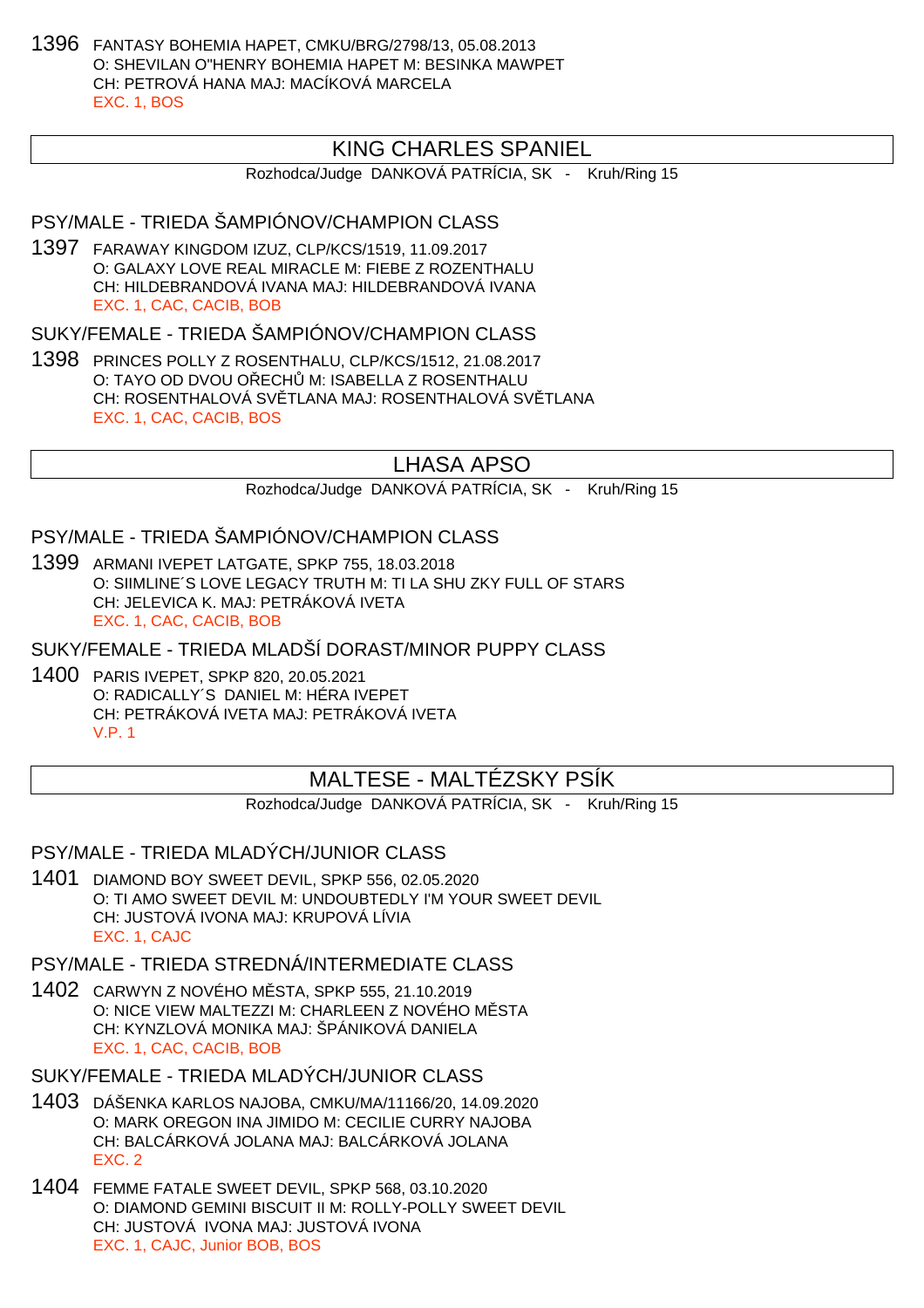1405 PAMELA ATHENA VY-MIA, CMKU/MA/11172/20, 03.10.2020 O: MARK OREGON INA JIMIDO M: ATHENA STAR MAGIC MALTESE CH: SLAČÍKOVÁ ANDREA MAJ: BALCÁRKOVÁ JOLANA EXC. 3

# MOPS (PUG)

Rozhodca/Judge DANKOVÁ PATRÍCIA, SK - Kruh/Ring 15

### PSY/MALE - TRIEDA STREDNÁ/INTERMEDIATE CLASS

- 1406 QUATRO BLACK`D JO-ME-LICH, SPKP 3822, 15.01.2020 O: GLORIOUS FUTURE DEKLAREISHEN MEN M: LEA BLACK JO-ME-LICH CH: MELICH JOZEF MAJ: MILOVÁ ZUZANA EXC. 1, CAC, CACIB, BOS
- SUKY/FEMALE TRIEDA MLADÝCH/JUNIOR CLASS
- 1407 TALISMAN MAD-MOPS, SPKP 3851, 20.03.2020 O: CH SUPREME TRIUMPH VANGUISHER M: CH FANTASY MAD-MOPS CH: NAGY KORNÉL MAJ: NAGY KORNÉL EXC. 1, CAJC, Junior BOB

SUKY/FEMALE - TRIEDA STREDNÁ/INTERMEDIATE CLASS

1408 ORNELLA MUTI MAD-MOPS, SPKP 3803, 25.08.2019 O: CH GROF LEGEND PATON GOLD SHOT M: JCH DORYAN MAD-MOPS CH: NAGY KORNÉL MAJ: NAGY KORNÉL EXC. 1, CAC, Res.CACIB

## SUKY/FEMALE - TRIEDA OTVORENÁ/OPEN CLASS

1409 QUINCY STAR JO-ME-LICH, SPKP 3824, 15.01.2020 O: GLORIOUS FUTURE DEKLAREISHEN MEN M: LEA BLACK JO-ME-LICH CH: MELICH JOZEF MAJ: SABOVÁ LUCIA EXC. 1, CAC

SUKY/FEMALE - TRIEDA ŠAMPIÓNOV/CHAMPION CLASS

1410 AMIA LUCIIN SEN, SPKP 3681, 15.07.2017 O: IGNÁC ISTAKO M: JUICY COUTURE LARGE-GARDEN BULLS CH: SE OVÁ LUCIA MAJ: UREJOVÁ MONIKA EXC. 1, CAC, CACIB, BOB

# PAPILLON

Rozhodca/Judge DANKOVÁ PATRÍCIA, SK - Kruh/Ring 15

PSY/MALE - TRIEDA STREDNÁ/INTERMEDIATE CLASS

- 1411 EMILY'S JOY AFTER PARTY, SPKP 1912, 04.02.2020 O: ALPEN FLOWER NOEL LE GRAND M: POUPÉE NUEVA SORPRESA CH: CHYNORADSKÁ ANNAMÁRIA MAJ: CHYNORADSKÁ ANNAMÁRIA EXC. 2, Res.CAC
- 1412 TOBIAS CAPRINA DOWINA, SPKP 1851, 06.01.2020 O: JCH NICOLAS EEDEN SENDEN-AY M: FREDERICA CAPRINA DOWINA CH: MAJDOVÁ GABRIELA MAJ: MAJDOVÁ GABRIELA + ŠVANYGOVÁ MICHAELA EXC. 1, CAC, Res.CACIB

PSY/MALE - TRIEDA OTVORENÁ/OPEN CLASS

- 1413 LUCKY LUKE LAUGARITIO-GOLD HEART, SPKP 1729, 13.01.2019 O: AGAINST ALL ODDS WENLIN´S M: ADELE MÁRIA SIRRAH CH: BALAJOVÁ ALŽBETA MAJ: MAJDOVÁ GABRIELA EXC. 1, CAC, CACIB, BOB
- 1414 RUGBY BOY NUEVA SORPRESA, SPKP 1394, 22.09.2016 O: CH CASPIANS X-FILES M: CH LIMITED EDITION FOR NUEVA SORPRESA CH: HANESOVÁ MARCELA MAJ: HANESOVÁ MARCELA EXC. 2, Res.CAC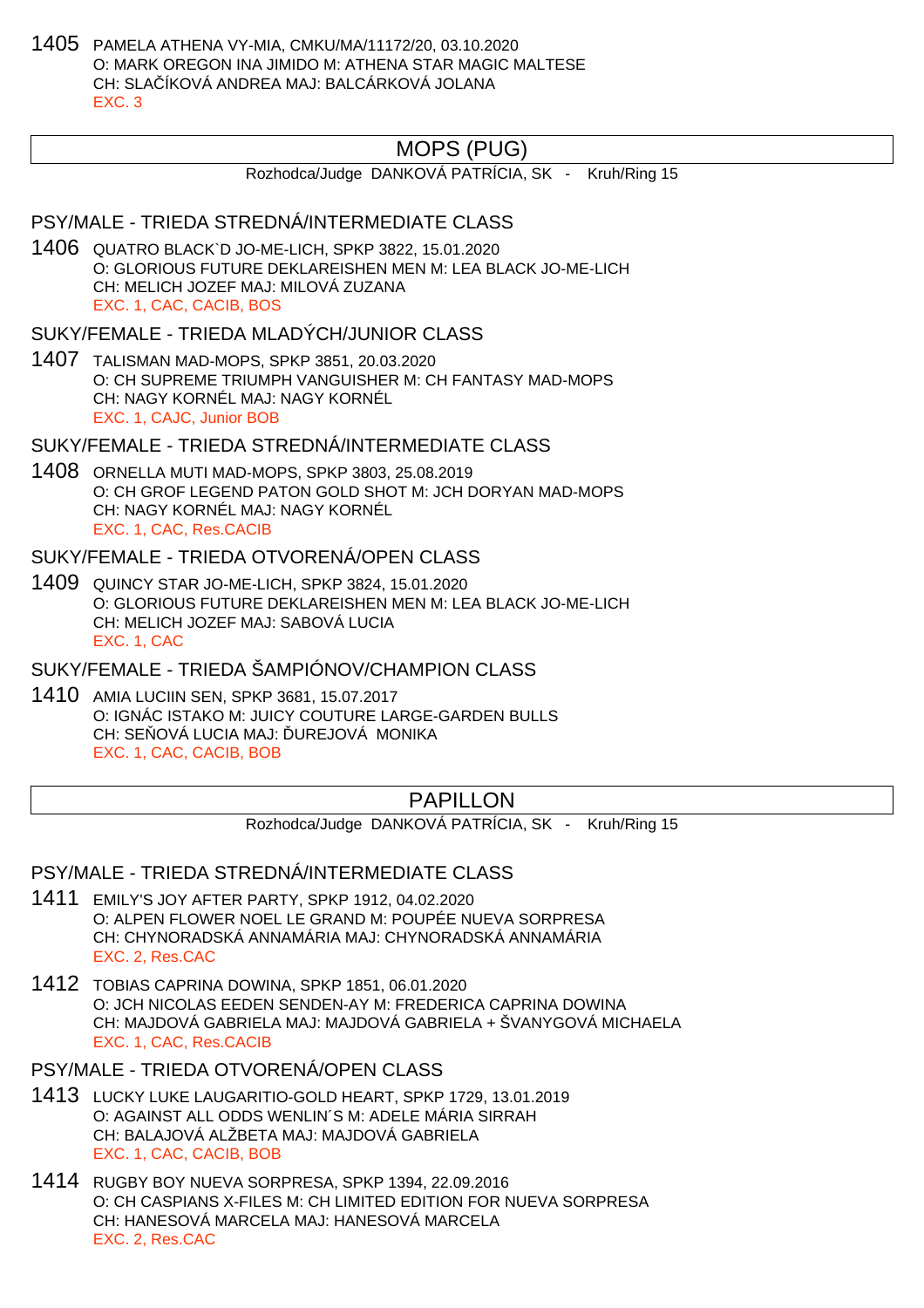### SUKY/FEMALE - TRIEDA DORAST/PUPPY CLASS

1415 EMILY´S JOY DOUBLE TROUBLE, SPKP 2006, 03.02.2021 O: TOP SECRET NUEVA SORPRESA M: NIGHT VISION NUEVA SORPRESA CH: CHYNORADSKÁ ANNAMÁRIA MAJ: SVOZÍLKOVÁ SABINA V.P. 1

### SUKY/FEMALE - TRIEDA MLADÝCH/JUNIOR CLASS

1416 QUERIDA MÁRIA SIRRAH, SPKP 1953, 12.10.2020 O: LINDATORPS QUICKLY QUINTON M: GRACE KELLY MÁRIA SIRRAH CH: KROŠLÁKOVÁ MÁRIA MAJ: KROŠLÁKOVÁ MÁRIA EXC. 1, CAJC, Junior BOB

## SUKY/FEMALE - TRIEDA STREDNÁ/INTERMEDIATE CI ASS

- 1417 BEAUTY JABLONECKÉ VRCHY, CMKU/PAP/4680/20, 05.04.2020 O: WHISPERING VALLEY MIDNIGHT MAN M: IKIKI BELL FILA CASTELO CH: DONHOFOVÁ ROMANA MAJ: EZNÍ KOVÁ LJUBA EXC. 2, Res.CAC
- 1418 ELITE LOOK NUEVA SORPRESA, SPKP 1848, 27.11.2019 O: WOW EFFECT NUEVA SORPRESA M: NIGHT VISION NUEVA SORPRESA CH: HANESOVÁ MARCELA MAJ: PUŠKÁROVÁ KLAUDIA EXC. 1, CAC, Res.CACIB

#### SUKY/FEMALE - TRIEDA OTVORENÁ/OPEN CLASS

- 1419 FLIRT WITH ME NUEVA SORPRESA, SPKP 1916, 07.03.2020 O: ALPEN FLOWER NOEL LE GRAND M: PRINCESSE NUEVA SORPRESA CH: HANESOVÁ MARCELA MAJ: EZNÍ KOVÁ LJUBA EXC. 2, Res.CAC
- 1420 XTRA DRIVE NUEVA SORPRESA, SPKP 1622, 14.03.2018 O: RINGLANDS SOCIETY PAGE M: NIGHT VISION NUEVA SORPRESA CH: HANESOVÁ MARCELA MAJ: CHYNORADSKÁ ANNAMÁRIA EXC. 1, CAC, CACIB, BOS

## PEKINGESE - PEKINSKÝ PALÁCOVÝ PSÍK

Rozhodca/Judge DANKOVÁ PATRÍCIA, SK - Kruh/Ring 15

PSY/MALE - TRIEDA STREDNÁ/INTERMEDIATE CLASS

- 1421 CHERISHED CHARLEA JOLIOT, CMKU/PPP/4991/20, 22.01.2020 O: LIN-PEARL´S NOBLESSE OBLIGE M: FRDERICA FRIDA JOLIOT CH: SCHREIBOVÁ KATE INA MAJ: SCHREIBOVÁ KATE INA EXC. 1, CAC, Res.CACIB
- PSY/MALE TRIEDA OTVORENÁ/OPEN CLASS
- 1422 RUMAR KAPRIS REVANSH, CMKU/PPP/5019/-20/19, 27.07.2019 O: MELARY KERION FOR RUMAR KAPRIS M: RUMAR KAPRIS YAVA CH: OREKHOVA MARINA.V. MAJ: ZÁHEJSKÁ DANA EXC. 1, CAC

### PSY/MALE - TRIEDA ŠAMPIÓNOV/CHAMPION CLASS

- 1423 HUGO HOWEN JOLIOT, CMKU/PPP/4947/18, 17.11.2018 O: VITTORIO BLACK ČÍNSKÝ DÉMANT M: ELLA ELLE L´A JOLIOT CH: SCHREIBOVÁ KATE INA MAJ: SCHREIBOVÁ KATE INA EXC. 1, CAC, CACIB, BOB
- SUKY/FEMALE TRIEDA OTVORENÁ/OPEN CLASS
- 1424 ZOLOTOY KROKUS MEGGY, CMKU/PPP/4983/-19/19, 16.01.2019 O: ZOLOTOY KROKUS BERENDEY M: ZOLOTOY KROKUS MAYSUN CH: BONDAR OLGA.D MAJ: ZÁHEJSKÁ DANA EXC. 1, CAC, Res.CACIB
- SUKY/FEMALE TRIEDA ŠAMPIÓNOV/CHAMPION CLASS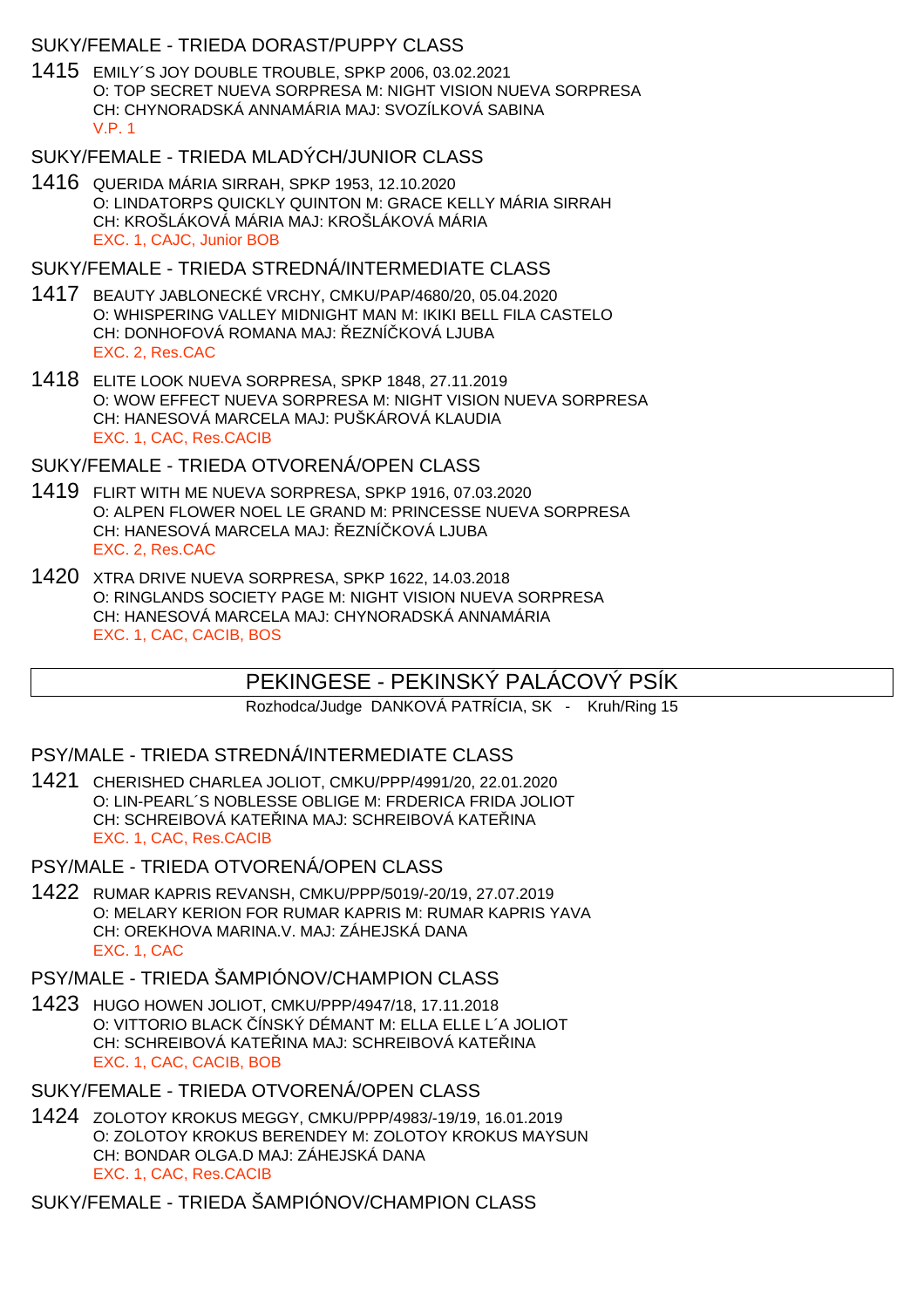1425 DUCHESS G MING MIRA, CMKU/PPP/4847/16, 03.10.2016 O: LIVANDA MOLINARI M: SIBIRSKAYA KORONA KALIFORNIA CH: HEJL RADEK MAJ: HEJL RADEK EXC. 1, CAC, CACIB, BOS

### PETIT BRABANCON - BRABANTSKÝ GRIFON

Rozhodca/Judge VÍTKOVÁ VIERA, SK - Kruh/Ring 14

### PSY/MALE - TRIEDA STREDNÁ/INTERMEDIATE CLASS

1426 HE'S PUSS IN BOOTS TOO MUCH LOVE, SPKP 379, 27.03.2020 O: OLIVER TWIST DE LA PASSION DE P'TITS LU M: KATCHENKA DE LA TORMENTA DEL MAR CH: BALOGHOVÁ LUCIA MAJ: BALOGHOVÁ LUCIA EXC. 1, CAC, Res.CACIB

### PSY/MALE - TRIEDA ŠAMPIÓNOV/CHAMPION CLASS

1427 ATHOS ZVEZDNYJ ALIANS, UKU.0372726, 15.04.2018 O: MELODY MAKER CORSAIREY CASCH M: GLORY SHINE ZVEZDNYJ ALIANS CH: NESTERENKO TETIANA MAJ: BALOGHOVÁ LUCIA EXC. 1, CAC, CACIB, BOB

#### SUKY/FEMALE - TRIEDA STREDNÁ/INTERMEDIATE CLASS

1428 FLEA FLY FLO TOO MUCH LOVE, SPKP 374, 10.02.2020 O: ROTTER GRIFF UP-TO-DATE M: XTRA BOMB DE LA TORMENTA DEL MAR CH: BALOGHOVÁ LUCIA MAJ: PRUŽINOVÁ CARMEN EXC. 1, CAC, Res.CACIB

### SUKY/FEMALE - TRIEDA ŠAMPIÓNOV/CHAMPION CLASS

1429 GAVERLINE SASHA, CMKU/BAG/4483/-18/18, 13.05.2018 O: GOLDENE HORDE X'SHOW MAN M: GAVERLINE TASHA CH: VERNIK GALINA MAJ: MACÍKOVÁ MARCELA EXC. 1, CAC, CACIB, BOS

# PETIT CHIEN LION - LEVÍ EK

Rozhodca/Judge DANKOVÁ PATRÍCIA, SK - Kruh/Ring 15

PSY/MALE - TRIEDA MLADÝCH/JUNIOR CLASS

1430 WANTED AS KINSMAN, ÖHZB/LÖ 194, 01.04.2020 O: GOLBOURNE´S DIAMOND NOIR AVEC DEBRI M: WANTED THE SALUTATION CH: PARTANEN JARI MAJ: TRÖSTL KLAUS EXC. 1, CAJC, Junior BOB

PSY/MALE - TRIEDA STREDNÁ/INTERMEDIATE CLASS

1431 GRAND HUGH TEMPERANCE STAR ST. MARTIN, SPKP 139, 05.11.2019 O: COSSU´S ORLANDO BLOOM M: LIONS OF DENMARK PASSION OF LOVE CH: KAPRÁLIKOVÁ LENKA MAJ: JANOVIAK MILOŠ EXC. 1, CAC, Res.CACIB

PSY/MALE - TRIEDA ŠAMPIÓNOV/CHAMPION CLASS

1432 FIGARO TEMPERANCE STAR ST. MARTIN, SPKP 135, 27.03.2018 O: COSSU´S ORLANDO BLOOM M: LIONS OF DENMARK PASSION OF LOVE CH: KAPRÁLIKOVÁ LENKA MAJ: JELÍNKOVÁ MONIKA EXC. 1, CAC, CACIB, BOB

SUKY/FEMALE - TRIEDA OTVORENÁ/OPEN CLASS

1433 CLEEVIEW VITAL DREAMS, ÖHZB/LÖ 191, 14.03.2019 O: WANTED THE VITALIZER M: CLEEVIEW THE MAGIC OF DREAMS CH: EDWARDS JANET MAJ: TRÖSTL KLAUS EXC. 1, CAC, CACIB, BOS

PRAŽSKÝ KRYSA ÍK BLACK & TAN - PRAŽSKÝ KRYSA ÍK LERNY S PÁLENÍM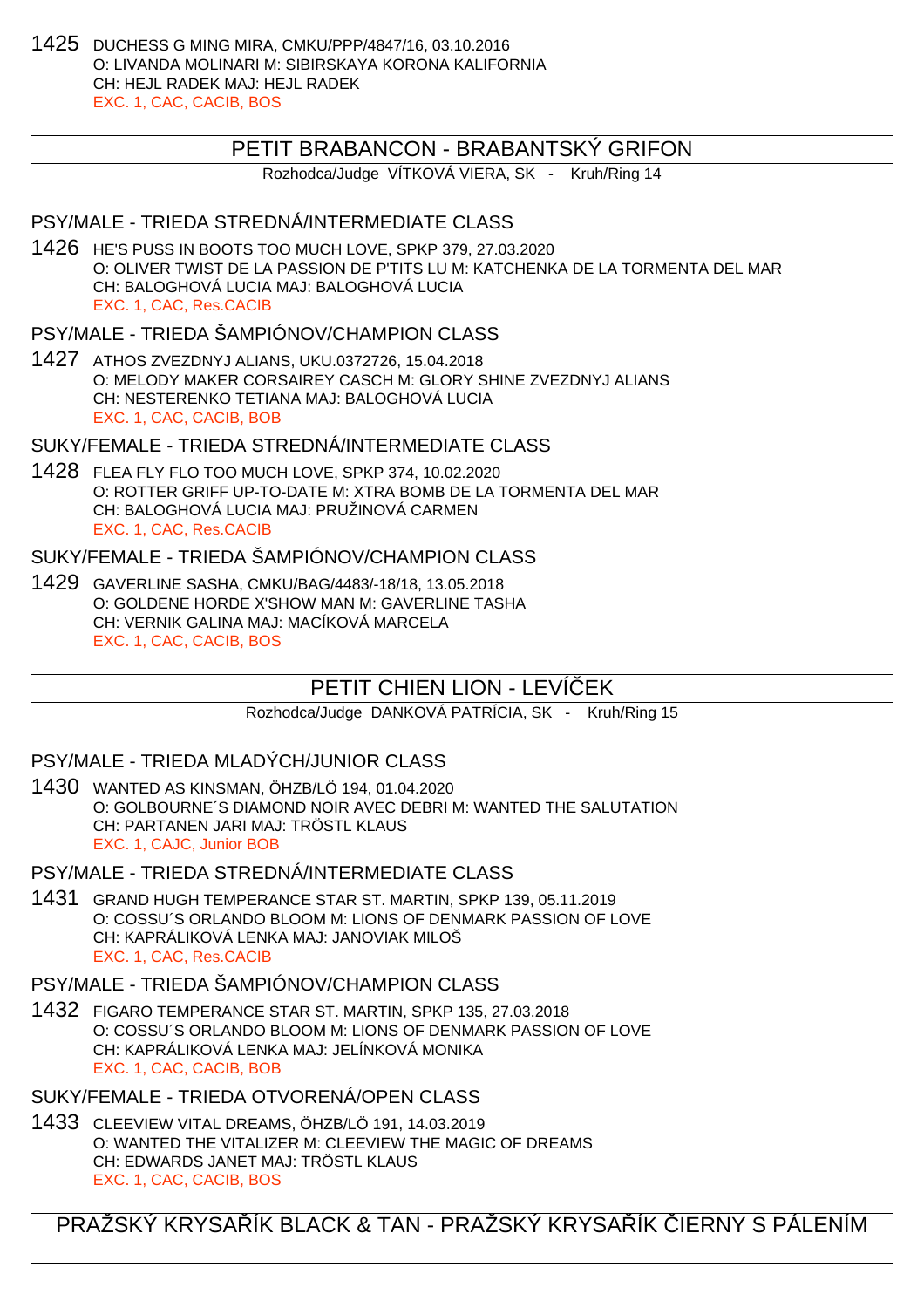### PSY/MALE - TRIEDA STREDNÁ/INTERMEDIATE CLASS

1434 ARTUSCH ČEKANKA, CMKU/PK/6377/20, 15.04.2020 O: BAMBI FRELIN M: VICKY EKANKA CH: HRUŠKOVÁ EVA MAJ: JELÍNKOVÁ MONIKA EXC. 1, CAC, BOB

PSY/MALE - TRIEDA OTVORENÁ/OPEN CLASS

1435 CESLAV MASKOT BOHEMIA, N REG/PK/6065/19, 25.01.2019 O: PICCOLO NERMIN M: CALAMITY GI JANE FEDAR CH: CVR KOVÁ V RA MAJ: SVOBODOVÁ KARIN EXC. 1, CAC

# RUSSKIY TOY LONG-HAIRED - RUSKÝ TOY DLHOSRSTÝ

Rozhodca/Judge DANKOVÁ PATRÍCIA, SK - Kruh/Ring 15

### SUKY/FEMALE - TRIEDA MLADÝCH/JUNIOR CLASS

1436 CLAIRE ZE CVRČOVIC, CMKU/MDT/862/20, 24.05.2020 O: KOLOMBO OLPEMI M: JILL SHULAMITH CH: STA KOVÁ HANA MAJ: STA KOVÁ HANA EXC. 1, CAJC, Junior BOB

SUKY/FEMALE - TRIEDA ŠAMPIÓNOV/CHAMPION CLASS

1437 MATYLDA MOOMOON, CMKU/MDT/789/18, 20.04.2018 O: VELIKIY KOMBINATOR OT VALLENCII M: CÉCILE BRAVO STAR CH: DOLEŽALOVÁ RENATA MAJ: DOLEŽALOVÁ RENATA EXC. 1, CAC, CACIB, BOB

# SHIH TZU

Rozhodca/Judge DANKOVÁ PATRÍCIA, SK - Kruh/Ring 15

### PSY/MALE - TRIEDA MLADÝCH/JUNIOR CLASS

1438 ASTAIRE FIERY GLAMOUR, CMKU/SHI/6974/20, 19.04.2020 O: CAMERON ZE SLAVONÍNA M: EMMA Z TARGENU CH: PAVELCOVÁ ADÉLA MAJ: PAVELCOVÁ ADÉLA EXC. 1, CAJC, Junior BOB

PSY/MALE - TRIEDA ŠAMPIÓNOV/CHAMPION CLASS

1439 CAMERON ZE SLAVONÍNA, CMKU/SHI/6573/18, 31.05.2018 O: O'CONNOR ZE SLAVONÍNA M: RHAPSODY SIPOLY CH: HYNKOVÁ LENKA MAJ: PAVELCOVÁ ADÉLA EXC. 1, CAC, CACIB, BOS

SUKY/FEMALE - TRIEDA MLADÝCH/JUNIOR CLASS

1440 AMELIA FIERY GLAMOUR, CMKU/SHI/6975/20, 19.04.2020 O: CAMERON ZE SLAVONÍNA M: EMMA Z TARGENU CH: PAVELCOVÁ ADÉLA MAJ: PAVELCOVÁ ADÉLA EXC. 1, CAJC

# SUKY/FEMALE - TRIEDA STREDNÁ/INTERMEDIATE CLASS

1441 HANAH ZE SLAVONÍNA, CMKU/SHI/6897/19, 18.11.2019 O: CINQUE PORTS ROBIN HOOD M: UWE ZE SLAVONÍNA CH: HYNKOVÁ LENKA MAJ: PAVELCOVÁ ADÉLA EXC. 1, CAC, Res.CACIB

# SUKY/FEMALE - TRIEDA ŠAMPIÓNOV/CHAMPION CLASS

1442 CAIRITHY-KIM MAGIC ANALAND, SPKP 964, 01.12.2018 O: PRIDE LEON DERRIK M: FLORENTINA ATREI KIRABZER CH: URIŠOVÁ ZUZANA MAJ: URIŠOVÁ ZUZANA EXC. 1, CAC, CACIB, BOB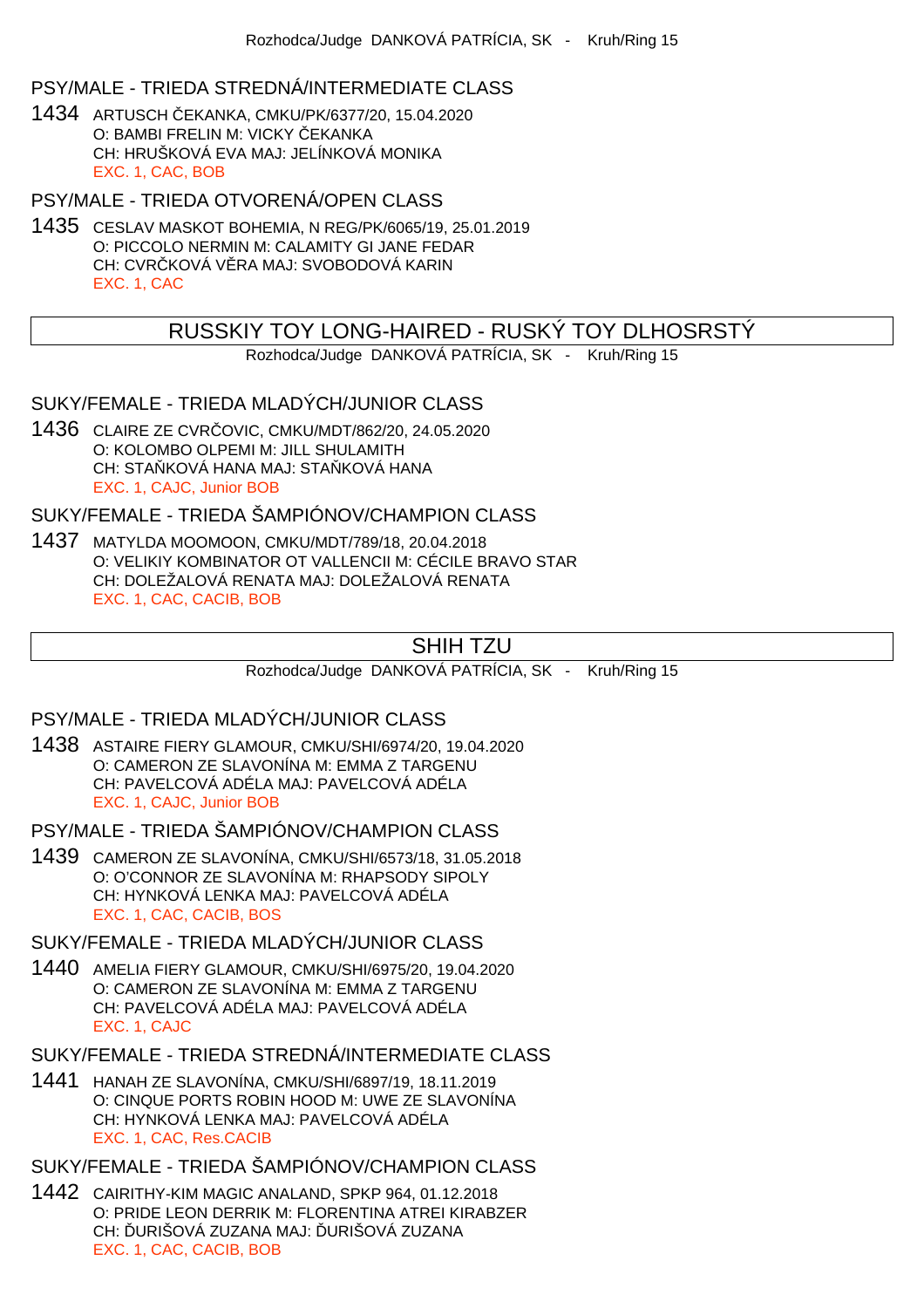# TIBETAN TERRIER

#### Rozhodca/Judge DANKOVÁ PATRÍCIA, SK - Kruh/Ring 15

### PSY/MALE - TRIEDA MLADÝCH/JUNIOR CLASS

1443 E'DGA-BAR OD VILZONKY, CMKU/TT/1839/20, 25.04.2020 O: NYAMS DOD-PA OD VILZONKY M: FABULOUS TEDDY'S LUCIANA MY LOVE CH: MACHA QVÁ MARTINA MAJ: SYCHROVÁ ANITA EXC. 1

### PSY/MALE - TRIEDA STREDNÁ/INTERMEDIATE CLASS

1444 EMOTION IN MOTION ERBOSEDITION, SPKP 371, 13.12.2019 O: NYAMS DOD-PA OD VILZONKY M: A DESERT ROSE ERBOSEDITION CH: KU ERKOVÁ VERONIKA MAJ: KU ERKOVÁ VERONIKA EXC. 1, CAC, CACIB, BOB

### PSY/MALE - TRIEDA OTVORENÁ/OPEN CLASS

1445 CHUGO KOLEKCJONERZY SZCZ CIA, PKR.IX-82561, 08.09.2018 O: RIN-CHEN DAM-PA OD VILZONKY M: ARABICA COFFE DALAJLAMAHERBS CH: WESOŁOWSKA PAULINA MAJ: WESOŁOWSKA PAULINA EXC. 1, CAC

### PSY/MALE - TRIEDA ŠAMPIÓNOV/CHAMPION CLASS

1446 A HEARTBREAKER ERBOSEDITION, SPKP 328, 01.06.2015 O: FALAMANDUS SIR KICK-A-LOT M: ELLORA TINGRI CH: KU ERKOVÁ VERONIKA MAJ: DURANZIOVÁ BARBORA EXC. 1, CAC, Res.CACIB

#### SUKY/FEMALE - TRIEDA MLADÝCH/JUNIOR CLASS

1447 GOLD JACK´DAW ICSI, SPKP 382, 16.11.2020 O: E-GLIN TINGRI M: HIRANYA TINGRI CH: CSÓKA GYULÁNÉ ILONA MAJ: DIÓS LADISLAV EXC. 1, CAJC, Junior BOB

### SUKY/FEMALE - TRIEDA ŠAMPIÓNOV/CHAMPION CLASS

1448 BIRU MOCHA KOLEKCJONERZY SZCZĘŚCIA, PKR.IX-75445, 24.10.2016 O: KHYI-MI CO DO LAMLEH M: ARABICA COFFE DALAJLAMAHERBS CH: WESOŁOWSKA PAULINA MAJ: WESOŁOWSKA PAULINA EXC. 1, CAC, CACIB, BOS

skupina/group FCI - 10

# AFGHAN HOUND - AFGÁNSKY CHRT

Rozhodca/Judge HAVELKA TIBOR, SK - Kruh/Ring 16

#### PSY/MALE - TRIEDA OTVORENÁ/OPEN CLASS

- 1449 APOLLO MISTERA BELECO, SPKP 379, 27.02.2017 O: CALAMUS PHOENIX M: ANIFE SARAH FAREH CH: MESZOVÁ PETRA MAJ: KIRCHNEROVÁ ADRIANA + KOTIAN MIROSLAV & PUKÁ OVÁ SYLVIA EXC. 1, CAC, CACIB, BOS
- 1450 CORAZÓN BIEN ELCIELO Z AFGÁNSKÝCH STEPÍ, SPKP 403, 09.04.2019 O: COPPER CRISTON ČÍNSKÉ HEDVÁBÍ M: GABRIELA SABATINI SARAH FAREH CH: HOLUBOVÁ V RA MAJ: SOLOMONOVA ANDREA  $V$  G  $2$

### PSY/MALE - TRIEDA ŠAMPIÓNOV/CHAMPION CLASS

1451 XENOS YOSAI, OHZB/AH 1550, 21.11.2017 O: AGHA DJARI'S KARKATI'S COMEBACK M: XENOS CRUZ CH: BONGIOVANNI ROBERTO MAJ: MINISTROVA IVETA EXC. 1

SUKY/FEMALE - TRIEDA DORAST/PUPPY CLASS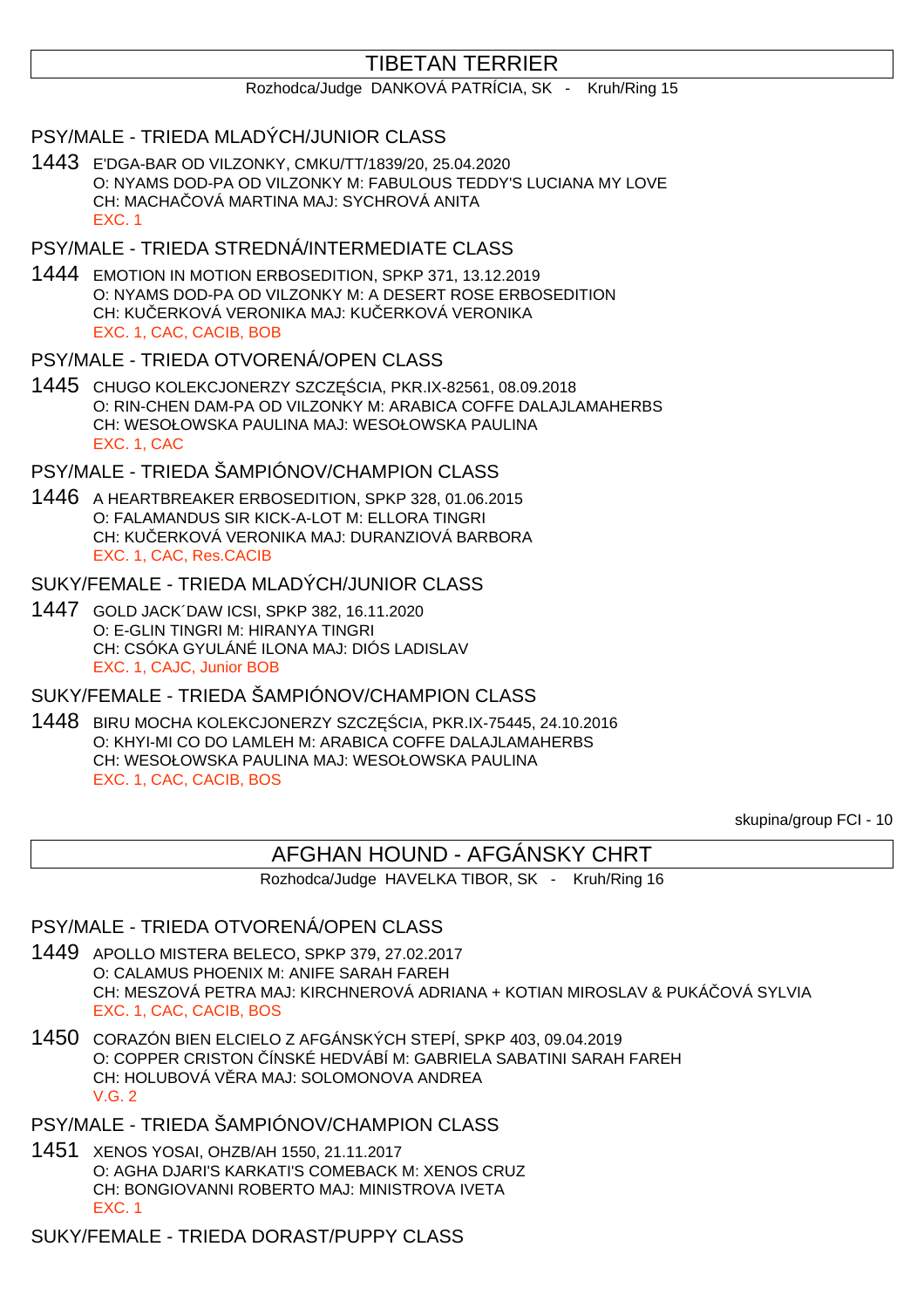- 1452 KHAU CARRERAS QUEEN OF EVERYTHING, MET.AF.AG.329/21, 05.02.2021 O: KHAU CARRERAS PETROS M: CELESTIAN HENKA OF KHAU CARRERAS CH: HALLER ZOLTÁN MAJ: KIRCHNEROVÁ ADRIANA  $V.P. 2$
- 1453 MAALUM UZURI PRINCESSES DON'T CRY, MET.AF.AG 319/21, 11.12.2020 O: ISHARA THE WORLD IS MINE M: SERBET'S BASMAH CH: SZABO ZSOLT MAJ: MAYER DENISA V.P. 1

SUKY/FEMALE - TRIEDA ŠAMPIÓNOV/CHAMPION CLASS

1454 AUDREY HEPBURN GANDAMAK SLOVAKIA, SPKP 386, 11.06.2017 O: SHOU GERAT GIPNOZ M: WINNIE HARLOW GANDAMAK SLOVAKIA CH: VOJTEK VLASTISLAV A PETRA MAJ: MAYER DENISA EXC. 1, CAC, CACIB, BOB

# BORZOI - RUSKÝ CHRT

Rozhodca/Judge HAVELKA TIBOR, SK - Kruh/Ring 16

PSY/MALE - TRIEDA MLADÝCH/JUNIOR CLASS

1455 ESTET CLASSIC FILIPOK, CMKU/B/4305/-21/20, 19.04.2020 O: DONSKOI ASPOR M: JUBILEE CHRYSTALIS MISTRA AT ESTET CLASSIC CH: KASEMETS NATALIE & GORBATŠJOVA OLGA MAJ: BRUNNER ŠÁRKA EXC. 1, CAJC, Junior BOB

PSY/MALE - TRIEDA STREDNÁ/INTERMEDIATE CLASS

1456 OLIVER´S CARAMAN CELKOVIY JANMAR, SPKP 554, 25.04.2020 O: DOM AS GOSCHA REI RASMUS M: STARDUST ZIGGY BIELIE NO I CH: KOVA EVI DEJAN MAJ: DOJ AN MARTIN EXC. 1, CAC, Res.CACIB

PSY/MALE - TRIEDA OTVORENÁ/OPEN CLASS

1457 KNIAZHIE ZOLOTO BOGACH, SPKP 492, 09.01.2019 O: VASART NA POLE ON POBEDITEL M: KNIAZHIE ZOLOTO COBRA CH: ZOLOCHEVSKAYA E. MAJ: GOCKÁ ELIŠKA EXC. 1, CAC

PSY/MALE - TRIEDA ŠAMPIÓNOV/CHAMPION CLASS

1458 VASART BLISTAY, CMKU/B/4068/-19/19, 01.04.2019 O: RUSSKIY AZART INTENSEDOR MONDEO ESTRAVADOS AT SOLOVYEV M: AMULET MOI BLESTKAYA BARYSHOMA FEDYANINA OKSANA MAJ: KRYŠTOF RENÁTA EXC. 1, CAC, CACIB, BOB

SUKY/FEMALE - TRIEDA MLADÝCH/JUNIOR CLASS

1459 SKAZKA SILENT ENIGMA, CMKU/B/4202/20, 15.09.2020 O: DION'S ZAMILOVANIY M: OSLAVA SILENT ENIGMA CH: KAPOVÁ MARTA MAJ: AHARON NATALYA V.G. 1

SUKY/FEMALE - TRIEDA STREDNÁ/INTERMEDIATE CLASS

- 1460 QUENA BISTKUPSTWO, CMKU/B/4090/19, 17.11.2019 O: ESTET CLASSIC VALENTIN STEPOWY GONIEC M: LOVKA BISTKUPSTWO CH: ZAPLETAL VOJT CH MAJ: ECHVALOVÁ ANDREA EXC. 1, CAC, CACIB, BOS
- 1461 RHAPSODY IN RED SILENT ENIGMA, CMKU/B/4155/20, 06.05.2020 O: DION'S ZAMILOVANIY M: NADYESHDA SILENT ENIGMA CH: KAPOVÁ MARTA MAJ: AHARON NATALYA EXC. 2, Res.CAC, Res.CACIB

DEERHOUND - ŠKÓTSKY JELENÍ PES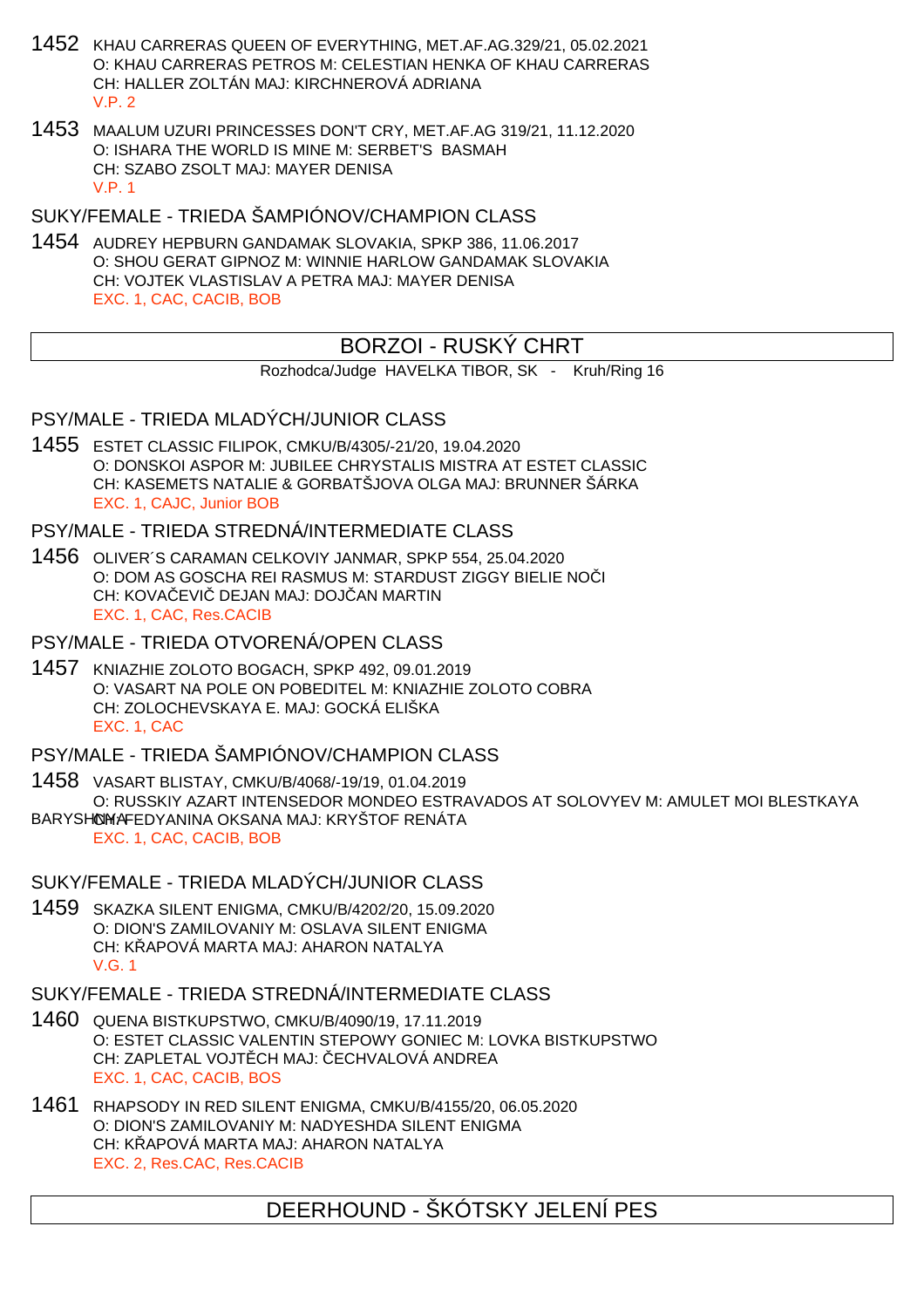#### PSY/MALE - TRIEDA STREDNÁ/INTERMEDIATE CLASS

1462 H ANTONIUS VERTRAGUS IRATER, SPKP 32, 29.04.2020 O: ANTONIUS VERTRAGUS NARCISSE-ET-CUPIDON M: FUNNY DAISY IRATER CH: VOBORNÍKOVÁ EVA MAJ: SCHMUCKOVÁ MARIANNA EXC. 1, CAC, CACIB, BOB

## GALGO ESPANOL - ŠPANIELSKÝ CHRT

Rozhodca/Judge HAVELKA TIBOR, SK - Kruh/Ring 16

### SUKY/FEMALE - TRIEDA MLADŠÍ DORAST/MINOR PUPPY CLASS

1463 BÓRA ELEMENT ADRENALINE, CLP/SG/43, 07.03.2021 O: MANOLITO JULIO DE L´AULP DE FIER M: MAGH ITHA´S ATHELAS CH: NOVÁ KOVÁ KLÁRA MAJ: DOMINKOVÁ ANNA V.P. 1

## IRISH WOLFHOUND - ÍRSKY VLKODAV

Rozhodca/Judge HAVELKA TIBOR, SK - Kruh/Ring 16

#### PSY/MALE - TRIEDA MLADÝCH/JUNIOR CLASS

1464 CASPER SIDERIT, SPKP 773, 24.06.2020 O: GRETZKY VLÍ PÍSE M: BLAIR WITCH SIDERIT CH: ŠOTKOVSKÁ PETRA MAJ: PONGRÁCZ ANITA ABS.

#### PSY/MALE - TRIEDA OTVORENÁ/OPEN CLASS

1465 BADON MES AMIS DE MAFINNS, CMKU/IW/5283/18, 05.11.2018 O: OCOOLIO OF FIRST AVENUE M: ANNIE MES AMIS DE MAFINNS CH: TRICALOVÁ ESTER MAJ: TRICALOVÁ ESTER EXC. 1, CAC, CACIB, BOS

#### PSY/MALE - TRIEDA ŠAMPIÓNOV/CHAMPION CLASS

1466 PHEONIX´S HOPE ARION, SPKP 742, 21.10.2018 O: LANCER IONMHAIN NORMAN M: COSA NOSTRA MAVIS CASTLE CH: SZIMA MAGDOLNA MÁRIA MAJ: ŠTRBÍKOVÁ HELENA EXC. 1, CAC, Res.CACIB

### SUKY/FEMALE - TRIEDA STREDNÁ/INTERMEDIATE CLASS

1467 WALKIRA VON WILAR, VDH/DWZB IW 17331, 05.05.2020 O: HARRY POTTER MATUSALEM M: RAJA-ICECAT VON WILAR CH: KLEINDIENST SUNE MAJ: LANDLOVÁ JANA EXC. 1, CAC, Res.CACIB

#### SUKY/FEMALE - TRIEDA OTVORENÁ/OPEN CLASS

- 1468 BIJOU MES AMIS DE MAFINNS, CMKU/IW/5290/18, 05.11.2018 O: OCOOLIO OF FIRST AVENUE M: ANNIE MES AMIS DE MAFINNS CH: TRI ALOVÁ ESTER MAJ: MASÁROVÁ LUCIA + MASÁR ROBERT ABS.
- 1469 CHAMPAGNE VLÍ PÍSE, CMKU/IW/5399/19, 14.07.2019 O: ARTORIUS MES AMIS DE MAFINNS M: GEORGIA VLÍPÍSE CH: VLLKOVÁ RUŽENA MAJ: UZLOVÁ PAVLÍNA EXC. 1

### SUKY/FEMALE - TRIEDA ŠAMPIÓNOV/CHAMPION CLASS

1470 AURORA MAISOM PLEINE D´AMOUR, SPKP 738, 28.09.2018 O: RAINSTER RORY M: AIMEE MES AMIS DE MAFINNS CH: IL IKOVÁ ADRIANA MAJ: IL ÍKOVÁ ADRIANA EXC. 1, CAC, CACIB, BOB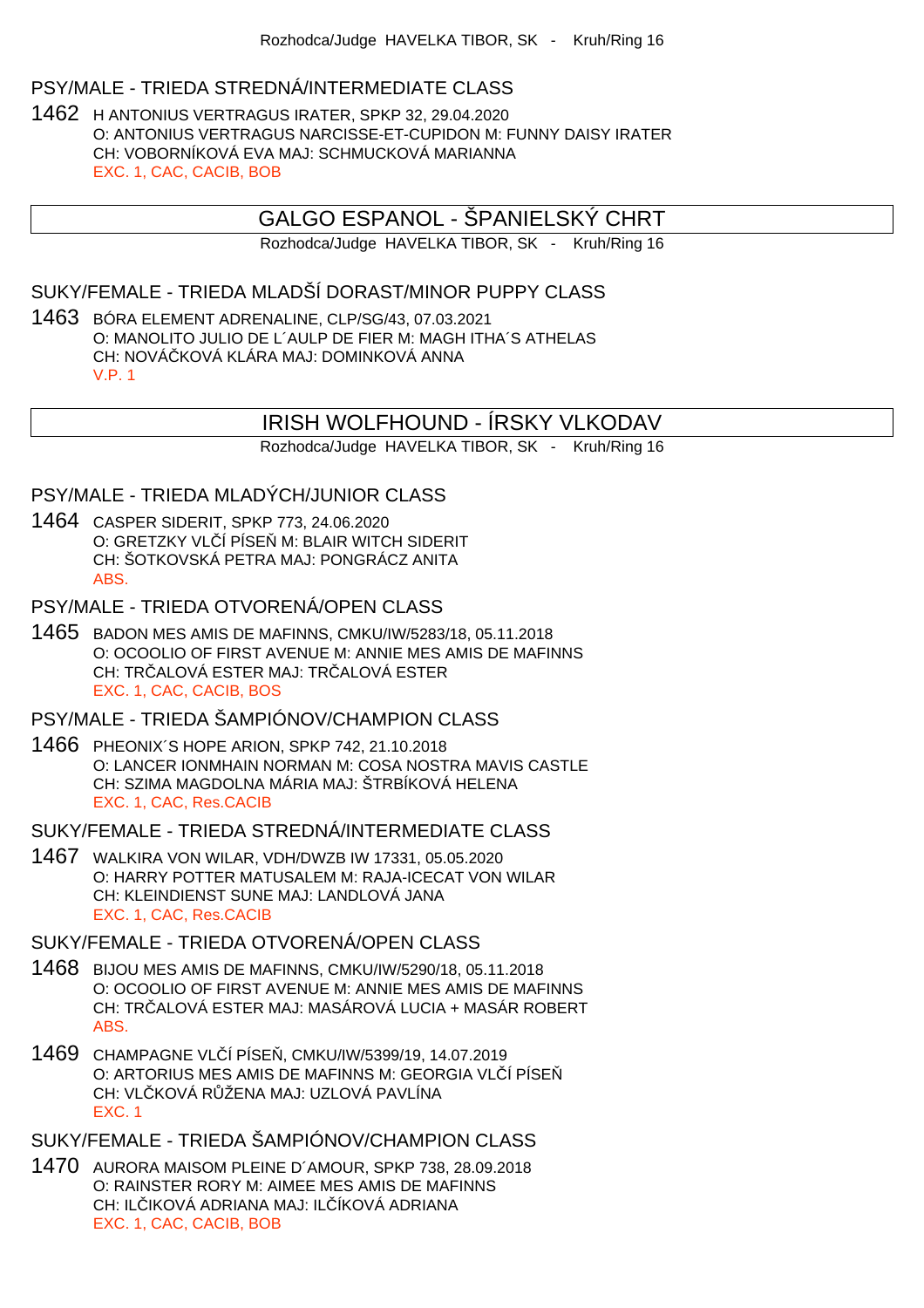1471 REALLY IRISH HAUTE COUTURE, CMKU/IW/5095/-17/17, 02.07.2017 O: ASCENDING´S QUITE A MAN M: WOLFHOUSE YAXEKA CH: BÉRESOVÁ EDITA MAJ: TR. ALOVÁ ESTER EXC. 2, Res.CAC

### PICCOLO LEVRIERO ITALIANO - TALIANSKY CHRTÍK

Rozhodca/Judge HAVELKA TIBOR, SK - Kruh/Ring 16

### PSY/MALE - TRIEDA MLADÝCH/JUNIOR CLASS

1472 BARNI KEVRE PROTETTORE DI CANI, JR 70150 IMH, 10.09.2020 O: ZULU WARRIOR HERO M: JOHNNYANGEL´S THE PETIT CH: KEVREŠANOV MIROSLAV MAJ: WEISS SIMON + WEISS PETER V.G. 1

#### PSY/MALE - TRIEDA STREDNÁ/INTERMEDIATE CLASS

- 1473 VENTO VENTURO DARK DIAMOND AT DUELANO, SPKP 416, 15.11.2019 O: VENTO VENTURO VEGAS LOTO FUOCO M: VENTO VENTURO AZAELA FIORE ELFI CH: MAKAROVA TATYANA MAJ: ONDRIŠOVÁ JANA V.G. 1
- PSY/MALE TRIEDA OTVORENÁ/OPEN CLASS
- 1474 WIND FLOWER FERITTE BUGSY, SPKP 405, 10.10.2019 O: ALDO PUSTYNNY WIATR M: URŠULA FERITTE BUGSY CH: BAXOVÁ EVA MAJ: URIŠOVÁ JANA EXC. 1

#### PSY/MALE - TRIEDA ŠAMPIÓNOV/CHAMPION CLASS

1475 ULTIMATE FERITTE BUGSY, CMKU/IT/2973/17, 06.09.2017 O: BERTRANDO ASTRA BRAVISSIMO M: TÁ A FERITTE BUGSY CH: BAXOVÁ EVA MAJ: MICOVÁ LUCIA EXC. 1, CAC, CACIB, BOS

## SUKY/FEMALE - TRIEDA MLADÝCH/JUNIOR CLASS

- 1476 MIO TUTTI VIRGOLEO, PKR.X-12067, 11.07.2020 O: NOVATICA DRAGON DUST M: AMANDA NIBY NIC CH: SOBOLEWSKI MIROSLAV MAJ: REIPRICHOVÁ NIKOLETA EXC. 1, CAJC, Junior BOB
- 1477 YASIN BOHEMIA SKARA, CLP/IT/3645, 08.11.2020 O: QUENTIN BOHEMIA SKARA M: GYNNA BOHEMIA BACCARA CH: MARESOVA RADANA MAJ: REIPRICHOVÁ NIKOLETA EXC. 2

SUKY/FEMALE - TRIEDA STREDNÁ/INTERMEDIATE CLASS

- 1478 FRÉA GIL-ENDOR, CMKU/IT/3528/20, 28.04.2020 O: DERVISCH DREAMWEAVER M: CELEBRIAN GIL-ENDOR CH: PODANÁ HELENA MAJ: FINIKOVÁ PATRÍCIA V.G. 2
- 1479 IT GREY BUTTERFLY DEA DRAGONHEART, SPKP 391, 04.09.2019 O: LANTANA DU DOMAINE DE CHANTELOUP M: IT GREY BUTTERFLY BELLA BANDITA CH: TOMOVÁ INGRID MAJ: TOMOVÁ INGRID EXC. 1, CAC, Res.CACIB
- SUKY/FEMALE TRIEDA OTVORENÁ/OPEN CLASS
- 1480 ULTRA GINETTA ANNAPERLA, CLP/IT/3268, 12.03.2019 O: QUIRINUS PUSTYNNY WIATR M: KERSEE ANNAPERLA CH: ŠEBESTOVÁ HELENA MAJ: VACHOVÁ ANDREA EXC. 1, CAC
- 1481 ZULU WARRIOR LUNED, PK 42838/18, 27.08.2018 O: JOHNNYANGEL´S DELIGHTFUL AROMA OF KRINOS M: ZULU WARRIOR DARIA CH: PODHORSKÁ PAVLINA MAJ: HOLÁSEK ANDREJ ABS.

#### SUKY/FEMALE - TRIEDA ŠAMPIÓNOV/CHAMPION CLASS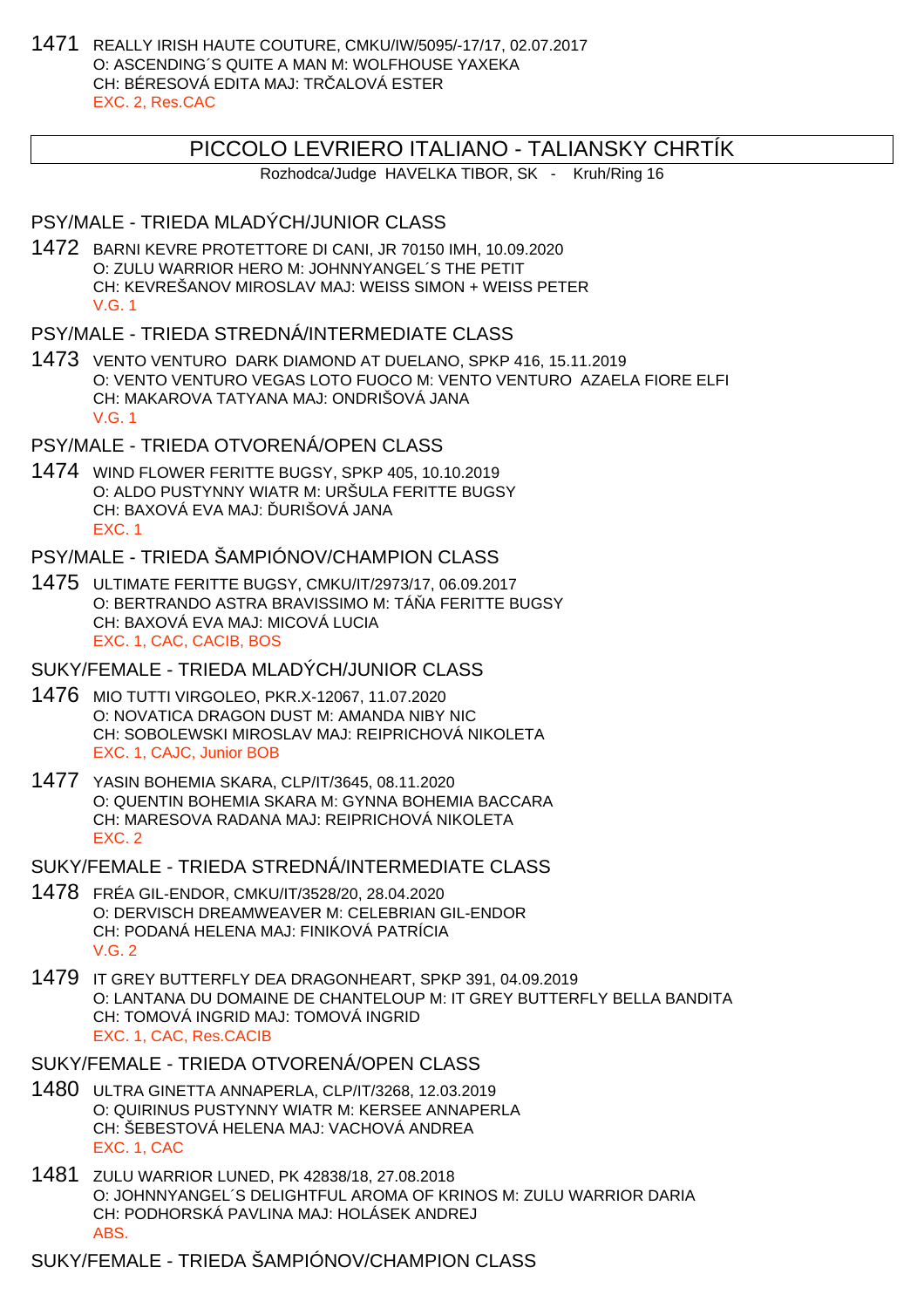- 1482 ADINA VON SLIWOWITZ, CMKU/IT/3376/19, 26.08.2019 O: TALATA SHANEN M: BUGGY CAMINO BIANCA CH: ŠVESTKA JILÍ MAJ: ŠVESTKA JILÍ EXC. 1, CAC, CACIB, BOB
- 1483 DRESSED IN BLACK ROSANELLI, CMKU/IT/3482/20, 24.01.2020 O: ISO BACARDI M: TIRION GIL-ENDOR CH: VOKROUHLÍKOVÁ KRISTÝNA MAJ: DÉMAROVÁ LENKA EXC. 2, Res.CAC

## SALUKI

Rozhodca/Judge HAVELKA TIBOR, SK - Kruh/Ring 16

#### PSY/MALE - TRIEDA STREDNÁ/INTERMEDIATE CLASS

- 1484 FARIS DHANGARHI, SPKP 253, 27.01.2020 O: ORHAN MONIET EL NEFOUS DJAAL LHILAL M: ARSHAN BEL BLANC CH: FAJEROVÁ ALENA MAJ: VOJTI KOVÁ JANA EXC. 1
- PSY/MALE TRIEDA OTVORENÁ/OPEN CLASS
- 1485 FAHD AL-FARIQ DHANGARHI, SPKP 250, 27.01.2020 O: ORHAN MONIET EL NEFOUS DJAAL LHILAL M: ARSHAN BEL BLANC CH: FAJEROVÁ ALENA MAJ: FAJEROVÁ ALENA EXC. 1, CAC, Res.CACIB

PSY/MALE - TRIEDA ŠAMPIÓNOV/CHAMPION CLASS

1486 DAMÍR Z GIBESOVY ZAHRÁDKY, CLP/SA/1036, 23.05.2017 O: AMANI SAYAH M: ARGANTE AURUM BOHEMIA CH: GIBESOVÁ ZDE KA MAJ: KRPELÁNOVÁ KLÁRA EXC. 1, CAC, CACIB, BOB

SUKY/FEMALE - TRIEDA STREDNÁ/INTERMEDIATE CLASS

1487 AFRODITE VOM AMEISRIEGEL, OHZB/SAL 572, 28.08.2019 O: BENTLEY Z TRIPU M: ESHARA TALL AFAR CH: MINISTROVA IVETA MAJ: MINISTROVA IVETA EXC. 1, CAC, CACIB, BOS

SUKY/FEMALE - TRIEDA OTVORENÁ/OPEN CLASS

1488 CESSIAH Z TRIPU, CMKU/SA/1103/18, 28.09.2018 O: SAEED OF SHIKARAH'S M: BASHRAH AL ZAHRA CH: MATELOVÁ JITKA MAJ: BALUCHOVÁ ANDREA + STANKOVÁ GABRIELA EXC. 1, CAC, Res.CACIB

## WHIPPET

Rozhodca/Judge HAVELKA TIBOR, SK - Kruh/Ring 16

#### PSY/MALE - TRIEDA DORAST/PUPPY CLASS

- 1489 GOLDI KRAUND SHANNON DEL, RKF 6173351, 12.02.2021 O: SKRÄDDAREG?RDENS QANTAREL USAIN B M: MIRVA DE L'EDEN D'ISAWAN CH: GRIGORYEVA VALENTINA NIKOLAEVNA MAJ: SCHMÖGNER VLADIMÍRA V.P. 1
- 1490 STANGERS LAND VALDAY, RKF 6087869, 09.01.2021 O: GUY M: STANGERS LAND BRATISLAVA CH: ANDREEVA GALINA MAJ: KOZÁNKOVÁ MONIKA V.P. 2

PSY/MALE - TRIEDA MLADÝCH/JUNIOR CLASS

1491 ALIJAMO´S HILL OF CAT, SPKP 844, 12.09.2020 O: ALIJAMO´S DEVIL´S PIE M: ALIJAMO´S BEETLE CH: SKLENÁR KOZÁNKOVÁ MONIKA MAJ: KOZÁNKOVÁ MONIKA + ŠEBO PETER EXC. 1, CAJC, Junior BOB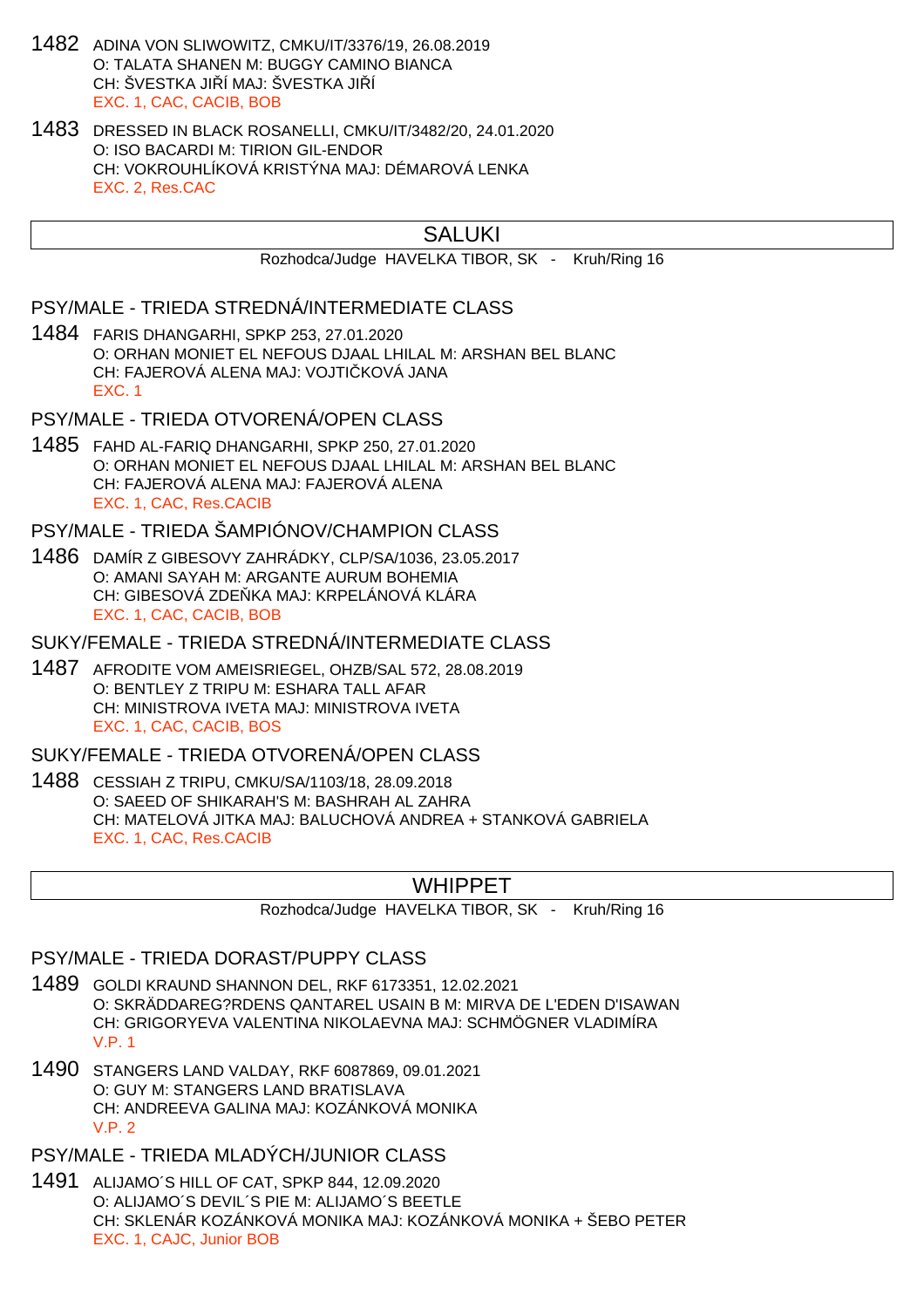- 1492 AURELIUS WILD GRAPES, SPKP 796, 22.05.2020 O: CILTALLE CALWEN NEW FEDAR M: ALIJAMO´S CAMPANULLA CH: PEKA IKOVÁ PETRA MAJ: MATUŠOVOVÁ NINA  $V$  G  $2$
- 1493 FREEDOM FIELD ALPHA FLIGHT, SPKP 837, 06.09.2020 O: BOHEM DOUGLAS TODD M: LILY OF THE VALLEY TOOMIE TRISHEL CH: VOLOSHINA EKATERINA MAJ: BA INSKÝ TIBOR V.G. 3
- PSY/MALE TRIEDA STREDNÁ/INTERMEDIATE CLASS
- 1494 ALIJAMO´S GAGARIN, SPKP 788, 02.05.2020 O: DANDY II OF GENTLE MIND M: ALIJAMO´S CALATHEA CH: KOZÁNKOVÁ MONIKA MAJ: KOZÁNKOVÁ MONIKA EXC. 1, CAC, Res.CACIB
- 1495 BOTTA BOTTA FIO SECCO, SPKP 886, 28.02.2020 O: MR. KISS KISS BANG BANG M: SOBRESALTO GUAPPARIA CH: GALLI ENRICO MAJ: DLHOŠOVÁ ZORA EXC. 2, Res.CAC
- PSY/MALE TRIEDA OTVORENÁ/OPEN CLASS
- 1496 GOODY GUMDROPS VALENTINE DOGS, CMKU/WH/4714/18, 20.07.2018 O: GWENDARIFF BOOM BANG A BANG M: DADDY'S GIRL VALENTINE DOGS CH: DA KOVÁ KRISTÝNA MAJ: MOUDRÁ LENKA EXC. 2, Res.CAC
- 1497 MY CAMELOT HERO OF THRONES, SLRWH-001215, 04.01.2020 O: JESRAE GAME OF THRONES M: MY CAMELOT NILE ECHO CH: SORDJAN ZORAN MAJ: DLHOŠOVÁ ZORA + KOZÁNKOVÁ MONIKA EXC. 1, CAC

#### PSY/MALE - TRIEDA ŠAMPIÓNOV/CHAMPION CLASS

- 1498 EMILLIO GANDAMAK SLOVAKIA, SPKP 772, 02.09.2019 O: CAPPUCCINO ALMIR´S FAMILY M: SOBRESALTO OBLADI´OBLADA´ CH: VOJTEK VLASTISLAV MAJ: CSOGLEIOVÁ ANDREA EXC. 1, CAC, CACIB, BOB
- 1499 MAJESTRIAN CASINO ROYALE, PKR.X-11727, 16.04.2019 O: PINNACLE TENNESSEE WHISKEY M: RIVARCO IMPALA CH: PERNA & MAJESTRIAN MAURO MAJ: KURKOWSKI WOJCIECH - ALBERT EXC. 2

SUKY/FEMALE - TRIEDA MLADŠÍ DORAST/MINOR PUPPY CLASS

- 1500 AMERICAN BEAUTY WHIPSARA, SPKP 896, 02.04.2021 O: MAJESTRIAN CASINO ROYALE M: KEIRA KNIGHTLEY CREDO CH: DLHOŠOVÁ ZORA MAJ: HORVÁTOVÁ LUCIA V.P. 1
- SUKY/FEMALE TRIEDA MLADÝCH/JUNIOR CLASS
- 1501 DEW PEGASUS-FEATHER, PKR.X-12150, 22.08.2020 O: BOHEM DOUGLAS TODD M: PLAY A WHILE REMAINS OF THE DAY CH: KURKOWSKI WOJCIECH&ALBERT MAJ: KURKOWSKI WOJCIECH - ALBERT EXC. 3
- 1502 FEE PANONIA ALMIR`S FAMILY, SPKP 815, 11.08.2020 O: ARCHIE INVISIBLE WINGS M: BLOODY MARY ALMIR`S FAMILY CH: AUGUSTINIOVÁ ZUZANA MAJ: VERES ZUZANA EXC. 1, CAJC
- 1503 SOBERS FIANNA, CMKU/WH/5682/-21/20, 25.10.2020 O: FERGETMENOT SOBERS DON DIABLO M: SOBERS ROSALINDA CH: PRIMAVERA BITTE AHRENS + PIERLUIGI MAJ: KRYŠTOF RENÁTA EXC. 2

SUKY/FEMALE - TRIEDA STREDNÁ/INTERMEDIATE CLASS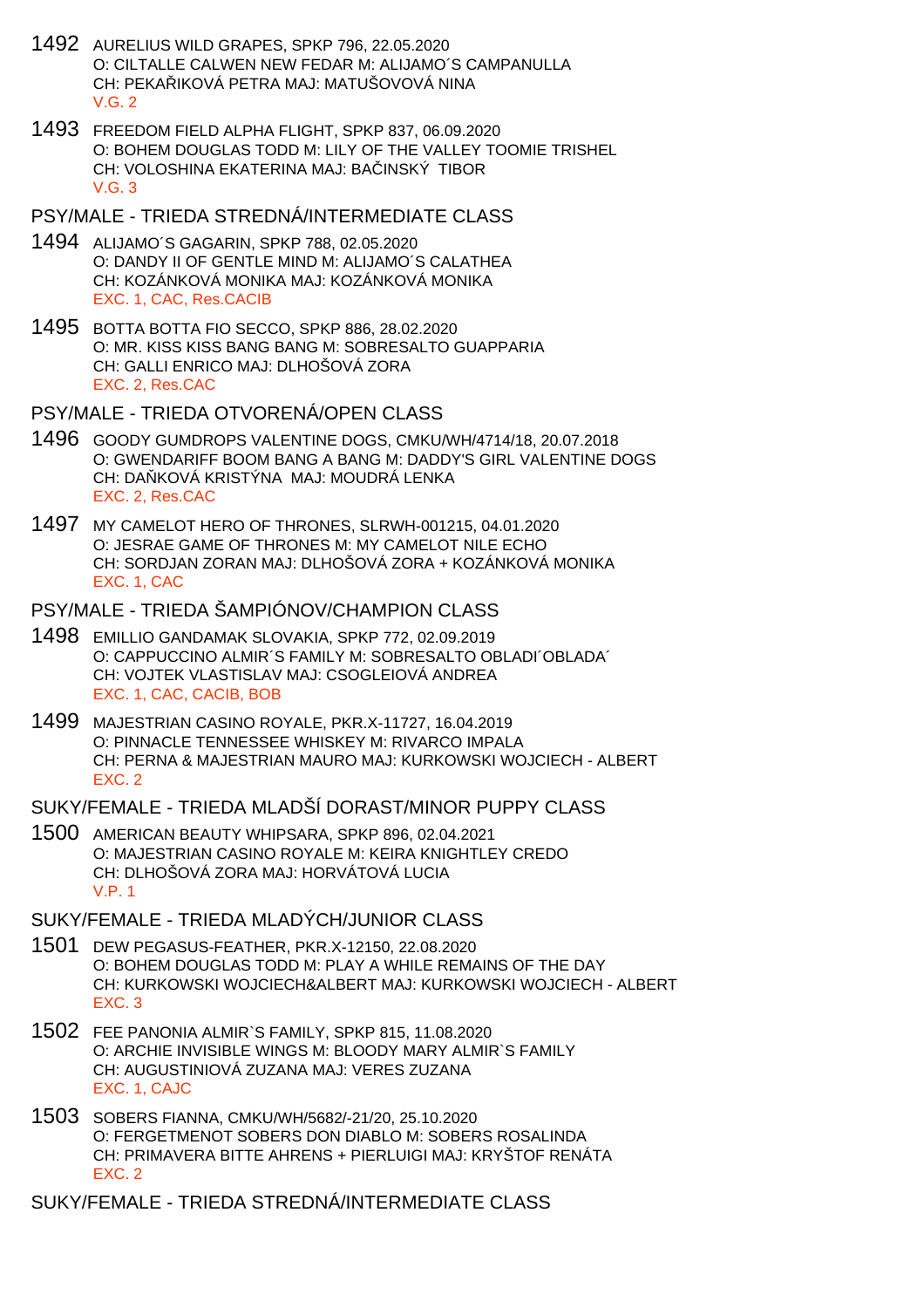1504 ALIJAMO´S GACRUX, SPKP 790, 02.05.2020 O: DANDY II OF GENTLE MIND M: ALIJAMO'S CALATHEA CH: KOZÁNKOVÁ MONIKA MAJ: MÁŤUŠOVÁ PETRA EXC. 1

## SUKY/FEMALE - TRIEDA OTVORENÁ/OPEN CLASS

- 1505 ALIJAMO´S GALAXY CORONA, SPKP 791, 02.05.2020 O: DANDY II OF GENTLE MIND M: ALIJAMO´S CALATHEA CH: KOZÁNKOVÁ MONIKA MAJ: KOZÁNKOVÁ MONIKA EXC. 1, CAC, CACIB, BOS
- 1506 DEW CAVALLI SHELLMA, PKR.X-10510, 07.09.2017 O: SKYBORNE TOUCHED BY AN ANGEL M: RIVARCO CARNIVAL SAMBA CH: KURKOWSKI ALBERT WOJCIECH MAJ: FULARA MICHALINA V.G. 3
- 1507 KEIRA KNIGHTLEY CREDO, PKR.X-10963, 28.07.2018 O: ADAGIO SUN RAY M: HELENA BONHAM CARTER CREDO CH: OLEJNIK MIROSLAW MAJ: DLHOŠOVÁ ZORA EXC. 2

SUKY/FEMALE - TRIEDA ŠAMPIÓNOV/CHAMPION CLASS

- 1508 ALIJAMO´S DANGEROUS WOMAN, SPKP 681, 15.03.2018 O: OPAL OF GENTLE MIND M: ALICA ALMIR´S FAMLY CH: KOZÁNKOVÁ MONIKA MAJ: KOZÁNKOVÁ MONIKA + HOLLÁ STANISLAVA EXC. 1, CAC, Res.CACIB
- 1509 PLAY A WHILE REMAINS OF THE DAY, PKR.X-11130, 20.09.2018 O: SNOW HILL DAKOTA BAD SNEAKERS M: PLAY A WHILE LADY CLORINDA CH: HARLING HENRIK MAJ: KURKOWSKI WOJCIECH - ALBERT EXC. 2

skupina/group FCI

# AMERICAN BULLDOG - AMERICKÝ BULLDOG

Rozhodca/Judge HAVELKA TIBOR, SK - Kruh/Ring 16

### PSY/MALE - TRIEDA OTVORENÁ/OPEN CLASS

1510 PUTIN TAJOMNÝ DVOR KOVÁLOV, SPKP RG355, 12.08.2019 O: GOMEZ TAJOMNÝ DVOR KOVÁLOV M: LARRA TAJOMNÝ DVOR KOVÁLOV CH: CABO MIROSLAV MAJ: HRBÁ EK MICHAL EXC. 1, CAC, BOB

## AMERICAN HAIRLESS TERRIER - AMERICKÝ BEZSRSTÝ TERIÉR

Rozhodca/Judge HAVELKA TIBOR, SK - Kruh/Ring 16

## PSY/MALE - TRIEDA DORAST/PUPPY CLASS

- 1511 JASIUS VON SANTNER, SPKP RG 268, 14.01.2021 O: ORLANDO BLOOM VON SANTNER M: SUNDIAL BETTY DAVIS EYES CH: SANTNER MIKULÁŠ MAJ: DVORSKÁ NINA V.P. 1
- PSY/MALE TRIEDA MLADÝCH/JUNIOR CLASS
- 1512 FARRUS VON SANTNER, SPKP RG 226, 20.05.2020 O: ORLANDO BLOOM VON SANTNER M: SUNDIAL BETTY DAVIS EYES CH: SANTNER MIKULÁŠ MAJ: DVORSKÁ NINA ABS.
- 1513 GULIVER PLEYER JOHANNA"S DOGS, N REG/ABT/1008/20, 16.10.2020 O: VOLODARSKKIY VERNISAZH DAG M: VOLODARSKKIY VERNISAZH TILDA CH: STEININGER JANA MAJ: PLEYEROVÁ IVETA EXC. 1, CAJC, Junior BOB

PSY/MALE - TRIEDA STREDNÁ/INTERMEDIATE CLASS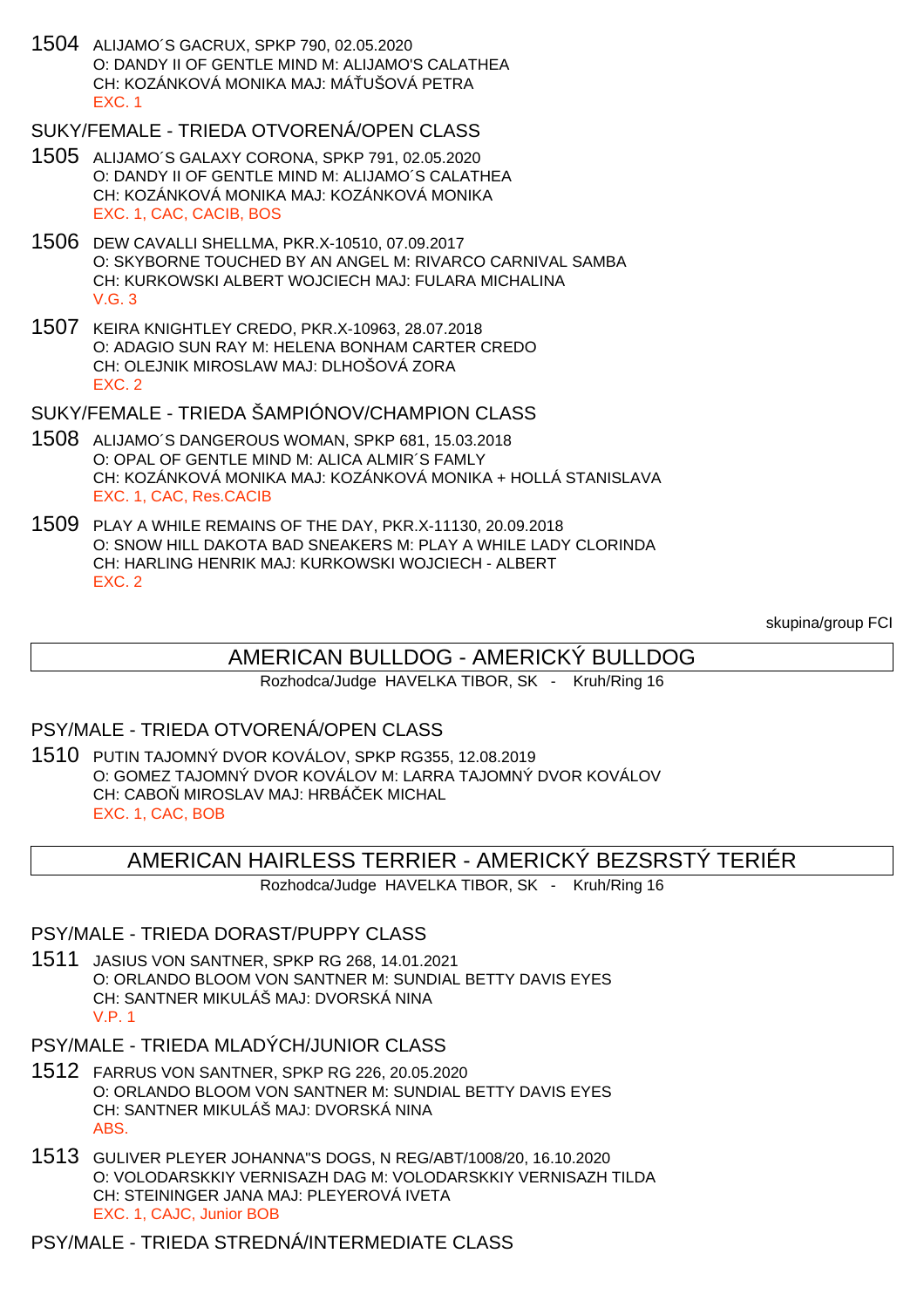1514 CÉZAR VON SANTNER, SPKP RG 210, 26.12.2019 O: BLEU DIABLE JOGEŠÁMA M: OLIVE OYL VON SANTNER CH: SANTNER MIKULÁŠ MAJ: MINÁRIKOVÁ SIMONA EXC. 1

## PSY/MALE - TRIEDA OTVORENÁ/OPEN CLASS

1515 VOLODARSKKIY VERNISAZH DAG, N.REG/ABT/783/-19/19, 22.02.2019 O: KIDSOLARUS ZINEDIN YAZID ZIDAN M: WUDNWAY NAOMI CH: FALMONOVA OLGA MAJ: STEININGER JANA EXC. 1, CAC

## PSY/MALE - TRIEDA ŠAMPIÓNOV/CHAMPION CLASS

1516 UMAR PUNTO VALENTINO, N REG/ABT/626/18, 01.10.2018 O: WUDNSHU ICEMAN M: WUDNWAY MIRABELLA CH: DYNTROVÁ ROMANA MAJ: PLEYEROVÁ IVETA EXC. 1, CAC, BOB

## SUKY/FEMALE - TRIEDA MLADÝCH/JUNIOR CLASS

- 1517 EJMY BEHEMA ADOM, SPKP RG 237, 16.06.2020 O: AYRON M: IRVINA VITA CHARISMA CH: ŠEBESTA MICHAL MAJ: KUBÍKOVÁ MARIANA EXC. 4
- 1518 FRYDA VON SANTNER, SPKP RG 229, 20.05.2020 O: ORLANDO BLOOM VON SANTNER M: SUNDIAL BETTY DAVIS EYES CH: SANTNER MIKULÁŠ MAJ: SAALOVÁ KRISTÍNA EXC. 3
- 1519 GIPSIE JOHANNA"S DOGS, N REG/ABT/1012/20, 16.10.2020 O: VOLODARSKKIY VERNISAZH DAG M: VOLODARSKKIY VERNISAZH TILDA CH: STEININGER JANA MAJ: PLEYEROVÁ IVETA EXC. 2
- 1520 YOKO PUNTO VALENTINO, SPKP RG 284, 19.11.2020 O: KALON´S BLUE CHRISTMAS M: JESSIE PUNTO VALENTINO CH: DYNTROVÁ ROMANA MAJ: HABERMANOVÁ IVANA EXC. 1, CAJC, BOS

# BOERBOEL

Rozhodca/Judge HAVELKA TIBOR, SK - Kruh/Ring 16

## SUKY/FEMALE - TRIEDA MLADÝCH/JUNIOR CLASS

1521 BESTIA SALAMIS MORAVIA, SPKP RG 65, 05.09.2020 O: GUMP IMMORTAL HOND M: DIARA IMMORTAL HOND CH: ŠIMEK JOSEF MAJ: POLYÁKOVÁ EMÍLIA EXC. 1

## SUKY/FEMALE - TRIEDA ŠAMPIÓNOV/CHAMPION CLASS

1522 BRAVO DOXY ELMAS KARA DENIS ASGARD, SPKP RG 61, 30.09.2018 O: AFRIKA PAULI OF ALWYNE M: ADEL BRAVEHEART BELARUS CH: SHEIKO OLENA MAJ: MED ANSKÝ KAROL EXC. 1, CAC, BOB

# CONTINENTAL BULLDOG

Rozhodca/Judge HAVELKA TIBOR, SK - Kruh/Ring 16

# SUKY/FEMALE - TRIEDA ŠAMPIÓNOV/CHAMPION CLASS

1523 EFRAY SNUG, N REG/KB/151/17, 11.06.2017 O: PICKWICK YOSHY M: AURA SNUG CH: MAZÁK VLADISLAV MAJ: MAZÁKOVÁ MIROSLAVA EXC. 1, CAC, BOB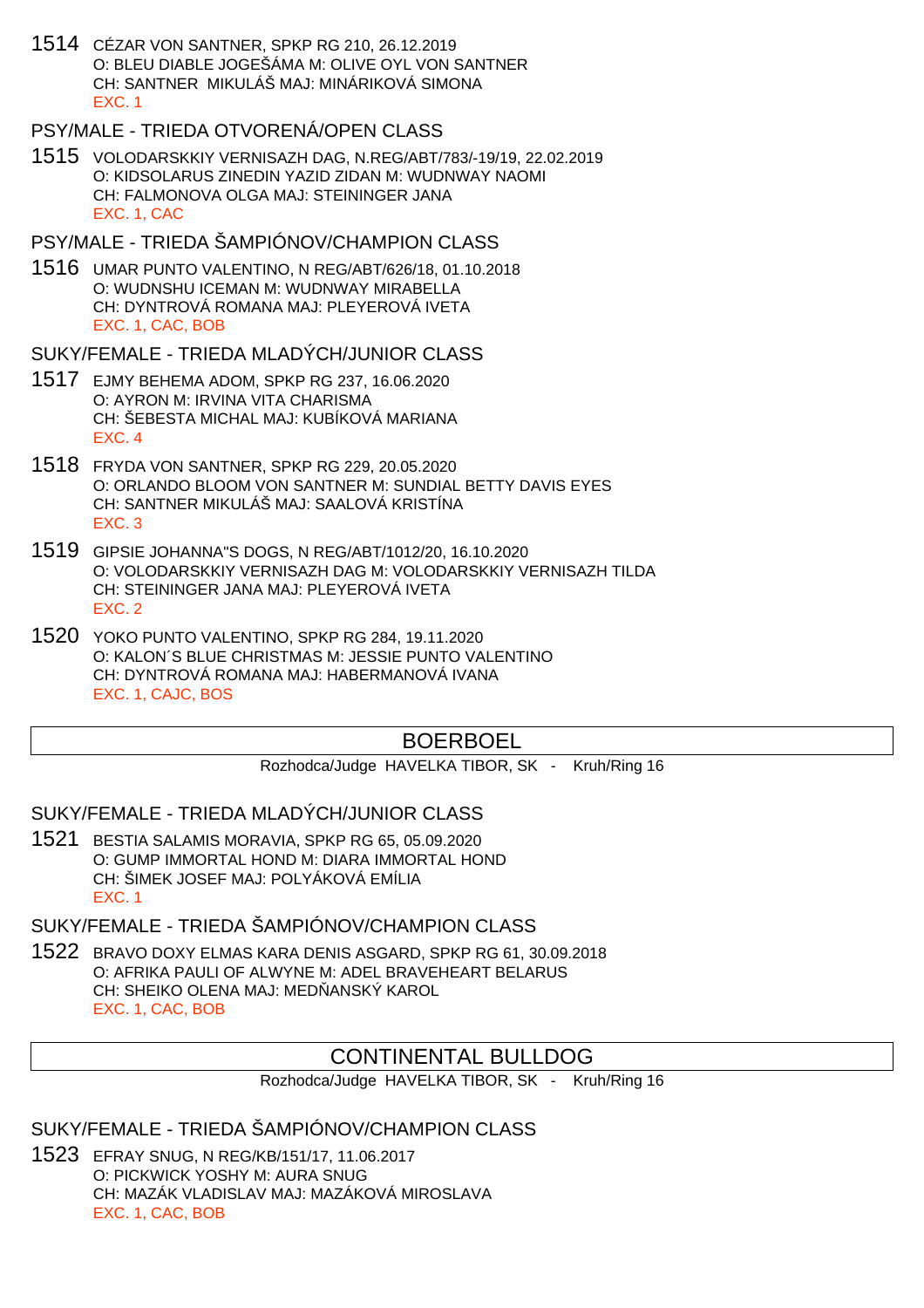# LOUISIANA CATAHOULA - LOUISIANSKÝ LEOPARDÍ PES

Rozhodca/Judge HAVELKA TIBOR, SK - Kruh/Ring 16

### PSY/MALE - TRIEDA MLADÝCH/JUNIOR CLASS

- 1524 ALLARD NAVARRE D'ANJOU, SPKP RG 751, 29.09.2020 O: COAHOMA XAVANTE M: ELZA OD BOJTÁROV CH: DÍT TOVÁ IDA MAJ: DVON OVÁ LUCIA EXC. 2
- 1525 BAUYRZHAN ARARIHUA, SPKP RG 772, 20.10.2020 O: COAHOMA FRANCISCO M: COAHOMA OLYMPIA CH: KLENOVI UDOVÍT MAJ: KLENOVI OVÁ JANA EXC. 1, CAJC, Junior BOB, BOB

## PSY/MALE - TRIEDA OTVORENÁ/OPEN CLASS

- 1526 ALASTOR MOODY VERENA'S NUFFS, SPKP RG 668, 16.05.2019 O: COAHOMA XAVANTE M: CALYA AYRA ARANEL CH: KOLEDOVÁ IVANA MAJ: KOLEDOVÁ IVANA EXC. 2, Res.CAC
- 1527 AMREN QALETAQA, SPKP RG 662, 01.06.2019 O: COAHOMA XAVANTE M: ALAWA FARMALA CH: UROVSKÁ MONIKA MAJ: MIHÁLIKOVÁ MÁRIA EXC. 1, CAC

SUKY/FEMALE - TRIEDA MLADÝCH/JUNIOR CLASS

- 1528 ALETTE NAVARRE D'ANJOU, SPKP RG 756, 29.09.2020 O: COAHOMA XAVANTE M: ELZA OD BOJTÁROV CH: DÍT TOVÁ IDA MAJ: DÍT TOVÁ IDA EXC. 1, CAJC, BOS
- SUKY/FEMALE TRIEDA STREDNÁ/INTERMEDIATE CLASS
- 1529 CACTUS ROSE'S DOLLY, SPKP RG 785, 08.12.2019 O: SALTY GUNNER M: CACTUS ROSE'S BONNIE CH: O'NEAL SHANNON MAJ: DÍT TOVÁ IDA EXC. 1

#### SUKY/FEMALE - TRIEDA OTVORENÁ/OPEN CLASS

- 1530 BONITA VERDADERO INFERNO, SPKP RG 708, 27.05.2019 O: WYANET´S BADAL M: CASCADA Z EVKINEJ ZÁHRADY CH: STOPYRA MALWINA MAJ: KARDIANOVÁ PETRA EXC. 1, CAC
- SUKY/FEMALE TRIEDA ŠAMPIÓNOV/CHAMPION CLASS
- 1531 APPYE ELZÍ DĚDICTVÍ, N REG/LC/842/15, 08.09.2015 O: KEANN ŠUMÍCÍ K ÍDLA M: ANGIE OD ROUBENÉ STUDNY CH: KRESTOVÁ ALENA MAJ: ŠVEC RICHARD EXC. 1

# MOSKOVSKAJA STOROŽEVAJA SOBAKA - MOSKOVSKÝ STRÁŽNY PES

Rozhodca/Judge HAVELKA TIBOR, SK - Kruh/Ring 16

## PSY/MALE - TRIEDA ŠAMPIÓNOV/CHAMPION CLASS

- 1532 DALAKHANI VANELISS DREAM, N REG/MSP/521/-19/19, 19.01.2019 O: AIVENGO RYTSAR ANGLII M: EREMEYA POSADSKAYA STRAZHA CH: KUBÍKOVÁ MARCELA MAJ: HOR Á EK MAREK ABS.
- 1533 DAMIR Z HASIŠTEJNSKÉHO PODHRADÍ, N REG/MSP/441/18, 13.05.2018 O: APOLLON VARJAG Z BUKOVÉ M: CLAIRE Z HASIŠTEJNSKÉHO PODHRADÍ CH: KESÁKOVÁ MONIKA MAJ: MATUŠOVÁ IVANA EXC. 1, CAC, BOB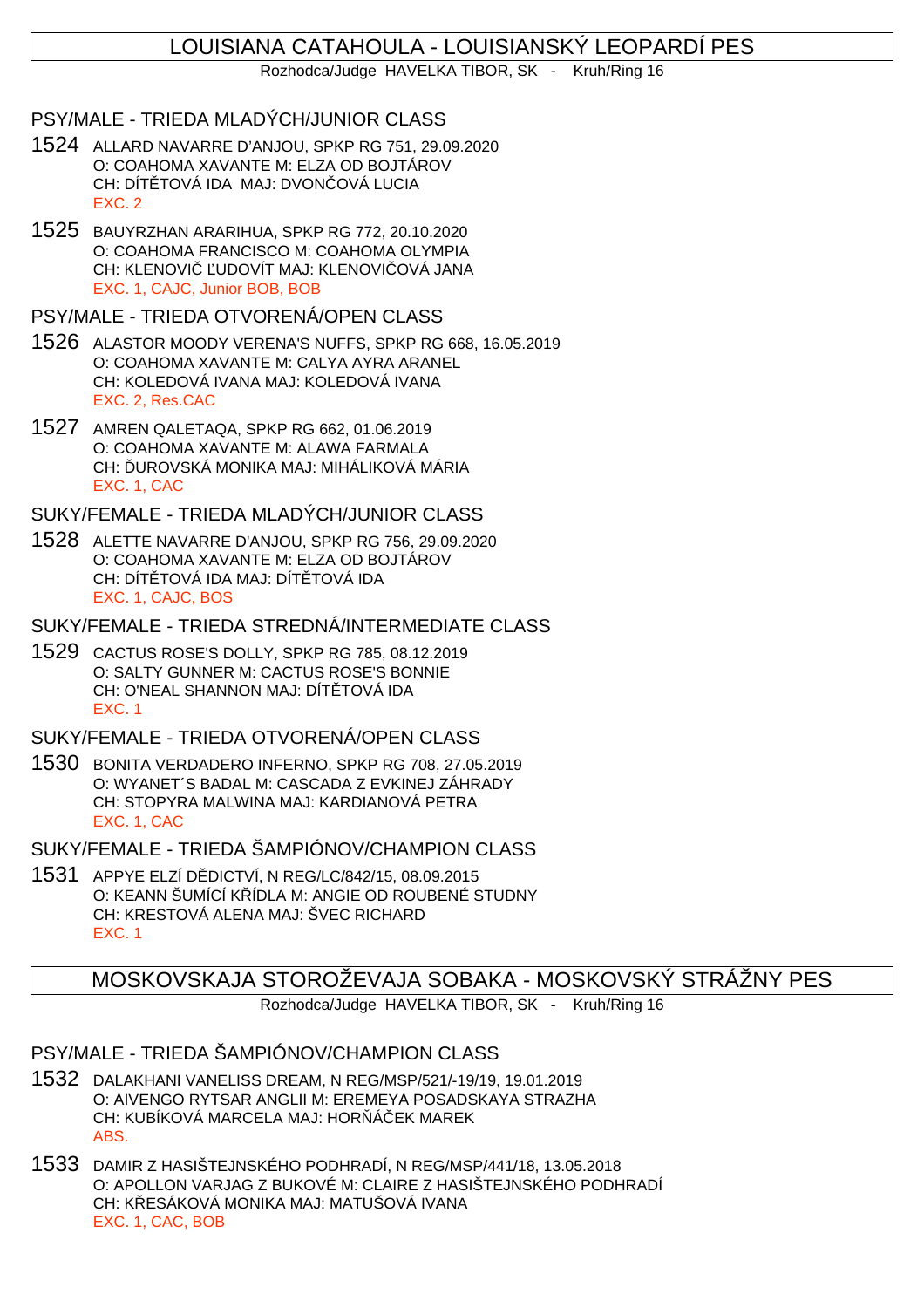# PUDLÍ PES VE KÝ VIACFAREBNÝ

Rozhodca/Judge HAVELKA TIBOR, SK - Kruh/Ring 16

PSY/MALE - TRIEDA OTVORENÁ/OPEN CLASS

1534 KARAMEL BOMBÓN LADY BLACK QUEEN, SPKP RG 29, 29.05.2018 O: GAUSHOFS STARLIGHT DOMINO M: BARBET BAY NORD VALLEY CH: SZOTÁKOVÁ DAGMAR MAJ: SZOTÁKOVÁ DAGMAR EXC. 1, CAC, BOB

SUKY/FEMALE - TRIEDA ŠAMPIÓNOV/CHAMPION CLASS

1535 JACQUELINE LADY BLACK QUEEN, SPKP RG 25, 29.05.2016 O: GAUSHOFS STARLIGHT DOMINO M: BARBET BAY NORD VALLEY CH: SZOTÁKOVÁ DAGMAR MAJ: LECA ANDREJ ANTONIO + LECA ROBERTO EXC. 1, CAC, BOS

# TATRANSKÝ DURIČ

Rozhodca/Judge ŠTAUDINGER JURAJ, SK - Kruh/Ring 17

SUKY/FEMALE - TRIEDA MLADÝCH/JUNIOR CLASS

1536 ALEA ZEMPLÍNSKE SRDCE, SPKP RG 1827, 03.10.2020 O: ALOJZ SPOD SE OVHO VRCHU M: AJKA KALINOV DVOR CH: VARGOVÁ NELA MAJ: VARGOVÁ VIVIEN EXC. 1, CAJC, Junior BOB, BOB

VOSTOTCHNO EUROPEISKA OVTCHARKA - VÝCHODOEURÓPSKY OVLIAK

Rozhodca/Judge HAVELKA TIBOR, SK - Kruh/Ring 16

SUKY/FEMALE - TRIEDA DORAST/PUPPY CLASS

1537 SEREBRYANY VOLK NUR NUAR TALIANA, RKF 5779572 RB, 31.12.2020 O: MONSHER VIRSAL CHINGISKHAN M: BETELGEIZE LAERS ZHANNA D'ARK CH: DUCHOVA SVETA MAJ: BRANCA FRANCESCO + BRANCA GLORIA V.P. 1

# WHIPPET LONGHAIRED (SILKEN WINDSPRITE) - WHIPPET DLHOSRSTÝ

Rozhodca/Judge HAVELKA TIBOR, SK - Kruh/Ring 16

PSY/MALE - TRIEDA MLADÝCH/JUNIOR CLASS

- 1538 HORATIO OF SILKEN GRACE, SPKP RG 43, 22.03.2020 O: IKARUS VOM SCHWARZEN SCHWAN M: FURIANA OF SILKEN GRACE CH: VANEKOVÁ ADRIANA MAJ: VANEKOVÁ ADRIANA EXC. 1, CAJC, Junior BOB
- PSY/MALE TRIEDA ŠAMPIÓNOV/CHAMPION CLASS
- 1539 MICHAEL DOUGLAS BEAMI ŠAHRAK, SPKP RG 30, 01.04.2016 O: GOLDEN NUGGET´S QUINCY M: GIORGIA FUMANTI BEAMI ŠAHRAK CH: SLAVÍKOVÁ BEATRICE MAJ: KÓŠOVÁ MONIKA EXC. 1, CAC, BOB
- SUKY/FEMALE TRIEDA STREDNÁ/INTERMEDIATE CLASS
- 1540 HEDDA OF SILKEN GRACE, SPKP RG 46, 22.03.2020 O: IKARUS VOM SCHWARZEN SCHWAN M: FURIANA OF SILKEN GRACE CH: VANEKOVÁ ADRIANA MAJ: KÓŠOVÁ MONIKA + KÓŠOVÁ JANA EXC. 1

SUKY/FEMALE - TRIEDA OTVORENÁ/OPEN CLASS